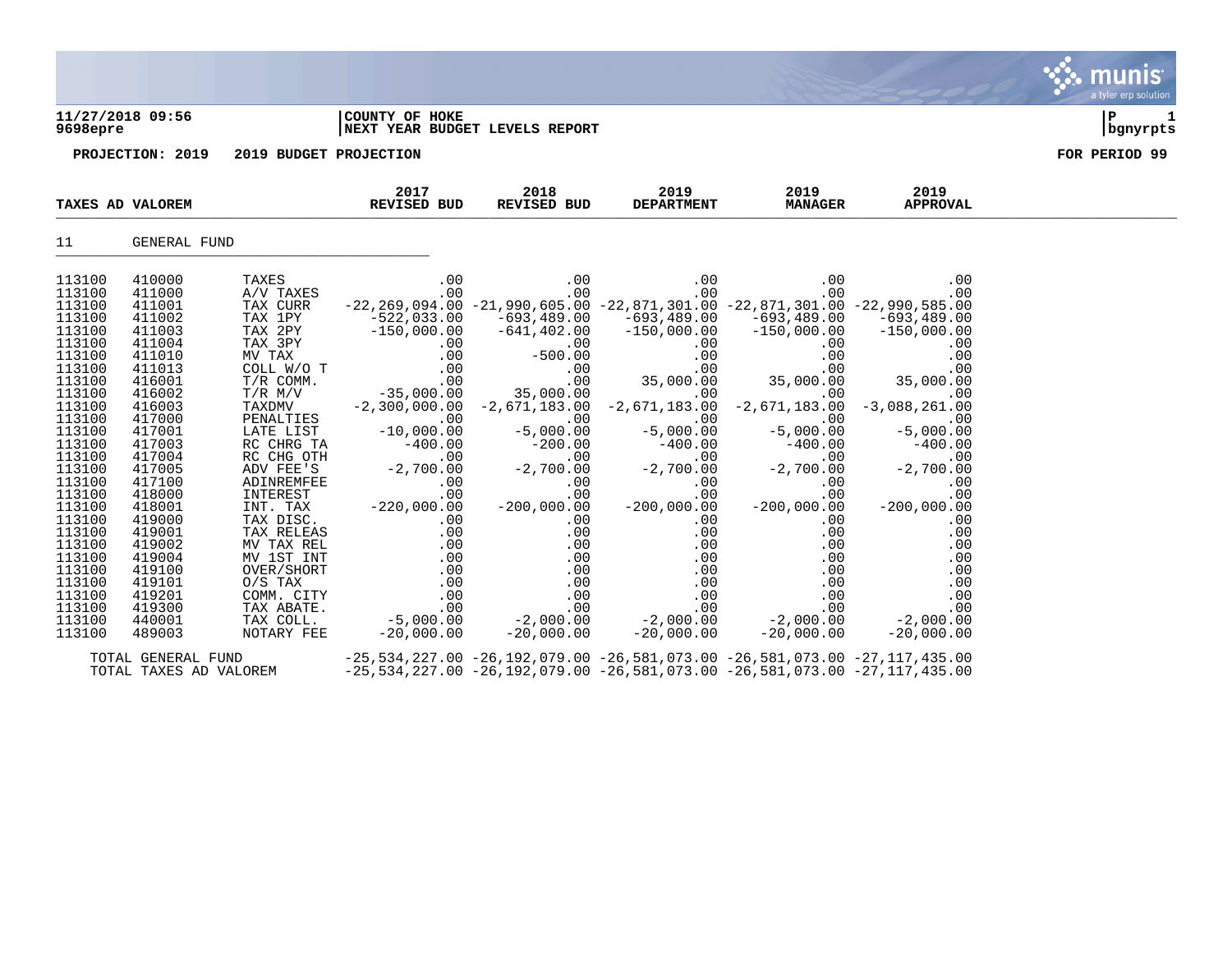|                              |                                                  |  | $\mathbf{\mathcal{C}}$ : munis<br>a tyler erp solution |
|------------------------------|--------------------------------------------------|--|--------------------------------------------------------|
| 11/27/2018 09:56<br>9698epre | COUNTY OF HOKE<br>NEXT YEAR BUDGET LEVELS REPORT |  | 2<br>  P<br>  bgnyrpts                                 |
| PROJECTION: 2019             | 2019 BUDGET PROJECTION                           |  | FOR PERIOD 99                                          |

| SALES TAX                                      |                                                | 2017<br>REVISED BUD                                 | 2018<br>REVISED BUD                                                                    | 2019<br><b>DEPARTMENT</b>                                              | 2019<br>MANAGER                                                                                         | 2019<br><b>APPROVAL</b>                                                               |                                                                                         |  |
|------------------------------------------------|------------------------------------------------|-----------------------------------------------------|----------------------------------------------------------------------------------------|------------------------------------------------------------------------|---------------------------------------------------------------------------------------------------------|---------------------------------------------------------------------------------------|-----------------------------------------------------------------------------------------|--|
| 11                                             | GENERAL FUND                                   |                                                     |                                                                                        |                                                                        |                                                                                                         |                                                                                       |                                                                                         |  |
| 113210<br>113210<br>113210<br>113210<br>113210 | 411301<br>411302<br>411303<br>411304<br>411309 | 1% SALES<br>ART. 40<br>ART. 42<br>ART. 44<br>MED HH | $-1.500.000.00$<br>$-2.949.511.00$<br>$-1$ ,020,000.00<br>-915,141.00<br>$-525.000.00$ | $-1,600,000.00$<br>$-1,020,000.00$<br>$-1.785.593.00$<br>$-500.000.00$ | $-1.600.000.00$<br>$-3.000.000.00 - 3.000.000.00$<br>$-1$ ,020,000.00<br>-1,967,878.00<br>$-500.000.00$ | $-1.600.000.00$<br>$-3.000.000.00$<br>$-1,020,000.00$<br>-1,967,878.00<br>-500,000.00 | $-1.600.000.00$<br>$-3,000,000,00$<br>$-1.020.000.00$<br>-1,967,878.00<br>$-500.000.00$ |  |
|                                                | TOTAL GENERAL FUND<br>TOTAL SALES TAX          |                                                     | -6,909,652.00                                                                          | -7,905,593.00                                                          | $-8,087,878.00$<br>$-6,909,652.00$ $-7,905,593.00$ $-8,087,878.00$ $-8,087,878.00$                      | -8,087,878.00                                                                         | -8,087,878.00<br>-8,087,878.00                                                          |  |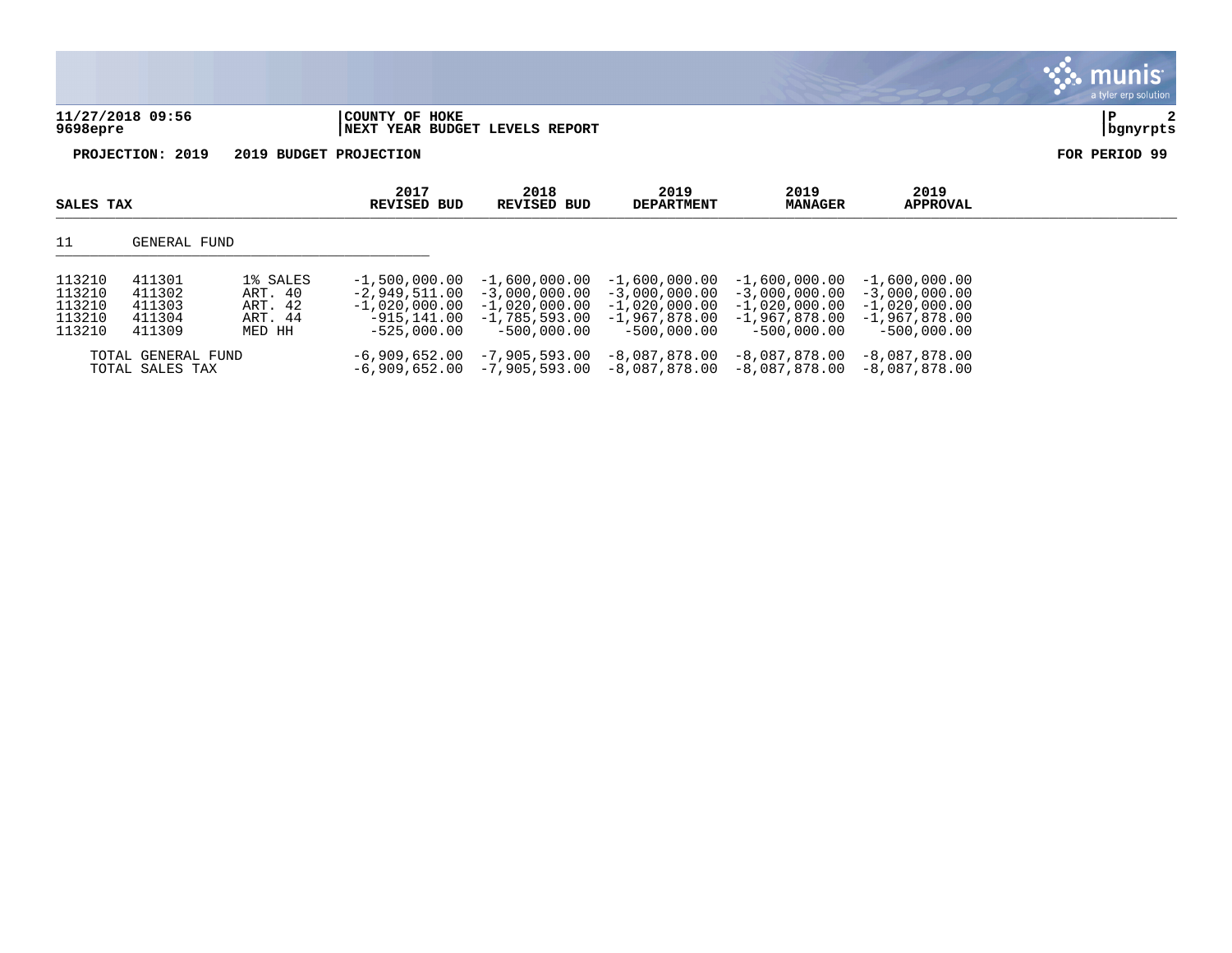|                              |                                                  |                     |                           |                        |                         | munis<br>a tyler erp solution |
|------------------------------|--------------------------------------------------|---------------------|---------------------------|------------------------|-------------------------|-------------------------------|
| 11/27/2018 09:56<br>9698epre | COUNTY OF HOKE<br>NEXT YEAR BUDGET LEVELS REPORT |                     |                           |                        |                         | bgnyrpts                      |
| PROJECTION: 2019             | 2019 BUDGET PROJECTION                           |                     |                           |                        |                         | FOR PERIOD 99                 |
| PAYMENTS IN LIEU OF TAX      | 2017<br><b>REVISED BUD</b>                       | 2018<br>REVISED BUD | 2019<br><b>DEPARTMENT</b> | 2019<br><b>MANAGER</b> | 2019<br><b>APPROVAL</b> |                               |

 $L$ 

| 11     | GENERAL FUND       |                              |                              |                              |                                |                               |                                |  |
|--------|--------------------|------------------------------|------------------------------|------------------------------|--------------------------------|-------------------------------|--------------------------------|--|
| 113211 | 411005             | PILOT                        | $-11,300.00$                 | $-12,200.00$                 | $-12,200.00$                   | $-12,200,00$                  | $-12, 200, 00$                 |  |
|        | TOTAL GENERAL FUND | TOTAL PAYMENTS IN LIEU OF TA | $-11,300.00$<br>$-11,300.00$ | $-12,200.00$<br>$-12,200.00$ | $-12,200.00$<br>$-12, 200, 00$ | $-12, 200.00$<br>$-12,200,00$ | $-12, 200.00$<br>$-12, 200.00$ |  |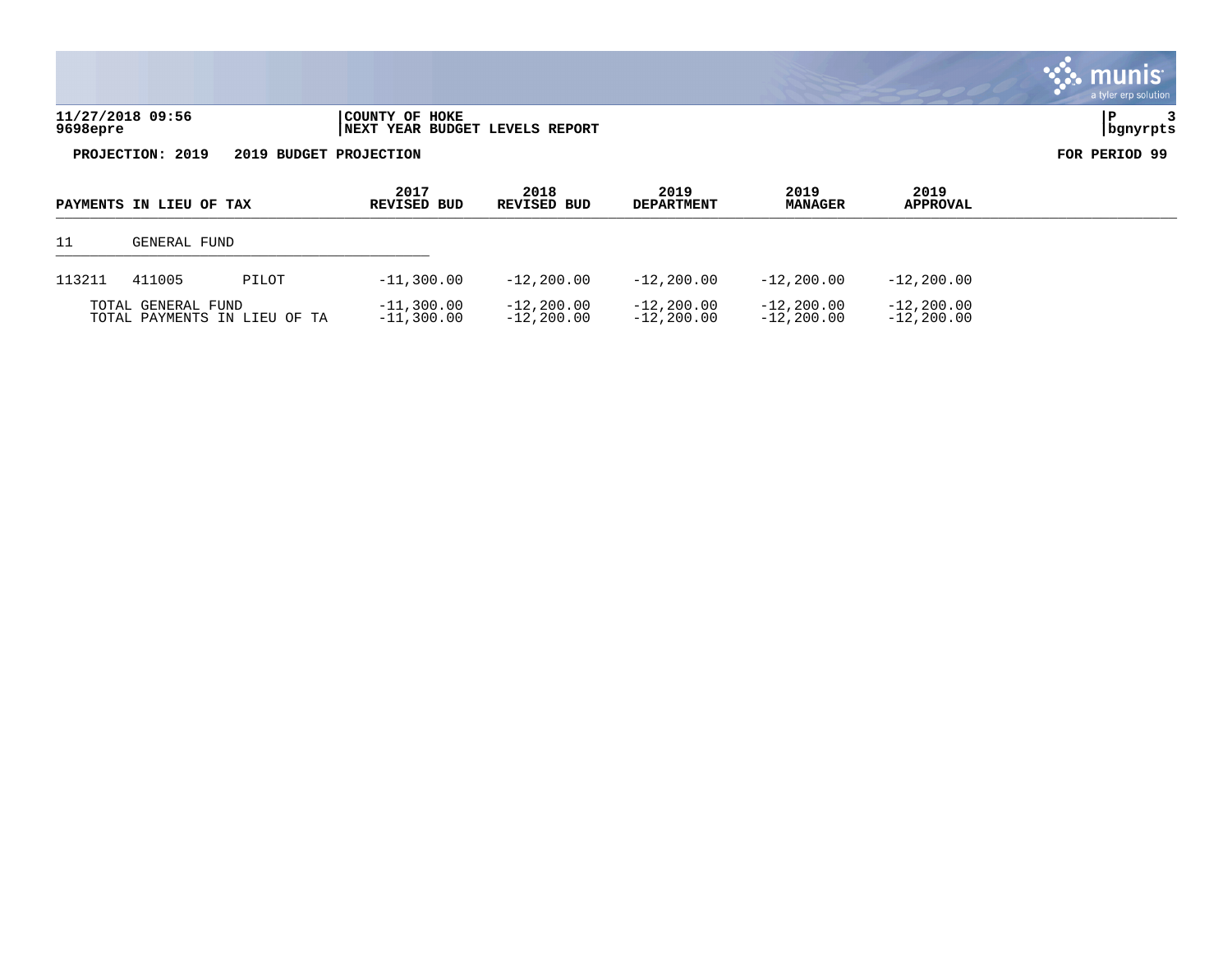|                                            |                       |                         |                            |                                |                           |                        |                         | a tyler erp solution |
|--------------------------------------------|-----------------------|-------------------------|----------------------------|--------------------------------|---------------------------|------------------------|-------------------------|----------------------|
| 9698epre                                   | 11/27/2018 09:56      |                         | COUNTY OF HOKE             | NEXT YEAR BUDGET LEVELS REPORT |                           |                        |                         | P<br>4<br>  bgnyrpts |
| PROJECTION: 2019<br>2019 BUDGET PROJECTION |                       |                         |                            |                                |                           |                        | FOR PERIOD 99           |                      |
|                                            | PRIVILEGE LICENSE TAX |                         | 2017<br><b>REVISED BUD</b> | 2018<br><b>REVISED BUD</b>     | 2019<br><b>DEPARTMENT</b> | 2019<br><b>MANAGER</b> | 2019<br><b>APPROVAL</b> |                      |
| 11                                         | GENERAL FUND          |                         |                            |                                |                           |                        |                         |                      |
| 113260<br>113260                           | 410001<br>417006      | PRIV. TAX<br>PRIVL LATE | .00<br>.00                 | .00<br>.00                     | .00<br>.00                | .00<br>.00             | .00<br>.00              |                      |

 $\ddot{\mathbf{w}}$  munis

| 113260 | 431001                                            | BEER TAX | $-180.000.00$                  | $-180.000.00$                  | $-180.000.00$                  | $-180.000.00$                  | $-180.000.00$                  |
|--------|---------------------------------------------------|----------|--------------------------------|--------------------------------|--------------------------------|--------------------------------|--------------------------------|
|        | TOTAL GENERAL FUND<br>TOTAL PRIVILEGE LICENSE TAX |          | $-180.000.00$<br>$-180.000.00$ | $-180.000.00$<br>$-180.000.00$ | $-180.000.00$<br>$-180.000.00$ | $-180.000.00$<br>$-180.000.00$ | $-180.000.00$<br>$-180.000.00$ |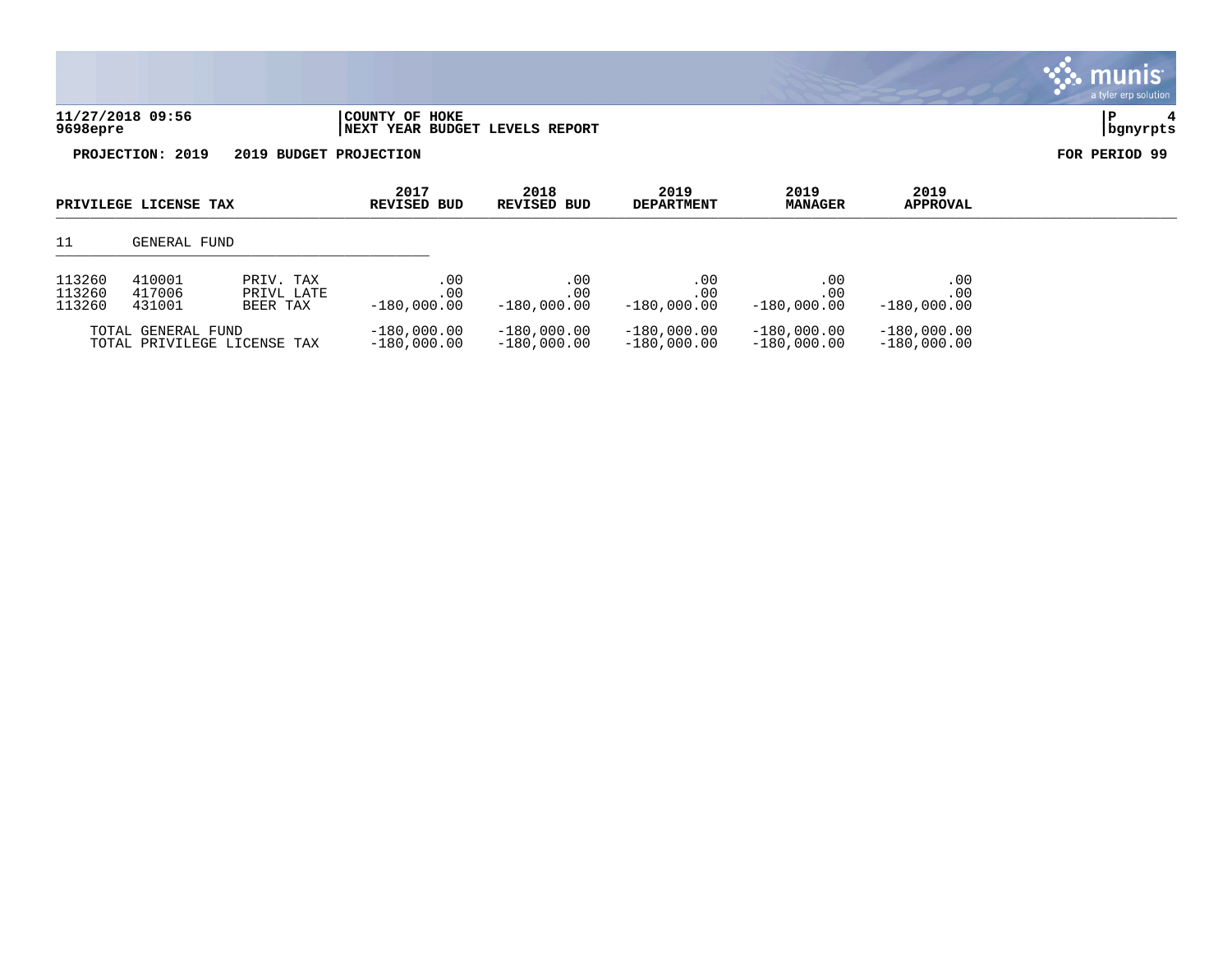| 11/27/2018 09:56<br>9698epre | COUNTY OF HOKE<br>INEXT YEAR BUDGET LEVELS REPORT | bqnyrpts |
|------------------------------|---------------------------------------------------|----------|

| <b>FRANCHISE TAX</b>                      |                    |                              | 2017<br>REVISED BUD          | 2018<br>REVISED BUD          | 2019<br><b>DEPARTMENT</b>    | 2019<br><b>MANAGER</b>        | 2019<br><b>APPROVAL</b> |  |
|-------------------------------------------|--------------------|------------------------------|------------------------------|------------------------------|------------------------------|-------------------------------|-------------------------|--|
| 11                                        | GENERAL FUND       |                              |                              |                              |                              |                               |                         |  |
| 113261                                    | 411201<br>CABLE TV |                              | $-15,000.00$                 | $-10, 200, 00$               | $-10,200,00$                 | $-10, 200, 00$                | $-10, 200, 00$          |  |
| TOTAL GENERAL FUND<br>TOTAL FRANCHISE TAX |                    | $-15,000.00$<br>$-15,000.00$ | $-10,200,00$<br>$-10.200.00$ | $-10,200,00$<br>$-10,200.00$ | $-10,200,00$<br>$-10.200.00$ | $-10, 200.00$<br>$-10,200.00$ |                         |  |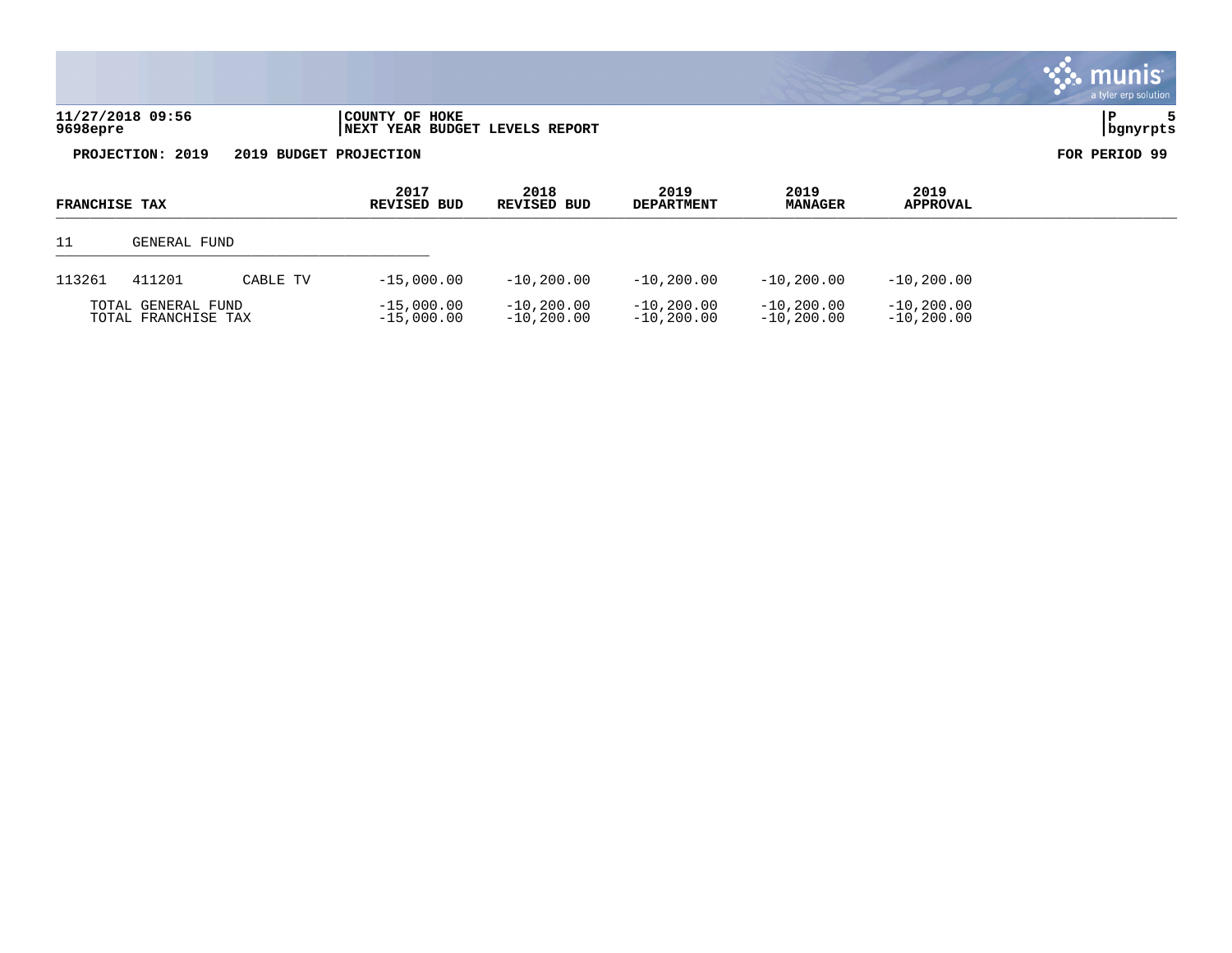|                                            |                                                          |                            |                           |                        |                         | <b>munis</b><br>a tyler erp solution |
|--------------------------------------------|----------------------------------------------------------|----------------------------|---------------------------|------------------------|-------------------------|--------------------------------------|
| 11/27/2018 09:56<br>9698epre               | COUNTY OF HOKE<br><b>INEXT YEAR BUDGET LEVELS REPORT</b> |                            |                           |                        |                         | 6<br>P<br>  bgnyrpts                 |
| PROJECTION: 2019<br>2019 BUDGET PROJECTION |                                                          |                            |                           |                        |                         | FOR PERIOD 99                        |
| RISK MANAGEMENT REVENUE                    | 2017<br><b>REVISED BUD</b>                               | 2018<br><b>REVISED BUD</b> | 2019<br><b>DEPARTMENT</b> | 2019<br><b>MANAGER</b> | 2019<br><b>APPROVAL</b> |                                      |
| 11<br>GENERAL FUND                         |                                                          |                            |                           |                        |                         |                                      |

| 113412<br>113412 | 485000<br>489000   | SETT<br>TNS.<br>OTH.<br>MISC. | .00<br>0 <sup>0</sup> | . O C<br>0 <sup>c</sup> | - 0 C | .00<br>. 00 |
|------------------|--------------------|-------------------------------|-----------------------|-------------------------|-------|-------------|
|                  | TOTAL GENERAL FUND | TOTAL RISK MANAGEMENT REVENU  | 0 C<br>0 <sub>0</sub> | 00<br>0 <sup>0</sup>    |       | .00<br>. 00 |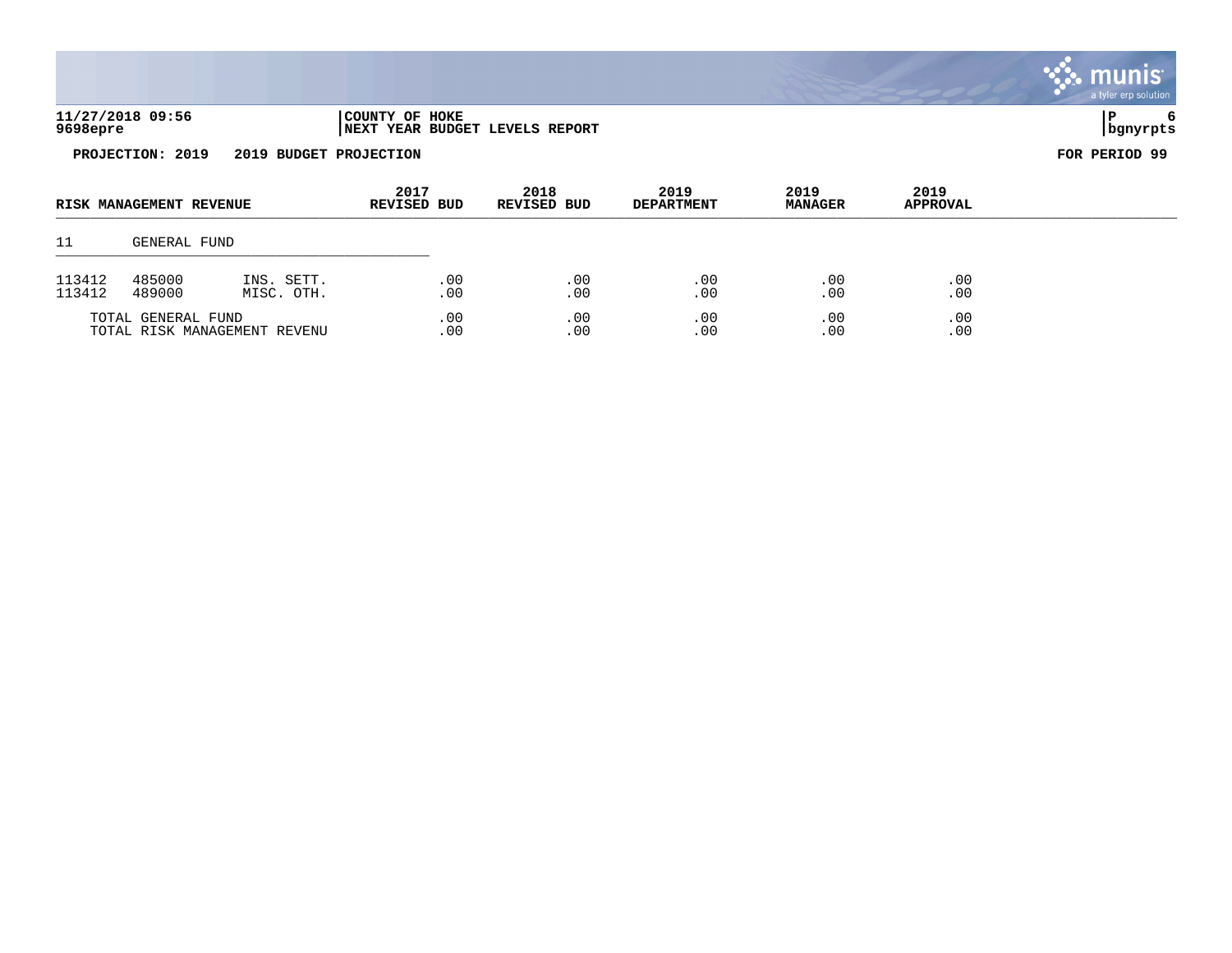| 11/27/2018 09:56 | COUNTY OF HOKE                  |          |
|------------------|---------------------------------|----------|
| 9698epre         | INEXT YEAR BUDGET LEVELS REPORT | bgnyrpts |

munis a tyler erp solution

| TAX ADMIN REVENUES                             |                                                                                        | 2017<br>2019<br>2018<br>REVISED BUD<br>REVISED BUD<br><b>DEPARTMENT</b> |                                             | 2019<br><b>MANAGER</b>                         | 2019<br><b>APPROVAL</b>                        |                                                |                                                |  |
|------------------------------------------------|----------------------------------------------------------------------------------------|-------------------------------------------------------------------------|---------------------------------------------|------------------------------------------------|------------------------------------------------|------------------------------------------------|------------------------------------------------|--|
| 11                                             | GENERAL FUND                                                                           |                                                                         |                                             |                                                |                                                |                                                |                                                |  |
| 113414<br>113414<br>113414<br>113414           | 411012<br>MV LICENSE<br>417003<br>RETR CK CH<br>441001<br>MAPS<br>441024<br>WILDLI FEE |                                                                         | $-135,000.00$<br>.00<br>$-1,000.00$<br>. 00 | $-135,000.00$<br>.00<br>$-800.00$<br>$-500.00$ | $-135,000.00$<br>.00<br>$-500.00$<br>$-500.00$ | $-135,000.00$<br>.00<br>$-500.00$<br>$-500.00$ | $-135,000.00$<br>.00<br>$-500.00$<br>$-500.00$ |  |
| TOTAL GENERAL FUND<br>TOTAL TAX ADMIN REVENUES |                                                                                        | $-136,000.00$<br>$-136,000.00$                                          | $-136, 300.00$<br>$-136, 300.00$            | $-136,000.00$<br>$-136,000.00$                 | $-136,000.00$<br>$-136,000.00$                 | $-136,000.00$<br>$-136,000.00$                 |                                                |  |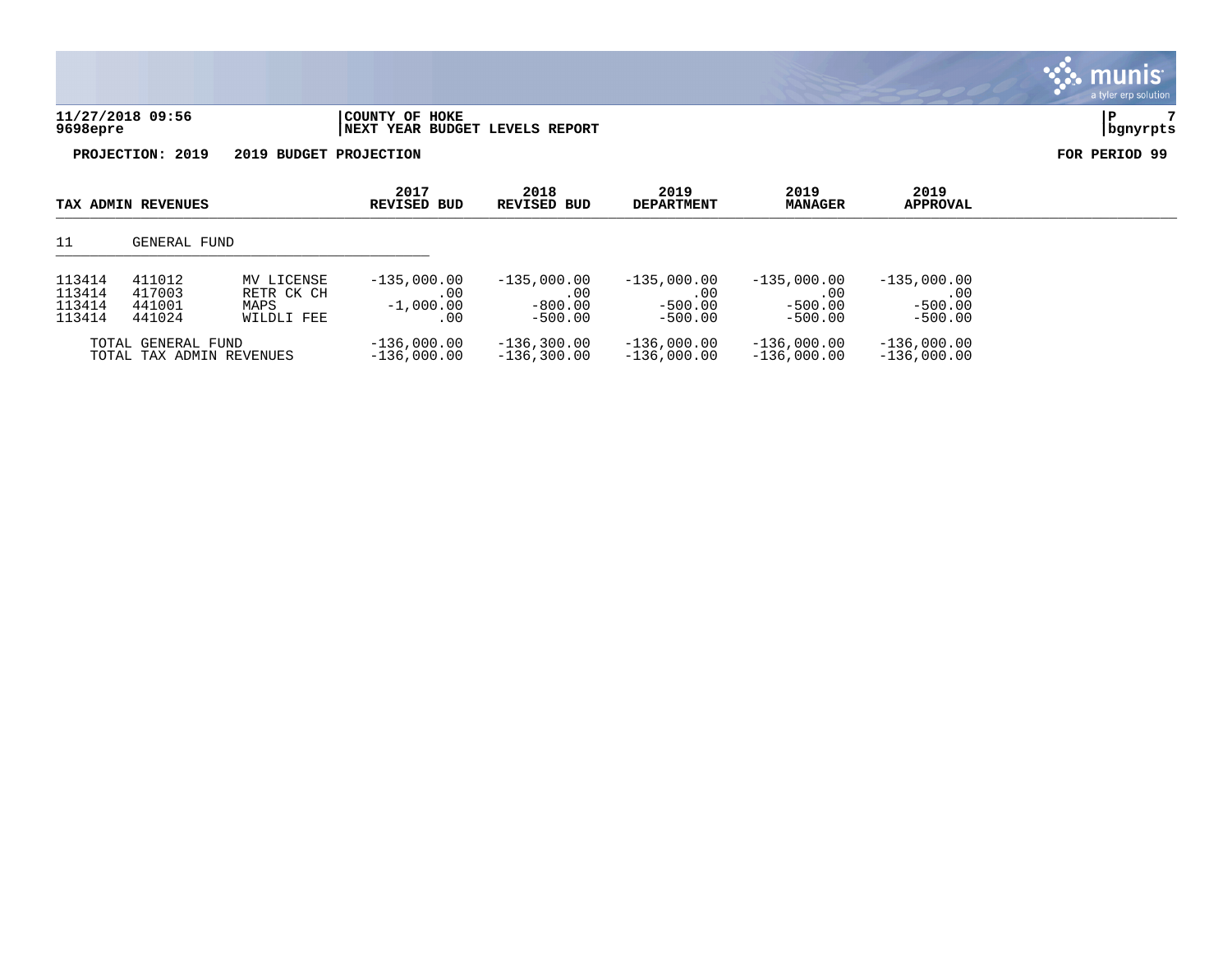| 11/27/2018 09:56<br>$1698$ epre | COUNTY OF HOKE                  |  |
|---------------------------------|---------------------------------|--|
|                                 | INEXT YEAR BUDGET LEVELS REPORT |  |

|        | COURT FACILITIES FEES                             |            | 2017<br>REVISED BUD          | 2018<br>REVISED BUD        | 2019<br><b>DEPARTMENT</b>    | 2019<br><b>MANAGER</b>       | 2019<br><b>APPROVAL</b>      |  |
|--------|---------------------------------------------------|------------|------------------------------|----------------------------|------------------------------|------------------------------|------------------------------|--|
|        | GENERAL FUND                                      |            |                              |                            |                              |                              |                              |  |
| 113416 | 442001                                            | COURT FEES | $-50.000.00$                 | $-6,500.00$                | $-45,000.00$                 | $-45,000.00$                 | $-45,000.00$                 |  |
|        | TOTAL GENERAL FUND<br>TOTAL COURT FACILITIES FEES |            | $-50,000.00$<br>$-50,000.00$ | $-6,500.00$<br>$-6,500.00$ | $-45,000.00$<br>$-45,000.00$ | $-45,000.00$<br>$-45,000,00$ | $-45,000.00$<br>$-45,000.00$ |  |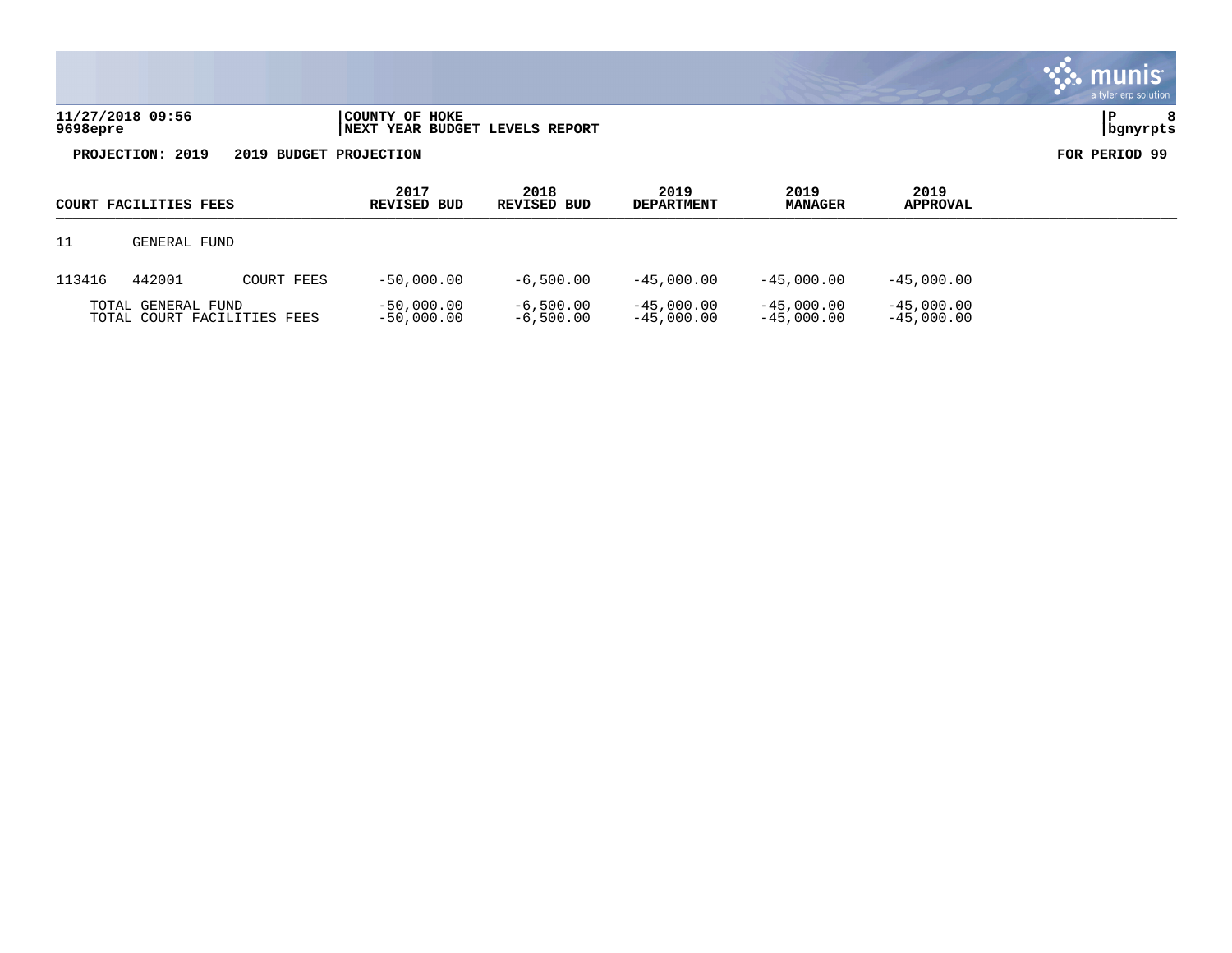| 11/27/2018 09:56 | 'COUNTY OF HOKE                | ם ו         |  |
|------------------|--------------------------------|-------------|--|
| 9698epre         | NEXT YEAR BUDGET LEVELS REPORT | l hanvrnt s |  |

| <b>ELECTIONS REVENUES</b>                                |                                                          | 2017<br><b>REVISED BUD</b>                                                     | 2018<br><b>REVISED BUD</b>                     | 2019<br><b>DEPARTMENT</b>              | 2019<br><b>MANAGER</b>                 | 2019<br><b>APPROVAL</b>                |                                            |  |
|----------------------------------------------------------|----------------------------------------------------------|--------------------------------------------------------------------------------|------------------------------------------------|----------------------------------------|----------------------------------------|----------------------------------------|--------------------------------------------|--|
| 11                                                       | GENERAL FUND                                             |                                                                                |                                                |                                        |                                        |                                        |                                            |  |
| 113417<br>113417<br>113417<br>113417<br>113417<br>113417 | 423000<br>433000<br>433010<br>489000<br>489001<br>489002 | I/G F/REST<br>I/G S/REST<br>ONE/GRTREV<br>MISC. OTH.<br>ELECTIONS<br>ELECTIONS | .00<br>.00<br>.00<br>.00<br>$-6,500.00$<br>.00 | .00<br>.00<br>.00<br>.00<br>.00<br>.00 | .00<br>.00<br>.00<br>.00<br>.00<br>.00 | .00<br>.00<br>.00<br>.00<br>.00<br>.00 | .00<br>$.00$<br>$.00$<br>.00<br>.00<br>.00 |  |
|                                                          | TOTAL GENERAL FUND<br>TOTAL ELECTIONS REVENUES           |                                                                                | $-6,500.00$<br>$-6,500.00$                     | .00<br>.00                             | .00<br>.00                             | .00<br>.00                             | .00<br>.00                                 |  |

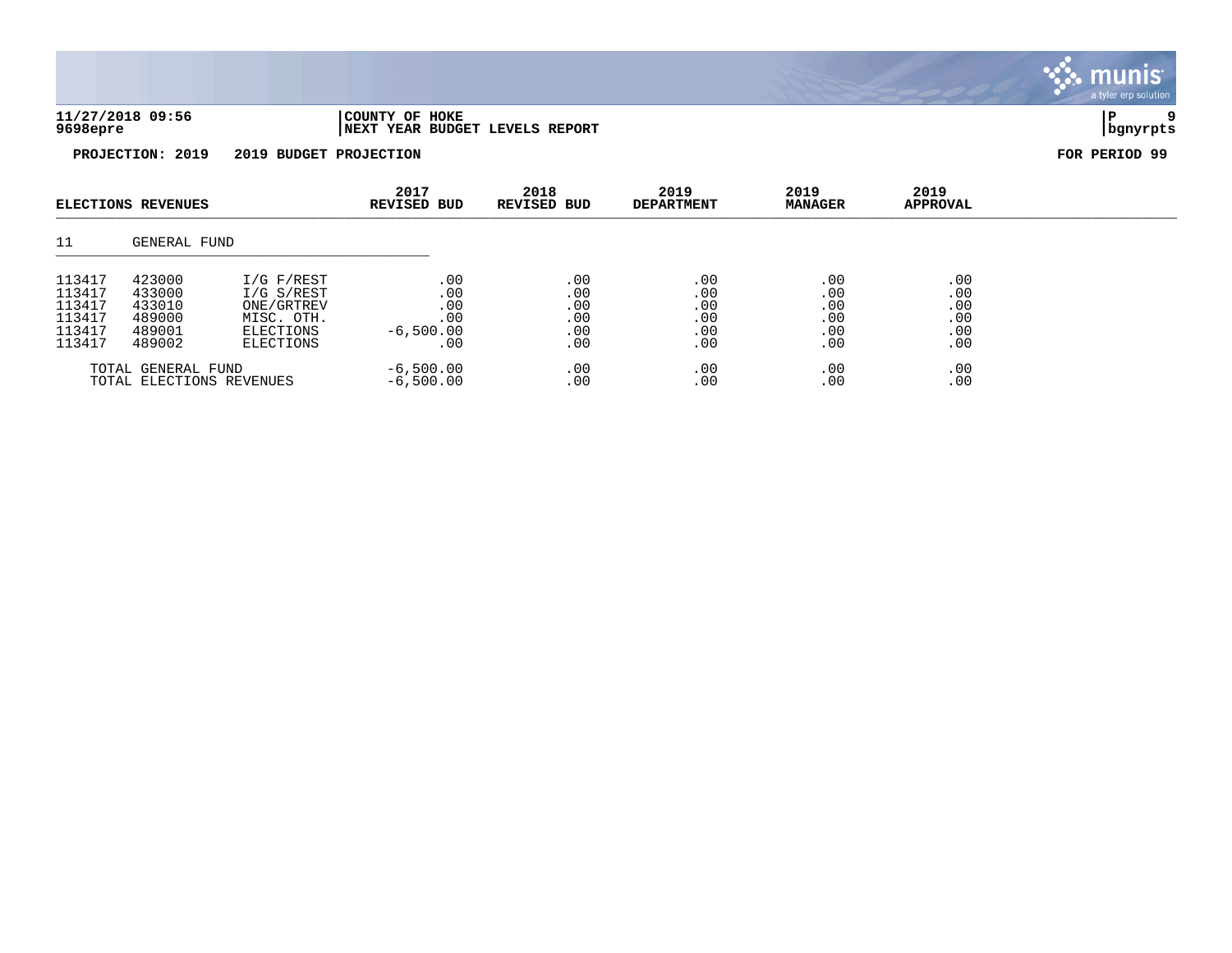



|                                                          | REGISTER OF DEEDS FEES                                   |                                                                            | 2017<br>REVISED BUD                                                              | 2018<br>REVISED BUD                                                         | 2019<br><b>DEPARTMENT</b>                                                    | 2019<br><b>MANAGER</b>                                                      | 2019<br><b>APPROVAL</b>                                                     |  |
|----------------------------------------------------------|----------------------------------------------------------|----------------------------------------------------------------------------|----------------------------------------------------------------------------------|-----------------------------------------------------------------------------|------------------------------------------------------------------------------|-----------------------------------------------------------------------------|-----------------------------------------------------------------------------|--|
| 11                                                       | GENERAL FUND                                             |                                                                            |                                                                                  |                                                                             |                                                                              |                                                                             |                                                                             |  |
| 113418<br>113418<br>113418<br>113418<br>113418<br>113418 | 411400<br>419100<br>441000<br>441002<br>480001<br>489000 | EXCISE STP<br>OVER/SHORT<br>MARRIAGE<br>ROD SVC CH<br>COPIES<br>MISC. OTH. | $-125,000.00$<br>$.00 \,$<br>$-7,500.00$<br>$-150.000.00$<br>$-11,500.00$<br>.00 | $-180,500.00$<br>.00<br>$-6,500.00$<br>$-190.000.00$<br>$-18,000.00$<br>.00 | $-180,500.00$<br>.00.<br>$-6,500.00$<br>$-190.000.00$<br>$-18,000.00$<br>.00 | $-180,500.00$<br>.00<br>$-6,500.00$<br>$-190,000.00$<br>$-18,000.00$<br>.00 | $-180,500.00$<br>.00<br>$-6,500.00$<br>$-190,000.00$<br>$-18,000.00$<br>.00 |  |
|                                                          | TOTAL GENERAL FUND                                       | TOTAL REGISTER OF DEEDS FEES                                               | $-294,000.00$<br>$-294.000.00$                                                   | $-395,000.00$<br>$-395.000.00$                                              | $-395,000.00$<br>$-395,000.00$                                               | $-395,000.00$<br>$-395.000.00$                                              | $-395,000.00$<br>$-395.000.00$                                              |  |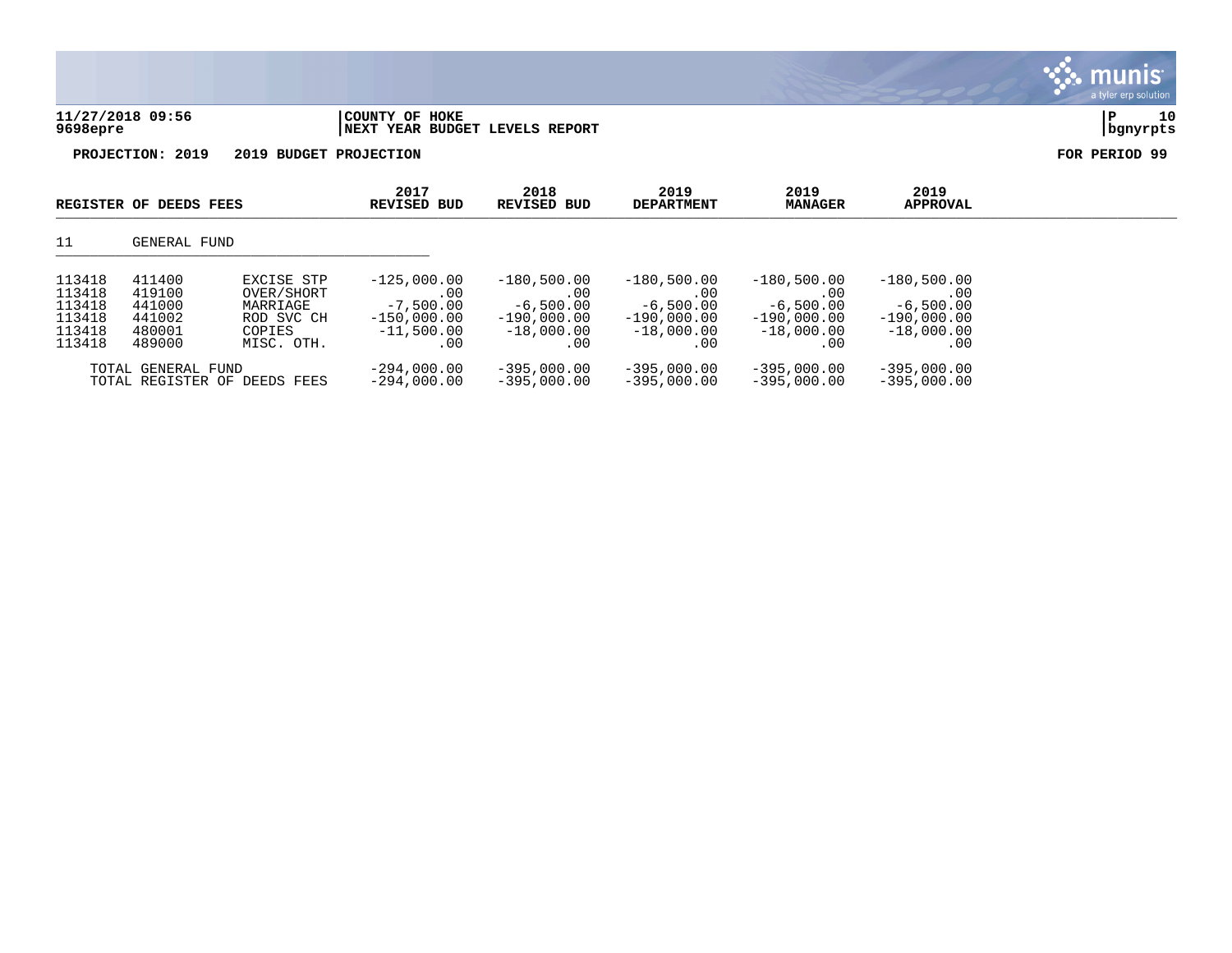| 11/27/2018 09:56 | 'COUNTY OF HOKE                |          |  |
|------------------|--------------------------------|----------|--|
| 9698epre         | NEXT YEAR BUDGET LEVELS REPORT | bgnyrpts |  |



| CENTRAL GARAGE REVENUES                            |                                                                      | 2017<br><b>REVISED BUD</b> | 2018<br>REVISED BUD    | 2019<br><b>DEPARTMENT</b> | 2019<br><b>MANAGER</b> | 2019<br><b>APPROVAL</b> |                   |  |
|----------------------------------------------------|----------------------------------------------------------------------|----------------------------|------------------------|---------------------------|------------------------|-------------------------|-------------------|--|
| 11                                                 | GENERAL FUND                                                         |                            |                        |                           |                        |                         |                   |  |
| 113425<br>113425<br>113425                         | 480000<br>MISC. INC.<br>485000<br>INS. SETT.<br>489000<br>MISC. OTH. |                            | .00<br>$.00 \,$<br>.00 | .00<br>.00<br>.00         | .00<br>.00<br>.00      | .00<br>.00<br>.00       | .00<br>.00<br>.00 |  |
| TOTAL GENERAL FUND<br>TOTAL CENTRAL GARAGE REVENUE |                                                                      | .00<br>$.00 \,$            | .00<br>.00             | .00<br>.00                | .00<br>.00             | .00<br>.00              |                   |  |

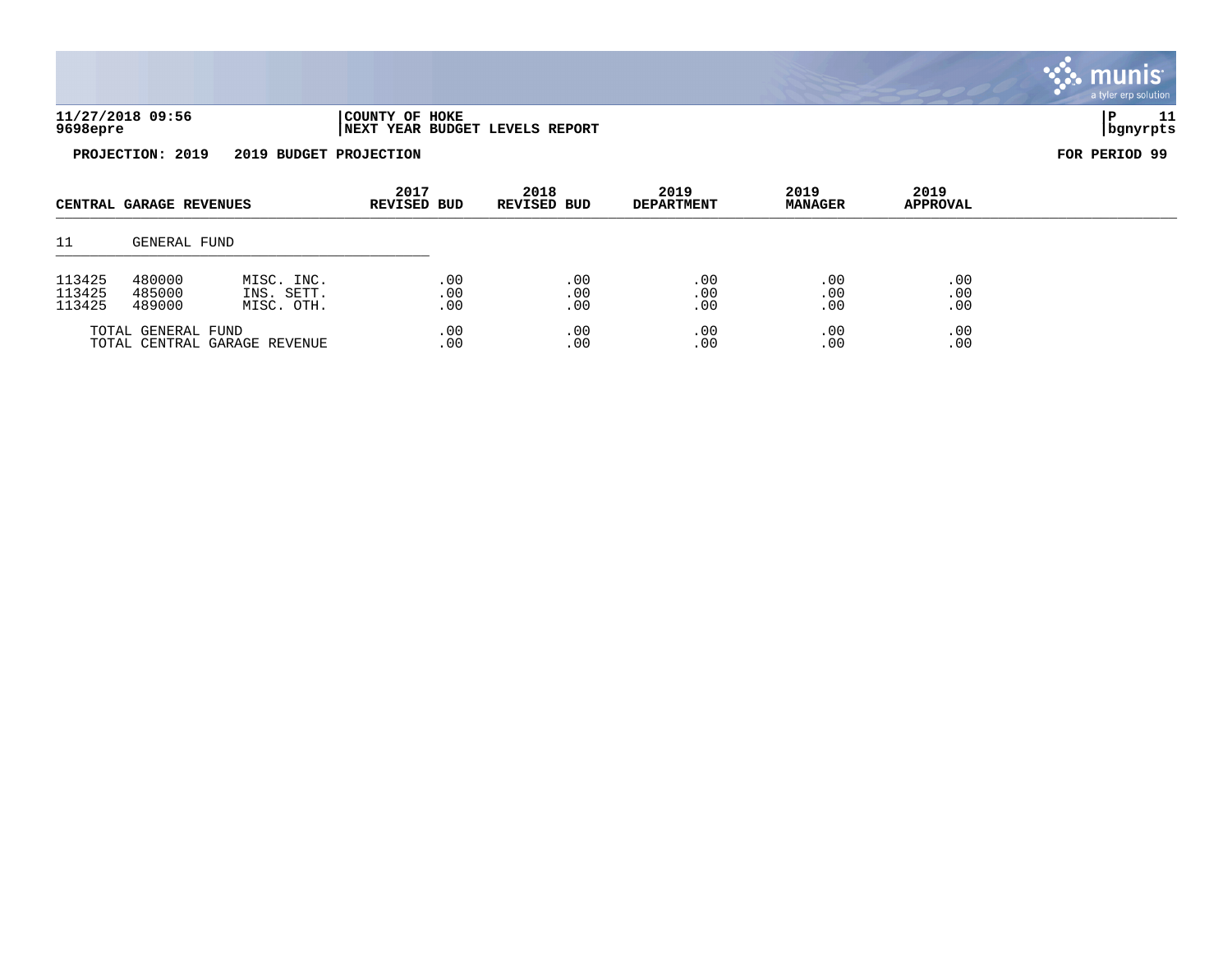| 9698epre                             | 11/27/2018 09:56                     |                                                                      | COUNTY OF HOKE<br>NEXT YEAR BUDGET LEVELS REPORT | 12<br>P<br>  bgnyrpts               |                                            |                                            |                                     |               |
|--------------------------------------|--------------------------------------|----------------------------------------------------------------------|--------------------------------------------------|-------------------------------------|--------------------------------------------|--------------------------------------------|-------------------------------------|---------------|
|                                      | PROJECTION: 2019                     | 2019 BUDGET PROJECTION                                               |                                                  |                                     |                                            |                                            |                                     | FOR PERIOD 99 |
|                                      | SHERIFF REVENUE                      |                                                                      | 2017<br><b>REVISED BUD</b>                       | 2018<br>REVISED BUD                 | 2019<br><b>DEPARTMENT</b>                  | 2019<br><b>MANAGER</b>                     | 2019<br><b>APPROVAL</b>             |               |
| 11                                   | GENERAL FUND                         |                                                                      |                                                  |                                     |                                            |                                            |                                     |               |
| 113431<br>113431<br>113431<br>112121 | 419100<br>419200<br>420001<br>120000 | OVER/SHORT<br>COMMISSION<br>FED OOJG<br>$T / T$ $\sim$ $\sim$ $\sim$ | .00<br>$-5,000.00$<br>.00<br>$\sim$              | .00<br>$-6,000.00$<br>.00<br>$\sim$ | .00<br>$-3,000.00$<br>.00<br>$\sim$ $\sim$ | .00<br>$-3,000.00$<br>.00<br>$\sim$ $\sim$ | .00<br>$-3,000.00$<br>.00<br>$\sim$ |               |

| 113431 | 430000                | $I/G$ GCC  | .00           | .00           | .00           | .00           | $.00 \,$      |
|--------|-----------------------|------------|---------------|---------------|---------------|---------------|---------------|
| 113431 | 433000                | I/G S/REST | .00           | .00           | .00           | .00           | .00           |
| 113431 | 433251                | DVG        | .00           | .00           | .00           | .00           | .00           |
| 113431 | 438200                | SRO GRANT  | $-231.000.00$ | $-210.000.00$ | $-210.000.00$ | $-296.000.00$ | $-296.000.00$ |
| 113431 | 438204                | S/W ENF FE | $-20,000.00$  | $-34,500.00$  | $-34,500.00$  | $-34,500.00$  | $-34,500.00$  |
| 113431 | 440002                | SHERIFF FE | $-55,000.00$  | $-55,000.00$  | $-50,000,00$  | $-50.000.00$  | $-50,000.00$  |
| 113431 | 440003                | CON. PERMT | $-17,000.00$  | $-20,000.00$  | $-20,000.00$  | $-20,000.00$  | $-20,000.00$  |
| 113431 | 440004                | GUN PERMIT | $-7,000.00$   | $-7,000.00$   | $-7,000.00$   | $-7,000.00$   | $-7,000.00$   |
| 113431 | 440005                | FINGERPRIN | $-6,000.00$   | $-6,000,00$   | $-6,000.00$   | $-6,000.00$   | $-6,000.00$   |
| 113431 | 441003                | IV-D OFF   | $-14,000.00$  | $-14,000.00$  | $-14,000.00$  | $-14,000.00$  | $-14,000.00$  |
| 113431 | 442001                | COURT FEES | $-25,000.00$  | $-25,000.00$  | $-15,000.00$  | $-15,000.00$  | $-15,000.00$  |
| 113431 | 480000                | CANTEEN    | .00           | .00           | .00           | .00           | .00           |
| 113431 | 480004                | ABC LAW    | $-3,000.00$   | $-1,000.00$   | .00           | .00           | .00           |
| 113431 | 484001                | FUND RAISE | .00           | .00.          | .00           | .00           | .00           |
| 113431 | 485000                | INS. SETT. | .00           | .00.          | .00           | .00           | .00           |
| 113431 | 489000                | MISC. OTH. | .00           | .00           | .00           | .00           | .00           |
| 113431 | 489004                | GREAT SUMM | .00.          | .00           | .00           | .00           | .00           |
| 113431 | 489005                | COMMUNITY  | .00           | .00           | .00           | .00           | $.00 \,$      |
| TOTAL  | GENERAL FUND          |            | $-383,000.00$ | $-378,500.00$ | $-359,500.00$ | $-445,500.00$ | $-445,500.00$ |
|        | TOTAL SHERIFF REVENUE |            | $-383,000.00$ | $-378,500.00$ | $-359,500.00$ | $-445,500.00$ | $-445,500.00$ |

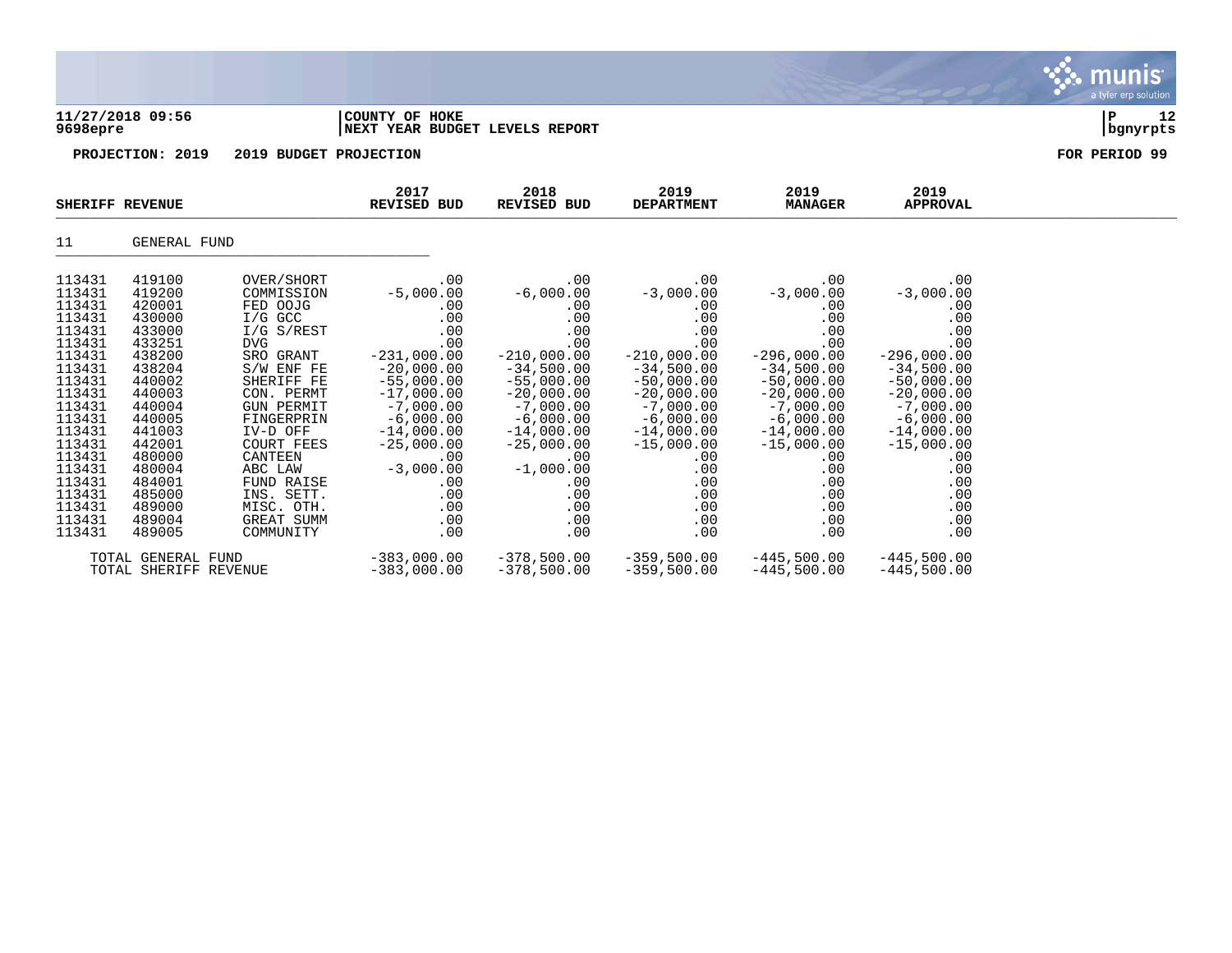| 9698epre                             | 11/27/2018 09:56                     |                                                     | COUNTY OF HOKE<br>NEXT YEAR BUDGET LEVELS REPORT |                                           |                                           |                                           |                                           | 13<br>P<br>  bgnyrpts |
|--------------------------------------|--------------------------------------|-----------------------------------------------------|--------------------------------------------------|-------------------------------------------|-------------------------------------------|-------------------------------------------|-------------------------------------------|-----------------------|
|                                      | PROJECTION: 2019                     | 2019 BUDGET PROJECTION                              |                                                  |                                           |                                           |                                           |                                           | FOR PERIOD 99         |
| <b>JAIL REVENUE</b>                  |                                      |                                                     | 2017<br><b>REVISED BUD</b>                       | 2018<br><b>REVISED BUD</b>                | 2019<br><b>DEPARTMENT</b>                 | 2019<br><b>MANAGER</b>                    | 2019<br><b>APPROVAL</b>                   |                       |
| 11                                   | GENERAL FUND                         |                                                     |                                                  |                                           |                                           |                                           |                                           |                       |
| 113432<br>113432<br>113432<br>113432 | 419100<br>419203<br>440005<br>440019 | OVER/SHORT<br>COMM. JAIL<br>JAIL FEES<br>JAIL HS FE | .00<br>$-10,000.00$<br>.00<br>$-92,000.00$       | .00<br>.00<br>$-5,000.00$<br>$-60.000.00$ | .00<br>.00<br>$-5,000.00$<br>$-12,000.00$ | .00<br>.00<br>$-5,000.00$<br>$-12,000.00$ | .00<br>.00<br>$-5,000.00$<br>$-12,000.00$ |                       |

 $\mathbf{\mathcal{C}}$  . munis

erp solutior

113432 440020 SSA FEES -2,400.00 -2,400.00 -2,400.00 -2,400.00 -2,400.00 113432 440021 INMATETRAN -20,000.00 -10,000.00 -8,000.00 -8,000.00 -8,000.00 113432 440022 SMCP -30,000.00 -40,500.00 -40,000.00 -40,000.00 -40,000.00 113432 448000 COMMISSARY .00 -40,000.00 -90,000.00 -90,000.00 -90,000.00 113432 448000 CANT CANTEEN .00 .00 .00 .00 .00 113432 448100 INMAT REIM .00 .00 .00 .00 .00 113432 448101 IN-WEL-REV .00 .00 .00 .00 .00 .00 .00 .00 113432 480000 MISC. INC. .00 .00 .00 .00 .00 113432 489000 MISC. OTH. .00 .00 .00 .00 .00

TOTAL GENERAL FUND -154,400.00 -157,900.00 -157,400.00 -157,400.00 -157,400.00

TOTAL JAIL REVENUE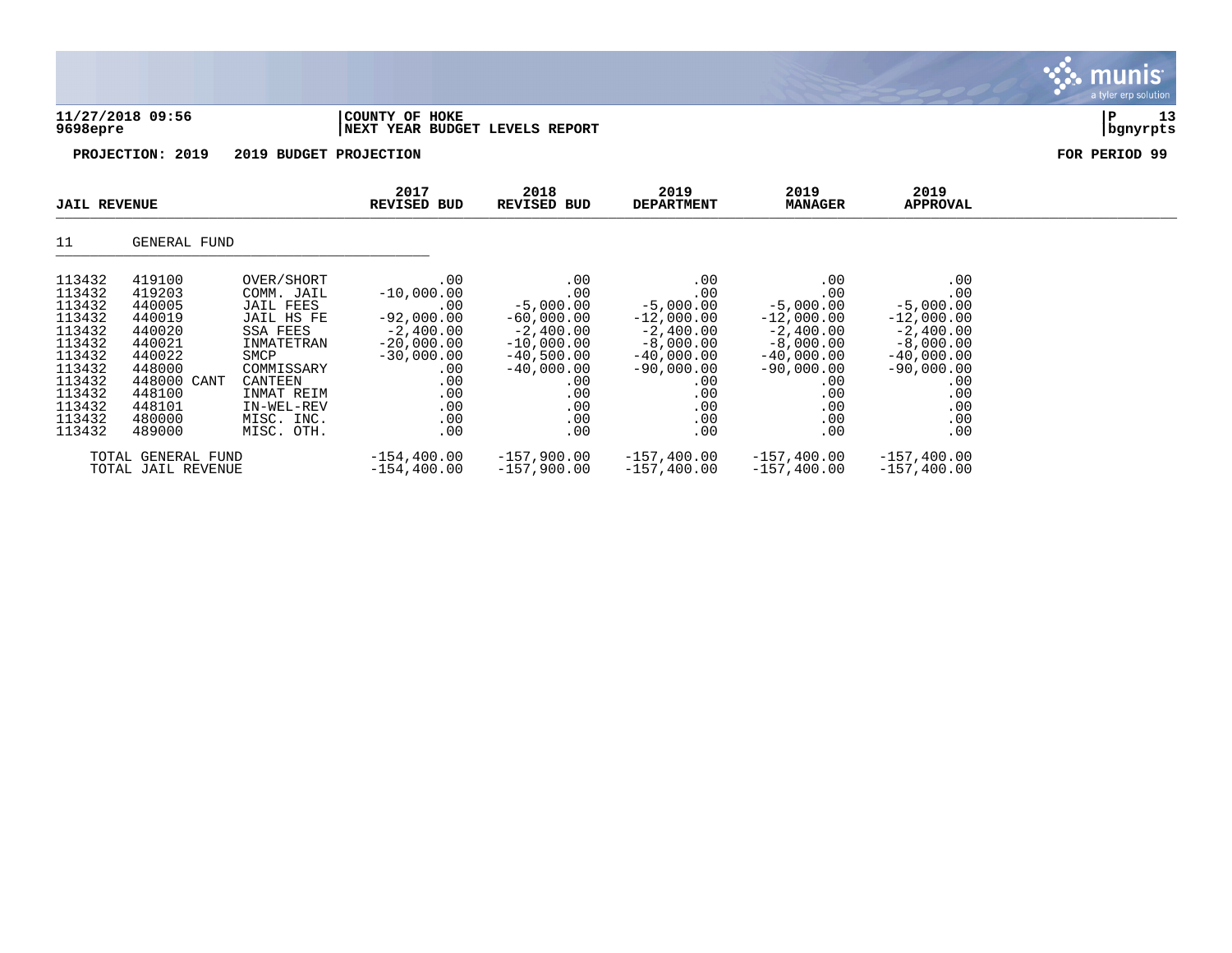|                            |                              |                                      |                     |                   |                                       |                           |                        |                         | a tyler erp sulution    |
|----------------------------|------------------------------|--------------------------------------|---------------------|-------------------|---------------------------------------|---------------------------|------------------------|-------------------------|-------------------------|
| 9698epre                   | 11/27/2018 09:56             |                                      | COUNTY OF HOKE      |                   | <b>NEXT YEAR BUDGET LEVELS REPORT</b> |                           |                        |                         | 14<br>l P<br>  bgnyrpts |
|                            | PROJECTION: 2019             | 2019 BUDGET PROJECTION               |                     |                   |                                       |                           |                        |                         | FOR PERIOD 99           |
|                            | EMERGENCY MANAGEMENT REVENUE |                                      | 2017<br>REVISED BUD |                   | 2018<br><b>REVISED BUD</b>            | 2019<br><b>DEPARTMENT</b> | 2019<br><b>MANAGER</b> | 2019<br><b>APPROVAL</b> |                         |
| 11                         | GENERAL FUND                 |                                      |                     |                   |                                       |                           |                        |                         |                         |
| 113433<br>113433<br>113433 | 436001<br>441004<br>441016   | EM GRANT<br>FIRE INSP.<br>PLFIRESAFE |                     | .00<br>.00<br>.00 | .00<br>$-15,000.00$<br>.00            | .00<br>.00<br>.00         | .00<br>.00<br>.00      | .00<br>.00<br>.00       |                         |

 $\ddot{\ddot{\mathbf{w}}}$  munis

TOTAL GENERAL FUND .00 -15,000.00 .00 .00 .00

TOTAL EMERGENCY MANAGEMENT R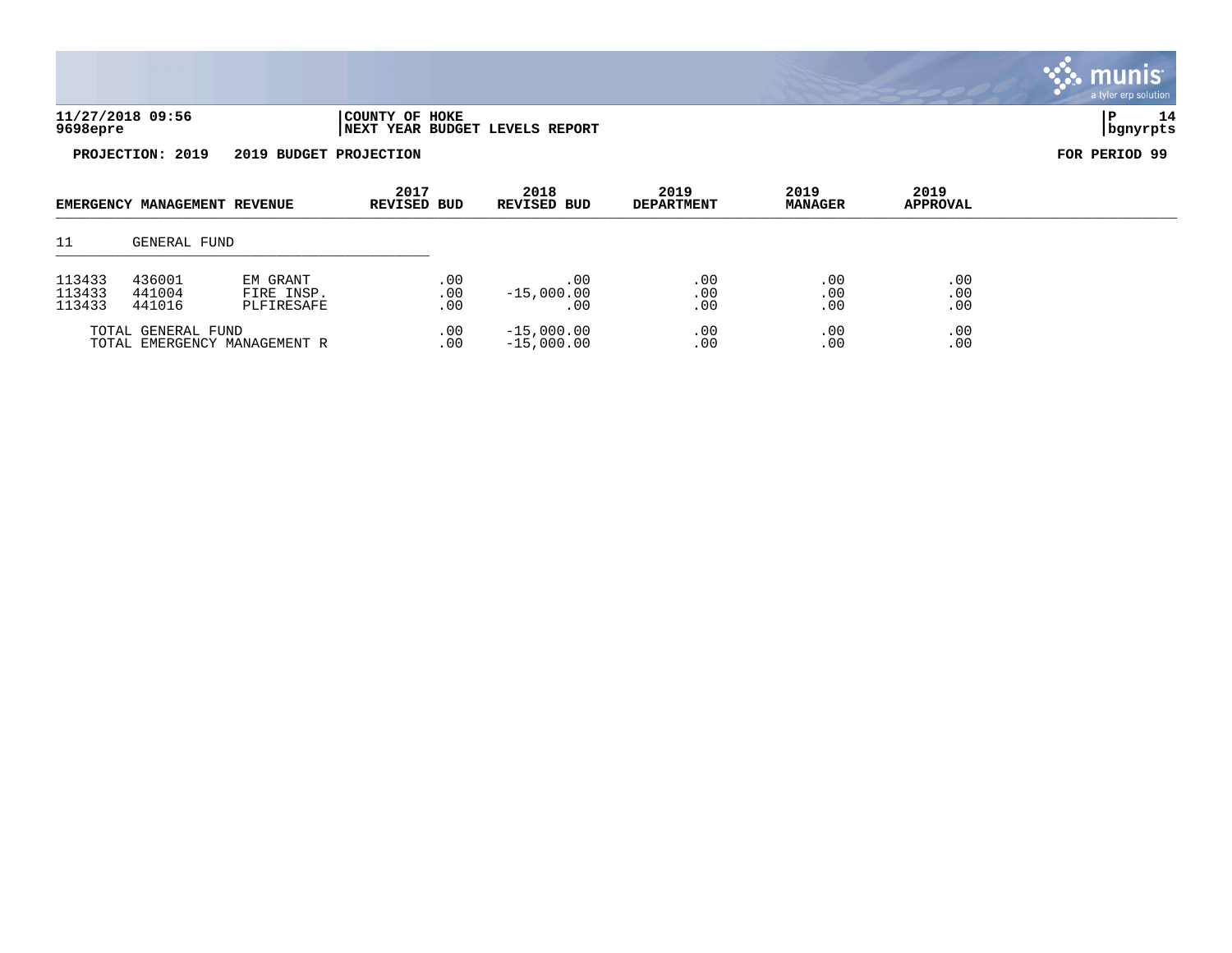| 9698epre         | 11/27/2018 09:56        |                         | COUNTY OF HOKE<br>NEXT YEAR BUDGET LEVELS REPORT |                     |                           |                        |                         | 15<br>P<br>bgnyrpts |
|------------------|-------------------------|-------------------------|--------------------------------------------------|---------------------|---------------------------|------------------------|-------------------------|---------------------|
|                  | PROJECTION: 2019        | 2019 BUDGET PROJECTION  |                                                  |                     |                           |                        |                         | FOR PERIOD 99       |
|                  | <b>INSPECTIONS FEES</b> |                         | 2017<br>REVISED BUD                              | 2018<br>REVISED BUD | 2019<br><b>DEPARTMENT</b> | 2019<br><b>MANAGER</b> | 2019<br><b>APPROVAL</b> |                     |
| 11               | GENERAL FUND            |                         |                                                  |                     |                           |                        |                         |                     |
| 113435           | 438202                  | PER GRANT               | .00                                              | .00                 | .00                       | .00                    | .00                     |                     |
| 113435           | 440006                  | SUBDIV. FE              | .00                                              | .00                 | .00                       | .00                    | .00                     |                     |
| 113435           | 441003                  | OTHER PERM              | .00                                              | $-2,000.00$         | $-2,400.00$               | $-2,400.00$            | $-2,400.00$             |                     |
| 113435           | 441003 CITY             | IV-D OFF                | .00                                              | .00                 | .00                       | .00                    | .00                     |                     |
| 113435<br>113435 | 441004                  | FIRE INSP.              | .00                                              | .00                 | .00                       | .00                    | .00                     |                     |
|                  | 441004 CITY             | FIRE INSP.              | .00                                              | .00                 | .00                       | .00                    | .00                     |                     |
| 113435           | 441005                  | BUILD INSP              | $-350,000.00$                                    | $-300,000.00$       | $-340,000.00$             | $-340,000.00$          | $-340,000.00$           |                     |
| 113435           | 441005 CITY             | BUILD INSP              | .00                                              | .00                 | .00                       | .00                    | .00                     |                     |
| 113435           | 441006                  | ELEC. INSP              | $-90,000.00$                                     | $-75,000.00$        | $-75,000.00$              | $-75,000.00$           | $-75,000.00$            |                     |
| 113435           | 441006 CITY             | ELEC. INSP              | .00                                              | .00                 | .00                       | .00                    | .00                     |                     |
| 113435           | 441007                  | PLUMB INSP              | $-60,000.00$                                     | $-50,000.00$        | $-50,000.00$              | $-50,000.00$           | $-50,000.00$            |                     |
| 113435<br>113435 | 441007 CITY             | PLUMB INSP              | .00                                              | .00                 | .00                       | .00                    | .00                     |                     |
|                  | 441008                  | ZONING PRM              | .00                                              | .00                 | .00                       | .00                    | .00                     |                     |
| 113435           | 441009                  | MHP LICENS              | .00                                              | .00                 | .00                       | .00                    | .00                     |                     |
| 113435<br>113435 | 441009 CITY             | MHP LICENS<br>MHP SETUP | .00                                              | .00                 | .00                       | .00                    | .00                     |                     |
| 113435           | 441010<br>441010 CITY   | MHP SETUP               | $-12,000.00$<br>.00                              | $-7,000.00$<br>.00  | $-7,000.00$<br>.00        | $-7,000.00$<br>.00     | $-7,000.00$<br>.00      |                     |
| 113435           | 441011                  | MECH PERMT              | $-65,000.00$                                     | $-60,000.00$        | $-70,000.00$              | $-70,000.00$           | $-70,000.00$            |                     |
| 113435           | 441011 CITY             | MECH PERMT              | .00                                              | .00                 | .00                       | .00                    | .00                     |                     |
| 113435           | 441012                  | INSUL. PMT              | $-25,000.00$                                     | $-25.000.00$        | $-25,000.00$              | $-25,000.00$           | $-25.000.00$            |                     |

 $\ddot{\mathbf{u}}$  munis

a tyler erp solution

113435 441012 INSUL. PMT -25,000.00 -25,000.00 -25,000.00 -25,000.00 -25,000.00 113435 441012 CITY INSUL. PMT  $-45,000.00$   $-40,000.00$   $-45,000.00$   $-45,000.00$   $-45,000.00$   $-45,000.00$   $-45,000.00$ 113435 441013 PROCESSING -45,000.00 -40,000.00 -45,000.00 -45,000.00 -45,000.00 113435 441014 PLANREVFIR .00 .00 .00 .00 .00 113435 441015 PLANREVIEW -5,000.00 -3,000.00 -2,000.00 -2,000.00 -2,000.00  $\overline{113435}$   $\overline{489000}$   $\overline{MISC}$   $\overline{OTH}$ .  $\overline{O0}$  ...,  $\overline{00}$  ...,  $\overline{00}$  ...,  $\overline{00}$  ...,  $\overline{00}$  ...,  $\overline{00}$ 

TOTAL GENERAL FUND -652,000.00 -562,000.00 -616,400.00 -616,400.00 -616,400.00

TOTAL INSPECTIONS FEES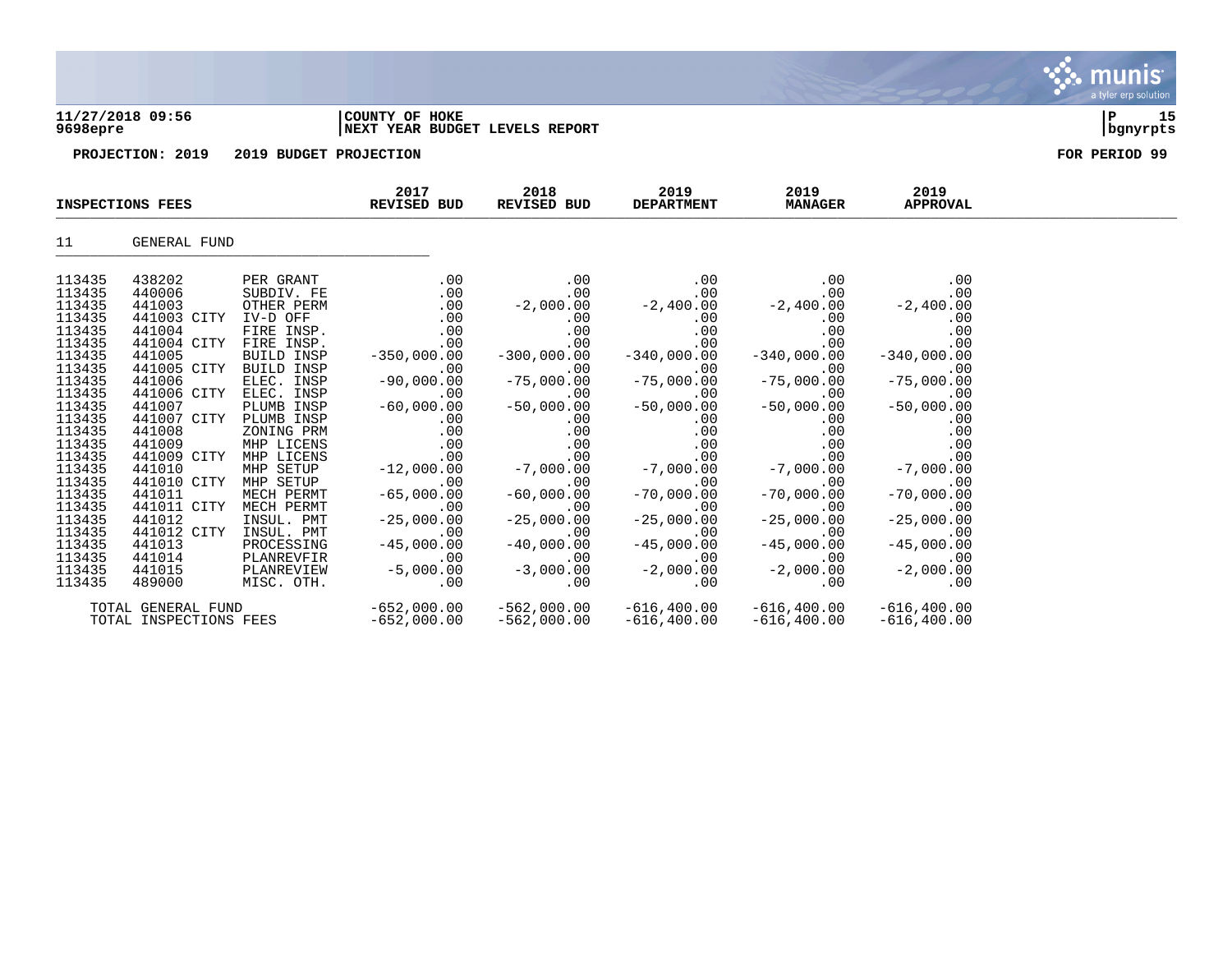|                                                                    |                                                                    |                                                                                            |                                                                                        |                                                                                                 |                                                                                           |                                                                                          |                                                                                           | a tyler erp solution |
|--------------------------------------------------------------------|--------------------------------------------------------------------|--------------------------------------------------------------------------------------------|----------------------------------------------------------------------------------------|-------------------------------------------------------------------------------------------------|-------------------------------------------------------------------------------------------|------------------------------------------------------------------------------------------|-------------------------------------------------------------------------------------------|----------------------|
| 9698epre                                                           | 11/27/2018 09:56                                                   |                                                                                            | COUNTY OF HOKE<br><b>NEXT YEAR BUDGET LEVELS REPORT</b>                                |                                                                                                 |                                                                                           |                                                                                          |                                                                                           | 16<br> P<br>bgnyrpts |
|                                                                    | PROJECTION: 2019                                                   | 2019 BUDGET PROJECTION                                                                     |                                                                                        |                                                                                                 |                                                                                           |                                                                                          |                                                                                           | FOR PERIOD 99        |
|                                                                    | ANIMAL CONTROL FEES                                                |                                                                                            | 2017<br><b>REVISED BUD</b>                                                             | 2018<br><b>REVISED BUD</b>                                                                      | 2019<br><b>DEPARTMENT</b>                                                                 | 2019<br><b>MANAGER</b>                                                                   | 2019<br><b>APPROVAL</b>                                                                   |                      |
| 11                                                                 | GENERAL FUND                                                       |                                                                                            |                                                                                        |                                                                                                 |                                                                                           |                                                                                          |                                                                                           |                      |
| 113438<br>113438<br>113438<br>113438<br>113438<br>113438<br>113438 | 419100<br>441020<br>441021<br>441022<br>441023<br>484000<br>489000 | OVER/SHORT<br>ADOPTIONS<br>PU/OUARAN<br>MICRO CHIP<br>Violation<br>CONT/DONT.<br>RABIESVAC | .00<br>$-16,000.00$<br>$-3,000.00$<br>$-4,000.00$<br>$-1,500.00$<br>.00<br>$-5,000.00$ | .00<br>$-18,500.00$<br>$-3,500.00$<br>$-4,500.00$<br>$-2,000.00$<br>$-2,000.00$<br>$-10,500.00$ | .00<br>$-24,000.00$<br>$-5,500.00$<br>$-6, 200.00$<br>$-5,000.00$<br>.00<br>$-14, 200.00$ | .00<br>$-24,000.00$<br>$-5,500.00$<br>$-6,200.00$<br>$-5,000.00$<br>.00<br>$-14, 200.00$ | .00<br>$-24,000.00$<br>$-5,500.00$<br>$-6, 200.00$<br>$-5,000.00$<br>.00<br>$-14, 200.00$ |                      |
|                                                                    | TOTAL GENERAL FUND                                                 |                                                                                            | $-29,500.00$                                                                           | $-41,000.00$                                                                                    | $-54,900.00$                                                                              | $-54,900.00$                                                                             | $-54,900.00$                                                                              |                      |

 $\therefore$  munis

TOTAL ANIMAL CONTROL FEES -29,500.00 -41,000.00 -54,900.00 -54,900.00 -54,900.00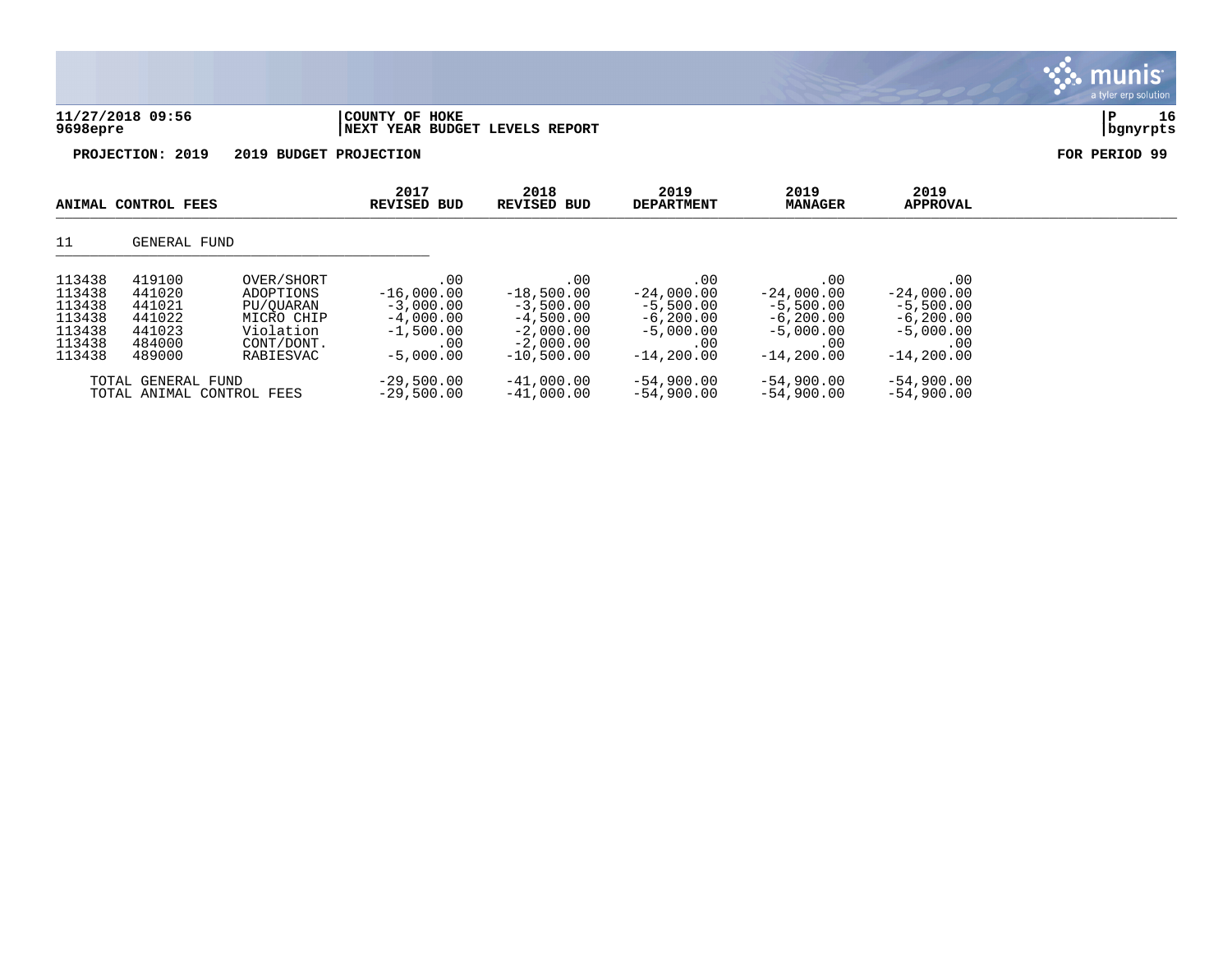| 11/27/2018 09:56 | COUNTY OF HOKE                 |          |  |
|------------------|--------------------------------|----------|--|
| 9698epre         | NEXT YEAR BUDGET LEVELS REPORT | bqnyrpts |  |

| <b>JUVENILE JUSTICE REVENUE</b>                                                                            |                                                                                                            |                                                                                                                                | 2017<br>REVISED BUD                                                                                                                  | 2018<br>REVISED BUD                                                                                                                     | 2019<br><b>DEPARTMENT</b>                                                           | 2019<br><b>MANAGER</b>                                                              | 2019<br>APPROVAL                                                                    |  |
|------------------------------------------------------------------------------------------------------------|------------------------------------------------------------------------------------------------------------|--------------------------------------------------------------------------------------------------------------------------------|--------------------------------------------------------------------------------------------------------------------------------------|-----------------------------------------------------------------------------------------------------------------------------------------|-------------------------------------------------------------------------------------|-------------------------------------------------------------------------------------|-------------------------------------------------------------------------------------|--|
| 11                                                                                                         | GENERAL FUND                                                                                               |                                                                                                                                |                                                                                                                                      |                                                                                                                                         |                                                                                     |                                                                                     |                                                                                     |  |
| 113439<br>113439<br>113439<br>113439<br>113439<br>113439<br>113439<br>113439<br>113439<br>113439<br>113439 | 433001<br>433002<br>433003<br>433004<br>433008<br>433012<br>433013<br>433015<br>433016<br>433018<br>489000 | JCPC<br>ABLE<br>Y&F SERV.<br>MAGGIE<br>PROJSUCC<br>RDTOSUCCES<br>KICKIN'BAC<br>FLYING CHG<br>MAGGIE DAY<br>COMM OUT<br>KICKIN' | $-7,200.00$<br>.00<br>.00<br>$-10, 216.00$<br>$-52,042.00$<br>$.00 \,$<br>.00<br>$-36,894.00$<br>.00<br>$-10,000,00$<br>$-41,071.00$ | $-7,200.00$<br>$.00 \,$<br>.00<br>.00<br>$-34,705.00$<br>$-15,000.00$<br>$-2,090.00$<br>$-31,878.00$<br>$.00 \,$<br>.00<br>$-29,656.00$ | $-120,529.00$<br>.00<br>.00<br>.00<br>.00<br>.00<br>.00<br>.00<br>.00<br>.00<br>.00 | $-120,529.00$<br>.00<br>.00<br>.00<br>.00<br>.00<br>.00<br>.00<br>.00<br>.00<br>.00 | $-120,529.00$<br>.00<br>.00<br>.00<br>.00<br>.00<br>.00<br>.00<br>.00<br>.00<br>.00 |  |
| 113439                                                                                                     | 560119<br>TOTAL GENERAL FUND                                                                               | GANG VIOLE<br>TOTAL JUVENILE JUSTICE REVEN                                                                                     | .00<br>-157,423.00<br>$-157, 423.00$                                                                                                 | .00<br>$-120,529.00$<br>$-120,529.00$                                                                                                   | .00<br>$-120,529.00$<br>$-120,529.00$                                               | .00<br>-120,529.00<br>$-120,529.00$                                                 | .00<br>$-120,529.00$<br>$-120,529.00$                                               |  |

munis a tyler erp solution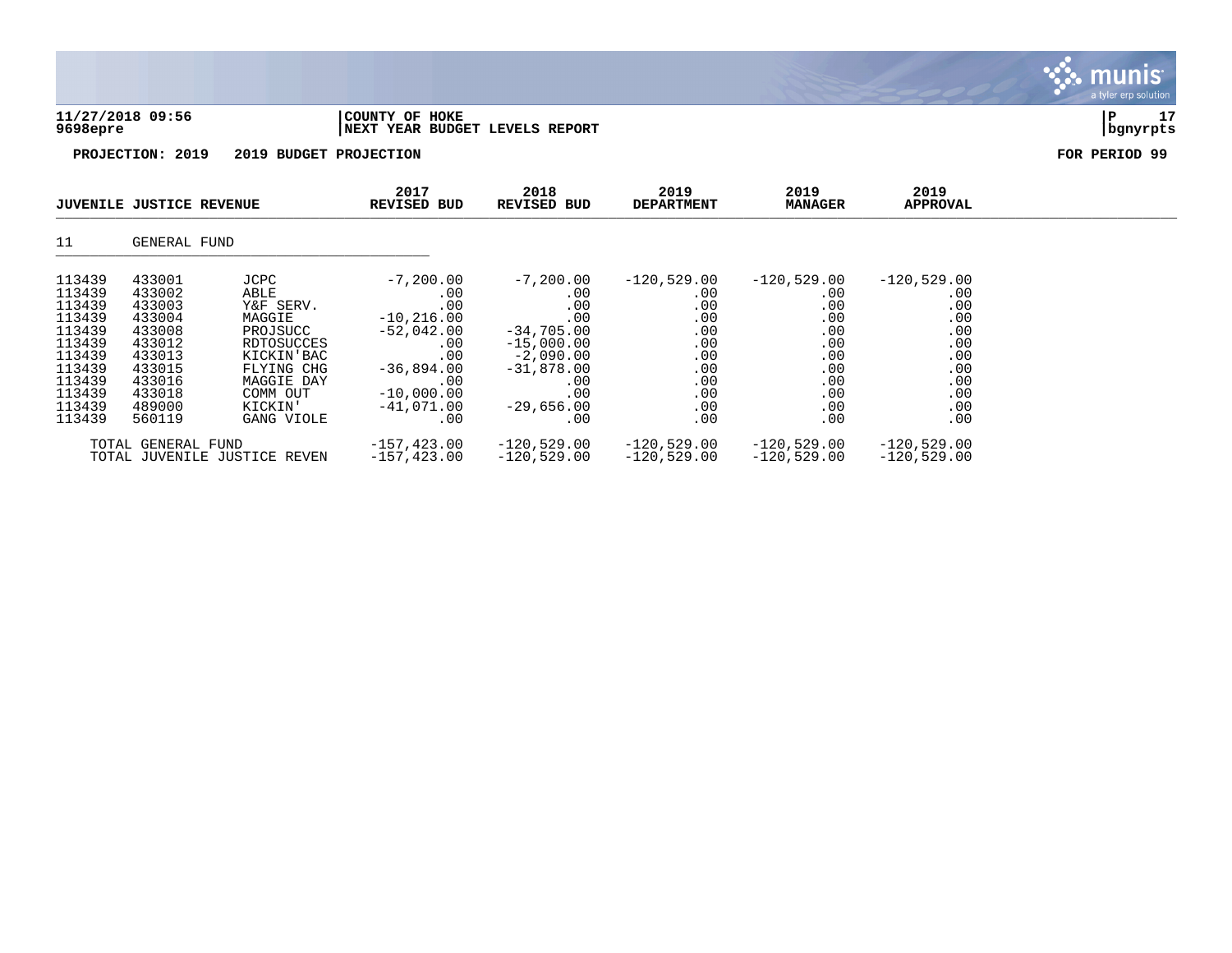|                                                                                                                                                                                                                          |                                                                                                                                                                                                                          |                                                                                                                                                                                                                                                                    |                                                                                                                                                                                                                                                                               |                                                                                                                                                                                                                                                                                                    |                                                                                                                                                                                                                                                                                                                       |                                                                                                                                                                                                                                         |                                                                                                                                                                                                                                                            | a tyre cip solution |
|--------------------------------------------------------------------------------------------------------------------------------------------------------------------------------------------------------------------------|--------------------------------------------------------------------------------------------------------------------------------------------------------------------------------------------------------------------------|--------------------------------------------------------------------------------------------------------------------------------------------------------------------------------------------------------------------------------------------------------------------|-------------------------------------------------------------------------------------------------------------------------------------------------------------------------------------------------------------------------------------------------------------------------------|----------------------------------------------------------------------------------------------------------------------------------------------------------------------------------------------------------------------------------------------------------------------------------------------------|-----------------------------------------------------------------------------------------------------------------------------------------------------------------------------------------------------------------------------------------------------------------------------------------------------------------------|-----------------------------------------------------------------------------------------------------------------------------------------------------------------------------------------------------------------------------------------|------------------------------------------------------------------------------------------------------------------------------------------------------------------------------------------------------------------------------------------------------------|---------------------|
| 9698epre                                                                                                                                                                                                                 | 11/27/2018 09:56                                                                                                                                                                                                         |                                                                                                                                                                                                                                                                    | COUNTY OF HOKE<br>NEXT YEAR BUDGET LEVELS REPORT                                                                                                                                                                                                                              |                                                                                                                                                                                                                                                                                                    |                                                                                                                                                                                                                                                                                                                       |                                                                                                                                                                                                                                         |                                                                                                                                                                                                                                                            | P<br>18<br>bgnyrpts |
|                                                                                                                                                                                                                          | PROJECTION: 2019                                                                                                                                                                                                         | 2019 BUDGET PROJECTION                                                                                                                                                                                                                                             |                                                                                                                                                                                                                                                                               |                                                                                                                                                                                                                                                                                                    |                                                                                                                                                                                                                                                                                                                       |                                                                                                                                                                                                                                         |                                                                                                                                                                                                                                                            | FOR PERIOD 99       |
|                                                                                                                                                                                                                          | TRANSPORTATION REVENUES (GF)                                                                                                                                                                                             |                                                                                                                                                                                                                                                                    | 2017<br><b>REVISED BUD</b>                                                                                                                                                                                                                                                    | 2018<br>REVISED BUD                                                                                                                                                                                                                                                                                | 2019<br><b>DEPARTMENT</b>                                                                                                                                                                                                                                                                                             | 2019<br><b>MANAGER</b>                                                                                                                                                                                                                  | 2019<br><b>APPROVAL</b>                                                                                                                                                                                                                                    |                     |
| 11                                                                                                                                                                                                                       | GENERAL FUND                                                                                                                                                                                                             |                                                                                                                                                                                                                                                                    |                                                                                                                                                                                                                                                                               |                                                                                                                                                                                                                                                                                                    |                                                                                                                                                                                                                                                                                                                       |                                                                                                                                                                                                                                         |                                                                                                                                                                                                                                                            |                     |
| 113453<br>113453<br>113453<br>113453<br>113453<br>113453<br>113453<br>113453<br>113453<br>113453<br>113453<br>113453<br>113453<br>113453<br>113453<br>113453<br>113453<br>113453<br>113453<br>113453<br>113453<br>113453 | 419100<br>432000<br>432001<br>432010<br>433000<br>433001<br>433003<br>433004<br>433050<br>433101<br>433103<br>433104<br>450000<br>450001<br>450002<br>450003<br>450101<br>450102<br>450104<br>452000<br>453000<br>482000 | OVER/SHORT<br>DOTCAPITAL<br>DOTADMIN<br>GRT 5307<br>EDTAP<br>JOBSTR<br>DOA1<br>DOA2<br>DOA3 TRANS<br>MEDICAID<br><b>RGP</b><br>WORKFIRST<br>GENPUBLIC<br>GENPAG<br>FAYROUTE<br>ONEDAYPASS<br>AUTUMN CAR<br>VOC OPTION<br>FEMA REIMB<br>PARKSREC<br>CDC<br>SALE C/A | .00<br>$-338, 118.00$<br>$-166,727.00$<br>.00<br><b>Contract State</b><br>$-53,616.00$<br>$-14, 265.00$<br>$-72,000.00$<br>.00<br>.00<br>$-49,509.00$<br>$-3,000.00$<br>$-50,000.00$<br>$-38,000.00$<br>.00<br>.00<br>.00<br>$-10,000.00$<br>.00<br>$-4,000.00$<br>.00<br>.00 | $.00 \,$<br>$-137,095.00$<br>-166,727.00<br>$00$ .<br>-60,411.00<br>$-13,337.00$<br>$-89,042.00$<br>.00<br>.00<br>$-158,400.00$ $-135,000.00$<br>$-55,723.00$<br>$-1,500.00$<br>$-55,000.00$<br>$-40,000.00$<br>$-296, 220.00$<br>.00<br>$-4,000.00$<br>$-2,000.00$<br>$-11,000.00$<br>$-5,000.00$ | .00<br>$-397,096.00$<br>$-132,307.00$<br>$-60, 411.00$<br>$-13,337.00$ $-13,337.00$<br>.00<br>.00<br>.00<br>$-125,000.00$<br>-55,722.91<br>00.<br>55 , 000 . 00 –<br>$-16,775.00$<br>.00<br>.00<br>$\begin{array}{r} .00 \ .00 \ .00 \ .00 \ .00 \ .00 \ .00 \ .00 \ .00 \end{array}$<br>$-11,000.00$<br>$-12,000.00$ | $.00\,$<br>-397,096.00<br>$-132$ ,307.00<br>$-60, 411.00$<br>.00<br>.00<br>.00<br>$-125,000.00$<br>$-55,723.00$<br>$-55,000.00$<br>$-16,775.00$<br>.00<br>.00<br>$-2,924.00$<br>.00<br>00 .<br>4,000.00 -4<br>11,000.00<br>$-12,000.00$ | .00<br>$-397,096.00$<br>$-132, 307.00$<br>$-60,411.00$<br>$-13,337.00$<br>.00<br>.00<br>.00<br>$-125,000.00$<br>$-55,723.00$<br>00.<br>55 , 000 . 00<br>$-16,775.00$<br>.00<br>.00<br>.00<br>$-2,924.00$<br>00<br>4,000.00 -4<br>11,000.00<br>$-12,000.00$ |                     |
|                                                                                                                                                                                                                          | TOTAL GENERAL FUND                                                                                                                                                                                                       |                                                                                                                                                                                                                                                                    |                                                                                                                                                                                                                                                                               | $-957,635.00 -1,072,055.00$                                                                                                                                                                                                                                                                        | $-885,572.91$                                                                                                                                                                                                                                                                                                         | $-885,573.00$                                                                                                                                                                                                                           | $-885, 573.00$                                                                                                                                                                                                                                             |                     |

 $\ddot{\mathbf{w}}$  munis

TOTAL TRANSPORTATION REVENUE -957,635.00 -1,072,055.00 -885,572.91 -885,573.00 -885,573.00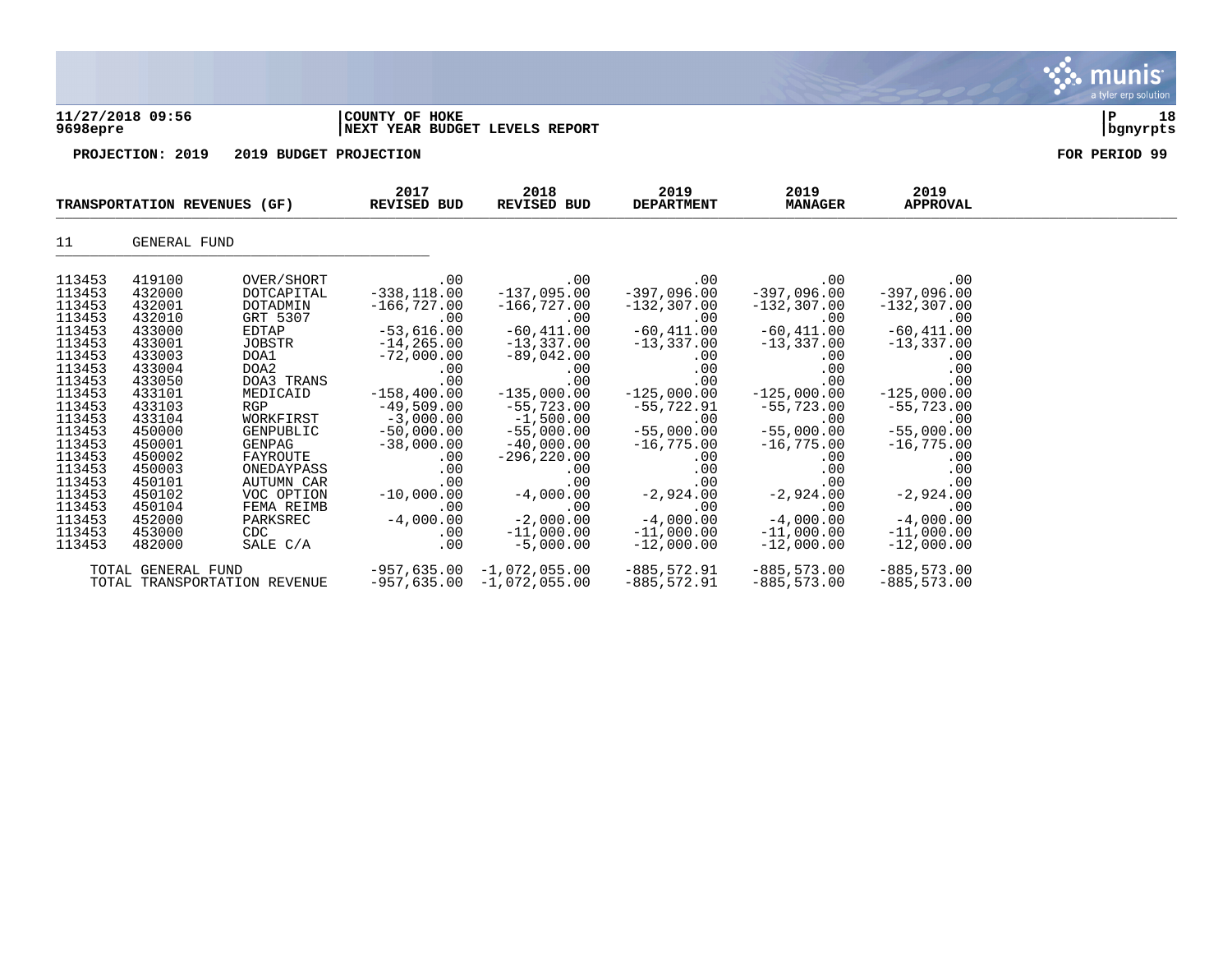| 11/27/2018 09:56 | COUNTY OF HOKE                 |          | 1۵ |
|------------------|--------------------------------|----------|----|
| 9698epre         | NEXT YEAR BUDGET LEVELS REPORT | bqnyrpts |    |

|                                                                              | PLANNING & ZONING REVENUE                                                    |                                                                                                          | 2017<br><b>REVISED BUD</b>                                                                      | 2018<br><b>REVISED BUD</b>                                                              | 2019<br><b>DEPARTMENT</b>                                                                     | 2019<br><b>MANAGER</b>                                                                  | 2019<br><b>APPROVAL</b>                                                                 |  |
|------------------------------------------------------------------------------|------------------------------------------------------------------------------|----------------------------------------------------------------------------------------------------------|-------------------------------------------------------------------------------------------------|-----------------------------------------------------------------------------------------|-----------------------------------------------------------------------------------------------|-----------------------------------------------------------------------------------------|-----------------------------------------------------------------------------------------|--|
| 11                                                                           | GENERAL FUND                                                                 |                                                                                                          |                                                                                                 |                                                                                         |                                                                                               |                                                                                         |                                                                                         |  |
| 113491<br>113491<br>113491<br>113491<br>113491<br>113491<br>113491<br>113491 | 440006<br>440007<br>441008<br>441009<br>441010<br>441015<br>480000<br>489000 | SUBDIV. FE<br>ORD BK FEE<br>ZONING PRM<br>MHP LICENS<br>MHP INSPEC<br>PLANREVIEW<br>ADVER.<br>MISC. OTH. | $-60,000.00$<br>.00<br>$-38,000.00$<br>$-12,500.00$<br>.00<br>$-2.000.00$<br>$-3,200.00$<br>.00 | $-60,000.00$<br>.00<br>$-40.000.00$<br>$-12,500.00$<br>.00<br>.00<br>$-3,200,00$<br>.00 | $-70,000.00$<br>$.00 \,$<br>$-42,000.00$<br>$-12,500.00$<br>.00<br>.00<br>$-4,000.00$<br>. 00 | $-70,000.00$<br>.00<br>$-42,000.00$<br>$-12,500.00$<br>.00<br>.00<br>$-4.000.00$<br>.00 | $-70,000.00$<br>.00<br>$-42,000.00$<br>$-12,500.00$<br>.00<br>.00<br>$-4,000.00$<br>.00 |  |
|                                                                              | TOTAL GENERAL FUND                                                           | TOTAL PLANNING & ZONING REVE                                                                             | $-115,700.00$<br>$-115,700.00$                                                                  | $-115,700.00$<br>$-115,700.00$                                                          | $-128,500.00$<br>$-128,500.00$                                                                | $-128,500.00$<br>$-128,500.00$                                                          | $-128,500.00$<br>$-128,500.00$                                                          |  |

munis a tyler erp solution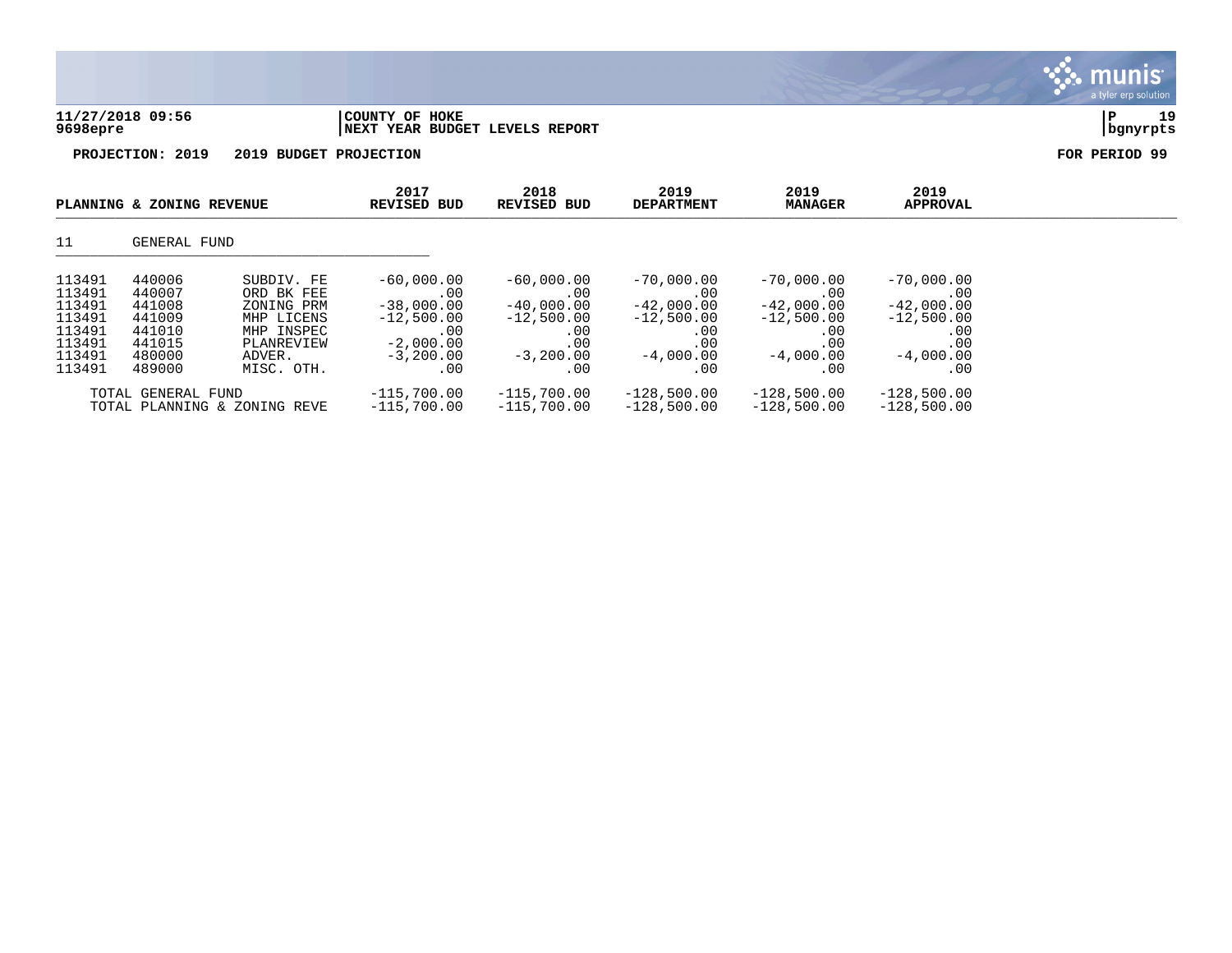| 11/27/2018 09:56 | COUNTY OF HOKE                 |          | 20 |
|------------------|--------------------------------|----------|----|
| 9698epre         | NEXT YEAR BUDGET LEVELS REPORT | bgnyrpts |    |

|                                                                    | ECONOMIC DEVELOPMENT REVENUE                                       |                                                                                                    | 2017<br><b>REVISED BUD</b>                                      | 2018<br><b>REVISED BUD</b>                             | 2019<br><b>DEPARTMENT</b>                     | 2019<br><b>MANAGER</b>                             | 2019<br><b>APPROVAL</b>                                |  |
|--------------------------------------------------------------------|--------------------------------------------------------------------|----------------------------------------------------------------------------------------------------|-----------------------------------------------------------------|--------------------------------------------------------|-----------------------------------------------|----------------------------------------------------|--------------------------------------------------------|--|
| 11                                                                 | GENERAL FUND                                                       |                                                                                                    |                                                                 |                                                        |                                               |                                                    |                                                        |  |
| 113492<br>113492<br>113492<br>113492<br>113492<br>113492<br>113492 | 438101<br>438102<br>438103<br>438104<br>438105<br>438200<br>489000 | ECON. DEV.<br><b>GOLDEN LEA</b><br>PROG ENG<br>A/R RAILRD<br>NC/S EAST<br>I/G L/REST<br>MISC. OTH. | $-16,000.00$<br>.00<br>.00<br>.00<br>.00<br>.00<br>$-10,000.00$ | $-16,000.00$<br>.00<br>.00<br>.00<br>.00<br>.00<br>.00 | .00<br>.00<br>.00<br>.00<br>.00<br>.00<br>.00 | $.00 \,$<br>.00<br>.00<br>.00<br>.00<br>.00<br>.00 | $-16,000.00$<br>.00<br>.00<br>.00<br>.00<br>.00<br>.00 |  |
|                                                                    | TOTAL GENERAL FUND                                                 | TOTAL ECONOMIC DEVELOPMENT R                                                                       | $-26,000.00$<br>$-26,000.00$                                    | $-16,000.00$<br>$-16,000.00$                           | .00<br>.00                                    | $.00 \,$<br>.00                                    | $-16,000.00$<br>$-16,000.00$                           |  |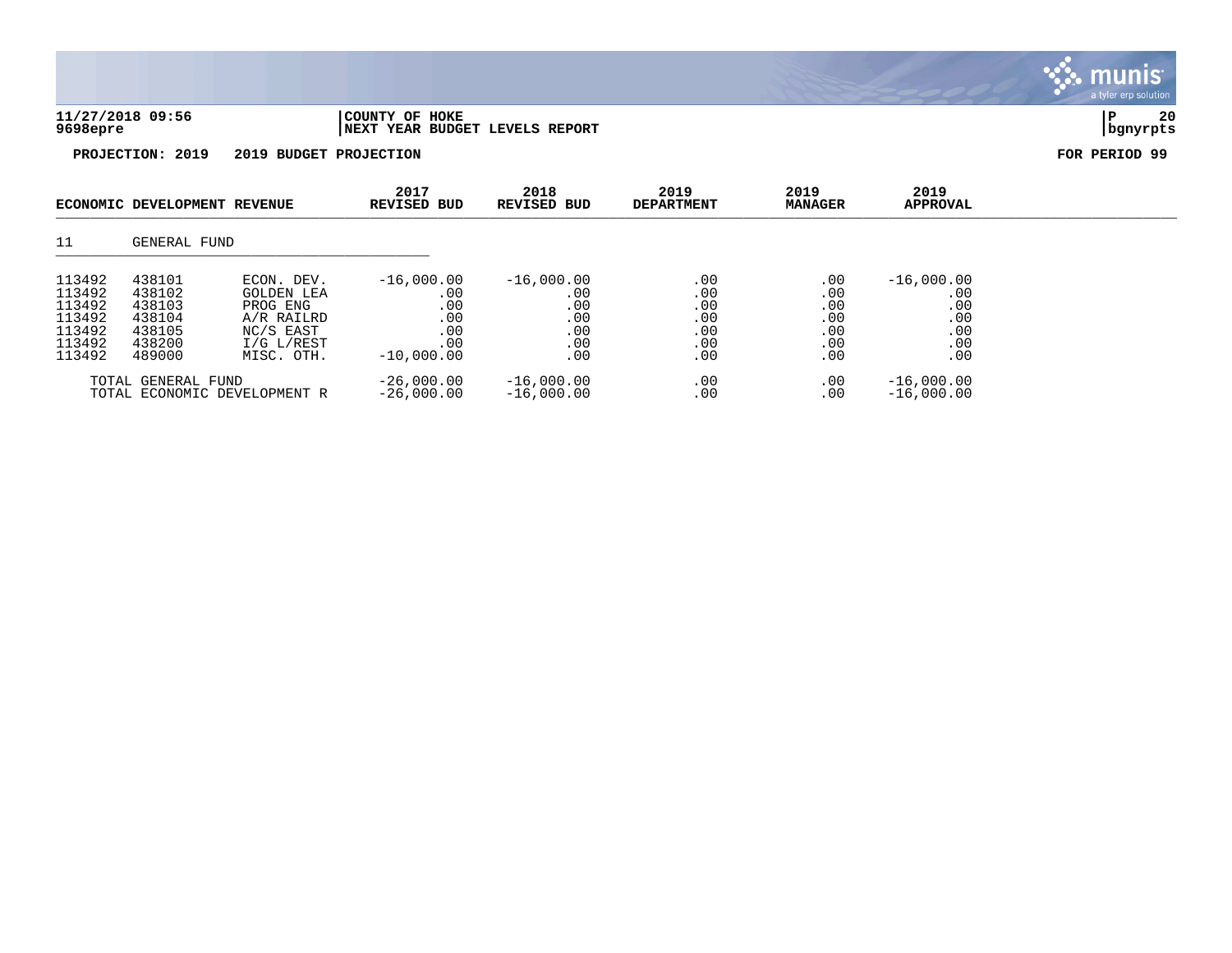| 11/27/2018 09:56<br>9698epre         |                        | COUNTY OF HOKE<br><b>INEXT YEAR BUDGET LEVELS REPORT</b> |                     |                           |                        |                         | 21<br>∣P<br>  bgnyrpts |
|--------------------------------------|------------------------|----------------------------------------------------------|---------------------|---------------------------|------------------------|-------------------------|------------------------|
| PROJECTION: 2019                     | 2019 BUDGET PROJECTION |                                                          |                     |                           |                        |                         | FOR PERIOD 99          |
| <b>COOPERATIVE EXTENSION REVENUE</b> |                        | 2017<br><b>REVISED BUD</b>                               | 2018<br>REVISED BUD | 2019<br><b>DEPARTMENT</b> | 2019<br><b>MANAGER</b> | 2019<br><b>APPROVAL</b> |                        |

**∵ munis** 

# 11 GENERAL FUND \_\_\_\_\_\_\_\_\_\_\_\_\_\_\_\_\_\_\_\_\_\_\_\_\_\_\_\_\_\_\_\_\_\_\_\_\_\_\_\_\_\_\_\_

| 113495<br>113495<br>113495 | 433014<br>438201<br>489000 | PESTGR RE<br>PAT SM. ST<br>MISC. OTH. | .00<br>$-110.913.00$           | . 00<br>$-116, 170, 00$        | . 00<br>$-119.729.00$          | . 00<br>$-119.729.00$        | .00<br>$-119.729.00$<br>.00    |
|----------------------------|----------------------------|---------------------------------------|--------------------------------|--------------------------------|--------------------------------|------------------------------|--------------------------------|
|                            | TOTAL GENERAL FUND         | TOTAL COOPERATIVE EXTENSION           | $-110.913.00$<br>$-110.913.00$ | $-116.170.00$<br>$-116.170.00$ | $-119.729.00$<br>$-119.729.00$ | $-119.729.00$<br>-119,729.00 | $-119.729.00$<br>$-119.729.00$ |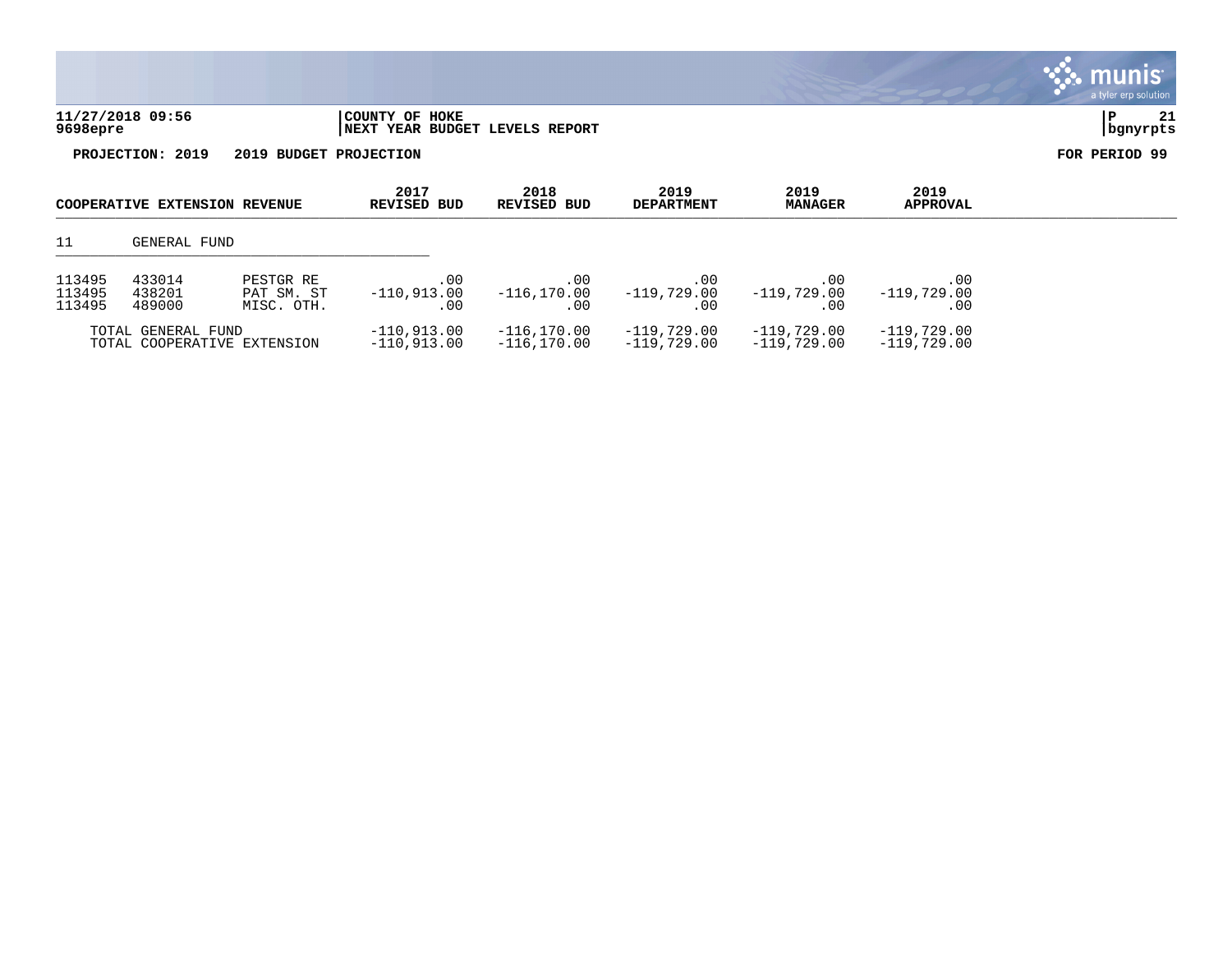|          |                           |                        |                                                  |                            |                           |                        |                         | munis<br>a tyler erp solution |
|----------|---------------------------|------------------------|--------------------------------------------------|----------------------------|---------------------------|------------------------|-------------------------|-------------------------------|
| 9698epre | 11/27/2018 09:56          |                        | COUNTY OF HOKE<br>NEXT YEAR BUDGET LEVELS REPORT |                            |                           |                        |                         | 22<br>P<br>  bgnyrpts         |
|          | PROJECTION: 2019          | 2019 BUDGET PROJECTION |                                                  |                            |                           |                        |                         | FOR PERIOD 99                 |
|          |                           |                        |                                                  |                            |                           |                        |                         |                               |
|          | SOIL CONSERVATION REVENUE |                        | 2017<br><b>REVISED BUD</b>                       | 2018<br><b>REVISED BUD</b> | 2019<br><b>DEPARTMENT</b> | 2019<br><b>MANAGER</b> | 2019<br><b>APPROVAL</b> |                               |
| 11       | GENERAL FUND              |                        |                                                  |                            |                           |                        |                         |                               |

TOTAL GENERAL FUND .00 .00 .00 .00 .00 TOTAL SOIL CONSERVATION REVE .00 .00 .00 .00 .00 .00 .00 .00 .00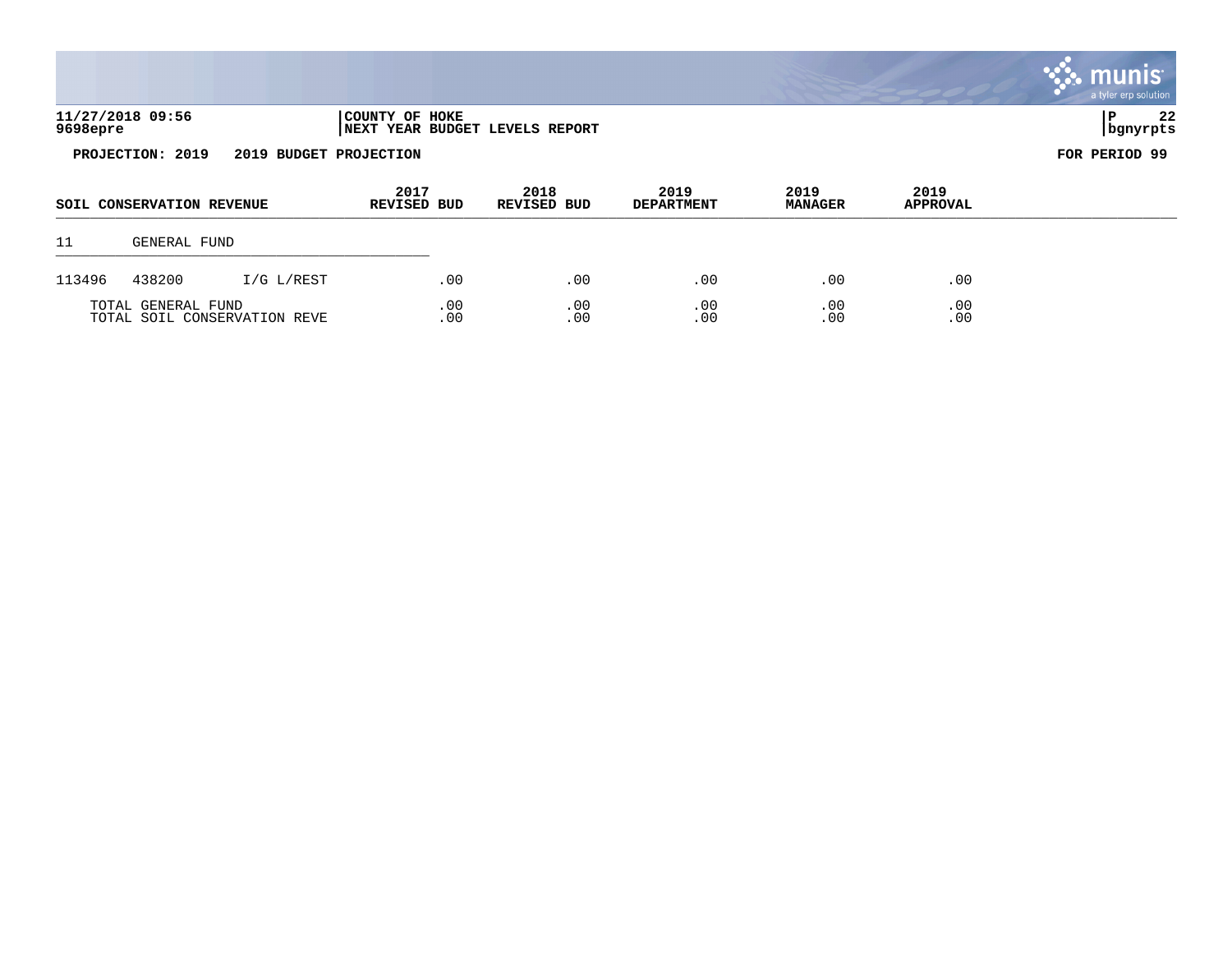### **11/27/2018 09:56 |COUNTY OF HOKE |P 23 9698epre |NEXT YEAR BUDGET LEVELS REPORT |bgnyrpts**

| <b>HEALTH</b> |              |                        | 2017<br>REVISED BUD           | 2018<br>REVISED BUD                                                  | 2019<br><b>DEPARTMENT</b>     | 2019<br><b>MANAGER</b>         | 2019<br><b>APPROVAL</b>     |  |
|---------------|--------------|------------------------|-------------------------------|----------------------------------------------------------------------|-------------------------------|--------------------------------|-----------------------------|--|
| 11            | GENERAL FUND |                        |                               |                                                                      |                               |                                |                             |  |
| 113510        | 419100       | OVER/SHORT             | .00                           | .00                                                                  | $-4,000.00$                   | $-4,000.00$                    | $-4,000.00$                 |  |
| 113510        | 433100       | DEBTSET                | .00                           |                                                                      | .00                           | .00                            | .00                         |  |
| 113510        | 433101       | SMART STAR             | $-4,000.00$                   | $-4,000.00$                                                          | .00                           | .00                            | .00                         |  |
| 113510        | 433102       | <b>BCCCP</b>           | .00                           |                                                                      | .00                           | .00                            | .00                         |  |
| 113510        | 433103       | WIC BF                 | $-27,655.00$                  | $-26,000.00$                                                         | $-26,000.00$                  | $-26,000.00$                   | $-26,000.00$                |  |
| 113510        |              |                        | $-195,440.00$                 | $-150,624.00$                                                        | $-99,374.00$                  | $-99,374.00$                   | $-99,374.00$                |  |
|               | 433104       | HEALTH ADM             |                               |                                                                      |                               |                                |                             |  |
| 113510        | 433105       | XIX GEN.               | .00                           | .00                                                                  | .00                           | .00                            | .00                         |  |
| 113510        | 433106       | FLU SHOTS              | .00                           | .00                                                                  | .00                           | .00                            | .00                         |  |
| 113510        | 433107       | PREG. TEST             | .00                           | .00                                                                  | .00                           | .00                            | .00                         |  |
| 113510        | 433108       | PRIM. CARE             | $-60,000.00$                  | $-60,000.00$                                                         | $-80,000.00$                  | $-80,000.00$                   | $-80,000.00$                |  |
| 113510        | 433109       | CAR. ACCES             | $-28,000.00$<br>$-13,332.00$  | $-32,000.00$                                                         | $-32,000.00$                  | $-32,000.00$                   | $-32,000.00$                |  |
| 113510        | 433110       | TB                     |                               | $-13,332.00$                                                         | $-13,332.00$                  | $-13,332.00$                   | $-13, 332.00$               |  |
| 113510        | 433111       | COMM. DIS.             | $-7,703.00$                   | $-7,224.00$                                                          | $-7, 224.00$                  | $-7,224.00$                    | $-7,224.00$                 |  |
| 113510        | 433112       | COMMDIS                | $-15,000.00$                  | $-15,000.00$                                                         | $-15,000.00$                  | $-15,000.00$                   | $-15,000.00$                |  |
| 113510        | 433113       | HEALTH CAR             | .00                           | .00                                                                  | .00                           | .00                            | .00                         |  |
| 113510        | 433114       | RENAL DIS.             | .00                           | .00                                                                  | .00                           | .00                            | .00                         |  |
| 113510        | 433115       | FPMED                  | $-75,000.00$                  | $-75,000.00$                                                         | $-80,000.00$                  | $-80,000.00$                   | $-80,000.00$                |  |
| 113510        | 433116       | FP FEES                |                               | $-15,000.00$                                                         | $-18,000.00$                  | $-18,000.00$                   | $-18,000.00$                |  |
| 113510        | 433117       | FAM PLAN               | $-10,000.00$<br>$-112,916.00$ | $-96,576.00$                                                         | $-93,281.00$                  | $-93,281.00$                   | $-93, 281.00$               |  |
| 113510        | 433118       | MAT. CARE              | $-67,980.00$                  | $-59,770.00$                                                         | $-58,145.00$                  | $-58,145.00$                   | $-58,145.00$                |  |
| 113510        | 433119       | MCMED                  | $-75,000.00$                  | $-75,000.00$                                                         | $-125,000.00$                 | $-125,000.00$                  | $-125,000.00$               |  |
| 113510        | 433120       |                        |                               | $-5,000.00$                                                          | $-5,000.00$                   | $-5,000.00$                    |                             |  |
| 113510        | 433121       | MAT. FEES<br>SAN. FEES | $-5,000.00$                   |                                                                      |                               |                                | $-5,000.00$                 |  |
|               |              |                        | $-56,400.00$<br>$-33,000.00$  | $-56,400.00$                                                         | $-56,400.00$                  | $-56,400.00$                   | $-56,400.00$                |  |
| 113510        | 433122       | ENVIRON.               |                               | $-10,869.00$                                                         | $-3,000.00$                   | $-3,000.00$                    | $-3,000.00$                 |  |
| 113510        | 433123       | FOOD LODGE             | $-4,000.00$                   | $-4,000.00$                                                          | $-3,000.00$                   | $-3,000.00$                    | $-3,000.00$                 |  |
| 113510        | 433124       | WICCS                  | $-245,759.00$                 | $-234,396.00$                                                        | $-242, 272.00$                | $-242, 272.00$                 | $-242, 272.00$              |  |
| 113510        | 433125       | CHILD HEAL             | $-60, 416.00$                 | $-33,260.00$                                                         | $-32,635.00$                  | $-32,635.00$                   | $-32,635.00$                |  |
| 113510        | 433126       | CHILD HEAL             | $-5,000.00$                   | $-5,000.00$                                                          | $-5,000.00$                   | $-5,000.00$                    | $-5,000.00$                 |  |
| 113510        | 433127       | CHMED                  | $-180,000.00$                 | $-180,000.00$                                                        | $-180,000.00$                 | $-180,000.00$                  | $-180,000.00$               |  |
| 113510        | 433128       | INN ACTION             | $-14,410.00$                  | $-14,410.00$<br>$-9,423.00$                                          | $-14,410.00$                  | $-14,410.00$<br>$-9,423.00$    | $-14,410.00$                |  |
| 113510        | 433129       | CC4C                   | $-9,423.00$                   |                                                                      | $-9,423.00$                   |                                | $-9,423.00$                 |  |
| 113510        | 433130       | CC4CMED                | $-125, 122.00$                | $-125, 122.00$                                                       | $-124,595.00$                 | $-124,595.00$                  | $-124,595.00$               |  |
| 113510        | 433131       | HEALTH PRO             | .00                           | .00                                                                  | .00                           | .00                            | .00                         |  |
| 113510        | 433132       | CHOLESTROL             | .00                           | .00                                                                  | .00                           | .00                            | .00                         |  |
| 113510        | 433133       | ADULT XIX              |                               | <br>00. 00.<br>69,137.00 -67,000.00.<br>6,000.00 -6.914.00 -6,000.00 | .00                           | .00                            | .00                         |  |
| 113510        | 433134       | ADULT FEES             |                               |                                                                      | .00                           |                                | .00                         |  |
| 113510        | 433135       | WIC NUT.               |                               |                                                                      |                               |                                |                             |  |
| 113510        | 433136       | WIC ADMIN.             | $-69, 131.00$<br>$-6, 914.00$ |                                                                      | $-73$ ,000.00<br>$-8$ ,000.00 | .00<br>73,000.00<br>8,000.00 – | $-73,000.00$<br>$-8,000.00$ |  |
| 113510        | 433137       | BIOTERROR              | $-26,685.00$                  | $-26,685.00$                                                         | $-26,685.00$                  | $-26,685.00$                   | $-26,685.00$                |  |
| 113510        | 433138       | CHILD GRAN             | .00                           | .00                                                                  | .00                           | .00                            | .00                         |  |
|               |              |                        |                               |                                                                      |                               |                                |                             |  |

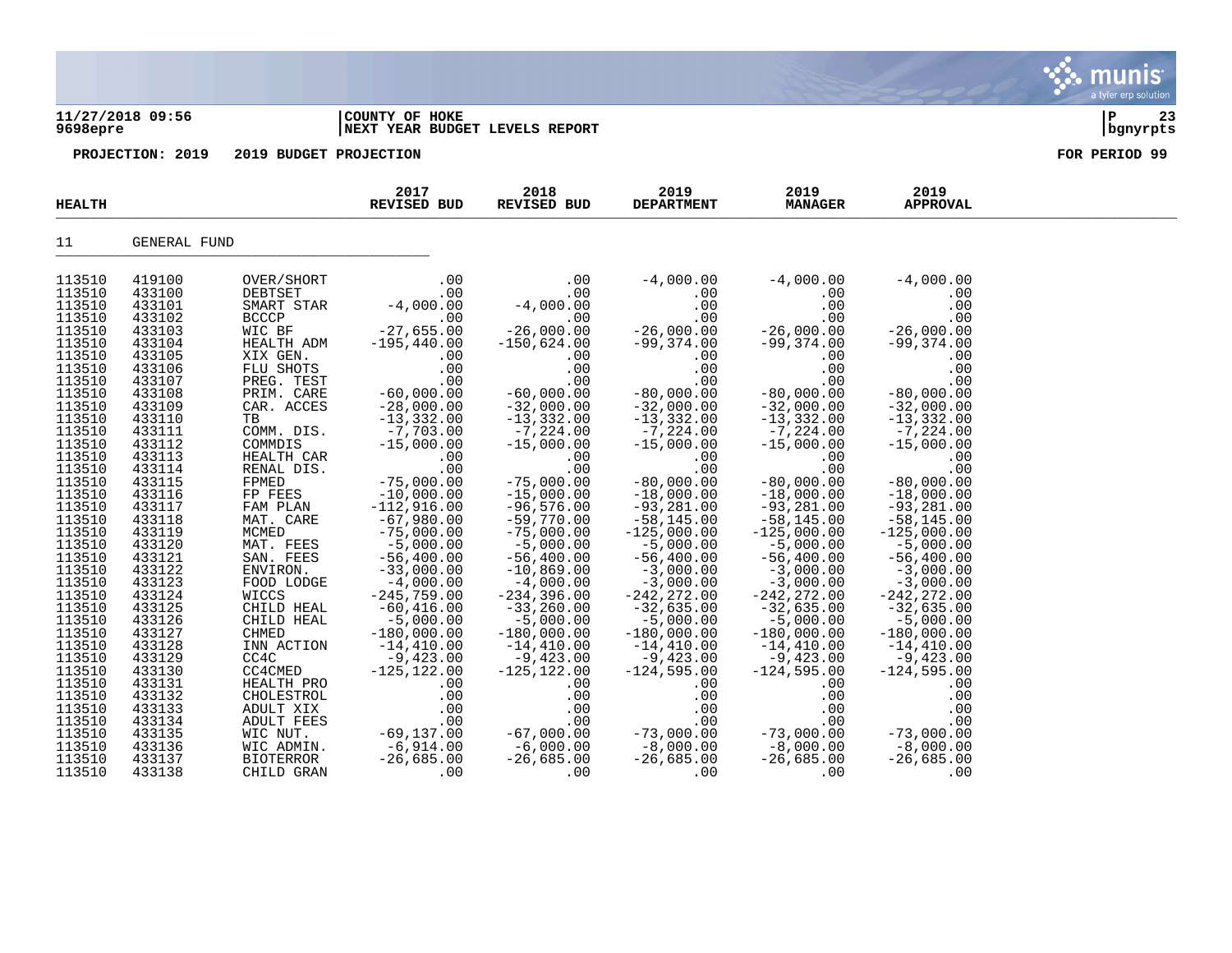

## **11/27/2018 09:56 |COUNTY OF HOKE |P 24 9698epre |NEXT YEAR BUDGET LEVELS REPORT |bgnyrpts**



| <b>HEALTH</b> |                    |                                                                                                                                                                                                                                   | 2017<br>REVISED BUD                                                                                                                                                                                                                                                                                                     | 2018<br>REVISED BUD | 2019          | 2019<br>DEPARTMENT MANAGER APPROVAL | 2019          |  |
|---------------|--------------------|-----------------------------------------------------------------------------------------------------------------------------------------------------------------------------------------------------------------------------------|-------------------------------------------------------------------------------------------------------------------------------------------------------------------------------------------------------------------------------------------------------------------------------------------------------------------------|---------------------|---------------|-------------------------------------|---------------|--|
| 113510        | 433139             |                                                                                                                                                                                                                                   |                                                                                                                                                                                                                                                                                                                         |                     |               |                                     | $-20,14$      |  |
| 113510        | 433140             |                                                                                                                                                                                                                                   |                                                                                                                                                                                                                                                                                                                         |                     |               |                                     |               |  |
| 113510        | 433141             | NURSE INI.                                                                                                                                                                                                                        | $-150,000.00$                                                                                                                                                                                                                                                                                                           | $-150,000.00$       | $-150,000.00$ | $-150,000.00$                       | $-150,000.00$ |  |
| 113510        | 433142             |                                                                                                                                                                                                                                   | PHADV -150,000.00 -150,000.00 -150,000.00 -150,000.00 -150,000.00 -150,000.00 -150,000.00 -150,000.00 -150,000.00 -130,082.00 -130,082.00 -130,082.00 -130,082.00 -130,082.00 -130,082.00 -130,082.00 -130,082.00 -130,082.00                                                                                           |                     |               |                                     |               |  |
| 113510        | 433144             |                                                                                                                                                                                                                                   |                                                                                                                                                                                                                                                                                                                         |                     |               |                                     |               |  |
| 113510        | 433145             |                                                                                                                                                                                                                                   |                                                                                                                                                                                                                                                                                                                         |                     |               |                                     |               |  |
| 113510        | 433147             |                                                                                                                                                                                                                                   |                                                                                                                                                                                                                                                                                                                         |                     |               |                                     |               |  |
| 113510        | 433148             |                                                                                                                                                                                                                                   |                                                                                                                                                                                                                                                                                                                         |                     |               |                                     |               |  |
| 113510        | 433149             |                                                                                                                                                                                                                                   |                                                                                                                                                                                                                                                                                                                         |                     |               |                                     |               |  |
| 113510        | 433150             | EXECARE -173,176.00 -173,176.00 -165,333.00 -165,333.00 -165,333.00 -165,333.00 -16,848.00<br>CHLDBRTHED -00 -00 -00 -00 -00 -00 -00 -00 -00<br>MOMHEASVC -00 -649.00 -649.00 -610.00 -610.00 -610.00 -610.00<br>MOMHEASVC -00 -0 |                                                                                                                                                                                                                                                                                                                         |                     |               |                                     |               |  |
| 113510        | 433151             |                                                                                                                                                                                                                                   |                                                                                                                                                                                                                                                                                                                         |                     |               |                                     |               |  |
| 113510        | 433152             |                                                                                                                                                                                                                                   |                                                                                                                                                                                                                                                                                                                         |                     |               |                                     |               |  |
| 113510        | 433154             |                                                                                                                                                                                                                                   |                                                                                                                                                                                                                                                                                                                         |                     |               |                                     |               |  |
| 113510        | 433160             |                                                                                                                                                                                                                                   |                                                                                                                                                                                                                                                                                                                         |                     |               |                                     |               |  |
| 113510        | 433164             |                                                                                                                                                                                                                                   |                                                                                                                                                                                                                                                                                                                         |                     |               |                                     |               |  |
| 113510        | 433165             |                                                                                                                                                                                                                                   |                                                                                                                                                                                                                                                                                                                         |                     |               |                                     |               |  |
| 113510        | 433166             |                                                                                                                                                                                                                                   |                                                                                                                                                                                                                                                                                                                         |                     |               |                                     |               |  |
| 113510        | 433170             |                                                                                                                                                                                                                                   |                                                                                                                                                                                                                                                                                                                         |                     |               |                                     |               |  |
| 113510        | 433171             |                                                                                                                                                                                                                                   |                                                                                                                                                                                                                                                                                                                         |                     |               |                                     |               |  |
| 113510        | 433247             |                                                                                                                                                                                                                                   |                                                                                                                                                                                                                                                                                                                         |                     |               |                                     |               |  |
| 113510        | 480001             |                                                                                                                                                                                                                                   |                                                                                                                                                                                                                                                                                                                         |                     |               |                                     |               |  |
| 113510        | 480010             |                                                                                                                                                                                                                                   |                                                                                                                                                                                                                                                                                                                         |                     |               |                                     |               |  |
| 113510        | 480011             |                                                                                                                                                                                                                                   |                                                                                                                                                                                                                                                                                                                         |                     |               |                                     |               |  |
| 113510        | 480012             |                                                                                                                                                                                                                                   |                                                                                                                                                                                                                                                                                                                         |                     |               |                                     |               |  |
| 113510        | 480014             |                                                                                                                                                                                                                                   | $\begin{array}{cccccccc} \text{IMMUN M FEE} & -20,000.00 & -20,000.00 & -25,000.00 & -20,000.00 & -20,000.00 \\ \text{IMMUN MEDI} & -8,000.00 & -8,000.00 & -20,000.00 & -20,000.00 & -20,000.00 \\ \text{HLT HOKE T} & -8,000.00 & -500.00 & 0 & 0 & 0 \\ \text{COFES} & -500.00 & -500.00 & -500.00 & -500.00 & -500$ |                     |               |                                     |               |  |
| 113510        | 489000             |                                                                                                                                                                                                                                   | MISC. OTH. $-100.00$ $-100.00$ $-100.00$ $-100.00$ $-0$ $-0$ $-0$ $-0$ $-0$                                                                                                                                                                                                                                             |                     |               |                                     |               |  |
| 113510        | 539500             |                                                                                                                                                                                                                                   |                                                                                                                                                                                                                                                                                                                         |                     |               |                                     |               |  |
|               | TOTAL GENERAL FUND |                                                                                                                                                                                                                                   | $-2$ ,065,357.00 $-1$ ,960,950.00 $-2$ ,027,140.00 $-2$ ,027,140.00 $-2$ ,027,140.00                                                                                                                                                                                                                                    |                     |               |                                     |               |  |
|               | TOTAL HEALTH       | $-2,065,357.00$ $-1,960,950.00$ $-2,027,140.00$ $-2,027,140.00$ $-2,027,140.00$                                                                                                                                                   |                                                                                                                                                                                                                                                                                                                         |                     |               |                                     |               |  |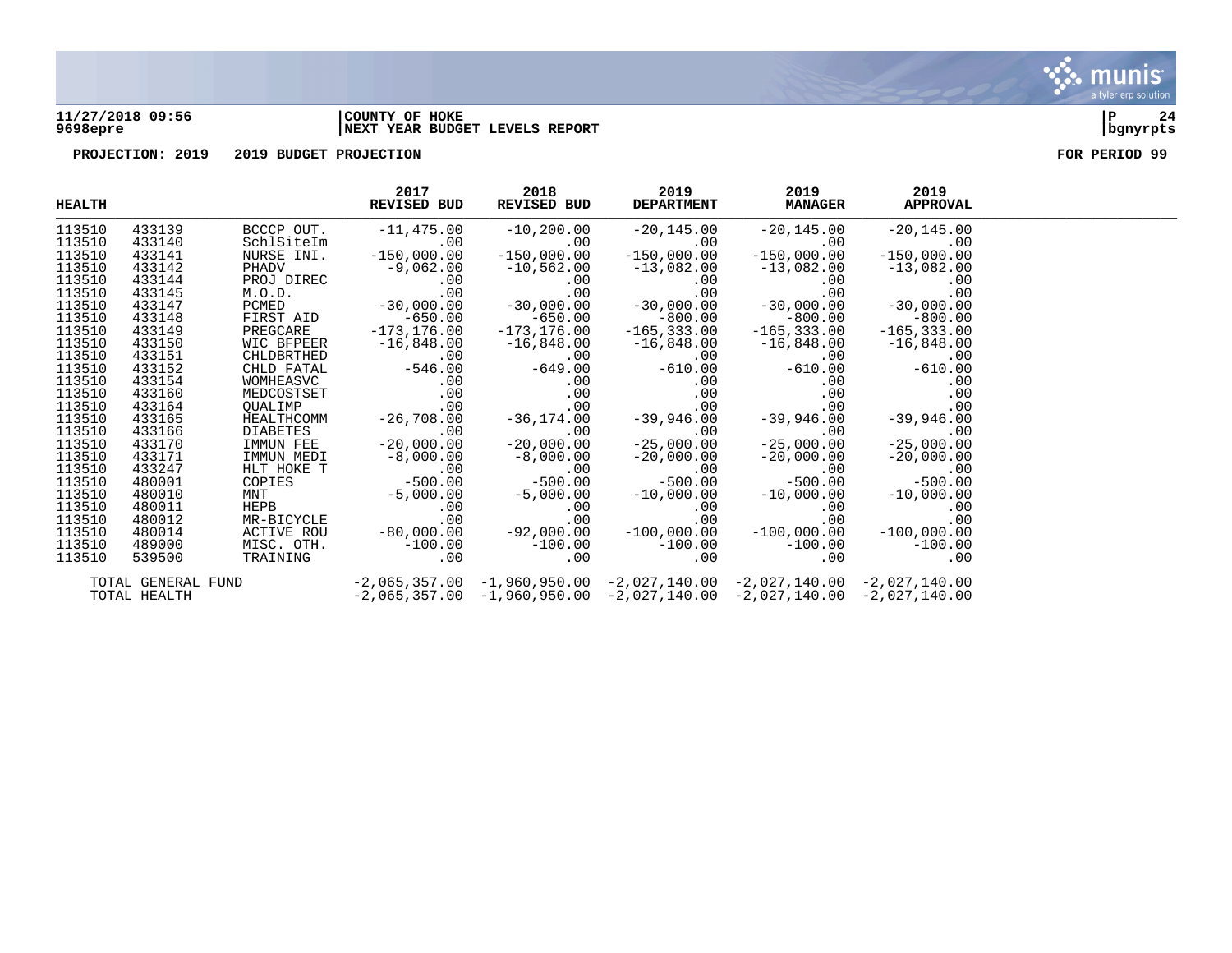|                                                                                                                                |                                                                                                                                |                                                                                                                                                                    |                                                                                                                                                                                                                                                                                                                                                                                                 |                                                                                                                               |                                                                                                                                |                                                                                                                            |                                                                                                                                      | a tyler erp solution  |
|--------------------------------------------------------------------------------------------------------------------------------|--------------------------------------------------------------------------------------------------------------------------------|--------------------------------------------------------------------------------------------------------------------------------------------------------------------|-------------------------------------------------------------------------------------------------------------------------------------------------------------------------------------------------------------------------------------------------------------------------------------------------------------------------------------------------------------------------------------------------|-------------------------------------------------------------------------------------------------------------------------------|--------------------------------------------------------------------------------------------------------------------------------|----------------------------------------------------------------------------------------------------------------------------|--------------------------------------------------------------------------------------------------------------------------------------|-----------------------|
| 9698epre                                                                                                                       | 11/27/2018 09:56                                                                                                               |                                                                                                                                                                    | COUNTY OF HOKE                                                                                                                                                                                                                                                                                                                                                                                  | NEXT YEAR BUDGET LEVELS REPORT                                                                                                |                                                                                                                                |                                                                                                                            |                                                                                                                                      | 25<br>∣ P<br>bgnyrpts |
|                                                                                                                                | PROJECTION: 2019                                                                                                               | 2019 BUDGET PROJECTION                                                                                                                                             |                                                                                                                                                                                                                                                                                                                                                                                                 |                                                                                                                               |                                                                                                                                |                                                                                                                            |                                                                                                                                      | FOR PERIOD 99         |
|                                                                                                                                | SOCIAL SERVICES                                                                                                                |                                                                                                                                                                    | 2017<br><b>REVISED BUD</b>                                                                                                                                                                                                                                                                                                                                                                      | 2018<br><b>REVISED BUD</b>                                                                                                    | 2019<br><b>DEPARTMENT</b>                                                                                                      | 2019<br><b>MANAGER</b>                                                                                                     | 2019<br><b>APPROVAL</b>                                                                                                              |                       |
| 11                                                                                                                             | GENERAL FUND                                                                                                                   |                                                                                                                                                                    |                                                                                                                                                                                                                                                                                                                                                                                                 |                                                                                                                               |                                                                                                                                |                                                                                                                            |                                                                                                                                      |                       |
| 113530<br>113530<br>113530<br>113530<br>113530<br>113530<br>113530<br>113530<br>113530<br>113530<br>113530<br>113530<br>113530 | 419100<br>423004<br>423005<br>423006<br>423007<br>423008<br>423123<br>433155<br>433200<br>433201<br>433202<br>433203<br>433204 | OVER/SHORT<br>ARRA-FNS<br>ARRA-FC<br>ARRA-AA<br>ARRA-CSE<br>ARRA-MEDTR<br>FNSCONTING<br>FAM REUNIF<br>DSS ADM<br>FSA DAY CR<br>$IV/E-FC$<br>$SFHF-FC$<br>CIP-LIEAP | .00<br>$\begin{array}{cccc} \text{I} & & 0.0 & & 0.0 \\ \text{I} & & 0.0 & & 0.0 \\ \text{I} & 0.0 & & 0.0 \\ \text{I} & 0.0 & & 0.0 \\ \text{I} & 0.0 & & 0.0 \\ \text{I} & 0.0 & & 0.0 \\ \text{I} & 0.0 & & 0.0 \\ \text{I} & 0.0 & & -14,343.0 \\ \text{I} & -14,408.00 & & -14,343.0 \\ \end{array}$<br>$\sim$ 00<br>$-2, 572, 313.00$<br>$-120, 100.00$<br>$-40,000.00$<br>$-228, 145.00$ | an an Aonaichte<br>.00<br>$-844, 434 \, . \, 00$<br>$-133, 161.00$<br>$-40,000.00$<br>$-272,763.00$                           | .00<br>.00<br>.00<br>.00<br>.00<br>.00<br>.00<br>$-19,917.00$<br>.00<br>.00<br>$-188, 463.00$<br>$-50,000.00$<br>$-250,990.00$ | .00<br>.00<br>.00<br>.00<br>$00$ -19,917.00<br>00 -19,917.00<br>00 .00<br>255,439<br>$-90,000.00$<br>$-250,990.00$         | .00<br>.00<br>.00<br>$0.00$<br>0.0<br>0.0<br>0.017.00<br>-19,917.00<br>.00<br>.00<br>$-255, 439.00$<br>$-90,000.00$<br>$-250,990.00$ |                       |
| 113530<br>113530<br>113530<br>113530                                                                                           | 433205<br>433206<br>433207<br>433208                                                                                           | IV-D COLL.<br>TANF F/C A<br>SSBG-REG<br>TNF ELIG.                                                                                                                  | $-5,436.00$<br>$-21,452.00$<br>$-104, 717.00$                                                                                                                                                                                                                                                                                                                                                   | $-5,450.00$<br>$-17,186.00$<br>$-102,584.00$<br>$\sim 00$                                                                     | $-7, 250.00$<br>$-22,666.00$<br>$-115, 171.00$<br>$\sim$ 00                                                                    | $-7, 250.00$<br>$-22,666.00$<br>$-115, 171.00$                                                                             | $-7, 250.00$<br>$-22,666.00$<br>$-115, 171.00$<br>$\sim$ 00                                                                          |                       |
| 113530<br>113530<br>113530<br>113530<br>113530<br>113530                                                                       | 433209<br>433210<br>433211<br>433212<br>433213<br>433214                                                                       | STATE-IN<br>STATE CPS<br>XIX TRANS.<br>DFS DAY CR<br>LINKS<br>ADULT CARE                                                                                           | $-15,841.00$<br>$-28,958.00$<br>$-173,800.00$<br>$-107, 180.00$<br>$-13,282.00$<br>$\sim 00$                                                                                                                                                                                                                                                                                                    | $-15,838.00$<br>$-28,958.00$<br>$-112,900.00$<br>$-91,203.00$<br>$-12, 124.00$<br>.00                                         | $-15,838.00$<br>$-28,958.00$<br>$-25,000.00$<br>$-86,801.00$<br>$-11,905.00$<br>$\sim 00$                                      | $-15,838.00$<br>$-28,958.00$<br>$-25,000.00$<br>$-86, 801.00$<br>$-11,905.00$<br>.00                                       | $-15,838.00$<br>$-28,958.00$<br>$-25,000.00$<br>$-86, 801.00$<br>$-11,905.00$<br>.00                                                 |                       |
| 113530<br>113530<br>113530<br>113530<br>113530<br>113530<br>113530<br>113530                                                   | 433215<br>433216<br>433217<br>433218<br>433219<br>433220<br>433221<br>433222                                                   | TITLE IV-E<br>TITLE XIX<br>CIP-LIEAP<br>FOOD STAMP<br>TITLE IV-D<br>NC HEALTH<br>ENERGYNEI<br>UNITED WAY                                                           | $-132,918.00$<br>$-1,061,065.00$<br>$-42,295.00$<br>$-453,063.00$<br>$-528, 317.00$<br>$-16, 219.00$<br>$-3, 132.00$<br>.00                                                                                                                                                                                                                                                                     | $-136,821.00$<br>$-1, 256, 902.00$<br>$-37,493.00$<br>$-506, 830.00$<br>$-512, 111.00$<br>$-22,508.00$<br>$-3, 262.00$<br>.00 | $-160,982.00$<br>$-1, 200, 257.00$<br>$-41,221.00$<br>$-492, 377.00$<br>$-544,878.00$<br>-22,692.00<br>$-3,419.00$<br>.00      | $-159,831.00$<br>$-1, 224, 530.00$<br>$-41,221.00$<br>$-502, 107.00$<br>-544,991.00<br>$-23, 201.00$<br>$-3,419.00$<br>.00 | $-158,520.00$<br>$-1, 210, 406.00$<br>$-41,221.00$<br>$-496, 445.00$<br>-539,933.00<br>-22,905.00<br>$-3,419.00$<br>.00              |                       |
| 113530<br>113530<br>113530<br>113530<br>113530<br>113530<br>113530<br>113530<br>113530                                         | 433223<br>433224<br>433225<br>433226<br>433227<br>433228<br>433229<br>433230<br>433231                                         | STATE AID<br>IV-D INCEN<br>IV-B VEN.<br>FOOD ST CL<br>SAHARE THE<br>ADOP. HOME<br>FS EMP/TRN<br>FOOD ST IN<br>MED. CASE                                            | .00<br>$-43,052.00$<br>$-4,500.00$<br>.00<br>.00<br>$-650.00$<br>.00<br>$-7,991.00$<br>$-10,949.00$                                                                                                                                                                                                                                                                                             | .00<br>$-43,052.00$<br>$-7,875.00$<br>.00<br>.00<br>$-650.00$<br>$\frac{1}{2}$ .00<br>$-14,052.00$<br>$-12,500.00$            | .00<br>$-42,930.00$<br>$-11, 250.00$<br>.00<br>$-1.00$<br>$-1,500$<br>$-1,77.00$<br>$-15, 127.00$<br>$-15, 109.00$             | .00<br>$-42,930.00$<br>$-11, 250.00$<br>.00<br>$-1.00$<br>$-1,500.00$<br>.00<br>$-15, 127.00$<br>$-15,620.00$              | .00<br>$-42,930.00$<br>$-11, 250.00$<br>.00<br>$-1.00$<br>$-1,500.00$<br>$.00$<br>$-15, 127.00$<br>$-15,492.00$                      |                       |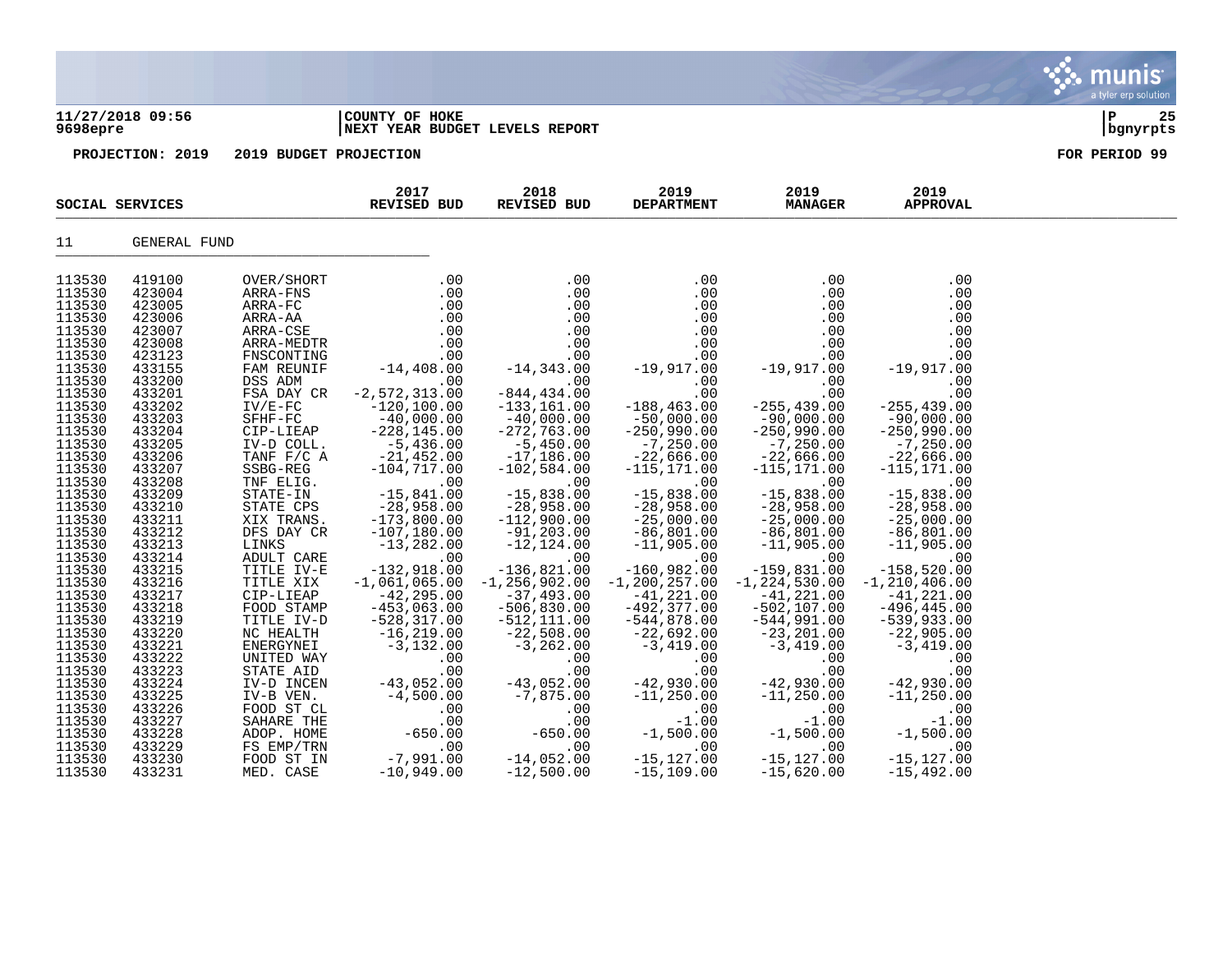

### **11/27/2018 09:56 |COUNTY OF HOKE |P 26 9698epre |NEXT YEAR BUDGET LEVELS REPORT |bgnyrpts**



|                  | SOCIAL SERVICES       | 2017<br>REVISED BUD                                                                                                                                                                                     | 2018<br>REVISED BUD | 2019<br><b>DEPARTMENT</b> | 2019<br><b>MANAGER</b>                                                                                                                                                                                                                                       | 2019<br><b>APPROVAL</b>                            |  |
|------------------|-----------------------|---------------------------------------------------------------------------------------------------------------------------------------------------------------------------------------------------------|---------------------|---------------------------|--------------------------------------------------------------------------------------------------------------------------------------------------------------------------------------------------------------------------------------------------------------|----------------------------------------------------|--|
| 113530           | 433232                | THE SSBG<br>FERM PLAN -13, b<br>SSBG 100% -12, 465. 0<br>WRKEST BG -58, 711. 00<br>HOME -3, 725.00<br>227, 392                                                                                          | $-20,322.00$        | $-33,870.00$              | $-33,870.00$                                                                                                                                                                                                                                                 | $-33,870.00$                                       |  |
| 113530           | 433233                |                                                                                                                                                                                                         | $-13,666.00$        | $-13,821.00$              | $-13,821.00$                                                                                                                                                                                                                                                 | $-13,821.00$                                       |  |
| 113530           | 433234                |                                                                                                                                                                                                         | $-21,414.00$        | $-60, 315.00$             | .00                                                                                                                                                                                                                                                          | $-60, 31$<br>.00                                   |  |
| 113530           | 433235                |                                                                                                                                                                                                         | $-60, 315.00$       |                           | $-60, 315.00$                                                                                                                                                                                                                                                | $-60, 315.00$                                      |  |
| 113530           | 433236                |                                                                                                                                                                                                         | $-4, 242.00$        | $-46$ ,702.00             | $-48,295.00$                                                                                                                                                                                                                                                 | $-47,895.00$                                       |  |
| 113530           | 433237                |                                                                                                                                                                                                         | .00                 | $\overline{10}$ ,<br>.00  | .00                                                                                                                                                                                                                                                          | .00                                                |  |
| 113530           | 433238                |                                                                                                                                                                                                         | $-214,000.00$       | $-20,000.00$              | $-20,000.00$                                                                                                                                                                                                                                                 | $-20,000.00$                                       |  |
| 113530           | 433239                |                                                                                                                                                                                                         |                     | $-12, 335.00$             | $-12, 335.00$                                                                                                                                                                                                                                                | $-12, 335.00$                                      |  |
| 113530           | 433240                |                                                                                                                                                                                                         |                     | .00                       |                                                                                                                                                                                                                                                              |                                                    |  |
| 113530           | 433241                | CHILD PROT -227, 335.00 -214, 000.000<br>MEDIC PREV -12, 335.00 -12, 335.00<br>MEDIC PREV .00 .00<br>FRAUD PLAN .00 .00<br>TITLE XIX -52, 456.00 -33, 909.00<br>SHARE WAE .00 .00<br>MED PRE TA .00 .00 |                     | $.00$<br>$.00$<br>.00     | $127,555.00$<br>$00$<br>$00$<br>$-537,601.00$<br>$-537,096.00$                                                                                                                                                                                               |                                                    |  |
| 113530           | 433242                |                                                                                                                                                                                                         |                     | $-51,595.00$              |                                                                                                                                                                                                                                                              |                                                    |  |
| 113530           | 433244                |                                                                                                                                                                                                         |                     | .00                       | .00                                                                                                                                                                                                                                                          | .00                                                |  |
| 113530           | 433245                |                                                                                                                                                                                                         |                     | .00                       | .00                                                                                                                                                                                                                                                          | .00                                                |  |
| 113530           | 433246                |                                                                                                                                                                                                         |                     |                           |                                                                                                                                                                                                                                                              | $\begin{array}{c} 0.00 \\ 0.00 \end{array}$<br>.00 |  |
| 113530           | 433248                |                                                                                                                                                                                                         |                     |                           |                                                                                                                                                                                                                                                              | .00                                                |  |
| 113530           | 433249                |                                                                                                                                                                                                         |                     |                           | .00                                                                                                                                                                                                                                                          | .00                                                |  |
| 113530           | 433250                |                                                                                                                                                                                                         |                     |                           | .00                                                                                                                                                                                                                                                          | .00                                                |  |
| 113530           | 433252                |                                                                                                                                                                                                         |                     |                           |                                                                                                                                                                                                                                                              |                                                    |  |
| 113530           | 433253                |                                                                                                                                                                                                         |                     |                           |                                                                                                                                                                                                                                                              |                                                    |  |
| 113530           | 433254                |                                                                                                                                                                                                         |                     |                           |                                                                                                                                                                                                                                                              |                                                    |  |
| 113530           | 433260                |                                                                                                                                                                                                         |                     |                           |                                                                                                                                                                                                                                                              |                                                    |  |
| 113530           | 433262                |                                                                                                                                                                                                         |                     |                           |                                                                                                                                                                                                                                                              |                                                    |  |
| 113530           | 433263                |                                                                                                                                                                                                         |                     |                           | $-26,106.00$<br>$-26,106.00$<br>$-26,106.00$<br>$-26,106.00$<br>$-26,106.00$<br>$-26,106.00$<br>$-26,106.00$<br>$-26,106.00$<br>$-26,106.00$<br>$-26,106.00$<br>$-26,106.00$<br>$-26,106.00$<br>$-26,106.00$<br>$-26,106.00$<br>$-26,106.00$<br>$-26,106.00$ |                                                    |  |
| 113530           | 433264                |                                                                                                                                                                                                         |                     |                           |                                                                                                                                                                                                                                                              |                                                    |  |
| 113530           | 433265                |                                                                                                                                                                                                         |                     |                           |                                                                                                                                                                                                                                                              |                                                    |  |
| 113530<br>113530 | 433266                |                                                                                                                                                                                                         |                     |                           |                                                                                                                                                                                                                                                              |                                                    |  |
|                  | 433270                |                                                                                                                                                                                                         |                     |                           |                                                                                                                                                                                                                                                              |                                                    |  |
| 113530           | 433309                |                                                                                                                                                                                                         |                     |                           |                                                                                                                                                                                                                                                              | $-39, 207.00$                                      |  |
| 113530           | 433310                |                                                                                                                                                                                                         |                     |                           | −39, 207.00<br>−2, 000.00<br>−2, 000.00<br>−00.                                                                                                                                                                                                              | $-2,000.00$<br>00.00<br>00.                        |  |
| 113530           | 433311                |                                                                                                                                                                                                         |                     |                           |                                                                                                                                                                                                                                                              |                                                    |  |
| 113530           | 480000                |                                                                                                                                                                                                         |                     |                           |                                                                                                                                                                                                                                                              |                                                    |  |
| 113530           | 489000                |                                                                                                                                                                                                         |                     |                           | $.00 \,$                                                                                                                                                                                                                                                     | .00                                                |  |
|                  | TOTAL GENERAL FUND    |                                                                                                                                                                                                         |                     |                           | $-6,454,510.00$ $-5,029,709.00$ $-3,979,955.00$ $-4,124,829.00$ $-4,096,712.00$                                                                                                                                                                              |                                                    |  |
|                  | TOTAL SOCIAL SERVICES |                                                                                                                                                                                                         |                     |                           | $-6,454,510.00$ $-5,029,709.00$ $-3,979,955.00$ $-4,124,829.00$ $-4,096,712.00$                                                                                                                                                                              |                                                    |  |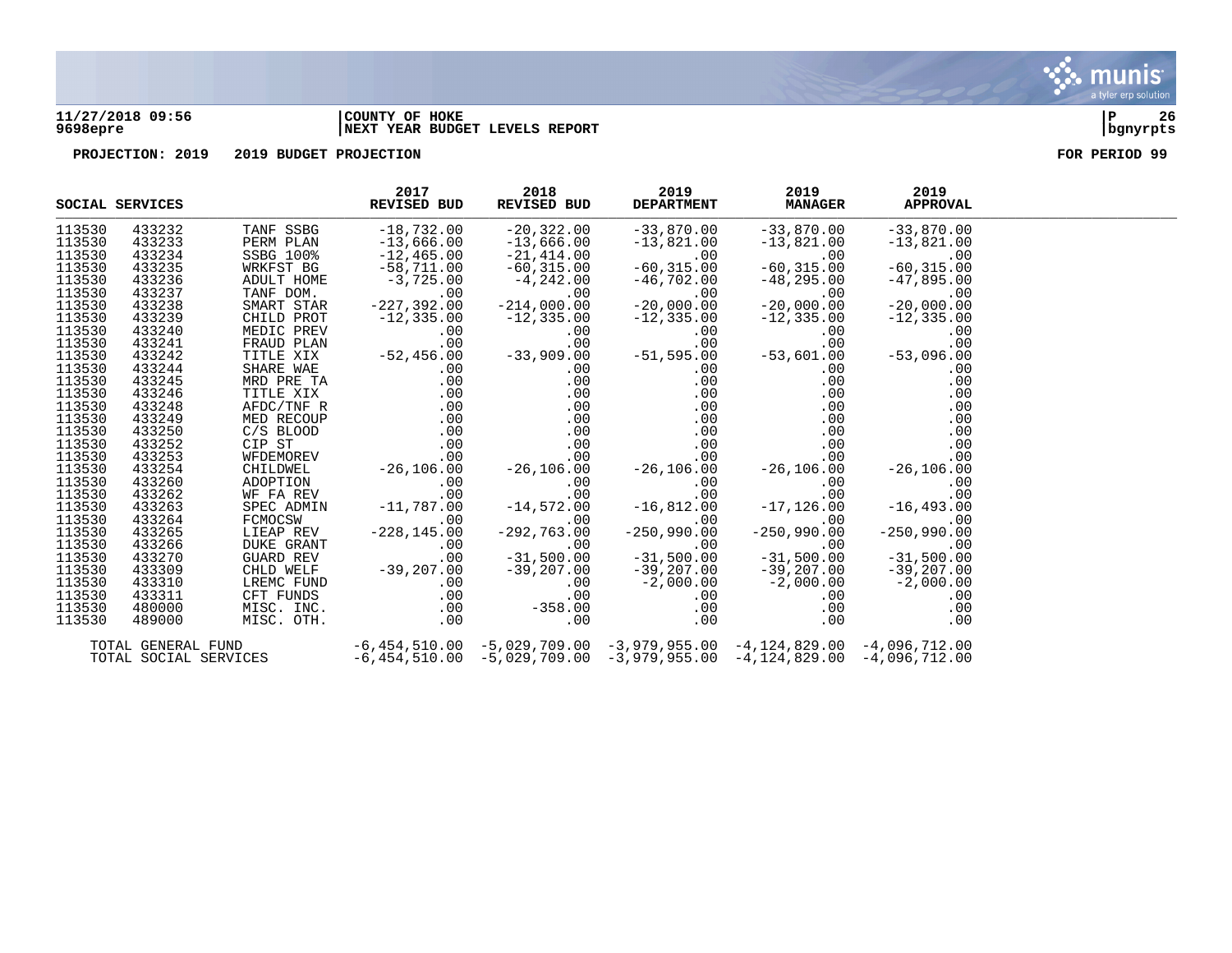| 11/27/2018 09:56 | COUNTY OF HOKE                        |          | $\sim$ |
|------------------|---------------------------------------|----------|--------|
| 9698epre         | " YEAR BUDGET LEVELS REPORT<br>  NEXT | bqnyrpts |        |

| <b>VETERAN SERVICE REVENUE</b>                     |                                                                      | 2017<br><b>REVISED BUD</b> | 2018<br>REVISED BUD        |                            | 2019<br><b>MANAGER</b>     | 2019<br><b>APPROVAL</b>    |                           |  |
|----------------------------------------------------|----------------------------------------------------------------------|----------------------------|----------------------------|----------------------------|----------------------------|----------------------------|---------------------------|--|
| 11<br>GENERAL FUND                                 |                                                                      |                            |                            |                            |                            |                            |                           |  |
| 113582<br>113582<br>113582                         | 436000<br>I/G S/GRNT<br>484000<br>MOVNG WALL<br>489000<br>MISC. OTH. |                            | $-1,500.00$<br>.00<br>.00  | $-1,500.00$<br>.00<br>.00  | $-1,500.00$<br>.00<br>.00  | $-1,500.00$<br>.00<br>.00  | $-1,500.00$<br>.00<br>.00 |  |
| TOTAL GENERAL FUND<br>TOTAL VETERAN SERVICE REVENU |                                                                      | $-1,500.00$<br>$-1,500.00$ | $-1,500.00$<br>$-1,500.00$ | $-1,500.00$<br>$-1.500.00$ | $-1,500.00$<br>$-1,500.00$ | $-1,500.00$<br>$-1,500.00$ |                           |  |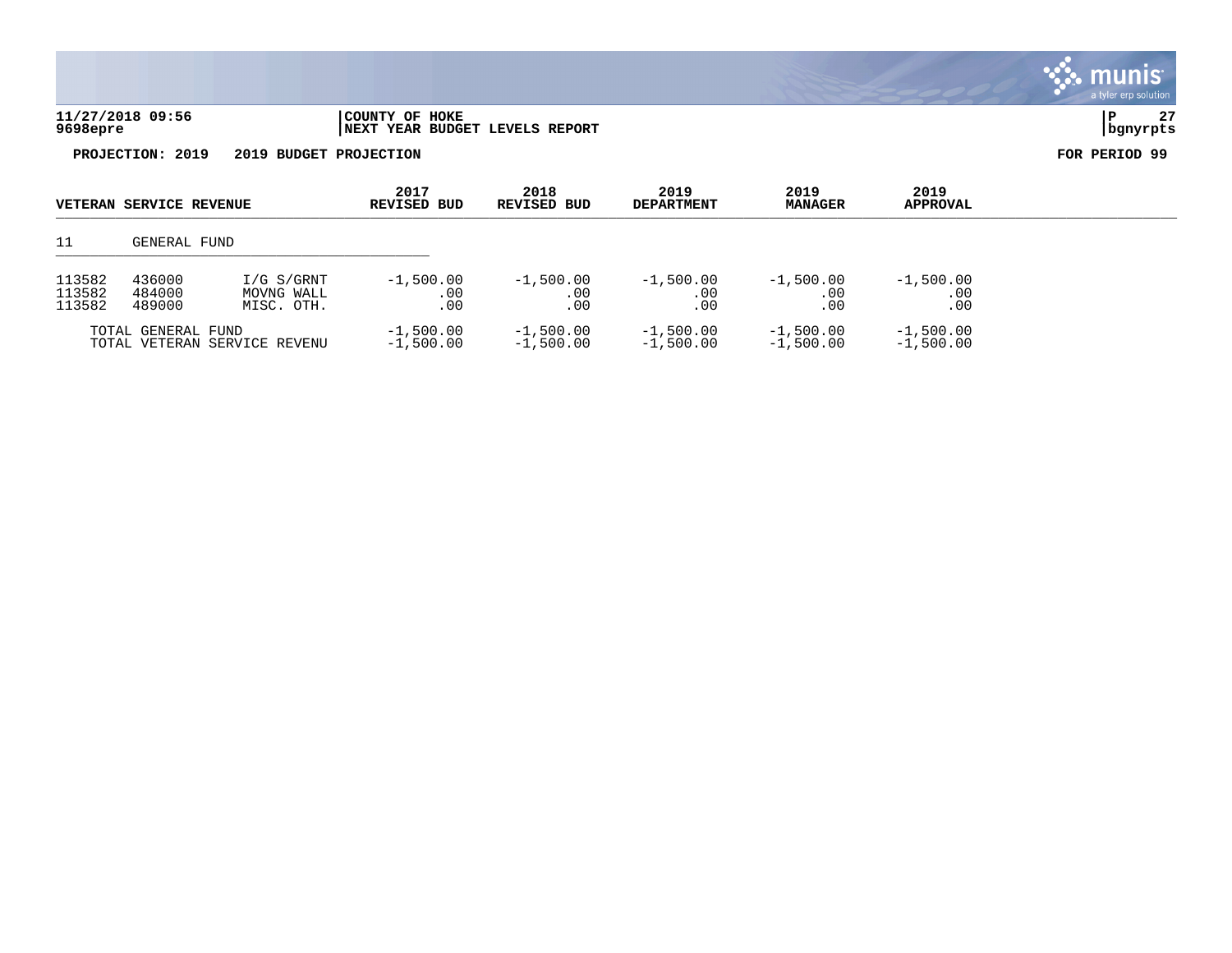| 9698epre                                                                                                                                                                                                                                     | 11/27/2018 09:56                                                                                                                                                                                                                             |                                                                                                                                                                                                                                                                                                                           | COUNTY OF HOKE<br>NEXT YEAR BUDGET LEVELS REPORT                                                                                                                                                                                |                                                                                                                                                                                                                                                    |                                                                                                                                                                                                                                           |                                                                                                                                                                                                                                    |                                                                                                                                                                                                                                          |               |  |  |
|----------------------------------------------------------------------------------------------------------------------------------------------------------------------------------------------------------------------------------------------|----------------------------------------------------------------------------------------------------------------------------------------------------------------------------------------------------------------------------------------------|---------------------------------------------------------------------------------------------------------------------------------------------------------------------------------------------------------------------------------------------------------------------------------------------------------------------------|---------------------------------------------------------------------------------------------------------------------------------------------------------------------------------------------------------------------------------|----------------------------------------------------------------------------------------------------------------------------------------------------------------------------------------------------------------------------------------------------|-------------------------------------------------------------------------------------------------------------------------------------------------------------------------------------------------------------------------------------------|------------------------------------------------------------------------------------------------------------------------------------------------------------------------------------------------------------------------------------|------------------------------------------------------------------------------------------------------------------------------------------------------------------------------------------------------------------------------------------|---------------|--|--|
|                                                                                                                                                                                                                                              | PROJECTION: 2019                                                                                                                                                                                                                             | 2019 BUDGET PROJECTION                                                                                                                                                                                                                                                                                                    |                                                                                                                                                                                                                                 |                                                                                                                                                                                                                                                    |                                                                                                                                                                                                                                           |                                                                                                                                                                                                                                    |                                                                                                                                                                                                                                          | FOR PERIOD 99 |  |  |
|                                                                                                                                                                                                                                              | SENIOR SERVICE REVENUE                                                                                                                                                                                                                       |                                                                                                                                                                                                                                                                                                                           | 2017<br><b>REVISED BUD</b>                                                                                                                                                                                                      | 2018<br>REVISED BUD                                                                                                                                                                                                                                | 2019<br><b>DEPARTMENT</b>                                                                                                                                                                                                                 | 2019<br><b>MANAGER</b>                                                                                                                                                                                                             | 2019<br><b>APPROVAL</b>                                                                                                                                                                                                                  |               |  |  |
| 11                                                                                                                                                                                                                                           | GENERAL FUND                                                                                                                                                                                                                                 |                                                                                                                                                                                                                                                                                                                           |                                                                                                                                                                                                                                 |                                                                                                                                                                                                                                                    |                                                                                                                                                                                                                                           |                                                                                                                                                                                                                                    |                                                                                                                                                                                                                                          |               |  |  |
| 113586<br>113586<br>113586<br>113586<br>113586<br>113586<br>113586<br>113586<br>113586<br>113586<br>113586<br>113586<br>113586<br>113586<br>113586<br>113586<br>113586<br>113586<br>113586<br>113586<br>113586<br>113586<br>113586<br>113586 | 419100<br>423003<br>433000<br>433100<br>433300<br>433301<br>433302<br>433303<br>433304<br>433305<br>433306<br>433307<br>433308<br>433315<br>438200<br>438207<br>438208<br>440023<br>480000<br>480001<br>480005<br>480009<br>480013<br>480015 | OVER/SHORT<br>ARRA REV<br>EDTAP<br>NC H&W TRS<br>$I/G$ S/SEN.<br><b>HCCBG</b><br>USDA<br>CLIENT COS<br>CLIENT SHR<br>LOCAL FUND<br>FAMILY CG.<br>HEALTH PRO<br>UNILEVER<br>SHIP GRANT<br>$CAP$ - $DA$<br>EF&S PROGR<br>$S.P.$ GEN<br>TRANS REV<br><b>ENSURE</b><br>DONATIONS<br>SHARE<br>HEAT AS DO<br>MAP GRANT<br>MIPPA | .00<br>.00<br>.00<br>$-17,000.00$<br>.00<br>−265,647.00<br>−18,500.00<br>−1,500.00<br>.00<br>.00<br>.00<br>$-200.00$<br>.00<br>$-4,228.00$<br>.00<br>.00<br>.00<br>.00<br>$-65,000.00$<br>$-900.00$<br>.00<br>.00<br>.00<br>.00 | .00<br>.00<br>.00<br>$-17,940.00$<br>.00<br>−275,157.00<br>−18,000.00<br>−1,000.00<br>.00<br>.00<br>.00<br>.00<br>.00<br>$-2, 215.00$<br>.00<br>.00<br>$-3,647.00$<br>.00<br>$-64,970.00$<br>$-1,100.00$<br>$.00 \,$<br>.00<br>.00<br>$-2, 244.00$ | .00<br>.00<br>.00<br>.00<br>.00<br>−278,119.00<br>−25,874.00<br>−1,500.00<br>.00<br>.00<br>.00<br>.00<br>.00<br>$-2, 215.00$<br>.00<br>.00<br>$-3,500.00$<br>.00<br>$-65,000.00$<br>$-500.00$<br>$.00 \ \,$<br>.00<br>.00<br>$-1, 244.00$ | .00<br>.00<br>.00<br>.00<br>.00<br>−275,157.00<br>−25,874.00<br>−1,500.00<br>.00<br>.00<br>.00<br>.00<br>.00<br>$-2, 215.00$<br>.00<br>.00<br>$-3,500.00$<br>.00<br>$-65,000.00$<br>$-500.00$<br>.00<br>.00<br>.00<br>$-1, 244.00$ | .00<br>.00<br>.00<br>.00<br>.00<br>$-292,865.00$<br>$-25,874.00$<br>$-1,500.00$<br>.00<br>.00<br>.00<br>.00<br>.00<br>$-2, 215.00$<br>.00<br>.00<br>$-3,500.00$<br>.00<br>$-65,000.00$<br>$-500.00$<br>.00<br>.00<br>.00<br>$-1, 244.00$ |               |  |  |

113586 489000 MISC. OTH. .00 .00 .00 .00 .00 TOTAL GENERAL FUND -372,975.00 -386,273.00 -377,952.00 -374,990.00 -392,698.00 TOTAL SENIOR SERVICE REVENUE

 $\mathbf{\ddot{\cdot}}$  munis a tyler erp solution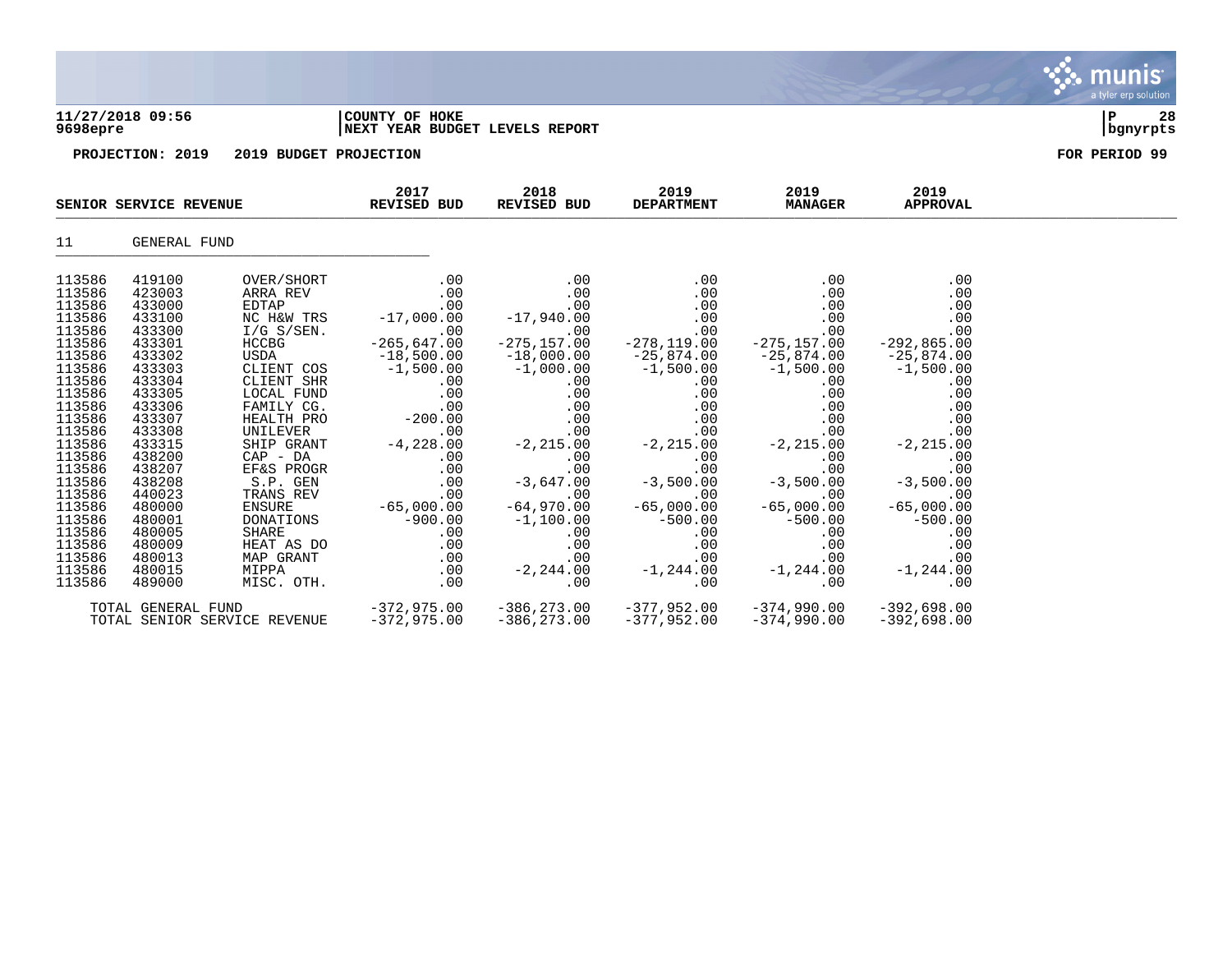| 9698epre                                   | 11/27/2018 09:56           |                                       | COUNTY OF HOKE<br>NEXT YEAR BUDGET LEVELS REPORT |                            |                           |                           |                           | 29<br>P<br>bgnyrpts |
|--------------------------------------------|----------------------------|---------------------------------------|--------------------------------------------------|----------------------------|---------------------------|---------------------------|---------------------------|---------------------|
| PROJECTION: 2019<br>2019 BUDGET PROJECTION |                            |                                       |                                                  |                            |                           |                           |                           | FOR PERIOD 99       |
|                                            | LIBRARY REVENUE            |                                       | 2017<br><b>REVISED BUD</b>                       | 2018<br><b>REVISED BUD</b> | 2019<br><b>DEPARTMENT</b> | 2019<br><b>MANAGER</b>    | 2019<br><b>APPROVAL</b>   |                     |
| 11                                         | GENERAL FUND               |                                       |                                                  |                            |                           |                           |                           |                     |
| 113611<br>113611<br>113611                 | 419100<br>436000<br>440000 | OVER/SHORT<br>I/G S/GRNT<br>SERV CHG. | .00<br>.00<br>$-2,000.00$                        | .00<br>.00<br>$-2,900.00$  | .00<br>.00<br>$-2,000.00$ | .00<br>.00<br>$-2,000.00$ | .00<br>.00<br>$-2,000.00$ |                     |

 $\mathbf{\mathcal{C}}$  . munis

113611 480001 COPIES -2,000.00 -2,000.00 -2,000.00 -2,000.00 -2,000.00 113611 484000 CONT/DONT. .00 .00 .00 .00 .00 113611 489000 MISC. OTH. .00 .00 .00 .00 .00 113611 489003 NOTARY FEE .00 .00 -1,500.00 -1,500.00 -1,500.00 -1,500.00

TOTAL GENERAL FUND -4,000.00 -4,900.00 -5,500.00 -5,500.00 -5,500.00<br>TOTAL LIBRARY REVENUE -4,000.00 -4,900.00 -5,500.00 -5,500.00 -5,500.00

TOTAL LIBRARY REVENUE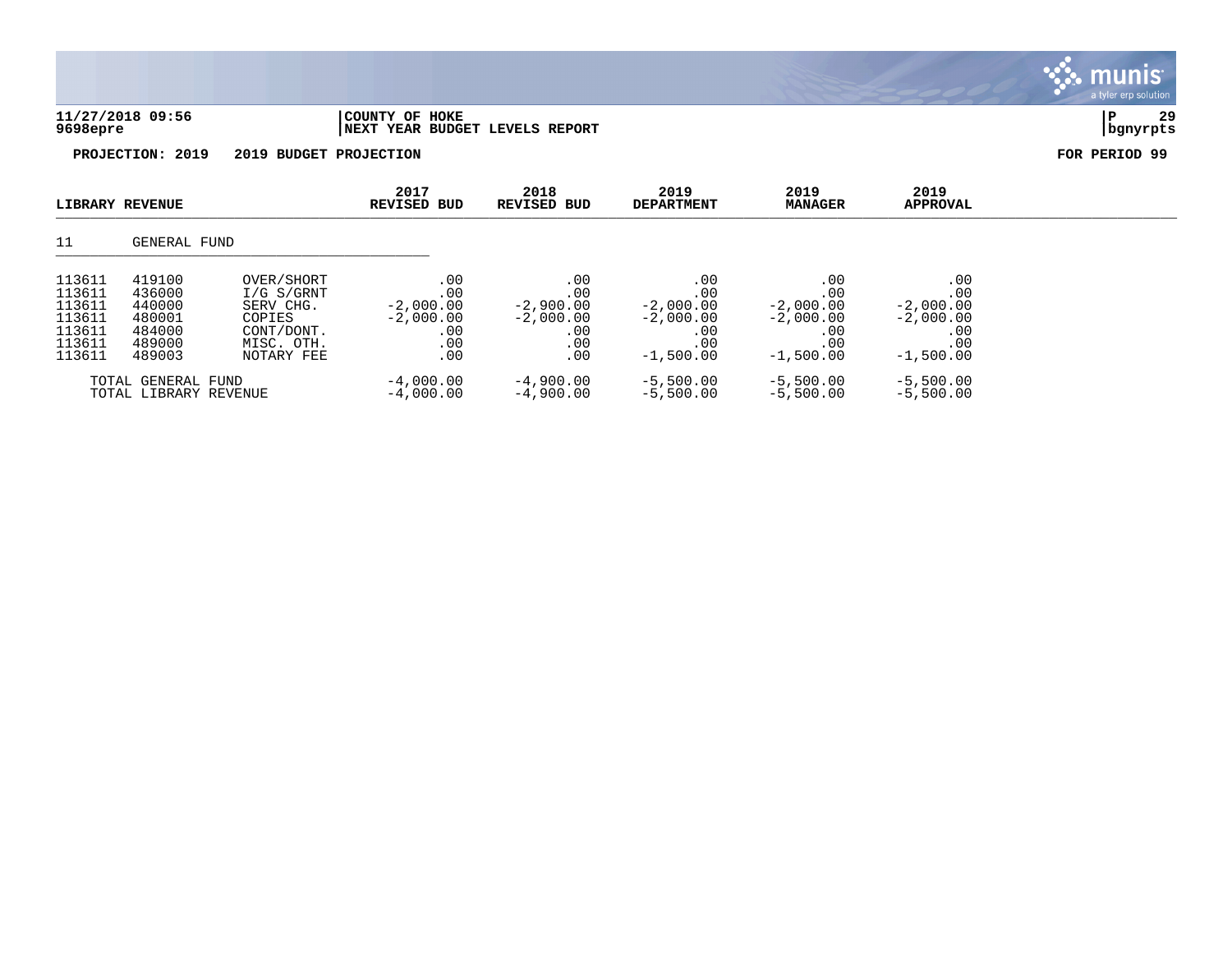| 9698epre | 11/27/2018 09:56      |                        | COUNTY OF HOKE<br>NEXT YEAR BUDGET LEVELS REPORT |                     |                           |                        |                         | ΙP<br>30<br>bgnyrpts |
|----------|-----------------------|------------------------|--------------------------------------------------|---------------------|---------------------------|------------------------|-------------------------|----------------------|
|          | PROJECTION: 2019      | 2019 BUDGET PROJECTION |                                                  |                     |                           |                        |                         | FOR PERIOD 99        |
|          | RECREATIONAL REVENUES |                        | 2017<br><b>REVISED BUD</b>                       | 2018<br>REVISED BUD | 2019<br><b>DEPARTMENT</b> | 2019<br><b>MANAGER</b> | 2019<br><b>APPROVAL</b> |                      |
| 11       | GENERAL FUND          |                        |                                                  |                     |                           |                        |                         |                      |
| 113612   | 419100                | OVER/SHORT             | .00                                              | .00                 | .00                       | .00                    | $.00 \,$                |                      |
| 113612   | 433146                | BCBS GRANT             | .00                                              | .00                 | .00                       | .00                    | .00                     |                      |
| 113612   | 440008                | BASEBALL               | $-20,000.00$                                     | $-20,000.00$        | $-20,000.00$              | $-20,000.00$           | $-20,000.00$            |                      |
| 113612   | 440009                | FOOTBALL               | $-7,000.00$                                      | $-7,000.00$         | $-7,200.00$               | $-7,200.00$            | $-7, 200.00$            |                      |
| 113612   | 440010                | CHEERLEAD              | $-1,600.00$                                      | $-2,000.00$         | $-1,600.00$               | $-1,600.00$            | $-1,600.00$             |                      |
| 113612   | 440011                | SOCCER                 | $-14,000.00$                                     | $-13,000.00$        | $-13,000.00$              | $-13,000.00$           | $-13,000.00$            |                      |
| 113612   | 440012                | BASKETBALL             | .00                                              | .00                 | .00                       | .00                    | .00                     |                      |
| 113612   | 440013                | SOFTBALL               | $-1,800.00$                                      | $-1,800.00$         | $-1,800.00$               | $-1,800.00$            | $-1,800.00$             |                      |
| 113612   | 440014                | BASKETBALL             | $-8,400.00$                                      | $-8,500.00$         | $-8,400.00$               | $-8,400.00$            | $-8,400.00$             |                      |
| 113612   | 440015                | REC. INS.              | .00                                              | .00                 | .00                       | .00                    | .00                     |                      |
| 113612   | 440016                | WRESTLING              | $-1,000.00$                                      | $-1,100.00$         | $-1,000.00$               | $-1,000.00$            | $-1,000.00$             |                      |
| 113612   | 440017                | PROG REV               | $-13,000.00$                                     | $-13,000.00$        | $-28,000.00$              | $-28,000.00$           | $-28,000.00$            |                      |
| 113612   | 440018                | DIXIE YTH              | .00                                              | .00                 | $-3,000.00$               | $-3,000.00$            | $-3,000.00$             |                      |
| 113612   | 480000                | CONCESSION             | $-15,000.00$                                     | $-18,000.00$        | $-25,000.00$              | $-25,000.00$           | $-25,000.00$            |                      |
| 113612   | 480001                | BUS TRIPS              | .00                                              | .00                 | .00                       | .00                    | .00                     |                      |
| 113612   | 484000                | CONT/DONT.             | .00                                              | $-5,000.00$         | $-5,624.00$               | $-5,624.00$            | $-5,624.00$             |                      |
| 113612   | 484001                | FUND RAISE             | .00                                              | .00                 | .00                       | .00                    | .00                     |                      |

 $\mathbf{\mathcal{C}}$  munis

113612 486000 RENTS -3,000.00 -5,000.00 -5,000.00 -5,000.00 -5,000.00 113612 489000 MISC. OTH. .00 .00 .00 .00 .00

TOTAL RECREATIONAL REVENUES

TOTAL GENERAL FUND  $-84,800.00$   $-94,400.00$   $-119,624.00$   $-119,624.00$   $-119,624.00$ <br>TOTAL RECREATIONAL REVENUES  $-84,800.00$   $-94,400.00$   $-119,624.00$   $-119,624.00$   $-119,624.00$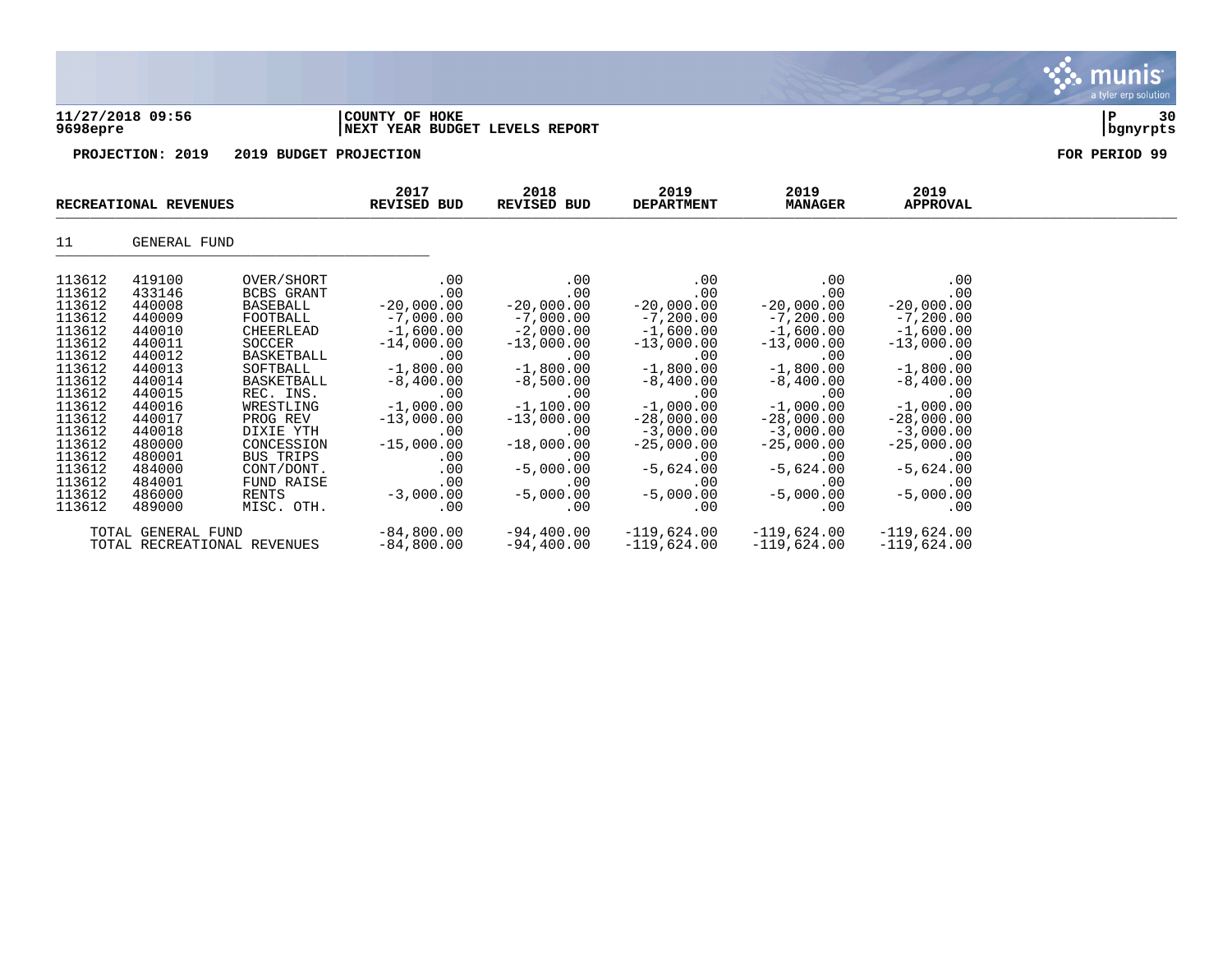|                              |                            |                                |                           |                        |                         | a tyler erp solution  |
|------------------------------|----------------------------|--------------------------------|---------------------------|------------------------|-------------------------|-----------------------|
| 11/27/2018 09:56<br>9698epre | COUNTY OF HOKE             | NEXT YEAR BUDGET LEVELS REPORT |                           |                        |                         | 31<br>P<br>  bgnyrpts |
| PROJECTION: 2019             | 2019 BUDGET PROJECTION     |                                |                           |                        |                         | FOR PERIOD 99         |
| ABC DISTRIBUTIONS            | 2017<br><b>REVISED BUD</b> | 2018<br>REVISED BUD            | 2019<br><b>DEPARTMENT</b> | 2019<br><b>MANAGER</b> | 2019<br><b>APPROVAL</b> |                       |
| GENERAL FUND                 |                            |                                |                           |                        |                         |                       |

 $\ddot{\mathbf{w}}$  munis

| 113830 | 480002                                        | ABC DIST   | $-90.000.00$                 | $-90.000.00$                 | . 00       | .00            | .00        |
|--------|-----------------------------------------------|------------|------------------------------|------------------------------|------------|----------------|------------|
| 113830 | 480003                                        | ABC 5 CENT | $-4,500.00$                  | $-4.500.00$                  | 00         | 0 <sub>0</sub> | .00        |
|        | TOTAL GENERAL FUND<br>TOTAL ABC DISTRIBUTIONS |            | $-94,500.00$<br>$-94,500.00$ | $-94,500.00$<br>$-94,500.00$ | . 00<br>00 | .00            | .00<br>.00 |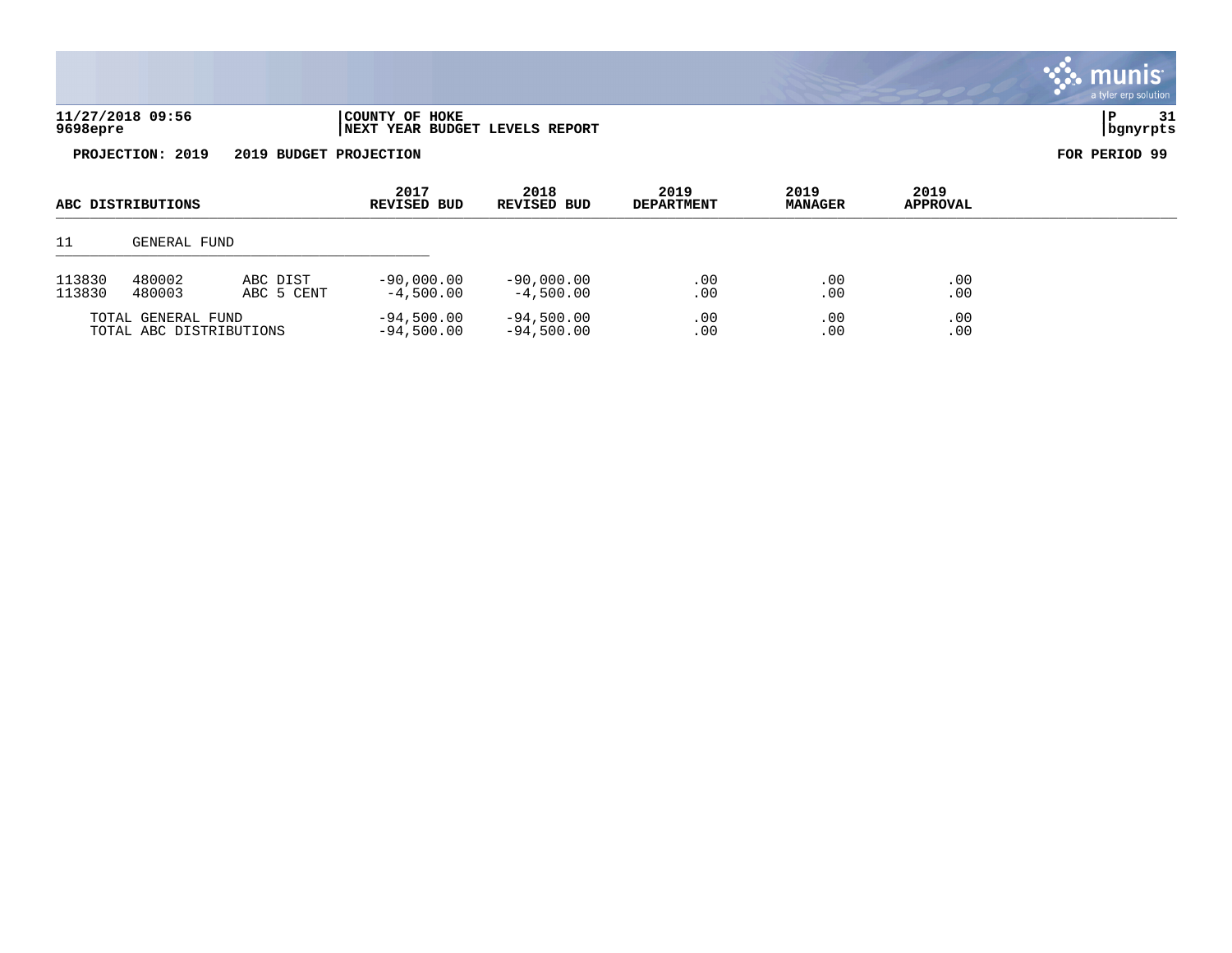|                  |                    |                                |                                                  |                              |                           |                        |                         | <b>munis</b><br>a tyler erp solution |
|------------------|--------------------|--------------------------------|--------------------------------------------------|------------------------------|---------------------------|------------------------|-------------------------|--------------------------------------|
| 9698epre         | 11/27/2018 09:56   |                                | COUNTY OF HOKE<br>NEXT YEAR BUDGET LEVELS REPORT |                              |                           |                        |                         | 32<br>P<br>bgnyrpts                  |
|                  | PROJECTION: 2019   | 2019 BUDGET PROJECTION         |                                                  |                              |                           |                        |                         | FOR PERIOD 99                        |
|                  |                    | SALE OF MATERIALS/FIXED ASSETS | 2017<br>REVISED BUD                              | 2018<br>REVISED BUD          | 2019<br><b>DEPARTMENT</b> | 2019<br><b>MANAGER</b> | 2019<br><b>APPROVAL</b> |                                      |
| 11               | GENERAL FUND       |                                |                                                  |                              |                           |                        |                         |                                      |
| 113835<br>113835 | 481000<br>482000   | SALE M/S<br>SALE C/A           | $.00 \,$<br>$-10,000.00$                         | $-10,000.00$<br>.00          | .00<br>.00                | .00<br>.00             | .00<br>.00              |                                      |
|                  | TOTAL GENERAL FUND | TOTAL SALE OF MATERIALS/FIXE   | $-10,000.00$<br>$-10,000.00$                     | $-10,000.00$<br>$-10,000.00$ | .00<br>.00                | .00<br>.00             | .00<br>.00              |                                      |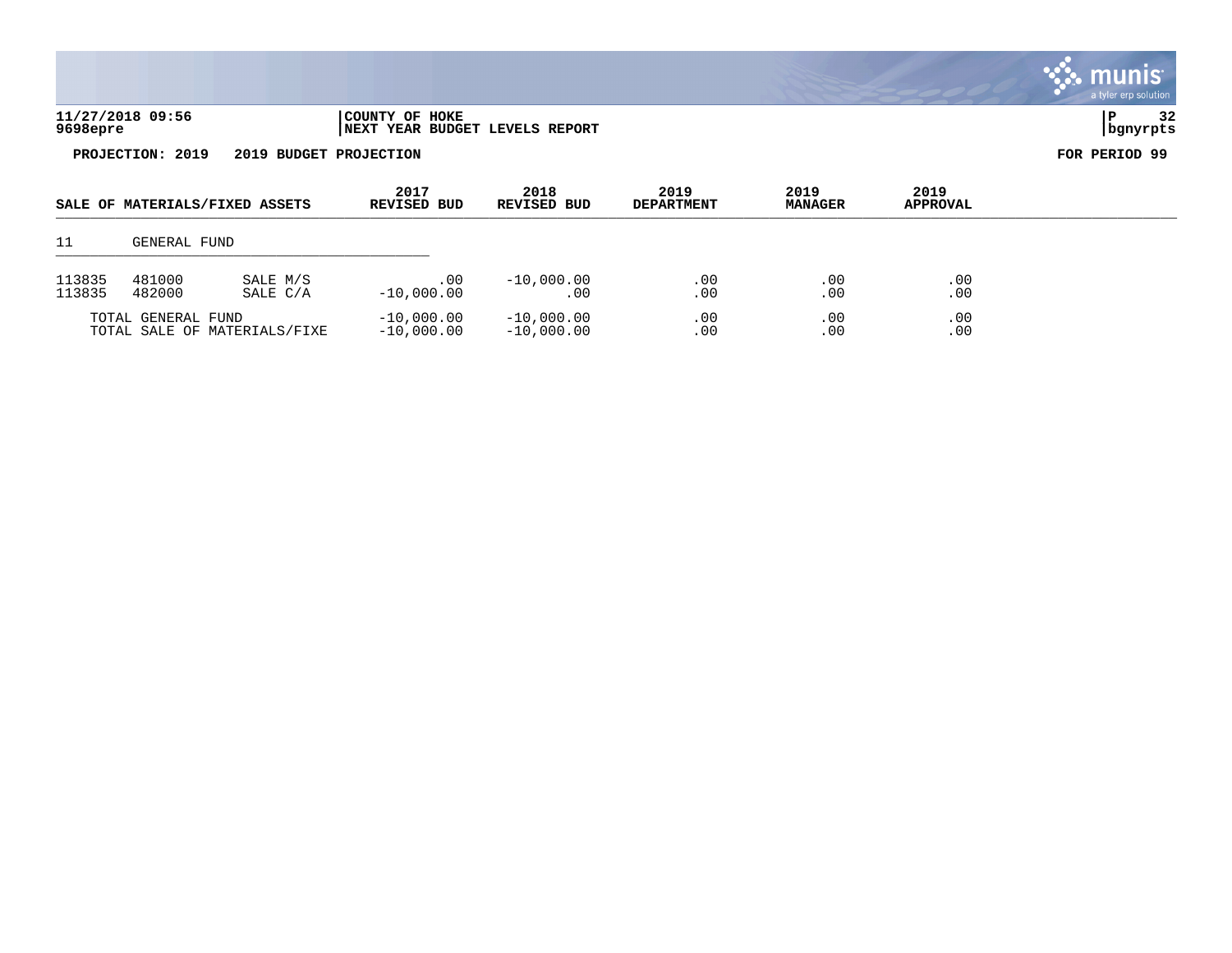| 11/27/2018 09:56 | 'COUNTY OF HOKE                |          | $\sim$ |
|------------------|--------------------------------|----------|--------|
| 9698epre         | NEXT YEAR BUDGET LEVELS REPORT | bgnyrpts |        |

| MISCELLANEOUS REVENUE                                                        |                                                                              | 2017<br><b>REVISED BUD</b>                                                                             | 2018<br>REVISED BUD                                                                   | 2019<br><b>DEPARTMENT</b>                                                             | 2019<br><b>MANAGER</b>                                                                                                                                             | 2019<br>APPROVAL                                                                 |                                                                           |  |
|------------------------------------------------------------------------------|------------------------------------------------------------------------------|--------------------------------------------------------------------------------------------------------|---------------------------------------------------------------------------------------|---------------------------------------------------------------------------------------|--------------------------------------------------------------------------------------------------------------------------------------------------------------------|----------------------------------------------------------------------------------|---------------------------------------------------------------------------|--|
| 11                                                                           | GENERAL FUND                                                                 |                                                                                                        |                                                                                       |                                                                                       |                                                                                                                                                                    |                                                                                  |                                                                           |  |
| 113839<br>113839<br>113839<br>113839<br>113839<br>113839<br>113839<br>113839 | 121503<br>433313<br>433317<br>435000<br>435001<br>436000<br>443000<br>449000 | SALESTAXRE<br>LOTT FUNDS<br>JUDGMPS<br>I/G S/TAX<br>GAS TAX RF<br>I/G S/GRNT<br>IND COSTS<br>INV. EARN | .00<br>$-800,000.00$<br>$.00 \,$<br>.00<br>$-42,000.00$<br>.00<br>.00<br>$-25,000.00$ | .00<br>$.00 \,$<br>$-55,000.00$<br>$.00 \,$<br>.00<br>$-85,000.00$                    | .00<br>$-800,000.00 -1,000,000.00 -1,000,000.00 -1,100,000.00$<br>$-15,000.00$ $-15,000.00$ $-15,000.00$<br>.00<br>00.<br>55,000.00<br>.00<br>.00<br>$-150,000.00$ | .00<br>$.00 \,$<br>$-55,000.00$<br>.00<br>.00<br>$-150,000.00$                   | .00<br>$-15,000.00$<br>.00<br>$-55,000.00$<br>.00<br>.00<br>$-150,000.00$ |  |
| 113839<br>113839<br>113839<br>113839<br>113839<br>113839<br>113839<br>113839 | 480000<br>480001<br>480493<br>481100<br>485000<br>485002<br>486000<br>489000 | MISC. INC.<br>COPIES<br>SSHDOT<br>CENT COMM<br>INS. SETT.<br>WRK COMP.<br>RENTS<br>MISC. OTH.          | $.00 \,$<br>$.00 \,$<br>.00<br>.00<br>$.00 \,$<br>$.00 \,$<br>$-5,000.00$<br>$.00 \,$ | $-15,000.00$<br>$.00 \,$<br>.00<br>.00<br>$.00 \,$<br>.00<br>$-30,000.00$<br>$.00 \,$ | .00<br>.00<br>.00<br>.00<br>.00<br>$.00 \,$<br>$-30,000.00$<br>$-15,000.00$                                                                                        | $.00 \,$<br>.00<br>.00<br>.00<br>$.00 \,$<br>.00<br>$-30,000.00$<br>$-15,000.00$ | .00<br>.00<br>.00<br>.00<br>.00<br>.00<br>$-30,000.00$<br>$-15,000.00$    |  |
| 113839                                                                       | 489000 CITY<br>TOTAL GENERAL FUND<br>TOTAL MISCELLANEOUS REVENUE             | MISC. OTH.                                                                                             | $.00 \ \rm$                                                                           | $.00 \,$                                                                              | $.00 \,$<br>$-872,000.00 -1,000,000.00 -1,265,000.00 -1,265,000.00 -1,365,000.00$<br>$-872,000.00$ $-1,000,000.00$ $-1,265,000.00$ $-1,265,000.00$ $-1,365,000.00$ | $.00 \,$                                                                         | .00                                                                       |  |

munis **PART** a tyler erp solution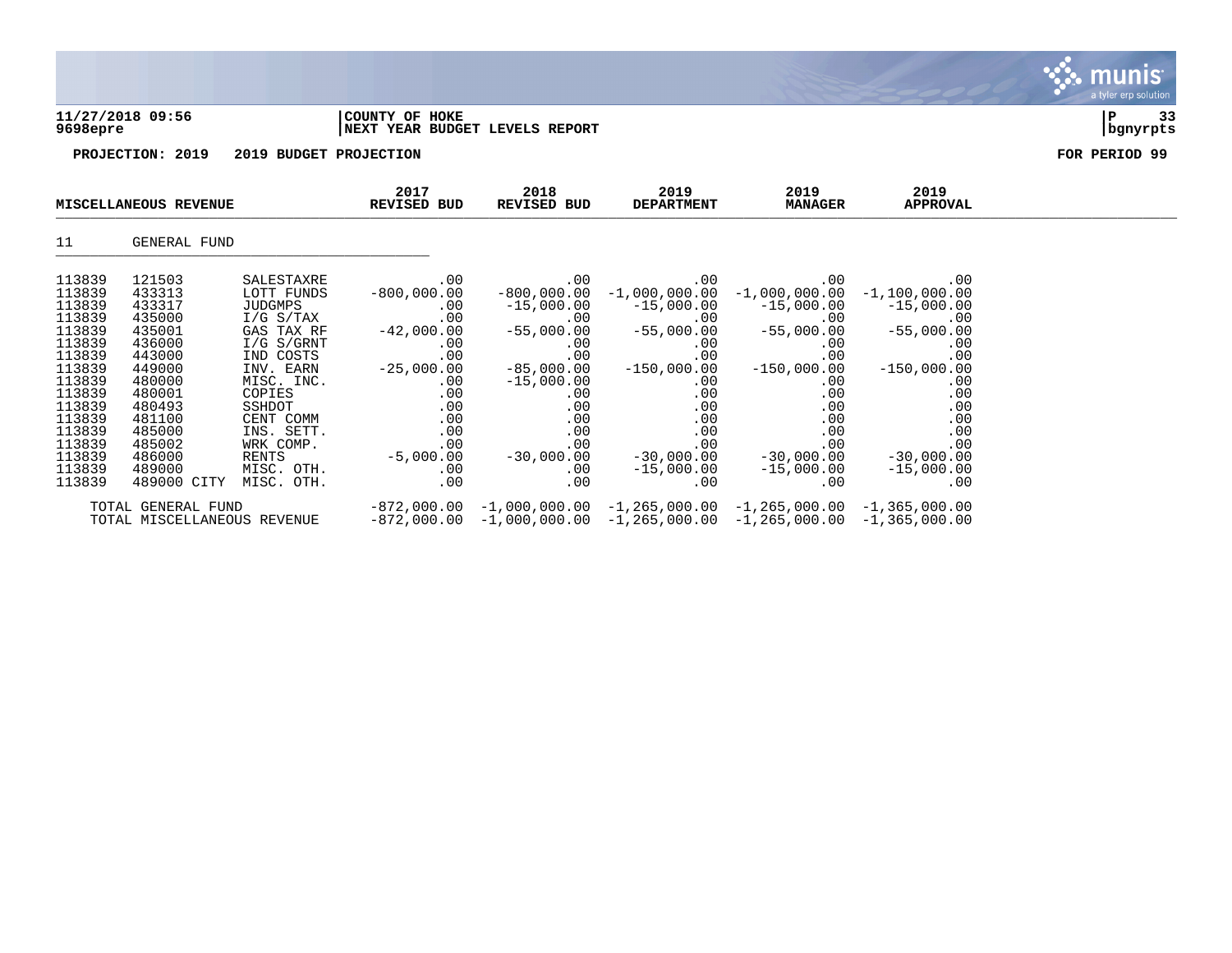| 11/27/2018 09:56<br>9698epre | COUNTY OF HOKE<br>INEXT YEAR BUDGET LEVELS REPORT | 34<br>  bgnyrpts |
|------------------------------|---------------------------------------------------|------------------|
| 2019<br>PROJECTION:          | 2019 BUDGET<br><b>PROJECTION</b>                  | FOR PERIOD 99    |

| PROCEEDS FROM LOANS       |              |            |         |          |     |     |     | 2017<br>2019<br>2018<br>REVISED BUD<br>REVISED BUD |  | <b>DEPARTMENT</b> | 2019<br><b>MANAGER</b> | 2019<br><b>APPROVAL</b> |  |
|---------------------------|--------------|------------|---------|----------|-----|-----|-----|----------------------------------------------------|--|-------------------|------------------------|-------------------------|--|
| 11                        | GENERAL FUND |            |         |          |     |     |     |                                                    |  |                   |                        |                         |  |
| 113910                    | 491000       | DEBT PROC. | .00     | .00      | .00 | .00 | .00 |                                                    |  |                   |                        |                         |  |
| 113910                    | 491000 JAIL  | USDA DEBT  | .00     | $.00 \,$ | .00 | .00 | .00 |                                                    |  |                   |                        |                         |  |
| 113910                    | 491002       | VEHLOAN    | .00     | .00      | .00 | .00 | .00 |                                                    |  |                   |                        |                         |  |
| TOTAL GENERAL FUND        |              | .00        | .00     | .00      | .00 | .00 |     |                                                    |  |                   |                        |                         |  |
| TOTAL PROCEEDS FROM LOANS |              | .00        | $.00\,$ | .00      | .00 | .00 |     |                                                    |  |                   |                        |                         |  |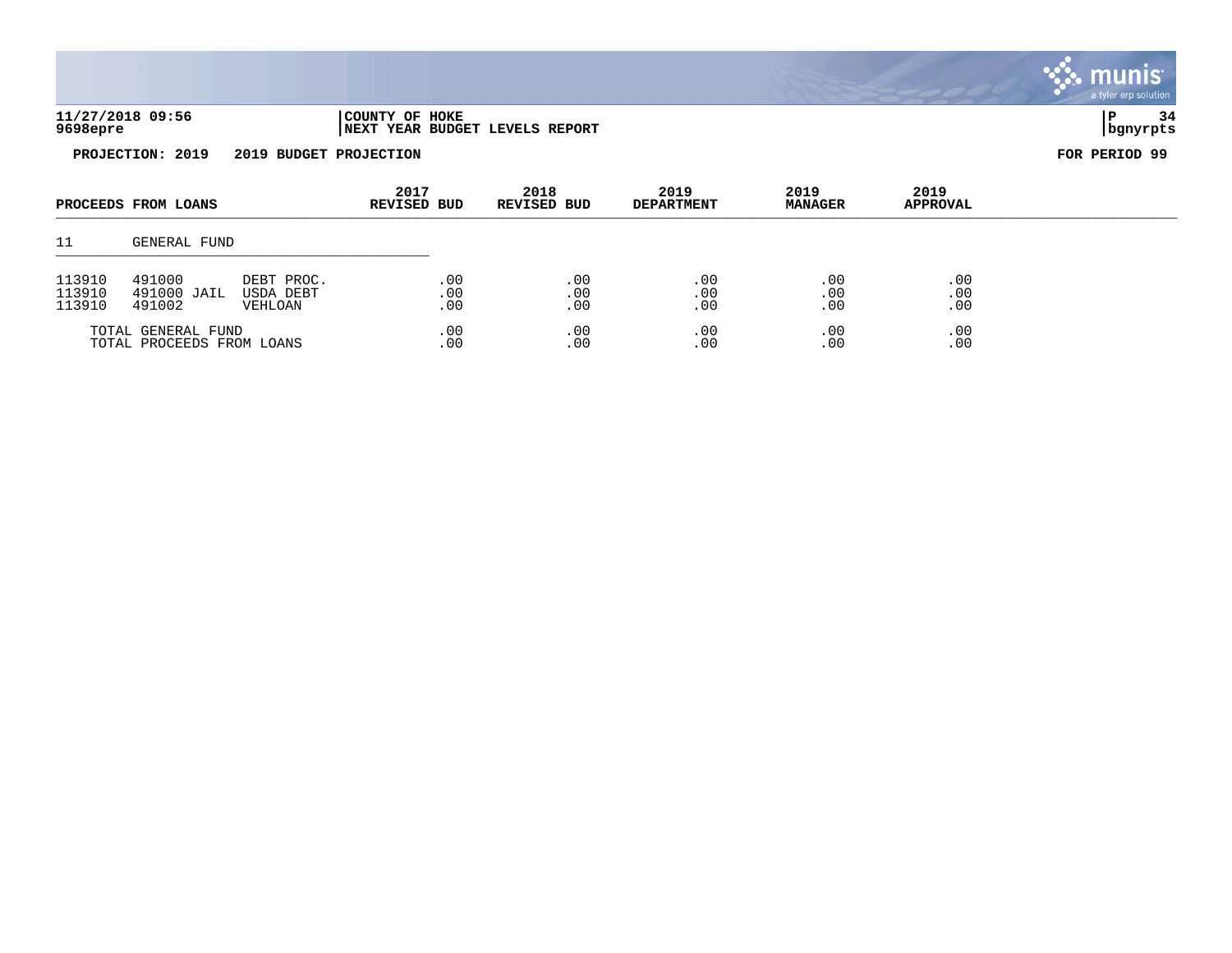|        |                                                                                  |                                |                            |                     |                           |                        |                         | <b>W. munis</b><br>a tyler erp solution |  |
|--------|----------------------------------------------------------------------------------|--------------------------------|----------------------------|---------------------|---------------------------|------------------------|-------------------------|-----------------------------------------|--|
|        | 11/27/2018 09:56<br>COUNTY OF HOKE<br>9698epre<br>NEXT YEAR BUDGET LEVELS REPORT |                                |                            |                     |                           |                        |                         |                                         |  |
|        | PROJECTION: 2019                                                                 | 2019 BUDGET PROJECTION         |                            |                     |                           |                        |                         | FOR PERIOD 99                           |  |
|        |                                                                                  | SPECIAL APPROPRIATIONS REVENUE | 2017<br><b>REVISED BUD</b> | 2018<br>REVISED BUD | 2019<br><b>DEPARTMENT</b> | 2019<br><b>MANAGER</b> | 2019<br><b>APPROVAL</b> |                                         |  |
| 11     | GENERAL FUND                                                                     |                                |                            |                     |                           |                        |                         |                                         |  |
| 113970 | 438206                                                                           | NC ART COU                     | .00                        | .00                 | .00                       | .00                    | .00                     |                                         |  |
|        | TOTAL GENERAL FUND                                                               | TOTAL SPECIAL APPROPRIATIONS   | .00<br>.00                 | .00<br>.00          | .00<br>.00                | .00<br>.00             | .00<br>.00              |                                         |  |

 $\mathcal{L}$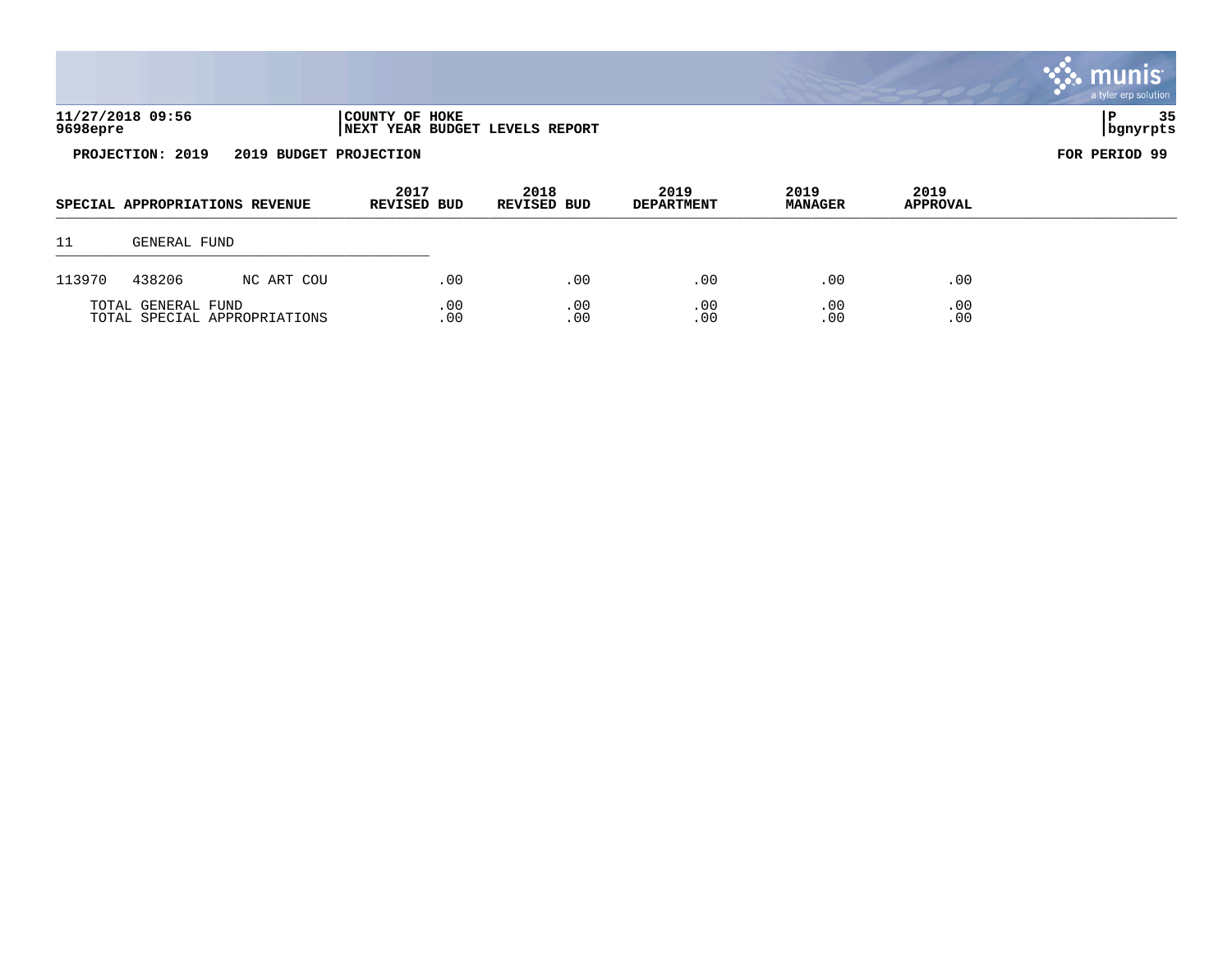|                                                                    |                                                                    |                                                                                               |                                                         |                                                        |                                               |                                               |                                               | $\sim$ $\sim$ $\sim$ $\sim$ |
|--------------------------------------------------------------------|--------------------------------------------------------------------|-----------------------------------------------------------------------------------------------|---------------------------------------------------------|--------------------------------------------------------|-----------------------------------------------|-----------------------------------------------|-----------------------------------------------|-----------------------------|
| 11/27/2018 09:56<br>9698epre                                       |                                                                    |                                                                                               | COUNTY OF HOKE<br>NEXT YEAR BUDGET LEVELS REPORT        |                                                        |                                               |                                               |                                               | 36<br> P<br>  bgnyrpts      |
|                                                                    | PROJECTION: 2019                                                   | 2019 BUDGET PROJECTION                                                                        |                                                         |                                                        |                                               |                                               |                                               | FOR PERIOD 99               |
| <b>TRANSFERS IN</b>                                                |                                                                    |                                                                                               | 2017<br><b>REVISED BUD</b>                              | 2018<br>REVISED BUD                                    | 2019<br><b>DEPARTMENT</b>                     | 2019<br><b>MANAGER</b>                        | 2019<br><b>APPROVAL</b>                       |                             |
| 11                                                                 | GENERAL FUND                                                       |                                                                                               |                                                         |                                                        |                                               |                                               |                                               |                             |
| 113980<br>113980<br>113980<br>113980<br>113980<br>113980<br>113980 | 498019<br>498020<br>498022<br>498025<br>498028<br>498060<br>498062 | CAP RESEVE<br>T/F SCHOOL<br>$T/F E-911$<br>TRANS. FRO<br>$T/F$ FIRE<br>T/F WATER<br>T/F SOLID | .00<br>$-700,000.00$<br>.00<br>.00<br>.00<br>.00<br>.00 | .00<br>$-50,000.00$<br>.00<br>.00<br>.00<br>.00<br>.00 | .00<br>.00<br>.00<br>.00<br>.00<br>.00<br>.00 | .00<br>.00<br>.00<br>.00<br>.00<br>.00<br>.00 | .00<br>.00<br>.00<br>.00<br>.00<br>.00<br>.00 |                             |

 $\ddot{\ddot{\mathbf{u}}}$  munis

113980 498072 TFERINMWEL .00 .00 .00 .00 .00 .00 .00 .00 TOTAL GENERAL FUND -700,000.00 -50,000.00 .00 .00 .00 TOTAL TRANSFERS IN -700,000.00 -50,000.00 .00 .00 .00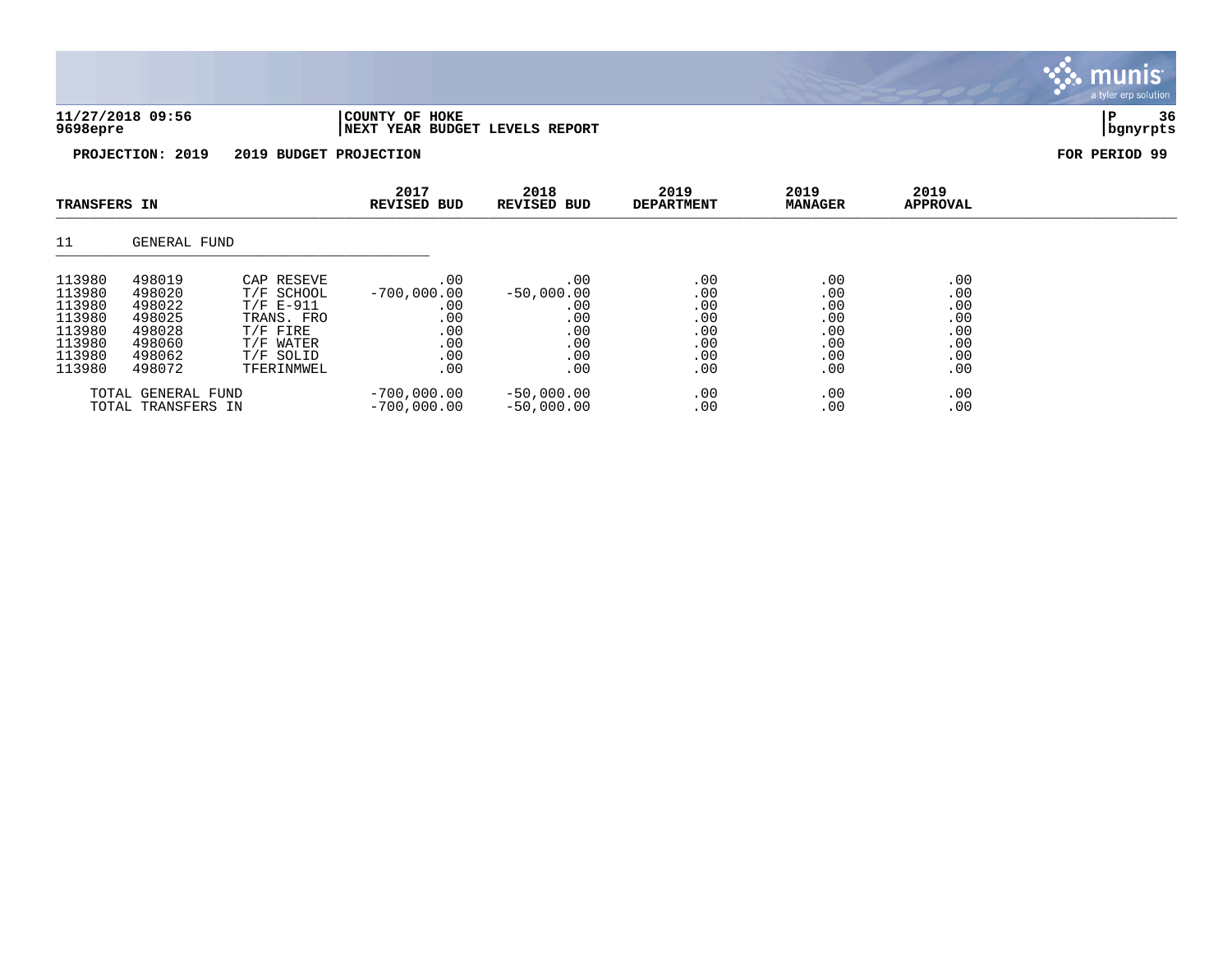|          |                           |                        |                                                  |                                |                           |                        |                         | <b>munis</b><br>a tyler erp solution |
|----------|---------------------------|------------------------|--------------------------------------------------|--------------------------------|---------------------------|------------------------|-------------------------|--------------------------------------|
| 9698epre | 11/27/2018 09:56          |                        | COUNTY OF HOKE<br>NEXT YEAR BUDGET LEVELS REPORT |                                |                           |                        |                         | 37<br>P<br>  bgnyrpts                |
|          | PROJECTION: 2019          | 2019 BUDGET PROJECTION |                                                  |                                |                           |                        |                         | FOR PERIOD 99                        |
|          | FUND BALANCE APPROPRIATED |                        | 2017<br><b>REVISED BUD</b>                       | 2018<br><b>REVISED BUD</b>     | 2019<br><b>DEPARTMENT</b> | 2019<br><b>MANAGER</b> | 2019<br><b>APPROVAL</b> |                                      |
| 11       | GENERAL FUND              |                        |                                                  |                                |                           |                        |                         |                                      |
| 113991   | 499100                    | $F/B$ APPRO.           |                                                  | $-536, 267.00 -2, 566, 492.00$ | $.00 \,$                  | -4,514,629.00          | $-4,455,206.00$         |                                      |

| 113991 | 499101                                             | F/B-HLTH | -61,225.00                                               | -00 | 00                                | $.00\,$                           |
|--------|----------------------------------------------------|----------|----------------------------------------------------------|-----|-----------------------------------|-----------------------------------|
|        | TOTAL GENERAL FUND<br>TOTAL FUND BALANCE APPROPRIA |          | $-536.267.00 -2.627.717.00$<br>-536,267.00 -2,627,717.00 |     | $.00 -4.514.629.00 -4.455.206.00$ | $.00 -4.514.629.00 -4.455.206.00$ |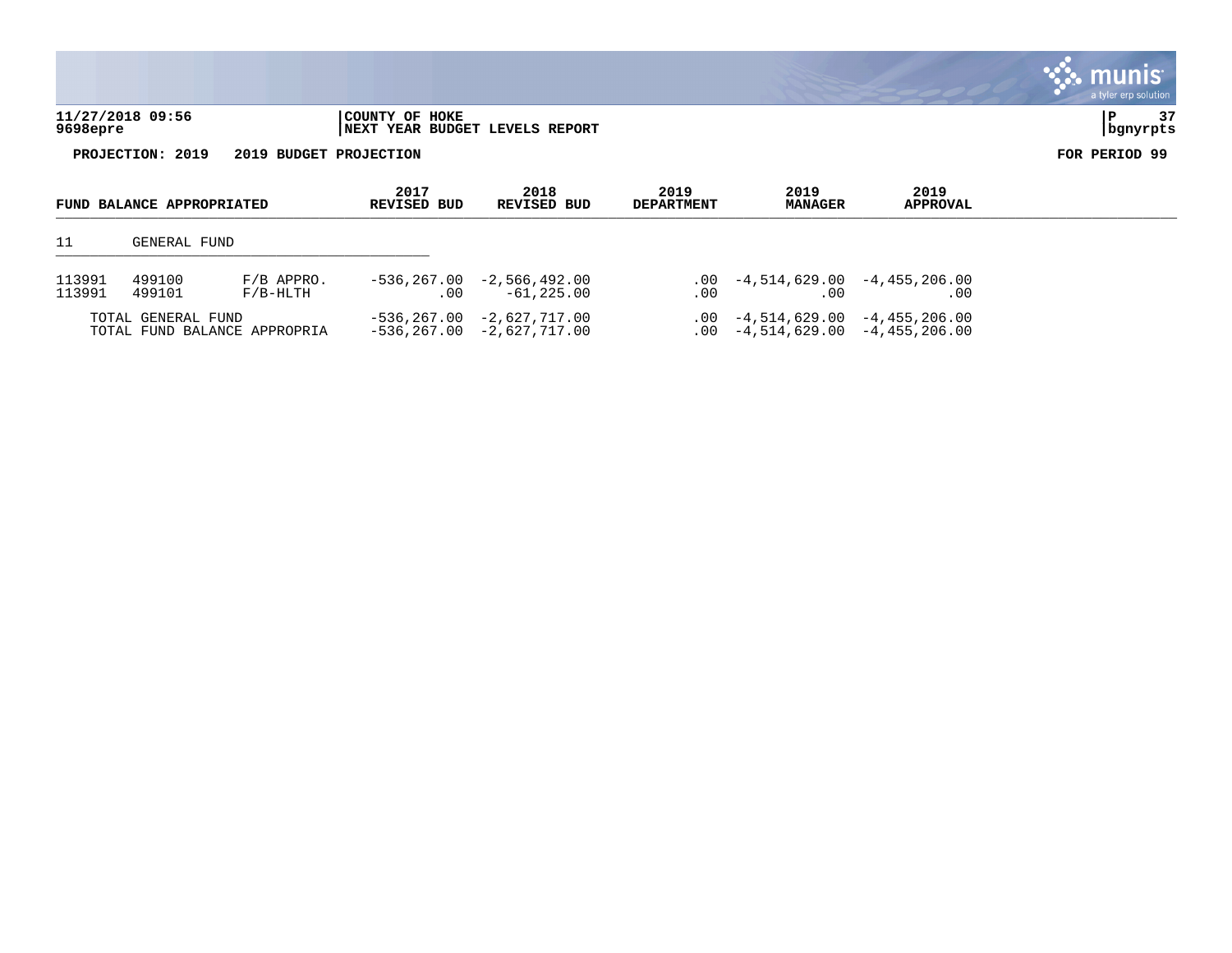### **11/27/2018 09:56 |COUNTY OF HOKE |P 38 9698epre |NEXT YEAR BUDGET LEVELS REPORT |bgnyrpts**

| <b>GOVERNING BODY</b> |                      |                                              | 2017<br><b>REVISED BUD</b>                                 | 2018<br>REVISED BUD                                                                   | 2019<br><b>DEPARTMENT</b>      | 2019<br><b>MANAGER</b> | 2019<br><b>APPROVAL</b>      |  |
|-----------------------|----------------------|----------------------------------------------|------------------------------------------------------------|---------------------------------------------------------------------------------------|--------------------------------|------------------------|------------------------------|--|
| 11                    | GENERAL FUND         |                                              |                                                            |                                                                                       |                                |                        |                              |  |
| 114110                | 512100               | $S/W - REG$                                  | 119,036.00                                                 | 144,367.00                                                                            | 152,623.00                     | 152,623.00             | 152,623.00                   |  |
| 114110                | 512200               | $S/W - OT$                                   | .00                                                        | .00                                                                                   | .00                            | .00                    | .00                          |  |
| 114110                | 512600               | $S/W$ $T/PT$                                 | .00                                                        | .00                                                                                   | .00                            | .00                    | .00                          |  |
| 114110                | 517000               | $G/B$ $EXP$                                  | 31,900.00                                                  | $48, 200.00$<br>$10.563.00$                                                           | 50,000.00                      | 50,000.00              | 50,000.00                    |  |
| 114110                | 518100               | FICA                                         | 8,373.00                                                   | 10,563.00                                                                             | 11,676.00                      | 11,676.00              | 11,676.00                    |  |
| 114110                | 518102               | FICA MEDC.                                   | .00                                                        | .00                                                                                   | .00                            | .00                    | .00                          |  |
| 114110                | 518200               | RET. CONT.                                   | 33,730.00                                                  | 72,274.00                                                                             | 64,402.00                      | 64,402.00              | 64,402.00                    |  |
| 114110                | 518300               | HOSP. INS.                                   | 42,908.00                                                  | 49,827.00                                                                             | $60,000.00$<br>270.00          | 60,000.00              | 60,000.00                    |  |
| 114110                | 518900               | OTH FRINGE                                   | 270.00                                                     | 270.00                                                                                |                                | 270.00                 | 270.00                       |  |
| 114110                | 519000               | PROF. SERV                                   | 3,000,00                                                   | 23,000.00                                                                             | 5,000.00<br>3,500.00<br>500.00 | 5,000.00               | 5,000.00                     |  |
| 114110                | 520000               | $SUP/MAT$ .                                  | 3,000.00<br>1,600.00                                       | 8,500.00                                                                              |                                | 3,500.00               | 8,500.00<br>500.00           |  |
| 114110<br>114110      | 525100<br>529900     | MOTR FULS<br>NC-EQPT                         | 12,350.00                                                  | $500.00$<br>10,000.00                                                                 | 7,000.00                       | $500.00$<br>7,000.00   | 7,000.00                     |  |
| 114110                | 531100               |                                              | 61,400.00                                                  | 55,000.00                                                                             | 60,000.00                      | 60,000.00              | 60,000.00                    |  |
| 114110                | 531101               |                                              | 30,000.00                                                  | 30,000.00                                                                             | 30,000.00                      | 30,000.00              | 30,000.00                    |  |
| 114110                | 532100               | TRAVĒL<br>COMMTRAV<br>TELEPHONE              | 700.00                                                     | 1,050.00                                                                              | 750.00                         | 750.00                 | 750.00                       |  |
| 114110                | 532500               |                                              | 200.00                                                     | 500.00                                                                                | 200.00                         | 200.00                 | 200.00                       |  |
| 114110                | 535300               | POSTAGE<br>M/R VEHICL                        | 00.uu<br>00.                                               | $\overline{00}$                                                                       | .00                            | .00                    | .00                          |  |
| 114110                | 537000               | ADVERTISE                                    | 2,750.00                                                   | 2,800.00                                                                              | 2,500.00                       | 2,500.00               | 2,500.00                     |  |
| 114110                | 539500               | TRAINING                                     | .00                                                        | .00                                                                                   | .00                            | .00                    | .00                          |  |
| 114110                | 544000               | S/M CONTRT                                   | .00                                                        | .00                                                                                   | .00                            | .00                    | .00                          |  |
| 114110                | 545100               |                                              |                                                            |                                                                                       | .00                            | .00                    | .00                          |  |
| 114110                | 545300               |                                              |                                                            |                                                                                       | .00                            | .00                    | .00                          |  |
| 114110                | 548050               | I/B PR/GEN<br>I/B FIDELY<br>CHARGSVC -24 997 | $-24,997.00$                                               | $\begin{array}{cc} .00 & .00 \ .00 & .00 \ .00 & .00 \ 7.00 & -24,997.00 \end{array}$ | $-24,997.00$                   | $-24,997.00$           | $-24,997.00$                 |  |
| 114110                | 549100               | DUES/SUBS                                    | 300.00                                                     | 660.00                                                                                | 500.00                         | 500.00                 | 500.00                       |  |
| 114110                | 549900               | MISC.                                        | .00                                                        | .00                                                                                   | .00                            | .00                    | .00                          |  |
| 114110                | 549920               | EVENTS                                       | 15,100.00                                                  | 12,000.00                                                                             | 15,000.00                      | 15,000.00              | 15,000.00                    |  |
| 114110                | 551000               | $C/O$ $O/F$                                  | .00                                                        | .00                                                                                   | .00                            | .00                    | .00                          |  |
| 114110                | 552000               | $C/O$ $D/P$                                  | .00                                                        | .00                                                                                   | .00                            | .00                    | .00                          |  |
| 114110                | 554000               | C/O VEHCL                                    | $\begin{array}{c} \texttt{.00} \ \texttt{.00} \end{array}$ | .00                                                                                   | .00                            | .00                    |                              |  |
| 114110                | 555000               | $C/O$ $O/EQ$ .                               |                                                            | .00                                                                                   | 20,000.00                      | 20,000.00              |                              |  |
| 114110                | 557000               | C/O LAND                                     | .00                                                        | .00                                                                                   | .00                            | .00                    | $20,000.\tilde{00}$<br>0.000 |  |
| 114110                | 558000               | C/O BUILD                                    | .00                                                        | .00                                                                                   | .00                            | .00                    | .00                          |  |
| 114110                | 559000               | $C/O$ $O/STRC$                               | .00                                                        | .00                                                                                   | .00                            | .00                    | .00                          |  |
|                       | TOTAL GENERAL FUND   |                                              |                                                            | 338,620.00 444,514.00                                                                 | 458,924.00 458,924.00          |                        | 463,924.00                   |  |
|                       | TOTAL GOVERNING BODY |                                              | 338,620.00                                                 | 444,514.00                                                                            | 458,924.00                     | 458,924.00             | 463,924.00                   |  |
|                       |                      |                                              |                                                            |                                                                                       |                                |                        |                              |  |

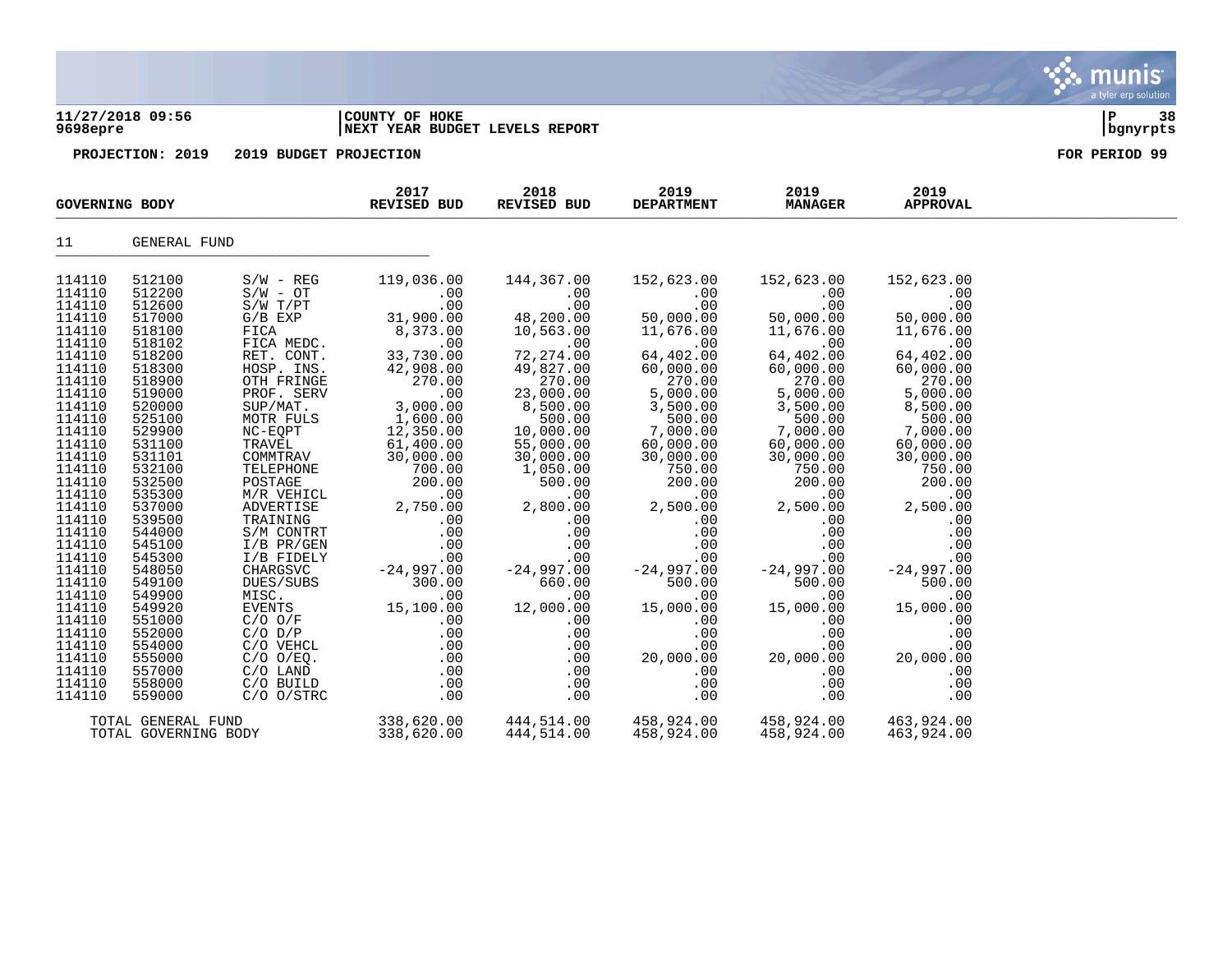### **11/27/2018 09:56 |COUNTY OF HOKE |P 39 9698epre |NEXT YEAR BUDGET LEVELS REPORT |bgnyrpts**

**PROJECTION: 2019 2019 BUDGET PROJECTION FOR PERIOD 99**

| <b>ADMINISTRATION</b> |              |              | 2017<br>REVISED BUD | 2018<br>REVISED BUD            | 2019<br><b>DEPARTMENT</b> | 2019<br><b>MANAGER</b> | 2019<br><b>APPROVAL</b> |  |
|-----------------------|--------------|--------------|---------------------|--------------------------------|---------------------------|------------------------|-------------------------|--|
| 11                    | GENERAL FUND |              |                     |                                |                           |                        |                         |  |
| 114120                | 512100       | $S/W - REG$  | 170,079.00          | 155,079.00                     | 169,130.00                | 169,130.00             | 169,130.00              |  |
| 114120                | 512200       | $S/W - OT$   | .00                 | .00                            | .00                       | .00                    | .00                     |  |
| 114120                | 512600       | $S/W$ $T/PT$ | 50,000.00           | .00                            | .00                       | .00                    | .00                     |  |
| 114120                | 512700       | S/W LONG.    | .00                 | .00                            | .00                       | .00                    | .00                     |  |
| 114120                | 513000       | SPCL. PAY.   | .00                 | .00                            | .00                       | .00                    | .00                     |  |
| 114120                | 518100       | FICA         | 17,677.00           | 12,677.00                      | 12,939.00                 | 12,939.00              | 12,939.00               |  |
| 114120                | 518102       | FICA MEDC.   | .00                 | .00                            | .00                       | .00                    | .00                     |  |
| 114120                | 518200       | RET. CONT.   | 12,102.00           | 12,497.00                      | 13,243.00                 | 13,243.00              | 13, 243.00              |  |
| 114120                | 518300       | HOSP. INS.   | 14,136.00           | 11,192.00                      | 20,000.00                 | 20,000.00              | 20,000.00               |  |
| 114120                | 518900       | OTH FRINGE   | 90.00               | 90.00                          | 90.00                     | 90.00                  | 90.00                   |  |
| 114120                | 519000       | PROF. SERV   | 286,000.00          | 173,568.00                     | 95,000.00                 | 95,000.00              | 95,000.00               |  |
| 114120                | 520000       | SUP/MAT.     | 3,000.00            | 3,000.00                       | 3,500.00                  | 3,500.00               | 3,500.00                |  |
| 114120                | 525100       | MOTR FULS    | 1,300.00            | 1,300.00                       | 1,000.00                  | 1,000.00               | 1,000.00                |  |
| 114120                | 525200       | TIRES        | 500.00              | 500.00                         | .00                       | .00                    | .00                     |  |
| 114120                | 529900       | NC-EQPT      | .00                 | .00                            | .00                       | .00                    | .00                     |  |
| 114120                | 529901       | NC-OF FURN   | 5,000.00            | .00                            | .00                       | .00                    | .00                     |  |
| 114120                | 529902       | NC-OF EQPT   | .00                 | .00                            | .00                       | .00                    | .00                     |  |
| 114120                | 529903       | NC-COMPUTE   | .00                 | 5,000.00                       | .00                       | .00                    | .00                     |  |
| 114120                | 531100       | TRAVEL       | 2,000.00            | 2,000.00                       | 5,500.00                  | 5,500.00               | 5,500.00                |  |
| 114120                | 532100       | TELEPHONE    | 10,000.00           | 10,000.00                      | 11,000.00                 | 11,000.00              | 11,000.00               |  |
| 114120                | 532500       | POSTAGE      | 800.00              | 800.00                         | 2,000.00                  | 2,000.00               | 2,000.00                |  |
| 114120                | 534100       | PRINTING     | 500.00              | 500.00                         | 2,000.00                  | 2,000.00               | 2,000.00                |  |
| 114120                | 535000       | REP/MAINT.   | 500.00              | 500.00                         | 25,000.00                 | 25,000.00              | 25,000.00               |  |
| 114120                | 535300       | M/R VEHICL   | 750.00              | 750.00                         | 1,000.00                  | 1,000.00               | 1,000.00                |  |
| 114120                | 537000       | ADVERTISE    | 1,500.00            | 1,500.00<br>1,500.00<br>330.00 | 2,500.00                  | 2,500.00               | 2,500.00                |  |
| 114120                | 539500       | TRAINING     | 1,500.00            |                                | 6,000.00                  | 6,000.00               | 6,000.00                |  |
| 114120                | 544000       | S/M CONTRT   | 108,000.00          | 135,000.00                     | 145,000.00                | 145,000.00             | 145,000.00              |  |
| 114120                | 544100       | STORM EXPD   | 135,650.00          | .00                            | .00                       | .00                    | .00                     |  |
| 114120                | 545000       | INS/BOND     | .00                 | .00                            | .00                       | .00                    | .00                     |  |
| 114120                | 545300       | I/B FIDELY   | 6,500.00            | 6,500.00                       | 8,000.00                  | 8,000.00               | 8,000.00                |  |
| 114120                | 548050       | CHARGSVC     | $-116,034.00$       | $-116,034.00$                  | $-116,034.00$             | $-116,034.00$          | $-116,034.00$           |  |
| 114120                | 549100       | DUES/SUBS    | 50,000.00           | 65,000.00                      | 75,000.00                 | 75,000.00              | 75,000.00               |  |
| 114120                | 549900       | COLA         | .00                 | .00                            | .00                       | .00                    | .00                     |  |
| 114120                | 549920       | EMP APPREC   | 1,500.00            | 1,500.00                       | 3,000.00                  | 3,000.00               | 3,000.00                |  |
| 114120                | 550000       | CAP OUTLAY   | $.00 \,$            | $.00 \,$                       | .00                       | .00                    | .00                     |  |
| 114120                | 551000       | $C/O$ $O/F$  | .00                 | .00                            | .00                       | .00                    | .00                     |  |
| 114120                | 552000       | $C/O$ $D/P$  | .00                 | .00                            | .00                       | .00                    | .00                     |  |
| 114120                | 553000       | $C/O$ $E/M$  | .00                 | .00                            | .00                       | .00                    | .00                     |  |
| 114120                | 554000       | C/O VEHCL    | .00                 | .00                            | .00                       | .00                    | .00                     |  |
| 114120                | 557000       | $C/O$ LAND   | .00                 | .00                            | .00                       | .00                    | .00                     |  |
|                       |              |              |                     |                                |                           |                        |                         |  |

nunis *m*unis a tyler erp solution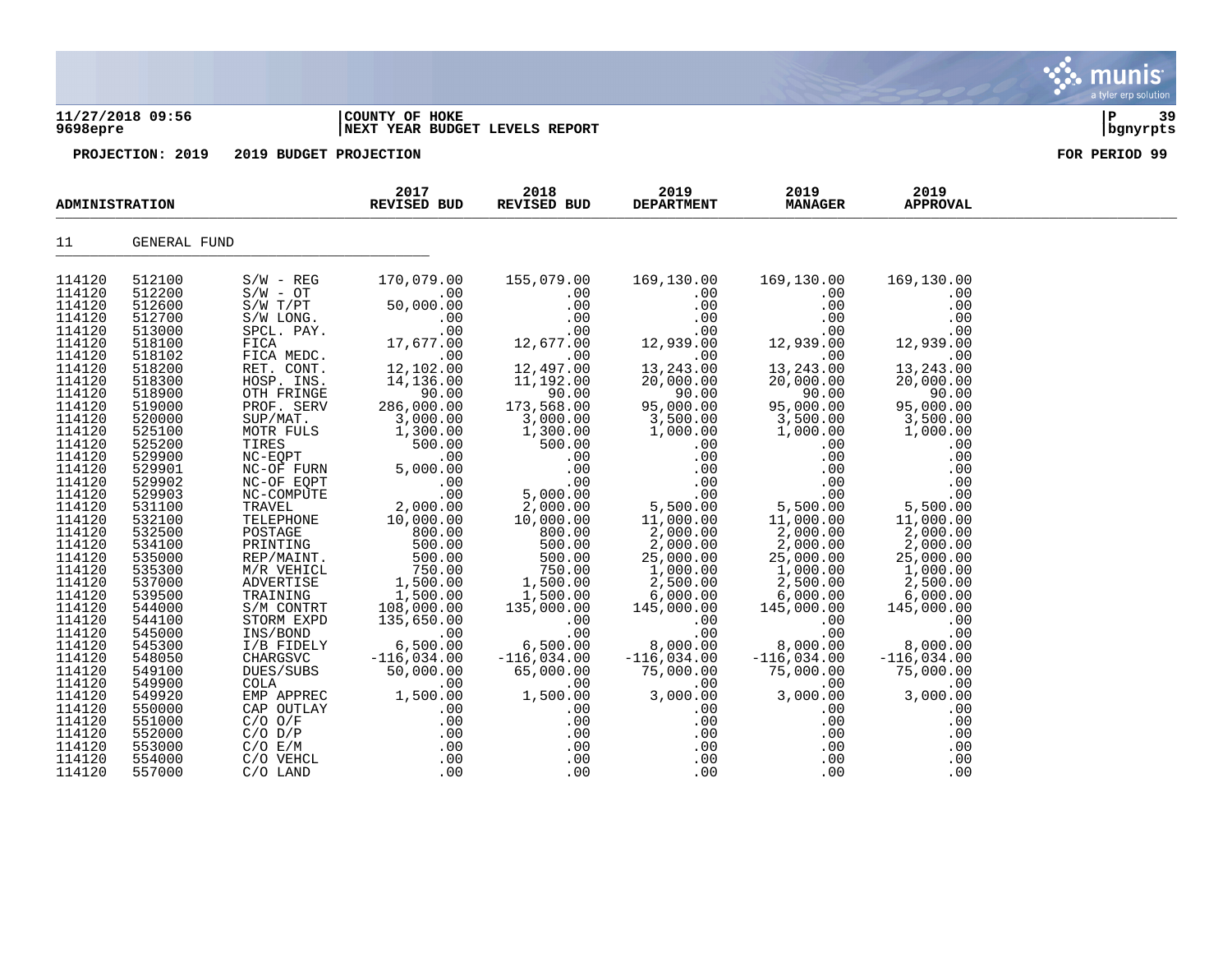| 11/27/2018 09:56 | COUNTY OF HOKE                       |            |  |
|------------------|--------------------------------------|------------|--|
| 9698epre         | 'YEAR BUDGET LEVELS REPORT<br>  NEXT | l banvrpts |  |

munis<sup>.</sup> a tyler erp solution

 $\ddot{\cdot}$ 

| ADMINISTRATION                             |        |            | 2017<br>REVISED BUD      | 2018<br>REVISED BUD      | 2019<br><b>DEPARTMENT</b> | 2019<br><b>MANAGER</b>   | 2019<br><b>APPROVAL</b>  |  |
|--------------------------------------------|--------|------------|--------------------------|--------------------------|---------------------------|--------------------------|--------------------------|--|
| 114120                                     | 563014 | CENTENNIAL | . 00                     | . 00                     | 00                        | .00                      | .00                      |  |
| TOTAL GENERAL FUND<br>TOTAL ADMINISTRATION |        |            | 763,050.00<br>763,050.00 | 484,419.00<br>484,419.00 | 484,868.00<br>484,868.00  | 484,868.00<br>484,868.00 | 484,868.00<br>484,868.00 |  |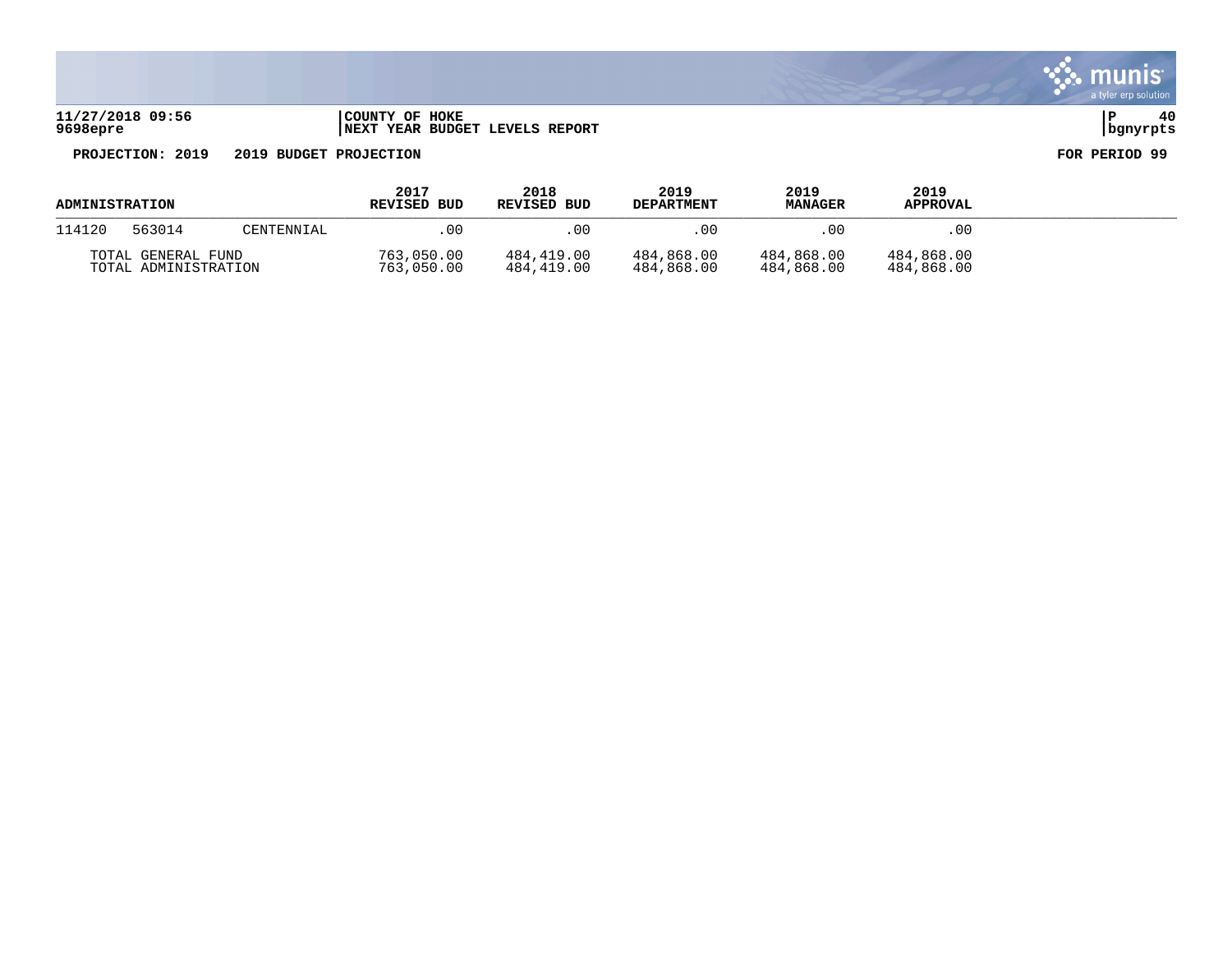### **11/27/2018 09:56 |COUNTY OF HOKE |P 41 9698epre |NEXT YEAR BUDGET LEVELS REPORT |bgnyrpts**

**PROJECTION: 2019 2019 BUDGET PROJECTION FOR PERIOD 99**

| <b>HUMAN RESOURCES</b> |                       | 2017<br>REVISED BUD | 2018<br>REVISED BUD | 2019<br><b>DEPARTMENT</b> | 2019<br><b>MANAGER</b> | 2019<br>APPROVAL |              |  |
|------------------------|-----------------------|---------------------|---------------------|---------------------------|------------------------|------------------|--------------|--|
| 11                     | GENERAL FUND          |                     |                     |                           |                        |                  |              |  |
| 114121                 | 512100                | $S/W - REG$         | 156,693.00          | 162,696.00                | 154,982.00             | 154,982.00       | 154,982.00   |  |
| 114121                 | 512200                | $S/W - OT$          | $.00 \,$            | $.00 \,$                  | $.00 \ \,$             | $.00 \,$         | .00          |  |
| 114121                 | 512600                | $S/W$ $T/PT$        | .00                 | .00                       | .00                    | .00              | .00          |  |
| 114121                 | 518100                | FICA                | 12,033.00           | 12,496.00                 | 11,857.00              | 11,857.00        | 11,857.00    |  |
| 114121                 | 518102                | FICA MEDC.          | .00                 | .00                       | .00                    | .00              | .00          |  |
| 114121                 | 518200                | RET. CONT.          | 11,487.00           | 12,317.00                 | 10,849.00              | 10,849.00        | 10,849.00    |  |
| 114121                 | 518300                | HOSP. INS.          | 28, 272.00          | 32,384.00                 | 40,000.00              | 40,000.00        | 40,000.00    |  |
| 114121                 | 518900                | OTH FRINGE          | 180.00              | 180.00                    | 180.00                 | 180.00           | 180.00       |  |
| 114121                 | 519000                | PROF. SERV          | 5,500.00            | 5,500.00                  | 5,500.00               | 5,500.00         | 5,500.00     |  |
| 114121                 | 520000                | SUP/MAT.            | 2,500.00            | 2,500.00                  | 4,099.00               | 4,099.00         | 4,099.00     |  |
| 114121                 | 529903                | NC-COMPUTE          | .00                 | $.00 \,$                  | $.00 \,$               | .00              | .00          |  |
| 114121                 | 531100                | TRAVEL              | 1,500.00            | 1,500.00                  | 3,000.00               | 3,000.00         | 3,000.00     |  |
| 114121                 | 532100                | TELEPHONE           | .00                 | .00                       | .00                    | .00              | .00          |  |
| 114121                 | 532500                | POSTAGE             | 500.00              | 500.00                    | 550.00                 | 550.00           | 550.00       |  |
| 114121                 | 535000                | REP/MAINT.          | 100.00              | 100.00                    | 100.00                 | 100.00           | 100.00       |  |
| 114121                 | 537000                | ADVERTISE           | 300.00              | 300.00                    | 300.00                 | 300.00           | 300.00       |  |
| 114121                 | 539500                | TRAINING            | 1,500.00            | 1,500.00                  | 3,500.00               | 3,500.00         | 3,500.00     |  |
| 114121                 | 544000                | S/M CONTRT          | 8,600.00            | 35,500.00                 | 35,500.00              | 35,500.00        | 35,500.00    |  |
| 114121                 | 548050                | CHARGSVC            | $-46,710.00$        | $-46,710.00$              | $-46,710.00$           | $-46,710.00$     | $-46,710.00$ |  |
| 114121                 | 549100                | DUES/SUBS           | 500.00              | 500.00                    | 500.00                 | 500.00           | 500.00       |  |
|                        | TOTAL GENERAL FUND    |                     | 182,955.00          | 221,263.00                | 224,207.00             | 224,207.00       | 224,207.00   |  |
|                        | TOTAL HUMAN RESOURCES |                     | 182,955.00          | 221,263.00                | 224,207.00             | 224,207.00       | 224,207.00   |  |

**munis** a tyler erp solution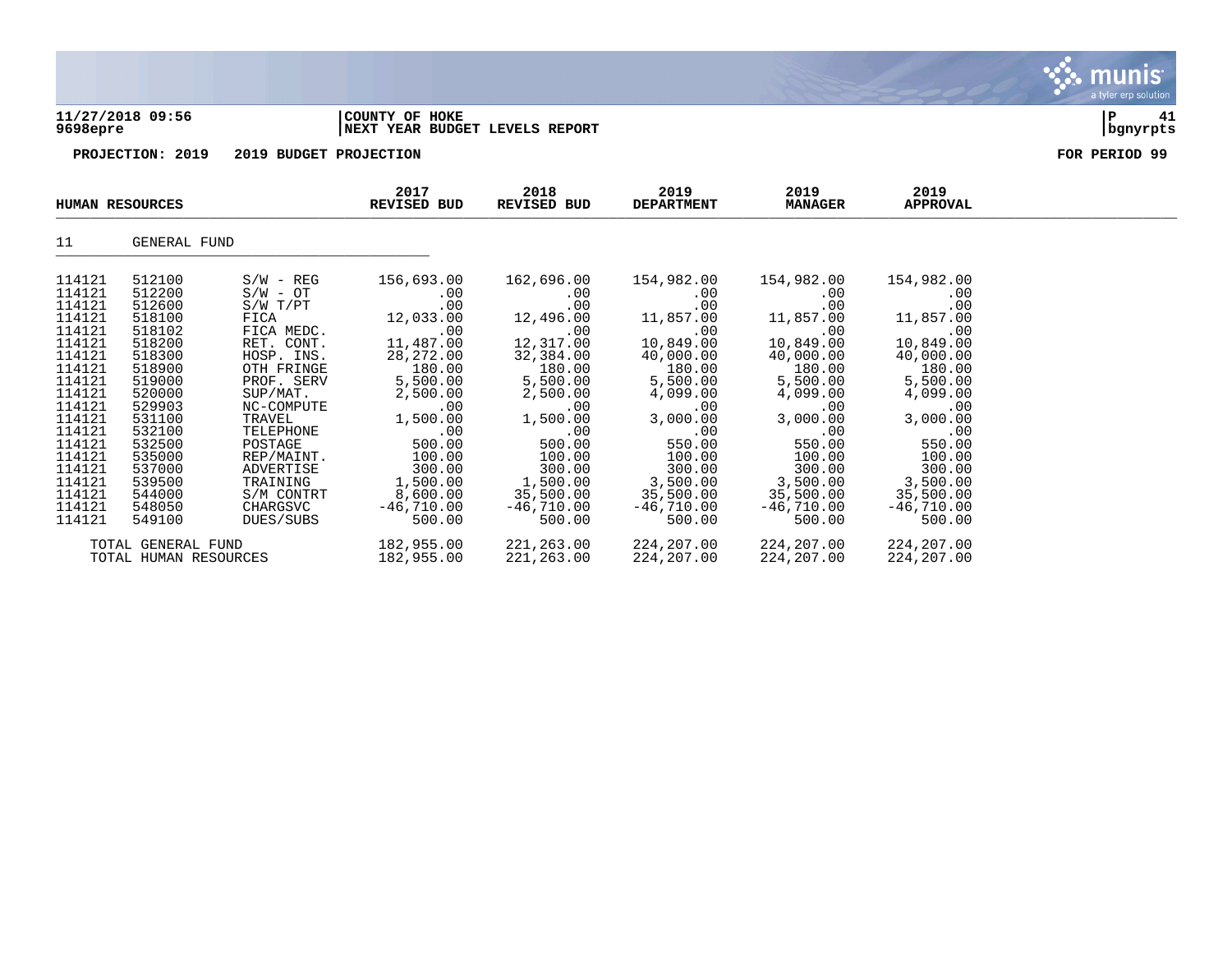| 11/27/2018 09:56 | 'COUNTY OF HOKE                        |          |  |
|------------------|----------------------------------------|----------|--|
| 9698epre         | <b>INEXT YEAR BUDGET LEVELS REPORT</b> | bqnyrpts |  |

 $\ddot{\cdot}$ munis a tyler erp solution

| <b>RISK MANAGEMENT</b> |              |             | 2017<br><b>REVISED BUD</b> | 2018<br><b>REVISED BUD</b> | 2019<br><b>DEPARTMENT</b> | 2019<br><b>MANAGER</b> | 2019<br><b>APPROVAL</b> |  |
|------------------------|--------------|-------------|----------------------------|----------------------------|---------------------------|------------------------|-------------------------|--|
| 11                     | GENERAL FUND |             |                            |                            |                           |                        |                         |  |
| 114125                 | 512100       | $S/W - REG$ | .00                        | .00                        | .00                       | .00                    | .00                     |  |
| 114125                 | 518100       | FICA        | .00                        | .00                        | .00                       | .00                    | .00                     |  |
| 114125                 | 518102       | FICA MEDC.  | .00                        | .00                        | .00                       | .00                    | .00                     |  |
| 114125                 | 518200       | RET. CONT.  | .00                        | .00                        | .00                       | .00                    | .00                     |  |
| 114125                 | 518300       | HOSP. INS.  | .00                        | .00                        | .00                       | .00                    | .00                     |  |
| 114125                 | 520000       | SUP/MAT.    | .00                        | .00                        | .00                       | .00                    | .00                     |  |
| 114125                 | 531100       | TRAVEL      | .00                        | .00                        | .00                       | .00                    | .00                     |  |
| 114125                 | 539500       | TRAINING    | .00                        | .00                        | .00                       | .00                    | .00                     |  |
| 114125                 | 549100       | DUES/SUBS   | .00                        | .00                        | .00                       | .00                    | .00                     |  |
| TOTAL GENERAL FUND     |              | .00         | .00                        | .00                        | .00                       | .00                    |                         |  |
| TOTAL RISK MANAGEMENT  |              | .00         | .00                        | .00                        | .00                       | .00                    |                         |  |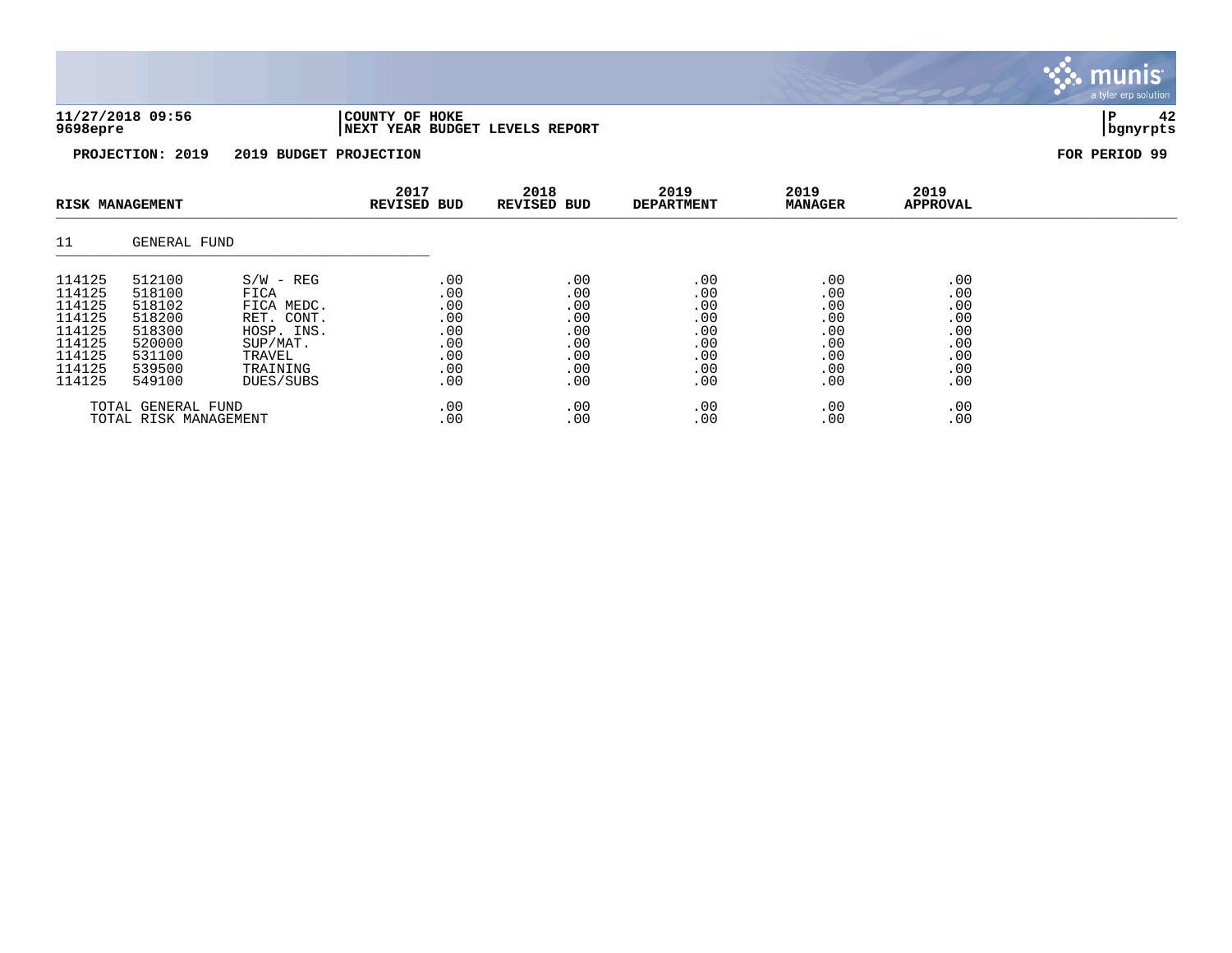### **11/27/2018 09:56 |COUNTY OF HOKE |P 43 9698epre |NEXT YEAR BUDGET LEVELS REPORT |bgnyrpts**

**PROJECTION: 2019 2019 BUDGET PROJECTION FOR PERIOD 99**

| <b>FINANCE</b>                                                                                                                                                                                                                                                   |                                                                                                                                                                                                                                                                  |                                                                                                                                                                                                                                                                                                                                               | 2017<br>REVISED BUD                                                                                                                                                                                                                                                          | 2018<br><b>REVISED BUD</b>                                                                                                                                                                                                                                                               | 2019<br><b>DEPARTMENT</b>                                                                                                                                                                                                                                                         | 2019<br><b>MANAGER</b>                                                                                                                                                                                                                                                            | 2019<br><b>APPROVAL</b>                                                                                                                                                                                                                                                           |  |
|------------------------------------------------------------------------------------------------------------------------------------------------------------------------------------------------------------------------------------------------------------------|------------------------------------------------------------------------------------------------------------------------------------------------------------------------------------------------------------------------------------------------------------------|-----------------------------------------------------------------------------------------------------------------------------------------------------------------------------------------------------------------------------------------------------------------------------------------------------------------------------------------------|------------------------------------------------------------------------------------------------------------------------------------------------------------------------------------------------------------------------------------------------------------------------------|------------------------------------------------------------------------------------------------------------------------------------------------------------------------------------------------------------------------------------------------------------------------------------------|-----------------------------------------------------------------------------------------------------------------------------------------------------------------------------------------------------------------------------------------------------------------------------------|-----------------------------------------------------------------------------------------------------------------------------------------------------------------------------------------------------------------------------------------------------------------------------------|-----------------------------------------------------------------------------------------------------------------------------------------------------------------------------------------------------------------------------------------------------------------------------------|--|
| 11                                                                                                                                                                                                                                                               | GENERAL FUND                                                                                                                                                                                                                                                     |                                                                                                                                                                                                                                                                                                                                               |                                                                                                                                                                                                                                                                              |                                                                                                                                                                                                                                                                                          |                                                                                                                                                                                                                                                                                   |                                                                                                                                                                                                                                                                                   |                                                                                                                                                                                                                                                                                   |  |
| 114130<br>114130<br>114130<br>114130<br>114130<br>114130<br>114130<br>114130<br>114130<br>114130<br>114130<br>114130<br>114130<br>114130<br>114130<br>114130<br>114130<br>114130<br>114130<br>114130<br>114130<br>114130<br>114130<br>114130<br>114130<br>114130 | 512100<br>512200<br>512600<br>512700<br>518100<br>518102<br>518200<br>518300<br>518900<br>519300<br>520000<br>529900<br>529901<br>529902<br>529903<br>531100<br>532100<br>532500<br>535000<br>537000<br>539500<br>544000<br>548050<br>549100<br>549900<br>550000 | $S/W - REG$<br>$S/W - OT$<br>$S/W$ $T/PT$<br>S/W LONG.<br>FICA<br>FICA MEDC.<br>RET. CONT.<br>HOSP. INS.<br>OTH FRINGE<br>$P/S-AUDIT$<br>SUP/MAT.<br>NC-EQPT<br>NC-OF FURN<br>NC-OF EQPT<br>NC-COMPUTE<br>TRAVEL<br>TELEPHONE<br>POSTAGE<br>REP/MAINT.<br>ADVERTISE<br>TRAINING<br>S/M CONTRT<br>CHARGSVC<br>DUES/SUBS<br>MISC.<br>CAP OUTLAY | 333,792.00<br>1,800.00<br>.00<br>.00<br>30,978.00<br>.00<br>29,569.00<br>49,476.00<br>315.00<br>134,000.00<br>24,500.00<br>.00<br>4,000.00<br>.00<br>.00<br>4,000.00<br>.00<br>10,200.00<br>500.00<br>200.00<br>300.00<br>5,000.00<br>$-211, 111.00$<br>300.00<br>.00<br>.00 | 421,900.00<br>$.00 \,$<br>.00<br>.00<br>32,138.00<br>.00<br>31,802.00<br>56,672.00<br>315.00<br>257,000.00<br>30,500.00<br>4,000.00<br>1,000.00<br>$.00 \,$<br>.00<br>2,000.00<br>.00<br>11,800.00<br>500.00<br>200.00<br>5,000.00<br>5,500.00<br>$-211, 111.00$<br>300.00<br>.00<br>.00 | 458,977.00<br>.00<br>.00<br>.00<br>35,112.00<br>.00<br>34,745.00<br>80,000.00<br>360.00<br>135,000.00<br>22,000.00<br>600.00<br>4,000.00<br>.00<br>3,000.00<br>5,000.00<br>.00<br>11,000.00<br>500.00<br>200.00<br>5,000.00<br>5,500.00<br>$-211, 111.00$<br>450.00<br>.00<br>.00 | 458,977.00<br>.00<br>.00<br>.00<br>35,112.00<br>.00<br>35,938.00<br>80,000.00<br>360.00<br>135,000.00<br>22,000.00<br>600.00<br>4,000.00<br>.00<br>3,000.00<br>5,000.00<br>.00<br>11,000.00<br>500.00<br>200.00<br>5,000.00<br>5,500.00<br>$-211, 111.00$<br>450.00<br>.00<br>.00 | 458,977.00<br>.00<br>.00<br>.00<br>35,112.00<br>.00<br>35,938.00<br>80,000.00<br>360.00<br>135,000.00<br>22,000.00<br>600.00<br>4,000.00<br>.00<br>3,000.00<br>5,000.00<br>.00<br>11,000.00<br>500.00<br>200.00<br>5,000.00<br>5,500.00<br>$-211, 111.00$<br>450.00<br>.00<br>.00 |  |
| 114130<br>114130                                                                                                                                                                                                                                                 | 551000<br>552000<br>TOTAL GENERAL FUND<br>TOTAL FINANCE                                                                                                                                                                                                          | $C/O$ $O/F$<br>$C/O$ $D/P$                                                                                                                                                                                                                                                                                                                    | .00<br>$.00 \,$<br>417,819.00<br>417,819.00                                                                                                                                                                                                                                  | $.00\,$<br>$.00 \,$<br>649,516.00<br>649,516.00                                                                                                                                                                                                                                          | $.00 \,$<br>$.00 \ \,$<br>590,333.00<br>590,333.00                                                                                                                                                                                                                                | $.00 \,$<br>.00<br>591,526.00<br>591,526.00                                                                                                                                                                                                                                       | .00<br>.00<br>591,526.00<br>591,526.00                                                                                                                                                                                                                                            |  |

munis a tyler erp solution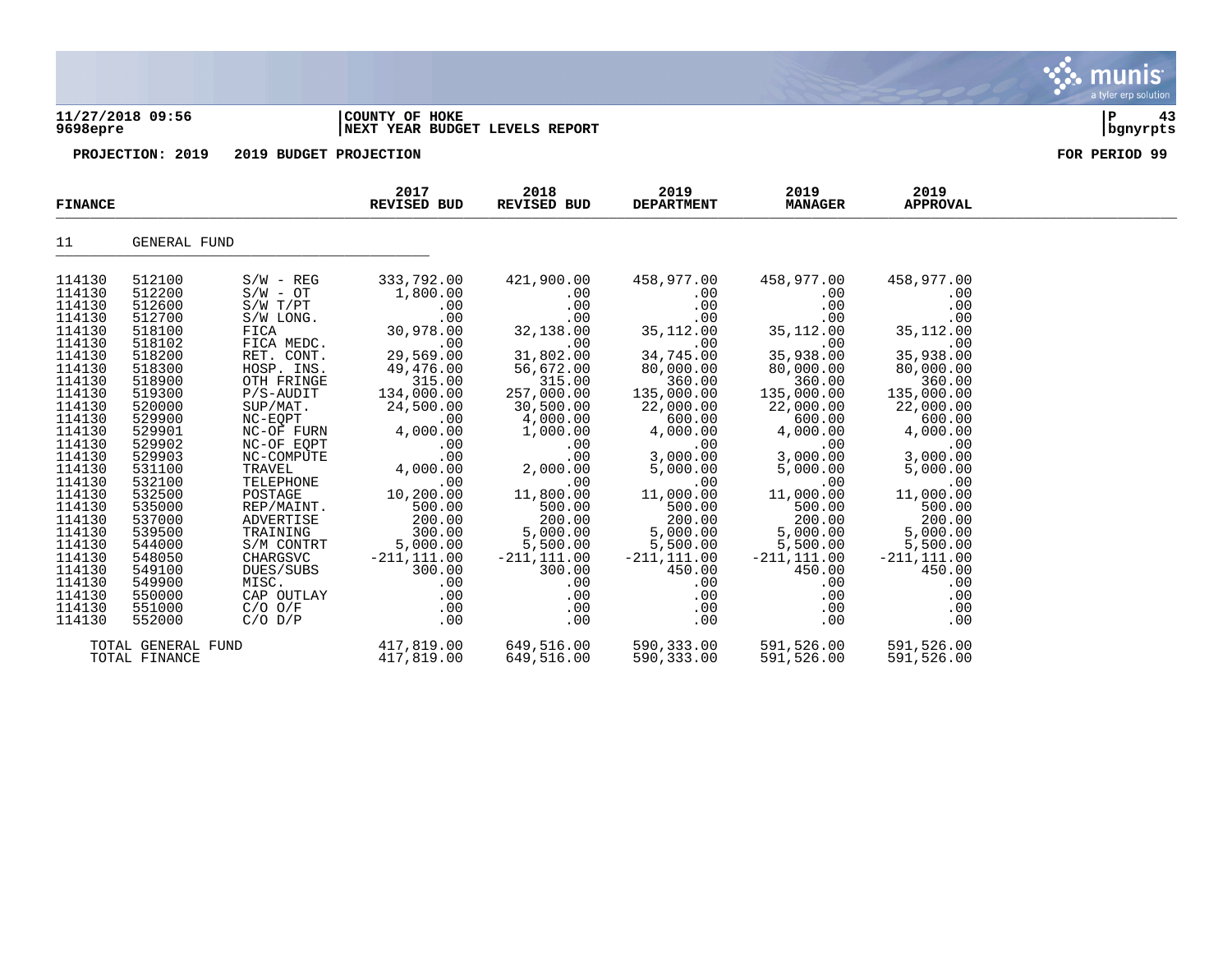| 11/27/2018 09:56 | <b>COUNTY OF</b><br>HOKE         | ם ו |  |
|------------------|----------------------------------|-----|--|
| $0.000$ $-0.000$ | lusym ysan pupasm i systa pepapm |     |  |

# **9698epre |NEXT YEAR BUDGET LEVELS REPORT |bgnyrpts**

| TAX ADMINISTRATION |                          |                     | 2017<br><b>REVISED BUD</b> | 2018<br>REVISED BUD   | 2019<br><b>DEPARTMENT</b> | 2019<br><b>MANAGER</b> | 2019<br><b>APPROVAL</b> |  |
|--------------------|--------------------------|---------------------|----------------------------|-----------------------|---------------------------|------------------------|-------------------------|--|
| 11                 | GENERAL FUND             |                     |                            |                       |                           |                        |                         |  |
| 114140             | 512100                   | $S/W - REG$         | 344,549.00                 | 321,549.00            | 344,549.00                | 344,549.00             | 344,549.00              |  |
| 114140             | 512200                   | $S/W - OT$          | .00                        | .00                   | .00                       | .00                    | .00                     |  |
| 114140             | 512600                   | $S/W$ $T/PT$        | .00                        | .00                   | .00                       | .00                    | .00                     |  |
| 114140             | 512700                   | S/W LONG.           | .00                        | .00                   | .00                       | .00                    | .00                     |  |
| 114140             | 518100                   | FICA                | 25,193.00                  | 24,693.00             | 24,917.00                 | 24,917.00              | 24,917.00               |  |
| 114140             | 518102                   | FICA MEDC.          | .00                        | .00                   | .00                       | .00                    | .00                     |  |
| 114140             | 518200                   | RET. CONT.          | 25,071.00                  | 25,371.00             | 25,071.00                 | 26,978.00              | 26,978.00               |  |
| 114140             | 518300                   | HOSP. INS.          | 42,908.00                  | 50,708.00             | 42,908.00                 | 60,000.00              | 55,560.00               |  |
| 114140             | 518900                   | OTH FRINGE          | 270.00                     | 270.00                | 270.00                    | 270.00                 | 270.00                  |  |
| 114140             | 519000                   | PROF. SERV          | 10,000.00                  | 10,000.00             | 19,000.00                 | 19,000.00              | 19,000.00               |  |
| 114140             | 519004                   | LEGAL FEES          | 10,000.00                  | 8,500.00              | 10,000.00                 | 10,000.00              | 10,000.00               |  |
| 114140             | 520000                   | SUP/MAT.            | 1,700.00                   | 1,700.00              | 1,700.00                  | 1,700.00               | 1,700.00                |  |
| 114140             | 525100                   | MOTR FULS           | 1,500.00                   | 1,500.00              | 1,500.00                  | 1,500.00               | 1,500.00                |  |
| 114140             | 529100                   | D/P SUPPLY          | 1,300.00                   | 1,300.00              | 1,300.00                  | 1,300.00               | 1,300.00                |  |
| 114140             | 529900                   | NC-EQPT             | .00                        | .00                   | .00                       | .00                    | .00                     |  |
| 114140             | 529901                   | NC-OF FURN          | .00                        | 1,500.00              | .00                       | .00                    | .00                     |  |
| 114140             | 529902                   | NC-OF EQPT          | .00                        | .00                   | .00                       | .00                    | .00                     |  |
| 114140             | 529903                   | NC-COMPUTE          | .00                        | 500.00                | .00                       | .00                    | .00                     |  |
| 114140             | 531100                   | TRAVEL              | 4,500.00                   | 4,500.00              | 4,500.00                  | 4,500.00               | 4,500.00                |  |
| 114140             | 532100                   | TELEPHONE           | .00                        | 480.00                | 500.00                    | 500.00                 | 500.00                  |  |
| 114140<br>114140   | 532500<br>534100         | POSTAGE<br>PRINTING | 11,000.00                  | 14,000.00             | 13,000.00                 | 13,000.00              | 13,000.00               |  |
| 114140             | 535000                   | REP/MAINT.          | 2,400.00<br>14,000.00      | 2,400.00<br>14,400.00 | 2,500.00<br>17,000.00     | 2,500.00<br>17,000.00  | 2,500.00<br>17,000.00   |  |
| 114140             | 535300                   | M/R VEHICL          | 300.00                     | 800.00                | 800.00                    | 800.00                 | 800.00                  |  |
| 114140             | 537000                   | ADVERTISE           | 1,000.00                   | 1,000.00              | 1,000.00                  | 1,000.00               | 1,000.00                |  |
| 114140             | 538000                   | D/P SERV.           | .00                        | .00                   | .00                       | .00                    | .00                     |  |
| 114140             | 539500                   | TRAINING            | 2,000.00                   | 3,700.00              | 3,700.00                  | 3,700.00               | 3,700.00                |  |
| 114140             | 544000                   | S/M CONTRT          | .00                        | .00                   | .00                       | .00                    | .00                     |  |
| 114140             | 549100                   | DUES/SUBS           | 520.00                     | 525.00                | 525.00                    | 525.00                 | 525.00                  |  |
| 114140             | 550000                   | CAP OUTLAY          | .00                        | 13,845.00             | .00                       | .00                    | .00                     |  |
| 114140             | 551000                   | $C/O$ $O/F$         | .00                        | $.00 \,$              | .00                       | $.00 \,$               | .00                     |  |
| 114140             | 552000                   | $C/O$ $D/P$         | .00                        | .00                   | .00                       | .00                    | .00                     |  |
| 114140             | 554000                   | C/O VEHCL           | $.00 \,$                   | .00                   | $.00 \,$                  | .00                    | .00                     |  |
| 114140             | 555000                   | $C/O$ $O/EO$ .      | .00                        | .00                   | .00                       | .00                    | .00                     |  |
| TOTAL GENERAL FUND |                          |                     | 498,211.00                 | 503,241.00            | 514,740.00                | 533,739.00             | 529,299.00              |  |
|                    | TOTAL TAX ADMINISTRATION |                     | 498,211.00                 | 503,241.00            | 514,740.00                | 533,739.00             | 529,299.00              |  |

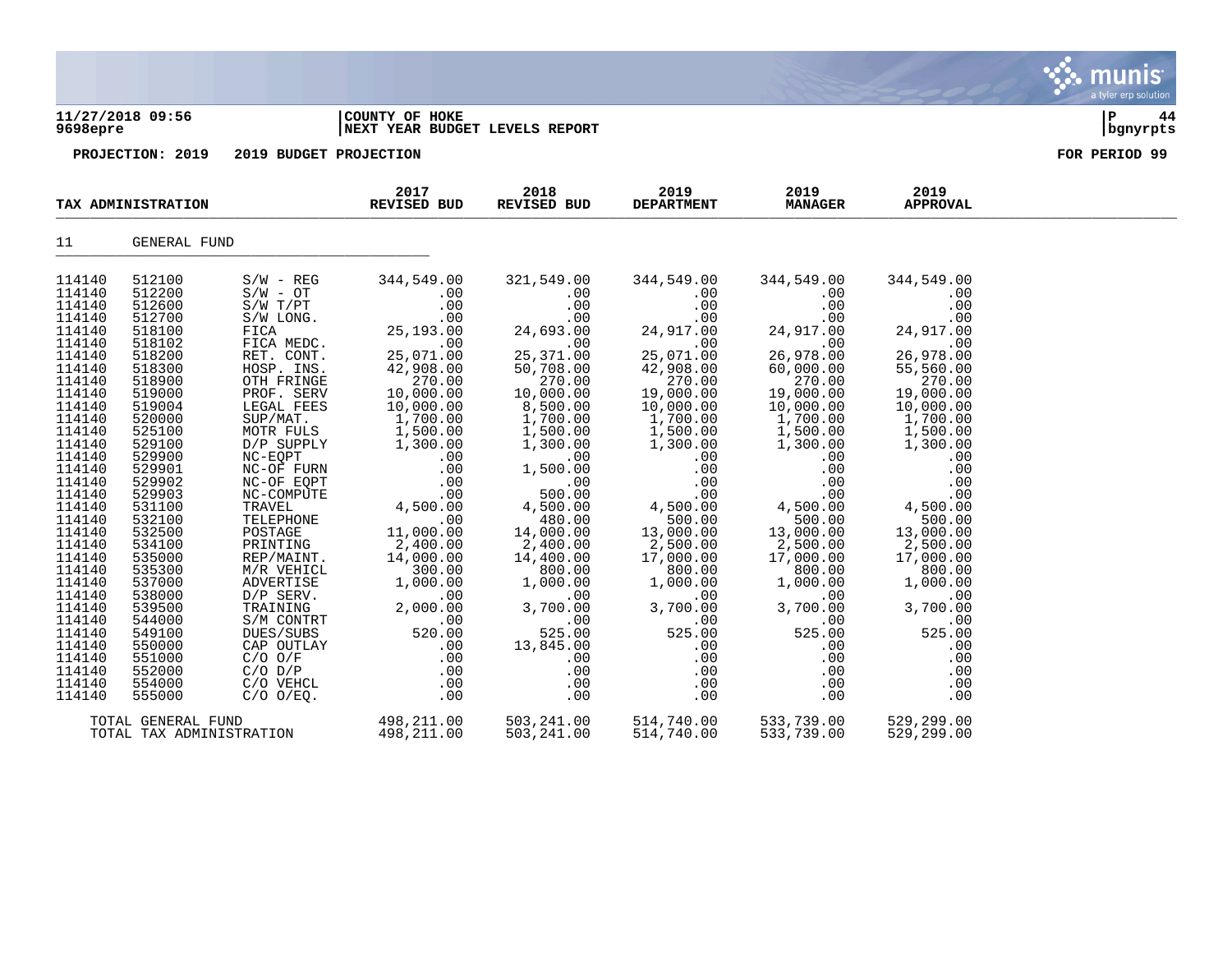| 9698epre         | 11/27/2018 09:56 |                        | COUNTY OF HOKE<br>NEXT YEAR BUDGET LEVELS REPORT |                     |                           |                        |                         | 45<br>P<br>bgnyrpts |
|------------------|------------------|------------------------|--------------------------------------------------|---------------------|---------------------------|------------------------|-------------------------|---------------------|
|                  | PROJECTION: 2019 | 2019 BUDGET PROJECTION |                                                  |                     |                           |                        |                         | FOR PERIOD 99       |
|                  | TAX COLLECTIONS  |                        | 2017<br><b>REVISED BUD</b>                       | 2018<br>REVISED BUD | 2019<br><b>DEPARTMENT</b> | 2019<br><b>MANAGER</b> | 2019<br><b>APPROVAL</b> |                     |
| 11               | GENERAL FUND     |                        |                                                  |                     |                           |                        |                         |                     |
| 114141           | 440001           | TAX COLL.              | .00                                              | .00                 | .00                       | .00                    | .00                     |                     |
| 114141           | 512100           | $S/W - REG$            | 163,501.00                                       | 151,811.00          | 150,452.00                | 150,452.00             | 150,452.00              |                     |
| 114141<br>114141 | 512200<br>512600 | $S/W - OT$<br>S/W T/PT | .00                                              | .00                 | .00                       | .00                    | .00                     |                     |
| 114141           | 518100           | FICA                   | .00<br>11,374.00                                 | .00<br>11,383.00    | .00<br>.00                | .00<br>.00             | .00<br>.00              |                     |
| 114141           | 518102           | FICA MEDC.             | .00                                              | .00                 | 11,509.58                 | 11,510.00              | 11,510.00               |                     |
| 114141           | 518200           | RET. CONT.             | 11,656.00                                        | 11,364.00           | 10,531.64                 | 11,780.00              | 11,780.00               |                     |
| 114141           | 518300           | HOSP. INS.             | 29,072.00                                        | 32,884.00           | 40,000.00                 | 40,000.00              | 37,040.00               |                     |
| 114141           | 518900           | OTH FRINGE             | 180.00                                           | 180.00              | 180.00                    | 180.00                 | 180.00                  |                     |
| 114141           | 519000           | PROF. SERV             | 44,000.00                                        | 24,000.00           | 37,600.00                 | 37,600.00              | 37,600.00               |                     |
| 114141           | 520000           | SUP/MAT.               | 3,000.00                                         | 3,400.00            | 3,000.00                  | 3,000.00               | 3,000.00                |                     |
| 114141           | 525100           | MOTR FULS              | .00                                              | .00                 | .00                       | .00                    | .00                     |                     |
| 114141           | 529900           | NC-EOPT                | .00                                              | .00                 | .00                       | .00                    | .00                     |                     |
| 114141           | 529901           | NC-OF FURN             | .00                                              | .00                 | .00                       | .00                    | .00                     |                     |
| 114141           | 529902           | NC-OF EQPT             | .00                                              | .00                 | .00                       | .00                    | .00                     |                     |
| 114141           | 529903           | NC-COMPUTE             | .00                                              | .00                 | .00                       | .00                    | .00                     |                     |
| 114141<br>114141 | 531100<br>532100 | TRAVEL<br>TELEPHONE    | 4,300.00<br>279.00                               | 2,000.00<br>279.00  | 2,000.00<br>279.00        | 2,000.00<br>279.00     | 2,000.00<br>279.00      |                     |
| 114141           | 532500           | POSTAGE                | 10,500.00                                        | 8,500.00            | 8,500.00                  | 11,350.00              | 11,350.00               |                     |
| 114141           | 535000           | REP/MAINT.             | .00                                              | .00                 | .00                       | .00                    | .00                     |                     |
| 114141           | 535300           | M/R VEHICL             | .00                                              | .00                 | .00                       | .00                    | .00                     |                     |
| 114141           | 537000           | ADVERTISE              | 19,000.00                                        | 9,000.00            | 15,000.00                 | 15,000.00              | 15,000.00               |                     |
| 114141           | 539500           | TRAINING               | 3,000.00                                         | 3,000.00            | 3,000.00                  | 3,000.00               | 3,000.00                |                     |
| 114141           | 539901           | C/C CHARGE             | .00.                                             | 100.00              | 50.00                     | 50.00                  | 50.00                   |                     |
| 114141           | 544000           | S/M CONTRT             | 2,700.00                                         | 8,900.00            | 5,100.00                  | 5,100.00               | 5,100.00                |                     |
| 114141           | 549100           | DUES/SUBS              | 40.00                                            | 140.00              | 40.00                     | 40.00                  | 40.00                   |                     |
| 114141           | 551000           | $C/O$ $O/F$            | .00                                              | .00                 | .00                       | .00                    | .00                     |                     |

. munis<sup>.</sup> a tyler erp solution

114141 552000 C/O D/P .00 .00 .00 .00 .00 114141 557000 C/O LAND .00 .00 .00 .00 .00

TOTAL TAX COLLECTIONS

TOTAL GENERAL FUND 302,602.00 266,941.00 287,242.22 291,341.00 288,381.00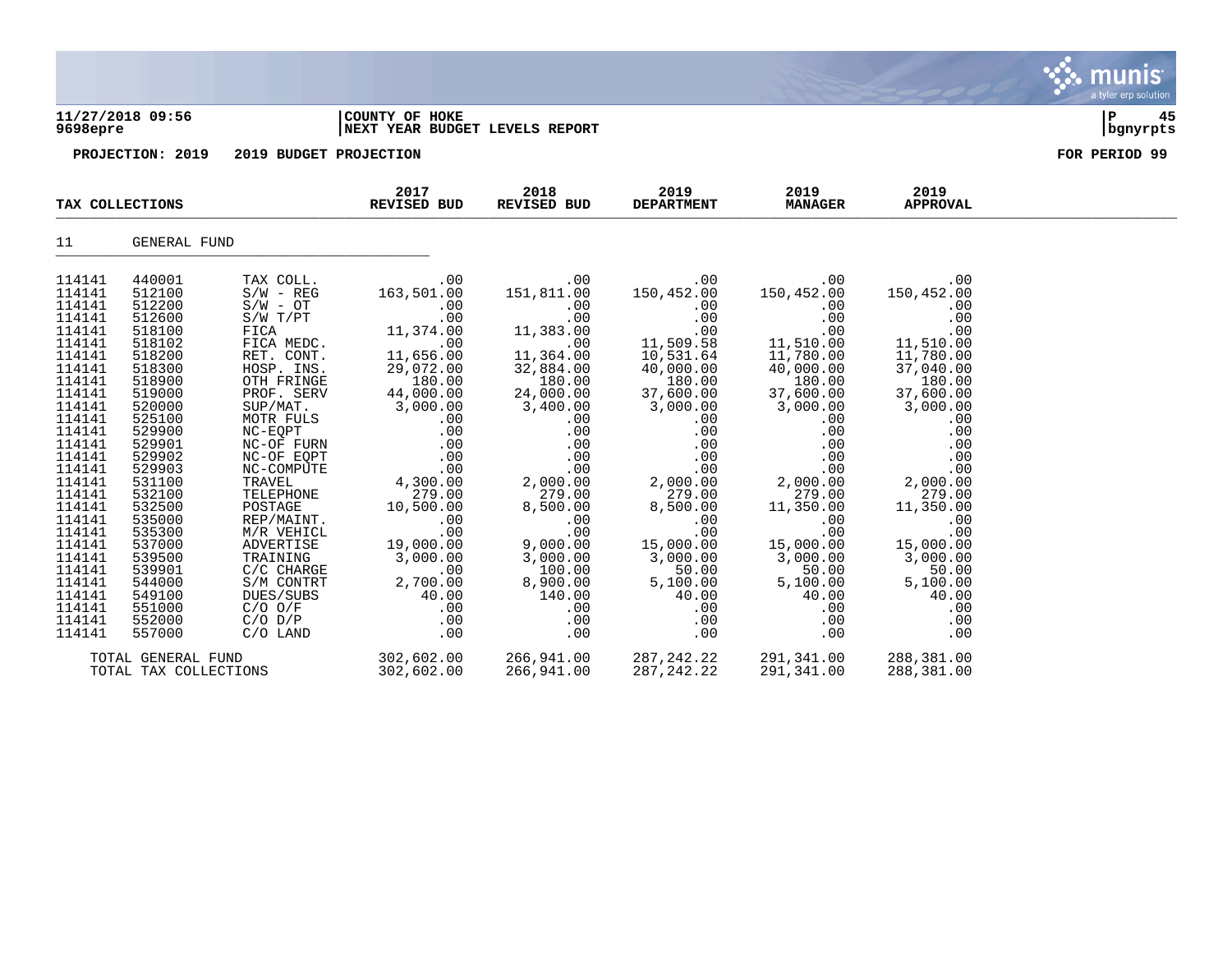

## **11/27/2018 09:56 |COUNTY OF HOKE |P 46 9698epre |NEXT YEAR BUDGET LEVELS REPORT |bgnyrpts**

|                                                                                                                                                                        | DEPT OF MOTOR VEHICLES                                                                                                                                                 |                                                                                                                                                                                                                            | 2017<br>REVISED BUD                                                                                                                                                          | 2018<br>REVISED BUD                                                                                                                                                          | 2019<br><b>DEPARTMENT</b>                                                                                                                                                      | 2019<br><b>MANAGER</b>                                                                                                                                                            | 2019<br>APPROVAL                                                                                                                                                             |  |
|------------------------------------------------------------------------------------------------------------------------------------------------------------------------|------------------------------------------------------------------------------------------------------------------------------------------------------------------------|----------------------------------------------------------------------------------------------------------------------------------------------------------------------------------------------------------------------------|------------------------------------------------------------------------------------------------------------------------------------------------------------------------------|------------------------------------------------------------------------------------------------------------------------------------------------------------------------------|--------------------------------------------------------------------------------------------------------------------------------------------------------------------------------|-----------------------------------------------------------------------------------------------------------------------------------------------------------------------------------|------------------------------------------------------------------------------------------------------------------------------------------------------------------------------|--|
| 11                                                                                                                                                                     | GENERAL FUND                                                                                                                                                           |                                                                                                                                                                                                                            |                                                                                                                                                                              |                                                                                                                                                                              |                                                                                                                                                                                |                                                                                                                                                                                   |                                                                                                                                                                              |  |
| 114143<br>114143<br>114143<br>114143<br>114143<br>114143<br>114143<br>114143<br>114143<br>114143<br>114143<br>114143<br>114143<br>114143<br>114143<br>114143<br>114143 | 512100<br>512200<br>512600<br>518100<br>518102<br>518200<br>518300<br>518900<br>519000<br>520000<br>531100<br>532100<br>532500<br>535000<br>537000<br>539500<br>539901 | $S/W - REG$<br>$S/W - OT$<br>$S/W$ $T/PT$<br>FICA<br>FICA MEDC.<br>RET. CONT.<br>HOSP. INS.<br>OTH FRINGE<br>PROF. SERV<br>SUP/MAT.<br>TRAVEL<br>TELEPHONE<br>POSTAGE<br>REP/MAINT.<br>ADVERTISE<br>TRAINING<br>C/C CHARGE | 99,024.00<br>.00<br>.00<br>7,221.00<br>.00<br>6,916.00<br>21,704.00<br>135.00<br>.00<br>1,200.00<br>325.00<br>1,800.00<br>100.00<br>500.00<br>100.00<br>200.00<br>125,000.00 | 95,828.00<br>.00<br>.00<br>6,721.00<br>.00<br>6,776.00<br>24,688.00<br>135.00<br>.00<br>1,200.00<br>325.00<br>1,900.00<br>100.00<br>500.00<br>100.00<br>200.00<br>125,000.00 | 87,738.00<br>.00<br>.00<br>6,712.00<br>.00<br>6,870.00<br>30,000.00<br>$.00 \,$<br>.00<br>1,200.00<br>322.00<br>2,500.00<br>100.00<br>500.00<br>100.00<br>200.00<br>130,000.00 | 87,738.00<br>$.00 \,$<br>.00<br>6,712.00<br>.00<br>6,870.00<br>30,000.00<br>135.00<br>.00<br>1,200.00<br>322.00<br>2,500.00<br>100.00<br>500.00<br>100.00<br>200.00<br>130,000.00 | 87,738.00<br>.00<br>.00<br>6,712.00<br>.00<br>6,870.00<br>27,780.00<br>135.00<br>.00<br>1,200.00<br>322.00<br>2,500.00<br>100.00<br>500.00<br>100.00<br>200.00<br>130,000.00 |  |
| 114143<br>114143                                                                                                                                                       | 544000<br>549100                                                                                                                                                       | S/M CONTRT<br>DUES/SUBS                                                                                                                                                                                                    | 2,800.00<br>750.00                                                                                                                                                           | 2,500.00<br>750.00                                                                                                                                                           | 2,500.00<br>750.00                                                                                                                                                             | 2,500.00<br>750.00                                                                                                                                                                | 2,500.00<br>750.00                                                                                                                                                           |  |
|                                                                                                                                                                        | TOTAL GENERAL FUND                                                                                                                                                     | TOTAL DEPT OF MOTOR VEHICLES                                                                                                                                                                                               | 267,775.00<br>267,775.00                                                                                                                                                     | 266,723.00<br>266,723.00                                                                                                                                                     | 269,492.00<br>269,492.00                                                                                                                                                       | 269,627.00<br>269,627.00                                                                                                                                                          | 267,407.00<br>267,407.00                                                                                                                                                     |  |

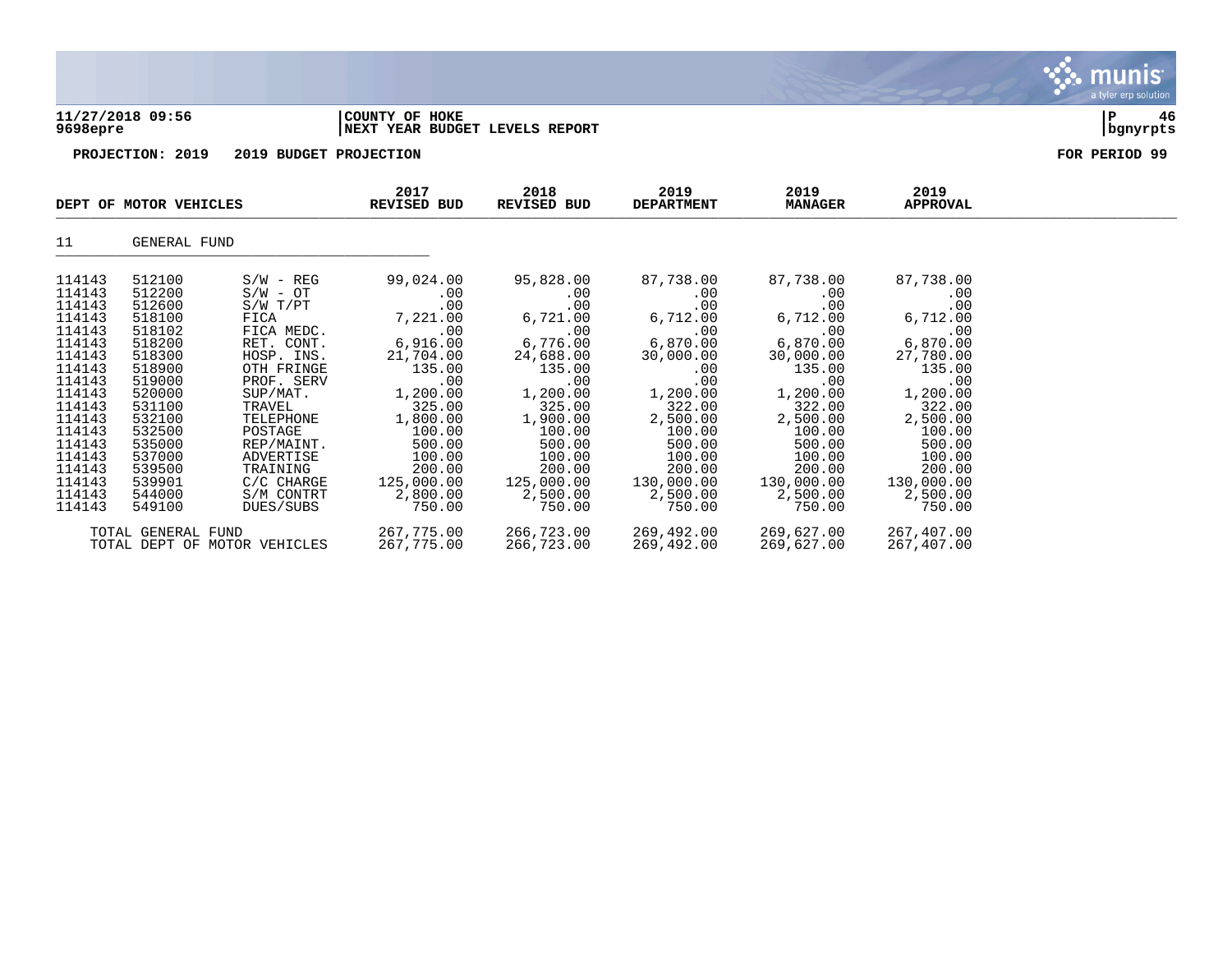# **11/27/2018 09:56 |COUNTY OF HOKE |P 47 9698epre |NEXT YEAR BUDGET LEVELS REPORT |bgnyrpts**

munis a tyler erp solution

| LEGAL                                                              |                                                                    |                                                                                           | 2017<br><b>REVISED BUD</b>                           | 2018<br><b>REVISED BUD</b>                           | 2019<br><b>DEPARTMENT</b>                            | 2019<br><b>MANAGER</b>                               | 2019<br>APPROVAL                                         |
|--------------------------------------------------------------------|--------------------------------------------------------------------|-------------------------------------------------------------------------------------------|------------------------------------------------------|------------------------------------------------------|------------------------------------------------------|------------------------------------------------------|----------------------------------------------------------|
| 11                                                                 | GENERAL FUND                                                       |                                                                                           |                                                      |                                                      |                                                      |                                                      |                                                          |
| 114150<br>114150<br>114150<br>114150<br>114150<br>114150<br>114150 | 510000<br>529900<br>529901<br>529902<br>529903<br>544000<br>548050 | PERS. SVC.<br>NC-EOPT<br>NC-OF FURN<br>NC-OF EOPT<br>NC-COMPUTE<br>S/M CONTRT<br>CHARGSVC | 131,950.00<br>.00<br>.00<br>.00<br>.00<br>.00<br>.00 | 129,147.00<br>.00<br>.00<br>.00<br>.00<br>.00<br>.00 | 129,147.00<br>.00<br>.00<br>.00<br>.00<br>.00<br>.00 | 129,147.00<br>.00<br>.00<br>.00<br>.00<br>.00<br>.00 | 129,147.00<br>.00<br>.00<br>.00<br>$.00$<br>$.00$<br>.00 |
|                                                                    | TOTAL GENERAL FUND<br>TOTAL LEGAL                                  |                                                                                           | 131,950.00<br>131,950.00                             | 129,147.00<br>129,147.00                             | 129,147.00<br>129,147.00                             | 129,147.00<br>129,147.00                             | 129,147.00<br>129,147.00                                 |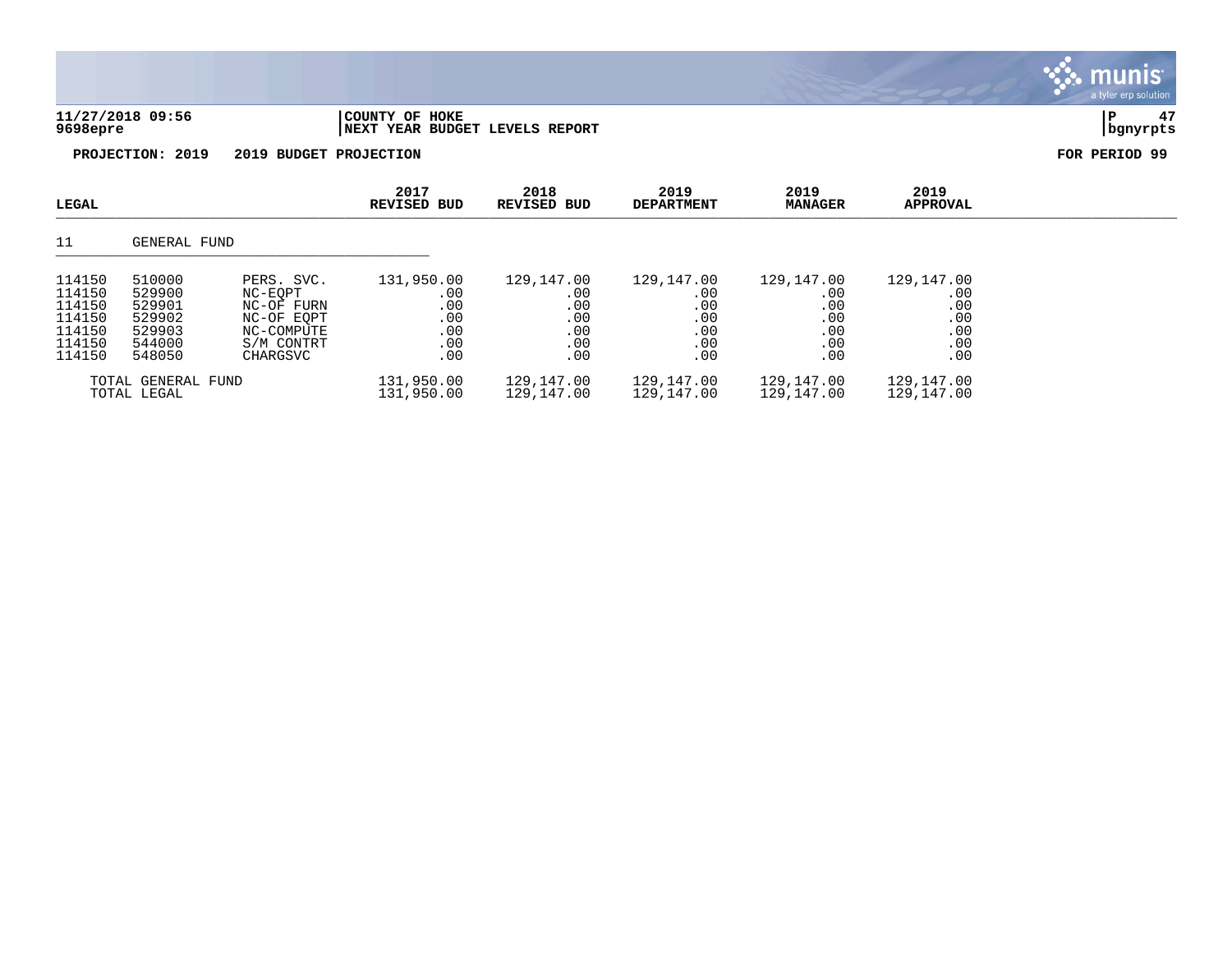

|                                                                                                                                          | COURT FACILITIES                                                                                                                         |                                                                                                                                                                                         | 2017<br><b>REVISED BUD</b>                                                                                                 | 2018<br>REVISED BUD                                                                                                                   | 2019<br><b>DEPARTMENT</b>                                                                                                   | 2019<br><b>MANAGER</b>                                                                                                      | 2019<br>APPROVAL                                                                                                            |  |
|------------------------------------------------------------------------------------------------------------------------------------------|------------------------------------------------------------------------------------------------------------------------------------------|-----------------------------------------------------------------------------------------------------------------------------------------------------------------------------------------|----------------------------------------------------------------------------------------------------------------------------|---------------------------------------------------------------------------------------------------------------------------------------|-----------------------------------------------------------------------------------------------------------------------------|-----------------------------------------------------------------------------------------------------------------------------|-----------------------------------------------------------------------------------------------------------------------------|--|
| 11                                                                                                                                       | GENERAL FUND                                                                                                                             |                                                                                                                                                                                         |                                                                                                                            |                                                                                                                                       |                                                                                                                             |                                                                                                                             |                                                                                                                             |  |
| 114160<br>114160<br>114160<br>114160<br>114160<br>114160<br>114160<br>114160<br>114160<br>114160<br>114160<br>114160<br>114160<br>114160 | 517000<br>520000<br>529900<br>529901<br>529902<br>529903<br>532100<br>533000<br>533100<br>535000<br>541200<br>549100<br>550000<br>551000 | JURY COMM.<br>SUP/MAT.<br>NC-EQPT<br>NC-OF FURN<br>NC-OF EOPT<br>NC-COMPUTE<br>TELEPHONE<br>UTILITIES<br>ELECTRIC<br>REP/MAINT.<br>RENT BUILD<br>DUES/SUBS<br>CAP OUTLAY<br>$C/O$ $O/F$ | .00<br>2,500.00<br>.00<br>.00<br>.00<br>.00<br>.00<br>51,800.00<br>.00<br>29,400.00<br>.00<br>8,000.00<br>32,179.00<br>.00 | .00<br>4,500.00<br>.00<br>.00<br>$.00 \,$<br>.00<br>.00<br>50,000.00<br>.00<br>35,000.00<br>.00<br>10,000.00<br>50,000.00<br>$.00 \,$ | .00<br>2,500.00<br>.00<br>.00<br>.00<br>.00<br>.00<br>55,000.00<br>.00<br>35,000.00<br>.00<br>8,000.00<br>135,255.00<br>.00 | .00<br>2,500.00<br>.00<br>.00<br>.00<br>.00<br>.00<br>55,000.00<br>.00<br>35,000.00<br>.00<br>8,000.00<br>135,255.00<br>.00 | .00<br>2,500.00<br>.00<br>.00<br>.00<br>.00<br>.00<br>55,000.00<br>.00<br>35,000.00<br>.00<br>8,000.00<br>135,255.00<br>.00 |  |
| 114160                                                                                                                                   | 552000                                                                                                                                   | $C/O$ $D/P$                                                                                                                                                                             | .00                                                                                                                        | .00                                                                                                                                   | .00                                                                                                                         | .00                                                                                                                         | .00                                                                                                                         |  |
|                                                                                                                                          | TOTAL GENERAL FUND<br>TOTAL COURT FACILITIES                                                                                             |                                                                                                                                                                                         | 123,879.00<br>123,879.00                                                                                                   | 149,500.00<br>149,500.00                                                                                                              | 235,755.00<br>235,755.00                                                                                                    | 235,755.00<br>235,755.00                                                                                                    | 235,755.00<br>235,755.00                                                                                                    |  |

munis a tyler erp solution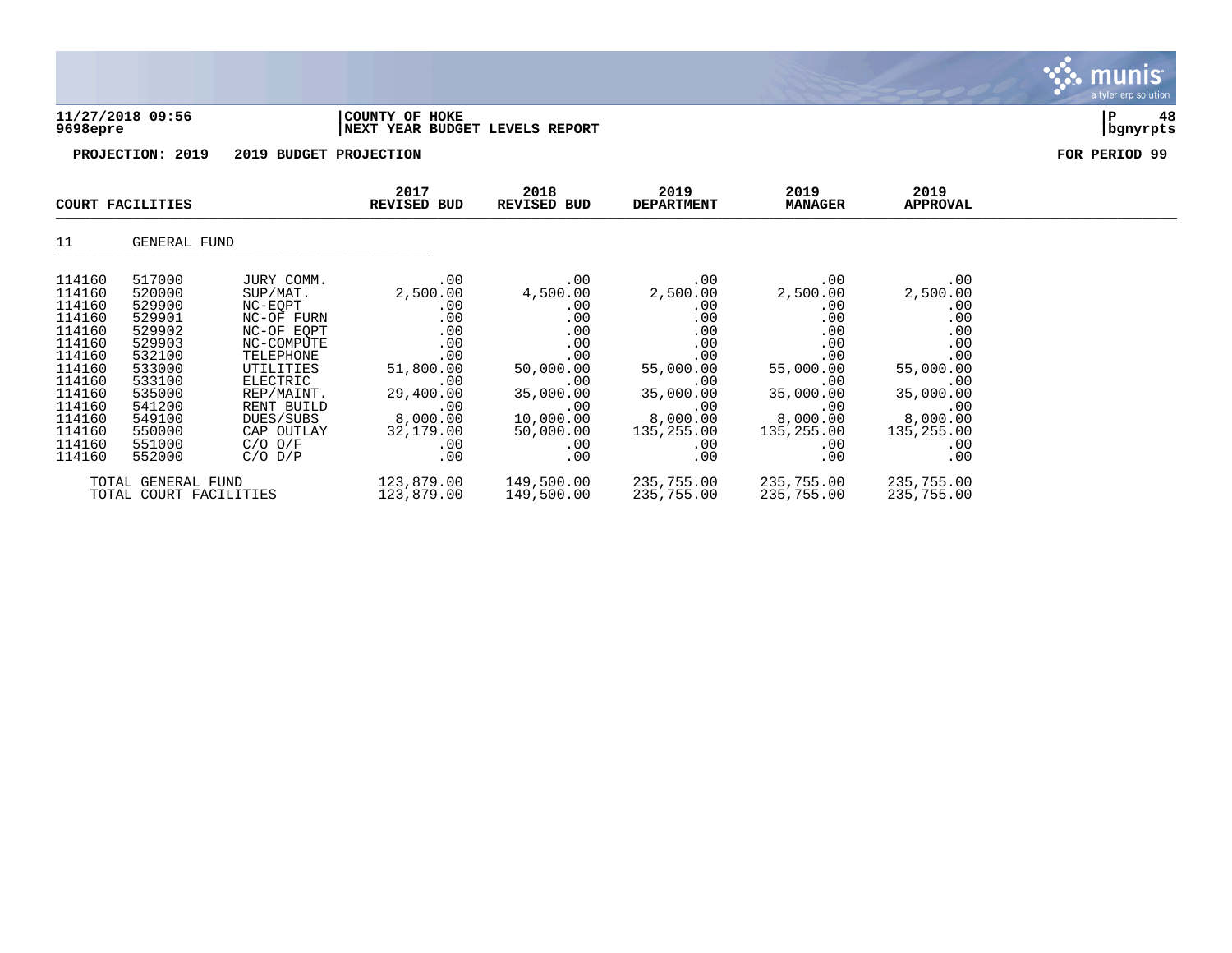### **11/27/2018 09:56 |COUNTY OF HOKE |P 49 9698epre |NEXT YEAR BUDGET LEVELS REPORT |bgnyrpts**

| <b>ELECTIONS</b>                                                                                                                                                                                                                   |                                                                                                                                                                                                                                    |                                                                                                                                                                                                                                                                                                          | 2017<br>REVISED BUD                                                                                                                                                                                                       | 2018<br>REVISED BUD                                                                                                                                                                                                                  | 2019<br><b>DEPARTMENT</b>                                                                                                                                                                                                        | 2019<br><b>MANAGER</b>                                                                                                                                                                                                    | 2019<br><b>APPROVAL</b>                                                                                                                                                                                                   |  |
|------------------------------------------------------------------------------------------------------------------------------------------------------------------------------------------------------------------------------------|------------------------------------------------------------------------------------------------------------------------------------------------------------------------------------------------------------------------------------|----------------------------------------------------------------------------------------------------------------------------------------------------------------------------------------------------------------------------------------------------------------------------------------------------------|---------------------------------------------------------------------------------------------------------------------------------------------------------------------------------------------------------------------------|--------------------------------------------------------------------------------------------------------------------------------------------------------------------------------------------------------------------------------------|----------------------------------------------------------------------------------------------------------------------------------------------------------------------------------------------------------------------------------|---------------------------------------------------------------------------------------------------------------------------------------------------------------------------------------------------------------------------|---------------------------------------------------------------------------------------------------------------------------------------------------------------------------------------------------------------------------|--|
| 11                                                                                                                                                                                                                                 | GENERAL FUND                                                                                                                                                                                                                       |                                                                                                                                                                                                                                                                                                          |                                                                                                                                                                                                                           |                                                                                                                                                                                                                                      |                                                                                                                                                                                                                                  |                                                                                                                                                                                                                           |                                                                                                                                                                                                                           |  |
| 114170<br>114170<br>114170<br>114170<br>114170<br>114170<br>114170<br>114170<br>114170<br>114170<br>114170<br>114170<br>114170<br>114170<br>114170<br>114170<br>114170<br>114170<br>114170<br>114170<br>114170<br>114170<br>114170 | 512100<br>512200<br>512600<br>517000<br>518100<br>518102<br>518200<br>518300<br>518900<br>519000<br>520000<br>522000<br>523104<br>523105<br>529900<br>529901<br>529902<br>529903<br>531100<br>531300<br>532100<br>532500<br>532501 | $S/W - REG$<br>$S/W - OT$<br>S/W T/PT<br>$G/B$ $EXP$<br>FICA<br>FICA MEDC.<br>RET. CONT.<br>HOSP. INS.<br>OTH FRINGE<br>PROF. SERV<br>SUP/MAT.<br>FOOD/PROV.<br>ONE STOP V<br>ONE STOP<br>NC-EQPT<br>NC-OF FURN<br>NC-OF EQPT<br>NC-COMPUTE<br>TRAVEL<br>TRANSPORT<br>TELEPHONE<br>POSTAGE<br>LIST MAINT | 99,066.00<br>.00<br>.00<br>44,000.00<br>7,608.00<br>.00<br>7,261.00<br>14,136.00<br>90.00<br>.00<br>22,500.00<br>.00<br>24,700.00<br>.00<br>.00<br>.00<br>.00<br>.00<br>6,500.00<br>.00<br>600.00<br>6,300.00<br>2,500.00 | 96,666.00<br>$.00 \,$<br>.00<br>45,000.00<br>7,395.00<br>.00<br>7,545.00<br>16,192.00<br>90.00<br>13,000.00<br>22,500.00<br>.00<br>24,000.00<br>.00<br>.00<br>.00<br>.00<br>.00<br>7,500.00<br>.00<br>750.00<br>7,000.00<br>$.00 \,$ | 84,291.00<br>$.00 \ \,$<br>.00<br>50,000.00<br>6,449.00<br>.00<br>5,901.00<br>20,000.00<br>90.00<br>5,000.00<br>15,000.00<br>.00<br>20,000.00<br>.00<br>.00<br>.00<br>.00<br>.00<br>5,000.00<br>.00<br>600.00<br>4,000.00<br>.00 | 84,291.00<br>.00<br>.00<br>50,000.00<br>6,449.00<br>.00<br>6,600.00<br>20,000.00<br>90.00<br>5,000.00<br>15,000.00<br>.00<br>20,000.00<br>.00<br>.00<br>.00<br>.00<br>.00<br>5,000.00<br>.00<br>600.00<br>4,000.00<br>.00 | 90,105.00<br>.00<br>.00<br>50,000.00<br>6,893.00<br>.00<br>7,055.00<br>18,520.00<br>90.00<br>5,000.00<br>15,000.00<br>.00<br>20,000.00<br>.00<br>.00<br>.00<br>.00<br>.00<br>5,000.00<br>.00<br>600.00<br>4,000.00<br>.00 |  |
| 114170<br>114170<br>114170<br>114170<br>114170<br>114170<br>114170<br>114170                                                                                                                                                       | 535000<br>537000<br>541200<br>544000<br>549100<br>550000<br>551000<br>552000                                                                                                                                                       | REP/MAINT.<br>ADVERTISE<br>RENT BUILD<br>S/M CONTRT<br>DUES/SUBS<br>CAP OUTLAY<br>$C/O$ $O/F$<br>$C/O$ $D/P$                                                                                                                                                                                             | .00<br>2,000.00<br>1,200.00<br>42,000.00<br>100.00<br>5,000.00<br>.00<br>.00                                                                                                                                              | .00<br>1,500.00<br>1,750.00<br>35,000.00<br>100.00<br>4,000.00<br>.00<br>.00                                                                                                                                                         | .00<br>2,000.00<br>1,500.00<br>35,000.00<br>150.00<br>4,000.00<br>.00<br>.00                                                                                                                                                     | .00<br>2,000.00<br>1,500.00<br>35,000.00<br>150.00<br>4,000.00<br>.00<br>.00                                                                                                                                              | .00<br>2,000.00<br>1,500.00<br>35,000.00<br>150.00<br>4,000.00<br>.00<br>.00                                                                                                                                              |  |
|                                                                                                                                                                                                                                    | TOTAL GENERAL FUND<br>TOTAL ELECTIONS                                                                                                                                                                                              |                                                                                                                                                                                                                                                                                                          | 285,561.00<br>285,561.00                                                                                                                                                                                                  | 289,988.00<br>289,988.00                                                                                                                                                                                                             | 258,981.00<br>258,981.00                                                                                                                                                                                                         | 259,680.00<br>259,680.00                                                                                                                                                                                                  | 264,913.00<br>264,913.00                                                                                                                                                                                                  |  |

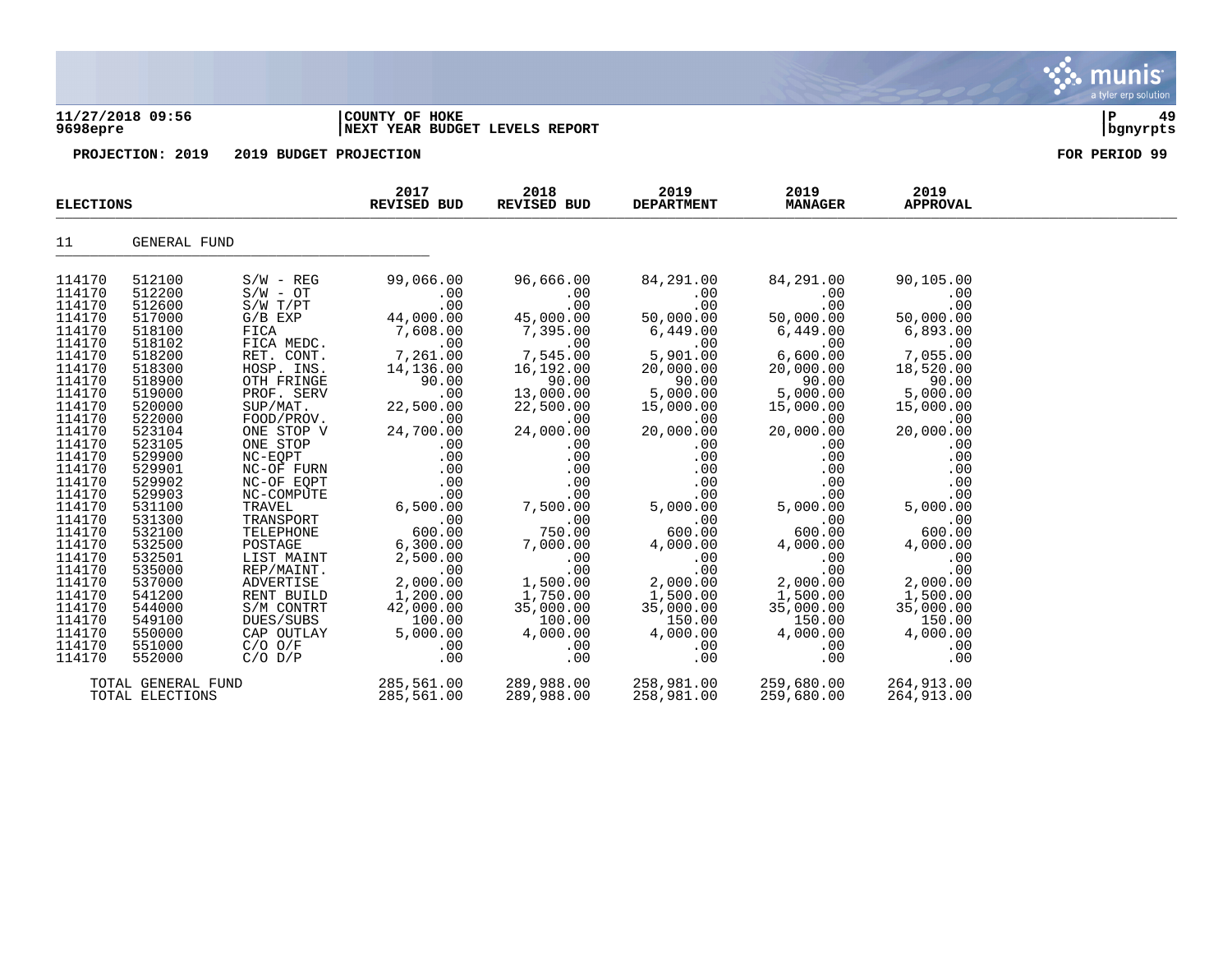

## **11/27/2018 09:56 |COUNTY OF HOKE |P 50 9698epre |NEXT YEAR BUDGET LEVELS REPORT |bgnyrpts**

|                  | REGISTER OF DEEDS       |                     | 2017<br>REVISED BUD  | 2018<br>REVISED BUD  | 2019<br><b>DEPARTMENT</b> | 2019<br><b>MANAGER</b> | 2019<br><b>APPROVAL</b> |  |
|------------------|-------------------------|---------------------|----------------------|----------------------|---------------------------|------------------------|-------------------------|--|
| 11               | GENERAL FUND            |                     |                      |                      |                           |                        |                         |  |
| 114180           | 512100                  | $S/W - REG$         | 121,283.00           | 120,649.00           | 142,666.00                | 142,666.00             | 142,666.00              |  |
| 114180           | 512200                  | $S/W - OT$          | $.00 \,$             | $.00 \,$             | $.00 \,$                  | $.00 \,$               | .00                     |  |
| 114180           | 512600                  | $S/W$ $T/PT$        | .00                  | .00                  | .00                       | .00                    | .00                     |  |
| 114180           | 513400                  | ROD SUP RT          | 4,200.00             | 4,500.00             | 4,500.00                  | 4,500.00               | 4,500.00                |  |
| 114180           | 518100                  | FICA                | 8,738.00             | 8,959.00             | 10,914.00                 | 10,914.00              | 10,914.00               |  |
| 114180           | 518102                  | FICA MEDC.          | .00                  | .00                  | .00                       | .00                    | .00                     |  |
| 114180           | 518200                  | RET. CONT.          | 8,341.00             | 9,031.00             | 11,171.00                 | 11,171.00              | 11,171.00               |  |
| 114180           | 518300                  | HOSP. INS.          | 21,204.00            | 24,688.00            | 40,000.00                 | 40,000.00              | 40,000.00               |  |
| 114180           | 518900                  | OTH FRINGE          | 135.00               | 135.00               | 180.00                    | 180.00                 | 180.00                  |  |
| 114180<br>114180 | 520000<br>529900        | SUP/MAT.<br>NC-EQPT | 5,700.00<br>.00      | 5,000.00<br>$.00 \,$ | 5,000.00<br>.00           | 5,000.00<br>.00        | 5,000.00<br>.00         |  |
| 114180           | 529901                  | NC-OF FURN          | .00                  | .00                  | .00                       | .00                    | .00                     |  |
| 114180           | 529902                  | NC-OF EQPT          | .00                  | .00                  | .00                       | .00                    | .00                     |  |
| 114180           | 529903                  | NC-COMPUTE          | .00                  | .00                  | .00                       | .00                    | .00                     |  |
| 114180           | 531100                  | TRAVEL              |                      | 1,500.00             | 1,500.00                  |                        | 1,500.00                |  |
| 114180           | 532100                  | TELEPHONE           | 1,500.00<br>1,900.00 | 1,900.00             | 2,100.00                  | 1,500.00<br>2,100.00   | 2,100.00                |  |
| 114180           | 532500                  | POSTAGE             | 1,873.00             | 1,873.00             | 1,873.00                  | 1,873.00               | 1,873.00                |  |
| 114180           | 533100                  | ELECTRIC            | .00                  | .00                  | .00                       | .00                    | .00                     |  |
| 114180           | 533400                  | WATER               | .00                  | .00                  | .00                       | .00                    | .00                     |  |
| 114180           | 535000                  | REP/MAINT.          | 7,000.00             | 2,000.00             | 2,760.00                  | 2,760.00               | 2,760.00                |  |
| 114180           | 539500                  | TRAINING            | 1,500.00             | 1,500.00             | 1,500.00                  | 1,500.00               | 1,500.00                |  |
| 114180           | 542100                  | $D/P$ EOP RT        | 40,500.00            | 55,100.00            | 45,000.00                 | 45,000.00              | 45,000.00               |  |
| 114180           | 549100                  | DUES/SUBS           | 900.00               | 900.00               | 900.00                    | 900.00                 | 900.00                  |  |
| 114180           | 550000                  | CAP OUTLAY          | .00                  | 5,000.00             | .00                       | .00                    | .00                     |  |
| 114180           | 551000                  | $C/O$ $O/F$         | .00                  | $.00\,$              | .00                       | .00                    | .00                     |  |
| 114180           | 552000                  | $C/O$ $D/P$         | $.00 \,$             | .00                  | .00                       | .00                    | .00                     |  |
|                  | TOTAL GENERAL FUND      |                     | 224,774.00           | 242,735.00           | 270,064.00                | 270,064.00             | 270,064.00              |  |
|                  | TOTAL REGISTER OF DEEDS |                     | 224,774.00           | 242,735.00           | 270,064.00                | 270,064.00             | 270,064.00              |  |

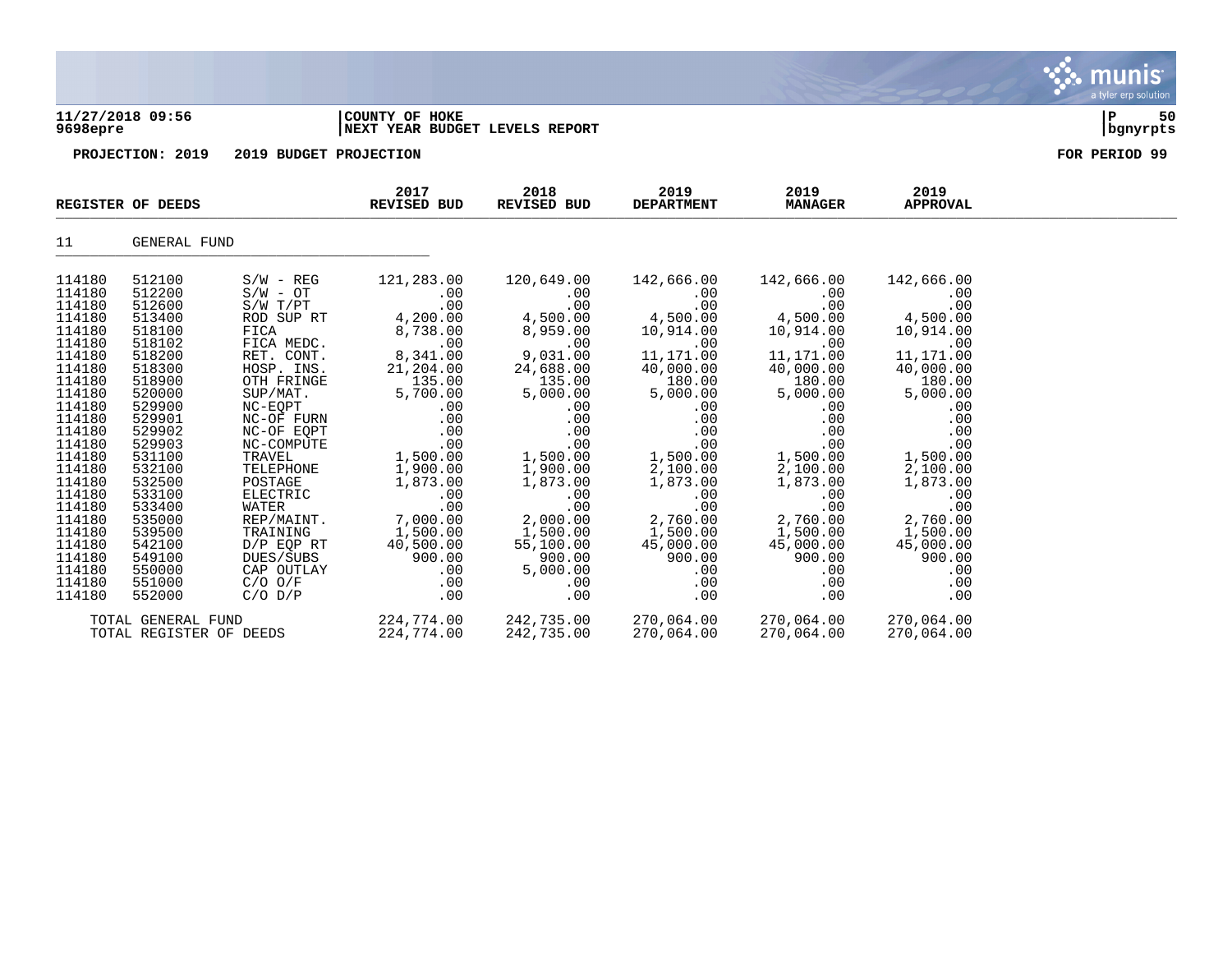|                                                                                                            | 11/27/2018 09:56<br>9698epre<br>PROJECTION: 2019                                                           |                                                                                                                                                     | COUNTY OF HOKE<br>NEXT YEAR BUDGET LEVELS REPORT                                                                      |                                                                                                                             |                                                                                                                               |                                                                                                                               |                                                                                                                             | 51<br>P<br>  bgnyrpts |
|------------------------------------------------------------------------------------------------------------|------------------------------------------------------------------------------------------------------------|-----------------------------------------------------------------------------------------------------------------------------------------------------|-----------------------------------------------------------------------------------------------------------------------|-----------------------------------------------------------------------------------------------------------------------------|-------------------------------------------------------------------------------------------------------------------------------|-------------------------------------------------------------------------------------------------------------------------------|-----------------------------------------------------------------------------------------------------------------------------|-----------------------|
|                                                                                                            |                                                                                                            | 2019 BUDGET PROJECTION                                                                                                                              |                                                                                                                       |                                                                                                                             |                                                                                                                               |                                                                                                                               |                                                                                                                             | FOR PERIOD 99         |
| <b>NON</b>                                                                                                 | - DEPARTMENTAL                                                                                             |                                                                                                                                                     | 2017<br><b>REVISED BUD</b>                                                                                            | 2018<br>REVISED BUD                                                                                                         | 2019<br><b>DEPARTMENT</b>                                                                                                     | 2019<br><b>MANAGER</b>                                                                                                        | 2019<br><b>APPROVAL</b>                                                                                                     |                       |
| 11                                                                                                         | GENERAL FUND                                                                                               |                                                                                                                                                     |                                                                                                                       |                                                                                                                             |                                                                                                                               |                                                                                                                               |                                                                                                                             |                       |
| 114200<br>114200<br>114200<br>114200<br>114200<br>114200<br>114200<br>114200<br>114200<br>114200<br>114200 | 518300<br>518500<br>518902<br>519000<br>529901<br>538500<br>539900<br>539901<br>541200<br>545100<br>545500 | FLEX<br>UNEMP. COM<br>MED EXP-RE<br>PROF. SERV<br>NC-OF FURN<br>NETSVCS<br><b>BANKFEES</b><br>C/C CHARGE<br>RENT BUILD<br>$I/B$ PR/GEN<br>I/B SPECL | 45,000.00<br>75,000.00<br>48,000.00<br>.00<br>.00<br>175,000.00<br>32,000.00<br>45,000.00<br>.00<br>705,000.00<br>.00 | 48,995.00<br>75,000.00<br>73,000.00<br>47,100.00<br>.00<br>175,000.00<br>32,000.00<br>45,000.00<br>.00<br>825,000.00<br>.00 | 62,505.00<br>85,545.00<br>75,000.00<br>75,455.00<br>.00<br>175,000.00<br>35,000.00<br>45,000.00<br>.00<br>1,257,500.00<br>.00 | 62,505.00<br>85,545.00<br>75,000.00<br>75,455.00<br>.00<br>175,000.00<br>35,000.00<br>45,000.00<br>.00<br>1,257,500.00<br>.00 | 62,505.00<br>85,545.00<br>75,000.00<br>75,455.00<br>.00<br>175,000.00<br>35,000.00<br>45,000.00<br>.00<br>800,000.00<br>.00 |                       |

114200 545500 I/B SPECL .00 .00 .00 .00 .00 114200 548050 CHARGSVC -172,879.00 -172,879.00 -172,879.00 -172,879.00 -172,879.00 114200 549500 INTERGOV T .00 .00 .00 .00 .00 114200 549500 1N1ERGOV 1<br>114200 549900 CHRISTMASB 113,190.00 303,000.00 200,000.00 200,000.00 200,000.00<br>114200 549925 SALACCRUA .00 395,121.00 748,395.00 748,395.00 863,256.00 114200 549925 SAL ACCRUA .00 395,121.00 748,395.00 748,395.00 863,256.00 114200 550000 CAP OUTLAY .00 .00 .00 .00 .00 114200 554000 COPURCHMV .00 .00 .00 .00 .00

TOTAL GENERAL FUND 1,065,311.00 1,846,337.00 2,586,521.00 2,586,521.00 2,243,882.00

TOTAL NON - DEPARTMENTAL 1,065,311.00 1,846,337.00 2,586,521.00 2,586,521.00 2,243,882.00

 $\mathbf{X}$  munis

a tyler erp solution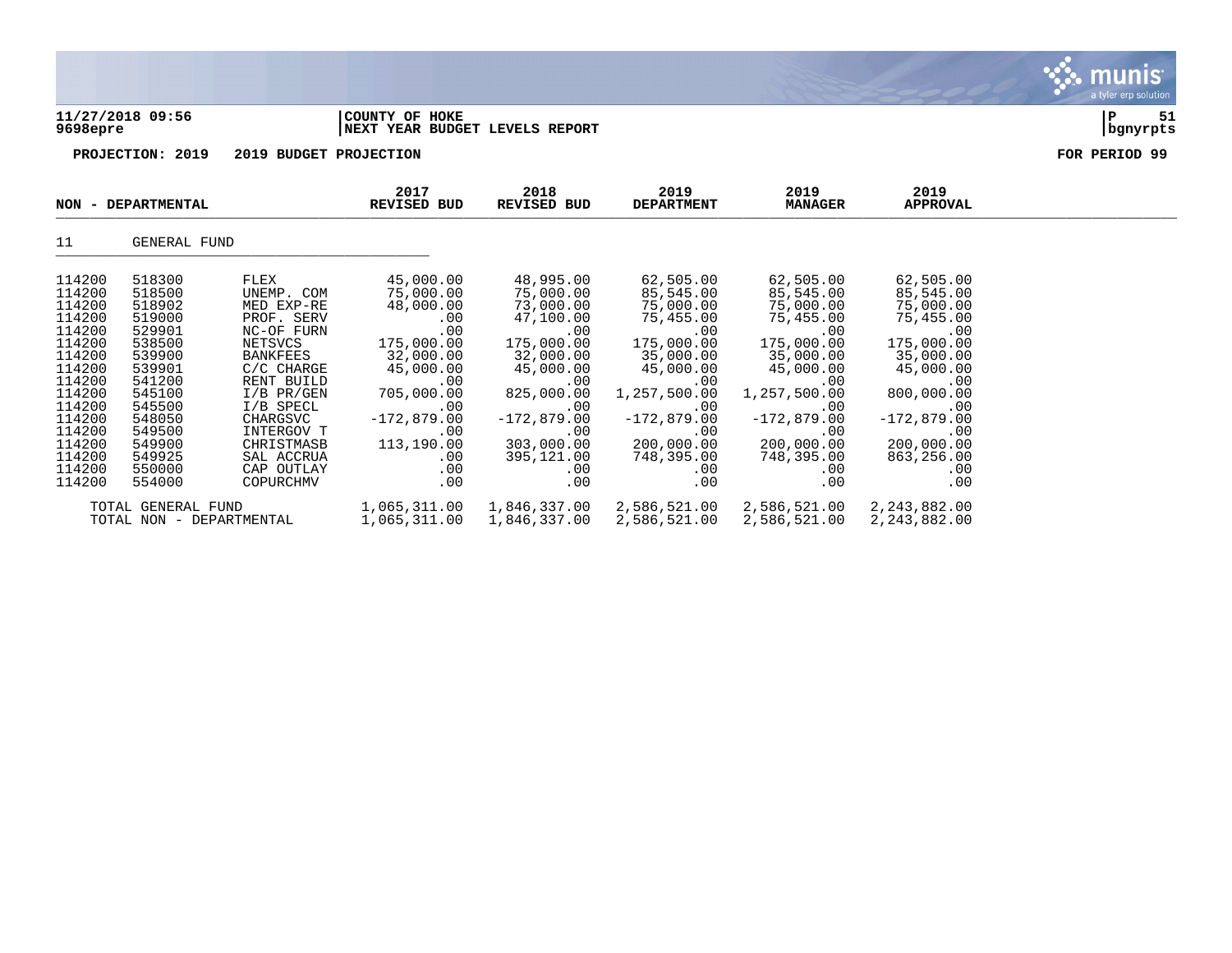**11/27/2018 09:56 |COUNTY OF HOKE |P 52 9698epre |NEXT YEAR BUDGET LEVELS REPORT |bgnyrpts**

**PROJECTION: 2019 2019 BUDGET PROJECTION FOR PERIOD 99**

|                                                                                                                                                                                                                                                                                      | INFORMATION TECHNOLOGY                                                                                                                                                                                                                                                               |                                                                                                                                                                                                                                                                                                                                                                         | 2017<br>REVISED BUD                                                                                                                                                                                                                                                                                           | 2018<br>REVISED BUD                                                                                                                                                                                                                                                                                               | 2019<br><b>DEPARTMENT</b>                                                                                                                                                                                                                                                                                        | 2019<br><b>MANAGER</b>                                                                                                                                                                                                                                                                                       | 2019<br><b>APPROVAL</b>                                                                                                                                                                                                                                                                                      |  |
|--------------------------------------------------------------------------------------------------------------------------------------------------------------------------------------------------------------------------------------------------------------------------------------|--------------------------------------------------------------------------------------------------------------------------------------------------------------------------------------------------------------------------------------------------------------------------------------|-------------------------------------------------------------------------------------------------------------------------------------------------------------------------------------------------------------------------------------------------------------------------------------------------------------------------------------------------------------------------|---------------------------------------------------------------------------------------------------------------------------------------------------------------------------------------------------------------------------------------------------------------------------------------------------------------|-------------------------------------------------------------------------------------------------------------------------------------------------------------------------------------------------------------------------------------------------------------------------------------------------------------------|------------------------------------------------------------------------------------------------------------------------------------------------------------------------------------------------------------------------------------------------------------------------------------------------------------------|--------------------------------------------------------------------------------------------------------------------------------------------------------------------------------------------------------------------------------------------------------------------------------------------------------------|--------------------------------------------------------------------------------------------------------------------------------------------------------------------------------------------------------------------------------------------------------------------------------------------------------------|--|
| 11                                                                                                                                                                                                                                                                                   | GENERAL FUND                                                                                                                                                                                                                                                                         |                                                                                                                                                                                                                                                                                                                                                                         |                                                                                                                                                                                                                                                                                                               |                                                                                                                                                                                                                                                                                                                   |                                                                                                                                                                                                                                                                                                                  |                                                                                                                                                                                                                                                                                                              |                                                                                                                                                                                                                                                                                                              |  |
| 114210<br>114210<br>114210<br>114210<br>114210<br>114210<br>114210<br>114210<br>114210<br>114210<br>114210<br>114210<br>114210<br>114210<br>114210<br>114210<br>114210<br>114210<br>114210<br>114210<br>114210<br>114210<br>114210<br>114210<br>114210<br>114210<br>114210<br>114210 | 512100<br>512200<br>512600<br>518100<br>518102<br>518200<br>518300<br>518900<br>519000<br>520000<br>525100<br>529900<br>529901<br>529902<br>529903<br>531100<br>532100<br>532500<br>532900<br>535000<br>535300<br>536000<br>539500<br>548050<br>549100<br>549900<br>550000<br>551000 | $S/W - REG$<br>$S/W - OT$<br>S/W T/PT<br>FICA<br>FICA MEDC.<br>RET. CONT.<br>HOSP. INS.<br>OTH FRINGE<br>PROF. SERV<br>SUP/MAT.<br>MOTR FULS<br>NC-EQPT<br>NC-OF FURN<br>NC-OF EQPT<br>NC-COMPUTE<br>TRAVEL<br>TELEPHONE<br>POSTAGE<br>OTH COMMUN<br>REP/MAINT.<br>M/R VEHICL<br>FREIGHT<br>TRAINING<br>CHARGSVC<br>DUES/SUBS<br>LIC. FEES<br>CAP OUTLAY<br>$C/O$ $O/F$ | 232,157.00<br>.00<br>.00<br>17,828.00<br>.00<br>17,019.00<br>35,340.00<br>225.00<br>22,000.00<br>1,000.00<br>1,700.00<br>151,353.00<br>1,000.00<br>.00<br>30,100.00<br>$1,000.00$<br>17 000.00<br>.00<br>.00<br>35,000.00<br>1,000.00<br>100.00<br>6,000.00<br>$-56,671.00$<br>65,000.00<br>.00<br>.00<br>.00 | 237,438.00<br>.00<br>.00<br>17,828.00<br>.00<br>20,019.00<br>43,140.00<br>225.00<br>13,000.00<br>1,000.00<br>1,700.00<br>218,148.00<br>1,000.00<br>.00<br>37,000.00<br>1,000.00<br>20,000.00<br>.00<br>$.00 \,$<br>45,000.00<br>1,000.00<br>100.00<br>6,000.00<br>$-56,671.00$<br>110,657.00<br>.00<br>.00<br>.00 | 236,973.00<br>.00<br>.00<br>18, 128. 43<br>.00<br>16,588.11<br>50,000.00<br>225.00<br>13,000.00<br>1,000.00<br>1,700.00<br>218,000.00<br>1,000.00<br>.00<br>400.00 / برے<br>1,000.00<br>20.000 ^<br>.00<br>.00<br>35,000.00<br>1,000.00<br>100.00<br>6,000.00<br>$-56,671.00$<br>110,657.00<br>.00<br>.00<br>.00 | 236,973.00<br>.00<br>.00<br>18,129.00<br>.00<br>16,587.00<br>50,000.00<br>225.00<br>13,000.00<br>1,000.00<br>1,700.00<br>218,000.00<br>1,000.00<br>.00<br>39,400.00<br>1,000.00<br>20,000.00<br>.00<br>.00<br>35,000.00<br>1,000.00<br>100.00<br>6,000.00<br>$-56,671.00$<br>110,657.00<br>.00<br>.00<br>.00 | 236,973.00<br>.00<br>.00<br>18,129.00<br>.00<br>16,587.00<br>46,300.00<br>225.00<br>13,000.00<br>1,000.00<br>1,700.00<br>218,000.00<br>1,000.00<br>.00<br>39,400.00<br>1,000.00<br>20,000.00<br>.00<br>.00<br>35,000.00<br>1,000.00<br>100.00<br>6,000.00<br>$-56,671.00$<br>110,657.00<br>.00<br>.00<br>.00 |  |
| 114210<br>114210                                                                                                                                                                                                                                                                     | 552000<br>554000                                                                                                                                                                                                                                                                     | $C/O$ $D/P$<br>C/O VEHCL                                                                                                                                                                                                                                                                                                                                                | .00<br>.00                                                                                                                                                                                                                                                                                                    | $.00 \,$<br>.00                                                                                                                                                                                                                                                                                                   | .00<br>.00                                                                                                                                                                                                                                                                                                       | .00<br>.00                                                                                                                                                                                                                                                                                                   | .00<br>.00                                                                                                                                                                                                                                                                                                   |  |
|                                                                                                                                                                                                                                                                                      | TOTAL GENERAL FUND                                                                                                                                                                                                                                                                   | TOTAL INFORMATION TECHNOLOGY                                                                                                                                                                                                                                                                                                                                            | 578,151.00<br>578,151.00                                                                                                                                                                                                                                                                                      | 717,584.00<br>717,584.00                                                                                                                                                                                                                                                                                          | 713,100.54<br>713,100.54                                                                                                                                                                                                                                                                                         | 713,100.00<br>713,100.00                                                                                                                                                                                                                                                                                     | 709,400.00<br>709,400.00                                                                                                                                                                                                                                                                                     |  |

munis a tyler erp solution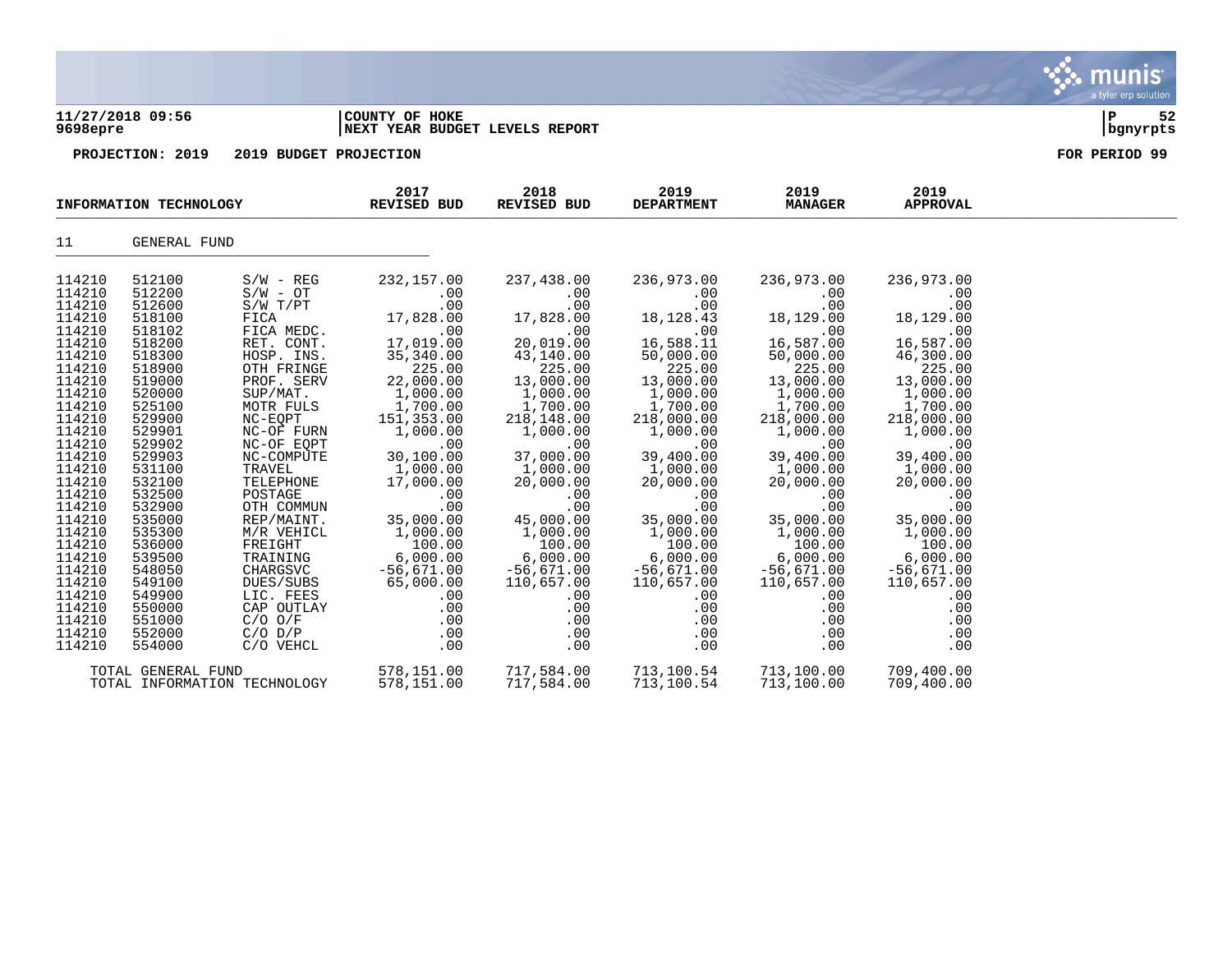### **11/27/2018 09:56 |COUNTY OF HOKE |P 53 9698epre |NEXT YEAR BUDGET LEVELS REPORT |bgnyrpts**

| CENTRAL GARAGE                                                                                                                                                                                                                               |                                                                                                                                                                                                                                              |                                                                                                                                                                                                                                                                                                                  | 2017<br>REVISED BUD                                                                                                                                                                                                                               | 2018<br>REVISED BUD                                                                                                                                                                                                                                                                                | 2019<br><b>DEPARTMENT</b>                                                                                                                                                                                                                                                                        | 2019<br><b>MANAGER</b>                                                                                                                                                                                                             | 2019<br><b>APPROVAL</b>                                                                                                                                                                                                                         |  |
|----------------------------------------------------------------------------------------------------------------------------------------------------------------------------------------------------------------------------------------------|----------------------------------------------------------------------------------------------------------------------------------------------------------------------------------------------------------------------------------------------|------------------------------------------------------------------------------------------------------------------------------------------------------------------------------------------------------------------------------------------------------------------------------------------------------------------|---------------------------------------------------------------------------------------------------------------------------------------------------------------------------------------------------------------------------------------------------|----------------------------------------------------------------------------------------------------------------------------------------------------------------------------------------------------------------------------------------------------------------------------------------------------|--------------------------------------------------------------------------------------------------------------------------------------------------------------------------------------------------------------------------------------------------------------------------------------------------|------------------------------------------------------------------------------------------------------------------------------------------------------------------------------------------------------------------------------------|-------------------------------------------------------------------------------------------------------------------------------------------------------------------------------------------------------------------------------------------------|--|
| 11                                                                                                                                                                                                                                           | GENERAL FUND                                                                                                                                                                                                                                 |                                                                                                                                                                                                                                                                                                                  |                                                                                                                                                                                                                                                   |                                                                                                                                                                                                                                                                                                    |                                                                                                                                                                                                                                                                                                  |                                                                                                                                                                                                                                    |                                                                                                                                                                                                                                                 |  |
| 114250<br>114250<br>114250<br>114250<br>114250<br>114250<br>114250<br>114250<br>114250<br>114250<br>114250<br>114250<br>114250<br>114250<br>114250<br>114250<br>114250<br>114250<br>114250<br>114250<br>114250<br>114250<br>114250<br>114250 | 512100<br>512200<br>512600<br>518100<br>518102<br>518200<br>518300<br>518900<br>520000<br>521200<br>525100<br>525200<br>531100<br>532100<br>532500<br>533200<br>533600<br>535000<br>535300<br>539500<br>543000<br>544000<br>548050<br>551000 | $S/W - REG$<br>$S/W - OT$<br>$S/W$ $T/PT$<br>FICA<br>FICA MEDC.<br>RET. CONT.<br>HOSP. INS.<br>OTH FRINGE<br>SUP/MAT.<br>UNIFORMS<br>MOTR FULS<br>TIRES<br>TRAVEL<br>TELEPHONE<br>POSTAGE<br>FUEL OIL<br>USED OIL<br>REP/MAINT.<br>M/R VEHICL<br>TRAINING<br>RENT OTHER<br>S/M CONTRT<br>CHARGSVC<br>$C/O$ $O/F$ | 85,288.00<br>.00<br>.00<br>6, 204.00<br>.00<br>5,922.00<br>14,636.00<br>90.00<br>7,600.00<br>1,500.00<br>600.00<br>240.00<br>300.00<br>.00<br>.00<br>.00<br>300.00<br>1,000.00<br>400.00<br>200.00<br>1,600.00<br>1,000.00<br>$-31,736.00$<br>.00 | 82,406.00<br>.00<br>.00<br>6,504.00<br>.00<br>6,816.00<br>16,192.00<br>90.00<br>6,000.00<br>1,500.00<br>600.00<br>240.00<br>300.00<br>$.00 \,$<br>.00<br>.00<br>300.00<br>1,000.00<br>400.00<br>$\begin{array}{r} 400.00\ 200.00\ 700.00\ 1,000.00\ -31,736.00 \end{array}$<br>$-31,736.00$<br>.00 | 81,569.00<br>.00<br>.00<br>6,240.00<br>.00<br>6,465.00<br>20,000.00<br>90.00<br>5,000.00<br>1,500.00<br>600.00<br>260.00<br>300.00<br>.00<br>.00<br>.00<br>300.00<br>1,000.00<br>400.00<br>200.00<br>900.00<br>$1,000.00$<br>$-31,736.00$<br>$-31,736.00$<br>$-31,736.00$<br>$-31,736.00$<br>.00 | 81,569.00<br>.00<br>.00<br>6,240.00<br>.00<br>6,465.00<br>20,000.00<br>90.00<br>5,000.00<br>1,500.00<br>600.00<br>260.00<br>300.00<br>.00<br>.00<br>.00<br>300.00<br>1,000.00<br>400.00<br>200.00<br>900.00<br>$-31,736.00$<br>.00 | 81,569.00<br>.00<br>.00<br>6, 240.00<br>.00<br>6,465.00<br>18,520.00<br>90.00<br>5,000.00<br>1,500.00<br>600.00<br>260.00<br>300.00<br>.00<br>.00<br>.00<br>300.00<br>1,000.00<br>400.00<br>200.00<br>900.00<br>1,000.00<br>$-31,736.00$<br>.00 |  |
| 114250<br>114250<br>114250<br>114250                                                                                                                                                                                                         | 552000<br>554000<br>558000<br>599100                                                                                                                                                                                                         | $C/O$ $D/P$<br>C/O VEHCL<br>C/O BUILD<br>CONTINGENC                                                                                                                                                                                                                                                              | .00<br>.00<br>.00<br>.00                                                                                                                                                                                                                          | .00<br>.00<br>.00<br>.00                                                                                                                                                                                                                                                                           | .00<br>.00<br>.00<br>.00                                                                                                                                                                                                                                                                         | .00<br>.00<br>.00<br>.00                                                                                                                                                                                                           | .00<br>.00<br>.00<br>.00                                                                                                                                                                                                                        |  |
|                                                                                                                                                                                                                                              | TOTAL GENERAL FUND<br>TOTAL CENTRAL GARAGE                                                                                                                                                                                                   |                                                                                                                                                                                                                                                                                                                  | 95,144.00<br>95,144.00                                                                                                                                                                                                                            | 92,512.00<br>92,512.00                                                                                                                                                                                                                                                                             | 94,088.00<br>94,088.00                                                                                                                                                                                                                                                                           | 94,088.00<br>94,088.00                                                                                                                                                                                                             | 92,608.00<br>92,608.00                                                                                                                                                                                                                          |  |

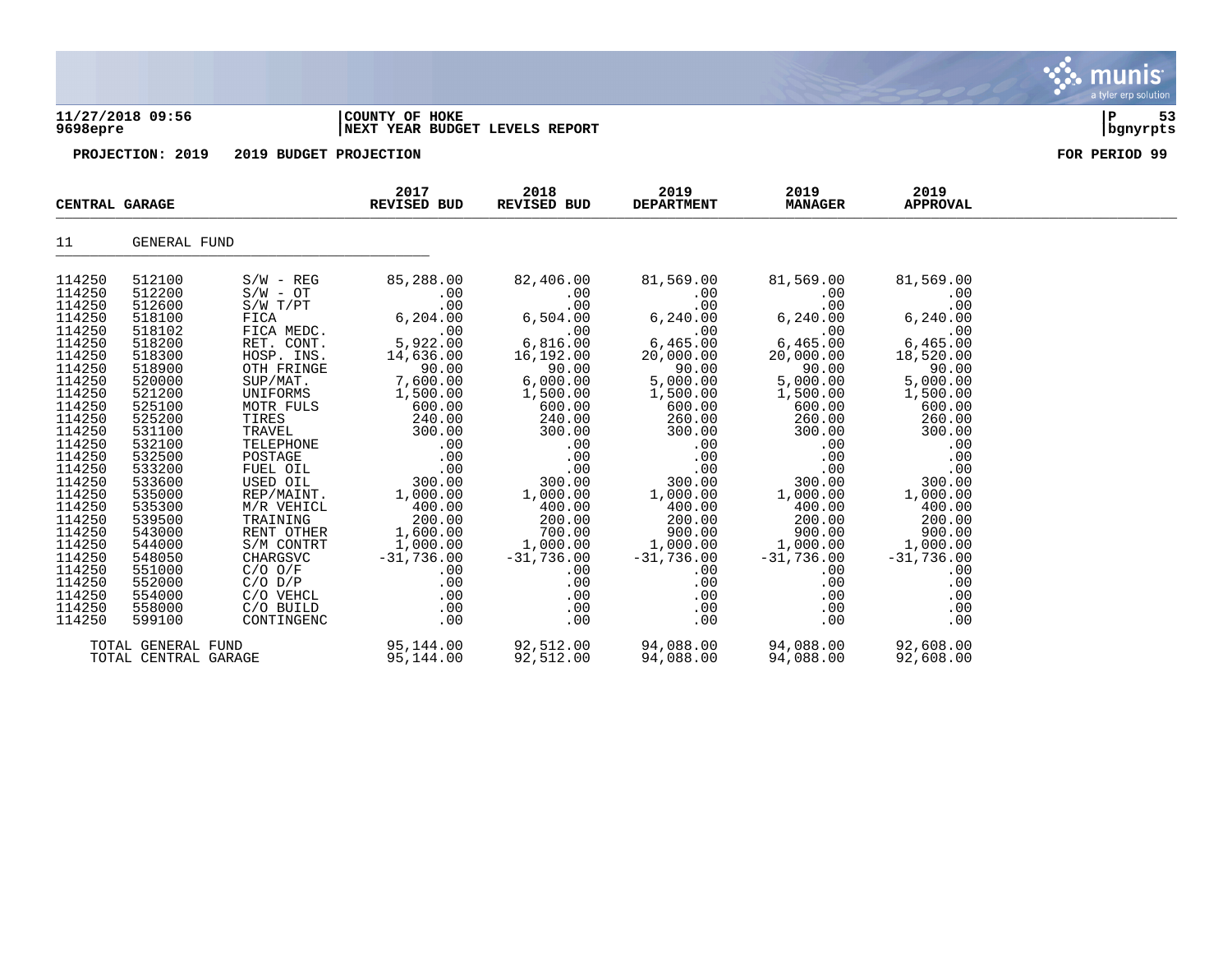### **11/27/2018 09:56 |COUNTY OF HOKE |P 54 9698epre |NEXT YEAR BUDGET LEVELS REPORT |bgnyrpts**

|                  | PUBLIC BUILDINGS |                          | 2017<br>REVISED BUD   | 2018<br>REVISED BUD | 2019<br><b>DEPARTMENT</b> | 2019<br><b>MANAGER</b> | 2019<br><b>APPROVAL</b> |  |
|------------------|------------------|--------------------------|-----------------------|---------------------|---------------------------|------------------------|-------------------------|--|
| 11               | GENERAL FUND     |                          |                       |                     |                           |                        |                         |  |
| 114260           | 512100           | $S/W - REG$              | 319,428.00            | 347,001.00          | 346,703.00                | 346,703.00             | 346,703.00              |  |
| 114260           | 512200           | $S/W - OT$               | 5,719.00              | 132.00              | .00                       | .00                    | .00                     |  |
| 114260           | 512600           | $S/W$ $T/PT$             | .00                   | .00                 | .00                       | .00                    | 21,800.00               |  |
| 114260           | 518100           | FICA                     | 23,710.00             | 26,044.00           | 26,533.00                 | 26,533.00              | 28,191.00               |  |
| 114260           | 518102           | FICA MEDC.               | .00                   | .00                 | .00                       | .00                    | .00                     |  |
| 114260           | 518200           | RET. CONT.               | 22,303.00             | 25,831.00           | 24,270.00                 | 27, 147.00             | 28,854.00               |  |
| 114260           | 518300           | HOSP. INS.               | 58,896.00             | 72,612.00           | 90,000.00                 | 90,000.00              | 83,340.00               |  |
| 114260           | 518900           | OTH FRINGE               | 360.00                | 405.00              | 405.00                    | 405.00                 | 405.00                  |  |
| 114260           | 520000           | SUP/MAT.                 | 40,000.00             | 49,868.00           | 50,000.00                 | 50,000.00              | 50,000.00               |  |
| 114260           | 521200           | UNIFORMS                 | 3,100.00              | 3,500.00            | 3,700.00                  | 3,700.00               | 4,201.00                |  |
| 114260           | 525100           | MOTR FULS                | 5,700.00              | 8,200.00            | 8,200.00                  | 8,200.00               | 8,200.00                |  |
| 114260           | 525200           | TIRES                    | 1,000.00              | 1,000.00            | 1,000.00                  | 1,000.00               | 1,000.00                |  |
| 114260           | 529900           | NC-EQPT                  | .00                   | .00                 | .00                       | .00                    | .00                     |  |
| 114260           | 529901           | NC-OF FURN               | .00                   | .00                 | .00                       | .00                    | .00                     |  |
| 114260<br>114260 | 529902<br>529903 | NC-OF EQPT<br>NC-COMPUTE | .00<br>.00            | .00<br>.00          | .00<br>.00                | .00<br>.00             | .00<br>.00              |  |
| 114260           | 531100           | TRAVEL                   | 600.00                | 600.00              | 600.00                    | 600.00                 | 600.00                  |  |
| 114260           | 532100           | TELEPHONE                | 3,800.00              | 4,800.00            | 6,600.00                  | 6,600.00               | 6,600.00                |  |
| 114260           | 532101           | TEL. PRATT               | .00                   | .00                 | .00                       | .00                    | .00                     |  |
| 114260           | 532102           | TEL. ARMOR               | .00                   | .00                 | .00                       | .00                    | .00                     |  |
| 114260           | 532103           | TEL. SANDH               | .00                   | .00                 | .00                       | .00                    | .00                     |  |
| 114260           | 532500           | POSTAGE                  | 50.00                 | 50.00               | 50.00                     | 50.00                  | 50.00                   |  |
| 114260           | 533000           | UTILITIES                | .00                   | .00                 | .00                       | .00                    | .00                     |  |
| 114260           | 533101           | ELEC PRAT                | 14,000.00             | 15,000.00           | 15,000.00                 | 15,000.00              | 15,000.00               |  |
| 114260           | 533102           | ELEC ARMOR               | 24,000.00             | 28,000.00           | 28,000.00                 | 28,000.00              | 28,000.00               |  |
| 114260           | 533103           | ELEC SANDH               | .00                   | 8,600.00            | 8,600.00                  | 8,600.00               | 8,600.00                |  |
| 114260           | 533104           | ELEC DSS                 | 31,500.00             | 34,000.00           | 34,000.00                 | 34,000.00              | 34,000.00               |  |
| 114260           | 533105           | ELEC HEALT               | .00                   | .00                 | .00                       | .00                    | .00                     |  |
| 114260           | 533106           | ELEC SHERI               | 19,000.00             | 19,000.00           | 19,000.00                 | 19,000.00              | 19,000.00               |  |
| 114260           | 533107           | ELEC ROD                 | 4,500.00              | 4,500.00            | 4,500.00                  | 4,500.00               | 4,500.00                |  |
| 114260           | 533108           | ELEC COURT               | .00                   | .00                 | .00                       | .00                    | .00                     |  |
| 114260           | 533109           | ELEC CRT A               | .00                   | .00                 | .00                       | .00                    | .00                     |  |
| 114260           | 533110           | ELEC COOP.               | .00                   | .00                 | .00                       | .00                    | .00                     |  |
| 114260           | 533111           | ELEC COMM.               | 5,500.00              | 6,000.00            | 6,000.00                  | 6,000.00               | 6,000.00                |  |
| 114260           | 533112           | ELEC - PRO               | 10,500.00             | 12,500.00           | 12,500.00                 | 12,500.00              | 12,500.00               |  |
| 114260           | 533113           | ELEC - JC                | 950.00                | 950.00              | 2,000.00                  | 2,000.00               | 2,000.00                |  |
| 114260           | 533114           | ELEC LPA                 | 2,400.00              | 2,500.00            | 2,500.00                  | 2,500.00               | 2,500.00                |  |
| 114260           | 533115           | ELEC JAIL                | .00                   | .00                 | .00                       | .00                    | .00                     |  |
| 114260<br>114260 | 533116<br>533117 | ELEC PARKS<br>ELEC SHLTR | 39,000.00<br>7,300.00 | 43,000.00           | 43,000.00                 | 43,000.00<br>8,000.00  | 43,000.00<br>8,000.00   |  |
|                  |                  |                          |                       | 7,300.00            | 8,000.00                  |                        |                         |  |

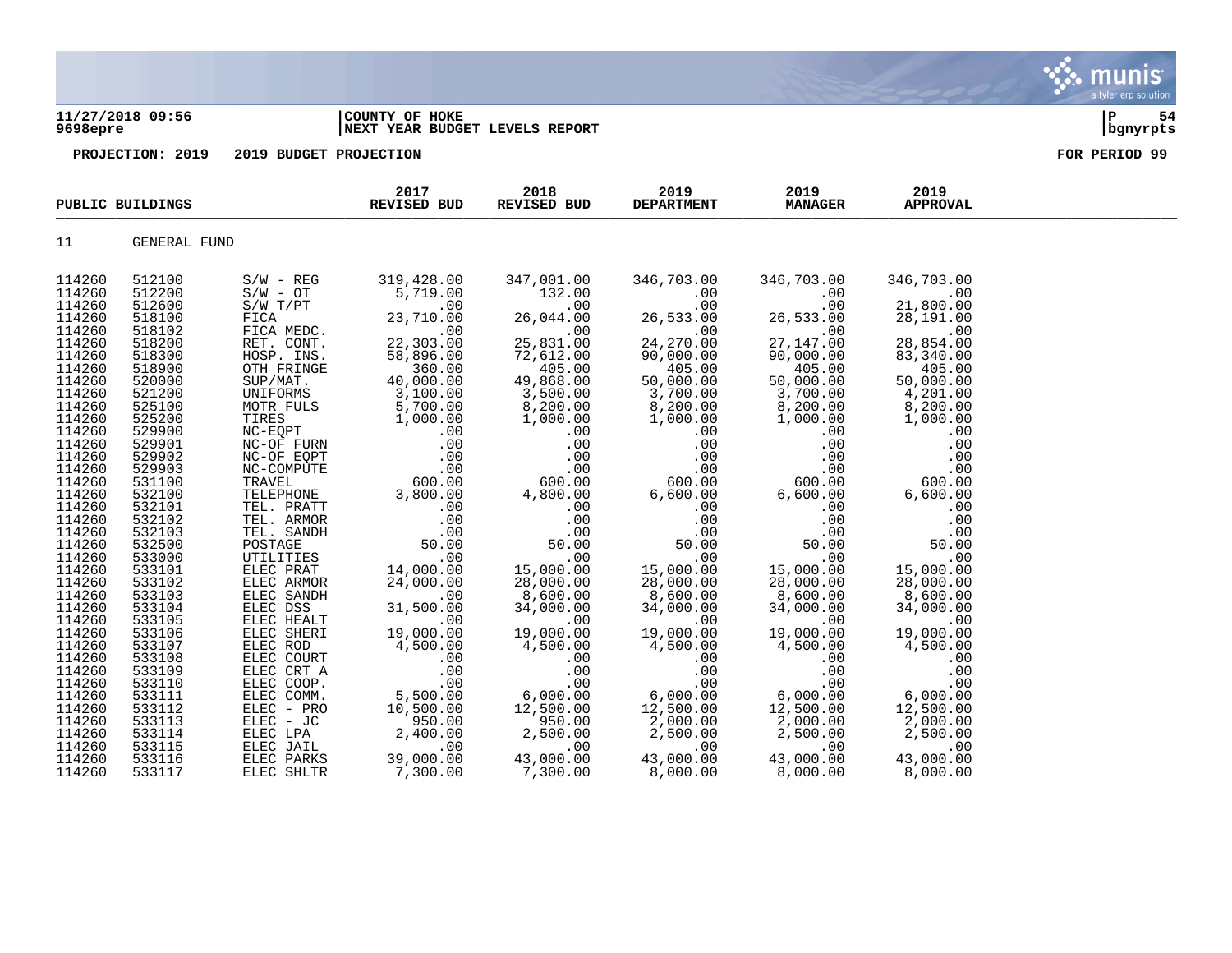

### **11/27/2018 09:56 |COUNTY OF HOKE |P 55 9698epre |NEXT YEAR BUDGET LEVELS REPORT |bgnyrpts**

|                  | PUBLIC BUILDINGS | 2017<br>REVISED BUD<br>$\begin{tabular}{l cccc} \textbf{SUBLINEG} & \textbf{REVED BUD} & \textbf{REVEB DUD} & \textbf{REVEB DUD} & \textbf{REVEB DUD} & \textbf{REVEBID} & \textbf{DEPAERIHEM} & \textbf{80.149} & \textbf{80.140} & \textbf{80.140} & \textbf{80.140} & \textbf{80.140} & \textbf{80.140} & \textbf{80.140} & \textbf{80.140} & \textbf{80.140} & \textbf{80.140} & \textbf{80.140} & \text$ | 2018 | 2019<br>REVISED BUD DEPARTMENT MANAGER | 2019 | 2019<br><b>APPROVAL</b> |  |
|------------------|------------------|---------------------------------------------------------------------------------------------------------------------------------------------------------------------------------------------------------------------------------------------------------------------------------------------------------------------------------------------------------------------------------------------------------------|------|----------------------------------------|------|-------------------------|--|
| 114260           |                  |                                                                                                                                                                                                                                                                                                                                                                                                               |      |                                        |      |                         |  |
| 114260           |                  |                                                                                                                                                                                                                                                                                                                                                                                                               |      |                                        |      |                         |  |
| 114260           |                  |                                                                                                                                                                                                                                                                                                                                                                                                               |      |                                        |      |                         |  |
| 114260           |                  |                                                                                                                                                                                                                                                                                                                                                                                                               |      |                                        |      |                         |  |
| 114260           |                  |                                                                                                                                                                                                                                                                                                                                                                                                               |      |                                        |      |                         |  |
| 114260           |                  |                                                                                                                                                                                                                                                                                                                                                                                                               |      |                                        |      |                         |  |
| 114260           |                  |                                                                                                                                                                                                                                                                                                                                                                                                               |      |                                        |      |                         |  |
| 114260           |                  |                                                                                                                                                                                                                                                                                                                                                                                                               |      |                                        |      |                         |  |
| 114260           |                  |                                                                                                                                                                                                                                                                                                                                                                                                               |      |                                        |      |                         |  |
| 114260           |                  |                                                                                                                                                                                                                                                                                                                                                                                                               |      |                                        |      |                         |  |
| 114260           |                  |                                                                                                                                                                                                                                                                                                                                                                                                               |      |                                        |      |                         |  |
| 114260           |                  |                                                                                                                                                                                                                                                                                                                                                                                                               |      |                                        |      |                         |  |
| 114260           |                  |                                                                                                                                                                                                                                                                                                                                                                                                               |      |                                        |      |                         |  |
| 114260           |                  |                                                                                                                                                                                                                                                                                                                                                                                                               |      |                                        |      |                         |  |
| 114260           |                  |                                                                                                                                                                                                                                                                                                                                                                                                               |      |                                        |      |                         |  |
| 114260           |                  |                                                                                                                                                                                                                                                                                                                                                                                                               |      |                                        |      |                         |  |
| 114260           |                  |                                                                                                                                                                                                                                                                                                                                                                                                               |      |                                        |      |                         |  |
| 114260           |                  |                                                                                                                                                                                                                                                                                                                                                                                                               |      |                                        |      |                         |  |
| 114260           |                  |                                                                                                                                                                                                                                                                                                                                                                                                               |      |                                        |      |                         |  |
| 114260           |                  |                                                                                                                                                                                                                                                                                                                                                                                                               |      |                                        |      |                         |  |
| 114260           |                  |                                                                                                                                                                                                                                                                                                                                                                                                               |      |                                        |      |                         |  |
| 114260           |                  |                                                                                                                                                                                                                                                                                                                                                                                                               |      |                                        |      |                         |  |
| 114260           |                  |                                                                                                                                                                                                                                                                                                                                                                                                               |      |                                        |      |                         |  |
| 114260           |                  |                                                                                                                                                                                                                                                                                                                                                                                                               |      |                                        |      |                         |  |
| 114260           |                  |                                                                                                                                                                                                                                                                                                                                                                                                               |      |                                        |      |                         |  |
| 114260           |                  |                                                                                                                                                                                                                                                                                                                                                                                                               |      |                                        |      |                         |  |
| 114260           |                  |                                                                                                                                                                                                                                                                                                                                                                                                               |      |                                        |      |                         |  |
| 114260           |                  |                                                                                                                                                                                                                                                                                                                                                                                                               |      |                                        |      |                         |  |
| 114260           |                  |                                                                                                                                                                                                                                                                                                                                                                                                               |      |                                        |      |                         |  |
| 114260           |                  |                                                                                                                                                                                                                                                                                                                                                                                                               |      |                                        |      |                         |  |
| 114260           |                  |                                                                                                                                                                                                                                                                                                                                                                                                               |      |                                        |      |                         |  |
| 114260           |                  |                                                                                                                                                                                                                                                                                                                                                                                                               |      |                                        |      |                         |  |
| 114260           |                  |                                                                                                                                                                                                                                                                                                                                                                                                               |      |                                        |      |                         |  |
| 114260           |                  |                                                                                                                                                                                                                                                                                                                                                                                                               |      |                                        |      |                         |  |
| 114260           |                  |                                                                                                                                                                                                                                                                                                                                                                                                               |      |                                        |      |                         |  |
| 114260           |                  |                                                                                                                                                                                                                                                                                                                                                                                                               |      |                                        |      |                         |  |
| 114260           |                  |                                                                                                                                                                                                                                                                                                                                                                                                               |      |                                        |      |                         |  |
| 114260           |                  |                                                                                                                                                                                                                                                                                                                                                                                                               |      |                                        |      |                         |  |
| 114260           |                  |                                                                                                                                                                                                                                                                                                                                                                                                               |      |                                        |      |                         |  |
| 114260           |                  |                                                                                                                                                                                                                                                                                                                                                                                                               |      |                                        |      |                         |  |
| 114260<br>114260 |                  |                                                                                                                                                                                                                                                                                                                                                                                                               |      |                                        |      |                         |  |
| 114260           |                  |                                                                                                                                                                                                                                                                                                                                                                                                               |      |                                        |      |                         |  |
| 114260           |                  |                                                                                                                                                                                                                                                                                                                                                                                                               |      |                                        |      |                         |  |
|                  |                  |                                                                                                                                                                                                                                                                                                                                                                                                               |      |                                        |      |                         |  |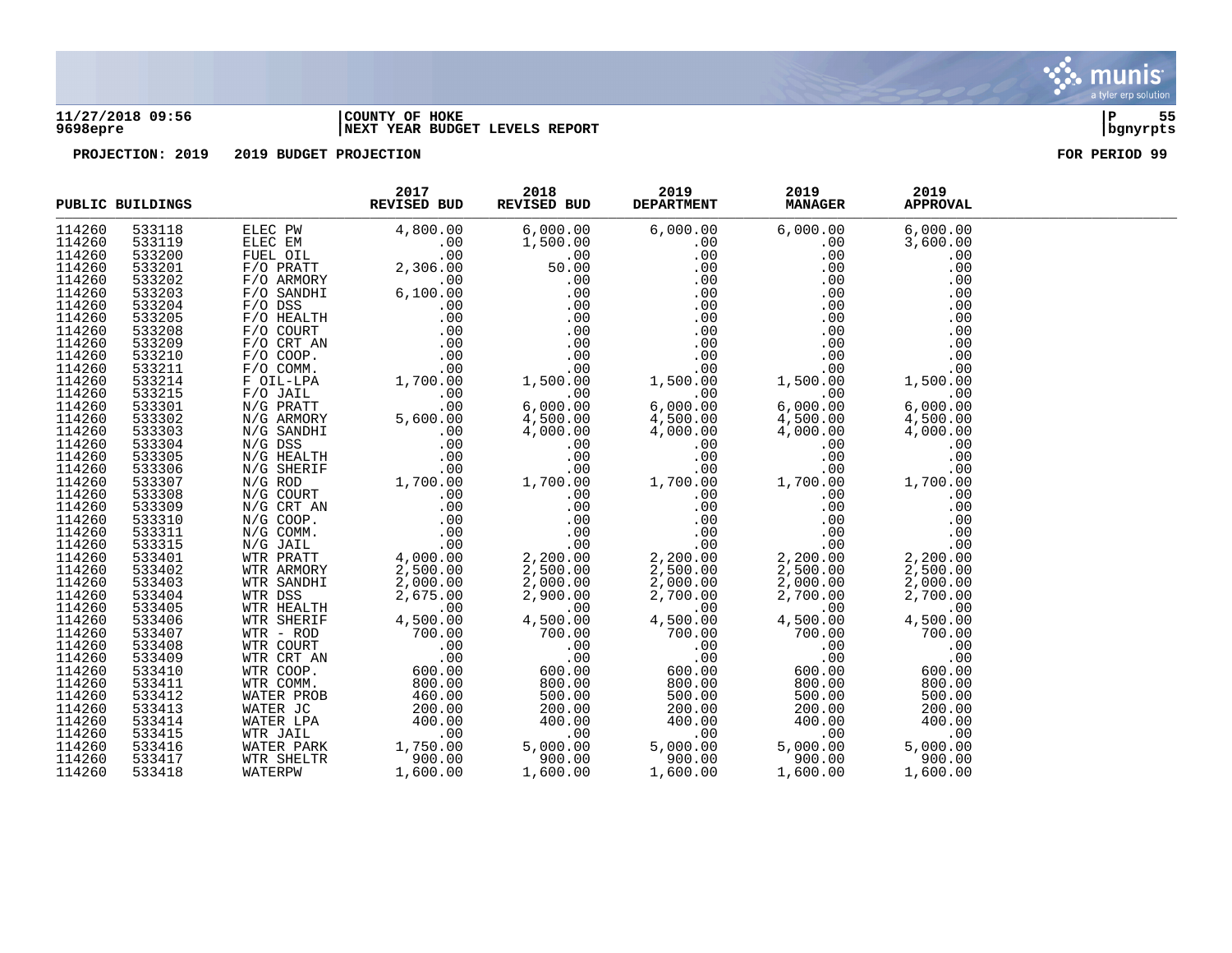

### **11/27/2018 09:56 |COUNTY OF HOKE |P 56 9698epre |NEXT YEAR BUDGET LEVELS REPORT |bgnyrpts**



|        | PUBLIC BUILDINGS | REVISED BUD | 2017                                                                                                                                                                                               | 2018<br>REVISED BUD | 2019 | 2019<br>DEPARTMENT MANAGER | 2019<br><b>APPROVAL</b> |  |
|--------|------------------|-------------|----------------------------------------------------------------------------------------------------------------------------------------------------------------------------------------------------|---------------------|------|----------------------------|-------------------------|--|
| 114260 | 533600           |             |                                                                                                                                                                                                    |                     |      |                            |                         |  |
| 114260 | 534100           |             |                                                                                                                                                                                                    |                     |      |                            |                         |  |
| 114260 | 535000           |             |                                                                                                                                                                                                    |                     |      |                            |                         |  |
| 114260 | 535100           |             |                                                                                                                                                                                                    |                     |      |                            |                         |  |
| 114260 | 535101           |             |                                                                                                                                                                                                    |                     |      |                            |                         |  |
| 114260 | 535102           |             |                                                                                                                                                                                                    |                     |      |                            |                         |  |
| 114260 | 535103           |             |                                                                                                                                                                                                    |                     |      |                            |                         |  |
| 114260 | 535104           |             |                                                                                                                                                                                                    |                     |      |                            |                         |  |
| 114260 | 535105           |             |                                                                                                                                                                                                    |                     |      |                            |                         |  |
| 114260 | 535106           |             |                                                                                                                                                                                                    |                     |      |                            |                         |  |
| 114260 | 535107           |             |                                                                                                                                                                                                    |                     |      |                            |                         |  |
| 114260 | 535108           |             |                                                                                                                                                                                                    |                     |      |                            |                         |  |
| 114260 | 535109           |             |                                                                                                                                                                                                    |                     |      |                            |                         |  |
| 114260 | 535110           |             |                                                                                                                                                                                                    |                     |      |                            |                         |  |
| 114260 | 535111           |             |                                                                                                                                                                                                    |                     |      |                            |                         |  |
| 114260 | 535115           |             |                                                                                                                                                                                                    |                     |      |                            |                         |  |
| 114260 | 535300           |             |                                                                                                                                                                                                    |                     |      |                            |                         |  |
| 114260 | 537000           |             |                                                                                                                                                                                                    |                     |      |                            |                         |  |
| 114260 | 539500           |             |                                                                                                                                                                                                    |                     |      |                            |                         |  |
| 114260 | 544000           |             |                                                                                                                                                                                                    |                     |      |                            |                         |  |
| 114260 | 544004           |             |                                                                                                                                                                                                    |                     |      |                            |                         |  |
| 114260 | 548050           |             |                                                                                                                                                                                                    |                     |      |                            |                         |  |
| 114260 | 549100           |             |                                                                                                                                                                                                    |                     |      |                            |                         |  |
| 114260 | 550000           |             |                                                                                                                                                                                                    |                     |      |                            |                         |  |
| 114260 | 551000           |             |                                                                                                                                                                                                    |                     |      |                            |                         |  |
| 114260 | 552000           |             |                                                                                                                                                                                                    |                     |      |                            | .00                     |  |
| 114260 | 559000           |             |                                                                                                                                                                                                    |                     |      |                            | 120,000.00              |  |
|        |                  |             | TOTAL GENERAL FUND $1,191,823.00$ $1,193,522.00$ $1,083,174.00$ $1,086,051.00$ $1,238,657.00$<br>TOTAL PUBLIC BUILDINGS $1,191,823.00$ $1,193,522.00$ $1,083,174.00$ $1,086,051.00$ $1,238,657.00$ |                     |      |                            |                         |  |
|        |                  |             |                                                                                                                                                                                                    |                     |      |                            |                         |  |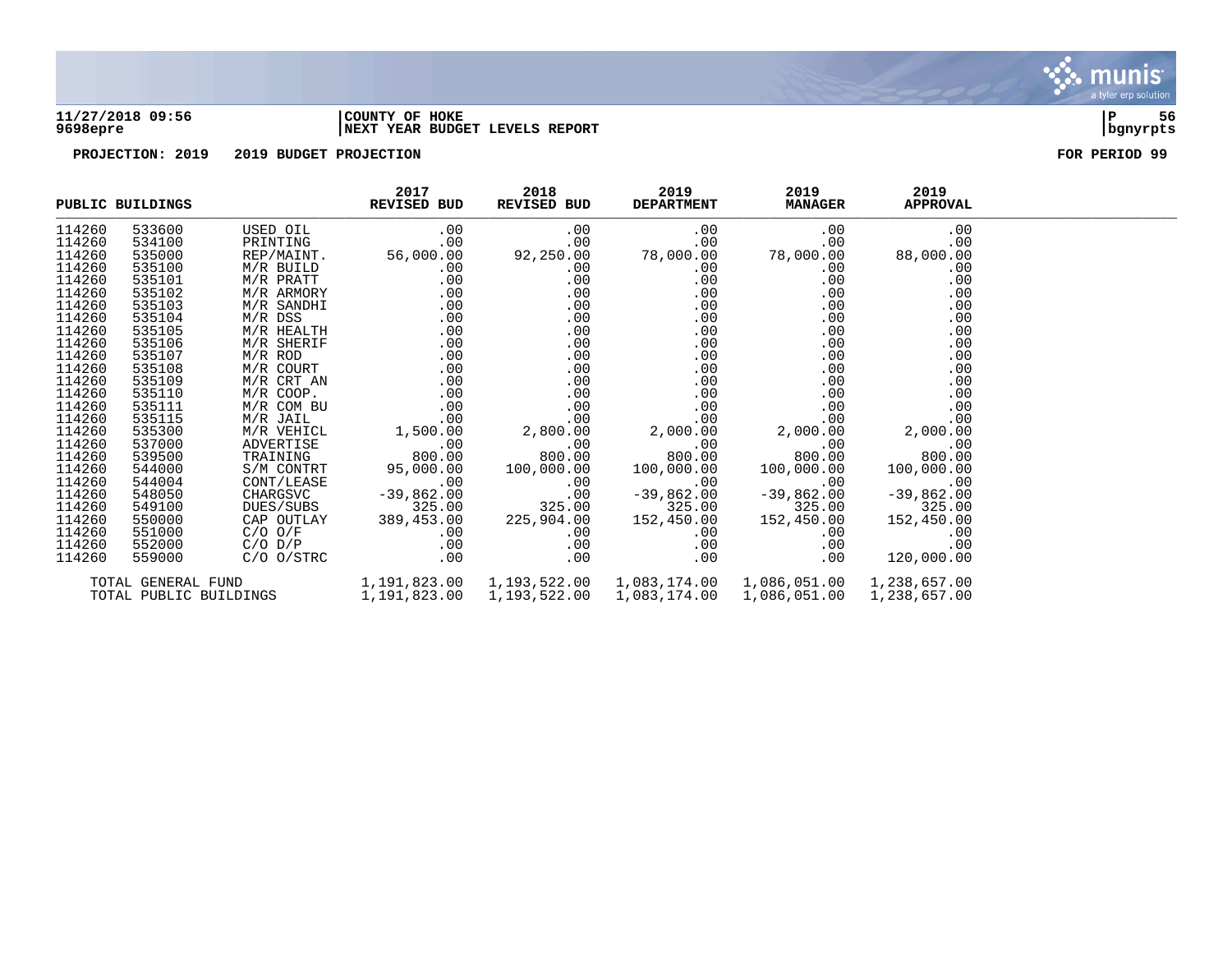



|                                                                                                                                                                                            | GROUNDSKEEPING MAINTENANCE                                                                                                                                                                 |                                                                                                                                                                                                                                                         | 2017<br>REVISED BUD                                                                                                                                                                                          | 2018<br>REVISED BUD                                                                                                                                                                              | 2019<br><b>DEPARTMENT</b>                                                                                                                                                                              | 2019<br><b>MANAGER</b>                                                                                                                                                                            | 2019<br>APPROVAL                                                                                                                                                                                 |  |
|--------------------------------------------------------------------------------------------------------------------------------------------------------------------------------------------|--------------------------------------------------------------------------------------------------------------------------------------------------------------------------------------------|---------------------------------------------------------------------------------------------------------------------------------------------------------------------------------------------------------------------------------------------------------|--------------------------------------------------------------------------------------------------------------------------------------------------------------------------------------------------------------|--------------------------------------------------------------------------------------------------------------------------------------------------------------------------------------------------|--------------------------------------------------------------------------------------------------------------------------------------------------------------------------------------------------------|---------------------------------------------------------------------------------------------------------------------------------------------------------------------------------------------------|--------------------------------------------------------------------------------------------------------------------------------------------------------------------------------------------------|--|
| 11                                                                                                                                                                                         | GENERAL FUND                                                                                                                                                                               |                                                                                                                                                                                                                                                         |                                                                                                                                                                                                              |                                                                                                                                                                                                  |                                                                                                                                                                                                        |                                                                                                                                                                                                   |                                                                                                                                                                                                  |  |
| 114261<br>114261<br>114261<br>114261<br>114261<br>114261<br>114261<br>114261<br>114261<br>114261<br>114261<br>114261<br>114261<br>114261<br>114261<br>114261<br>114261<br>114261<br>114261 | 512100<br>512200<br>512600<br>518100<br>518102<br>518200<br>518300<br>518900<br>519000<br>520000<br>521200<br>525100<br>525200<br>532100<br>535300<br>535920<br>539500<br>548050<br>555000 | $S/W - REG$<br>$S/W - OT$<br>$S/W$ $T/PT$<br>FICA<br>FICA MEDC.<br>RET. CONT.<br>HOSP. INS.<br>OTH FRINGE<br>PROF. SERV<br>SUP/MAT.<br>UNIFORMS<br>MOTR FULS<br>TIRES<br>TELEPHONE<br>M/R VEHICL<br>LAWN SUPP<br>TRAINING<br>CHARGSVC<br>$C/O$ $O/EQ$ . | 39,105.00<br>2,000.00<br>.00<br>2,819.00<br>.00<br>3,267.00<br>7,068.00<br>45.00<br>4,000.00<br>5,000.00<br>780.00<br>2,000.00<br>.00<br>820.00<br>3,000.00<br>9,000.00<br>150.00<br>$.00 \,$<br>$.00 \ \rm$ | 38,099.00<br>.00<br>.00<br>2,818.00<br>.00<br>2,987.00<br>8,468.00<br>45.00<br>4,000.00<br>7,000.00<br>900.00<br>4,000.00<br>.00<br>820.00<br>3,000.00<br>9,000.00<br>150.00<br>.00<br>13,000.00 | 35,528.00<br>$.00 \,$<br>.00<br>2,718.00<br>.00<br>2,487.00<br>10,000.00<br>45.00<br>4,000.00<br>5,000.00<br>900.00<br>4,000.00<br>.00<br>820.00<br>3,000.00<br>9,000.00<br>150.00<br>.00<br>42,914.00 | 35,528.00<br>.00<br>.00<br>2,718.00<br>.00<br>2,782.00<br>10,000.00<br>45.00<br>4,000.00<br>5,000.00<br>900.00<br>4,000.00<br>.00<br>820.00<br>3,000.00<br>9,000.00<br>150.00<br>.00<br>42,914.00 | 35,528.00<br>.00<br>.00<br>2,718.00<br>.00<br>2,782.00<br>9,260.00<br>45.00<br>4,000.00<br>5,000.00<br>900.00<br>4,000.00<br>.00<br>820.00<br>3,000.00<br>9,000.00<br>150.00<br>.00<br>42,914.00 |  |
|                                                                                                                                                                                            | TOTAL GENERAL FUND                                                                                                                                                                         | TOTAL GROUNDSKEEPING MAINTEN                                                                                                                                                                                                                            | 79,054.00<br>79,054.00                                                                                                                                                                                       | 94,287.00<br>94,287.00                                                                                                                                                                           | 120,562.00<br>120,562.00                                                                                                                                                                               | 120,857.00<br>120,857.00                                                                                                                                                                          | 120,117.00<br>120,117.00                                                                                                                                                                         |  |

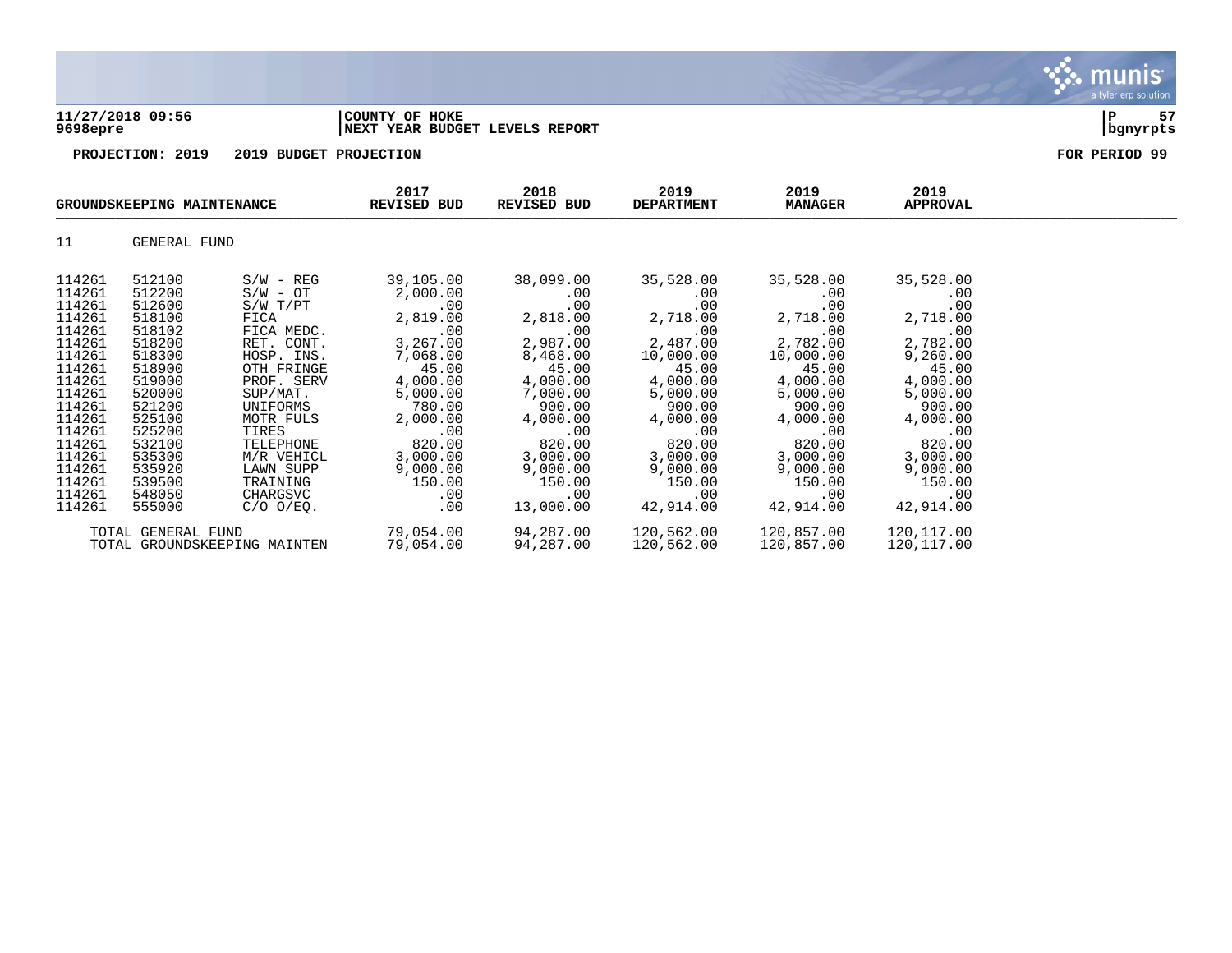### **11/27/2018 09:56 |COUNTY OF HOKE |P 58 9698epre |NEXT YEAR BUDGET LEVELS REPORT |bgnyrpts**



| <b>SHERIFF</b>   |                  |                         | 2017<br><b>REVISED BUD</b> | 2018<br>REVISED BUD     | 2019<br><b>DEPARTMENT</b> | 2019<br><b>MANAGER</b>  | 2019<br><b>APPROVAL</b> |  |
|------------------|------------------|-------------------------|----------------------------|-------------------------|---------------------------|-------------------------|-------------------------|--|
| 11               | GENERAL FUND     |                         |                            |                         |                           |                         |                         |  |
| 114310           | 512100           | $S/W - REG$             | 2,981,777.00               | 2,796,146.00            | 3, 351, 873.00            | 3,010,128.00            | 3,023,312.00            |  |
| 114310<br>114310 | 512200<br>512600 | $S/W - OT$<br>S/W T/PT  | 239,203.00<br>.00          | 194,444.00<br>31,870.00 | 200,000.00<br>31,870.00   | 160,000.00<br>.00       | 160,000.00<br>.00       |  |
| 114310           | 513300           | LEO SUP RT              | 148,889.00                 | 146,908.00              | 146,908.00                | 155,506.00              | 159,166.00              |  |
| 114310           | 518100           | FICA                    | 233,931.00                 | 227,168.00              | 227,168.00                | 237,524.00              | 243,524.00              |  |
| 114310           | 518102           | FICA MEDC.              | .00                        | .00                     | .00                       | .00                     | .00                     |  |
| 114310           | 518200           | RET. CONT.              | 243,030.00                 | 261,140.00              | 264,140.00                | 264,360.00              | 270,582.00              |  |
| 114310           | 518300           | HOSP. INS.              | 451,828.00                 | 529,892.00              | 623,392.00                | 780,000.00              | 722,280.00              |  |
| 114310           | 518500           | UNEMP. COM              | .00                        | .00                     | .00                       | .00                     | .00                     |  |
| 114310           | 518900           | OTH FRINGE              | 3,195.00                   | 3,330.00                | 3,330.00                  | 3,510.00                | 3,510.00                |  |
| 114310<br>114310 | 519000<br>520000 | PROF. SERV<br>SUP/MAT.  | 24,700.00<br>127,600.00    | 24,700.00<br>140,600.00 | 24,700.00<br>112,600.00   | 24,700.00<br>112,600.00 | 24,700.00<br>112,600.00 |  |
| 114310           | 520001           | SUP. EQUIP              | .00                        | .00                     | .00                       | .00                     | .00                     |  |
| 114310           | 521200           | UNIFORMS                | 22,000.00                  | 22,000.00               | 22,000.00                 | 22,000.00               | 22,000.00               |  |
| 114310           | 521201           | UNIFORM AL              | 12,000.00                  | 12,000.00               | 12,000.00                 | 12,000.00               | 12,000.00               |  |
| 114310           | 525100           | MOTR FULS               | 227,000.00                 | 200,000.00              | 200,000.00                | 200,000.00              | 200,000.00              |  |
| 114310           | 525200           | TIRES                   | 20,000.00                  | 24,000.00               | 20,000.00                 | 20,000.00               | 20,000.00               |  |
| 114310           | 529900           | NC-EQPT                 | .00                        | .00                     | .00                       | .00                     | .00                     |  |
| 114310<br>114310 | 531100<br>531210 | TRAVEL<br><b>EXTRAD</b> | .00<br>21,000.00           | .00<br>21,000.00        | .00<br>21,000.00          | .00<br>21,000.00        | .00<br>21,000.00        |  |
| 114310           | 532100           | TELEPHONE               | 84,000.00                  | 94,000.00               | 84,000.00                 | 84,000.00               | 84,000.00               |  |
| 114310           | 532500           | POSTAGE                 | 6,000.00                   | 5,000.00                | 5,000.00                  | 5,000.00                | 5,000.00                |  |
| 114310           | 533000           | UTILITIES               | 11,500.00                  | 13,500.00               | 13,500.00                 | 13,500.00               | 13,500.00               |  |
| 114310           | 534100           | PRINTING                | .00                        | .00                     | .00                       | .00                     | .00                     |  |
| 114310           | 535000           | REP/MAINT.              | 19,000.00                  | 43,000.00               | 25,000.00                 | 25,000.00               | 25,000.00               |  |
| 114310           | 535300           | M/R VEHICL              | 58,000.00                  | 64,000.00               | 50,000.00                 | 50,000.00               | 50,000.00               |  |
| 114310<br>114310 | 537000           | ADVERTISE               | .00<br>24,500.00           | .00<br>24,500.00        | .00                       | .00<br>24,500.00        | .00                     |  |
| 114310           | 539500<br>544000 | TRAINING<br>DCI CONT.   | 30,000.00                  | 30,000.00               | 24,500.00<br>30,000.00    | 30,000.00               | 24,500.00<br>30,000.00  |  |
| 114310           | 544001           | CHAPLAIN                | .00                        | .00                     | .00                       | .00                     | .00                     |  |
| 114310           | 544004           | CONT/LEASE              | .00                        | .00                     | .00                       | .00                     | .00                     |  |
| 114310           | 549100           | DUES/SUBS               | 4,100.00                   | 5,600.00                | 4,100.00                  | 4,100.00                | 4,100.00                |  |
| 114310           | 549900           | CRM. INV.               | 12,000.00                  | 13,000.00               | 14,000.00                 | 14,000.00               | 14,000.00               |  |
| 114310           | 549901           | COMM. WATC              | 3,000.00                   | 3,000.00                | 3,000.00                  | 3,000.00                | 3,000.00                |  |
| 114310<br>114310 | 549902<br>549903 | PREEMP. SC<br>CANTEEN   | 18,000.00                  | 19,000.00               | 24,000.00                 | 24,000.00               | 24,000.00               |  |
| 114310           | 550000           | CAP OUTLAY              | .00<br>142,364.00          | .00<br>81,942.00        | .00<br>215,567.00         | .00<br>127,717.00       | .00<br>127,717.00       |  |
| 114310           | 551000           | $C/O$ $O/F$             | .00                        | .00                     | .00                       | .00                     | .00                     |  |
| 114310           | 552000           | $C/O$ $D/P$             | .00                        | .00                     | .00                       | .00                     | .00                     |  |
| 114310           | 554000           | C/O VEHCL               | 420,080.00                 | 206,106.00              | 527,332.00                | 418,125.00              | 418,125.00              |  |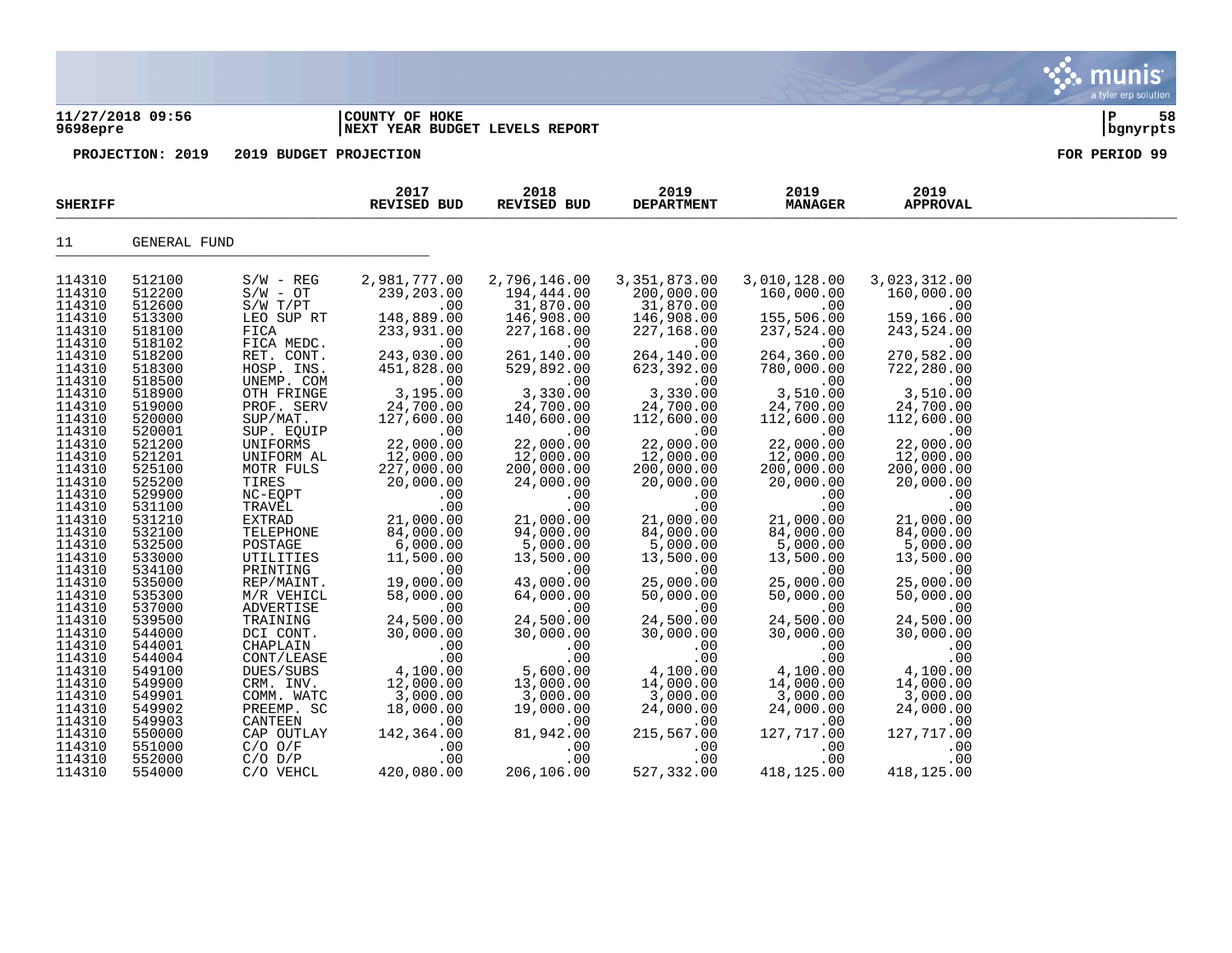

### **11/27/2018 09:56 |COUNTY OF HOKE |P 59 9698epre |NEXT YEAR BUDGET LEVELS REPORT |bgnyrpts**

| <b>SHERIFF</b>                       |                                      | 2017<br><b>REVISED BUD</b>                      | 2018<br><b>REVISED BUD</b>           | 2019<br><b>DEPARTMENT</b>         | 2019<br><b>MANAGER</b>               | 2019<br><b>APPROVAL</b>         |                                           |  |
|--------------------------------------|--------------------------------------|-------------------------------------------------|--------------------------------------|-----------------------------------|--------------------------------------|---------------------------------|-------------------------------------------|--|
| 114310<br>114310<br>114310<br>114310 | 558002<br>571033<br>571100<br>572033 | IMPV TO BL<br>VEH PRINC<br>VIPER PAY<br>VEH INT | .00<br>$.00 \,$<br>131,679.00<br>.00 | . 00<br>.00<br>131,679.00<br>. 00 | .00<br>$.00 \,$<br>131,679.00<br>.00 | .00<br>.00<br>131,679.00<br>.00 | $.00 \,$<br>$.00 \,$<br>131,679.00<br>.00 |  |
|                                      | TOTAL GENERAL FUND<br>TOTAL SHERIFF  |                                                 | 5,720,376.00<br>5,720,376.00         | 5,369,525.00<br>5,369,525.00      | 6,412,659.00<br>6,412,659.00         | 5,977,949.00<br>5,977,949.00    | 5,949,295.00<br>5,949,295.00              |  |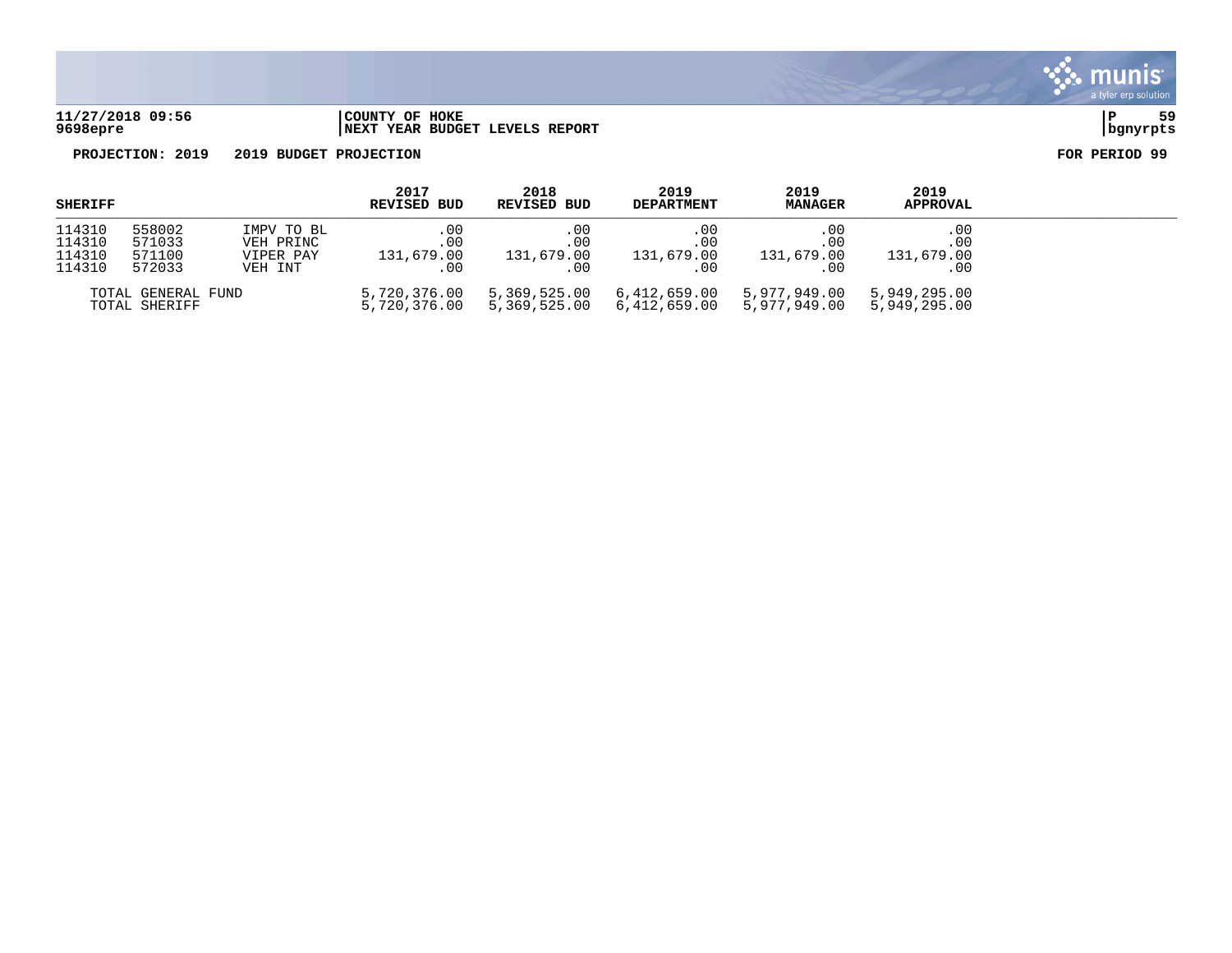| 9698epre                                                                                                                                                                                                                                                                                                 | 11/27/2018 09:56                                                                                                                                                                                                                                                                                         |                                                                                                                                                                                                                                                                                                                                                                                                  | COUNTY OF HOKE<br>NEXT YEAR BUDGET LEVELS REPORT                                                                                                                                                                                                                                                                                       |                                                                                                                                                                                                                                                                                                                                  |                                                                                                                                                                                                                                                                                                                                              |                                                                                                                                                                                                                                                                                                                                              |                                                                                                                                                                                                                                                                                                                                              | ΙP<br>60<br>bgnyrpts |
|----------------------------------------------------------------------------------------------------------------------------------------------------------------------------------------------------------------------------------------------------------------------------------------------------------|----------------------------------------------------------------------------------------------------------------------------------------------------------------------------------------------------------------------------------------------------------------------------------------------------------|--------------------------------------------------------------------------------------------------------------------------------------------------------------------------------------------------------------------------------------------------------------------------------------------------------------------------------------------------------------------------------------------------|----------------------------------------------------------------------------------------------------------------------------------------------------------------------------------------------------------------------------------------------------------------------------------------------------------------------------------------|----------------------------------------------------------------------------------------------------------------------------------------------------------------------------------------------------------------------------------------------------------------------------------------------------------------------------------|----------------------------------------------------------------------------------------------------------------------------------------------------------------------------------------------------------------------------------------------------------------------------------------------------------------------------------------------|----------------------------------------------------------------------------------------------------------------------------------------------------------------------------------------------------------------------------------------------------------------------------------------------------------------------------------------------|----------------------------------------------------------------------------------------------------------------------------------------------------------------------------------------------------------------------------------------------------------------------------------------------------------------------------------------------|----------------------|
|                                                                                                                                                                                                                                                                                                          | PROJECTION: 2019                                                                                                                                                                                                                                                                                         | 2019 BUDGET PROJECTION                                                                                                                                                                                                                                                                                                                                                                           |                                                                                                                                                                                                                                                                                                                                        |                                                                                                                                                                                                                                                                                                                                  |                                                                                                                                                                                                                                                                                                                                              |                                                                                                                                                                                                                                                                                                                                              |                                                                                                                                                                                                                                                                                                                                              | FOR PERIOD 99        |
| COMMUNICATIONS                                                                                                                                                                                                                                                                                           |                                                                                                                                                                                                                                                                                                          |                                                                                                                                                                                                                                                                                                                                                                                                  | 2017<br><b>REVISED BUD</b>                                                                                                                                                                                                                                                                                                             | 2018<br>REVISED BUD                                                                                                                                                                                                                                                                                                              | 2019<br><b>DEPARTMENT</b>                                                                                                                                                                                                                                                                                                                    | 2019<br><b>MANAGER</b>                                                                                                                                                                                                                                                                                                                       | 2019<br><b>APPROVAL</b>                                                                                                                                                                                                                                                                                                                      |                      |
| 11                                                                                                                                                                                                                                                                                                       | GENERAL FUND                                                                                                                                                                                                                                                                                             |                                                                                                                                                                                                                                                                                                                                                                                                  |                                                                                                                                                                                                                                                                                                                                        |                                                                                                                                                                                                                                                                                                                                  |                                                                                                                                                                                                                                                                                                                                              |                                                                                                                                                                                                                                                                                                                                              |                                                                                                                                                                                                                                                                                                                                              |                      |
| 114311<br>114311<br>114311<br>114311<br>114311<br>114311<br>114311<br>114311<br>114311<br>114311<br>114311<br>114311<br>114311<br>114311<br>114311<br>114311<br>114311<br>114311<br>114311<br>114311<br>114311<br>114311<br>114311<br>114311<br>114311<br>114311<br>114311<br>114311<br>114311<br>114311 | 512100<br>512200<br>512600<br>518100<br>518102<br>518200<br>518300<br>518900<br>520000<br>521200<br>523103<br>525100<br>525200<br>529900<br>531100<br>532100<br>532500<br>533000<br>534100<br>535000<br>535300<br>539500<br>542100<br>544000<br>544004<br>549100<br>550000<br>551000<br>552000<br>554000 | $S/W - REG$<br>$S/W - OT$<br>S/W T/PT<br>FICA<br>FICA MEDC.<br>RET. CONT.<br>HOSP. INS.<br>OTH FRINGE<br>SUP/MAT.<br>UNIFORMS<br>EMD-GRANT<br>MOTR FULS<br>TIRES<br>NC-EQPT<br>TRAVEL<br>TELEPHONE<br>POSTAGE<br>UTILITIES<br>PRINTING<br>REP/MAINT.<br>M/R VEHICL<br>TRAINING<br>$D/P$ EQP RT<br>S/M CONTRT<br>CONT/LEASE<br>DUES/SUBS<br>CAP OUTLAY<br>$C/O$ $O/F$<br>$C/O$ $D/P$<br>C/O VEHCL | 543,816.00<br>53,000.00<br>28,000.00<br>46,446.00<br>.00<br>42,330.00<br>106,020.00<br>675.00<br>5,500.00<br>4,000.00<br>.00<br>2,500.00<br>500.00<br>17,000.00<br>3,000.00<br>29,884.00<br>.00<br>16,390.00<br>.00<br>20,000.00<br>3,000.00<br>3,000.00<br>3,400.00<br>94,850.00<br>.00<br>2,515.00<br>11,000.00<br>.00<br>.00<br>.00 | 618,053.00<br>57,000.00<br>21,000.00<br>51,871.00<br>.00<br>51,329.00<br>121,440.00<br>675.00<br>9,500.00<br>6,000.00<br>.00<br>2,500.00<br>500.00<br>16,500.00<br>6,000.00<br>26,100.00<br>.00<br>17,590.00<br>.00<br>28,000.00<br>3,000.00<br>3,000.00<br>3,400.00<br>84,859.00<br>.00<br>1,631.00<br>.00<br>.00<br>.00<br>.00 | 596,733.00<br>43,000.00<br>30,000.00<br>51,234.00<br>.00<br>46,956.00<br>150,000.00<br>675.00<br>5,500.00<br>4,000.00<br>.00<br>2,500.00<br>500.00<br>21,195.00<br>6,000.00<br>21,936.00<br>.00<br>17,550.00<br>.00<br>32,000.00<br>3,000.00<br>3,000.00<br>3,400.00<br>87,385.00<br>.00<br>1,631.00<br>35,000.00<br>.00<br>.00<br>32,000.00 | 596,733.00<br>43,000.00<br>30,000.00<br>51,234.00<br>.00<br>50,092.00<br>150,000.00<br>675.00<br>5,500.00<br>4,000.00<br>.00<br>2,500.00<br>500.00<br>21,195.00<br>6,000.00<br>21,936.00<br>.00<br>17,550.00<br>.00<br>32,000.00<br>3,000.00<br>3,000.00<br>3,400.00<br>87,385.00<br>.00<br>1,631.00<br>25,000.00<br>.00<br>.00<br>32,000.00 | 596,733.00<br>43,000.00<br>30,000.00<br>51,234.00<br>.00<br>50,092.00<br>138,900.00<br>675.00<br>5,500.00<br>4,000.00<br>.00<br>2,500.00<br>500.00<br>21,195.00<br>6,000.00<br>21,936.00<br>.00<br>17,550.00<br>.00<br>32,000.00<br>3,000.00<br>3,000.00<br>3,400.00<br>87,385.00<br>.00<br>1,631.00<br>25,000.00<br>.00<br>.00<br>32,000.00 |                      |
|                                                                                                                                                                                                                                                                                                          | TOTAL GENERAL FUND                                                                                                                                                                                                                                                                                       |                                                                                                                                                                                                                                                                                                                                                                                                  | 1,036,826.00                                                                                                                                                                                                                                                                                                                           | 1,129,948.00                                                                                                                                                                                                                                                                                                                     | 1,195,195.00                                                                                                                                                                                                                                                                                                                                 | 1,188,331.00                                                                                                                                                                                                                                                                                                                                 | 1,177,231.00                                                                                                                                                                                                                                                                                                                                 |                      |

 $\ddot{\mathbf{w}}$  munis

TOTAL COMMUNICATIONS 1,036,826.00 1,129,948.00 1,195,195.00 1,188,331.00 1,177,231.00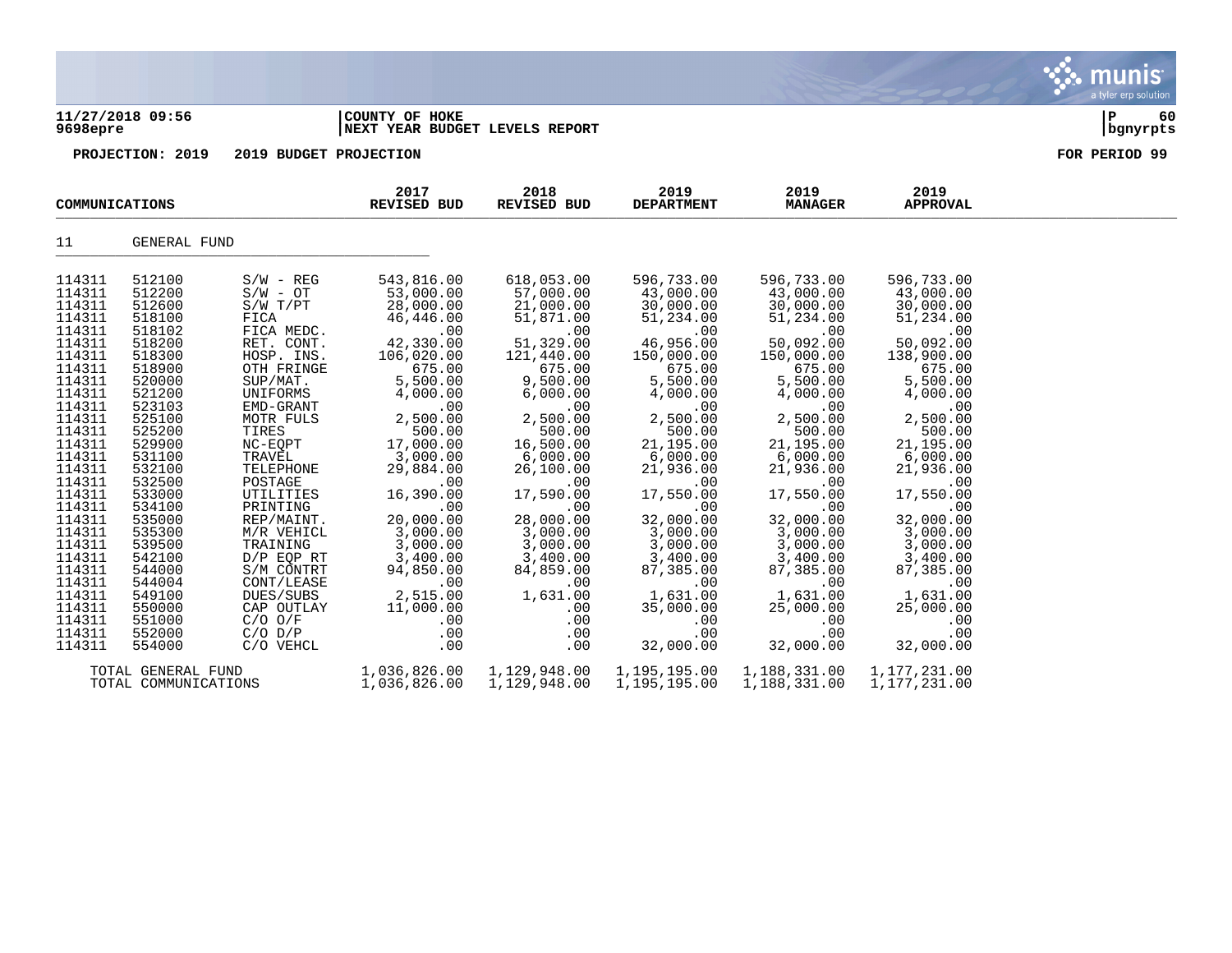| 11/27/2018 09:56<br>9698epre |                            |                        | COUNTY OF HOKE<br>NEXT YEAR BUDGET LEVELS REPORT | 61<br>Р<br>bgnyrpts |                           |                        |                         |               |
|------------------------------|----------------------------|------------------------|--------------------------------------------------|---------------------|---------------------------|------------------------|-------------------------|---------------|
|                              | PROJECTION: 2019           | 2019 BUDGET PROJECTION |                                                  |                     |                           |                        |                         | FOR PERIOD 99 |
|                              | EMERGENCY MEDICAL SERVICES |                        | 2017<br>REVISED BUD                              | 2018<br>REVISED BUD | 2019<br><b>DEPARTMENT</b> | 2019<br><b>MANAGER</b> | 2019<br><b>APPROVAL</b> |               |
| 11                           | GENERAL FUND               |                        |                                                  |                     |                           |                        |                         |               |
| 114315                       | 512100                     | $S/W - REG$            | .00                                              | .00                 | .00                       | .00                    | .00                     |               |
| 114315<br>114315             | 512200<br>512600           | $S/W - OT$             | .00                                              | .00                 | .00                       | .00                    | .00                     |               |
| 114315                       | 518100                     | S/W T/PT<br>FICA       | .00<br>.00                                       | .00<br>.00          | .00<br>.00                | .00<br>.00             | .00<br>.00              |               |
| 114315                       | 518102                     | FICA MEDC.             | .00                                              | .00                 | .00                       | .00                    | .00                     |               |
| 114315                       | 518200                     | RET. CONT.             | .00                                              | .00                 | .00                       | .00                    | .00                     |               |
| 114315                       | 518300                     | HOSP. INS.             | .00                                              | .00                 | .00                       | .00                    | .00                     |               |
| 114315                       | 518900                     | OTH FRINGE             | .00                                              | .00                 | .00                       | .00                    | .00                     |               |
| 114315                       | 520000                     | SUP/MAT.               | .00                                              | .00                 | .00                       | .00                    | .00                     |               |
| 114315                       | 521200                     | UNIFORMS               | .00                                              | .00                 | .00                       | .00                    | .00                     |               |
| 114315                       | 525100                     | MOTR FULS              | .00                                              | .00                 | .00                       | .00                    | .00                     |               |
| 114315<br>114315             | 525200                     | TIRES                  | .00                                              | .00                 | .00                       | .00                    | .00                     |               |
|                              | 531100                     | TRAVEL                 | .00                                              | .00                 | .00                       | .00                    | .00                     |               |
| 114315                       | 532100                     | TELEPHONE              | .00                                              | .00                 | .00                       | .00                    | .00                     |               |
| 114315                       | 532500                     | POSTAGE                | .00                                              | .00                 | .00                       | .00                    | .00                     |               |
| 114315                       | 533000                     | UTILITIES              | .00                                              | .00                 | .00                       | .00                    | .00                     |               |
| 114315                       | 534100                     | PRINTING               | .00                                              | .00                 | .00                       | .00                    | .00                     |               |
| 114315                       | 535000                     | REP/MAINT.             | .00                                              | .00                 | .00                       | .00                    | .00                     |               |
| 114315                       | 535300                     | M/R VEHICL             | .00                                              | .00                 | .00                       | .00                    | .00                     |               |
| 114315                       | 539500                     | TRAINING               | .00                                              | .00                 | .00                       | .00                    | .00                     |               |
| 114315                       | 542100                     | $D/P$ EQP RT           | .00                                              | .00                 | .00                       | .00                    | .00                     |               |
| 114315                       | 544000                     | S/M CONTRT             | .00                                              | .00                 | .00                       | .00                    | .00                     |               |
| 114315                       | 549100                     | DUES/SUBS              | .00                                              | .00                 | .00                       | .00                    | .00                     |               |
| 114315                       | 550000                     | CAP OUTLAY             | .00                                              | .00                 | .00                       | .00                    | .00                     |               |
| 114315                       | 551000                     | $C/O$ $O/F$            | .00                                              | .00                 | .00                       | .00                    | .00                     |               |
| 114315                       | 552000                     | $C/O$ $D/P$            | .00                                              | .00                 | .00                       | .00                    | .00                     |               |

Sive munis

a tyler erp solution

TOTAL GENERAL FUND .00 .00 .00 .00 .00 TOTAL EMERGENCY MEDICAL SERV .00 .00 .00 .00 .00 .00 .00 .00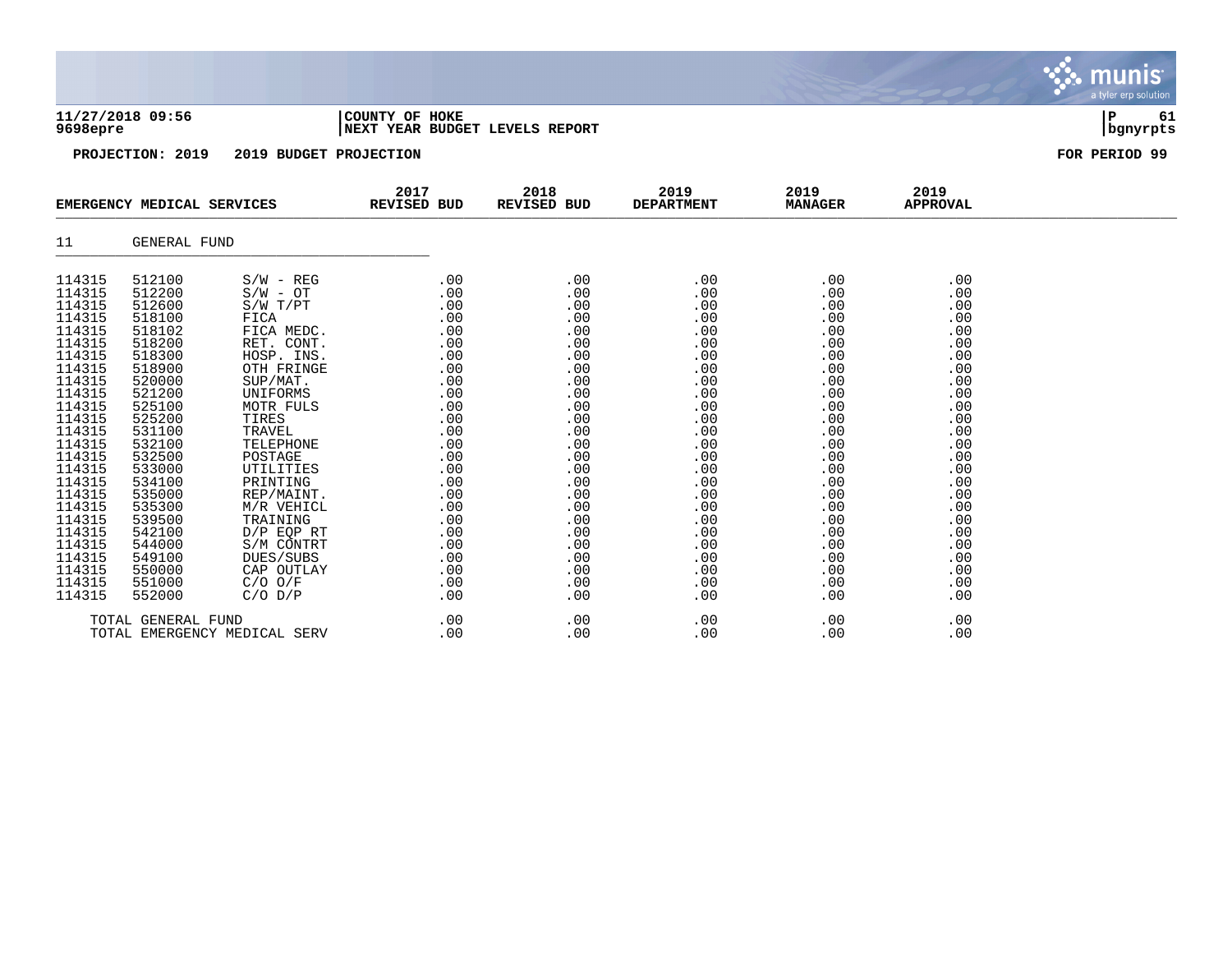### **11/27/2018 09:56 |COUNTY OF HOKE |P 62 9698epre |NEXT YEAR BUDGET LEVELS REPORT |bgnyrpts**

| <b>JAIL</b> |                                  |                 | 2017<br>REVISED BUD          | 2018<br>REVISED BUD              | 2019<br><b>DEPARTMENT</b>        | 2019<br><b>MANAGER</b>       | 2019<br><b>APPROVAL</b>      |  |
|-------------|----------------------------------|-----------------|------------------------------|----------------------------------|----------------------------------|------------------------------|------------------------------|--|
| 11          | GENERAL FUND                     |                 |                              |                                  |                                  |                              |                              |  |
| 114320      | 512100                           | $S/W - REG$     | 1,740,017.00                 | 1,657,357.00                     | 1,672,357.00                     | 1,737,467.00                 | 1,740,124.00                 |  |
| 114320      | 512200                           | $S/W - OT$      | 286,754.00                   | 322,576.00                       | 219,576.00                       | 100,000.00                   | 100,000.00                   |  |
| 114320      | 512600                           | $S/W$ $T/PT$    | .00                          | .00                              | .00                              | .00                          | .00                          |  |
| 114320      | 513300                           | LEO SUP RT      | 2,561.00                     | 2,642.00                         | 1,716.00                         | 2,690.00                     | 2,758.00                     |  |
| 114320      | 518100                           | FICA            | 147,673.00                   | 147,821.00                       | 134,821.00                       | 140,566.00                   | 140,770.00                   |  |
| 114320      | 518102                           | FICA MEDC.      | .00                          | .00                              | .00                              | .00                          | .00                          |  |
| 114320      | 518200                           | RET. CONT.      | 151,041.00                   | 151,411.00                       | 133, 411.00                      | 143,874.00                   | 144,082.00                   |  |
| 114320      | 518300                           | HOSP. INS.      | 388,740.00                   | 361,780.00                       | 445,280.00                       | 555,000.00                   | 509,300.00                   |  |
| 114320      | 518500                           | UNEMP. COM      | .00                          | .00                              | .00                              | .00                          | .00                          |  |
| 114320      | 518900                           | OTH FRINGE      | 2,475.00                     | 2,475.00                         | 2,475.00                         | 2,475.00                     | 2,475.00                     |  |
| 114320      | 519000                           | MED. SERV.      | 374,232.00                   | 445,000.00                       | 400,000.00                       | 425,000.00                   | 425,000.00                   |  |
| 114320      | 520000                           | SUP/MAT.        | 36,000.00                    | 36,000.00                        | 36,000.00                        | 36,000.00                    | 36,000.00                    |  |
| 114320      | 521200                           | UNIFORMS        | 15,000.00                    | 15,000.00                        | 15,000.00                        | 15,000.00                    | 15,000.00                    |  |
| 114320      | 522000                           | FOOD/PROV.      | 350,000.00                   | 360,000.00                       | 400,000.00                       | 400,000.00                   | 400,000.00                   |  |
| 114320      | 523000                           | E/M SUPPLY      | 3,000.00                     | 3,000.00                         | 3,000.00                         | 3,000.00                     | 3,000.00                     |  |
| 114320      | 526000                           | OFF SUPPLY      | .00                          | .00                              | .00                              | .00                          | .00                          |  |
| 114320      | 529900                           | $NC-EQPT$       | .00                          | .00                              | .00                              | .00                          | .00                          |  |
| 114320      | 531100                           | TRAVEL          | .00                          | .00                              | .00                              | .00                          | .00                          |  |
| 114320      | 532100                           | TELEPHONE       | .00                          | .00                              | .00                              | .00                          | .00                          |  |
| 114320      | 532500                           | POSTAGE         | 1,000.00                     | 1,200.00                         | 1,500.00                         | 1,500.00                     | 1,500.00                     |  |
| 114320      | 533000                           | UTILITIES       | 113,000.00                   | 105,000.00                       | 100,000.00                       | 100,000.00                   | 100,000.00                   |  |
| 114320      | 534100                           | PRINTING        | .00                          | .00                              | .00                              | .00                          | .00                          |  |
| 114320      | 535000                           | REP/MAINT.      | 40,000.00                    | 120,400.00                       | 65,000.00                        | 65,000.00                    | 65,000.00                    |  |
| 114320      | 539500                           | TRAINING        | 4,500.00                     | 4,500.00                         | 4,500.00                         | 4,500.00                     | 4,500.00                     |  |
| 114320      | 539900                           | <b>BANKFEES</b> | .00                          | 500.00                           | 500.00                           | 500.00                       | 500.00                       |  |
| 114320      | 543000                           | RENT-EQPT       | .00                          | .00                              | .00                              | .00                          | .00                          |  |
| 114320      | 544000                           | S/M CONTRT      | 27,000.00                    | 30,000.00                        | 27,000.00                        | 27,000.00                    | 27,000.00                    |  |
| 114320      | 544001                           | HOUSING IN      | 50,000.00                    | 56,000.00                        | 56,000.00                        | 56,000.00                    | 56,000.00                    |  |
| 114320      | 544006                           | INMATE WEL      | .00                          | .00                              | .00                              | .00                          | .00                          |  |
| 114320      | 549902                           | PREEMP. SC      | .00                          | .00                              | .00                              | .00                          | .00                          |  |
| 114320      | 549903                           | INMATEEXP       | 35,000.00                    | 35,000.00                        | 95,000.00                        | 95,000.00                    | 95,000.00                    |  |
| 114320      | 550000                           | CAP OUTLAY      | .00                          | .00                              | .00                              | .00                          | .00                          |  |
| 114320      | 551000                           | $C/O$ $O/F$     | .00                          | .00                              | .00                              | .00                          | .00                          |  |
| 114320      | 552000                           | $C/O$ $D/P$     | .00                          | .00                              | .00                              | .00                          | .00                          |  |
| 114320      | 554000                           | C/O VEHCL       | .00                          | .00                              | .00                              | .00                          | .00                          |  |
| 114320      | 571032                           | JAILPRIN        | 131,943.00                   | 131,943.00                       | 131,943.00                       | 131,943.00                   | 131,943.00                   |  |
| 114320      | 572032                           | JAILINT         | 266,126.00                   | 266,126.00                       | 266,126.00                       | 266,126.00                   | 266,126.00                   |  |
|             | TOTAL GENERAL FUND<br>TOTAL JAIL |                 | 4,166,062.00<br>4,166,062.00 | 4, 255, 731.00<br>4, 255, 731.00 | 4, 211, 205.00<br>4, 211, 205.00 | 4,308,641.00<br>4,308,641.00 | 4,266,078.00<br>4,266,078.00 |  |

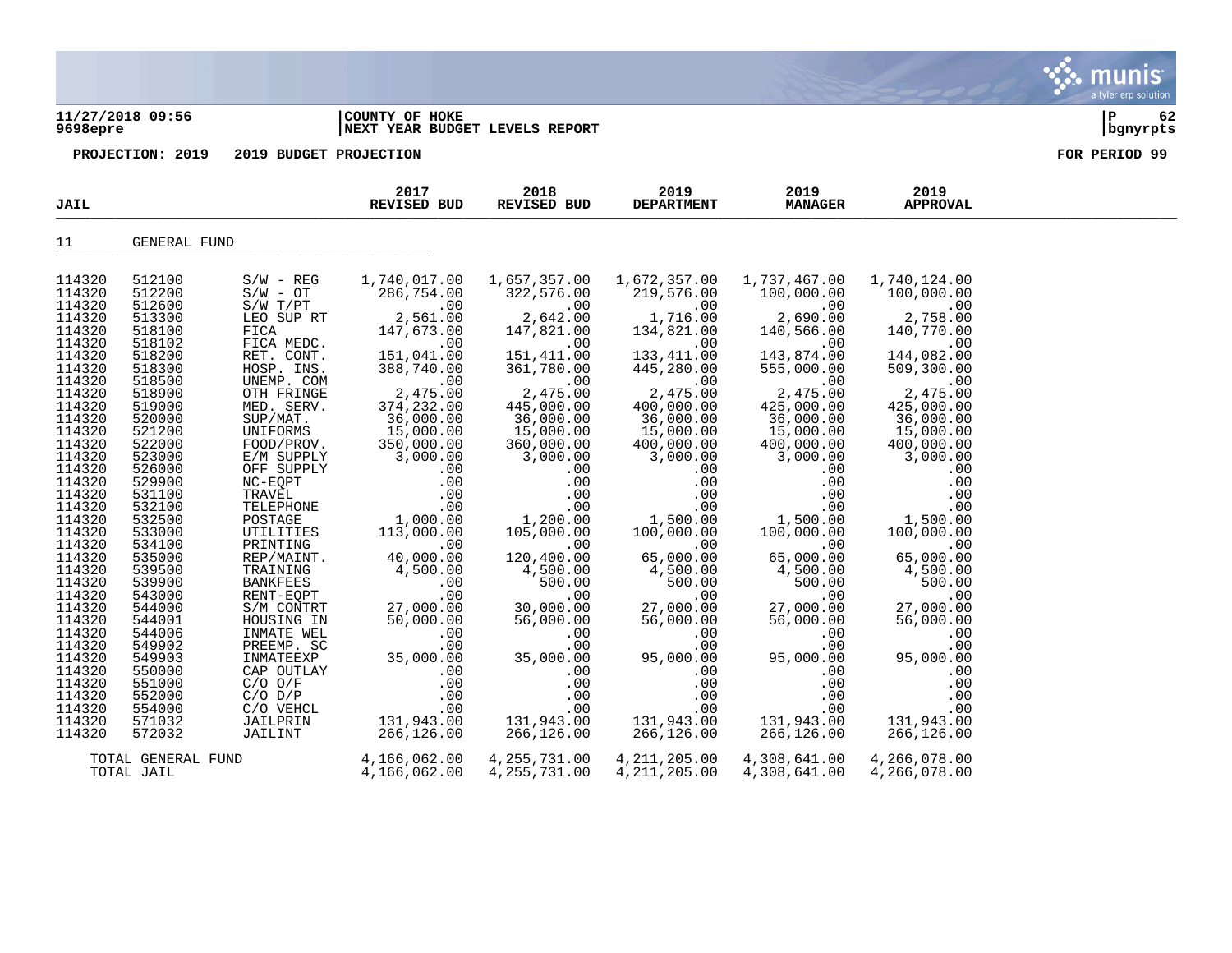### **11/27/2018 09:56 |COUNTY OF HOKE |P 63 9698epre |NEXT YEAR BUDGET LEVELS REPORT |bgnyrpts**

|                  | EMERGENCY MANAGEMENT |                            | 2017<br>REVISED BUD                                                                                                                                                                                                   | 2018<br>REVISED BUD                   | 2019<br><b>DEPARTMENT</b>                                                                                                                                                                                            | 2019<br><b>MANAGER</b>                                                                             | 2019<br><b>APPROVAL</b>                |  |
|------------------|----------------------|----------------------------|-----------------------------------------------------------------------------------------------------------------------------------------------------------------------------------------------------------------------|---------------------------------------|----------------------------------------------------------------------------------------------------------------------------------------------------------------------------------------------------------------------|----------------------------------------------------------------------------------------------------|----------------------------------------|--|
| 11               | GENERAL FUND         |                            |                                                                                                                                                                                                                       |                                       |                                                                                                                                                                                                                      |                                                                                                    |                                        |  |
| 114330           | 512100               | $S/W - REG$                | 121,690.00                                                                                                                                                                                                            | 166,302.00                            | 145,912.00                                                                                                                                                                                                           | 145,912.00                                                                                         | 171,146.00                             |  |
| 114330           | 512200               | $S/W - OT$                 | .00                                                                                                                                                                                                                   | .00                                   | .00                                                                                                                                                                                                                  | .00                                                                                                | .00                                    |  |
| 114330           | 512600               | $S/W$ $T/PT$               | .00                                                                                                                                                                                                                   | .00                                   |                                                                                                                                                                                                                      | .00                                                                                                |                                        |  |
| 114330           | 513300               | LEO SUP RT                 | 00 .<br>00 .<br>8 , 577 . 00 .<br>00 .                                                                                                                                                                                | .00                                   | $\begin{array}{c} .00\ 0.00\ 0.01\ 0.02\ 0.01\ 0.213.84\ 0.000.00\ 0.000.00\ \end{array}$                                                                                                                            | .00                                                                                                |                                        |  |
| 114330           | 518100               | FICA                       |                                                                                                                                                                                                                       | 13,717.00                             |                                                                                                                                                                                                                      | $11,163.00 \ 00 \ 00 \ 11,425.00 \ 30,000.00$                                                      |                                        |  |
| 114330           | 518102               | FICA MEDC.                 |                                                                                                                                                                                                                       | $\overline{00}$                       |                                                                                                                                                                                                                      |                                                                                                    | .00                                    |  |
| 114330<br>114330 | 518200<br>518300     |                            |                                                                                                                                                                                                                       | $13,574.00$<br>24.288.00<br>24,288.00 |                                                                                                                                                                                                                      |                                                                                                    | 13,401.00                              |  |
| 114330           | 518900               |                            |                                                                                                                                                                                                                       | 135.00                                |                                                                                                                                                                                                                      | 135.00                                                                                             | 37,040.00<br>180.00                    |  |
| 114330           | 519000               |                            | PET. CONT. 4,778.00<br>HOSP. INS. 14,136.00<br>OTH FRINGE 90.00<br>PROF. SERV .000<br>SUP/MAT. 5,500.00                                                                                                               |                                       | $\begin{array}{r} 155.00 \\ 155.00 \\ .00 \\ 3,000.00 \end{array}$<br>$155.00$<br>$3,000.00$<br>$500.00$<br>$500.00$<br>$3,000.00$<br>$3,000.00$<br>$1,500.00$<br>$1,500.00$<br>$2,500.00$<br>$5,100.00$<br>$100.00$ | .00                                                                                                | .00                                    |  |
| 114330           | 520000               |                            |                                                                                                                                                                                                                       | 17,500.00<br>17,500.00                | $\begin{array}{r} .00000000\ 3,0000000\ 5000000\ 3,000000\ 8,000000\ 1,500000\ 2,500000\ 5,100000\ 1000000\ 0.00000\ 0.00\ 0.00\ \end{array}$                                                                        | 3,000.00                                                                                           | 3,000.00                               |  |
| 114330           | 522000               |                            | FOOD/PROV.<br>E/M SUPPLY 500.00<br>S/P MATERL 3,000.00<br>MOTR FULS 8,000.00                                                                                                                                          |                                       |                                                                                                                                                                                                                      | 500.00                                                                                             | 500.00                                 |  |
| 114330           | 523000               |                            |                                                                                                                                                                                                                       | $500.00$<br>$250.00$                  |                                                                                                                                                                                                                      |                                                                                                    | 500.00                                 |  |
| 114330           | 523100               |                            |                                                                                                                                                                                                                       |                                       |                                                                                                                                                                                                                      | $500.00$<br>3,000.00                                                                               | 3,000.00                               |  |
| 114330           | 525100               |                            |                                                                                                                                                                                                                       |                                       |                                                                                                                                                                                                                      |                                                                                                    | 8,000.00                               |  |
| 114330           | 525200               |                            |                                                                                                                                                                                                                       |                                       |                                                                                                                                                                                                                      | $8,000.00$<br>$1,500.00$<br>$2,500.00$                                                             | 1,500.00                               |  |
| 114330           | 531100               |                            |                                                                                                                                                                                                                       |                                       |                                                                                                                                                                                                                      |                                                                                                    | 2,500.00                               |  |
| 114330           | 532100               |                            | MOTRES 8,000.00<br>TRES 400.00<br>TRAVEL 400.00<br>TELEPHONE 9,000.00<br>POSTAGE 100.00<br>UTILITIES 100.00<br>UTILITIES 100.00<br>PRINTING 200.00<br>REP/MAINT. 400.00<br>M/R VEHICL 1,100.00<br>M/R VEHICL 1,100.00 |                                       |                                                                                                                                                                                                                      | 5,100.00                                                                                           |                                        |  |
| 114330           | 532500               |                            |                                                                                                                                                                                                                       |                                       |                                                                                                                                                                                                                      | 100.00                                                                                             |                                        |  |
| 114330           | 533000               |                            |                                                                                                                                                                                                                       |                                       |                                                                                                                                                                                                                      | $\frac{00}{00}$                                                                                    |                                        |  |
| 114330           | 533200               |                            |                                                                                                                                                                                                                       |                                       | .00                                                                                                                                                                                                                  |                                                                                                    |                                        |  |
| 114330           | 534100               |                            |                                                                                                                                                                                                                       |                                       |                                                                                                                                                                                                                      | $\begin{array}{c} .00.00 \\ 200.00 \\ 1,000.00 \\ 2,500.00 \end{array}$                            |                                        |  |
| 114330           | 535000               |                            |                                                                                                                                                                                                                       |                                       |                                                                                                                                                                                                                      |                                                                                                    |                                        |  |
| 114330           | 535300<br>537000     |                            |                                                                                                                                                                                                                       |                                       |                                                                                                                                                                                                                      | $2,500.00$<br>250.00                                                                               | 250.00                                 |  |
| 114330<br>114330 | 539500               |                            |                                                                                                                                                                                                                       |                                       |                                                                                                                                                                                                                      | 1,500.00                                                                                           | 1,500.00                               |  |
| 114330           | 544000               |                            |                                                                                                                                                                                                                       |                                       |                                                                                                                                                                                                                      | $\sim$ 00                                                                                          | .00                                    |  |
| 114330           | 549100               |                            |                                                                                                                                                                                                                       |                                       | $\begin{array}{r} .00\ 200.00\ 1,000.00\ 2,500.00\ 250.00\ 1,500.00\ 17,450.00\ \end{array}$                                                                                                                         | 17,450.00                                                                                          | 17,450.00                              |  |
| 114330           | 550000               |                            |                                                                                                                                                                                                                       |                                       | 24,945.00                                                                                                                                                                                                            | 24,945.00                                                                                          | 24,945.00                              |  |
| 114330           | 550001               |                            |                                                                                                                                                                                                                       |                                       | .00                                                                                                                                                                                                                  | .00                                                                                                | .00                                    |  |
| 114330           | 550002               |                            |                                                                                                                                                                                                                       |                                       | .00                                                                                                                                                                                                                  | .00                                                                                                | .00                                    |  |
| 114330           | 550003               |                            |                                                                                                                                                                                                                       |                                       | .00                                                                                                                                                                                                                  |                                                                                                    | .00                                    |  |
| 114330           | 550004               |                            |                                                                                                                                                                                                                       |                                       | .00                                                                                                                                                                                                                  |                                                                                                    | .00                                    |  |
| 114330           | 551000               |                            |                                                                                                                                                                                                                       |                                       | .00                                                                                                                                                                                                                  |                                                                                                    | .00                                    |  |
| 114330           | 552000               |                            |                                                                                                                                                                                                                       |                                       | $-1, 5$<br>.00                                                                                                                                                                                                       | 67, 6<br>$\begin{bmatrix} 0 \\ .00 \\ .00 \\ .00 \\ .00 \\ .00 \\ .00 \\ .00 \\ .00 \end{bmatrix}$ | .00                                    |  |
| 114330           | 554000               |                            |                                                                                                                                                                                                                       |                                       | 67,632.00                                                                                                                                                                                                            | 67,632.00                                                                                          | 67,632.00                              |  |
| 114330           | 569401               |                            |                                                                                                                                                                                                                       |                                       | .00                                                                                                                                                                                                                  |                                                                                                    | .00                                    |  |
| 114330           | 569404               |                            |                                                                                                                                                                                                                       |                                       | .00                                                                                                                                                                                                                  | .00                                                                                                | .00                                    |  |
|                  | TOTAL GENERAL FUND   |                            | 191,421.00                                                                                                                                                                                                            | 295,416.00                            | 337,120.11                                                                                                                                                                                                           | 338, 312.00                                                                                        |                                        |  |
|                  |                      | TOTAL EMERGENCY MANAGEMENT | 191,421.00                                                                                                                                                                                                            | 295,416.00                            | 337,120.11                                                                                                                                                                                                           | 338,312.00                                                                                         | 374,537.00<br>374,537.00<br>374,537.00 |  |

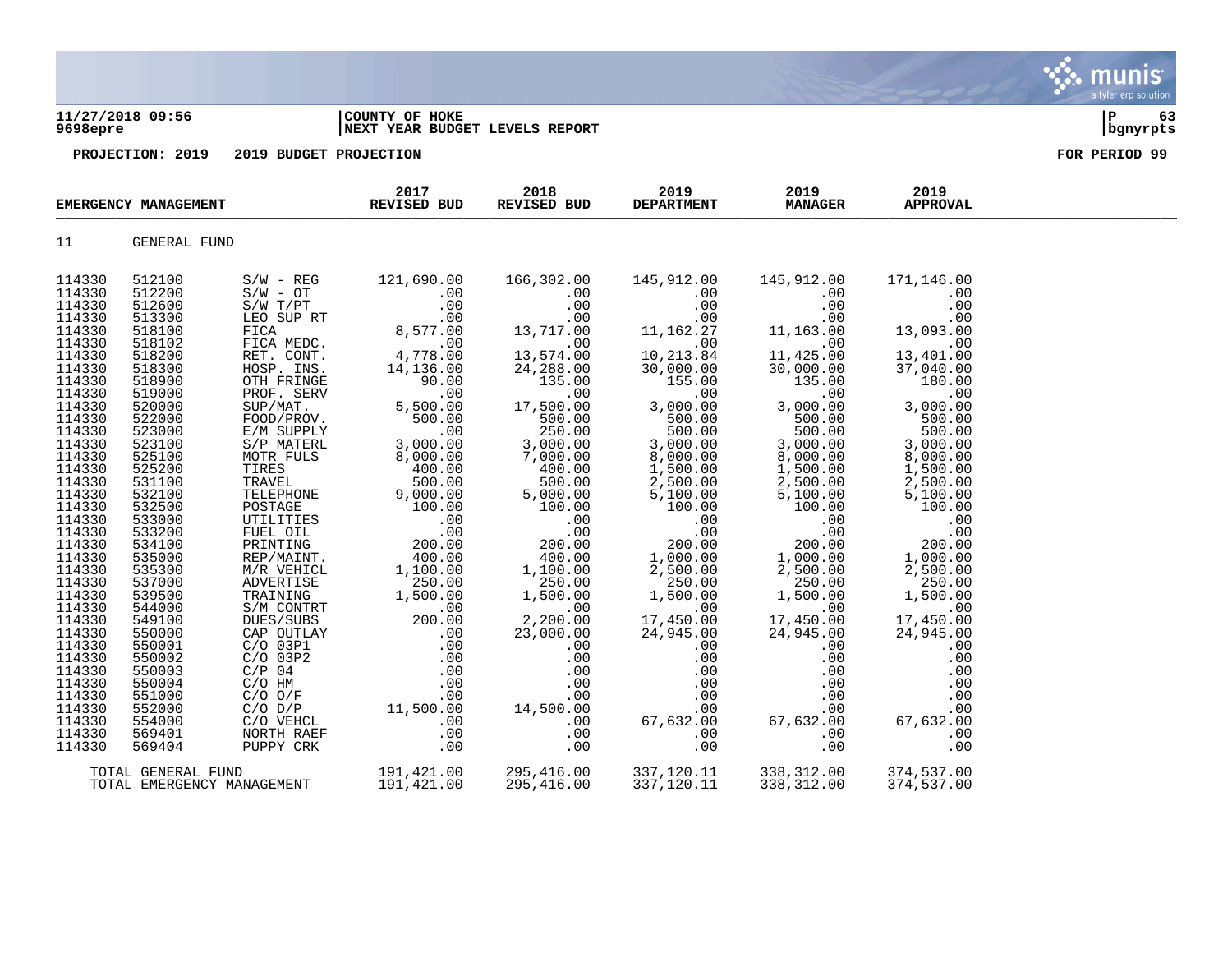**11/27/2018 09:56 |COUNTY OF HOKE |P 64 9698epre |NEXT YEAR BUDGET LEVELS REPORT |bgnyrpts**

**munis** a tyler erp solution

| FIRE                                                                                                                                               |                                                                                                                                                    |                                                                                                                                                                                               | 2017<br><b>REVISED BUD</b>                                                                            | 2018<br><b>REVISED BUD</b>                                                                            | 2019<br><b>DEPARTMENT</b>                                                                             | 2019<br><b>MANAGER</b>                                                                                | 2019<br>APPROVAL                                                                                      |  |
|----------------------------------------------------------------------------------------------------------------------------------------------------|----------------------------------------------------------------------------------------------------------------------------------------------------|-----------------------------------------------------------------------------------------------------------------------------------------------------------------------------------------------|-------------------------------------------------------------------------------------------------------|-------------------------------------------------------------------------------------------------------|-------------------------------------------------------------------------------------------------------|-------------------------------------------------------------------------------------------------------|-------------------------------------------------------------------------------------------------------|--|
| 11                                                                                                                                                 | GENERAL FUND                                                                                                                                       |                                                                                                                                                                                               |                                                                                                       |                                                                                                       |                                                                                                       |                                                                                                       |                                                                                                       |  |
| 114340<br>114340<br>114340<br>114340<br>114340<br>114340<br>114340<br>114340<br>114340<br>114340<br>114340<br>114340<br>114340<br>114340<br>114340 | 512100<br>512200<br>512600<br>518100<br>518102<br>518200<br>518300<br>520000<br>531100<br>532100<br>532500<br>533000<br>549100<br>551000<br>552000 | $S/W - REG$<br>$S/W - OT$<br>S/W T/PT<br>FICA<br>FICA MEDC.<br>RET. CONT.<br>HOSP. INS.<br>SUP/MAT.<br>TRAVEL<br>TELEPHONE<br>POSTAGE<br>UTILITIES<br>DUES/SUBS<br>$C/O$ $O/F$<br>$C/O$ $D/P$ | .00<br>.00<br>.00<br>.00<br>.00<br>.00<br>.00<br>.00<br>.00<br>.00<br>.00<br>.00<br>.00<br>.00<br>.00 | .00<br>.00<br>.00<br>.00<br>.00<br>.00<br>.00<br>.00<br>.00<br>.00<br>.00<br>.00<br>.00<br>.00<br>.00 | .00<br>.00<br>.00<br>.00<br>.00<br>.00<br>.00<br>.00<br>.00<br>.00<br>.00<br>.00<br>.00<br>.00<br>.00 | .00<br>.00<br>.00<br>.00<br>.00<br>.00<br>.00<br>.00<br>.00<br>.00<br>.00<br>.00<br>.00<br>.00<br>.00 | .00<br>.00<br>.00<br>.00<br>.00<br>.00<br>.00<br>.00<br>.00<br>.00<br>.00<br>.00<br>.00<br>.00<br>.00 |  |
|                                                                                                                                                    | TOTAL GENERAL FUND<br>TOTAL FIRE                                                                                                                   |                                                                                                                                                                                               | .00<br>.00                                                                                            | .00<br>.00                                                                                            | .00<br>.00                                                                                            | .00<br>.00                                                                                            | .00<br>.00                                                                                            |  |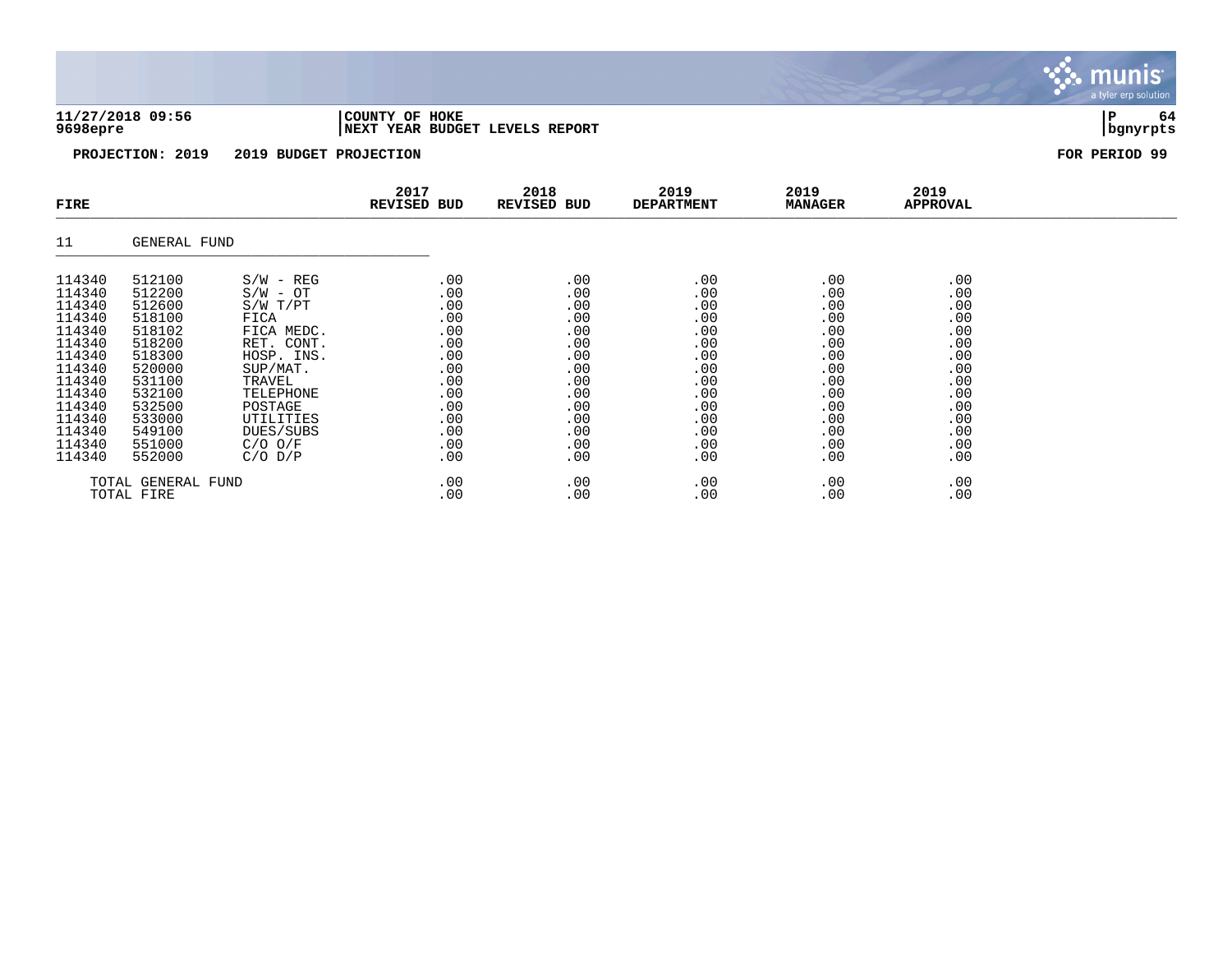### **11/27/2018 09:56 |COUNTY OF HOKE |P 65 9698epre |NEXT YEAR BUDGET LEVELS REPORT |bgnyrpts**

|                    | <b>INSPECTIONS</b> |                          | 2017<br><b>REVISED BUD</b> | 2018<br>REVISED BUD | 2019<br><b>DEPARTMENT</b> | 2019<br><b>MANAGER</b> | 2019<br><b>APPROVAL</b> |  |
|--------------------|--------------------|--------------------------|----------------------------|---------------------|---------------------------|------------------------|-------------------------|--|
| 11                 | GENERAL FUND       |                          |                            |                     |                           |                        |                         |  |
| 114350             | 512100             | $S/W - REG$              | 161,218.00                 | 165,218.00          | 196,146.00                | 196,146.00             | 196,146.00              |  |
| 114350             | 512200             | $S/W - OT$               | .00                        | .00                 | .00                       | .00                    | .00                     |  |
| 114350             | 512600             | S/W T/PT                 | .00                        | .00                 | .00                       | .00                    | .00                     |  |
| 114350             | 518100             | FICA                     | 346.00                     | 12,481.00           | 15,005.00                 | 15,005.00              | 15,005.00               |  |
| 114350             | 518102             | FICA MEDC.               | 12,035.00                  | .00                 | .00                       | .00                    | .00                     |  |
| 114350<br>114350   | 518200             | RET. CONT.<br>HOSP. INS. | 11,818.00                  | 12,605.00           | 15,359.00                 | 15,359.00              | 15,359.00<br>37,040.00  |  |
| 114350             | 518300<br>518900   | OTH FRINGE               | 21,204.00<br>135.00        | 24,488.00<br>135.00 | 40,000.00<br>180.00       | 40,000.00<br>180.00    | 180.00                  |  |
| 114350             | 519000             | PROF. SERV               | .00                        | 2,000.00            | 3,000.00                  | 3,000.00               | 3,000.00                |  |
| 114350             | 520000             | SUP/MAT.                 | 2,000.00                   | 2,000.00            | 2,000.00                  | 2,000.00               | 2,000.00                |  |
| 114350             | 521200             | UNIFORMS                 | 2,500.00                   | 2,200.00            | 2,200.00                  | 2,200.00               | 2,200.00                |  |
| 114350             | 525100             | MOTR FULS                | 5,000.00                   | 6,500.00            | 5,200.00                  | 5,200.00               | 5,200.00                |  |
| 114350             | 529900             | NC-EQPT                  | 3,500.00                   | 1,000.00            | 5,000.00                  | 5,000.00               | 5,000.00                |  |
| 114350             | 529903             | NC-COMPUTE               | .00                        | .00                 | .00                       | .00                    | .00                     |  |
| 114350             | 531100             | TRAVEL                   | 2,500.00                   | 1,500.00            | 3,000.00                  | 3,000.00               | 3,000.00                |  |
| 114350             | 532100             | TELEPHONE                | 3,800.00                   | 3,800.00            | 4,000.00                  | 4,000.00               | 4,000.00                |  |
| 114350             | 532500             | POSTAGE                  | 300.00                     | 300.00              | 200.00                    | 200.00                 | 200.00                  |  |
| 114350             | 533000             | UTILITIES                | .00                        | .00                 | .00                       | .00                    | .00                     |  |
| 114350             | 534100             | PRINTING                 | 1,000.00                   | 1,000.00            | 500.00                    | 500.00                 | 500.00                  |  |
| 114350             | 535000             | REP/MAINT.               | .00                        | .00                 | .00                       | .00                    | .00                     |  |
| 114350             | 535300             | M/R VEHICL               | 1,500.00                   | 2,000.00            | 2,000.00                  | 2,000.00               | 2,000.00                |  |
| 114350<br>114350   | 537000<br>539500   | ADVERTISE<br>TRAINING    | .00<br>2,500.00            | .00                 | .00<br>3,000.00           | .00<br>3,000.00        | .00<br>3,000.00         |  |
| 114350             | 544000             | S/M CONTRT               | 700.00                     | 2,500.00<br>700.00  | 700.00                    | 700.00                 | 700.00                  |  |
| 114350             | 549100             | DUES/SUBS                | 1,500.00                   | 1,500.00            | 2,500.00                  | 2,500.00               | 2,500.00                |  |
| 114350             | 549940             | Demo Exp                 | .00                        | .00                 | .00                       | .00                    | .00                     |  |
| 114350             | 550000             | CAP OUTLAY               | .00                        | .00                 | 29,000.00                 | 29,000.00              | 29,000.00               |  |
| 114350             | 551000             | $C/O$ $O/F$              | .00                        | .00                 | .00                       | .00                    | .00                     |  |
| 114350             | 552000             | $C/O$ $D/P$              | .00                        | .00                 | .00                       | .00                    | .00                     |  |
| 114350             | 552001             | IWORO                    | 1,667.00                   | 1,670.00            | 1,700.00                  | 1,700.00               | 1,700.00                |  |
| 114350             | 560001             | EF&S PROG                | .00                        | .00                 | .00                       | .00                    | .00                     |  |
| TOTAL GENERAL FUND |                    | 235,223.00               | 243,597.00                 | 330,690.00          | 330,690.00                | 327,730.00             |                         |  |
|                    | TOTAL INSPECTIONS  |                          | 235, 223.00                | 243,597.00          | 330,690.00                | 330,690.00             | 327,730.00              |  |

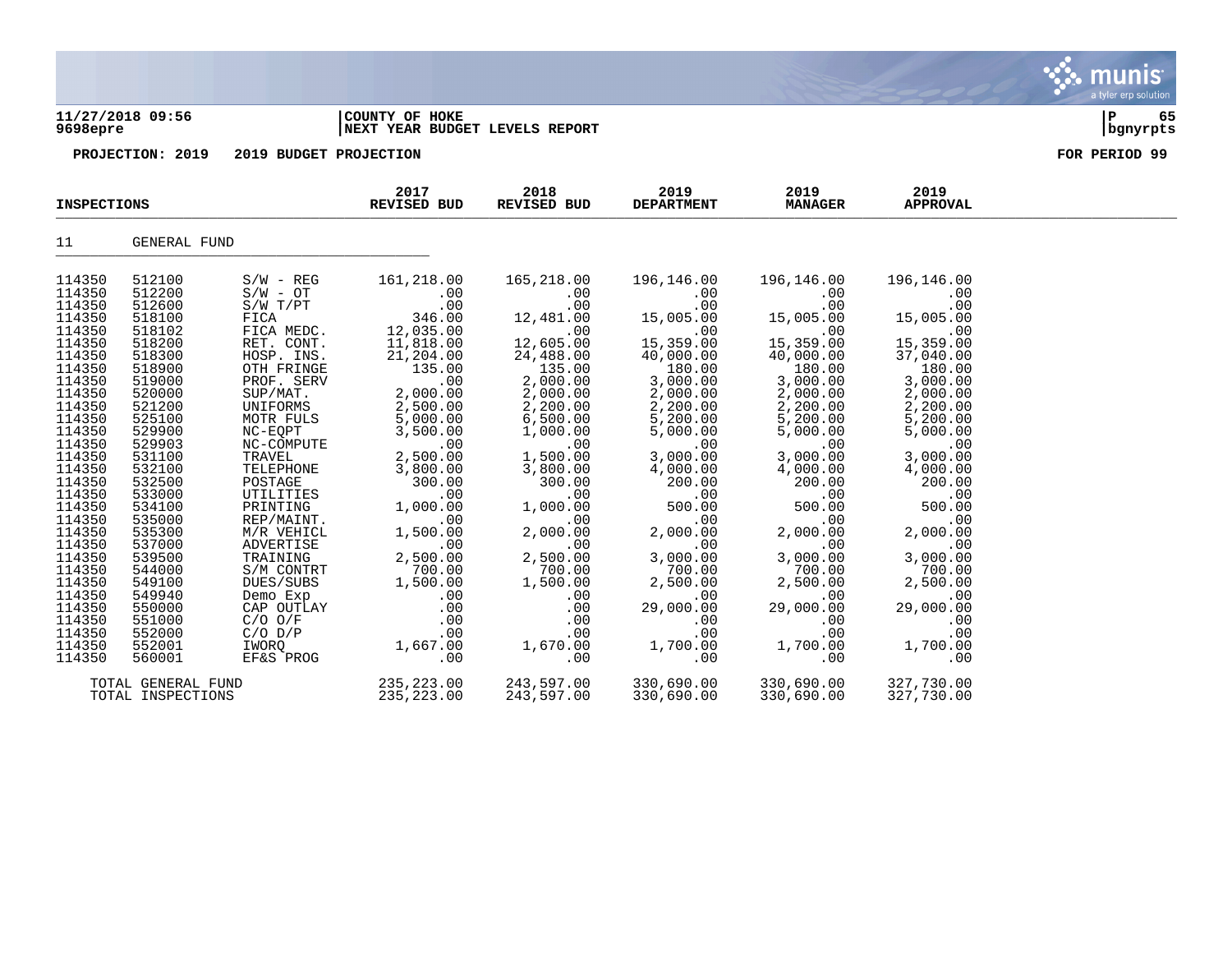| 11/27/2018 09:56 | COUNTY OF HOKE                  |          | 66 |
|------------------|---------------------------------|----------|----|
| 9698epre         | INEXT YEAR BUDGET LEVELS REPORT | bgnyrpts |    |



| <b>MEDICAL EXAMINER</b>                      |              |                          | 2017<br>REVISED BUD      | 2018<br>REVISED BUD    | 2019<br><b>DEPARTMENT</b> | 2019<br><b>MANAGER</b> | 2019<br><b>APPROVAL</b> |  |
|----------------------------------------------|--------------|--------------------------|--------------------------|------------------------|---------------------------|------------------------|-------------------------|--|
| 11                                           | GENERAL FUND |                          |                          |                        |                           |                        |                         |  |
| 114360                                       | 544000       | S/M CONTRT               | 100,000.00               | 115,000.00             | 80,000.00                 | 80,000,00              | 80,000.00               |  |
| TOTAL GENERAL FUND<br>TOTAL MEDICAL EXAMINER |              | 100,000.00<br>100,000.00 | 115,000.00<br>115,000.00 | 80,000.00<br>80,000.00 | 80,000.00<br>80,000.00    | 80,000.00<br>80,000.00 |                         |  |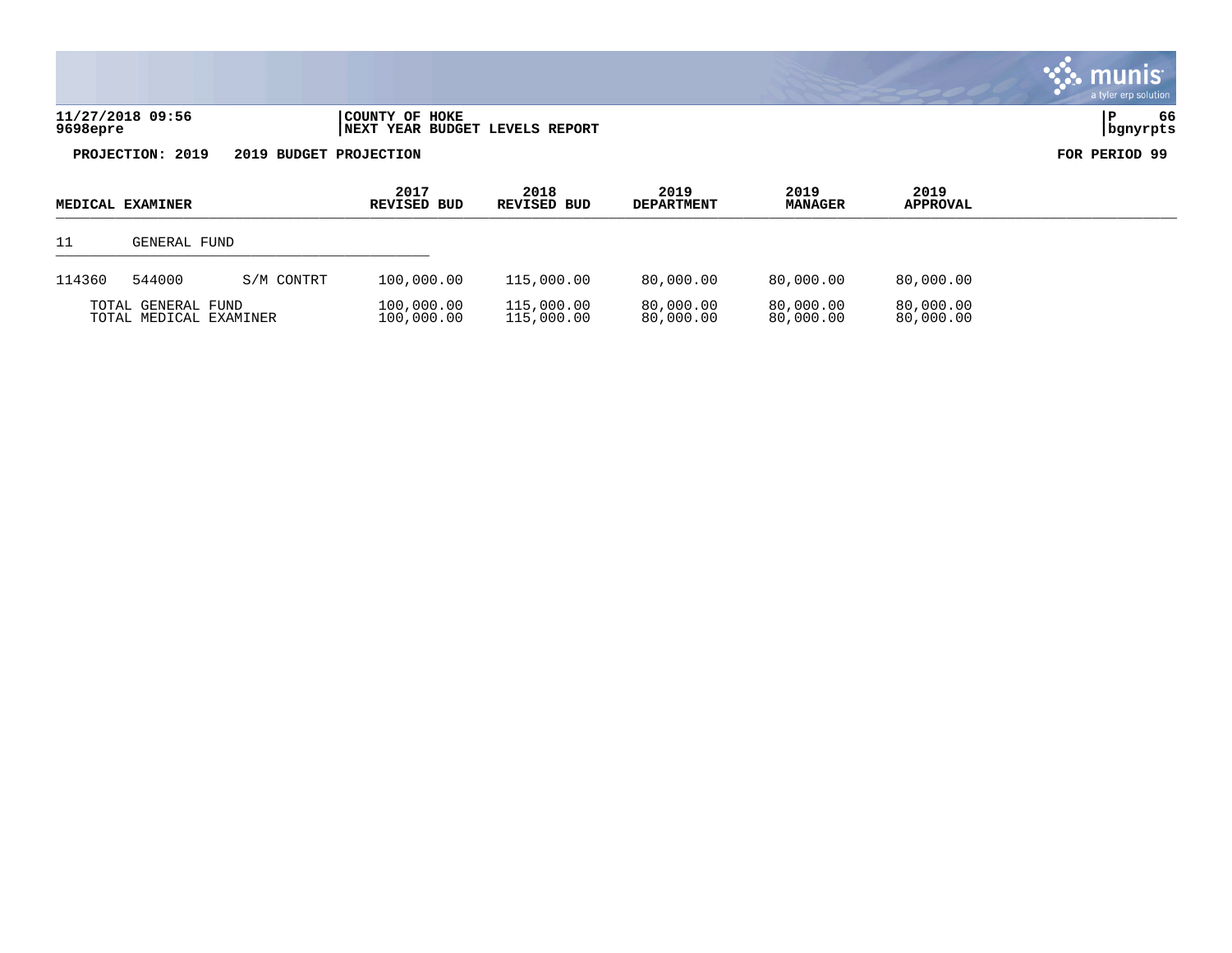### **11/27/2018 09:56 |COUNTY OF HOKE |P 67 9698epre |NEXT YEAR BUDGET LEVELS REPORT |bgnyrpts**

|                    | ANIMAL CONTROL       |                      | 2017<br><b>REVISED BUD</b> | 2018<br><b>REVISED BUD</b> | 2019<br><b>DEPARTMENT</b> | 2019<br><b>MANAGER</b> | 2019<br><b>APPROVAL</b> |  |
|--------------------|----------------------|----------------------|----------------------------|----------------------------|---------------------------|------------------------|-------------------------|--|
| 11                 | GENERAL FUND         |                      |                            |                            |                           |                        |                         |  |
| 114380             | 512100               | $S/W - REG$          | 166,835.00                 | 175,639.00                 | 165,180.00                | 165,180.00             | 165,180.00              |  |
| 114380             | 512200               | $S/W - OT$           | .00                        | .00                        | .00                       | .00                    | .00                     |  |
| 114380             | 512600               | $S/W$ $T/PT$         | .00                        | .00                        | .00                       | .00                    | .00                     |  |
| 114380             | 512700               | S/W LONG.            | .00                        | .00                        | .00                       | .00                    | .00                     |  |
| 114380<br>114380   | 518100<br>518102     | FICA<br>FICA MEDC.   | 12,506.00<br>.00           | 12,901.00<br>.00           | 12,637.00<br>.00          | 12,637.00<br>.00       | 12,637.00<br>.00        |  |
| 114380             | 518200               | RET. CONT.           | 11,937.00                  | 12,766.00                  | 11,563.00                 | 11,563.00              | 11,563.00               |  |
| 114380             | 518300               | HOSP. INS.           | 35,340.00                  | 40,980.00                  | 50,000.00                 | 50,000.00              | 46,300.00               |  |
| 114380             | 518900               | OTH FRINGE           | 225.00                     | 225.00                     | 225.00                    | 225.00                 | 225.00                  |  |
| 114380             | 519000               | PROF. SERV           | 23,200.00                  | 24,500.00                  | 23,500.00                 | 23,500.00              | 23,500.00               |  |
| 114380             | 520000               | SUP/MAT.             | 11,300.00                  | 15,500.00                  | 14,500.00                 | 14,500.00              | 14,500.00               |  |
| 114380             | 521200               | UNIFORMS             | 2,700.00                   | 2,900.00                   | 2,100.00                  | 2,100.00               | 2,100.00                |  |
| 114380             | 525100               | MOTR FULS            | 10,000.00                  | 10,000.00                  | 13,000.00                 | 13,000.00              | 13,000.00               |  |
| 114380             | 525200               | TIRES                | 1,500.00                   | 1,500.00                   | 1,500.00                  | 1,500.00               | 1,500.00                |  |
| 114380             | 529900               | NC-EQPT              | .00                        | 7,900.00                   | .00                       | .00                    | 3,800.00                |  |
| 114380<br>114380   | 529903<br>531100     | NC-COMPUTE<br>TRAVEL | .00<br>.00                 | .00                        | .00                       | .00<br>.00             | .00<br>.00              |  |
| 114380             | 532100               | TELEPHONE            | 4,500.00                   | .00<br>5,940.00            | .00<br>5,940.00           | 5,940.00               | 5,940.00                |  |
| 114380             | 532500               | POSTAGE              | 150.00                     | 165.00                     | 200.00                    | 200.00                 | 200.00                  |  |
| 114380             | 533000               | UTILITIES            | .00                        | .00                        | .00                       | .00                    | .00                     |  |
| 114380             | 535100               | M/R BUILD            | .00                        | 12,000.00                  | .00                       | .00                    | .00                     |  |
| 114380             | 535300               | M/R VEHICL           | 4,000.00                   | 4,000.00                   | 4,000.00                  | 4,000.00               | 4,000.00                |  |
| 114380             | 539500               | TRAINING             | 1,000.00                   | 4,000.00                   | 2,000.00                  | 2,000.00               | 2,000.00                |  |
| 114380             | 549100               | DUES/SUBS            | .00                        | 2,000.00                   | 2,000.00                  | 2,000.00               | 2,000.00                |  |
| 114380             | 551000               | $C/O$ $O/F$          | .00                        | .00                        | .00                       | .00                    | .00                     |  |
| 114380             | 552000               | $C/O$ $D/P$          | .00                        | .00                        | .00                       | .00                    | .00                     |  |
| 114380             | 554000               | C/O VEHCL            | .00                        | 24,000.00                  | 30,000.00                 | 30,000.00              | 30,000.00               |  |
| TOTAL GENERAL FUND |                      | 285, 193.00          | 356,916.00                 | 338,345.00                 | 338,345.00                | 338,445.00             |                         |  |
|                    | TOTAL ANIMAL CONTROL |                      | 285,193.00                 | 356,916.00                 | 338,345.00                | 338,345.00             | 338,445.00              |  |

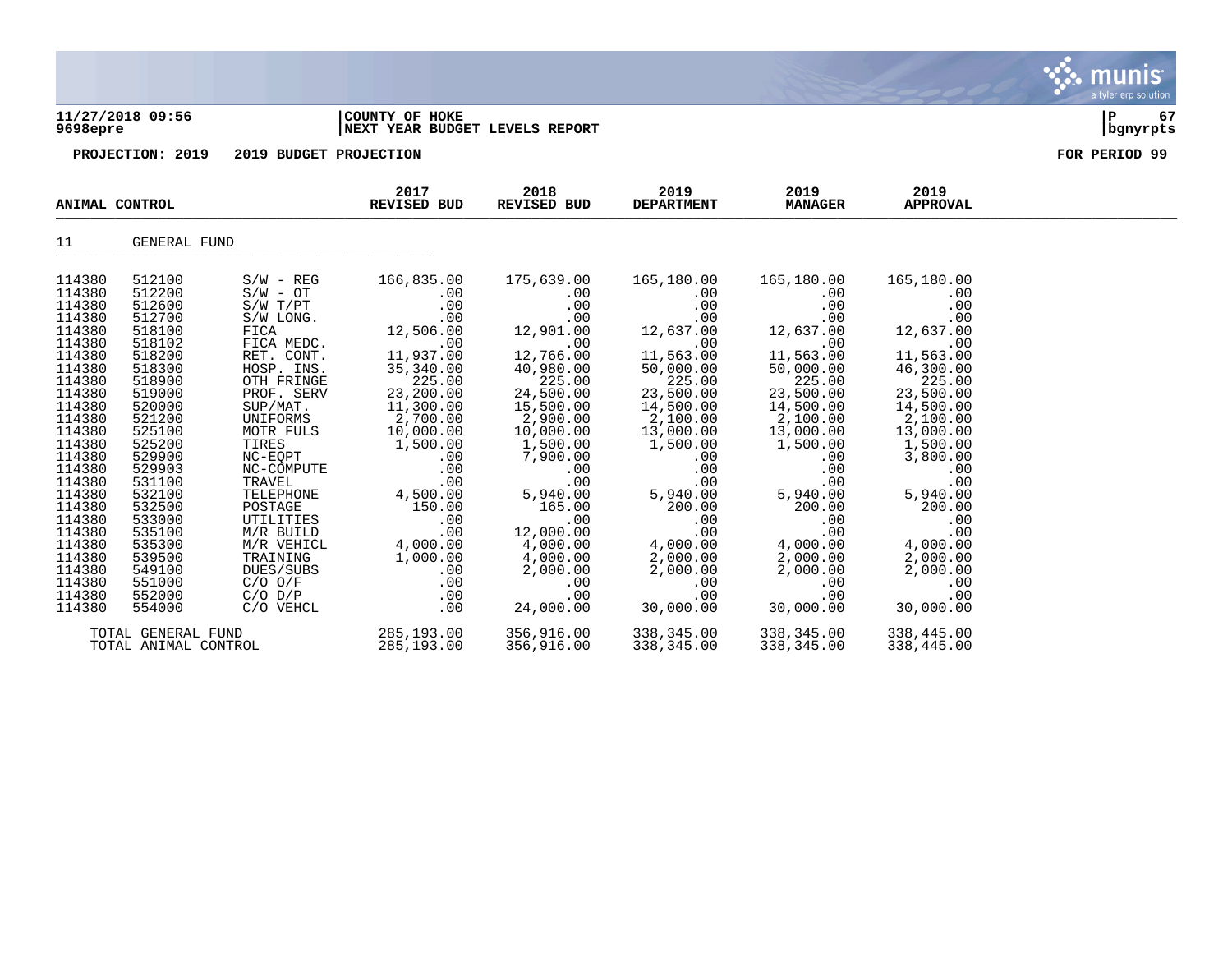| 11/27/2018 09:56<br>9698epre<br>PROJECTION: 2019                                                                                                                                                                                                                           |                                                                                                                                                                                                                                                                            | COUNTY OF HOKE<br>NEXT YEAR BUDGET LEVELS REPORT | ${\bf P}$<br>68<br>bgnyrpts                                                                                                                                                                                                                                                                                                                                                                                                                                  |                                                 |                                                                                                                                                                                                                                                  |                                                                                                                                                                                                                                                                                    |                                                                                                                                                                                                  |               |
|----------------------------------------------------------------------------------------------------------------------------------------------------------------------------------------------------------------------------------------------------------------------------|----------------------------------------------------------------------------------------------------------------------------------------------------------------------------------------------------------------------------------------------------------------------------|--------------------------------------------------|--------------------------------------------------------------------------------------------------------------------------------------------------------------------------------------------------------------------------------------------------------------------------------------------------------------------------------------------------------------------------------------------------------------------------------------------------------------|-------------------------------------------------|--------------------------------------------------------------------------------------------------------------------------------------------------------------------------------------------------------------------------------------------------|------------------------------------------------------------------------------------------------------------------------------------------------------------------------------------------------------------------------------------------------------------------------------------|--------------------------------------------------------------------------------------------------------------------------------------------------------------------------------------------------|---------------|
|                                                                                                                                                                                                                                                                            |                                                                                                                                                                                                                                                                            | 2019 BUDGET PROJECTION                           |                                                                                                                                                                                                                                                                                                                                                                                                                                                              |                                                 |                                                                                                                                                                                                                                                  |                                                                                                                                                                                                                                                                                    |                                                                                                                                                                                                  | FOR PERIOD 99 |
|                                                                                                                                                                                                                                                                            | <b>JUVENILE JUSTICE</b>                                                                                                                                                                                                                                                    |                                                  | 2017<br><b>REVISED BUD</b>                                                                                                                                                                                                                                                                                                                                                                                                                                   | 2018<br><b>REVISED BUD</b>                      | 2019<br><b>DEPARTMENT</b>                                                                                                                                                                                                                        | 2019<br><b>MANAGER</b>                                                                                                                                                                                                                                                             | 2019<br><b>APPROVAL</b>                                                                                                                                                                          |               |
| 11                                                                                                                                                                                                                                                                         | GENERAL FUND                                                                                                                                                                                                                                                               |                                                  |                                                                                                                                                                                                                                                                                                                                                                                                                                                              |                                                 |                                                                                                                                                                                                                                                  |                                                                                                                                                                                                                                                                                    |                                                                                                                                                                                                  |               |
| 114390<br>114390<br>114390<br>114390<br>114390<br>114390<br>114390<br>114390<br>114390<br>114390<br>114390<br>114390<br>114390<br>114390<br>114390<br>114390<br>114390<br>114390<br>114390<br>114390<br>114390<br>114390<br>114390<br>114390<br>114390<br>114390<br>114390 | 512100<br>512200<br>512600<br>516012<br>518100<br>518102<br>518200<br>518300<br>518900<br>520000<br>531100<br>532100<br>532500<br>533000<br>533300<br>533400<br>534100<br>535000<br>541200<br>549100<br>551000<br>552000<br>563001<br>563002<br>563003<br>563004<br>563018 |                                                  | $\begin{array}{cccc} S/W \; - \; \text{REG} & 0.00 & 0.00 \\ S/W \; - \; \text{OT} & 0.00 & 0.00 \\ S/W \; \text{T/PT} & 0.00 & 0.00 \\ \text{GANG VIOLE} & 0.0 & 0.00 \\ \text{FICA} & 0.00 & 0.00 \\ \text{FICA} & 0.00 & 0.00 \\ \text{FICA} & 0.00 & 0.00 \\ \text{RET. CONT.} & 0.00 & 0.00 \\ \text{TOR} & 0.00 & 0.00 \\ \text{OTR} & 0.00 & 0.00 \\ \text$<br>ABLE 10, 216.00<br>HORSES 41, 071.00<br>PROJSUCCES 52, 042.00<br>FLYING CHG 36, 894.00 | 42,667.00<br>3,090.00<br>36,205.00<br>12,489.00 | .00<br>.00<br>.00<br>.00<br>.00<br>.00<br>.00<br>.00<br>.00<br>.00<br>.00<br>.00<br>.00<br>.00<br>.00<br>.00<br>.00<br>.00<br>.00<br>.00<br>.00<br>.00<br>120,529.00<br>.00<br>.00<br>.00<br>.00<br>$\begin{array}{c} 0.00 \\ -0.00 \end{array}$ | .00<br>.00<br>.00<br>$\begin{array}{c} .00 \\ .00 \\ .00 \end{array}$<br>.00<br>.00<br>.00<br>$00$<br>.00<br>00<br>.00<br>.00<br>$\begin{array}{c} 0.00 \\ -0.00 \end{array}$<br>$.00\,$<br>.00<br>.00<br>.00<br>.00<br>00 .<br>00 .<br>120 , 529 , 00<br>.00<br>.00<br>.00<br>.00 | .00<br>.00<br>.00<br>.00<br>.00<br>.00<br>.00<br>.00<br>.00<br>.00<br>.00<br>.00<br>.00<br>.00<br>.00<br>.00<br>.00<br>.00<br>.00<br>.00<br>.00<br>.00<br>130,529.00<br>.00<br>.00<br>.00<br>.00 |               |
| 114390<br>114390                                                                                                                                                                                                                                                           | 563025<br>563026<br>TOTAL GENERAL FUND<br>TOTAL JUVENILE JUSTICE                                                                                                                                                                                                           | COMMUNTY                                         | 10,000.00<br>157,423.00<br>157,423.00                                                                                                                                                                                                                                                                                                                                                                                                                        | 34,378.00<br>136,029.00<br>136,029.00           | .00<br>120,529.00 120,529.00<br>120,529.00                                                                                                                                                                                                       | .00<br>.00<br>120,529.00                                                                                                                                                                                                                                                           | .00<br>.00<br>130,529.00<br>130,529.00                                                                                                                                                           |               |

**∵ munis** 

a tyler erp solution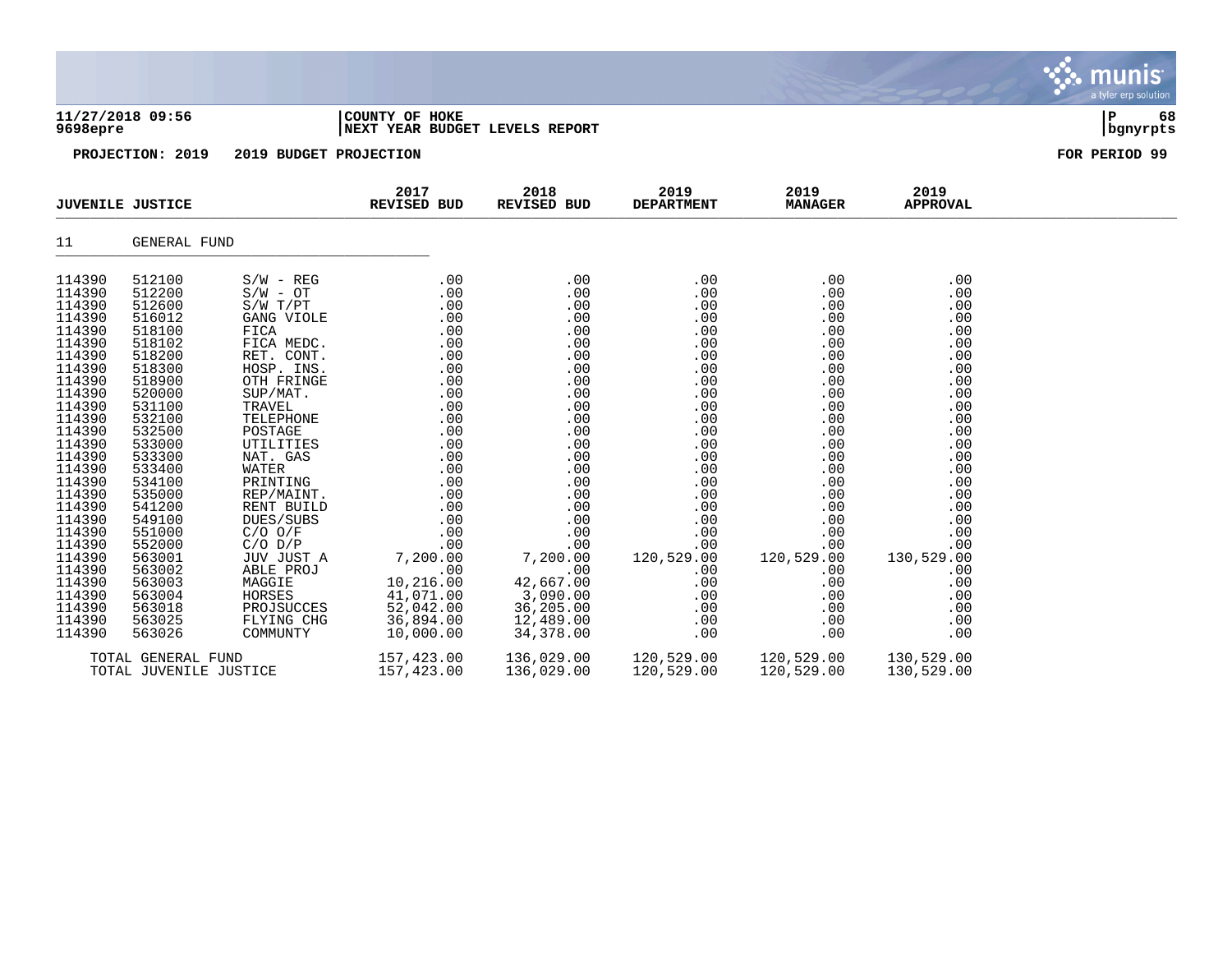|                                                                                                                                                                                                                                                                                                                    |                                                                                                                                                                                                                                                                                                                    |                                                                                                                                                                                                                                                                                                                                                                                                              |                                                                                                                                                                                                                                                                                                                                                                          |                                                                                                                                                                                                                                                                                                                                                                       |                                                                                                                                                                                                                                                                                                                                                                              |                                                                                                                                                                                                                                                                                                                                                                         |                                                                                                                                                                                                                                                                                                                                                                         | munis<br>a tyler erp solution |
|--------------------------------------------------------------------------------------------------------------------------------------------------------------------------------------------------------------------------------------------------------------------------------------------------------------------|--------------------------------------------------------------------------------------------------------------------------------------------------------------------------------------------------------------------------------------------------------------------------------------------------------------------|--------------------------------------------------------------------------------------------------------------------------------------------------------------------------------------------------------------------------------------------------------------------------------------------------------------------------------------------------------------------------------------------------------------|--------------------------------------------------------------------------------------------------------------------------------------------------------------------------------------------------------------------------------------------------------------------------------------------------------------------------------------------------------------------------|-----------------------------------------------------------------------------------------------------------------------------------------------------------------------------------------------------------------------------------------------------------------------------------------------------------------------------------------------------------------------|------------------------------------------------------------------------------------------------------------------------------------------------------------------------------------------------------------------------------------------------------------------------------------------------------------------------------------------------------------------------------|-------------------------------------------------------------------------------------------------------------------------------------------------------------------------------------------------------------------------------------------------------------------------------------------------------------------------------------------------------------------------|-------------------------------------------------------------------------------------------------------------------------------------------------------------------------------------------------------------------------------------------------------------------------------------------------------------------------------------------------------------------------|-------------------------------|
| 9698epre                                                                                                                                                                                                                                                                                                           | 11/27/2018 09:56                                                                                                                                                                                                                                                                                                   |                                                                                                                                                                                                                                                                                                                                                                                                              | COUNTY OF HOKE<br>NEXT YEAR BUDGET LEVELS REPORT                                                                                                                                                                                                                                                                                                                         | lР<br>69<br>  bgnyrpts                                                                                                                                                                                                                                                                                                                                                |                                                                                                                                                                                                                                                                                                                                                                              |                                                                                                                                                                                                                                                                                                                                                                         |                                                                                                                                                                                                                                                                                                                                                                         |                               |
|                                                                                                                                                                                                                                                                                                                    | PROJECTION: 2019                                                                                                                                                                                                                                                                                                   | 2019 BUDGET PROJECTION                                                                                                                                                                                                                                                                                                                                                                                       |                                                                                                                                                                                                                                                                                                                                                                          |                                                                                                                                                                                                                                                                                                                                                                       |                                                                                                                                                                                                                                                                                                                                                                              |                                                                                                                                                                                                                                                                                                                                                                         |                                                                                                                                                                                                                                                                                                                                                                         | FOR PERIOD 99                 |
|                                                                                                                                                                                                                                                                                                                    | TRANSPORTATION EXP (GF)                                                                                                                                                                                                                                                                                            |                                                                                                                                                                                                                                                                                                                                                                                                              | 2017<br><b>REVISED BUD</b>                                                                                                                                                                                                                                                                                                                                               | 2018<br><b>REVISED BUD</b>                                                                                                                                                                                                                                                                                                                                            | 2019<br><b>DEPARTMENT</b>                                                                                                                                                                                                                                                                                                                                                    | 2019<br><b>MANAGER</b>                                                                                                                                                                                                                                                                                                                                                  | 2019<br><b>APPROVAL</b>                                                                                                                                                                                                                                                                                                                                                 |                               |
| 11                                                                                                                                                                                                                                                                                                                 | <b>GENERAL FUND</b>                                                                                                                                                                                                                                                                                                |                                                                                                                                                                                                                                                                                                                                                                                                              |                                                                                                                                                                                                                                                                                                                                                                          |                                                                                                                                                                                                                                                                                                                                                                       |                                                                                                                                                                                                                                                                                                                                                                              |                                                                                                                                                                                                                                                                                                                                                                         |                                                                                                                                                                                                                                                                                                                                                                         |                               |
| 114530<br>114530<br>114530<br>114530<br>114530<br>114530<br>114530<br>114530<br>114530<br>114530<br>114530<br>114530<br>114530<br>114530<br>114530<br>114530<br>114530<br>114530<br>114530<br>114530<br>114530<br>114530<br>114530<br>114530<br>114530<br>114530<br>114530<br>114530<br>114530<br>114530<br>114530 | 512100<br>512200<br>512600<br>518100<br>518200<br>518300<br>518900<br>519000<br>520000<br>521200<br>525000<br>525100<br>529000<br>531100<br>532100<br>532500<br>532900<br>534100<br>535200<br>535300<br>537001<br>538100<br>539500<br>549100<br>549900<br>549921<br>549922<br>549923<br>549924<br>554000<br>555000 | $S/W - REG$<br>$S/W - OT$<br>S/W T/PT<br>FICA<br>RET. CONT.<br>HOSP. INS.<br>OTH FRINGE<br>PROF. SERV<br>SUP/MAT.<br>UNIFORMS<br>VCL SUP/MT<br>MOTR FULS<br>PROMOSUPP<br>TRAVEL<br>TELEPHONE<br>POSTAGE<br>OTH COMMUN<br>PRINTING<br>M/R EQUIP.<br>M/R VEHICL<br>ADV MARKET<br>D/P PROG.<br>TRAINING<br>DUES/SUBS<br>DRUGTEST<br>EMP INCNTV<br>TRY TRANSI<br>COURTESY R<br>FAYRTPASS<br>C/O VEHCL<br>COEOUIP | 570, 342.00<br>11,500.00<br>.00<br>42,739.00<br>40,798.00<br>123,690.00<br>600.00<br>11,000.00<br>2,000.00<br>10,000.00<br>.00<br>149,000.00<br>1,105.00<br>6,500.00<br>4,800.00<br>300.00<br>1,000.00<br>1,000.00<br>5,000.00<br>85,000.00<br>5,923.00<br>8,500.00<br>2,500.00<br>600.00<br>4,000.00<br>4,468.00<br>1,000.00<br>50.00<br>.00<br>343,800.00<br>35,687.00 | 565,042.00<br>24,500.00<br>.00<br>41,969.00<br>41,260.00<br>141,680.00<br>608.00<br>9,000.00<br>2,800.00<br>10,000.00<br>.00<br>161,000.00<br>1,105.00<br>6,000.00<br>4,800.00<br>480.00<br>1,200.00<br>1,000.00<br>4,800.00<br>68,000.00<br>3,800.00<br>9,500.00<br>3,000.00<br>700.00<br>4,000.00<br>4,500.00<br>1,000.00<br>50.00<br>.00<br>99,640.00<br>24,187.00 | 570,342.00<br>11,500.00<br>5,320.31<br>42,734.00<br>40,798.00<br>123,690.00<br>600.00<br>11,000.00<br>4,900.00<br>10,000.00<br>.00<br>170,000.00<br>1,105.00<br>6,500.00<br>3,800.00<br>300.00<br>1,000.00<br>1,200.00<br>4,000.00<br>85,000.00<br>5,422.00<br>24,380.00<br>2,500.00<br>750.00<br>8,000.00<br>4,500.00<br>1,000.00<br>50.00<br>.00<br>382,920.00<br>2,452.00 | 557,002.00<br>11,500.00<br>.00<br>42,139.00<br>43,613.00<br>200,000.00<br>900.00<br>11,000.00<br>4,900.00<br>10,000.00<br>.00<br>170,000.00<br>1,105.00<br>6,500.00<br>3,800.00<br>300.00<br>1,000.00<br>1,200.00<br>4,000.00<br>85,000.00<br>5,422.00<br>24,380.00<br>2,500.00<br>750.00<br>8,000.00<br>4,500.00<br>1,000.00<br>50.00<br>.00<br>382,920.00<br>2,452.00 | 557,002.00<br>11,500.00<br>.00<br>42,139.00<br>43,613.00<br>185,200.00<br>900.00<br>11,000.00<br>4,900.00<br>10,000.00<br>.00<br>170,000.00<br>1,105.00<br>6,500.00<br>3,800.00<br>300.00<br>1,000.00<br>1,200.00<br>4,000.00<br>85,000.00<br>5,422.00<br>24,380.00<br>2,500.00<br>750.00<br>8,000.00<br>4,500.00<br>1,000.00<br>50.00<br>.00<br>382,920.00<br>2,452.00 |                               |

TOTAL GENERAL FUND 1,472,902.00 1,235,621.00 1,525,763.31 1,585,933.00 1,571,133.00 TOTAL TRANSPORTATION EXP (GF 1,472,902.00 1,235,621.00 1,525,763.31 1,585,933.00 1,571,133.00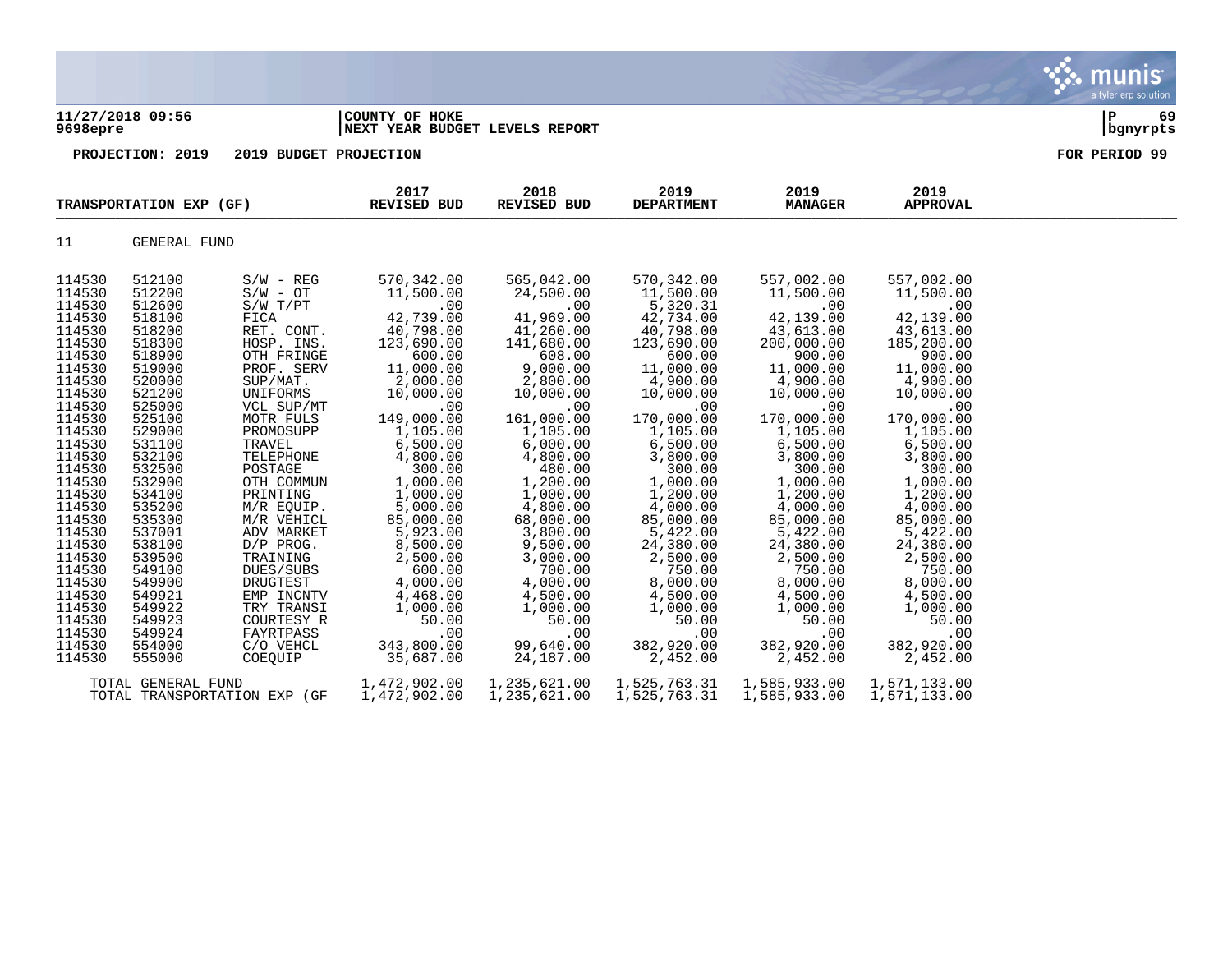| 11/27/2018 09:56<br>9698epre                                                                               |                                                                                                            | COUNTY OF HOKE<br>NEXT YEAR BUDGET LEVELS REPORT                                                                                                   |                                                                                                        |                                                                                                              |                                                                                                        |                                                                                                        |                                                                                                        |  |
|------------------------------------------------------------------------------------------------------------|------------------------------------------------------------------------------------------------------------|----------------------------------------------------------------------------------------------------------------------------------------------------|--------------------------------------------------------------------------------------------------------|--------------------------------------------------------------------------------------------------------------|--------------------------------------------------------------------------------------------------------|--------------------------------------------------------------------------------------------------------|--------------------------------------------------------------------------------------------------------|--|
|                                                                                                            | 2019 BUDGET PROJECTION<br>PROJECTION: 2019                                                                 |                                                                                                                                                    |                                                                                                        | FOR PERIOD 99                                                                                                |                                                                                                        |                                                                                                        |                                                                                                        |  |
|                                                                                                            | PLANNING AND ZONING                                                                                        |                                                                                                                                                    | 2017<br>REVISED BUD                                                                                    | 2018<br>REVISED BUD                                                                                          | 2019<br><b>DEPARTMENT</b>                                                                              | 2019<br><b>MANAGER</b>                                                                                 | 2019<br><b>APPROVAL</b>                                                                                |  |
| 11                                                                                                         | GENERAL FUND                                                                                               |                                                                                                                                                    |                                                                                                        |                                                                                                              |                                                                                                        |                                                                                                        |                                                                                                        |  |
| 114910<br>114910<br>114910<br>114910<br>114910<br>114910<br>114910<br>114910<br>114910<br>114910<br>114910 | 510000<br>512100<br>512200<br>512600<br>517000<br>518100<br>518102<br>518200<br>518300<br>518900<br>519000 | PERS. SVC.<br>$S/W - REG$<br>$S/W - OT$<br>$S/W$ $T/PT$<br>$G/B$ EXP<br>FICA<br>FICA MEDC.<br>RET. CONT.<br>HOSP. INS.<br>OTH FRINGE<br>PROF. SERV | .00<br>96,130.00<br>.00<br>.00<br>5,000.00<br>6,999.00<br>.00<br>6,680.00<br>14,636.00<br>90.00<br>.00 | .00<br>91,130.00<br>.00<br>.00<br>6,000.00<br>.00<br>6,999.00<br>7,399.00<br>16,692.00<br>90.00<br>10,000.00 | .00<br>92,493.00<br>.00<br>.00<br>5,000.00<br>7,075.71<br>.00<br>6,474.51<br>20,000.00<br>90.00<br>.00 | .00<br>92,493.00<br>.00<br>.00<br>5,000.00<br>7,076.00<br>.00<br>7,243.00<br>20,000.00<br>90.00<br>.00 | .00<br>92,493.00<br>.00<br>.00<br>5,000.00<br>7,076.00<br>.00<br>7,243.00<br>18,520.00<br>90.00<br>.00 |  |
| 114910<br>114910<br>114910<br>114910<br>114910<br>114910<br>114910<br>114910<br>114910<br>114910<br>114910 | 520000<br>525100<br>529901<br>531100<br>532100<br>532500<br>533000<br>534100<br>535300<br>537000<br>539500 | SUP/MAT.<br>MOTR FULS<br>NC-OF FURN<br>TRAVEL<br>TELEPHONE<br>POSTAGE<br>UTILITIES<br>PRINTING<br>M/R VEHICL<br>ADVERTISE<br>TRAINING              | 4,700.00<br>100.00<br>.00<br>.00<br>650.00<br>400.00<br>.00<br>.00<br>200.00<br>5,000.00<br>.00        | 3,200.00<br>100.00<br>.00<br>.00<br>650.00<br>400.00<br>.00<br>.00<br>200.00<br>6,500.00<br>.00              | 5,530.00<br>100.00<br>.00<br>.00<br>662.00<br>550.00<br>.00<br>.00<br>200.00<br>5,000.00<br>.00        | 5,530.00<br>100.00<br>.00<br>.00<br>662.00<br>550.00<br>.00<br>.00<br>200.00<br>5,000.00<br>.00        | 5,530.00<br>100.00<br>.00<br>.00<br>662.00<br>550.00<br>.00<br>.00<br>200.00<br>5,000.00<br>.00        |  |

114910 549100 DUES/SUBS .00 .00 .00 .00 .00 114910 551000 C/O O/F .00 .00 .00 .00 .00 114910 552000 C/O D/P .00 .00 .00 .00 .00

TOTAL GENERAL FUND 140,585.00 149,360.00 143,175.22 143,944.00 142,464.00

TOTAL PLANNING AND ZONING

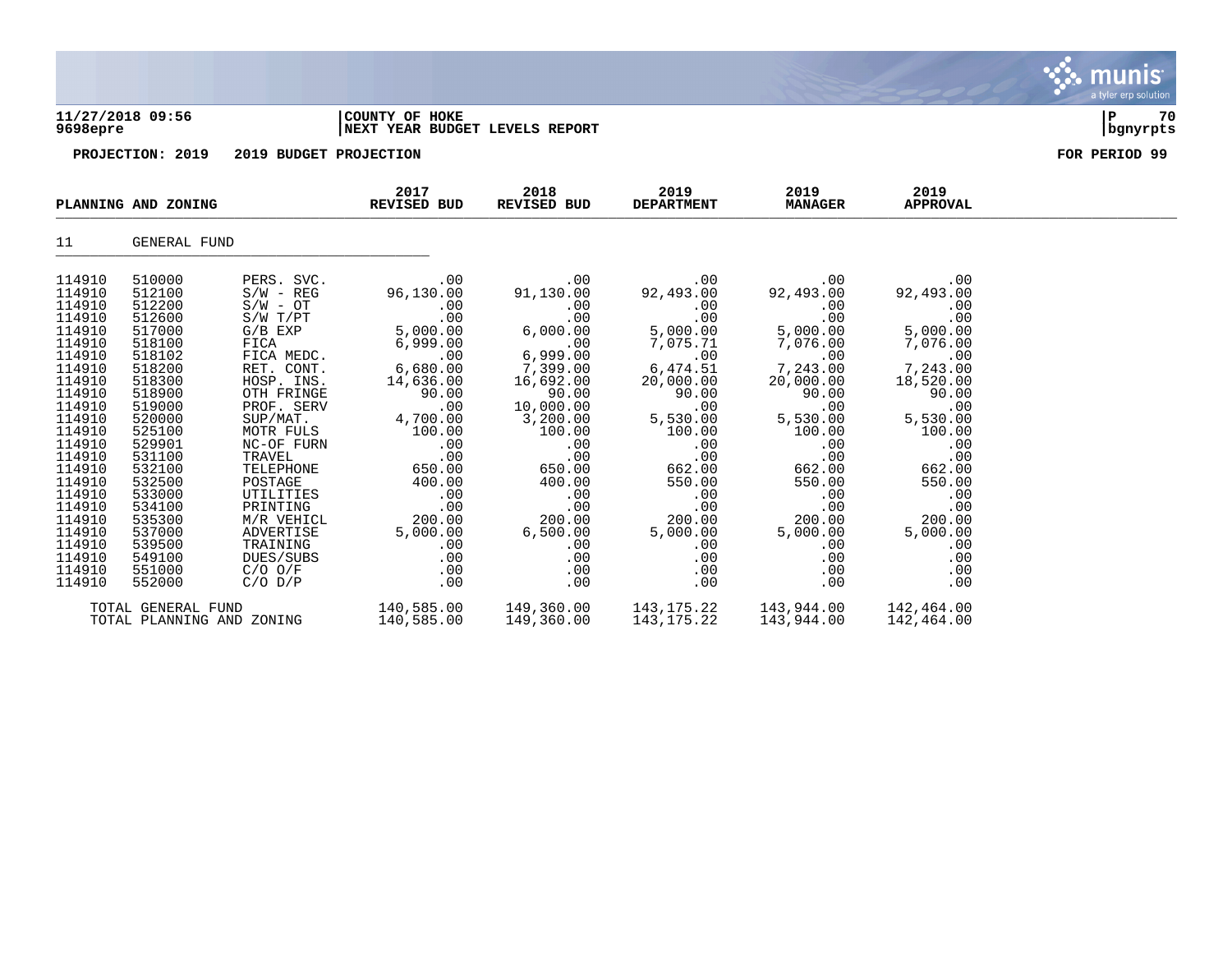|                                                          |                                                          |                                                                          |                                                                   |                                                                     |                                                                       |                                                                       |                                                                       | $\alpha$ cyclocopy contains. |  |
|----------------------------------------------------------|----------------------------------------------------------|--------------------------------------------------------------------------|-------------------------------------------------------------------|---------------------------------------------------------------------|-----------------------------------------------------------------------|-----------------------------------------------------------------------|-----------------------------------------------------------------------|------------------------------|--|
| 9698epre                                                 | 11/27/2018 09:56                                         |                                                                          | COUNTY OF HOKE<br>NEXT YEAR BUDGET LEVELS REPORT                  |                                                                     |                                                                       |                                                                       |                                                                       | P<br>71<br>bgnyrpts          |  |
| PROJECTION: 2019<br>2019 BUDGET PROJECTION               |                                                          |                                                                          |                                                                   |                                                                     | FOR PERIOD 99                                                         |                                                                       |                                                                       |                              |  |
|                                                          | ECONOMIC DEVELOPMENT                                     |                                                                          | 2017<br><b>REVISED BUD</b>                                        | 2018<br>REVISED BUD                                                 | 2019<br><b>DEPARTMENT</b>                                             | 2019<br><b>MANAGER</b>                                                | 2019<br>APPROVAL                                                      |                              |  |
| 11                                                       | GENERAL FUND                                             |                                                                          |                                                                   |                                                                     |                                                                       |                                                                       |                                                                       |                              |  |
| 114920<br>114920<br>114920<br>114920<br>114920<br>114920 | 519000<br>520000<br>531100<br>532100<br>533000<br>535000 | PROF. SERV<br>SUP/MAT.<br>TRAVEL<br>TELEPHONE<br>UTILITIES<br>REP/MAINT. | 10,000.00<br>500.00<br>2,500.00<br>1,440.00<br>3,800.00<br>900.00 | 15,000.00<br>2,500.00<br>2,500.00<br>1,500.00<br>3,800.00<br>900.00 | 15,000.00<br>2,500.00<br>2,500.00<br>1,500.00<br>4,500.00<br>1,000.00 | 15,000.00<br>2,500.00<br>2,500.00<br>1,500.00<br>4,500.00<br>1,000.00 | 15,000.00<br>2,500.00<br>2,500.00<br>1,500.00<br>4,500.00<br>1,000.00 |                              |  |

 $\mathbf{\cdot}$  munis

114920 537000 ADVERTISE 1,600.00 1,600.00 2,500.00 2,500.00 2,500.00 114920 544000 S/M CONTRT 65,605.00 65,605.00 65,605.00 65,605.00 65,605.00 114920 549100 DUES/SUBS .00 .00 .00 .00 .00 114920 552000 C/O D/P .00 .00 .00 .00 .00 114920 560000 GRANTS/SUB .00 .00 .00 .00 .00

TOTAL GENERAL FUND 86,345.00 93,405.00 95,105.00 95,105.00 95,105.00<br>TOTAL ECONOMIC DEVELOPMENT 86,345.00 93,405.00 95,105.00 95,105.00 95,105.00

TOTAL ECONOMIC DEVELOPMENT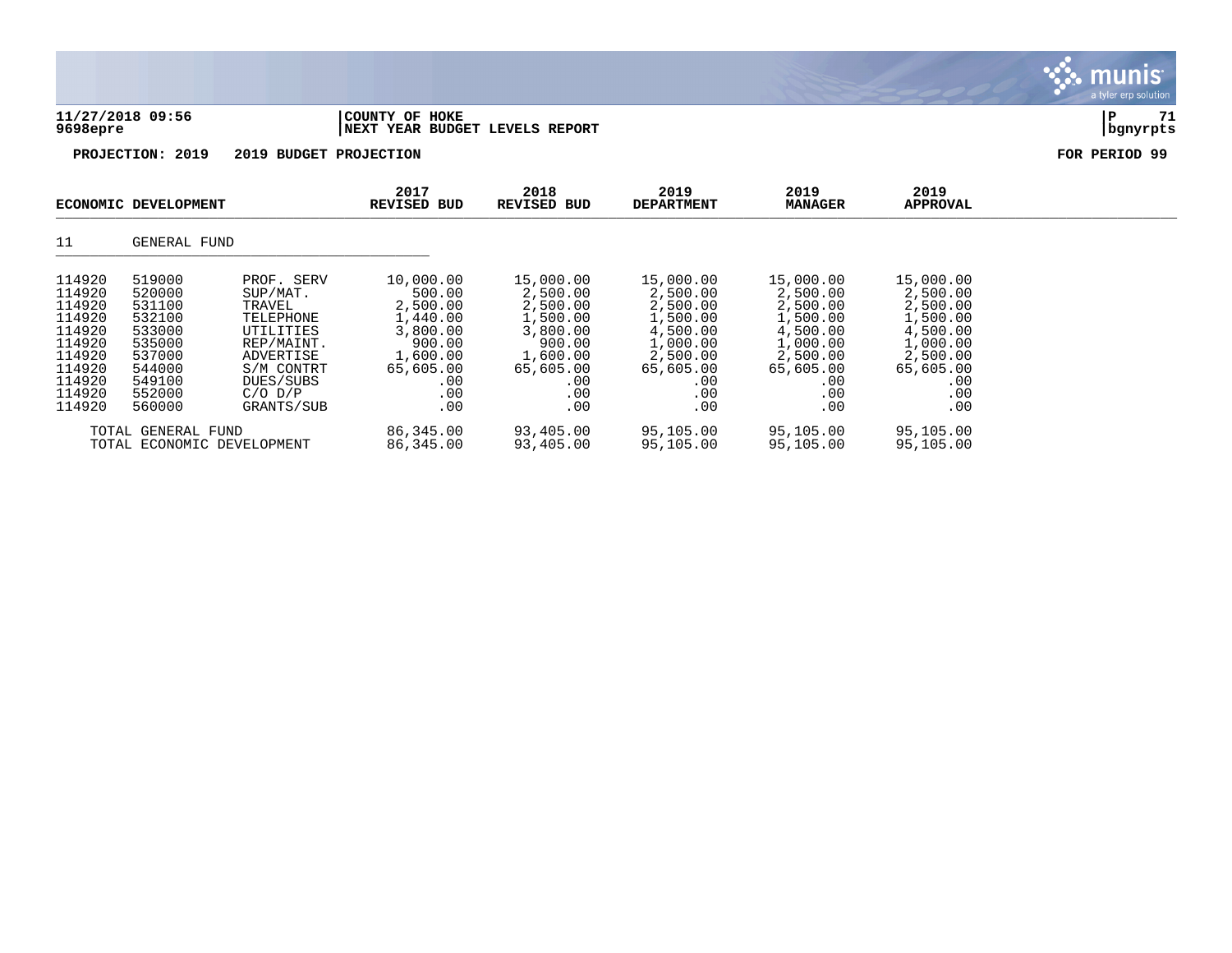| 9698epre                                |                            |                                     | NEXT YEAR BUDGET LEVELS REPORT                                              | bgnyrpts                                  |                                                   |                                            |                                      |  |
|-----------------------------------------|----------------------------|-------------------------------------|-----------------------------------------------------------------------------|-------------------------------------------|---------------------------------------------------|--------------------------------------------|--------------------------------------|--|
| PROJECTION: 2019 2019 BUDGET PROJECTION |                            |                                     |                                                                             | FOR PERIOD 99                             |                                                   |                                            |                                      |  |
| COOPERATIVE EXTENSION                   |                            |                                     | 2017<br>REVISED BUD                                                         | 2018<br>REVISED BUD                       | 2019<br><b>DEPARTMENT</b>                         | 2019<br><b>MANAGER</b>                     | 2019<br><b>APPROVAL</b>              |  |
| 11                                      | <b>GENERAL FUND</b>        |                                     |                                                                             |                                           |                                                   |                                            |                                      |  |
| 114950<br>114950                        | 510000<br>512100           | PERS. SVC.<br>$S/W - REG$           | .00<br>.00                                                                  | .00<br>.00                                | .00<br>.00                                        | .00<br>.00                                 | .00<br>.00                           |  |
| 114950<br>114950                        | 512101<br>512200<br>512600 | S/W PAT<br>$S/W - OT$               | 75, 290.00<br>.00<br>.00                                                    | 104,681.00<br>.00                         | 79,737.00<br>.00<br>.00                           | 79,737.00<br>.00<br>.00                    | 79,737.00<br>.00                     |  |
| 114950<br>114950<br>114950              | 513000<br>518100           | $S/W$ $T/PT$<br>NCSU PAY.<br>FICA   | 238,200.00                                                                  | .00<br>270,000.00<br>.00                  | 280,700.00<br>.00                                 | 280,700.00<br>.00                          | 00.<br>280,700.00<br>00.<br>6,055.00 |  |
| 114950<br>114950                        | 518101<br>518102           | FICA - PAT<br>FICA MEDC.            | $00$ .<br>5,730.00<br>.00                                                   | 8,085.00<br>.00                           | 6,055.00<br>.00                                   | 6,055.00<br>.00                            | .00                                  |  |
| 114950<br>114950<br>114950              | 518103<br>518200<br>518201 | $F/M$ PAT<br>RET. CONT.<br>RET. PAT | $\begin{array}{c} .00\ .00\ .00\ .00\ .00\ .00\ .00\ .00\ .00\ \end{array}$ | .00<br>.00                                | .00<br>.00<br>5,770.00                            | .00<br>$00$<br>00.944<br>18.720.00         |                                      |  |
| 114950<br>114950                        | 518300<br>518301           | HOSP. INS.<br>HOSP. PAT             | 15,600.00                                                                   | 16,000.00<br>00.<br>$.00 \,$<br>16,192.00 | 18,720.00<br>.00                                  | $\overline{00}$                            | .00                                  |  |
| 114950<br>114950<br>114950              | 518900<br>518901           | OTH FRINGE<br>$O/F$ - PAT           | 96.00<br>96.00                                                              | 00.<br>חח חף<br>90.00                     | 96.00<br>.00                                      | 96.00<br>$\ddot{\phantom{0}}$ .00          | 96.00<br>.00                         |  |
| 114950<br>114950                        | 519000<br>520000<br>523002 | PROF. SERV<br>SUP/MAT.<br>PROGSUPP  | 3,000.00<br>8,300.00<br>600.00                                              | 5,100.00<br>16,000.00<br>600.00           | $\overline{1}$<br>3,100.00<br>11,000.00<br>600.00 | 3,100.00<br>11,000.00<br>600.00            | 3,100.00<br>11,000.00<br>600.00      |  |
| 114950<br>114950                        | 523106<br>525100           | PEST GR EX<br>MOTR FULS             | $00$ .<br>1.600.00<br>1,600.00                                              | $1500.00$<br>00.00                        | 1500.00                                           | $1,600.00$<br>0.00<br>4,500.00<br>1.500.00 | .00<br>1,600.00                      |  |
| 114950<br>114950<br>114950              | 529900<br>529901<br>529903 | NC-EOPT<br>NC-OF FURN<br>NC-COMPUTE | .00<br>400.00<br>1,000.00                                                   | $5,000.00$<br>$1,000.00$<br>1,000.00      | .00<br>4,500.00<br>1,000.00                       | 1,000.00                                   | $\ddotsc$ 00<br>4,500.00<br>1,000.00 |  |
| 114950<br>114950                        | 531100<br>532100           | TRAVEL<br>TELEPHONE                 | 4,000.00<br>1,800.00                                                        | 9,800.00<br>1,800.00                      | 9,000.00<br>1,800.00                              | 9,000.00<br>1,800.00                       | 9,000.00<br>1,800.00                 |  |
| 114950<br>114950<br>114950              | 532500<br>533000<br>533200 | POSTAGE<br>UTILITIES<br>FUEL OIL    | 100.00<br>2,700.00<br>.00                                                   | 100.00<br>2,800.00<br>.00                 | 100.00<br>3,000.00<br>.00                         | 100.00<br>3,000.00<br>.00                  | 100.00<br>3,000.00<br>.00            |  |
| 114950<br>114950                        | 535000<br>535300           | REP/MAINT.<br>M/R VEHICL            | 3,000.00<br>700.00                                                          | 3,600.00<br>700.00                        | $3,500$<br>700.00<br>.00                          | 3,500.00<br>700.00                         | 3,500.00<br>700.00                   |  |
| 114950<br>114950                        | 536000<br>544004           | FREIGHT<br>CONT/LEASE               | $\sim 00$<br>3,500.00                                                       | .00<br>3,500.00                           | 7,400.00                                          | .00<br>7,400.00                            | .00<br>7,400.00                      |  |

114950 549100 DUES/SUBS 850.00 1,100.00 1,200.00 1,200.00 1,200.00 114950 549900 PAT PROG. 14,856.00 25,789.00 9,351.00 9,351.00 9,351.00 114950 550000 CAP OUTLAY .00 .00 .00 .00 .00 114950 551000 C/O O/F .00 .00 .00 .00 .00 114950 552000 C/O D/P .00 .00 .00 .00 .00

TOTAL GENERAL FUND 386,840.00 493,537.00 448,929.00 449,403.00 449,403.00

TOTAL COOPERATIVE EXTENSION

# **11/27/2018 09:56 |COUNTY OF HOKE |P 72**

munis a tyler erp solutior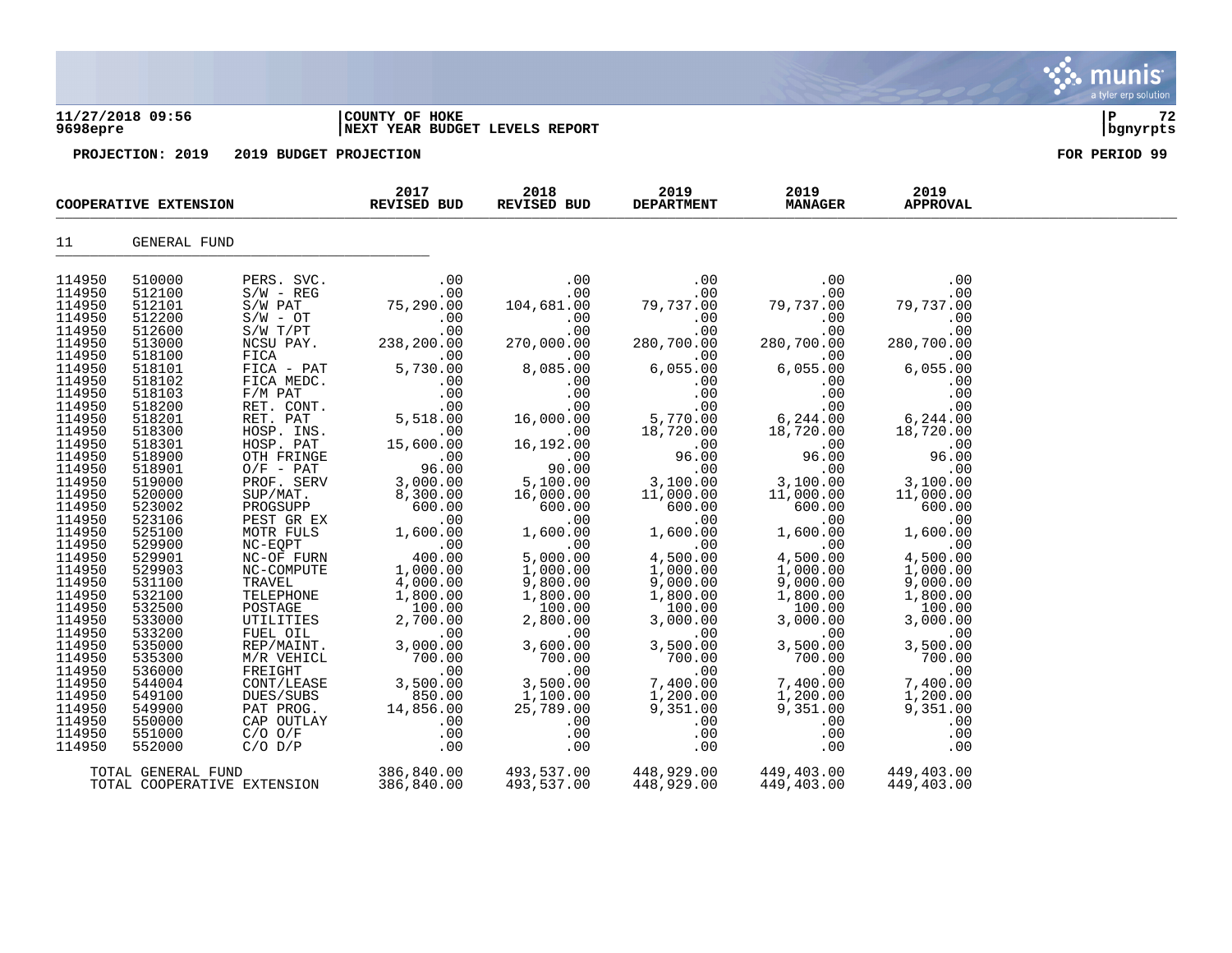

## **11/27/2018 09:56 |COUNTY OF HOKE |P 73 9698epre |NEXT YEAR BUDGET LEVELS REPORT |bgnyrpts**



|                         | SOIL CONSERVATION  |              | 2017<br>2018<br><b>REVISED BUD</b><br>REVISED BUD |           | 2019<br><b>DEPARTMENT</b>                                  | 2019<br><b>MANAGER</b>                                         | 2019<br><b>APPROVAL</b> |  |
|-------------------------|--------------------|--------------|---------------------------------------------------|-----------|------------------------------------------------------------|----------------------------------------------------------------|-------------------------|--|
| 11                      | GENERAL FUND       |              |                                                   |           |                                                            |                                                                |                         |  |
| 114960                  | 512100             | $S/W - REG$  | 46,225.00                                         | 44,233.00 | 43,289.00                                                  | 43,289.00                                                      | 43,289.00               |  |
| 114960                  | 512200             | $S/W - OT$   | .00                                               | $.00 \,$  | .00                                                        | .00                                                            | .00                     |  |
| 114960                  | 512600             | $S/W$ $T/PT$ | .00                                               | .00       | .00                                                        | .00                                                            | .00                     |  |
| 114960                  | 518100             | FICA         | 3,244.00                                          | 3,231.00  | 3,312.00                                                   | 3,312.00                                                       | 3,312.00                |  |
| 114960                  | 518102             | FICA MEDC.   | .00                                               | .00       | .00                                                        | .00                                                            | .00                     |  |
| 114960                  | 518200             | RET. CONT.   | 3,095.00                                          | 3,297.00  | 3,390.00                                                   | 3,390.00                                                       | 3,390.00                |  |
| 114960                  | 518300             | HOSP. INS.   | 7,068.00                                          | 8,196.00  | 10,000.00                                                  | 10,000.00                                                      | 9,260.00                |  |
| 114960                  | 518900             | OTH FRINGE   | 45.00                                             | 45.00     | 45.00                                                      | 45.00                                                          | 45.00                   |  |
| 114960                  | 520000             | SUP/MAT.     | .00                                               | .00       | .00                                                        | .00                                                            | .00                     |  |
| 114960                  | 525100             | MOTR FULS    | 900.00                                            | 1,000.00  | 1,000.00                                                   | 1,000.00                                                       | 1,000.00                |  |
| 114960                  | 531100             | TRAVEL       | 150.00                                            | 150.00    | 150.00                                                     | 150.00                                                         | 150.00                  |  |
| 114960                  | 532100             | TELEPHONE    | 500.00                                            | 500.00    | 500.00                                                     | 500.00                                                         | 500.00                  |  |
| 114960                  | 532500             | POSTAGE      | $\sim 00$                                         | .00       | $\begin{array}{c} \texttt{.00} \ \texttt{.00} \end{array}$ | $\begin{array}{c} \texttt{.00} \\ \texttt{500.00} \end{array}$ | $\sim 00$               |  |
| 114960                  | 535300             | M/R VEHICL   | 300.00                                            | 500.00    | 500.00                                                     |                                                                | 500.00                  |  |
| 114960                  | 537000             | ADVERTISE    | .00                                               | .00       | .00                                                        | .00                                                            | $\sim$ 00               |  |
| 114960                  | 539500             | TRAINING     | 2,300.00                                          | 2,000.00  | 2,000.00                                                   | 2,000.00                                                       | 2,000.00                |  |
| 114960                  | 544004             | CONT/LEASE   | 2,200.00                                          | 4,100.00  | 2,500.00                                                   | 2,500.00                                                       | 2,500.00                |  |
| 114960                  | 549100             | DUES/SUBS    | 1,500.00                                          | 1,500.00  | 1,500.00                                                   | 1,500.00                                                       | 1,500.00                |  |
| 114960                  | 550000             |              | CAP OUTLAY 650.00                                 | .00       | 500.00                                                     | 500.00                                                         | 500.00                  |  |
| 114960                  | 551000             | C/O O/F      | $.00 \,$                                          | $.00 \,$  | .00                                                        | $.00 \,$                                                       | .00                     |  |
| 114960                  | 552000             | $C/O$ $D/P$  | .00                                               | $.00 \,$  | .00                                                        | .00                                                            | .00                     |  |
| 114960                  | 554000             | C/O VEHCL    | .00                                               | .00       | .00                                                        | .00                                                            | .00                     |  |
|                         | TOTAL GENERAL FUND |              |                                                   |           | 68,177.00 68,752.00 68,686.00                              | 68,686.00                                                      | 67,946.00               |  |
| TOTAL SOIL CONSERVATION |                    | 68,177.00    | 68,752.00                                         | 68,686.00 | 68,686.00                                                  | 67,946.00                                                      |                         |  |

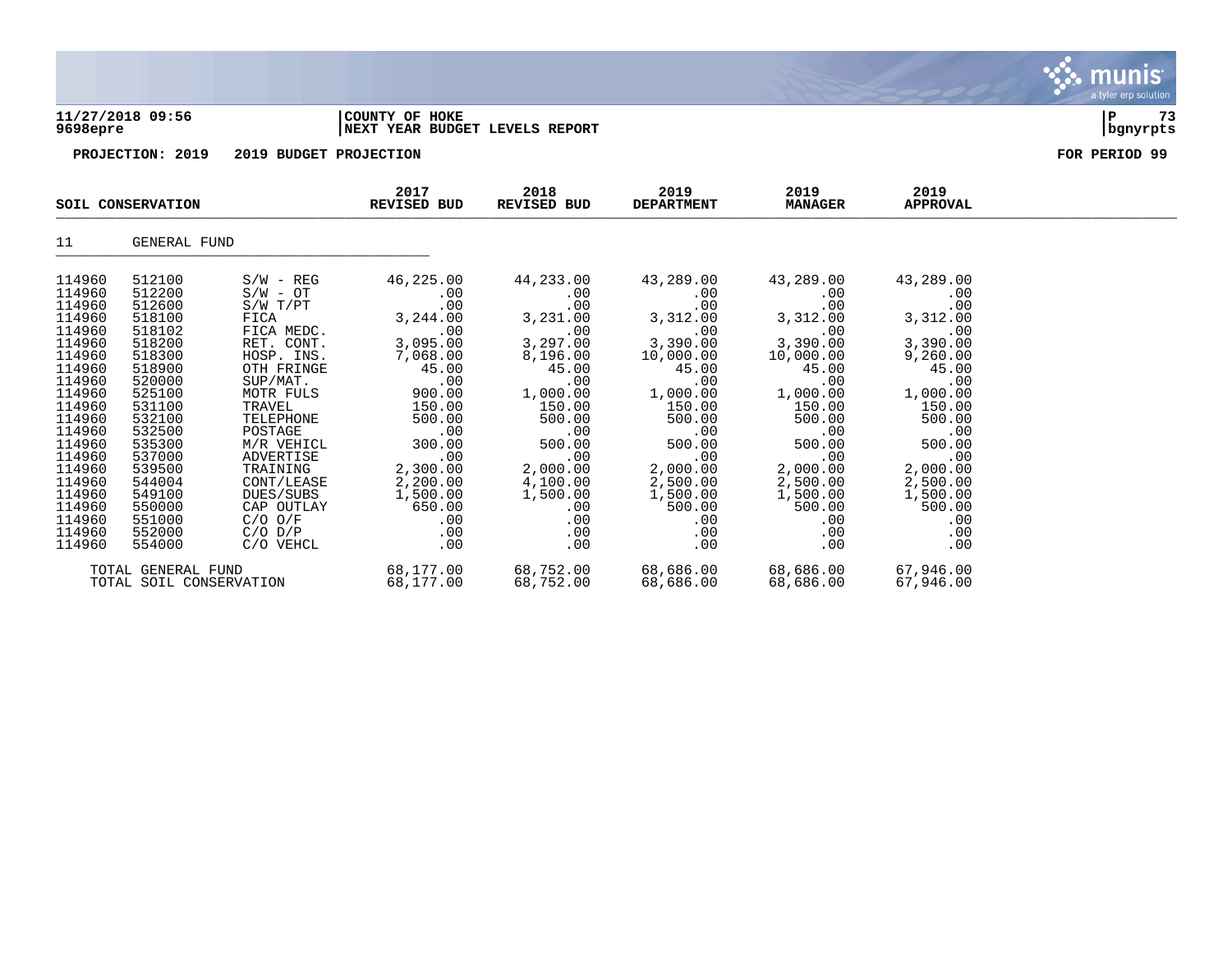### **11/27/2018 09:56 |COUNTY OF HOKE |P 74 9698epre |NEXT YEAR BUDGET LEVELS REPORT |bgnyrpts**

**PROJECTION: 2019 2019 BUDGET PROJECTION FOR PERIOD 99**

| <b>ENGINEERING</b> |                    |              | 2017<br>REVISED BUD | 2018<br>REVISED BUD | 2019<br><b>DEPARTMENT</b> | 2019<br><b>MANAGER</b> | 2019<br><b>APPROVAL</b> |  |
|--------------------|--------------------|--------------|---------------------|---------------------|---------------------------|------------------------|-------------------------|--|
| 11                 | GENERAL FUND       |              |                     |                     |                           |                        |                         |  |
| 114980             | 512100             | $S/W - REG$  | .00                 | .00                 | .00                       | .00                    | .00                     |  |
| 114980             | 512200             | $S/W - OT$   | $.00 \,$            | .00                 | $.00 \,$                  | .00                    | .00                     |  |
| 114980             | 512600             | $S/W$ $T/PT$ | $.00 \,$            | .00                 | .00                       | .00                    | .00                     |  |
| 114980             | 518100             | FICA         | .00                 | .00                 | .00                       | .00                    | .00                     |  |
| 114980             | 518102             | FICA MEDC.   | .00                 | .00                 | .00                       | .00                    | .00                     |  |
| 114980             | 518200             | RET. CONT.   | .00                 | .00                 | .00                       | .00                    | .00                     |  |
| 114980             | 518300             | HOSP. INS.   | .00                 | .00                 | .00                       | .00                    | .00                     |  |
| 114980             | 518900             | OTH FRINGE   | .00                 | .00                 | .00                       | .00                    | .00                     |  |
| 114980             | 520000             | SUP/MAT.     | .00                 | .00                 | .00                       | .00                    | .00                     |  |
| 114980             | 531100             | TRAVEL       | .00                 | .00                 | .00                       | .00                    | .00                     |  |
| 114980             | 532100             | TELEPHONE    | .00                 | .00                 | .00                       | .00                    | .00                     |  |
| 114980             | 532500             | POSTAGE      | .00                 | .00                 | .00                       | .00                    | .00                     |  |
| 114980             | 533000             | UTILITIES    | .00                 | .00                 | .00                       | .00                    | .00                     |  |
| 114980             | 534100             | PRINTING     | .00                 | .00                 | .00                       | .00                    | .00                     |  |
| 114980             | 535000             | REP/MAINT.   | .00                 | .00                 | .00                       | .00                    | .00                     |  |
| 114980             | 537000             | ADVERTISE    | .00                 | .00                 | .00                       | .00                    | .00                     |  |
| 114980             | 539500             | TRAINING     | .00                 | .00                 | .00                       | .00                    | .00                     |  |
| 114980             | 544000             | S/M CONTRT   | .00                 | .00                 | .00                       | .00                    | .00                     |  |
| 114980             | 549100             | DUES/SUBS    | .00                 | .00                 | .00                       | .00                    | .00                     |  |
| 114980             | 550000             | CAP OUTLAY   | .00                 | .00                 | .00                       | .00                    | .00                     |  |
| 114980             | 551000             | $C/O$ $O/F$  | .00                 | .00                 | .00                       | .00                    | .00                     |  |
| 114980             | 552000             | $C/O$ $D/P$  | .00                 | .00                 | .00                       | .00                    | .00                     |  |
|                    | TOTAL GENERAL FUND |              | .00                 | .00                 | .00                       | .00                    | .00                     |  |
|                    | TOTAL ENGINEERING  |              | .00                 | .00                 | .00                       | .00                    | .00                     |  |

munis a tyler erp solution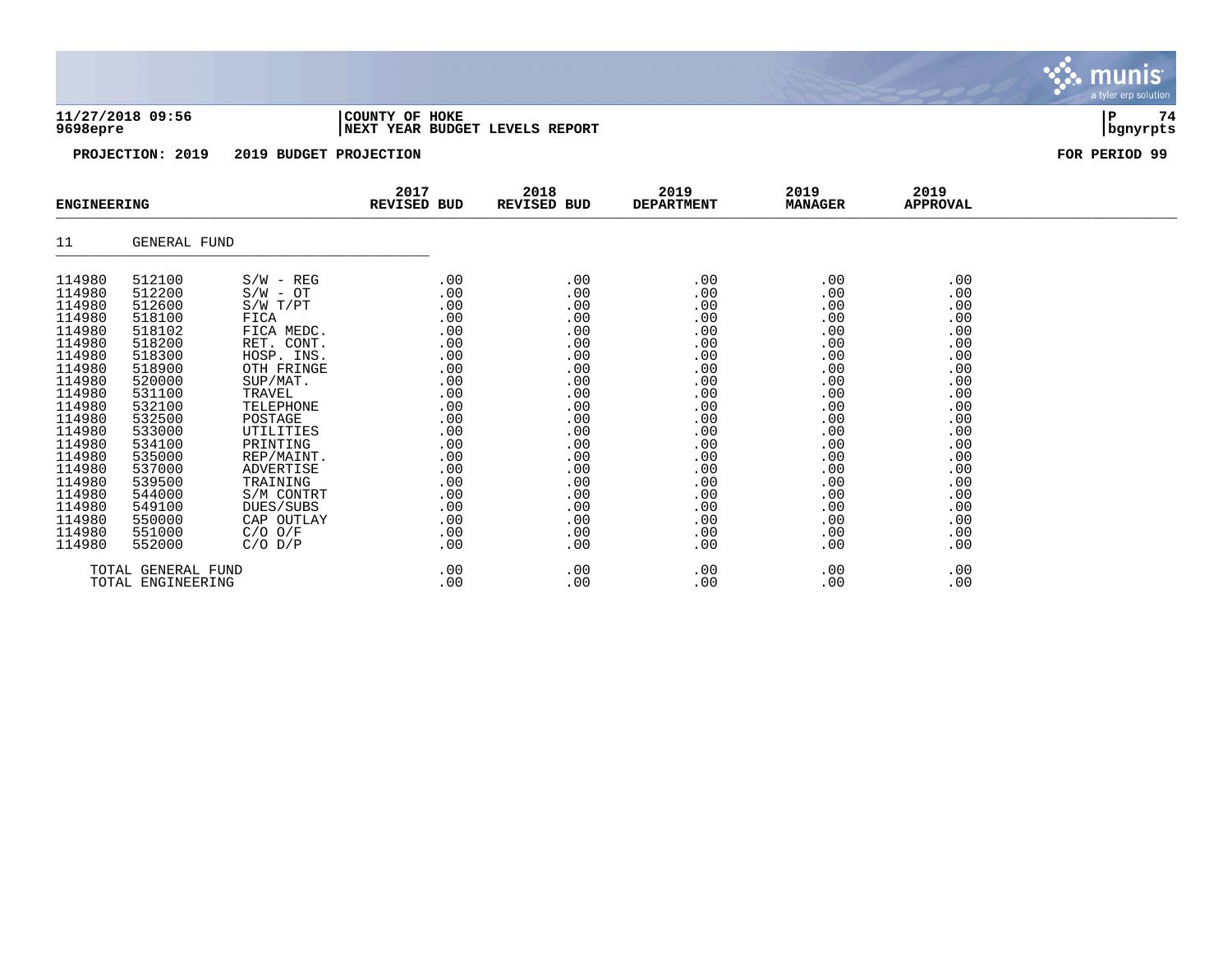### **11/27/2018 09:56 |COUNTY OF HOKE |P 75 9698epre |NEXT YEAR BUDGET LEVELS REPORT |bgnyrpts**

**PROJECTION: 2019 2019 BUDGET PROJECTION FOR PERIOD 99**

|                  | HEALTH ADMINISTRATION |                                                                                                                                                                                                                                              | 2017<br>REVISED BUD                                                                                                                                                                                                                           | 2018<br>REVISED BUD                          | 2019<br><b>DEPARTMENT</b>                                                                                                                                | 2019<br><b>MANAGER</b>                                                                                                                                                                                                                                                     | 2019<br><b>APPROVAL</b>                                                                        |  |
|------------------|-----------------------|----------------------------------------------------------------------------------------------------------------------------------------------------------------------------------------------------------------------------------------------|-----------------------------------------------------------------------------------------------------------------------------------------------------------------------------------------------------------------------------------------------|----------------------------------------------|----------------------------------------------------------------------------------------------------------------------------------------------------------|----------------------------------------------------------------------------------------------------------------------------------------------------------------------------------------------------------------------------------------------------------------------------|------------------------------------------------------------------------------------------------|--|
| 11               | GENERAL FUND          |                                                                                                                                                                                                                                              |                                                                                                                                                                                                                                               |                                              |                                                                                                                                                          |                                                                                                                                                                                                                                                                            |                                                                                                |  |
| 115110           | 512100                | $S/W - REG$                                                                                                                                                                                                                                  |                                                                                                                                                                                                                                               | 1,674,108.00    1,675,227.00    1,777,008.00 |                                                                                                                                                          | 1,777,008.00                                                                                                                                                                                                                                                               | 1,777,008.00                                                                                   |  |
| 115110           | 512200                | S/W - REG<br>S/W - OT<br>S/W T/PT<br>G/B EXP<br>FICA<br>FICA MEDC<br>RET. CONT<br>HOSP. INS<br>UNEMP. CC<br>UNEMP. CC                                                                                                                        | 5/W - OT<br>S/W T/PT 00 00<br>G/B EXP 7,700.00 7,700.00<br>FICA 129,942.00 129,319.00<br>FICA 129,942.00 129,319.00<br>RET. CONT. 121,597.00 128,045.00<br>RET. TWE 356,597.00 128,045.00                                                     |                                              |                                                                                                                                                          | $\begin{bmatrix} .00 & 1, 77, 000.00 & 0.00 & 0.00 & 0.00 & 0.00 & 0.00 & 0.00 & 0.00 & 0.00 & 0.00 & 0.00 & 0.00 & 0.00 & 0.00 & 0.00 & 0.00 & 0.00 & 0.00 & 0.00 & 0.00 & 0.00 & 0.00 & 0.00 & 0.00 & 0.00 & 0.00 & 0.00 & 0.00 & 0.00 & 0.00 & 0.00 & 0.00 & 0.00 & 0.$ |                                                                                                |  |
| 115110           | 512600                |                                                                                                                                                                                                                                              |                                                                                                                                                                                                                                               |                                              |                                                                                                                                                          |                                                                                                                                                                                                                                                                            |                                                                                                |  |
| 115110           | 517000                |                                                                                                                                                                                                                                              |                                                                                                                                                                                                                                               |                                              |                                                                                                                                                          |                                                                                                                                                                                                                                                                            |                                                                                                |  |
| 115110           | 518100                |                                                                                                                                                                                                                                              |                                                                                                                                                                                                                                               |                                              |                                                                                                                                                          |                                                                                                                                                                                                                                                                            |                                                                                                |  |
| 115110           | 518102                |                                                                                                                                                                                                                                              |                                                                                                                                                                                                                                               |                                              |                                                                                                                                                          |                                                                                                                                                                                                                                                                            |                                                                                                |  |
| 115110           | 518200                |                                                                                                                                                                                                                                              |                                                                                                                                                                                                                                               |                                              |                                                                                                                                                          |                                                                                                                                                                                                                                                                            |                                                                                                |  |
| 115110           | 518300                |                                                                                                                                                                                                                                              |                                                                                                                                                                                                                                               |                                              |                                                                                                                                                          |                                                                                                                                                                                                                                                                            |                                                                                                |  |
| 115110           | 518500                |                                                                                                                                                                                                                                              | FIGRE MELT.<br>CONT. 121, 597.00 128, 045.00<br>HOSP. INS. 256, 873.00 292, 787.00<br>UNEMPLOM (1.65.00 1, 665.00<br>PROF. SERV 247, 169.00 232, 640.00<br>SUP/MATT. 30, 000.00 25, 097.00<br>MED NUTR .00 .00<br>MED NUTR .00 .00 .00<br>MED |                                              | $170,000.00$<br>$1,665.00$<br>$138,500.00$<br>$20,000.00$                                                                                                | $\frac{1370,000.00}{0.00} \ \frac{1}{370,000.00} \ \frac{1}{138,500.00} \ \frac{138,500.00}{20,000.00}$                                                                                                                                                                    | $\frac{370,000.00}{000.00}$<br>00.00<br>1,665.00<br>138,500.00                                 |  |
| 115110           | 518900                |                                                                                                                                                                                                                                              |                                                                                                                                                                                                                                               |                                              |                                                                                                                                                          |                                                                                                                                                                                                                                                                            |                                                                                                |  |
| 115110           | 519000                |                                                                                                                                                                                                                                              |                                                                                                                                                                                                                                               |                                              |                                                                                                                                                          |                                                                                                                                                                                                                                                                            |                                                                                                |  |
| 115110           | 520000                |                                                                                                                                                                                                                                              |                                                                                                                                                                                                                                               |                                              |                                                                                                                                                          |                                                                                                                                                                                                                                                                            | 20,000.00                                                                                      |  |
| 115110           | 523000                |                                                                                                                                                                                                                                              |                                                                                                                                                                                                                                               |                                              |                                                                                                                                                          |                                                                                                                                                                                                                                                                            |                                                                                                |  |
| 115110           | 523001                |                                                                                                                                                                                                                                              |                                                                                                                                                                                                                                               |                                              |                                                                                                                                                          |                                                                                                                                                                                                                                                                            |                                                                                                |  |
| 115110           | 523100                |                                                                                                                                                                                                                                              |                                                                                                                                                                                                                                               |                                              |                                                                                                                                                          |                                                                                                                                                                                                                                                                            |                                                                                                |  |
| 115110           | 525100                |                                                                                                                                                                                                                                              |                                                                                                                                                                                                                                               |                                              |                                                                                                                                                          |                                                                                                                                                                                                                                                                            |                                                                                                |  |
| 115110           | 529001                |                                                                                                                                                                                                                                              |                                                                                                                                                                                                                                               |                                              |                                                                                                                                                          |                                                                                                                                                                                                                                                                            |                                                                                                |  |
| 115110           | 531100                |                                                                                                                                                                                                                                              |                                                                                                                                                                                                                                               |                                              |                                                                                                                                                          |                                                                                                                                                                                                                                                                            |                                                                                                |  |
| 115110           | 532100                |                                                                                                                                                                                                                                              |                                                                                                                                                                                                                                               |                                              |                                                                                                                                                          |                                                                                                                                                                                                                                                                            |                                                                                                |  |
| 115110           | 532500                |                                                                                                                                                                                                                                              |                                                                                                                                                                                                                                               |                                              |                                                                                                                                                          |                                                                                                                                                                                                                                                                            |                                                                                                |  |
| 115110           | 532900                |                                                                                                                                                                                                                                              |                                                                                                                                                                                                                                               |                                              |                                                                                                                                                          |                                                                                                                                                                                                                                                                            |                                                                                                |  |
| 115110           | 533000                |                                                                                                                                                                                                                                              |                                                                                                                                                                                                                                               |                                              |                                                                                                                                                          |                                                                                                                                                                                                                                                                            |                                                                                                |  |
| 115110           | 534100                |                                                                                                                                                                                                                                              |                                                                                                                                                                                                                                               |                                              |                                                                                                                                                          |                                                                                                                                                                                                                                                                            |                                                                                                |  |
| 115110           | 535000                |                                                                                                                                                                                                                                              |                                                                                                                                                                                                                                               |                                              |                                                                                                                                                          |                                                                                                                                                                                                                                                                            |                                                                                                |  |
| 115110           | 535300                |                                                                                                                                                                                                                                              |                                                                                                                                                                                                                                               |                                              |                                                                                                                                                          |                                                                                                                                                                                                                                                                            |                                                                                                |  |
| 115110<br>115110 | 539500<br>544000      |                                                                                                                                                                                                                                              |                                                                                                                                                                                                                                               |                                              |                                                                                                                                                          |                                                                                                                                                                                                                                                                            |                                                                                                |  |
| 115110           | 545000                |                                                                                                                                                                                                                                              |                                                                                                                                                                                                                                               |                                              |                                                                                                                                                          |                                                                                                                                                                                                                                                                            |                                                                                                |  |
| 115110           | 549100                |                                                                                                                                                                                                                                              |                                                                                                                                                                                                                                               |                                              | $\begin{array}{r} 3\, ,500\, .00\ 2\, ,000\, .00\ 0\, 12\, ,500\, .00\ 12\, ,500\, .00\ 5\, ,000\, .00\ 150\, ,000\, .00\ 150\, ,000\, .00\ \end{array}$ |                                                                                                                                                                                                                                                                            | $\begin{array}{r} 3,500.00\ 2,000.00\ 12,500.00\ 12,500.00\ 5,000.00\ 150,000.00\ \end{array}$ |  |
| 115110           | 549302                |                                                                                                                                                                                                                                              |                                                                                                                                                                                                                                               |                                              |                                                                                                                                                          |                                                                                                                                                                                                                                                                            |                                                                                                |  |
| 115110           | 549900                |                                                                                                                                                                                                                                              |                                                                                                                                                                                                                                               |                                              |                                                                                                                                                          | 00.<br>150,000.00                                                                                                                                                                                                                                                          |                                                                                                |  |
| 115110           | 551000                |                                                                                                                                                                                                                                              |                                                                                                                                                                                                                                               |                                              |                                                                                                                                                          |                                                                                                                                                                                                                                                                            |                                                                                                |  |
| 115110           | 552000                |                                                                                                                                                                                                                                              |                                                                                                                                                                                                                                               |                                              |                                                                                                                                                          |                                                                                                                                                                                                                                                                            |                                                                                                |  |
| 115110           | 553000                |                                                                                                                                                                                                                                              |                                                                                                                                                                                                                                               |                                              |                                                                                                                                                          |                                                                                                                                                                                                                                                                            |                                                                                                |  |
| 115110           | 554000                |                                                                                                                                                                                                                                              |                                                                                                                                                                                                                                               |                                              |                                                                                                                                                          |                                                                                                                                                                                                                                                                            |                                                                                                |  |
| 115110           | 555000                |                                                                                                                                                                                                                                              |                                                                                                                                                                                                                                               |                                              |                                                                                                                                                          |                                                                                                                                                                                                                                                                            |                                                                                                |  |
| 115110           | 557000                |                                                                                                                                                                                                                                              |                                                                                                                                                                                                                                               |                                              |                                                                                                                                                          |                                                                                                                                                                                                                                                                            |                                                                                                |  |
| 115110           | 558000                |                                                                                                                                                                                                                                              |                                                                                                                                                                                                                                               |                                              |                                                                                                                                                          |                                                                                                                                                                                                                                                                            |                                                                                                |  |
| 115110           | 559000                |                                                                                                                                                                                                                                              |                                                                                                                                                                                                                                               |                                              |                                                                                                                                                          |                                                                                                                                                                                                                                                                            |                                                                                                |  |
| 115110           | 571051                | 0 11 COMMUN 3 39,000.00<br>PRINTING 39,000.00 30,100.00<br>REP/MAINT. 3,500.00 15,000.00<br>M/R VEHICL 1,000.00 15,000.00<br>TRAINING .00 15,000.00<br>S/M CONTRT 12,500.00 12,500.00<br>S/M CONTRT 12,500.00 12,500.00<br>DUES/SUBS 5,000.0 |                                                                                                                                                                                                                                               |                                              |                                                                                                                                                          |                                                                                                                                                                                                                                                                            |                                                                                                |  |

munis a tyler erp solution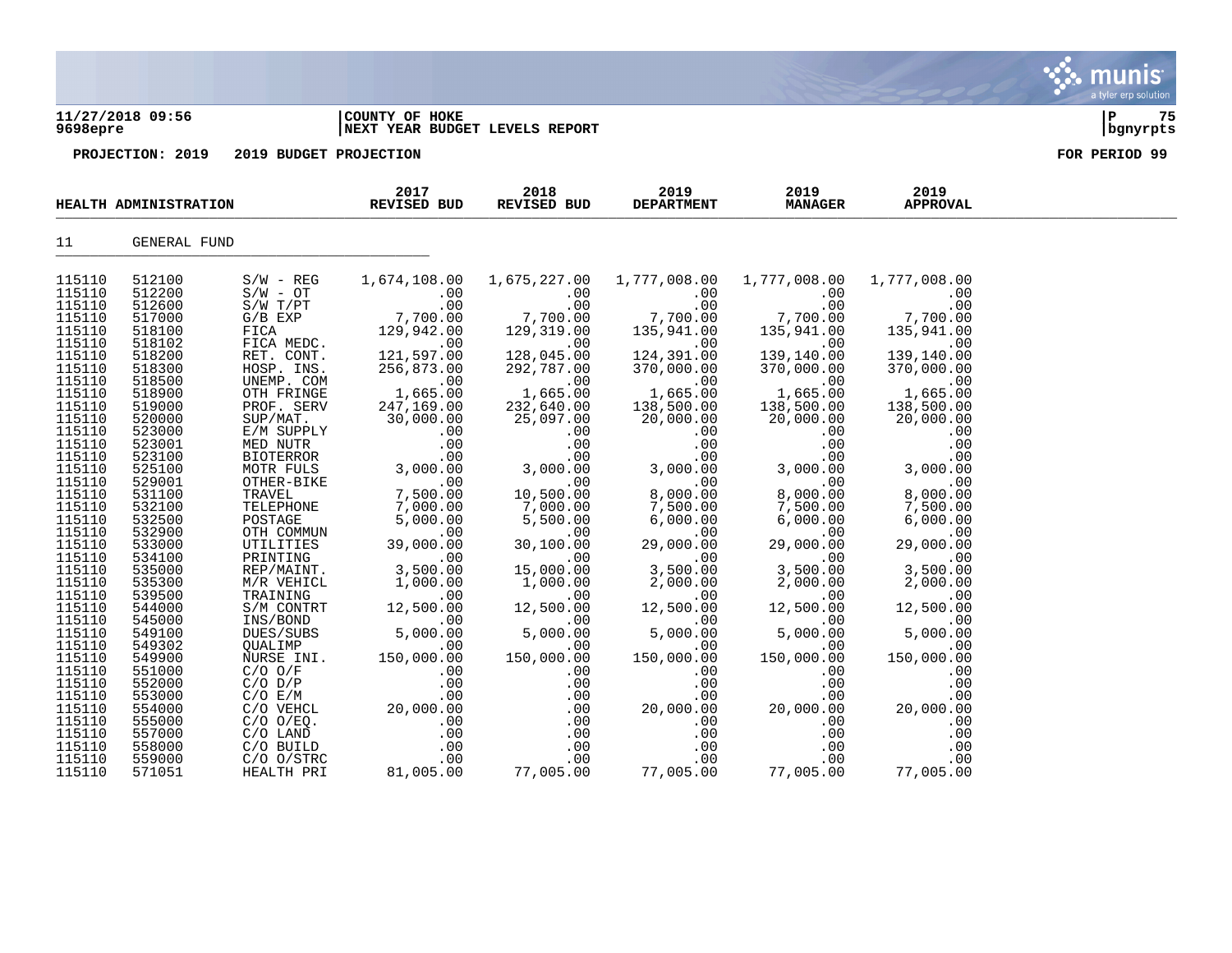**11/27/2018 09:56 |COUNTY OF HOKE |P 76 9698epre |NEXT YEAR BUDGET LEVELS REPORT |bgnyrpts**

| <b>HEALTH ADMINISTRATION</b> |                    |                             | 2017<br><b>REVISED BUD</b> | 2018<br><b>REVISED BUD</b>                             | 2019<br><b>DEPARTMENT</b>                              | 2019<br><b>MANAGER</b> | 2019<br><b>APPROVAL</b>      |  |
|------------------------------|--------------------|-----------------------------|----------------------------|--------------------------------------------------------|--------------------------------------------------------|------------------------|------------------------------|--|
| 115110                       | 572051             | HEALTH INT                  | 91,819.00                  | 91,819.00                                              | 91,819.00                                              | 91,819.00              | 91,819.00                    |  |
|                              | TOTAL GENERAL FUND | TOTAL HEALTH ADMINISTRATION |                            | 2,895,378.00 2,900,904.00<br>2,895,378.00 2,900,904.00 | 2,990,529.00 3,005,278.00<br>2,990,529.00 3,005,278.00 |                        | 3,005,278.00<br>3,005,278.00 |  |

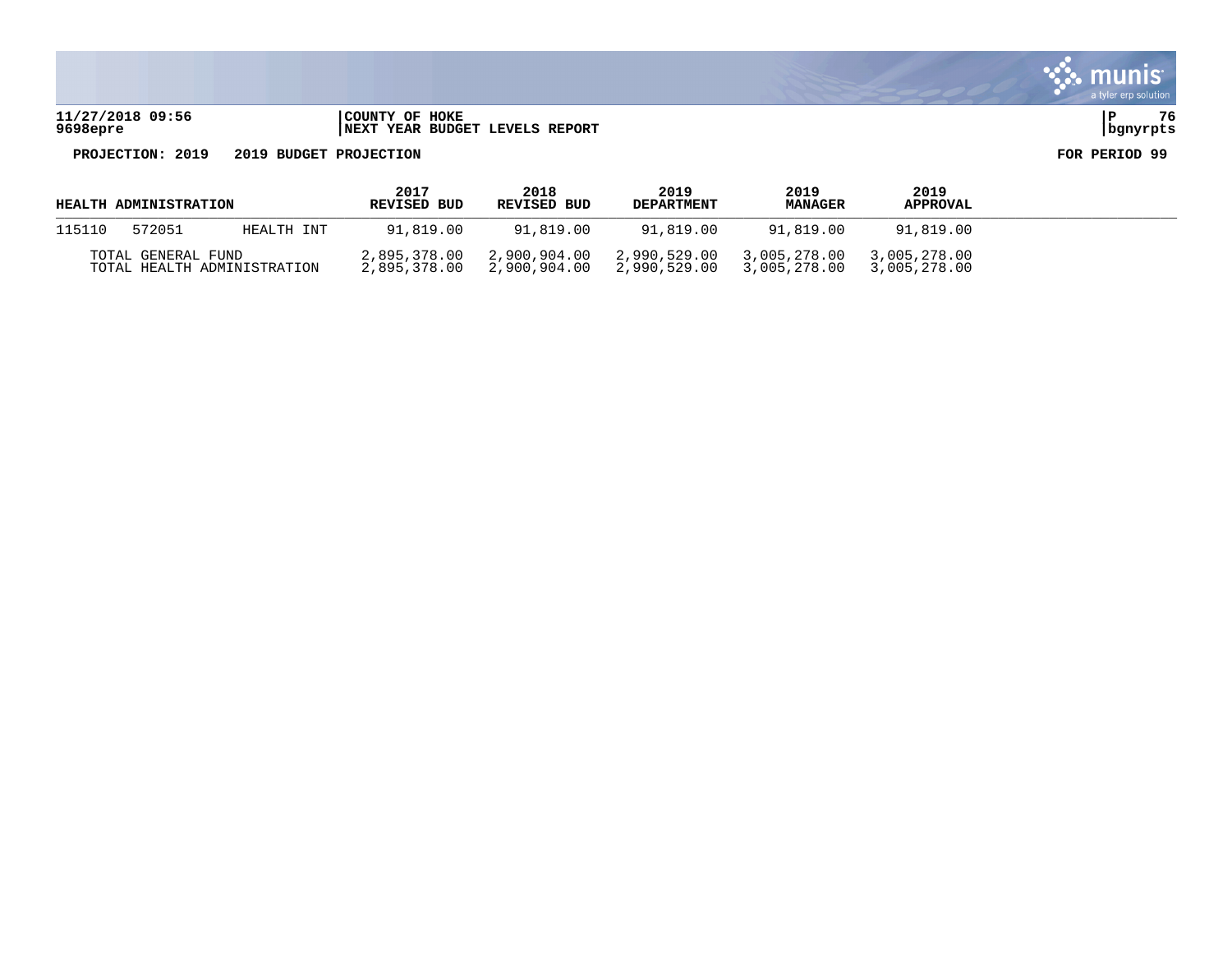| 9698epre                                                                                                                                 | 11/27/2018 09:56                                                                                                                         | COUNTY OF HOKE<br>NEXT YEAR BUDGET LEVELS REPORT                                                                                                                                     |                                                                                                                 |                                                                                                                 |                                                                                                                             |                                                                                                                 | 77<br>P<br>bgnyrpts                                                                                             |               |
|------------------------------------------------------------------------------------------------------------------------------------------|------------------------------------------------------------------------------------------------------------------------------------------|--------------------------------------------------------------------------------------------------------------------------------------------------------------------------------------|-----------------------------------------------------------------------------------------------------------------|-----------------------------------------------------------------------------------------------------------------|-----------------------------------------------------------------------------------------------------------------------------|-----------------------------------------------------------------------------------------------------------------|-----------------------------------------------------------------------------------------------------------------|---------------|
|                                                                                                                                          | PROJECTION: 2019                                                                                                                         | 2019 BUDGET PROJECTION                                                                                                                                                               |                                                                                                                 |                                                                                                                 |                                                                                                                             |                                                                                                                 |                                                                                                                 | FOR PERIOD 99 |
|                                                                                                                                          | HEALTH PRIMARY CARE                                                                                                                      |                                                                                                                                                                                      | 2017<br><b>REVISED BUD</b>                                                                                      | 2018<br>REVISED BUD                                                                                             | 2019<br><b>DEPARTMENT</b>                                                                                                   | 2019<br><b>MANAGER</b>                                                                                          | 2019<br>APPROVAL                                                                                                |               |
| 11                                                                                                                                       | GENERAL FUND                                                                                                                             |                                                                                                                                                                                      |                                                                                                                 |                                                                                                                 |                                                                                                                             |                                                                                                                 |                                                                                                                 |               |
| 115115<br>115115<br>115115<br>115115<br>115115<br>115115<br>115115<br>115115<br>115115<br>115115<br>115115<br>115115<br>115115<br>115115 | 512100<br>512200<br>512600<br>518100<br>518102<br>518200<br>518300<br>518900<br>519000<br>520000<br>523000<br>531100<br>532100<br>539500 | $S/W - REG$<br>$S/W - OT$<br>$S/W$ $T/PT$<br>FICA<br>FICA MEDC.<br>RET. CONT.<br>HOSP. INS.<br>OTH FRINGE<br>PROF. SERV<br>SUP/MAT.<br>E/M SUPPLY<br>TRAVEL<br>TELEPHONE<br>TRAINING | .00<br>.00<br>.00<br>.00<br>.00<br>.00<br>.00<br>.00<br>36,500.00<br>26,000.00<br>.00<br>2,800.00<br>.00<br>.00 | .00<br>.00<br>.00<br>.00<br>.00<br>.00<br>.00<br>.00<br>14,000.00<br>26,000.00<br>.00<br>1,800.00<br>.00<br>.00 | $.00 \ \,$<br>.00<br>.00<br>.00<br>.00<br>.00<br>.00<br>.00<br>10,000.00<br>26,000.00<br>.00<br>3,600.00<br>$.00 \,$<br>.00 | .00<br>.00<br>.00<br>.00<br>.00<br>.00<br>.00<br>.00<br>10,000.00<br>26,000.00<br>.00<br>3,600.00<br>.00<br>.00 | .00<br>.00<br>.00<br>.00<br>.00<br>.00<br>.00<br>.00<br>10,000.00<br>26,000.00<br>.00<br>3,600.00<br>.00<br>.00 |               |
|                                                                                                                                          | $T$ הווזה זגמהוהיה זגת                                                                                                                   |                                                                                                                                                                                      | CE 200 00                                                                                                       | 11 000 00                                                                                                       | 20 COO OO                                                                                                                   | 20 COO OO                                                                                                       | 20 COO OO                                                                                                       |               |

 $\ddot{\mathbf{w}}$  munis

TOTAL GENERAL FUND 65,300.00 41,800.00 39,600.00 39,600.00 39,600.00 TOTAL HEALTH PRIMARY CARE 65,300.00 41,800.00 39,600.00 39,600.00 39,600.00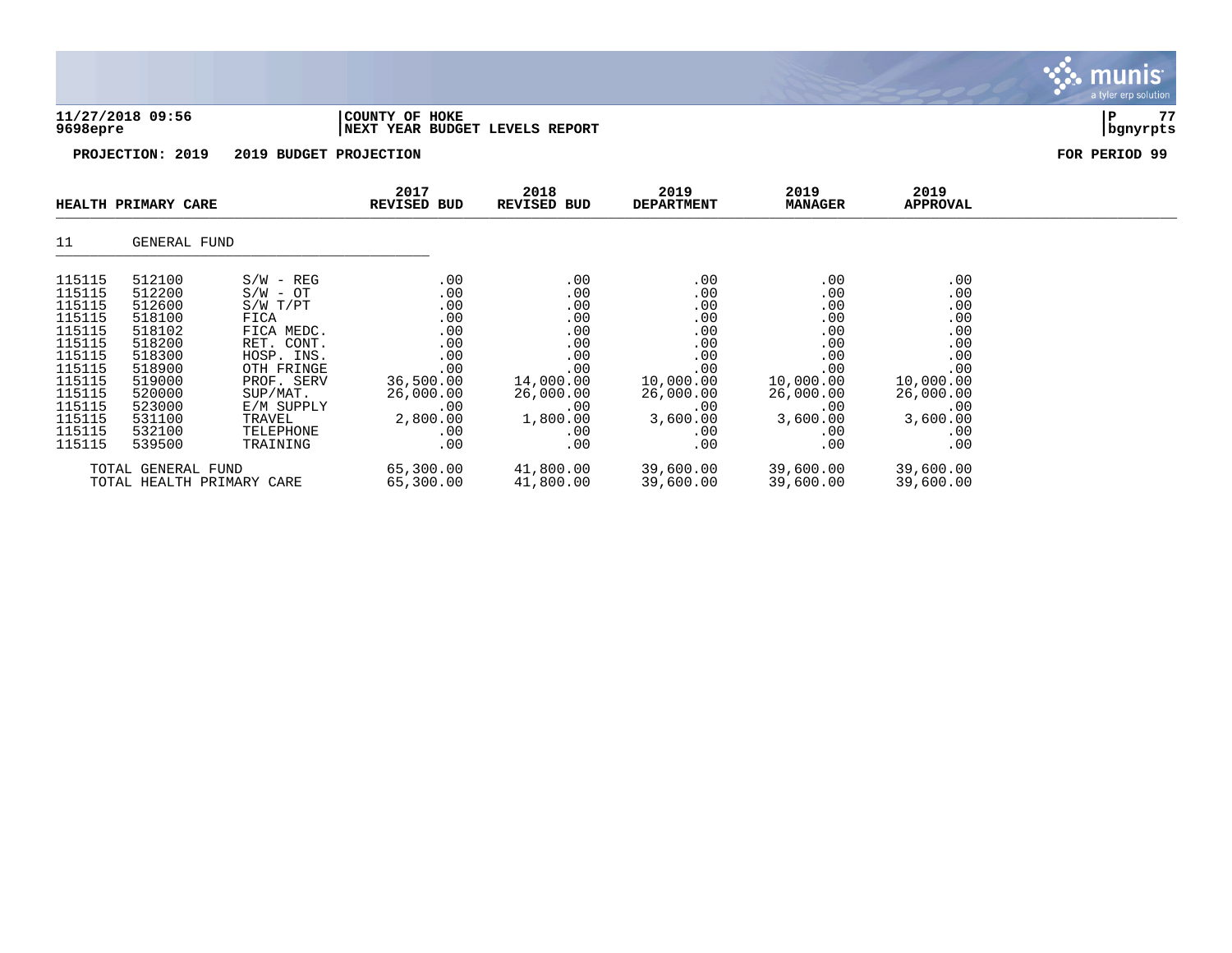|                                                                                                                                                                                                                                    |                                                                                                                                                                                                                                    |                                                                                                                                                                                                                                                                                                                |                                                                                                                                                                                   |                                                                                                                                                                                   |                                                                                                                                                                                   |                                                                                                                                                                                   |                                                                                                                                                                                   | munis<br>a tyler erp solution |
|------------------------------------------------------------------------------------------------------------------------------------------------------------------------------------------------------------------------------------|------------------------------------------------------------------------------------------------------------------------------------------------------------------------------------------------------------------------------------|----------------------------------------------------------------------------------------------------------------------------------------------------------------------------------------------------------------------------------------------------------------------------------------------------------------|-----------------------------------------------------------------------------------------------------------------------------------------------------------------------------------|-----------------------------------------------------------------------------------------------------------------------------------------------------------------------------------|-----------------------------------------------------------------------------------------------------------------------------------------------------------------------------------|-----------------------------------------------------------------------------------------------------------------------------------------------------------------------------------|-----------------------------------------------------------------------------------------------------------------------------------------------------------------------------------|-------------------------------|
| 9698epre                                                                                                                                                                                                                           | 11/27/2018 09:56                                                                                                                                                                                                                   |                                                                                                                                                                                                                                                                                                                | COUNTY OF HOKE<br>NEXT YEAR BUDGET LEVELS REPORT                                                                                                                                  |                                                                                                                                                                                   |                                                                                                                                                                                   |                                                                                                                                                                                   |                                                                                                                                                                                   | P<br>78<br>  bgnyrpts         |
|                                                                                                                                                                                                                                    | PROJECTION: 2019                                                                                                                                                                                                                   | 2019 BUDGET PROJECTION                                                                                                                                                                                                                                                                                         |                                                                                                                                                                                   |                                                                                                                                                                                   |                                                                                                                                                                                   |                                                                                                                                                                                   |                                                                                                                                                                                   | FOR PERIOD 99                 |
|                                                                                                                                                                                                                                    | COMMUNICABLE DISEASE                                                                                                                                                                                                               |                                                                                                                                                                                                                                                                                                                | 2017<br>REVISED BUD                                                                                                                                                               | 2018<br>REVISED BUD                                                                                                                                                               | 2019<br><b>DEPARTMENT</b>                                                                                                                                                         | 2019<br><b>MANAGER</b>                                                                                                                                                            | 2019<br><b>APPROVAL</b>                                                                                                                                                           |                               |
| 11                                                                                                                                                                                                                                 | GENERAL FUND                                                                                                                                                                                                                       |                                                                                                                                                                                                                                                                                                                |                                                                                                                                                                                   |                                                                                                                                                                                   |                                                                                                                                                                                   |                                                                                                                                                                                   |                                                                                                                                                                                   |                               |
| 115120<br>115120<br>115120<br>115120<br>115120<br>115120<br>115120<br>115120<br>115120<br>115120<br>115120<br>115120<br>115120<br>115120<br>115120<br>115120<br>115120<br>115120<br>115120<br>115120<br>115120<br>115120<br>115120 | 512100<br>512200<br>512600<br>518100<br>518102<br>518200<br>518300<br>518900<br>519000<br>520000<br>523000<br>531100<br>534100<br>535000<br>539500<br>544000<br>549100<br>549900<br>551000<br>552000<br>553000<br>554000<br>555000 | $S/W - REG$<br>$S/W - OT$<br>S/W T/PT<br>FICA<br>FICA MEDC.<br>RET. CONT.<br>HOSP. INS.<br>OTH FRINGE<br>PROF. SERV<br>SUP/MAT.<br>E/M SUPPLY<br>TRAVEL<br>PRINTING<br>REP/MAINT.<br>TRAINING<br>S/M CONTRT<br>DUES/SUBS<br>AIDS CONT.<br>$C/O$ $O/F$<br>$C/O$ $D/P$<br>C/O E/M<br>C/O VEHCL<br>$C/O$ $O/EO$ . | .00<br>.00<br>.00<br>.00<br>.00<br>.00<br>.00<br>.00<br>10,000.00<br>16,500.00<br>.00<br>3,000.00<br>.00<br>.00<br>.00<br>.00<br>.00<br>500.00<br>.00<br>.00<br>.00<br>.00<br>.00 | .00<br>.00<br>.00<br>.00<br>.00<br>.00<br>.00<br>.00<br>14,500.00<br>14,000.00<br>.00<br>3,000.00<br>.00<br>.00<br>.00<br>.00<br>.00<br>500.00<br>.00<br>.00<br>.00<br>.00<br>.00 | .00<br>.00<br>.00<br>.00<br>.00<br>.00<br>.00<br>.00<br>10,000.00<br>14,000.00<br>.00<br>3,000.00<br>.00<br>.00<br>.00<br>.00<br>.00<br>500.00<br>.00<br>.00<br>.00<br>.00<br>.00 | .00<br>.00<br>.00<br>.00<br>.00<br>.00<br>.00<br>.00<br>10,000.00<br>14,000.00<br>.00<br>3,000.00<br>.00<br>.00<br>.00<br>.00<br>.00<br>500.00<br>.00<br>.00<br>.00<br>.00<br>.00 | .00<br>.00<br>.00<br>.00<br>.00<br>.00<br>.00<br>.00<br>10,000.00<br>14,000.00<br>.00<br>3,000.00<br>.00<br>.00<br>.00<br>.00<br>.00<br>500.00<br>.00<br>.00<br>.00<br>.00<br>.00 |                               |
|                                                                                                                                                                                                                                    | TOTAL GENERAL FUND<br>TOTAL COMMUNICABLE DISEASE                                                                                                                                                                                   |                                                                                                                                                                                                                                                                                                                | 30,000.00<br>30,000.00                                                                                                                                                            | 32,000.00<br>32,000.00                                                                                                                                                            | 27,500.00<br>27,500.00                                                                                                                                                            | 27,500.00<br>27,500.00                                                                                                                                                            | 27,500.00<br>27,500.00                                                                                                                                                            |                               |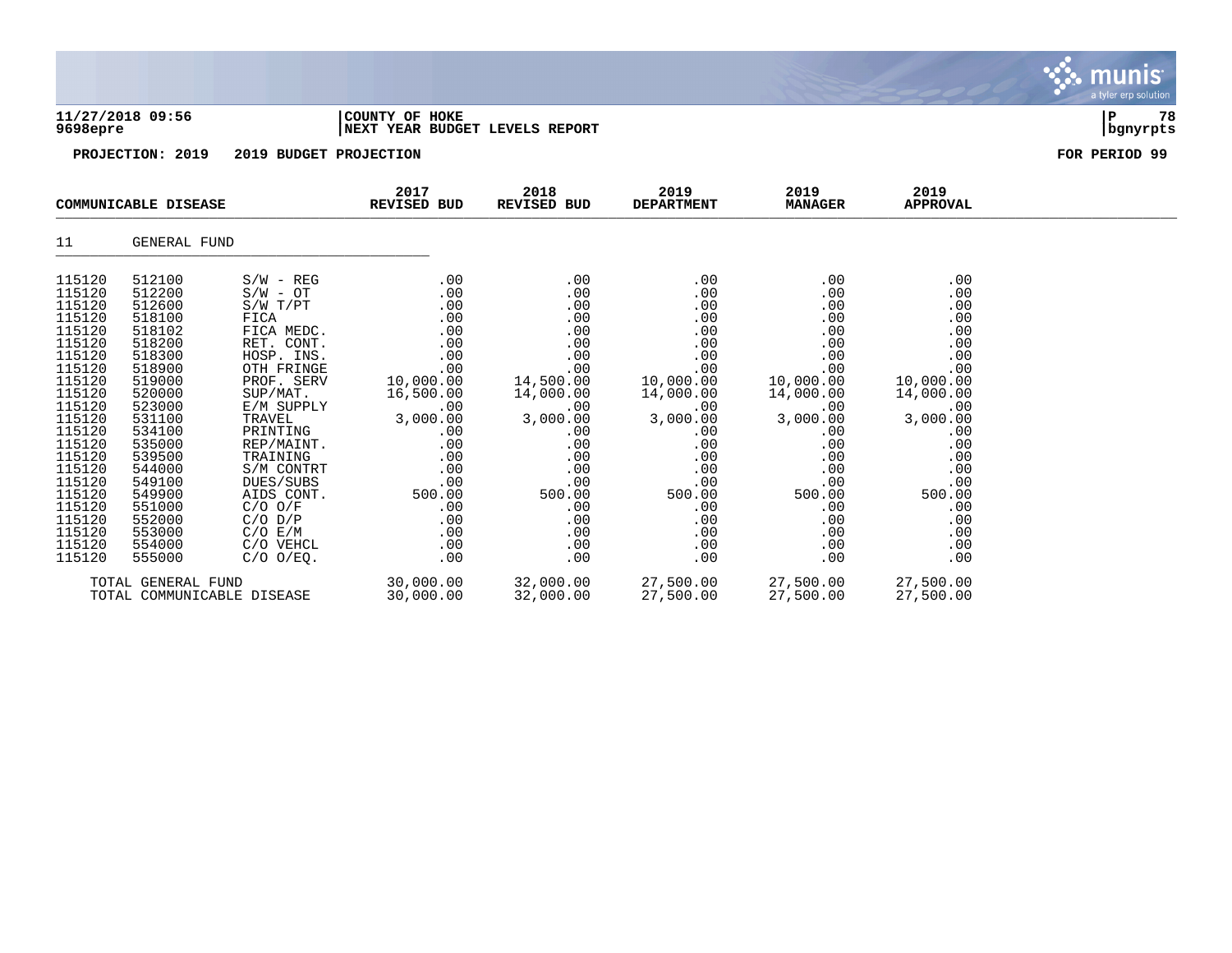|                                                                                                                                                                                                                          |                                                                                                                                                                                                                          |                                                                                                                                                                                                                                                                                                 |                                                                                                                                                                        |                                                                                                                                                                        |                                                                                                                                                                       |                                                                                                                                                                       |                                                                                                                                                                       | munis <sup>.</sup><br>a tyler erp solution |
|--------------------------------------------------------------------------------------------------------------------------------------------------------------------------------------------------------------------------|--------------------------------------------------------------------------------------------------------------------------------------------------------------------------------------------------------------------------|-------------------------------------------------------------------------------------------------------------------------------------------------------------------------------------------------------------------------------------------------------------------------------------------------|------------------------------------------------------------------------------------------------------------------------------------------------------------------------|------------------------------------------------------------------------------------------------------------------------------------------------------------------------|-----------------------------------------------------------------------------------------------------------------------------------------------------------------------|-----------------------------------------------------------------------------------------------------------------------------------------------------------------------|-----------------------------------------------------------------------------------------------------------------------------------------------------------------------|--------------------------------------------|
| 9698epre                                                                                                                                                                                                                 | 11/27/2018 09:56                                                                                                                                                                                                         |                                                                                                                                                                                                                                                                                                 | COUNTY OF HOKE<br>NEXT YEAR BUDGET LEVELS REPORT                                                                                                                       |                                                                                                                                                                        |                                                                                                                                                                       |                                                                                                                                                                       |                                                                                                                                                                       | 79<br>ΙP<br>bgnyrpts                       |
|                                                                                                                                                                                                                          | PROJECTION: 2019                                                                                                                                                                                                         | 2019 BUDGET PROJECTION                                                                                                                                                                                                                                                                          |                                                                                                                                                                        |                                                                                                                                                                        |                                                                                                                                                                       |                                                                                                                                                                       |                                                                                                                                                                       | FOR PERIOD 99                              |
|                                                                                                                                                                                                                          | <b>BIOTERRORISM GRANT</b>                                                                                                                                                                                                |                                                                                                                                                                                                                                                                                                 | 2017<br><b>REVISED BUD</b>                                                                                                                                             | 2018<br>REVISED BUD                                                                                                                                                    | 2019<br><b>DEPARTMENT</b>                                                                                                                                             | 2019<br><b>MANAGER</b>                                                                                                                                                | 2019<br><b>APPROVAL</b>                                                                                                                                               |                                            |
| 11                                                                                                                                                                                                                       | <b>GENERAL FUND</b>                                                                                                                                                                                                      |                                                                                                                                                                                                                                                                                                 |                                                                                                                                                                        |                                                                                                                                                                        |                                                                                                                                                                       |                                                                                                                                                                       |                                                                                                                                                                       |                                            |
| 115121<br>115121<br>115121<br>115121<br>115121<br>115121<br>115121<br>115121<br>115121<br>115121<br>115121<br>115121<br>115121<br>115121<br>115121<br>115121<br>115121<br>115121<br>115121<br>115121<br>115121<br>115121 | 512100<br>512200<br>512600<br>518100<br>518102<br>518200<br>518300<br>518900<br>520000<br>523000<br>531100<br>532100<br>534100<br>535000<br>539500<br>544000<br>549100<br>551000<br>552000<br>553000<br>554000<br>555000 | $S/W - REG$<br>$S/W - OT$<br>S/W T/PT<br>FICA<br>FICA MEDC.<br>RET. CONT.<br>HOSP. INS.<br>OTH FRINGE<br>SUP/MAT.<br>E/M SUPPLY<br>TRAVEL<br>TELEPHONE<br>PRINTING<br>REP/MAINT.<br>TRAINING<br>S/M CONTRT<br>DUES/SUBS<br>$C/O$ $O/F$<br>$C/O$ $D/P$<br>C/O E/M<br>C/O VEHCL<br>$C/O$ $O/EQ$ . | .00<br>.00<br>.00<br>.00<br>.00<br>.00<br>.00<br>.00<br>14,500.00<br>.00<br>4,500.00<br>1,250.00<br>.00<br>.00<br>.00<br>.00<br>.00<br>.00<br>.00<br>.00<br>.00<br>.00 | .00<br>.00<br>.00<br>.00<br>.00<br>.00<br>.00<br>.00<br>15,000.00<br>.00<br>4,000.00<br>1,250.00<br>.00<br>.00<br>.00<br>.00<br>.00<br>.00<br>.00<br>.00<br>.00<br>.00 | .00<br>.00<br>.00<br>.00<br>.00<br>.00<br>.00<br>.00<br>5,000.00<br>.00<br>6,000.00<br>1,300.00<br>.00<br>.00<br>.00<br>.00<br>.00<br>.00<br>.00<br>.00<br>.00<br>.00 | .00<br>.00<br>.00<br>.00<br>.00<br>.00<br>.00<br>.00<br>5,000.00<br>.00<br>6,000.00<br>1,300.00<br>.00<br>.00<br>.00<br>.00<br>.00<br>.00<br>.00<br>.00<br>.00<br>.00 | .00<br>.00<br>.00<br>.00<br>.00<br>.00<br>.00<br>.00<br>5,000.00<br>.00<br>6,000.00<br>1,300.00<br>.00<br>.00<br>.00<br>.00<br>.00<br>.00<br>.00<br>.00<br>.00<br>.00 |                                            |
|                                                                                                                                                                                                                          | TOTAL GENERAL FUND                                                                                                                                                                                                       |                                                                                                                                                                                                                                                                                                 | 20,250.00                                                                                                                                                              | 20,250.00                                                                                                                                                              | 12,300.00                                                                                                                                                             | 12,300.00                                                                                                                                                             | 12,300.00                                                                                                                                                             |                                            |

TOTAL BIOTERRORISM GRANT 20,250.00 20,250.00 12,300.00 12,300.00 12,300.00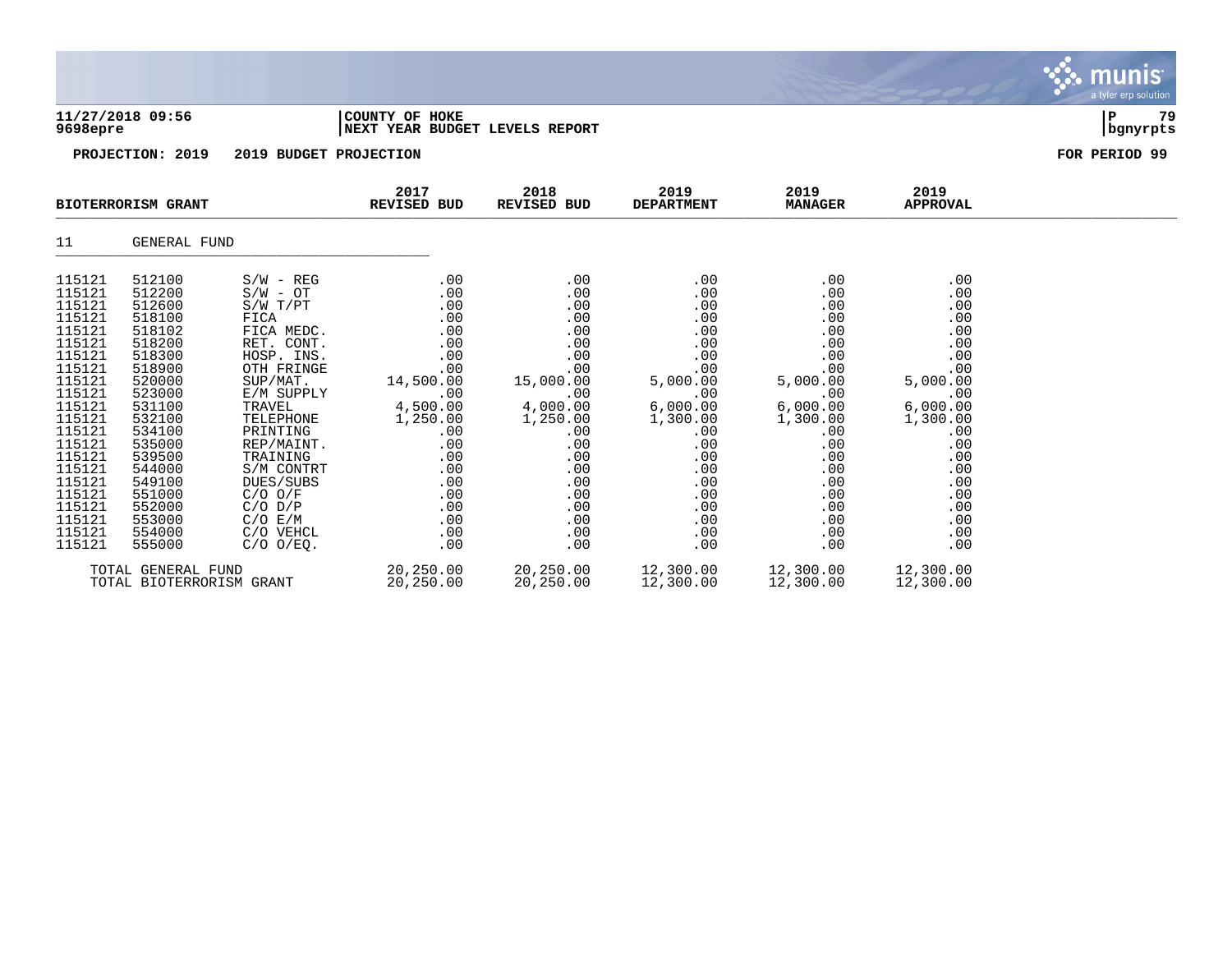

|                    | HEALTH BCCCP |             |     |     | 40 L I<br><b>REVISED BUD</b> | ∠∪⊥⊙<br><b>REVISED BUD</b> | 40 L J<br><b>DEPARTMENT</b> | 40 L J<br><b>MANAGER</b> | 40 L.J<br>APPROVAL |  |  |  |
|--------------------|--------------|-------------|-----|-----|------------------------------|----------------------------|-----------------------------|--------------------------|--------------------|--|--|--|
| 11                 | GENERAL FUND |             |     |     |                              |                            |                             |                          |                    |  |  |  |
| 115139             | 512100       | $S/W - REG$ | .00 | .00 | .00                          | .00                        | .00                         |                          |                    |  |  |  |
| 115139             | 518100       | FICA        | .00 | .00 | $.00 \,$                     | .00                        | .00                         |                          |                    |  |  |  |
| 115139             | 518102       | FICA MEDC.  | .00 | .00 | .00                          | .00                        | .00                         |                          |                    |  |  |  |
| 115139             | 518200       | RET. CONT.  | .00 | .00 | .00                          | .00                        | .00                         |                          |                    |  |  |  |
| 115139             | 518300       | HOSP. INS.  | .00 | .00 | .00                          | .00                        | .00                         |                          |                    |  |  |  |
| TOTAL GENERAL FUND |              | .00         | .00 | .00 | .00                          | .00                        |                             |                          |                    |  |  |  |
| TOTAL HEALTH BCCCP |              | .00         | .00 | .00 | .00                          | .00                        |                             |                          |                    |  |  |  |

munis a tyler erp solution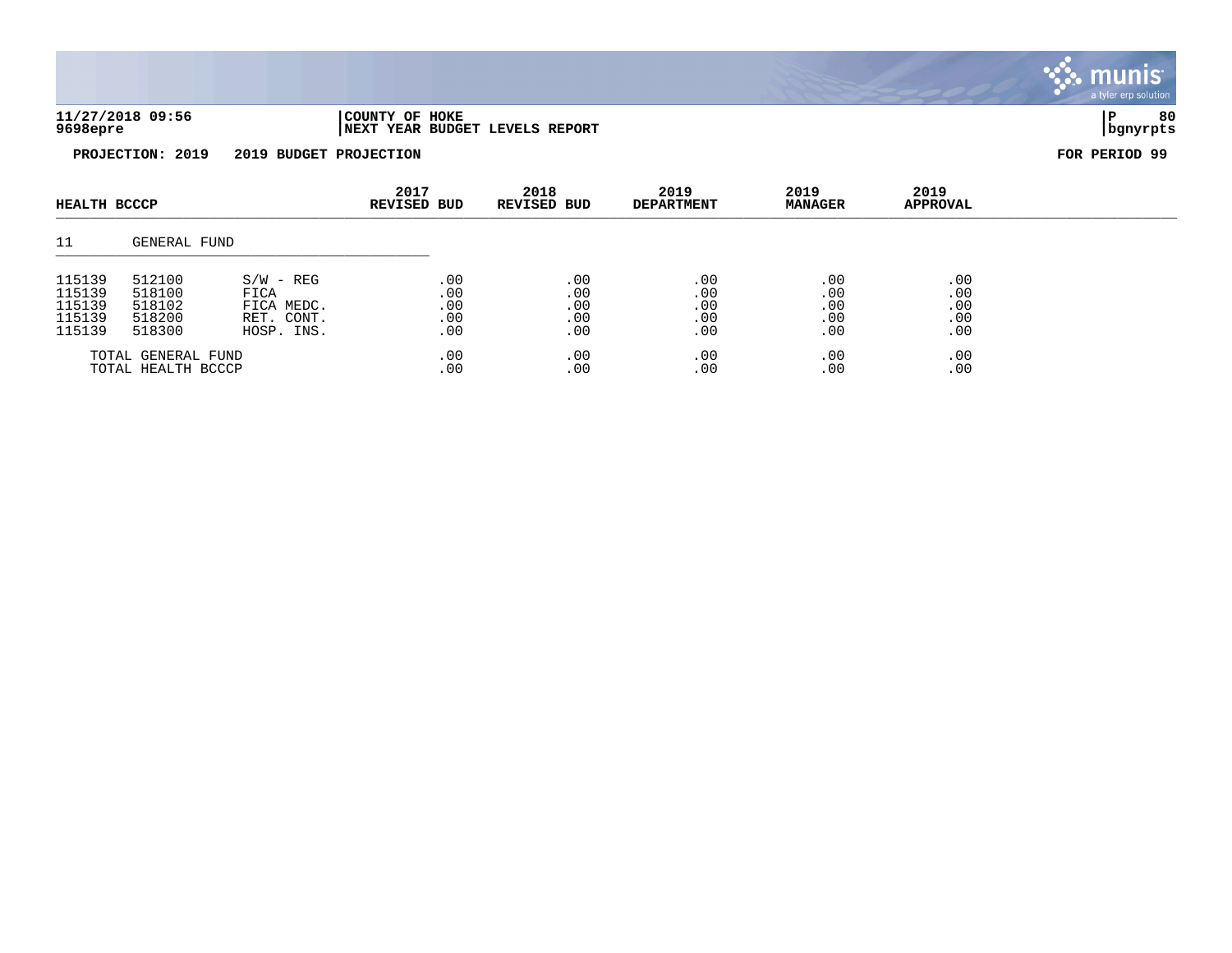|                                                                                                                                                                                                                                    |                                                                                                                                                                                                                                    |                                                                                                                                                                                                                                                                                                             |                                                                                                                                                                     |                                                                                                                                                                     |                                                                                                                                                                     |                                                                                                                                                                     |                                                                                                                                                                     | munis <sup>.</sup><br>a tyler erp solution |
|------------------------------------------------------------------------------------------------------------------------------------------------------------------------------------------------------------------------------------|------------------------------------------------------------------------------------------------------------------------------------------------------------------------------------------------------------------------------------|-------------------------------------------------------------------------------------------------------------------------------------------------------------------------------------------------------------------------------------------------------------------------------------------------------------|---------------------------------------------------------------------------------------------------------------------------------------------------------------------|---------------------------------------------------------------------------------------------------------------------------------------------------------------------|---------------------------------------------------------------------------------------------------------------------------------------------------------------------|---------------------------------------------------------------------------------------------------------------------------------------------------------------------|---------------------------------------------------------------------------------------------------------------------------------------------------------------------|--------------------------------------------|
| 9698epre                                                                                                                                                                                                                           | 11/27/2018 09:56                                                                                                                                                                                                                   |                                                                                                                                                                                                                                                                                                             | COUNTY OF HOKE<br>NEXT YEAR BUDGET LEVELS REPORT                                                                                                                    |                                                                                                                                                                     |                                                                                                                                                                     |                                                                                                                                                                     |                                                                                                                                                                     | 81<br> P<br>  bgnyrpts                     |
|                                                                                                                                                                                                                                    | PROJECTION: 2019                                                                                                                                                                                                                   | 2019 BUDGET PROJECTION                                                                                                                                                                                                                                                                                      |                                                                                                                                                                     |                                                                                                                                                                     |                                                                                                                                                                     |                                                                                                                                                                     |                                                                                                                                                                     | FOR PERIOD 99                              |
|                                                                                                                                                                                                                                    | BREAST & CERVICAL                                                                                                                                                                                                                  |                                                                                                                                                                                                                                                                                                             | 2017<br>REVISED BUD                                                                                                                                                 | 2018<br><b>REVISED BUD</b>                                                                                                                                          | 2019<br><b>DEPARTMENT</b>                                                                                                                                           | 2019<br><b>MANAGER</b>                                                                                                                                              | 2019<br><b>APPROVAL</b>                                                                                                                                             |                                            |
| 11                                                                                                                                                                                                                                 | GENERAL FUND                                                                                                                                                                                                                       |                                                                                                                                                                                                                                                                                                             |                                                                                                                                                                     |                                                                                                                                                                     |                                                                                                                                                                     |                                                                                                                                                                     |                                                                                                                                                                     |                                            |
| 115151<br>115151<br>115151<br>115151<br>115151<br>115151<br>115151<br>115151<br>115151<br>115151<br>115151<br>115151<br>115151<br>115151<br>115151<br>115151<br>115151<br>115151<br>115151<br>115151<br>115151<br>115151<br>115151 | 512100<br>512200<br>512600<br>518100<br>518102<br>518200<br>518300<br>518900<br>520000<br>523000<br>531100<br>532100<br>532500<br>533000<br>534100<br>535000<br>544000<br>549100<br>551000<br>552000<br>553000<br>554000<br>555000 | $S/W - REG$<br>$S/W - OT$<br>S/W T/PT<br>FICA<br>FICA MEDC.<br>RET. CONT.<br>HOSP. INS.<br>OTH FRINGE<br>SUP/MAT.<br>E/M SUPPLY<br>TRAVEL<br>TELEPHONE<br>POSTAGE<br>UTILITIES<br>PRINTING<br>REP/MAINT.<br>S/M CONTRT<br>DUES/SUBS<br>$C/O$ $O/F$<br>$C/O$ $D/P$<br>C/O E/M<br>C/O VEHCL<br>$C/O$ $O/EQ$ . | .00<br>.00<br>.00<br>.00<br>.00<br>.00<br>.00<br>.00<br>11,475.00<br>.00<br>.00<br>.00<br>.00<br>.00<br>.00<br>.00<br>.00<br>.00<br>.00<br>.00<br>.00<br>.00<br>.00 | .00<br>.00<br>.00<br>.00<br>.00<br>.00<br>.00<br>.00<br>11,400.00<br>.00<br>.00<br>.00<br>.00<br>.00<br>.00<br>.00<br>.00<br>.00<br>.00<br>.00<br>.00<br>.00<br>.00 | .00<br>.00<br>.00<br>.00<br>.00<br>.00<br>.00<br>.00<br>20,145.00<br>.00<br>.00<br>.00<br>.00<br>.00<br>.00<br>.00<br>.00<br>.00<br>.00<br>.00<br>.00<br>.00<br>.00 | .00<br>.00<br>.00<br>.00<br>.00<br>.00<br>.00<br>.00<br>20,145.00<br>.00<br>.00<br>.00<br>.00<br>.00<br>.00<br>.00<br>.00<br>.00<br>.00<br>.00<br>.00<br>.00<br>.00 | .00<br>.00<br>.00<br>.00<br>.00<br>.00<br>.00<br>.00<br>20,145.00<br>.00<br>.00<br>.00<br>.00<br>.00<br>.00<br>.00<br>.00<br>.00<br>.00<br>.00<br>.00<br>.00<br>.00 |                                            |
|                                                                                                                                                                                                                                    | TOTAL GENERAL FUND                                                                                                                                                                                                                 |                                                                                                                                                                                                                                                                                                             | 11,475.00                                                                                                                                                           | 11,400.00                                                                                                                                                           | 20,145.00                                                                                                                                                           | 20,145.00                                                                                                                                                           | 20,145.00                                                                                                                                                           |                                            |

TOTAL BREAST & CERVICAL 11,475.00 11,400.00 20,145.00 20,145.00 20,145.00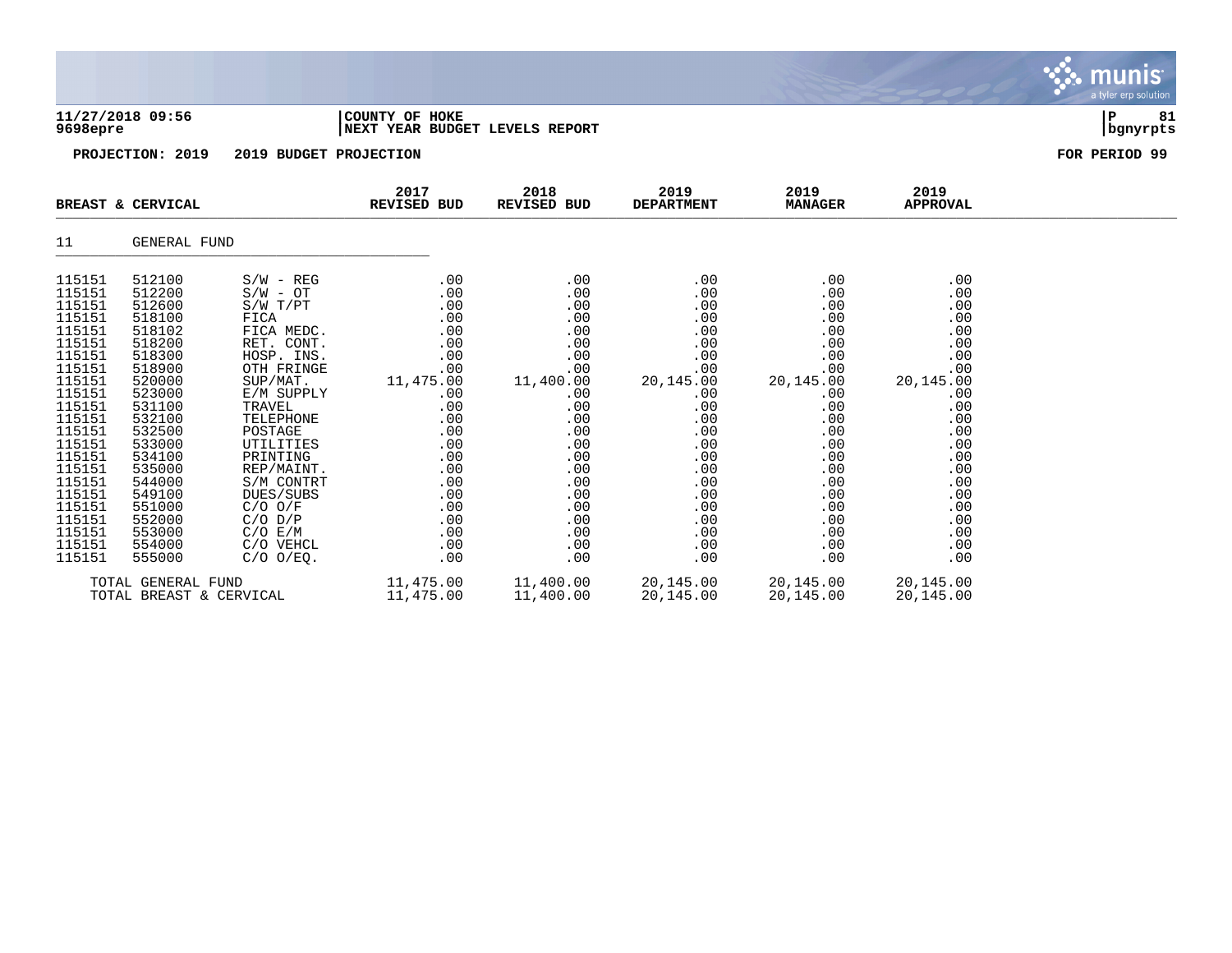### **11/27/2018 09:56 |COUNTY OF HOKE |P 82 9698epre |NEXT YEAR BUDGET LEVELS REPORT |bgnyrpts**

|                                                                                                                                                                                                                          | <b>RENAL DISEASE</b>                                                                                                                                                                                                     |                                                                                                                                                                                                                                                                                                    | 2017<br>REVISED BUD                                                                                                                                         | 2018<br>REVISED BUD                                                                                                                                    | 2019<br><b>DEPARTMENT</b>                                                                                                                              | 2019<br><b>MANAGER</b>                                                                                                                                 | 2019<br><b>APPROVAL</b>                                                                                                                                |  |
|--------------------------------------------------------------------------------------------------------------------------------------------------------------------------------------------------------------------------|--------------------------------------------------------------------------------------------------------------------------------------------------------------------------------------------------------------------------|----------------------------------------------------------------------------------------------------------------------------------------------------------------------------------------------------------------------------------------------------------------------------------------------------|-------------------------------------------------------------------------------------------------------------------------------------------------------------|--------------------------------------------------------------------------------------------------------------------------------------------------------|--------------------------------------------------------------------------------------------------------------------------------------------------------|--------------------------------------------------------------------------------------------------------------------------------------------------------|--------------------------------------------------------------------------------------------------------------------------------------------------------|--|
| 11                                                                                                                                                                                                                       | <b>GENERAL FUND</b>                                                                                                                                                                                                      |                                                                                                                                                                                                                                                                                                    |                                                                                                                                                             |                                                                                                                                                        |                                                                                                                                                        |                                                                                                                                                        |                                                                                                                                                        |  |
| 115152<br>115152<br>115152<br>115152<br>115152<br>115152<br>115152<br>115152<br>115152<br>115152<br>115152<br>115152<br>115152<br>115152<br>115152<br>115152<br>115152<br>115152<br>115152<br>115152<br>115152<br>115152 | 512100<br>512200<br>512600<br>518100<br>518102<br>518200<br>518300<br>518900<br>520000<br>523000<br>523100<br>531100<br>532100<br>532500<br>533000<br>534100<br>535000<br>544000<br>549100<br>551000<br>552000<br>553000 | $S/W - REG$<br>$S/W - OT$<br>$S/W$ $T/PT$<br>FICA<br>FICA MEDC.<br>RET. CONT.<br>HOSP. INS.<br>OTH FRINGE<br>SUP/MAT.<br>E/M SUPPLY<br>S/P MATERL<br>TRAVEL<br>TELEPHONE<br>POSTAGE<br>UTILITIES<br>PRINTING<br>REP/MAINT.<br>S/M CONTRT<br>DUES/SUBS<br>$C/O$ $O/F$<br>$C/O$ $D/P$<br>$C/O$ $E/M$ | .00<br>.00<br>.00<br>.00<br>.00<br>.00<br>.00<br>.00<br>.00<br>.00<br>.00<br>.00<br>.00<br>.00<br>.00<br>.00<br>.00<br>.00<br>.00<br>.00<br>$.00 \,$<br>.00 | .00<br>.00<br>.00<br>.00<br>.00<br>.00<br>.00<br>.00<br>.00<br>.00<br>.00<br>.00<br>.00<br>.00<br>.00<br>.00<br>.00<br>.00<br>.00<br>.00<br>.00<br>.00 | .00<br>.00<br>.00<br>.00<br>.00<br>.00<br>.00<br>.00<br>.00<br>.00<br>.00<br>.00<br>.00<br>.00<br>.00<br>.00<br>.00<br>.00<br>.00<br>.00<br>.00<br>.00 | .00<br>.00<br>.00<br>.00<br>.00<br>.00<br>.00<br>.00<br>.00<br>.00<br>.00<br>.00<br>.00<br>.00<br>.00<br>.00<br>.00<br>.00<br>.00<br>.00<br>.00<br>.00 | .00<br>.00<br>.00<br>.00<br>.00<br>.00<br>.00<br>.00<br>.00<br>.00<br>.00<br>.00<br>.00<br>.00<br>.00<br>.00<br>.00<br>.00<br>.00<br>.00<br>.00<br>.00 |  |
| 115152<br>115152                                                                                                                                                                                                         | 554000<br>555000                                                                                                                                                                                                         | C/O VEHCL<br>$C/O$ $O/EQ$ .                                                                                                                                                                                                                                                                        | $.00 \,$<br>.00                                                                                                                                             | .00<br>.00                                                                                                                                             | .00<br>.00                                                                                                                                             | .00<br>.00                                                                                                                                             | .00<br>.00                                                                                                                                             |  |
|                                                                                                                                                                                                                          | TOTAL GENERAL FUND<br>TOTAL RENAL DISEASE                                                                                                                                                                                |                                                                                                                                                                                                                                                                                                    | .00<br>.00                                                                                                                                                  | .00<br>.00                                                                                                                                             | .00<br>.00                                                                                                                                             | .00<br>.00                                                                                                                                             | .00<br>.00                                                                                                                                             |  |

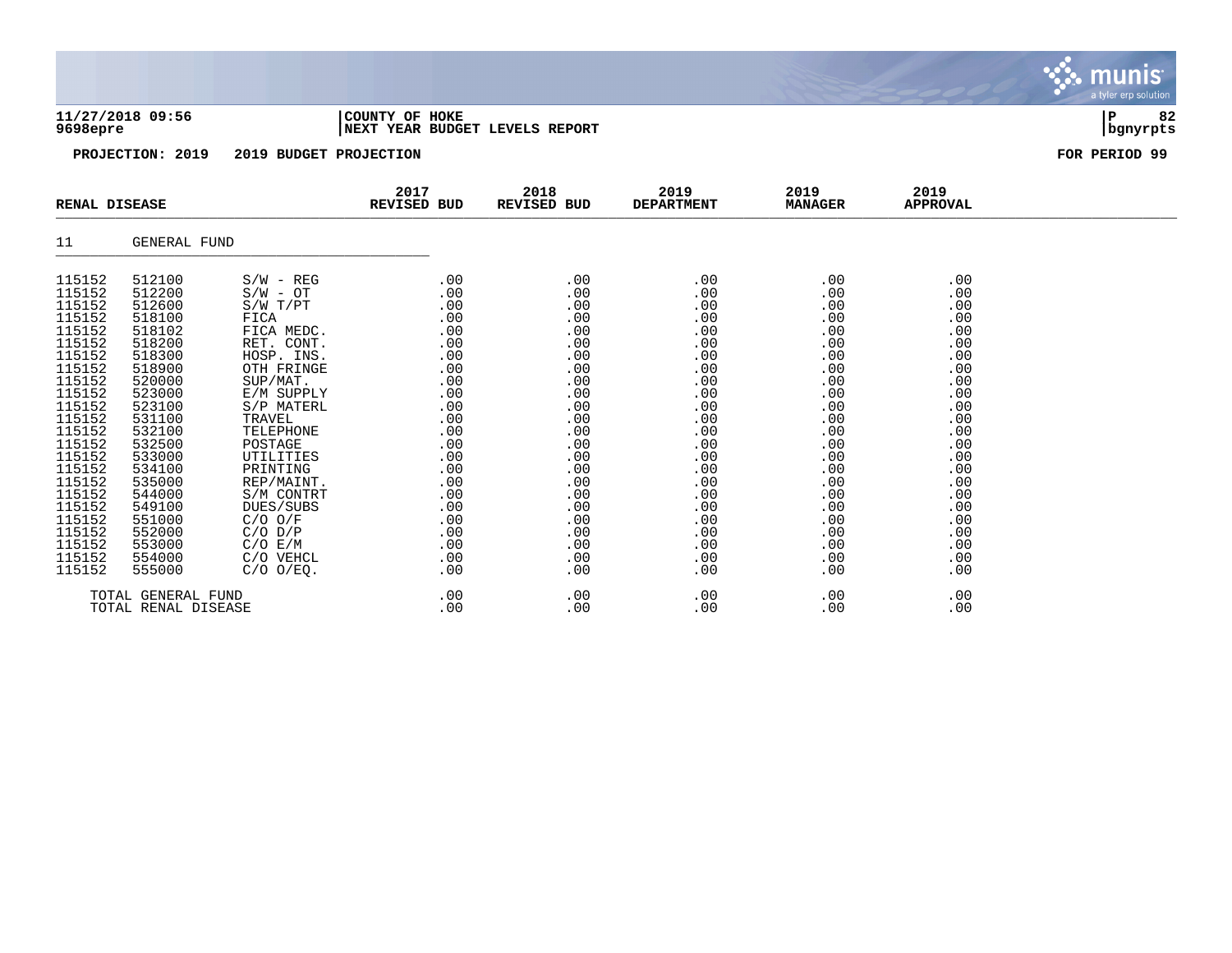|                                                                                                                                                                                                                                                                  |                                                                                                                                                                                                                                                                  |                                                                                                                                                                                                                                                                                                                                                     |                                                                                                                                                                                                           |                                                                                                                                                                                                           |                                                                                                                                                                                                           |                                                                                                                                                                                                           |                                                                                                                                                                                                           | munis<br>a tyler erp solution |
|------------------------------------------------------------------------------------------------------------------------------------------------------------------------------------------------------------------------------------------------------------------|------------------------------------------------------------------------------------------------------------------------------------------------------------------------------------------------------------------------------------------------------------------|-----------------------------------------------------------------------------------------------------------------------------------------------------------------------------------------------------------------------------------------------------------------------------------------------------------------------------------------------------|-----------------------------------------------------------------------------------------------------------------------------------------------------------------------------------------------------------|-----------------------------------------------------------------------------------------------------------------------------------------------------------------------------------------------------------|-----------------------------------------------------------------------------------------------------------------------------------------------------------------------------------------------------------|-----------------------------------------------------------------------------------------------------------------------------------------------------------------------------------------------------------|-----------------------------------------------------------------------------------------------------------------------------------------------------------------------------------------------------------|-------------------------------|
| 9698epre                                                                                                                                                                                                                                                         | 11/27/2018 09:56                                                                                                                                                                                                                                                 |                                                                                                                                                                                                                                                                                                                                                     | COUNTY OF HOKE<br>NEXT YEAR BUDGET LEVELS REPORT                                                                                                                                                          |                                                                                                                                                                                                           |                                                                                                                                                                                                           |                                                                                                                                                                                                           |                                                                                                                                                                                                           | ΙP<br>83<br>bgnyrpts          |
|                                                                                                                                                                                                                                                                  | PROJECTION: 2019                                                                                                                                                                                                                                                 | 2019 BUDGET PROJECTION                                                                                                                                                                                                                                                                                                                              |                                                                                                                                                                                                           |                                                                                                                                                                                                           |                                                                                                                                                                                                           |                                                                                                                                                                                                           |                                                                                                                                                                                                           | FOR PERIOD 99                 |
|                                                                                                                                                                                                                                                                  | WOMEN'S PREVENTIVE HEALTH                                                                                                                                                                                                                                        |                                                                                                                                                                                                                                                                                                                                                     | 2017<br>REVISED BUD                                                                                                                                                                                       | 2018<br>REVISED BUD                                                                                                                                                                                       | 2019<br><b>DEPARTMENT</b>                                                                                                                                                                                 | 2019<br><b>MANAGER</b>                                                                                                                                                                                    | 2019<br><b>APPROVAL</b>                                                                                                                                                                                   |                               |
| 11                                                                                                                                                                                                                                                               | GENERAL FUND                                                                                                                                                                                                                                                     |                                                                                                                                                                                                                                                                                                                                                     |                                                                                                                                                                                                           |                                                                                                                                                                                                           |                                                                                                                                                                                                           |                                                                                                                                                                                                           |                                                                                                                                                                                                           |                               |
| 115153<br>115153<br>115153<br>115153<br>115153<br>115153<br>115153<br>115153<br>115153<br>115153<br>115153<br>115153<br>115153<br>115153<br>115153<br>115153<br>115153<br>115153<br>115153<br>115153<br>115153<br>115153<br>115153<br>115153<br>115153<br>115153 | 512100<br>512200<br>512600<br>518100<br>518102<br>518200<br>518300<br>518900<br>519000<br>520000<br>523000<br>523100<br>531100<br>532100<br>532500<br>533000<br>534100<br>535000<br>539500<br>544000<br>549100<br>551000<br>552000<br>553000<br>554000<br>555000 | $S/W - REG$<br>$S/W - OT$<br>S/W T/PT<br>FICA<br>FICA MEDC.<br>RET. CONT.<br>HOSP. INS.<br>OTH FRINGE<br>PROF. SERV<br>SUP/MAT.<br>E/M SUPPLY<br>S/P MATERL<br>TRAVEL<br>TELEPHONE<br>POSTAGE<br>UTILITIES<br>PRINTING<br>REP/MAINT.<br>TRAINING<br>S/M CONTRT<br>DUES/SUBS<br>$C/O$ $O/F$<br>$C/O$ $D/P$<br>C/O E/M<br>C/O VEHCL<br>$C/O$ $O/EQ$ . | .00<br>.00<br>.00<br>.00<br>.00<br>.00<br>.00<br>.00<br>27,000.00<br>48,000.00<br>42,700.00<br>.00<br>4,500.00<br>.00<br>.00<br>.00<br>.00<br>.00<br>.00<br>.00<br>.00<br>.00<br>.00<br>.00<br>.00<br>.00 | .00<br>.00<br>.00<br>.00<br>.00<br>.00<br>.00<br>.00<br>16,800.00<br>35,061.00<br>22,888.00<br>.00<br>3,985.00<br>.00<br>.00<br>.00<br>.00<br>.00<br>.00<br>.00<br>.00<br>.00<br>.00<br>.00<br>.00<br>.00 | .00<br>.00<br>.00<br>.00<br>.00<br>.00<br>.00<br>.00<br>14,000.00<br>36,600.00<br>20,000.00<br>.00<br>3,600.00<br>.00<br>.00<br>.00<br>.00<br>.00<br>.00<br>.00<br>.00<br>.00<br>.00<br>.00<br>.00<br>.00 | .00<br>.00<br>.00<br>.00<br>.00<br>.00<br>.00<br>.00<br>14,000.00<br>36,600.00<br>20,000.00<br>.00<br>3,600.00<br>.00<br>.00<br>.00<br>.00<br>.00<br>.00<br>.00<br>.00<br>.00<br>.00<br>.00<br>.00<br>.00 | .00<br>.00<br>.00<br>.00<br>.00<br>.00<br>.00<br>.00<br>14,000.00<br>36,600.00<br>20,000.00<br>.00<br>3,600.00<br>.00<br>.00<br>.00<br>.00<br>.00<br>.00<br>.00<br>.00<br>.00<br>.00<br>.00<br>.00<br>.00 |                               |
|                                                                                                                                                                                                                                                                  | TOTAL GENERAL FUND                                                                                                                                                                                                                                               | TOTAL WOMEN'S PREVENTIVE HEA                                                                                                                                                                                                                                                                                                                        | 122,200.00<br>122,200.00                                                                                                                                                                                  | 78,734.00<br>78,734.00                                                                                                                                                                                    | 74,200.00<br>74,200.00                                                                                                                                                                                    | 74,200.00<br>74,200.00                                                                                                                                                                                    | 74,200.00<br>74,200.00                                                                                                                                                                                    |                               |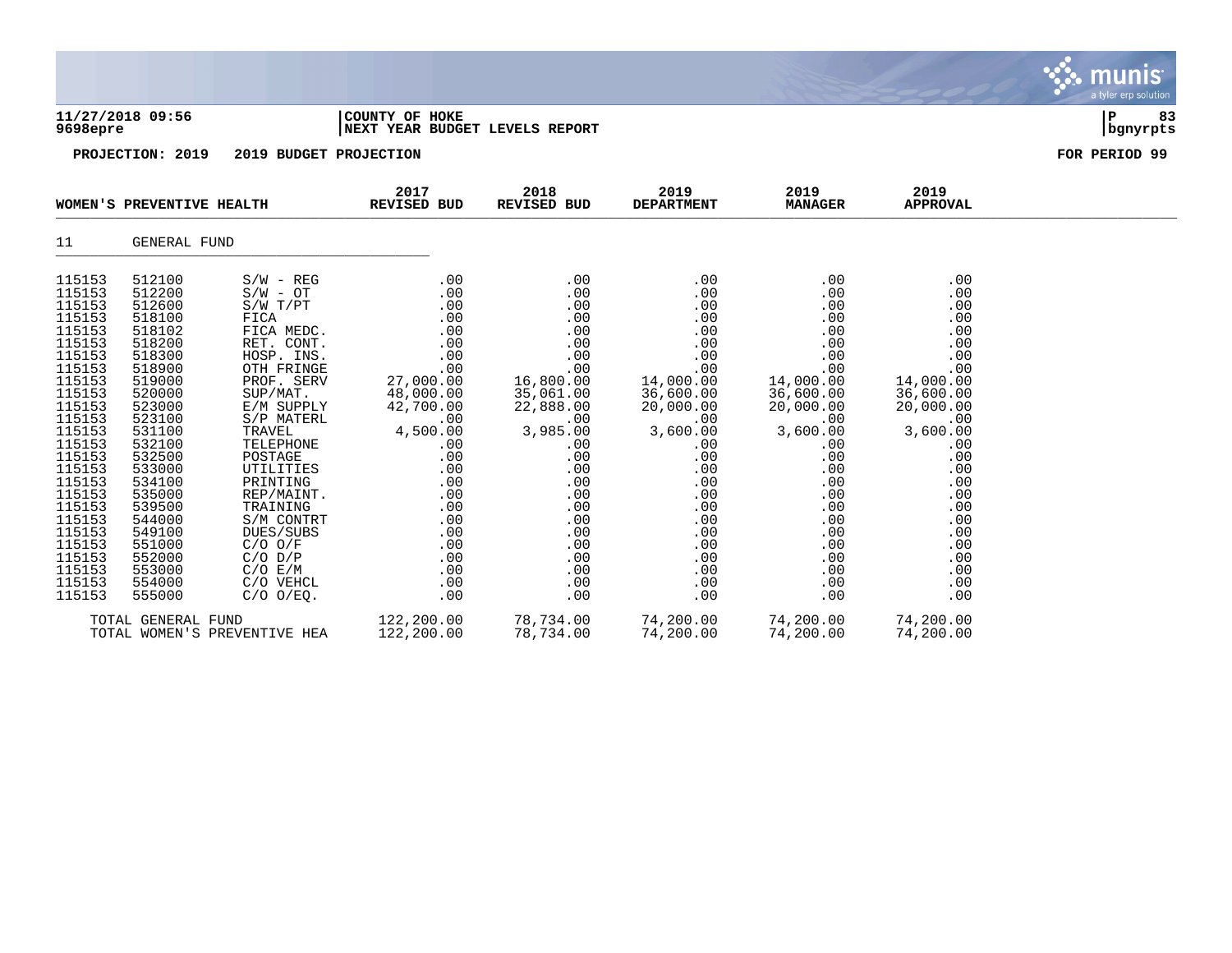|                                                                                                                                                                                                                                                                                      |                                                                                                                                                                                                                                                                                      |                                                                                                                                                                                                                                                                                                                                                                                      |                                                                                                                                                                                                                      |                                                                                                                                                                                                                      |                                                                                                                                                                                                                      |                                                                                                                                                                                                                      |                                                                                                                                                                                                                      | munis<br>a tyler erp solution |
|--------------------------------------------------------------------------------------------------------------------------------------------------------------------------------------------------------------------------------------------------------------------------------------|--------------------------------------------------------------------------------------------------------------------------------------------------------------------------------------------------------------------------------------------------------------------------------------|--------------------------------------------------------------------------------------------------------------------------------------------------------------------------------------------------------------------------------------------------------------------------------------------------------------------------------------------------------------------------------------|----------------------------------------------------------------------------------------------------------------------------------------------------------------------------------------------------------------------|----------------------------------------------------------------------------------------------------------------------------------------------------------------------------------------------------------------------|----------------------------------------------------------------------------------------------------------------------------------------------------------------------------------------------------------------------|----------------------------------------------------------------------------------------------------------------------------------------------------------------------------------------------------------------------|----------------------------------------------------------------------------------------------------------------------------------------------------------------------------------------------------------------------|-------------------------------|
| 9698epre                                                                                                                                                                                                                                                                             | 11/27/2018 09:56                                                                                                                                                                                                                                                                     |                                                                                                                                                                                                                                                                                                                                                                                      | COUNTY OF HOKE<br>NEXT YEAR BUDGET LEVELS REPORT                                                                                                                                                                     |                                                                                                                                                                                                                      |                                                                                                                                                                                                                      |                                                                                                                                                                                                                      |                                                                                                                                                                                                                      | ΙP<br>84<br>bgnyrpts          |
|                                                                                                                                                                                                                                                                                      | PROJECTION: 2019                                                                                                                                                                                                                                                                     | 2019 BUDGET PROJECTION                                                                                                                                                                                                                                                                                                                                                               |                                                                                                                                                                                                                      |                                                                                                                                                                                                                      |                                                                                                                                                                                                                      |                                                                                                                                                                                                                      |                                                                                                                                                                                                                      | FOR PERIOD 99                 |
| CHILD HEALTH                                                                                                                                                                                                                                                                         |                                                                                                                                                                                                                                                                                      |                                                                                                                                                                                                                                                                                                                                                                                      | 2017<br>REVISED BUD                                                                                                                                                                                                  | 2018<br>REVISED BUD                                                                                                                                                                                                  | 2019<br><b>DEPARTMENT</b>                                                                                                                                                                                            | 2019<br><b>MANAGER</b>                                                                                                                                                                                               | 2019<br><b>APPROVAL</b>                                                                                                                                                                                              |                               |
| 11                                                                                                                                                                                                                                                                                   | GENERAL FUND                                                                                                                                                                                                                                                                         |                                                                                                                                                                                                                                                                                                                                                                                      |                                                                                                                                                                                                                      |                                                                                                                                                                                                                      |                                                                                                                                                                                                                      |                                                                                                                                                                                                                      |                                                                                                                                                                                                                      |                               |
| 115160<br>115160<br>115160<br>115160<br>115160<br>115160<br>115160<br>115160<br>115160<br>115160<br>115160<br>115160<br>115160<br>115160<br>115160<br>115160<br>115160<br>115160<br>115160<br>115160<br>115160<br>115160<br>115160<br>115160<br>115160<br>115160<br>115160<br>115160 | 512100<br>512200<br>512600<br>518100<br>518102<br>518200<br>518300<br>518900<br>519000<br>520000<br>523000<br>523100<br>529903<br>531100<br>534100<br>535000<br>539500<br>544000<br>549100<br>549900<br>549901<br>549902<br>549903<br>551000<br>552000<br>553000<br>554000<br>555000 | $S/W - REG$<br>$S/W - OT$<br>S/W T/PT<br>FICA<br>FICA MEDC.<br>RET. CONT.<br>HOSP. INS.<br>OTH FRINGE<br>PROF. SERV<br>SUP/MAT.<br>E/M SUPPLY<br>S/P MATERL<br>NC-COMPUTE<br>TRAVEL<br>PRINTING<br>REP/MAINT.<br>TRAINING<br>S/M CONTRT<br>DUES/SUBS<br>IMM ACTION<br>CHILD FAT.<br>LEAD SCREE<br>CHILD REST<br>$C/O$ $O/F$<br>$C/O$ $D/P$<br>C/O E/M<br>C/O VEHCL<br>$C/O$ $O/EQ$ . | .00<br>.00<br>.00<br>.00<br>.00<br>.00<br>.00<br>.00<br>21,151.00<br>31,000.00<br>.00<br>.00<br>.00<br>7,000.00<br>.00<br>.00<br>.00<br>.00<br>.00<br>.00<br>546.00<br>.00<br>.00<br>.00<br>.00<br>.00<br>.00<br>.00 | .00<br>.00<br>.00<br>.00<br>.00<br>.00<br>.00<br>.00<br>18,800.00<br>26,046.00<br>.00<br>.00<br>.00<br>4,514.00<br>.00<br>.00<br>.00<br>.00<br>.00<br>.00<br>649.00<br>.00<br>.00<br>.00<br>.00<br>.00<br>.00<br>.00 | .00<br>.00<br>.00<br>.00<br>.00<br>.00<br>.00<br>.00<br>14,000.00<br>36,000.00<br>.00<br>.00<br>.00<br>5,000.00<br>.00<br>.00<br>.00<br>.00<br>.00<br>.00<br>610.00<br>.00<br>.00<br>.00<br>.00<br>.00<br>.00<br>.00 | .00<br>.00<br>.00<br>.00<br>.00<br>.00<br>.00<br>.00<br>14,000.00<br>36,000.00<br>.00<br>.00<br>.00<br>5,000.00<br>.00<br>.00<br>.00<br>.00<br>.00<br>.00<br>610.00<br>.00<br>.00<br>.00<br>.00<br>.00<br>.00<br>.00 | .00<br>.00<br>.00<br>.00<br>.00<br>.00<br>.00<br>.00<br>14,000.00<br>36,000.00<br>.00<br>.00<br>.00<br>5,000.00<br>.00<br>.00<br>.00<br>.00<br>.00<br>.00<br>610.00<br>.00<br>.00<br>.00<br>.00<br>.00<br>.00<br>.00 |                               |
|                                                                                                                                                                                                                                                                                      | TOTAL GENERAL FUND<br>TOTAL CHILD HEALTH                                                                                                                                                                                                                                             |                                                                                                                                                                                                                                                                                                                                                                                      | 59,697.00<br>59,697.00                                                                                                                                                                                               | 50,009.00<br>50,009.00                                                                                                                                                                                               | 55,610.00<br>55,610.00                                                                                                                                                                                               | 55,610.00<br>55,610.00                                                                                                                                                                                               | 55,610.00<br>55,610.00                                                                                                                                                                                               |                               |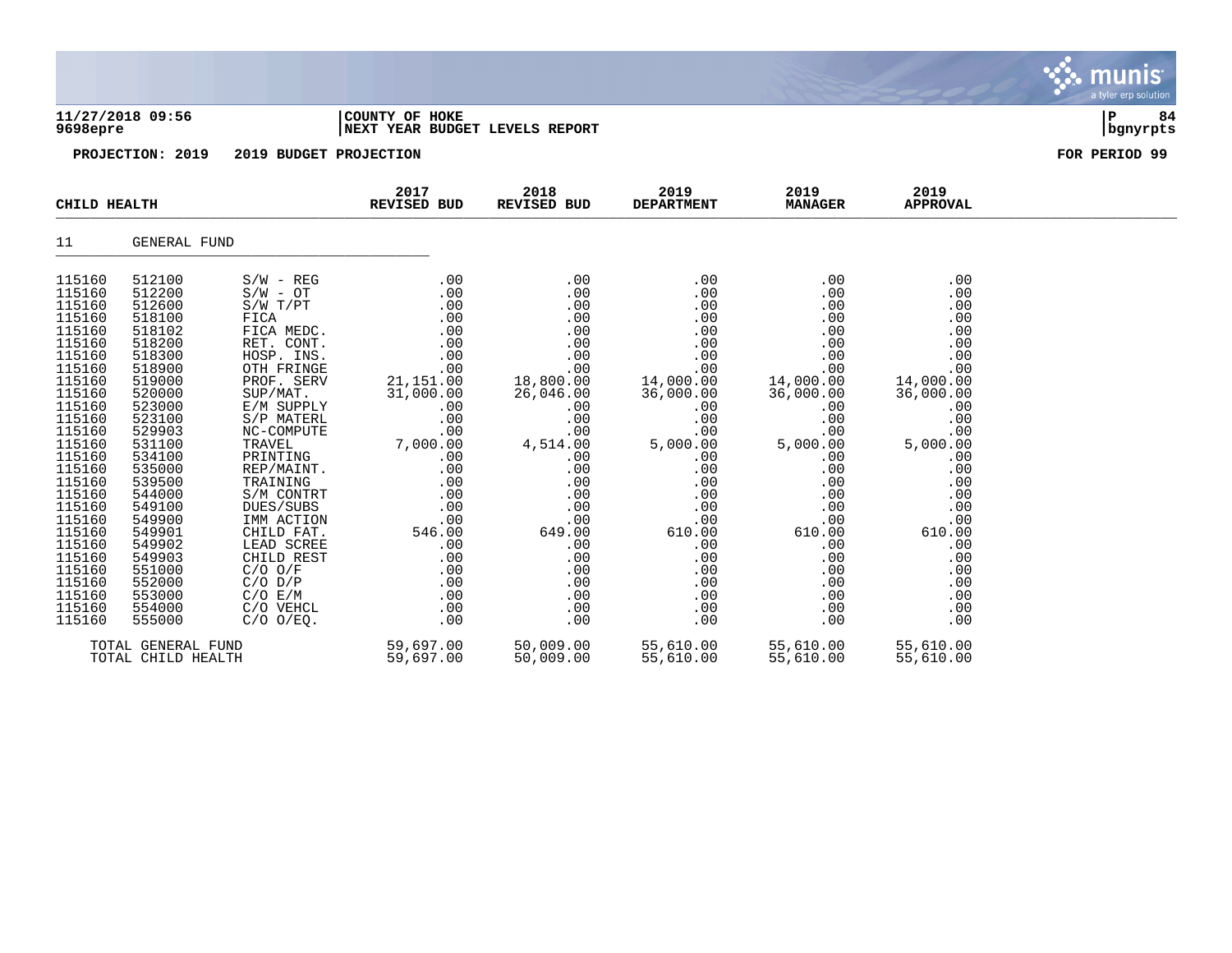|                                                                                                                                                                                                                                              |                                                                                                                                                                                                                                              |                                                                                                                                                                                                                                                                                                                            |                                                                                                                                                                                               |                                                                                                                                                                                                |                                                                                                                                                                                              |                                                                                                                                                                                              |                                                                                                                                                                                              | munis<br>a tyler erp solution |
|----------------------------------------------------------------------------------------------------------------------------------------------------------------------------------------------------------------------------------------------|----------------------------------------------------------------------------------------------------------------------------------------------------------------------------------------------------------------------------------------------|----------------------------------------------------------------------------------------------------------------------------------------------------------------------------------------------------------------------------------------------------------------------------------------------------------------------------|-----------------------------------------------------------------------------------------------------------------------------------------------------------------------------------------------|------------------------------------------------------------------------------------------------------------------------------------------------------------------------------------------------|----------------------------------------------------------------------------------------------------------------------------------------------------------------------------------------------|----------------------------------------------------------------------------------------------------------------------------------------------------------------------------------------------|----------------------------------------------------------------------------------------------------------------------------------------------------------------------------------------------|-------------------------------|
| 9698epre                                                                                                                                                                                                                                     | 11/27/2018 09:56                                                                                                                                                                                                                             | COUNTY OF HOKE<br>NEXT YEAR BUDGET LEVELS REPORT                                                                                                                                                                                                                                                                           |                                                                                                                                                                                               |                                                                                                                                                                                                |                                                                                                                                                                                              |                                                                                                                                                                                              |                                                                                                                                                                                              | 85<br>ΙP<br>  bgnyrpts        |
|                                                                                                                                                                                                                                              | PROJECTION: 2019                                                                                                                                                                                                                             | 2019 BUDGET PROJECTION                                                                                                                                                                                                                                                                                                     |                                                                                                                                                                                               |                                                                                                                                                                                                |                                                                                                                                                                                              |                                                                                                                                                                                              |                                                                                                                                                                                              | FOR PERIOD 99                 |
|                                                                                                                                                                                                                                              | CHILD SERVICES COORDINATOR                                                                                                                                                                                                                   |                                                                                                                                                                                                                                                                                                                            | 2017<br><b>REVISED BUD</b>                                                                                                                                                                    | 2018<br>REVISED BUD                                                                                                                                                                            | 2019<br><b>DEPARTMENT</b>                                                                                                                                                                    | 2019<br><b>MANAGER</b>                                                                                                                                                                       | 2019<br><b>APPROVAL</b>                                                                                                                                                                      |                               |
| 11                                                                                                                                                                                                                                           | GENERAL FUND                                                                                                                                                                                                                                 |                                                                                                                                                                                                                                                                                                                            |                                                                                                                                                                                               |                                                                                                                                                                                                |                                                                                                                                                                                              |                                                                                                                                                                                              |                                                                                                                                                                                              |                               |
| 115161<br>115161<br>115161<br>115161<br>115161<br>115161<br>115161<br>115161<br>115161<br>115161<br>115161<br>115161<br>115161<br>115161<br>115161<br>115161<br>115161<br>115161<br>115161<br>115161<br>115161<br>115161<br>115161<br>115161 | 512100<br>512200<br>512600<br>518100<br>518102<br>518200<br>518300<br>518900<br>519000<br>520000<br>523000<br>525100<br>531100<br>532100<br>534100<br>535000<br>539500<br>544000<br>549100<br>551000<br>552000<br>553000<br>554000<br>555000 | $S/W - REG$<br>$S/W - OT$<br>S/W T/PT<br>FICA<br>FICA MEDC.<br>RET. CONT.<br>HOSP. INS.<br>OTH FRINGE<br>PROF. SERV<br>SUP/MAT.<br>E/M SUPPLY<br>MOTR FULS<br>TRAVEL<br>TELEPHONE<br>PRINTING<br>REP/MAINT.<br>TRAINING<br>S/M CONTRT<br>DUES/SUBS<br>$C/O$ $O/F$<br>$C/O$ $D/P$<br>C/O E/M<br>C/O VEHCL<br>$C/O$ $O/EQ$ . | .00<br>.00<br>.00<br>.00<br>.00<br>.00<br>.00<br>.00<br>8,000.00<br>2,500.00<br>.00<br>1,000.00<br>2,500.00<br>1,000.00<br>.00<br>.00<br>.00<br>.00<br>.00<br>.00<br>.00<br>.00<br>.00<br>.00 | .00<br>.00<br>.00<br>.00<br>.00<br>.00<br>.00<br>.00<br>26,637.00<br>2,500.00<br>.00<br>1,000.00<br>4,500.00<br>1,000.00<br>.00<br>.00<br>.00<br>.00<br>.00<br>.00<br>.00<br>.00<br>.00<br>.00 | .00<br>.00<br>.00<br>.00<br>.00<br>.00<br>.00<br>.00<br>10,000.00<br>2,500.00<br>.00<br>1,000.00<br>4,000.00<br>500.00<br>.00<br>.00<br>.00<br>.00<br>.00<br>.00<br>.00<br>.00<br>.00<br>.00 | .00<br>.00<br>.00<br>.00<br>.00<br>.00<br>.00<br>.00<br>10,000.00<br>2,500.00<br>.00<br>1,000.00<br>4,000.00<br>500.00<br>.00<br>.00<br>.00<br>.00<br>.00<br>.00<br>.00<br>.00<br>.00<br>.00 | .00<br>.00<br>.00<br>.00<br>.00<br>.00<br>.00<br>.00<br>10,000.00<br>2,500.00<br>.00<br>1,000.00<br>4,000.00<br>500.00<br>.00<br>.00<br>.00<br>.00<br>.00<br>.00<br>.00<br>.00<br>.00<br>.00 |                               |
|                                                                                                                                                                                                                                              | TOTAL GENERAL FUND                                                                                                                                                                                                                           | TOTAL CHILD SERVICES COORDIN                                                                                                                                                                                                                                                                                               | 15,000.00<br>15,000.00                                                                                                                                                                        | 35,637.00<br>35,637.00                                                                                                                                                                         | 18,000.00<br>18,000.00                                                                                                                                                                       | 18,000.00<br>18,000.00                                                                                                                                                                       | 18,000.00<br>18,000.00                                                                                                                                                                       |                               |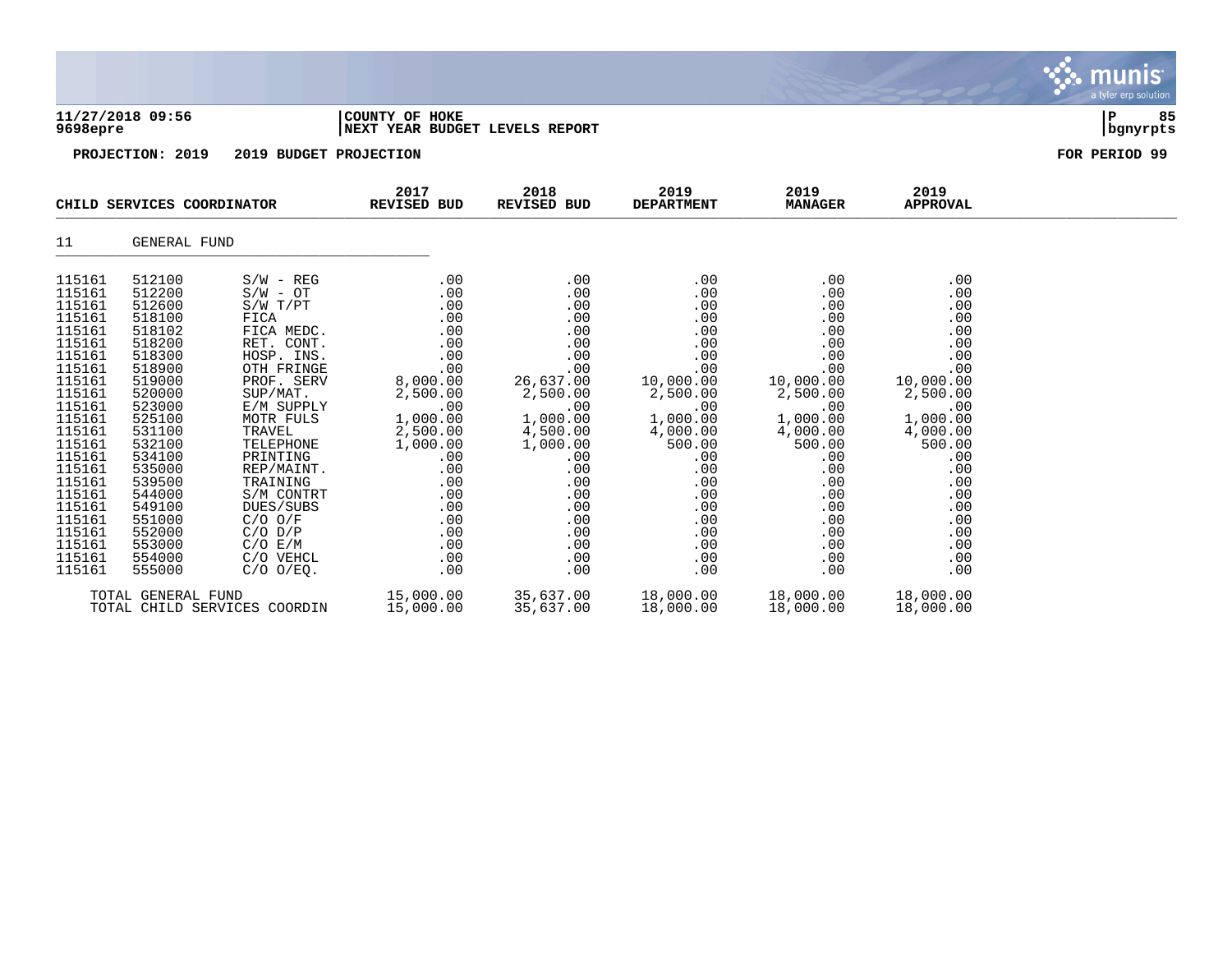|                                                                                                                                                                                                                | 11/27/2018 09:56<br>9698epre<br>PROJECTION: 2019<br>2019 BUDGET PROJECTION                                                                                                                                     |                                                                                                                                                                                                                                                                                          | COUNTY OF HOKE                                                                                                                                  | NEXT YEAR BUDGET LEVELS REPORT                                                                                                                  |                                                                                                                                                 |                                                                                                                                                 |                                                                                                                                                 | 86<br>Р<br>bgnyrpts |
|----------------------------------------------------------------------------------------------------------------------------------------------------------------------------------------------------------------|----------------------------------------------------------------------------------------------------------------------------------------------------------------------------------------------------------------|------------------------------------------------------------------------------------------------------------------------------------------------------------------------------------------------------------------------------------------------------------------------------------------|-------------------------------------------------------------------------------------------------------------------------------------------------|-------------------------------------------------------------------------------------------------------------------------------------------------|-------------------------------------------------------------------------------------------------------------------------------------------------|-------------------------------------------------------------------------------------------------------------------------------------------------|-------------------------------------------------------------------------------------------------------------------------------------------------|---------------------|
|                                                                                                                                                                                                                |                                                                                                                                                                                                                |                                                                                                                                                                                                                                                                                          |                                                                                                                                                 |                                                                                                                                                 |                                                                                                                                                 |                                                                                                                                                 |                                                                                                                                                 | FOR PERIOD 99       |
|                                                                                                                                                                                                                | EPSDT OUTREACH - HEALTH CHECK                                                                                                                                                                                  |                                                                                                                                                                                                                                                                                          | 2017<br><b>REVISED BUD</b>                                                                                                                      | 2018<br><b>REVISED BUD</b>                                                                                                                      | 2019<br><b>DEPARTMENT</b>                                                                                                                       | 2019<br><b>MANAGER</b>                                                                                                                          | 2019<br><b>APPROVAL</b>                                                                                                                         |                     |
| 11                                                                                                                                                                                                             | GENERAL FUND                                                                                                                                                                                                   |                                                                                                                                                                                                                                                                                          |                                                                                                                                                 |                                                                                                                                                 |                                                                                                                                                 |                                                                                                                                                 |                                                                                                                                                 |                     |
| 115162<br>115162<br>115162<br>115162<br>115162<br>115162<br>115162<br>115162<br>115162<br>115162<br>115162<br>115162<br>115162<br>115162<br>115162<br>115162<br>115162<br>115162<br>115162<br>115162<br>115162 | 512100<br>512200<br>512600<br>518100<br>518102<br>518200<br>518300<br>518900<br>520000<br>523000<br>531100<br>534100<br>535000<br>544000<br>549100<br>550000<br>551000<br>552000<br>553000<br>554000<br>555000 | $S/W - REG$<br>$S/W - OT$<br>S/W T/PT<br>FICA<br>FICA MEDC.<br>RET. CONT.<br>HOSP. INS.<br>OTH FRINGE<br>SUP/MAT.<br>E/M SUPPLY<br>TRAVEL<br>PRINTING<br>REP/MAINT.<br>S/M CONTRT<br>DUES/SUBS<br>CAP OUTLAY<br>$C/O$ $O/F$<br>$C/O$ $D/P$<br>$C/O$ $E/M$<br>C/O VEHCL<br>$C/O$ $O/EQ$ . | .00<br>.00<br>.00<br>.00<br>.00<br>.00<br>.00<br>.00<br>.00<br>.00<br>.00<br>.00<br>.00<br>.00<br>.00<br>.00<br>.00<br>.00<br>.00<br>.00<br>.00 | .00<br>.00<br>.00<br>.00<br>.00<br>.00<br>.00<br>.00<br>.00<br>.00<br>.00<br>.00<br>.00<br>.00<br>.00<br>.00<br>.00<br>.00<br>.00<br>.00<br>.00 | .00<br>.00<br>.00<br>.00<br>.00<br>.00<br>.00<br>.00<br>.00<br>.00<br>.00<br>.00<br>.00<br>.00<br>.00<br>.00<br>.00<br>.00<br>.00<br>.00<br>.00 | .00<br>.00<br>.00<br>.00<br>.00<br>.00<br>.00<br>.00<br>.00<br>.00<br>.00<br>.00<br>.00<br>.00<br>.00<br>.00<br>.00<br>.00<br>.00<br>.00<br>.00 | .00<br>.00<br>.00<br>.00<br>.00<br>.00<br>.00<br>.00<br>.00<br>.00<br>.00<br>.00<br>.00<br>.00<br>.00<br>.00<br>.00<br>.00<br>.00<br>.00<br>.00 |                     |

**BASE** 

munis a tyler erp solutior

TOTAL GENERAL FUND .00 .00 .00 .00 .00 TOTAL EPSDT OUTREACH - HEALT .00 .00 .00 .00 .00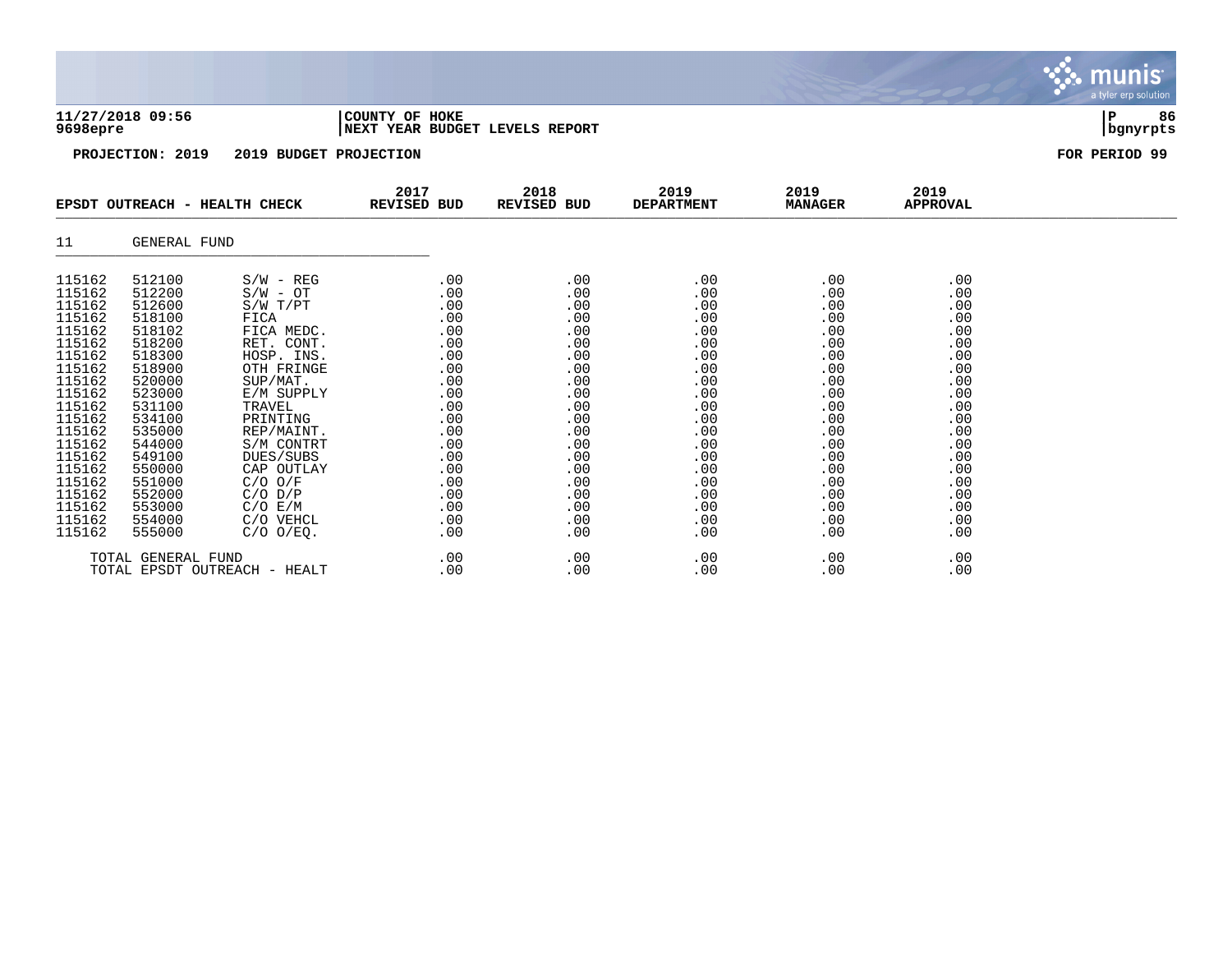|                                                                                                                                                                                                                          |                                                                                                                                                                                                                          |                                                                                                                                                                                                                                                                                                        |                                                                                                                                                             |                                                                                                                                                             |                                                                                                                                                             |                                                                                                                                                             |                                                                                                                                                             | <b>munis</b><br>a tyler erp solution |
|--------------------------------------------------------------------------------------------------------------------------------------------------------------------------------------------------------------------------|--------------------------------------------------------------------------------------------------------------------------------------------------------------------------------------------------------------------------|--------------------------------------------------------------------------------------------------------------------------------------------------------------------------------------------------------------------------------------------------------------------------------------------------------|-------------------------------------------------------------------------------------------------------------------------------------------------------------|-------------------------------------------------------------------------------------------------------------------------------------------------------------|-------------------------------------------------------------------------------------------------------------------------------------------------------------|-------------------------------------------------------------------------------------------------------------------------------------------------------------|-------------------------------------------------------------------------------------------------------------------------------------------------------------|--------------------------------------|
| 9698epre                                                                                                                                                                                                                 | 11/27/2018 09:56                                                                                                                                                                                                         |                                                                                                                                                                                                                                                                                                        | COUNTY OF HOKE<br>NEXT YEAR BUDGET LEVELS REPORT                                                                                                            |                                                                                                                                                             |                                                                                                                                                             |                                                                                                                                                             |                                                                                                                                                             | 87<br>P<br>  bgnyrpts                |
|                                                                                                                                                                                                                          | PROJECTION: 2019                                                                                                                                                                                                         | 2019 BUDGET PROJECTION                                                                                                                                                                                                                                                                                 |                                                                                                                                                             |                                                                                                                                                             |                                                                                                                                                             |                                                                                                                                                             |                                                                                                                                                             | FOR PERIOD 99                        |
|                                                                                                                                                                                                                          | NC PARTNERSHIP FOR CHILDREN                                                                                                                                                                                              |                                                                                                                                                                                                                                                                                                        | 2017<br><b>REVISED BUD</b>                                                                                                                                  | 2018<br>REVISED BUD                                                                                                                                         | 2019<br><b>DEPARTMENT</b>                                                                                                                                   | 2019<br><b>MANAGER</b>                                                                                                                                      | 2019<br><b>APPROVAL</b>                                                                                                                                     |                                      |
| 11                                                                                                                                                                                                                       | GENERAL FUND                                                                                                                                                                                                             |                                                                                                                                                                                                                                                                                                        |                                                                                                                                                             |                                                                                                                                                             |                                                                                                                                                             |                                                                                                                                                             |                                                                                                                                                             |                                      |
| 115163<br>115163<br>115163<br>115163<br>115163<br>115163<br>115163<br>115163<br>115163<br>115163<br>115163<br>115163<br>115163<br>115163<br>115163<br>115163<br>115163<br>115163<br>115163<br>115163<br>115163<br>115163 | 512100<br>512200<br>512600<br>518100<br>518102<br>518200<br>518300<br>518900<br>519000<br>520000<br>523000<br>531100<br>534100<br>535000<br>544000<br>549100<br>551000<br>552000<br>553000<br>554000<br>555000<br>559000 | $S/W - REG$<br>$S/W - OT$<br>S/W T/PT<br>FICA<br>FICA MEDC.<br>RET. CONT.<br>HOSP. INS.<br>OTH FRINGE<br>PROF. SERV<br>SUP/MAT.<br>E/M SUPPLY<br>TRAVEL<br>PRINTING<br>REP/MAINT.<br>S/M CONTRT<br>DUES/SUBS<br>$C/O$ $O/F$<br>$C/O$ $D/P$<br>C/O E/M<br>C/O VEHCL<br>$C/O$ $O/EQ$ .<br>$C/O$ $O/STRC$ | .00<br>.00<br>.00<br>.00<br>.00<br>.00<br>.00<br>.00<br>.00<br>4,000.00<br>.00<br>.00<br>.00<br>.00<br>.00<br>.00<br>.00<br>.00<br>.00<br>.00<br>.00<br>.00 | .00<br>.00<br>.00<br>.00<br>.00<br>.00<br>.00<br>.00<br>.00<br>4,000.00<br>.00<br>.00<br>.00<br>.00<br>.00<br>.00<br>.00<br>.00<br>.00<br>.00<br>.00<br>.00 | .00<br>.00<br>.00<br>.00<br>.00<br>.00<br>.00<br>.00<br>.00<br>4,000.00<br>.00<br>.00<br>.00<br>.00<br>.00<br>.00<br>.00<br>.00<br>.00<br>.00<br>.00<br>.00 | .00<br>.00<br>.00<br>.00<br>.00<br>.00<br>.00<br>.00<br>.00<br>4,000.00<br>.00<br>.00<br>.00<br>.00<br>.00<br>.00<br>.00<br>.00<br>.00<br>.00<br>.00<br>.00 | .00<br>.00<br>.00<br>.00<br>.00<br>.00<br>.00<br>.00<br>.00<br>4,000.00<br>.00<br>.00<br>.00<br>.00<br>.00<br>.00<br>.00<br>.00<br>.00<br>.00<br>.00<br>.00 |                                      |
|                                                                                                                                                                                                                          | TOTAL GENERAL FUND                                                                                                                                                                                                       | TOTAL NC PARTNERSHIP FOR CHI                                                                                                                                                                                                                                                                           | 4,000.00<br>4,000.00                                                                                                                                        | 4,000.00<br>4,000.00                                                                                                                                        | 4,000.00<br>4,000.00                                                                                                                                        | 4,000.00<br>4,000.00                                                                                                                                        | 4,000.00<br>4,000.00                                                                                                                                        |                                      |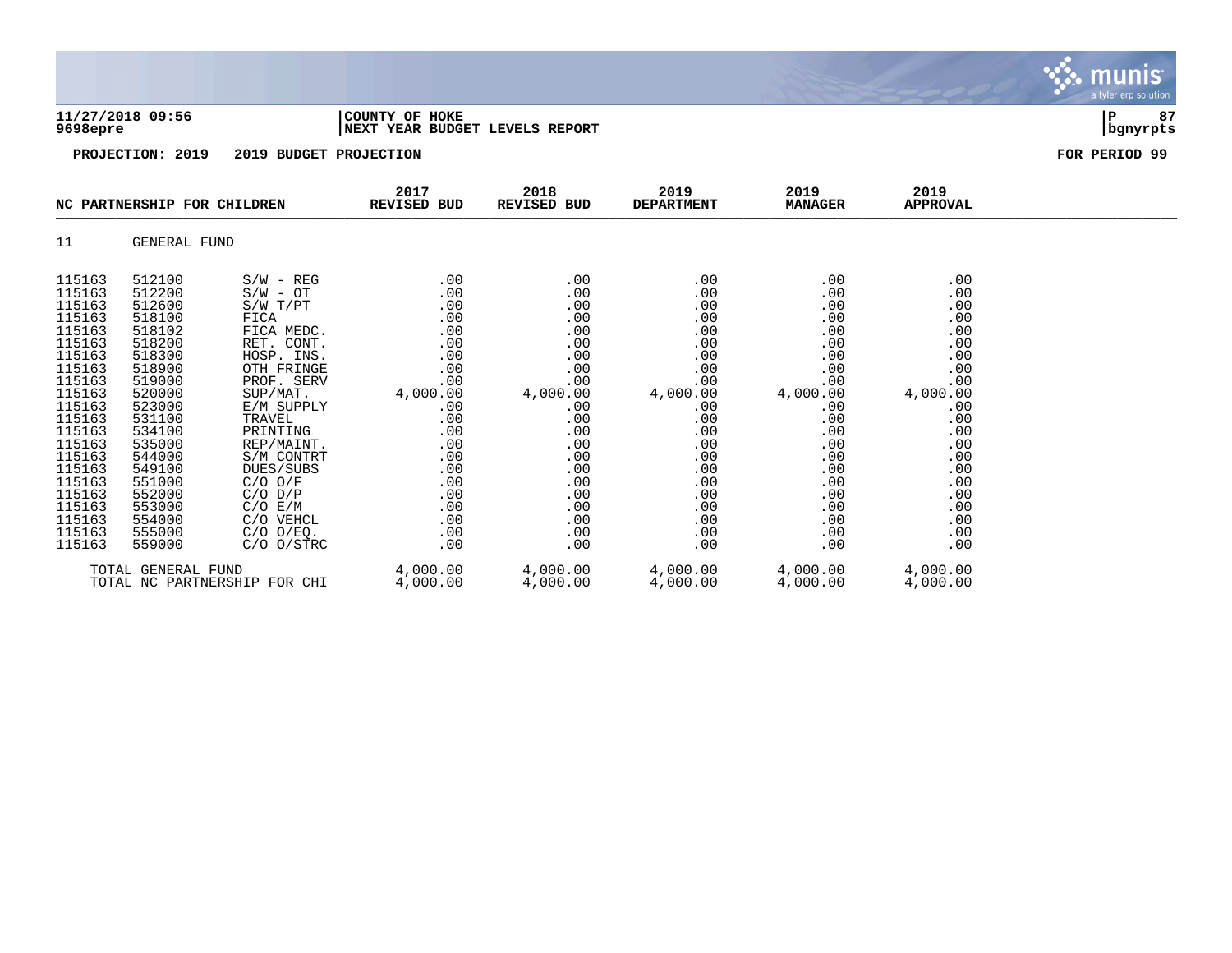|                                                                                                                                                                                                                                                                  |                                                                                                                                                                                                                                                                  |                                                                                                                                                                                                                                                                                                                                                            |                                                                                                                                                                                                          |                                                                                                                                                                                                          |                                                                                                                                                                                                          |                                                                                                                                                                                                          |                                                                                                                                                                                                          | munis<br>a tyler erp solution |
|------------------------------------------------------------------------------------------------------------------------------------------------------------------------------------------------------------------------------------------------------------------|------------------------------------------------------------------------------------------------------------------------------------------------------------------------------------------------------------------------------------------------------------------|------------------------------------------------------------------------------------------------------------------------------------------------------------------------------------------------------------------------------------------------------------------------------------------------------------------------------------------------------------|----------------------------------------------------------------------------------------------------------------------------------------------------------------------------------------------------------|----------------------------------------------------------------------------------------------------------------------------------------------------------------------------------------------------------|----------------------------------------------------------------------------------------------------------------------------------------------------------------------------------------------------------|----------------------------------------------------------------------------------------------------------------------------------------------------------------------------------------------------------|----------------------------------------------------------------------------------------------------------------------------------------------------------------------------------------------------------|-------------------------------|
| 11/27/2018 09:56<br>9698epre                                                                                                                                                                                                                                     |                                                                                                                                                                                                                                                                  |                                                                                                                                                                                                                                                                                                                                                            | COUNTY OF HOKE<br>NEXT YEAR BUDGET LEVELS REPORT                                                                                                                                                         |                                                                                                                                                                                                          |                                                                                                                                                                                                          |                                                                                                                                                                                                          |                                                                                                                                                                                                          | 88<br>∣P<br>  bgnyrpts        |
|                                                                                                                                                                                                                                                                  | PROJECTION: 2019                                                                                                                                                                                                                                                 | 2019 BUDGET PROJECTION                                                                                                                                                                                                                                                                                                                                     |                                                                                                                                                                                                          |                                                                                                                                                                                                          |                                                                                                                                                                                                          |                                                                                                                                                                                                          |                                                                                                                                                                                                          | FOR PERIOD 99                 |
| <b>MATERNAL CARE</b>                                                                                                                                                                                                                                             |                                                                                                                                                                                                                                                                  |                                                                                                                                                                                                                                                                                                                                                            | 2017<br>REVISED BUD                                                                                                                                                                                      | 2018<br><b>REVISED BUD</b>                                                                                                                                                                               | 2019<br><b>DEPARTMENT</b>                                                                                                                                                                                | 2019<br><b>MANAGER</b>                                                                                                                                                                                   | 2019<br><b>APPROVAL</b>                                                                                                                                                                                  |                               |
| 11                                                                                                                                                                                                                                                               | GENERAL FUND                                                                                                                                                                                                                                                     |                                                                                                                                                                                                                                                                                                                                                            |                                                                                                                                                                                                          |                                                                                                                                                                                                          |                                                                                                                                                                                                          |                                                                                                                                                                                                          |                                                                                                                                                                                                          |                               |
| 115164<br>115164<br>115164<br>115164<br>115164<br>115164<br>115164<br>115164<br>115164<br>115164<br>115164<br>115164<br>115164<br>115164<br>115164<br>115164<br>115164<br>115164<br>115164<br>115164<br>115164<br>115164<br>115164<br>115164<br>115164<br>115164 | 512100<br>512200<br>512600<br>518100<br>518102<br>518200<br>518300<br>518900<br>519000<br>520000<br>523000<br>523100<br>531100<br>532100<br>532500<br>533000<br>534100<br>535000<br>539500<br>544000<br>549100<br>551000<br>552000<br>553000<br>554000<br>555000 | $S/W - REG$<br>$S/W - OT$<br>S/W T/PT<br>FICA<br>FICA MEDC.<br>RET. CONT.<br>HOSP. INS.<br>OTH FRINGE<br>PROF. SERV<br>SUP/MAT.<br>E/M SUPPLY<br>S/P MATERL<br><b>TRAVEL</b><br>TELEPHONE<br>POSTAGE<br>UTILITIES<br>PRINTING<br>REP/MAINT.<br>TRAINING<br>S/M CONTRT<br>DUES/SUBS<br>$C/O$ $O/F$<br>$C/O$ $D/P$<br>C/O E/M<br>C/O VEHCL<br>$C/O$ $O/EQ$ . | .00<br>.00<br>.00<br>.00<br>.00<br>.00<br>.00<br>.00<br>20,000.00<br>28,000.00<br>1,500.00<br>.00<br>4,000.00<br>.00<br>.00<br>.00<br>.00<br>.00<br>.00<br>.00<br>.00<br>.00<br>.00<br>.00<br>.00<br>.00 | .00<br>.00<br>.00<br>.00<br>.00<br>.00<br>.00<br>.00<br>14,300.00<br>26,046.00<br>1,500.00<br>.00<br>4,485.00<br>.00<br>.00<br>.00<br>.00<br>.00<br>.00<br>.00<br>.00<br>.00<br>.00<br>.00<br>.00<br>.00 | .00<br>.00<br>.00<br>.00<br>.00<br>.00<br>.00<br>.00<br>10,500.00<br>27,600.00<br>1,500.00<br>.00<br>3,050.00<br>.00<br>.00<br>.00<br>.00<br>.00<br>.00<br>.00<br>.00<br>.00<br>.00<br>.00<br>.00<br>.00 | .00<br>.00<br>.00<br>.00<br>.00<br>.00<br>.00<br>.00<br>10,500.00<br>27,600.00<br>1,500.00<br>.00<br>3,050.00<br>.00<br>.00<br>.00<br>.00<br>.00<br>.00<br>.00<br>.00<br>.00<br>.00<br>.00<br>.00<br>.00 | .00<br>.00<br>.00<br>.00<br>.00<br>.00<br>.00<br>.00<br>10,500.00<br>27,600.00<br>1,500.00<br>.00<br>3,050.00<br>.00<br>.00<br>.00<br>.00<br>.00<br>.00<br>.00<br>.00<br>.00<br>.00<br>.00<br>.00<br>.00 |                               |
|                                                                                                                                                                                                                                                                  | TOTAL GENERAL FUND<br>TOTAL MATERNAL CARE                                                                                                                                                                                                                        |                                                                                                                                                                                                                                                                                                                                                            | 53,500.00<br>53,500.00                                                                                                                                                                                   | 46,331.00<br>46,331.00                                                                                                                                                                                   | 42,650.00<br>42,650.00                                                                                                                                                                                   | 42,650.00<br>42,650.00                                                                                                                                                                                   | 42,650.00<br>42,650.00                                                                                                                                                                                   |                               |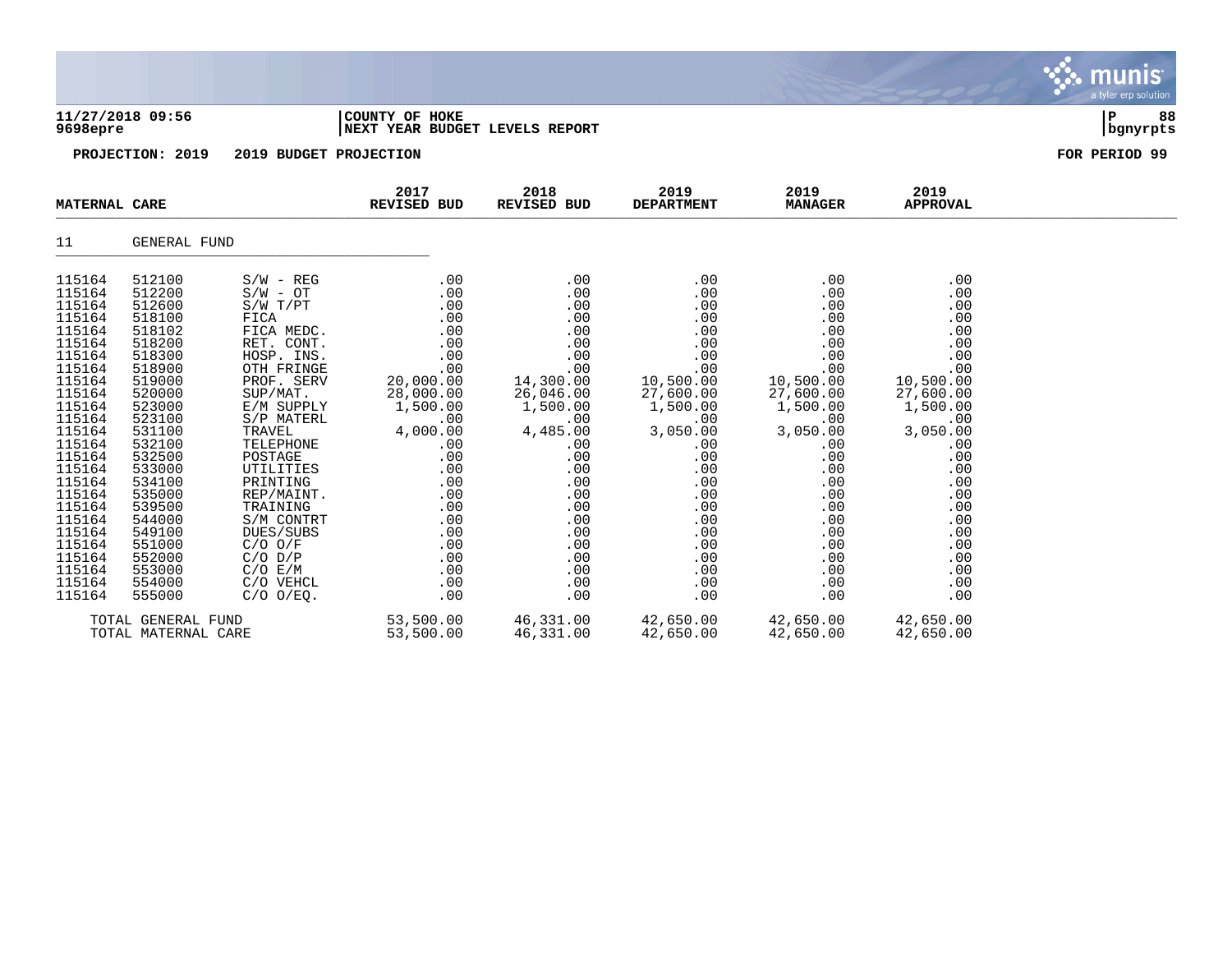|                                                                                        |                                                                                        |                                                                                                               |                                                                        |                                                                         |                                                                         |                                                                         |                                                                         | munis <sup>.</sup><br>a tyler erp solution |
|----------------------------------------------------------------------------------------|----------------------------------------------------------------------------------------|---------------------------------------------------------------------------------------------------------------|------------------------------------------------------------------------|-------------------------------------------------------------------------|-------------------------------------------------------------------------|-------------------------------------------------------------------------|-------------------------------------------------------------------------|--------------------------------------------|
| 9698epre                                                                               | 11/27/2018 09:56                                                                       |                                                                                                               | COUNTY OF HOKE<br>NEXT YEAR BUDGET LEVELS REPORT                       |                                                                         |                                                                         |                                                                         |                                                                         | 89<br>${\bf P}$<br>bgnyrpts                |
|                                                                                        | PROJECTION: 2019                                                                       | 2019 BUDGET PROJECTION                                                                                        |                                                                        |                                                                         |                                                                         |                                                                         |                                                                         | FOR PERIOD 99                              |
|                                                                                        | ACTIVE ROUTES TO SCHOOL PROJ                                                           |                                                                                                               | 2017<br><b>REVISED BUD</b>                                             | 2018<br><b>REVISED BUD</b>                                              | 2019<br><b>DEPARTMENT</b>                                               | 2019<br><b>MANAGER</b>                                                  | 2019<br><b>APPROVAL</b>                                                 |                                            |
| 11                                                                                     | GENERAL FUND                                                                           |                                                                                                               |                                                                        |                                                                         |                                                                         |                                                                         |                                                                         |                                            |
| 115165<br>115165<br>115165<br>115165<br>115165<br>115165<br>115165<br>115165<br>115165 | 512100<br>518100<br>518102<br>518200<br>518300<br>518900<br>520000<br>531100<br>539500 | $S/W - REG$<br>FICA<br>FICA MEDC.<br>RET. CONT.<br>HOSP. INS.<br>OTH FRINGE<br>SUP/MAT.<br>TRAVEL<br>TRAINING | .00<br>.00<br>.00<br>.00<br>.00<br>.00<br>6,975.00<br>10,000.00<br>.00 | .00<br>.00<br>.00<br>.00<br>.00<br>.00<br>15,000.00<br>10,000.00<br>.00 | .00<br>.00<br>.00<br>.00<br>.00<br>.00<br>24,640.00<br>10,000.00<br>.00 | .00<br>.00<br>.00<br>.00<br>.00<br>.00<br>24,640.00<br>10,000.00<br>.00 | .00<br>.00<br>.00<br>.00<br>.00<br>.00<br>24,640.00<br>10,000.00<br>.00 |                                            |
| TOTAL GENERAL FUND                                                                     |                                                                                        | 16,975.00                                                                                                     | 25,000.00                                                              | 34,640.00                                                               | 34,640.00                                                               | 34,640.00                                                               |                                                                         |                                            |

TOTAL ACTIVE ROUTES TO SCHOO 16,975.00 25,000.00 34,640.00 34,640.00 34,640.00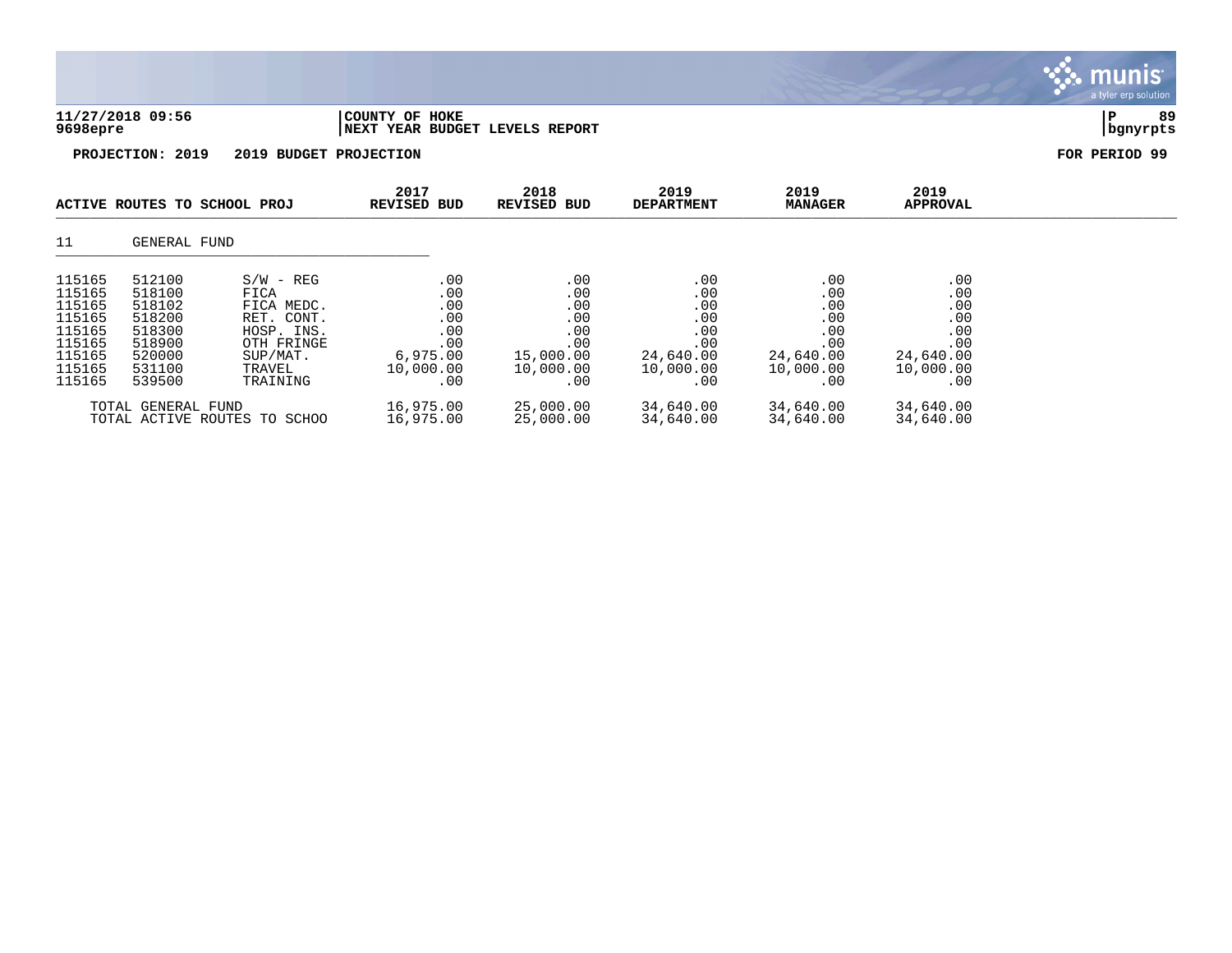| 11/27/2018 09:56 | 'COUNTY OF HOKE                | i P      | 90 |
|------------------|--------------------------------|----------|----|
| 9698epre         | NEXT YEAR BUDGET LEVELS REPORT | banvrpts |    |



| IMMUNIZATION                             |                                           | 2017<br>REVISED BUD    | 2018<br>REVISED BUD    | 2019<br><b>DEPARTMENT</b> | 2019<br><b>MANAGER</b> | 2019<br><b>APPROVAL</b> |                  |  |
|------------------------------------------|-------------------------------------------|------------------------|------------------------|---------------------------|------------------------|-------------------------|------------------|--|
| 11                                       | GENERAL FUND                              |                        |                        |                           |                        |                         |                  |  |
| 115166<br>115166                         | 519300<br>P/S-AUDIT<br>520000<br>SUP/MAT. |                        | 1,000.00<br>18,500.00  | $.00 \,$<br>20,000.00     | .00<br>30,000.00       | .00<br>30,000.00        | .00<br>30,000.00 |  |
| TOTAL GENERAL FUND<br>TOTAL IMMUNIZATION |                                           | 19,500.00<br>19,500.00 | 20,000.00<br>20,000.00 | 30,000.00<br>30,000.00    | 30,000.00<br>30,000.00 | 30,000.00<br>30,000.00  |                  |  |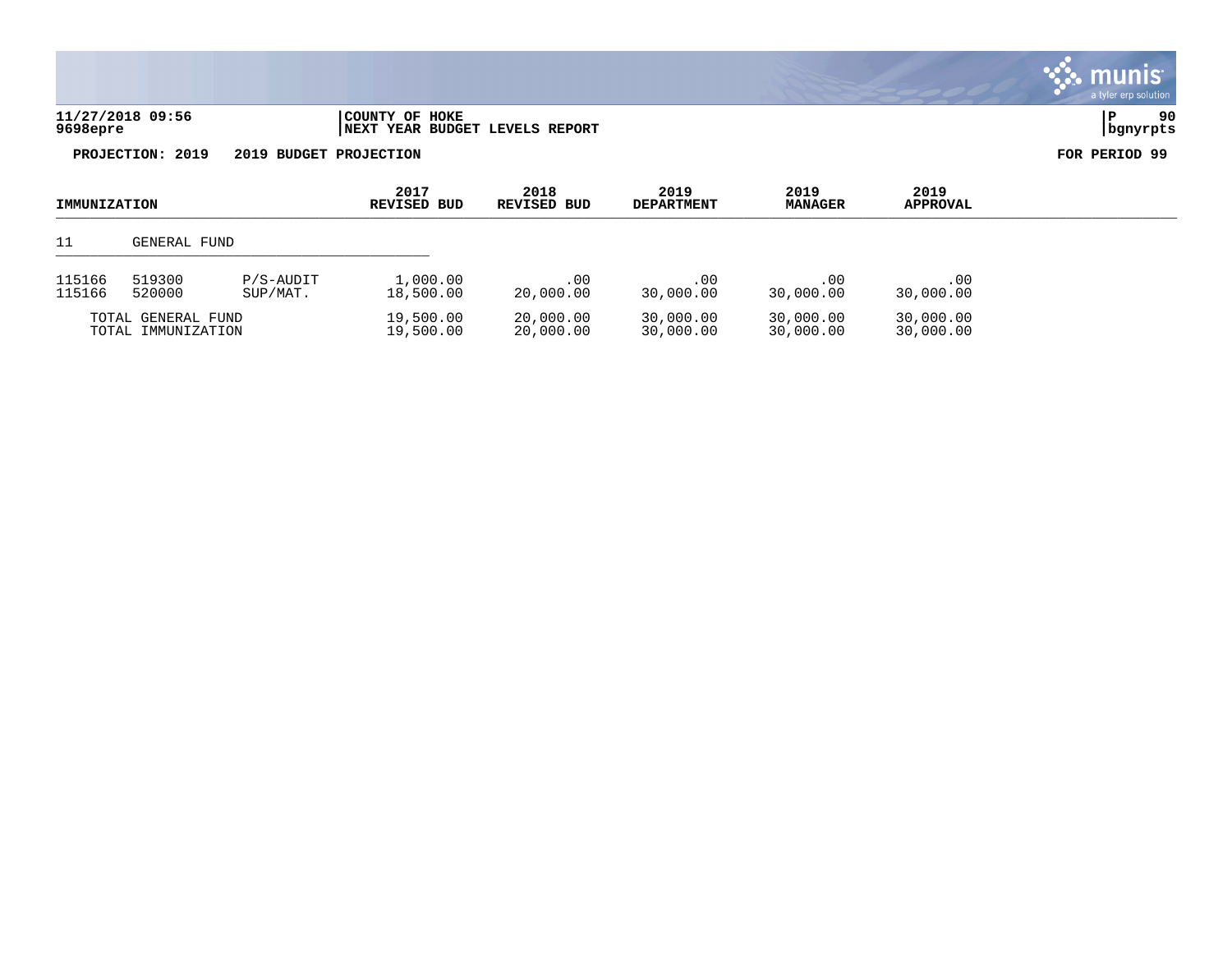|                  | 11/27/2018 09:56<br>9698epre |                        | COUNTY OF HOKE             |            | NEXT YEAR BUDGET LEVELS REPORT |                           |                        |                  | 91<br>P<br>bgnyrpts |
|------------------|------------------------------|------------------------|----------------------------|------------|--------------------------------|---------------------------|------------------------|------------------|---------------------|
|                  | PROJECTION: 2019             | 2019 BUDGET PROJECTION |                            |            |                                |                           |                        |                  | FOR PERIOD 99       |
|                  | PREGNANCY CARE MGMT          |                        | 2017<br><b>REVISED BUD</b> |            | 2018<br><b>REVISED BUD</b>     | 2019<br><b>DEPARTMENT</b> | 2019<br><b>MANAGER</b> | 2019<br>APPROVAL |                     |
| 11               | GENERAL FUND                 |                        |                            |            |                                |                           |                        |                  |                     |
| 115170           | 512100                       | $S/W - REG$            |                            | .00        | .00                            | .00                       | .00                    | .00              |                     |
| 115170<br>115170 | 518100<br>518102             | FICA<br>FICA MEDC.     |                            | .00<br>.00 | .00<br>.00                     | .00<br>.00                | .00<br>.00             | .00<br>.00       |                     |
| 115170           | 518200                       | RET. CONT.             |                            | .00        | .00                            | .00                       | .00                    | .00              |                     |
| 115170           | 518300                       | HOSP. INS.             |                            | .00        | .00                            | .00                       | .00                    | .00              |                     |
| 115170           | 518900                       | OTH FRINGE             |                            | .00        | .00                            | .00                       | .00                    | .00              |                     |
| 115170           | 519000                       | PROF. SERV             | 10,892.00                  |            | 29,637.00                      | 13,000.00                 | 13,000.00              | 13,000.00        |                     |
| 115170           | 520000                       | SUP/MAT.               | 4,500.00                   |            | 2,500.00                       | 2,500.00                  | 2,500.00               | 2,500.00         |                     |
| 115170           | 523000                       | E/M SUPPLY             |                            | .00        | .00                            | .00                       | .00                    | .00              |                     |
| 115170           | 525100                       | MOTORFUELS             | 1,000.00                   |            | 1,000.00                       | 1,000.00                  | 1,000.00               | 1,000.00         |                     |
| 115170           | 531100                       | TRAVEL                 | 1,000.00                   |            | 3,000.00                       | 4,000.00                  | 4,000.00               | 4,000.00         |                     |
| 115170<br>115170 | 532100<br>532500             | TELEPHONE<br>POSTAGE   | 1,000.00                   | .00        | 900.00<br>.00                  | 1,200.00<br>.00           | 1,200.00<br>.00        | 1,200.00<br>.00  |                     |
| 115170           | 539500                       | TRAINING               |                            | .00        | .00                            | .00                       | .00                    | .00              |                     |

 $m<sub>l</sub>$ 

TOTAL GENERAL FUND 18,392.00 37,037.00 21,700.00 21,700.00 21,700.00 TOTAL PREGNANCY CARE MGMT 18,392.00 37,037.00 21,700.00 21,700.00 21,700.00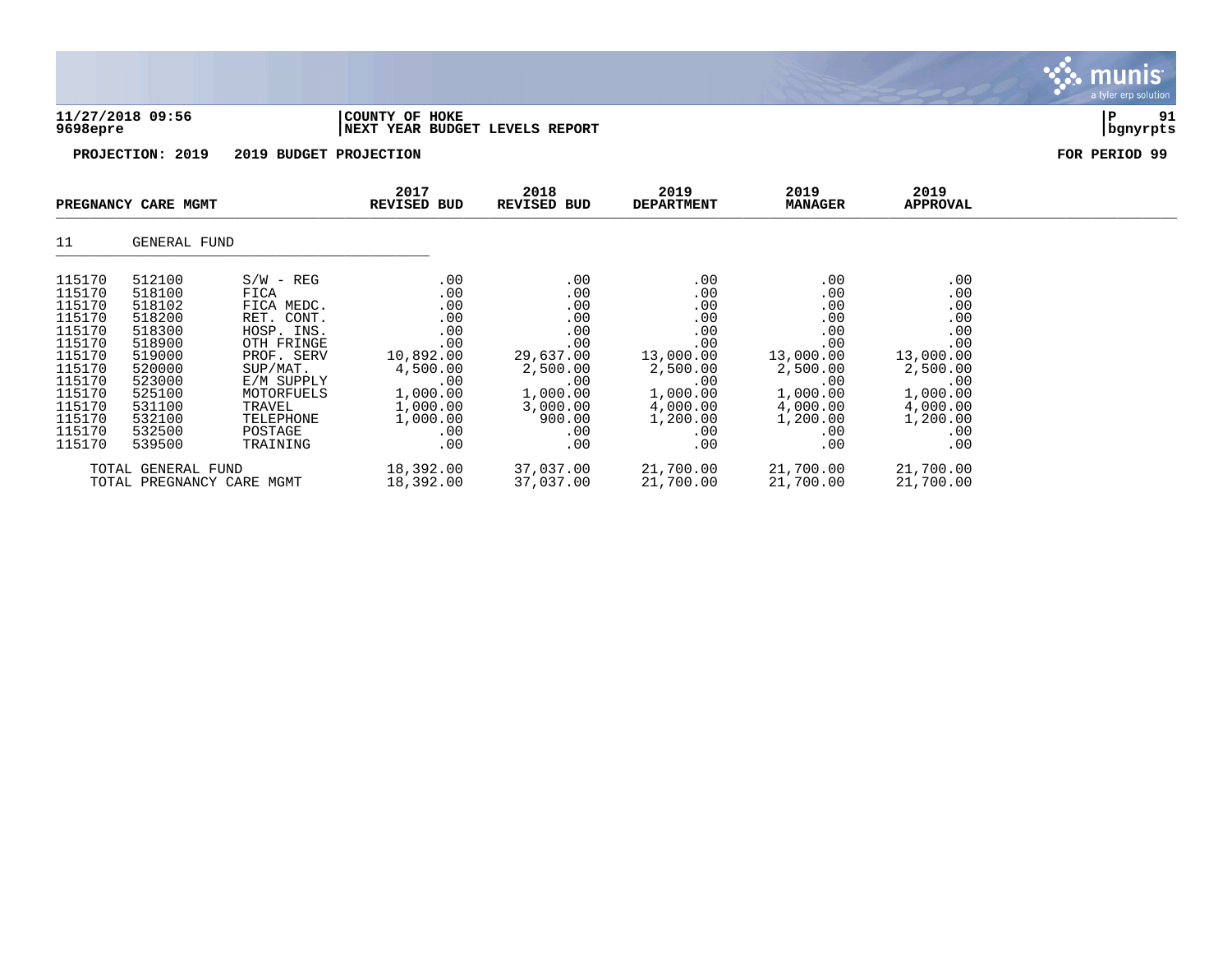|                                                                                                                                                                                                                                                                                                                                                                      | 11/27/2018 09:56<br>9698epre                                                                                                                                                                                                                                                                                                                                         |                                         | COUNTY OF HOKE<br>NEXT YEAR BUDGET LEVELS REPORT |                        |                                  |                        |                         | ΙP<br>92<br>  bgnyrpts |
|----------------------------------------------------------------------------------------------------------------------------------------------------------------------------------------------------------------------------------------------------------------------------------------------------------------------------------------------------------------------|----------------------------------------------------------------------------------------------------------------------------------------------------------------------------------------------------------------------------------------------------------------------------------------------------------------------------------------------------------------------|-----------------------------------------|--------------------------------------------------|------------------------|----------------------------------|------------------------|-------------------------|------------------------|
|                                                                                                                                                                                                                                                                                                                                                                      |                                                                                                                                                                                                                                                                                                                                                                      | PROJECTION: 2019 2019 BUDGET PROJECTION |                                                  |                        |                                  |                        |                         | FOR PERIOD 99          |
| ENVIRONMENTAL HEALTH REVISED BUD                                                                                                                                                                                                                                                                                                                                     |                                                                                                                                                                                                                                                                                                                                                                      |                                         | 2017                                             | 2018 70<br>REVISED BUD | 2019 — 2019<br><b>DEPARTMENT</b> | 2019<br><b>MANAGER</b> | 2019<br><b>APPROVAL</b> |                        |
| 11                                                                                                                                                                                                                                                                                                                                                                   | GENERAL FUND                                                                                                                                                                                                                                                                                                                                                         |                                         |                                                  |                        |                                  |                        |                         |                        |
| 115180<br>115180<br>115180<br>115180<br>115180<br>115180<br>115180<br>115180<br>115180<br>115180<br>115180<br>115180<br>115180<br>115180<br>115180<br>115180<br>115180<br>115180<br>115180<br>115180<br>115180<br>115180<br>115180<br>115180<br>115180<br>115180<br>115180<br>115180<br>115180<br>115180<br>115180<br>115180<br>115180<br>115180<br>115180<br>115180 | 510000<br>512100<br>512200<br>512600<br>512700<br>513000<br>517000<br>518000<br>518100<br>518102<br>518200<br>518300<br>518400<br>518500<br>518600<br>518900<br>519000<br>519200<br>520000<br>522000<br>523000<br>523100<br>523102<br>525100<br>525200<br>531100<br>531300<br>532100<br>532500<br>532900<br>533000<br>533100<br>533200<br>533300<br>533400<br>533500 |                                         |                                                  |                        |                                  |                        |                         |                        |
| 115180<br>115180<br>115180                                                                                                                                                                                                                                                                                                                                           | 534100<br>534200<br>535000                                                                                                                                                                                                                                                                                                                                           |                                         |                                                  |                        |                                  |                        |                         |                        |

S. munis

115180 535300 M/R VEHICL 1,000.00 1,000.00 1,000.00 1,000.00 1,000.00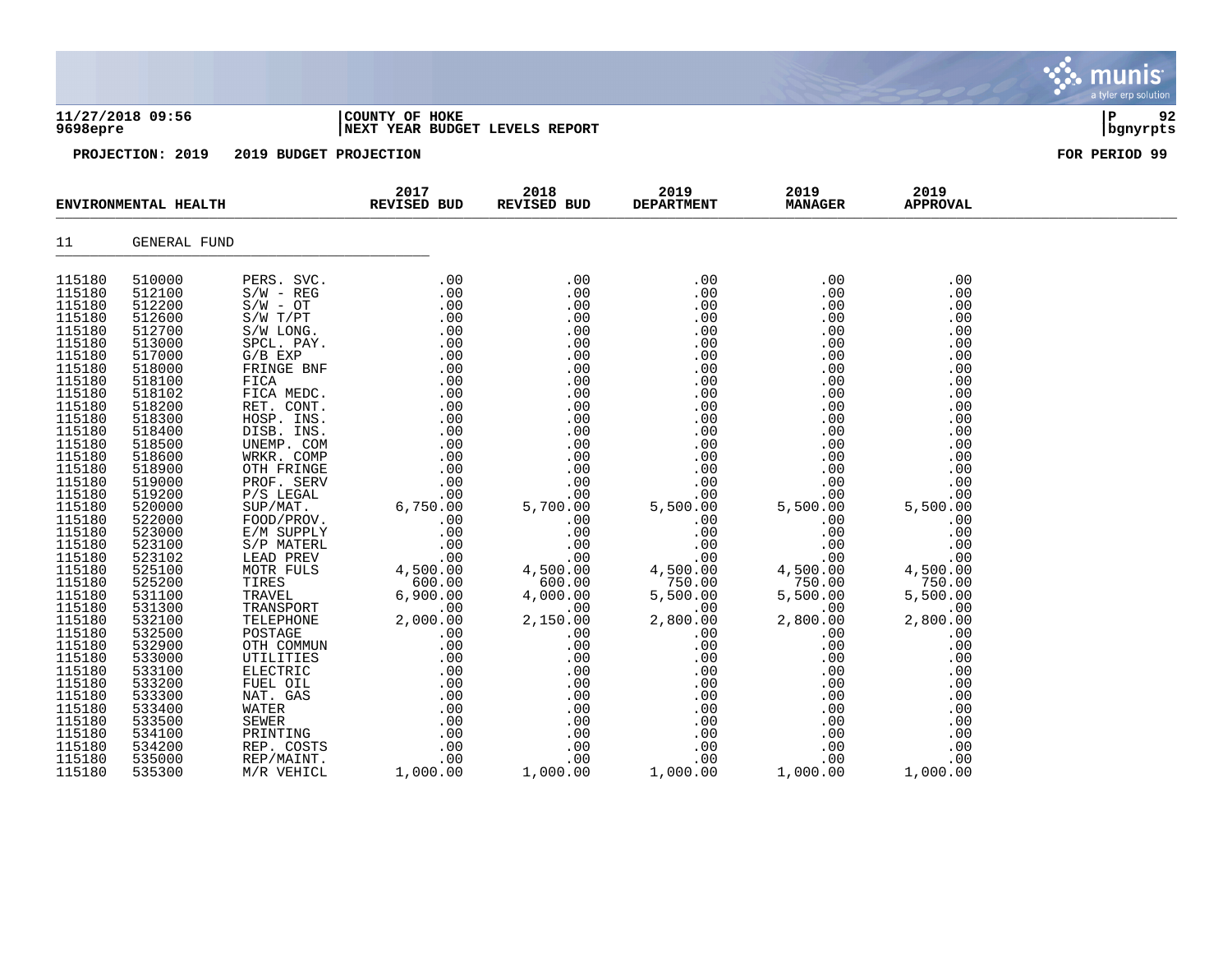

### **11/27/2018 09:56 |COUNTY OF HOKE |P 93 9698epre |NEXT YEAR BUDGET LEVELS REPORT |bgnyrpts**

|                                                  | ENVIRONMENTAL HEALTH |                        | 2017<br><b>REVISED BUD</b> | 2018<br>REVISED BUD    | 2019<br><b>DEPARTMENT</b> | 2019<br><b>MANAGER</b> | 2019<br><b>APPROVAL</b> |  |
|--------------------------------------------------|----------------------|------------------------|----------------------------|------------------------|---------------------------|------------------------|-------------------------|--|
| 115180                                           | 536000               | FREIGHT                | .00                        | .00                    | .00                       | .00                    | .00                     |  |
| 115180                                           | 537000               | ADVERTISE              | .00                        | $.00 \,$               | .00                       | .00                    | .00                     |  |
| 115180                                           | 539500               | TRAINING               | .00                        | $.00 \,$               | .00                       | .00                    | .00                     |  |
| 115180                                           | 544000               | S/M CONTRT             | 11,531.00                  | 18,019.00              | 10,000.00                 | 10,000.00              | 10,000.00               |  |
| 115180                                           | 545000               | INS/BOND               | .00                        | $.00 \,$               | .00                       | .00                    | .00                     |  |
| 115180                                           | 545100               | I/B PR/GEN             | .00                        | .00                    | .00                       | .00                    | .00                     |  |
| 115180                                           | 545300               | I/B FIDELY             | .00                        | .00                    | .00                       | .00                    | .00                     |  |
| 115180                                           | 545400               | $I/B$ PROF.            | .00                        | .00                    | .00                       | .00                    | .00                     |  |
| 115180                                           | 548000               | IND. COSTS             | .00                        | $.00 \,$               | .00                       | .00                    | .00                     |  |
| 115180                                           | 549100               | DUES/SUBS              | .00                        | $.00 \,$               | .00                       | .00                    | .00                     |  |
| 115180                                           | 550000               | CAP OUTLAY             | 15,150.00                  | .00                    | .00                       | .00                    | .00                     |  |
| 115180                                           | 551000               | $C/O$ $O/F$            | .00                        | .00                    | .00                       | .00                    | .00                     |  |
| 115180                                           | 552000               | $C/O$ $D/P$            | .00                        | .00                    | .00                       | .00                    | .00                     |  |
| 115180                                           | 553000               | C/O E/M                | .00                        | $.00 \,$               | .00                       | .00                    | .00                     |  |
| 115180                                           | 554000               | C/O VEHCL              | .00                        | $.00 \,$               | .00                       | .00                    | .00                     |  |
| 115180                                           | 555000               | $C/O$ $O/EQ$ .         | .00                        | .00                    | .00                       | .00                    | .00                     |  |
| 115180                                           | 557000               | C/O LAND               | .00                        | .00                    | .00                       | .00                    | .00                     |  |
| 115180                                           | 558000               | C/O BUILD              | .00                        | .00                    | .00                       | .00                    | .00                     |  |
| 115180                                           | 559000               | $C/O$ $O/STRC$         | .00                        | $.00 \,$               | .00                       | .00                    | .00                     |  |
| TOTAL GENERAL FUND<br>TOTAL ENVIRONMENTAL HEALTH |                      | 48,431.00<br>48,431.00 | 35,969.00<br>35,969.00     | 30,050.00<br>30,050.00 | 30,050.00<br>30,050.00    | 30,050.00<br>30,050.00 |                         |  |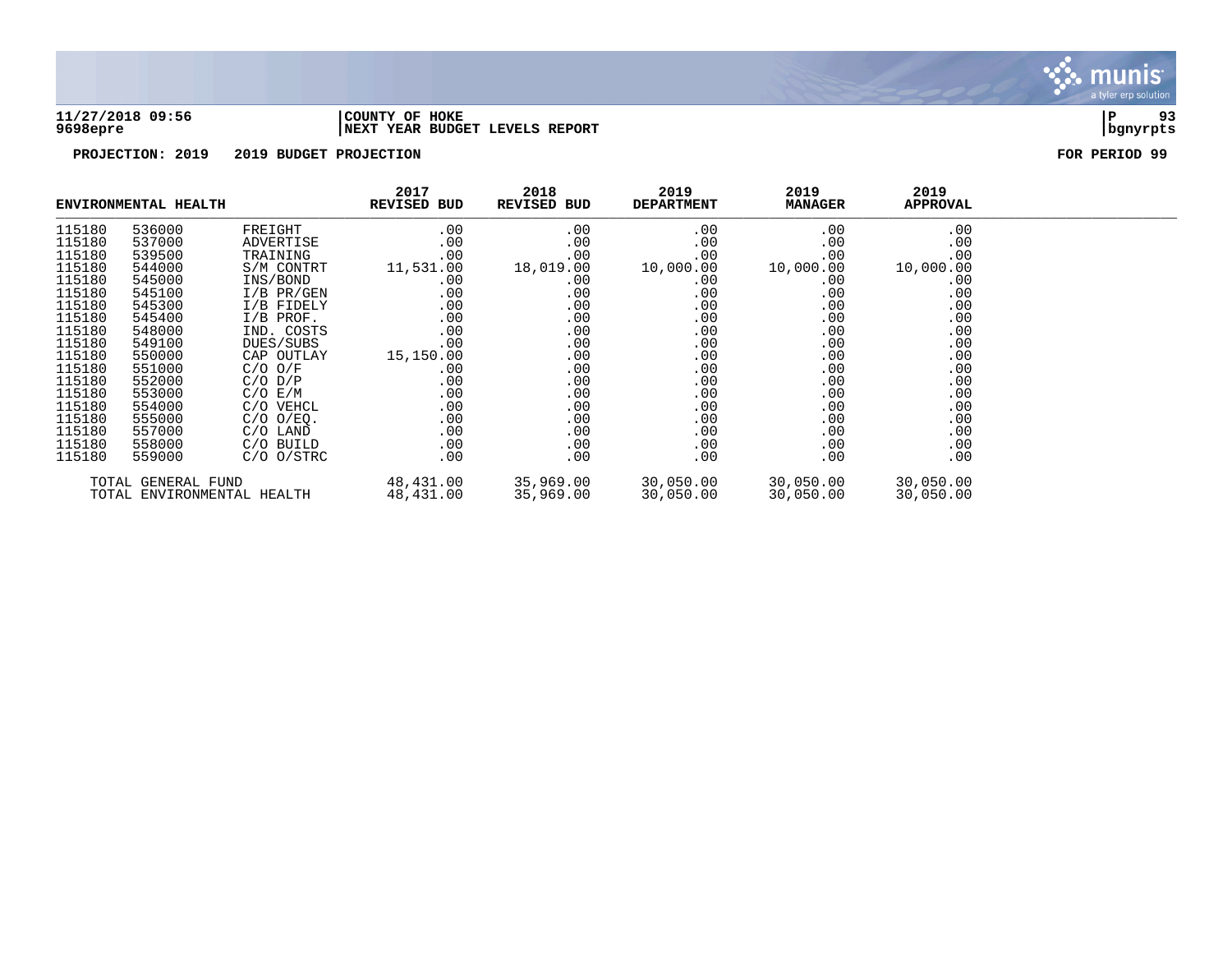|                                                                                                                                                                                                                                                                                      |                                                                                                                                                                                                                                                                                      |                                                                                                                                                                                                                                                                                                                                                                                     |                                                                                                                                                                                                                      |                                                                                                                                                                                                                       |                                                                                                                                                                                                                      |                                                                                                                                                                                                                      |                                                                                                                                                                                                                      | <b>munis</b><br>a tyler erp solution |
|--------------------------------------------------------------------------------------------------------------------------------------------------------------------------------------------------------------------------------------------------------------------------------------|--------------------------------------------------------------------------------------------------------------------------------------------------------------------------------------------------------------------------------------------------------------------------------------|-------------------------------------------------------------------------------------------------------------------------------------------------------------------------------------------------------------------------------------------------------------------------------------------------------------------------------------------------------------------------------------|----------------------------------------------------------------------------------------------------------------------------------------------------------------------------------------------------------------------|-----------------------------------------------------------------------------------------------------------------------------------------------------------------------------------------------------------------------|----------------------------------------------------------------------------------------------------------------------------------------------------------------------------------------------------------------------|----------------------------------------------------------------------------------------------------------------------------------------------------------------------------------------------------------------------|----------------------------------------------------------------------------------------------------------------------------------------------------------------------------------------------------------------------|--------------------------------------|
| 9698epre                                                                                                                                                                                                                                                                             | 11/27/2018 09:56                                                                                                                                                                                                                                                                     |                                                                                                                                                                                                                                                                                                                                                                                     | COUNTY OF HOKE<br>NEXT YEAR BUDGET LEVELS REPORT                                                                                                                                                                     |                                                                                                                                                                                                                       |                                                                                                                                                                                                                      |                                                                                                                                                                                                                      |                                                                                                                                                                                                                      | 94<br>P<br>bgnyrpts                  |
|                                                                                                                                                                                                                                                                                      | PROJECTION: 2019                                                                                                                                                                                                                                                                     | 2019 BUDGET PROJECTION                                                                                                                                                                                                                                                                                                                                                              |                                                                                                                                                                                                                      |                                                                                                                                                                                                                       |                                                                                                                                                                                                                      |                                                                                                                                                                                                                      |                                                                                                                                                                                                                      | FOR PERIOD 99                        |
|                                                                                                                                                                                                                                                                                      | <b>HEALTH EDUCATION</b>                                                                                                                                                                                                                                                              |                                                                                                                                                                                                                                                                                                                                                                                     | 2017<br><b>REVISED BUD</b>                                                                                                                                                                                           | 2018<br>REVISED BUD                                                                                                                                                                                                   | 2019<br><b>DEPARTMENT</b>                                                                                                                                                                                            | 2019<br><b>MANAGER</b>                                                                                                                                                                                               | 2019<br><b>APPROVAL</b>                                                                                                                                                                                              |                                      |
| 11                                                                                                                                                                                                                                                                                   | GENERAL FUND                                                                                                                                                                                                                                                                         |                                                                                                                                                                                                                                                                                                                                                                                     |                                                                                                                                                                                                                      |                                                                                                                                                                                                                       |                                                                                                                                                                                                                      |                                                                                                                                                                                                                      |                                                                                                                                                                                                                      |                                      |
| 115190<br>115190<br>115190<br>115190<br>115190<br>115190<br>115190<br>115190<br>115190<br>115190<br>115190<br>115190<br>115190<br>115190<br>115190<br>115190<br>115190<br>115190<br>115190<br>115190<br>115190<br>115190<br>115190<br>115190<br>115190<br>115190<br>115190<br>115190 | 512100<br>512200<br>512600<br>518100<br>518102<br>518200<br>518300<br>518900<br>520000<br>523000<br>523101<br>525100<br>531100<br>532100<br>532500<br>533000<br>534100<br>535000<br>539500<br>544000<br>549100<br>549300<br>549301<br>551000<br>552000<br>553000<br>554000<br>555000 | $S/W - REG$<br>$S/W - OT$<br>S/W T/PT<br>FICA<br>FICA MEDC.<br>RET. CONT.<br>HOSP. INS.<br>OTH FRINGE<br>SUP/MAT.<br>E/M SUPPLY<br>PROJ DIREE<br>MOTR FULS<br>TRAVEL<br>TELEPHONE<br>POSTAGE<br>UTILITIES<br>PRINTING<br>REP/MAINT.<br>TRAINING<br>S/M CONTRT<br>DUES/SUBS<br>HEALTHCOMM<br><b>DIABETES</b><br>$C/O$ $O/F$<br>$C/O$ $D/P$<br>C/O E/M<br>C/O VEHCL<br>$C/O$ $O/EO$ . | .00<br>.00<br>.00<br>.00<br>.00<br>.00<br>.00<br>.00<br>1,500.00<br>.00<br>3,100.00<br>.00<br>1,500.00<br>.00<br>.00<br>.00<br>.00<br>.00<br>.00<br>.00<br>.00<br>1,900.00<br>.00<br>.00<br>.00<br>.00<br>.00<br>.00 | .00<br>.00<br>.00<br>.00<br>.00<br>.00<br>.00<br>.00<br>4,000.00<br>.00<br>3,500.00<br>.00<br>6, 200.00<br>.00<br>.00<br>.00<br>.00<br>.00<br>.00<br>.00<br>.00<br>3,000.00<br>.00<br>.00<br>.00<br>.00<br>.00<br>.00 | .00<br>.00<br>.00<br>.00<br>.00<br>.00<br>.00<br>.00<br>2,500.00<br>.00<br>3,500.00<br>.00<br>5,000.00<br>.00<br>.00<br>.00<br>.00<br>.00<br>.00<br>.00<br>.00<br>1,500.00<br>.00<br>.00<br>.00<br>.00<br>.00<br>.00 | .00<br>.00<br>.00<br>.00<br>.00<br>.00<br>.00<br>.00<br>2,500.00<br>.00<br>3,500.00<br>.00<br>5,000.00<br>.00<br>.00<br>.00<br>.00<br>.00<br>.00<br>.00<br>.00<br>1,500.00<br>.00<br>.00<br>.00<br>.00<br>.00<br>.00 | .00<br>.00<br>.00<br>.00<br>.00<br>.00<br>.00<br>.00<br>2,500.00<br>.00<br>3,500.00<br>.00<br>5,000.00<br>.00<br>.00<br>.00<br>.00<br>.00<br>.00<br>.00<br>.00<br>1,500.00<br>.00<br>.00<br>.00<br>.00<br>.00<br>.00 |                                      |
|                                                                                                                                                                                                                                                                                      | TOTAL GENERAL FUND<br>TOTAL HEALTH EDUCATION                                                                                                                                                                                                                                         |                                                                                                                                                                                                                                                                                                                                                                                     | 8,000.00<br>8,000.00                                                                                                                                                                                                 | 16,700.00<br>16,700.00                                                                                                                                                                                                | 12,500.00<br>12,500.00                                                                                                                                                                                               | 12,500.00<br>12,500.00                                                                                                                                                                                               | 12,500.00<br>12,500.00                                                                                                                                                                                               |                                      |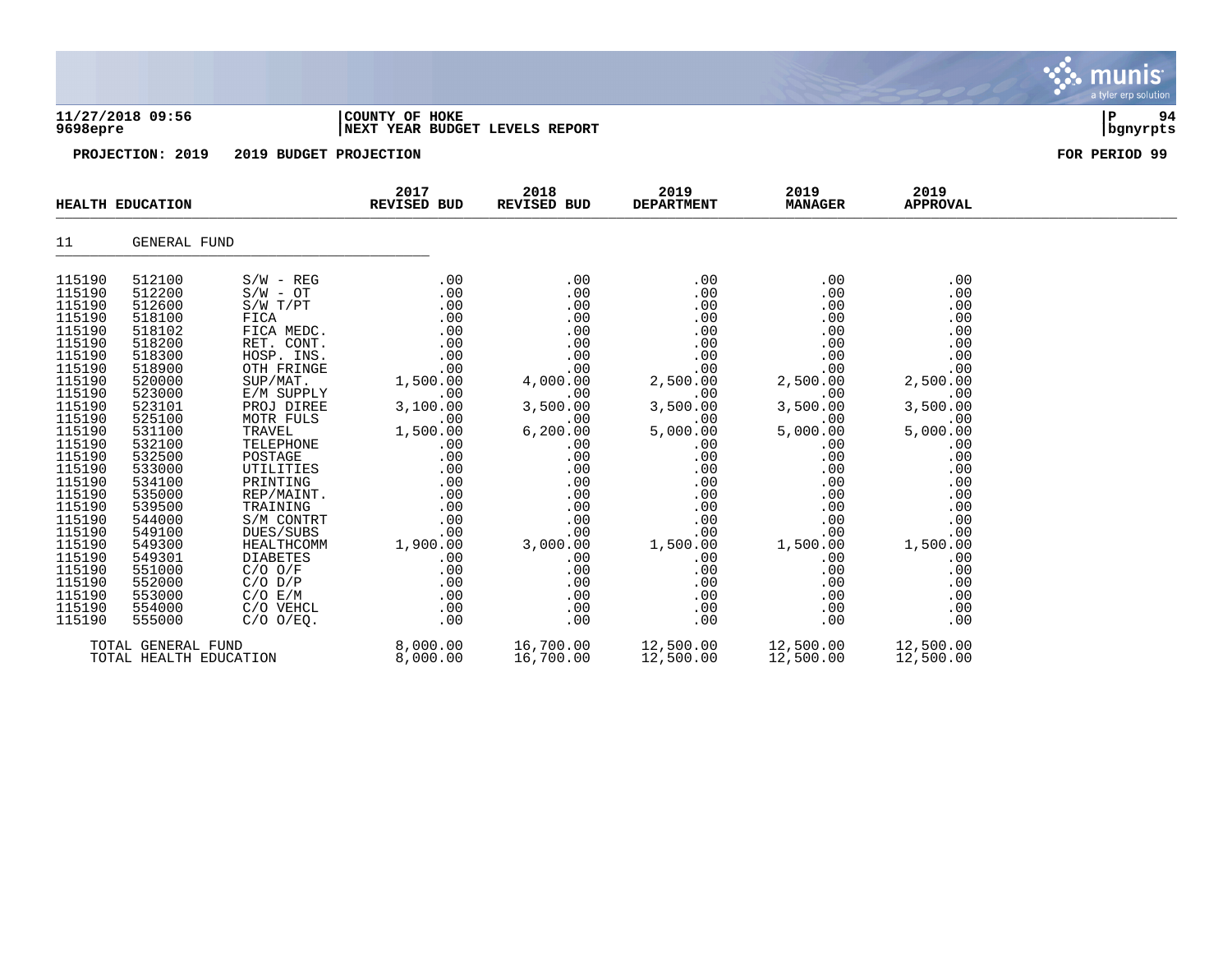| 11/27/2018 09:56 | 'COUNTY OF HOKE                 |          | QE |
|------------------|---------------------------------|----------|----|
| 9698epre         | INEXT YEAR BUDGET LEVELS REPORT | banvrpts |    |

**PROJECTION: 2019 2019 BUDGET PROJECTION FOR PERIOD 99**

|                                                                                                  | HEALTHY HOKE TASK FORCE                                                                          |                                                                                                                                 | 2017<br><b>REVISED BUD</b>                                         | 2018<br>REVISED BUD                                                | 2019<br><b>DEPARTMENT</b>                                          | 2019<br><b>MANAGER</b>                                             | 2019<br><b>APPROVAL</b>                                            |  |
|--------------------------------------------------------------------------------------------------|--------------------------------------------------------------------------------------------------|---------------------------------------------------------------------------------------------------------------------------------|--------------------------------------------------------------------|--------------------------------------------------------------------|--------------------------------------------------------------------|--------------------------------------------------------------------|--------------------------------------------------------------------|--|
| 11                                                                                               | GENERAL FUND                                                                                     |                                                                                                                                 |                                                                    |                                                                    |                                                                    |                                                                    |                                                                    |  |
| 115191<br>115191<br>115191<br>115191<br>115191<br>115191<br>115191<br>115191<br>115191<br>115191 | 433247<br>512100<br>518100<br>518101<br>518102<br>518200<br>518300<br>520000<br>531100<br>549908 | HLT HOKE T<br>$S/W - REG$<br>FICA<br>$FIGA - PAT$<br>FICA MEDC.<br>RET. CONT.<br>HOSP. INS.<br>SUP/MAT.<br>TRAVEL<br>MISC OTHER | .00<br>.00<br>.00<br>.00<br>.00<br>.00<br>.00<br>.00<br>.00<br>.00 | .00<br>.00<br>.00<br>.00<br>.00<br>.00<br>.00<br>.00<br>.00<br>.00 | .00<br>.00<br>.00<br>.00<br>.00<br>.00<br>.00<br>.00<br>.00<br>.00 | .00<br>.00<br>.00<br>.00<br>.00<br>.00<br>.00<br>.00<br>.00<br>.00 | .00<br>.00<br>.00<br>.00<br>.00<br>.00<br>.00<br>.00<br>.00<br>.00 |  |
|                                                                                                  | TOTAL GENERAL FUND                                                                               | TOTAL HEALTHY HOKE TASK FORC                                                                                                    | .00<br>.00                                                         | .00<br>.00                                                         | .00<br>.00                                                         | .00<br>.00                                                         | .00<br>.00                                                         |  |

a tyler erp solution

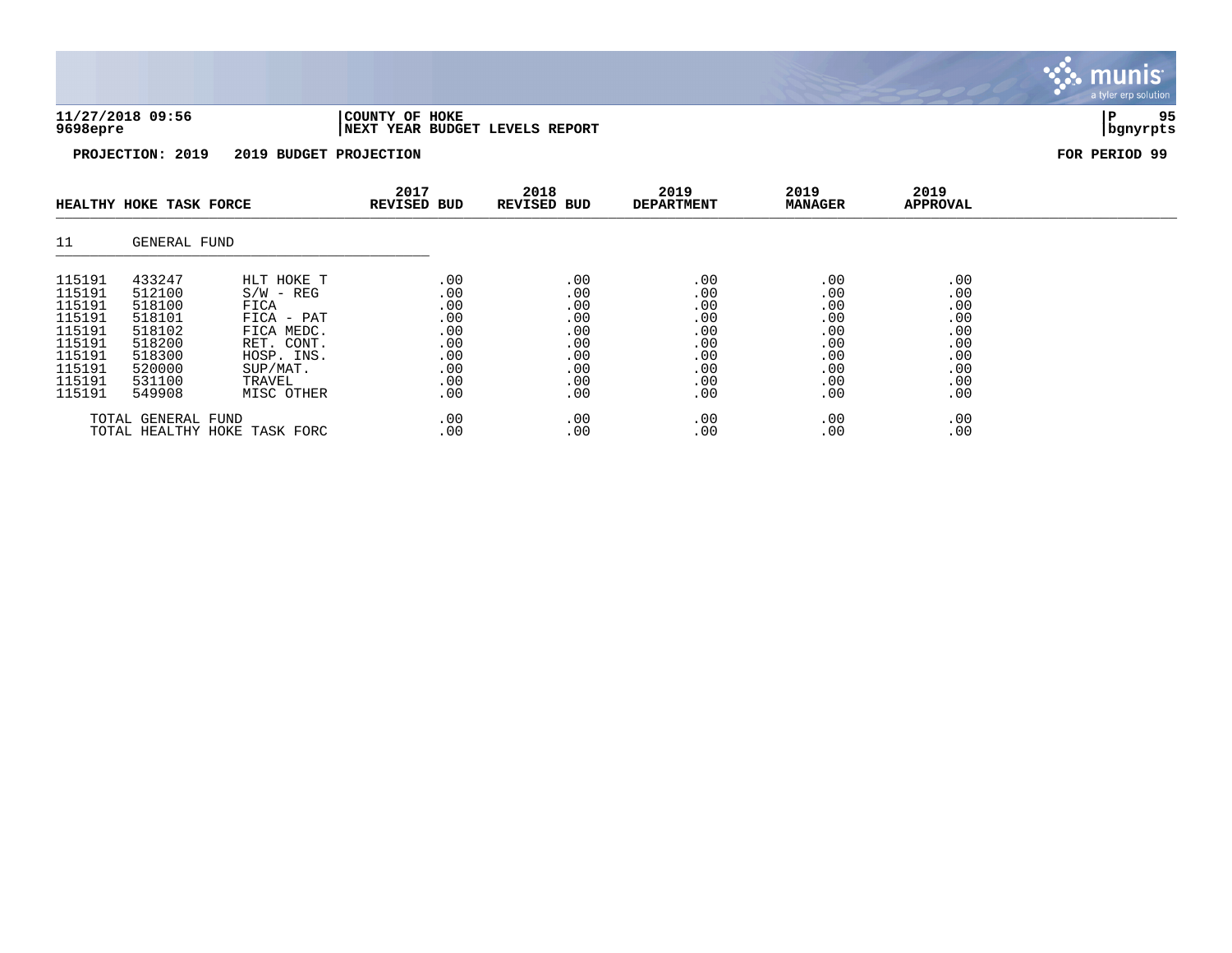|                                                                                                                                                                                                                                                                            |                                                                                                                                                                                                                                                                            |                       |                                                                                                                                                                                                                                   |                                     |     |                        |                         | a tyler erp solution  |
|----------------------------------------------------------------------------------------------------------------------------------------------------------------------------------------------------------------------------------------------------------------------------|----------------------------------------------------------------------------------------------------------------------------------------------------------------------------------------------------------------------------------------------------------------------------|-----------------------|-----------------------------------------------------------------------------------------------------------------------------------------------------------------------------------------------------------------------------------|-------------------------------------|-----|------------------------|-------------------------|-----------------------|
| 9698epre                                                                                                                                                                                                                                                                   | 11/27/2018 09:56<br>PROJECTION: 2019 2019 BUDGET PROJECTION                                                                                                                                                                                                                |                       | COUNTY OF HOKE<br>NEXT YEAR BUDGET LEVELS REPORT                                                                                                                                                                                  |                                     |     |                        |                         | P<br>96<br>  bgnyrpts |
|                                                                                                                                                                                                                                                                            |                                                                                                                                                                                                                                                                            |                       |                                                                                                                                                                                                                                   |                                     |     |                        |                         | FOR PERIOD 99         |
|                                                                                                                                                                                                                                                                            |                                                                                                                                                                                                                                                                            | WIC - CLIENT SERVICES | 2017<br><b>REVISED BUD</b>                                                                                                                                                                                                        | 2018 2019<br>REVISED BUD DEPARTMENT |     | 2019<br><b>MANAGER</b> | 2019<br><b>APPROVAL</b> |                       |
| 11                                                                                                                                                                                                                                                                         | GENERAL FUND                                                                                                                                                                                                                                                               |                       |                                                                                                                                                                                                                                   |                                     |     |                        |                         |                       |
| 115200<br>115200<br>115200<br>115200<br>115200<br>115200<br>115200<br>115200<br>115200<br>115200<br>115200<br>115200<br>115200<br>115200<br>115200<br>115200<br>115200<br>115200<br>115200<br>115200<br>115200<br>115200<br>115200<br>115200<br>115200<br>115200<br>115200 | 512100<br>512200<br>512600<br>518100<br>518102<br>518200<br>518300<br>518900<br>519000<br>520000<br>523000<br>523100<br>531100<br>532100<br>532500<br>532900<br>533000<br>534100<br>535000<br>539500<br>544000<br>549100<br>551000<br>552000<br>553000<br>554000<br>555000 | $S/W - REG$           | .00                                                                                                                                                                                                                               | .00                                 | .00 | .00                    | .00                     |                       |
|                                                                                                                                                                                                                                                                            |                                                                                                                                                                                                                                                                            |                       | TOTAL GENERAL FUND                             47,478.00      56,000.00      43,980.00      43,980.00      43,980.00<br>TOTAL WIC - CLIENT SERVICES           47,478.00     56,000.00     43,980.00      43,980.00      43,980.00 |                                     |     |                        |                         |                       |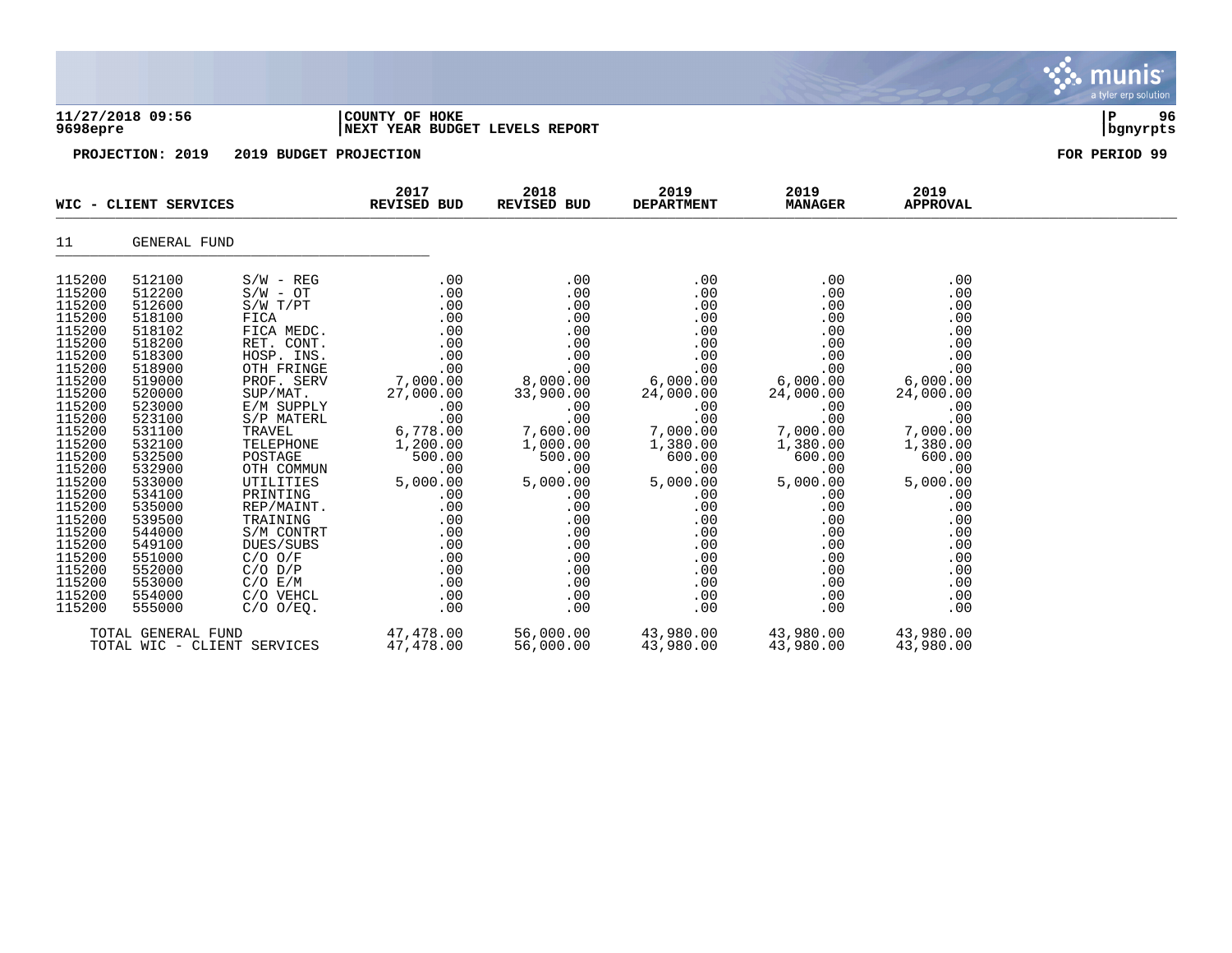|                                                                                                                                                                                                                                                        |                                                                                                                                                                                                                                                        |                                                                                                                                                                                                                                                                                                                                       |                                                                                                                                                                                       |                                                                                                                                                                                       |                                                                                                                                                                                       |                                                                                                                                                                                       |                                                                                                                                                                                       | <b>munis</b><br>a tyler erp solution |
|--------------------------------------------------------------------------------------------------------------------------------------------------------------------------------------------------------------------------------------------------------|--------------------------------------------------------------------------------------------------------------------------------------------------------------------------------------------------------------------------------------------------------|---------------------------------------------------------------------------------------------------------------------------------------------------------------------------------------------------------------------------------------------------------------------------------------------------------------------------------------|---------------------------------------------------------------------------------------------------------------------------------------------------------------------------------------|---------------------------------------------------------------------------------------------------------------------------------------------------------------------------------------|---------------------------------------------------------------------------------------------------------------------------------------------------------------------------------------|---------------------------------------------------------------------------------------------------------------------------------------------------------------------------------------|---------------------------------------------------------------------------------------------------------------------------------------------------------------------------------------|--------------------------------------|
| 9698epre                                                                                                                                                                                                                                               | 11/27/2018 09:56                                                                                                                                                                                                                                       |                                                                                                                                                                                                                                                                                                                                       | COUNTY OF HOKE<br>NEXT YEAR BUDGET LEVELS REPORT                                                                                                                                      |                                                                                                                                                                                       |                                                                                                                                                                                       |                                                                                                                                                                                       |                                                                                                                                                                                       | 97<br>ΙP<br>  bgnyrpts               |
|                                                                                                                                                                                                                                                        | PROJECTION: 2019                                                                                                                                                                                                                                       | 2019 BUDGET PROJECTION                                                                                                                                                                                                                                                                                                                |                                                                                                                                                                                       |                                                                                                                                                                                       |                                                                                                                                                                                       |                                                                                                                                                                                       |                                                                                                                                                                                       | FOR PERIOD 99                        |
|                                                                                                                                                                                                                                                        | WIC - NUTRITION                                                                                                                                                                                                                                        |                                                                                                                                                                                                                                                                                                                                       | 2017<br><b>REVISED BUD</b>                                                                                                                                                            | 2018<br>REVISED BUD                                                                                                                                                                   | 2019<br><b>DEPARTMENT</b>                                                                                                                                                             | 2019<br><b>MANAGER</b>                                                                                                                                                                | 2019<br><b>APPROVAL</b>                                                                                                                                                               |                                      |
| 11                                                                                                                                                                                                                                                     | GENERAL FUND                                                                                                                                                                                                                                           |                                                                                                                                                                                                                                                                                                                                       |                                                                                                                                                                                       |                                                                                                                                                                                       |                                                                                                                                                                                       |                                                                                                                                                                                       |                                                                                                                                                                                       |                                      |
| 115201<br>115201<br>115201<br>115201<br>115201<br>115201<br>115201<br>115201<br>115201<br>115201<br>115201<br>115201<br>115201<br>115201<br>115201<br>115201<br>115201<br>115201<br>115201<br>115201<br>115201<br>115201<br>115201<br>115201<br>115201 | 512100<br>512200<br>512600<br>518100<br>518102<br>518200<br>518300<br>518900<br>520000<br>523000<br>523100<br>531100<br>532100<br>532500<br>533000<br>534100<br>535000<br>539500<br>544000<br>549100<br>551000<br>552000<br>553000<br>554000<br>555000 | $S/W - REG$<br>$S/W - OT$<br>S/W T/PT<br>FICA<br>FICA MEDC.<br>RET. CONT.<br>HOSP. INS.<br>OTH FRINGE<br>SUP/MAT.<br>E/M SUPPLY<br>S/P MATERL<br>TRAVEL<br>TELEPHONE<br>POSTAGE<br>UTILITIES<br>PRINTING<br>REP/MAINT.<br>TRAINING<br>S/M CONTRT<br>DUES/SUBS<br>$C/O$ $O/F$<br>$C/O$ $D/P$<br>C/O E/M<br>C/O VEHCL<br>$C/O$ $O/EQ$ . | .00<br>.00<br>.00<br>.00<br>.00<br>.00<br>.00<br>.00<br>1,000.00<br>.00<br>.00<br>1,000.00<br>.00<br>.00<br>.00<br>.00<br>.00<br>.00<br>.00<br>.00<br>.00<br>.00<br>.00<br>.00<br>.00 | .00<br>.00<br>.00<br>.00<br>.00<br>.00<br>.00<br>.00<br>2,000.00<br>.00<br>.00<br>1,000.00<br>.00<br>.00<br>.00<br>.00<br>.00<br>.00<br>.00<br>.00<br>.00<br>.00<br>.00<br>.00<br>.00 | .00<br>.00<br>.00<br>.00<br>.00<br>.00<br>.00<br>.00<br>1,000.00<br>.00<br>.00<br>1,000.00<br>.00<br>.00<br>.00<br>.00<br>.00<br>.00<br>.00<br>.00<br>.00<br>.00<br>.00<br>.00<br>.00 | .00<br>.00<br>.00<br>.00<br>.00<br>.00<br>.00<br>.00<br>1,000.00<br>.00<br>.00<br>1,000.00<br>.00<br>.00<br>.00<br>.00<br>.00<br>.00<br>.00<br>.00<br>.00<br>.00<br>.00<br>.00<br>.00 | .00<br>.00<br>.00<br>.00<br>.00<br>.00<br>.00<br>.00<br>1,000.00<br>.00<br>.00<br>1,000.00<br>.00<br>.00<br>.00<br>.00<br>.00<br>.00<br>.00<br>.00<br>.00<br>.00<br>.00<br>.00<br>.00 |                                      |
|                                                                                                                                                                                                                                                        | TOTAL GENERAL FUND<br>TOTAL WIC - NUTRITION                                                                                                                                                                                                            |                                                                                                                                                                                                                                                                                                                                       | 2,000.00<br>2,000.00                                                                                                                                                                  | 3,000.00<br>3,000.00                                                                                                                                                                  | 2,000.00<br>2,000.00                                                                                                                                                                  | 2,000.00<br>2,000.00                                                                                                                                                                  | 2,000.00<br>2,000.00                                                                                                                                                                  |                                      |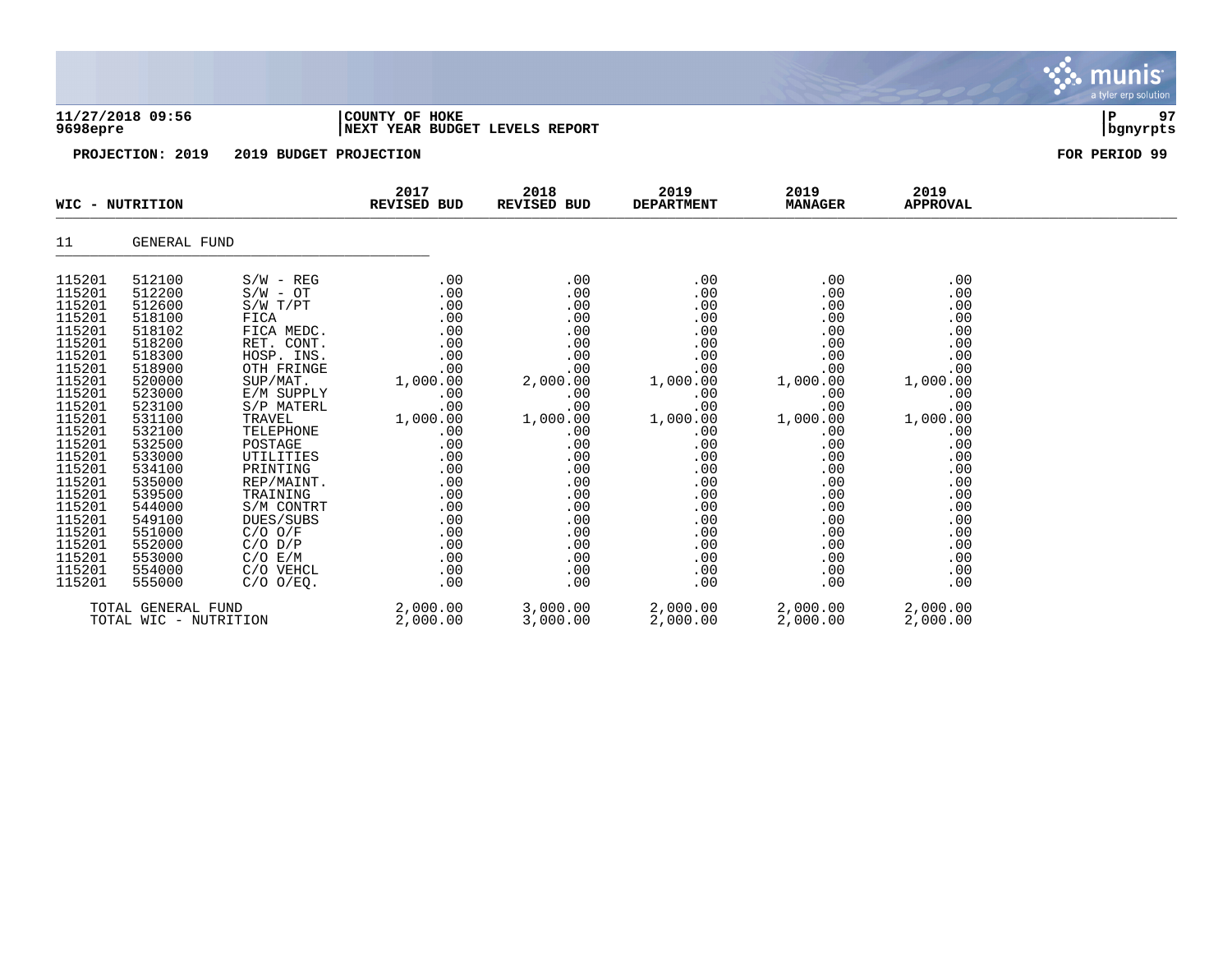|                                                                                                                                                                                                                                              | 11/27/2018 09:56<br>9698epre                                                                                                                                                                                                                 |                                                                                                                                                                                                                                                                                                                                   | COUNTY OF HOKE<br>NEXT YEAR BUDGET LEVELS REPORT                                                                                                                             |                                                                                                                                                                                   |                                                                                                                                                                            |                                                                                                                                                                            |                                                                                                                                                                            | 98<br>l P<br>  bgnyrpts |
|----------------------------------------------------------------------------------------------------------------------------------------------------------------------------------------------------------------------------------------------|----------------------------------------------------------------------------------------------------------------------------------------------------------------------------------------------------------------------------------------------|-----------------------------------------------------------------------------------------------------------------------------------------------------------------------------------------------------------------------------------------------------------------------------------------------------------------------------------|------------------------------------------------------------------------------------------------------------------------------------------------------------------------------|-----------------------------------------------------------------------------------------------------------------------------------------------------------------------------------|----------------------------------------------------------------------------------------------------------------------------------------------------------------------------|----------------------------------------------------------------------------------------------------------------------------------------------------------------------------|----------------------------------------------------------------------------------------------------------------------------------------------------------------------------|-------------------------|
|                                                                                                                                                                                                                                              | PROJECTION: 2019                                                                                                                                                                                                                             | 2019 BUDGET PROJECTION                                                                                                                                                                                                                                                                                                            |                                                                                                                                                                              |                                                                                                                                                                                   |                                                                                                                                                                            |                                                                                                                                                                            |                                                                                                                                                                            | FOR PERIOD 99           |
|                                                                                                                                                                                                                                              | WIC - ADMINISTRATION                                                                                                                                                                                                                         |                                                                                                                                                                                                                                                                                                                                   | 2017<br>REVISED BUD                                                                                                                                                          | 2018<br>REVISED BUD                                                                                                                                                               | 2019<br><b>DEPARTMENT</b>                                                                                                                                                  | 2019<br><b>MANAGER</b>                                                                                                                                                     | 2019<br><b>APPROVAL</b>                                                                                                                                                    |                         |
| 11                                                                                                                                                                                                                                           | GENERAL FUND                                                                                                                                                                                                                                 |                                                                                                                                                                                                                                                                                                                                   |                                                                                                                                                                              |                                                                                                                                                                                   |                                                                                                                                                                            |                                                                                                                                                                            |                                                                                                                                                                            |                         |
| 115202<br>115202<br>115202<br>115202<br>115202<br>115202<br>115202<br>115202<br>115202<br>115202<br>115202<br>115202<br>115202<br>115202<br>115202<br>115202<br>115202<br>115202<br>115202<br>115202<br>115202<br>115202<br>115202<br>115202 | 512100<br>512200<br>512600<br>518100<br>518102<br>518200<br>518300<br>518900<br>520000<br>523000<br>523100<br>531100<br>532100<br>532500<br>533000<br>534100<br>535000<br>544000<br>549100<br>551000<br>552000<br>553000<br>554000<br>555000 | $S/W - REG$<br>$S/W - OT$<br>$S/W$ $T/PT$<br>FICA<br>FICA MEDC.<br>RET. CONT.<br>HOSP. INS.<br>OTH FRINGE<br>SUP/MAT.<br>E/M SUPPLY<br>S/P MATERL<br>TRAVEL<br>TELEPHONE<br>POSTAGE<br>UTILITIES<br>PRINTING<br>REP/MAINT.<br>S/M CONTRT<br>DUES/SUBS<br>$C/O$ $O/F$<br>$C/O$ $D/P$<br>$C/O$ $E/M$<br>C/O VEHCL<br>$C/O$ $O/EQ$ . | .00<br>.00<br>.00<br>.00<br>.00<br>.00<br>.00<br>.00<br>100.00<br>.00<br>.00<br>1,000.00<br>.00<br>.00<br>.00<br>.00<br>.00<br>.00<br>.00<br>.00<br>.00<br>.00<br>.00<br>.00 | .00<br>.00<br>.00<br>.00<br>.00<br>.00<br>.00<br>.00<br>100.00<br>.00<br>.00<br>1,000.00<br>.00<br>.00<br>.00<br>.00<br>.00<br>.00<br>.00<br>.00<br>.00<br>.00<br>$.00 \,$<br>.00 | .00<br>.00<br>.00<br>.00<br>.00<br>.00<br>.00<br>.00<br>100.00<br>.00<br>.00<br>200.00<br>.00<br>.00<br>.00<br>.00<br>.00<br>.00<br>.00<br>.00<br>.00<br>.00<br>.00<br>.00 | .00<br>.00<br>.00<br>.00<br>.00<br>.00<br>.00<br>.00<br>100.00<br>.00<br>.00<br>200.00<br>.00<br>.00<br>.00<br>.00<br>.00<br>.00<br>.00<br>.00<br>.00<br>.00<br>.00<br>.00 | .00<br>.00<br>.00<br>.00<br>.00<br>.00<br>.00<br>.00<br>100.00<br>.00<br>.00<br>200.00<br>.00<br>.00<br>.00<br>.00<br>.00<br>.00<br>.00<br>.00<br>.00<br>.00<br>.00<br>.00 |                         |
|                                                                                                                                                                                                                                              | TOTAL GENERAL FUND                                                                                                                                                                                                                           | TOTAL WIC - ADMINISTRATION                                                                                                                                                                                                                                                                                                        | 1,100.00<br>1,100.00                                                                                                                                                         | 1,100.00<br>1,100.00                                                                                                                                                              | 300.00<br>300.00                                                                                                                                                           | 300.00<br>300.00                                                                                                                                                           | 300.00<br>300.00                                                                                                                                                           |                         |

**∵∴** munis

a tyler erp solution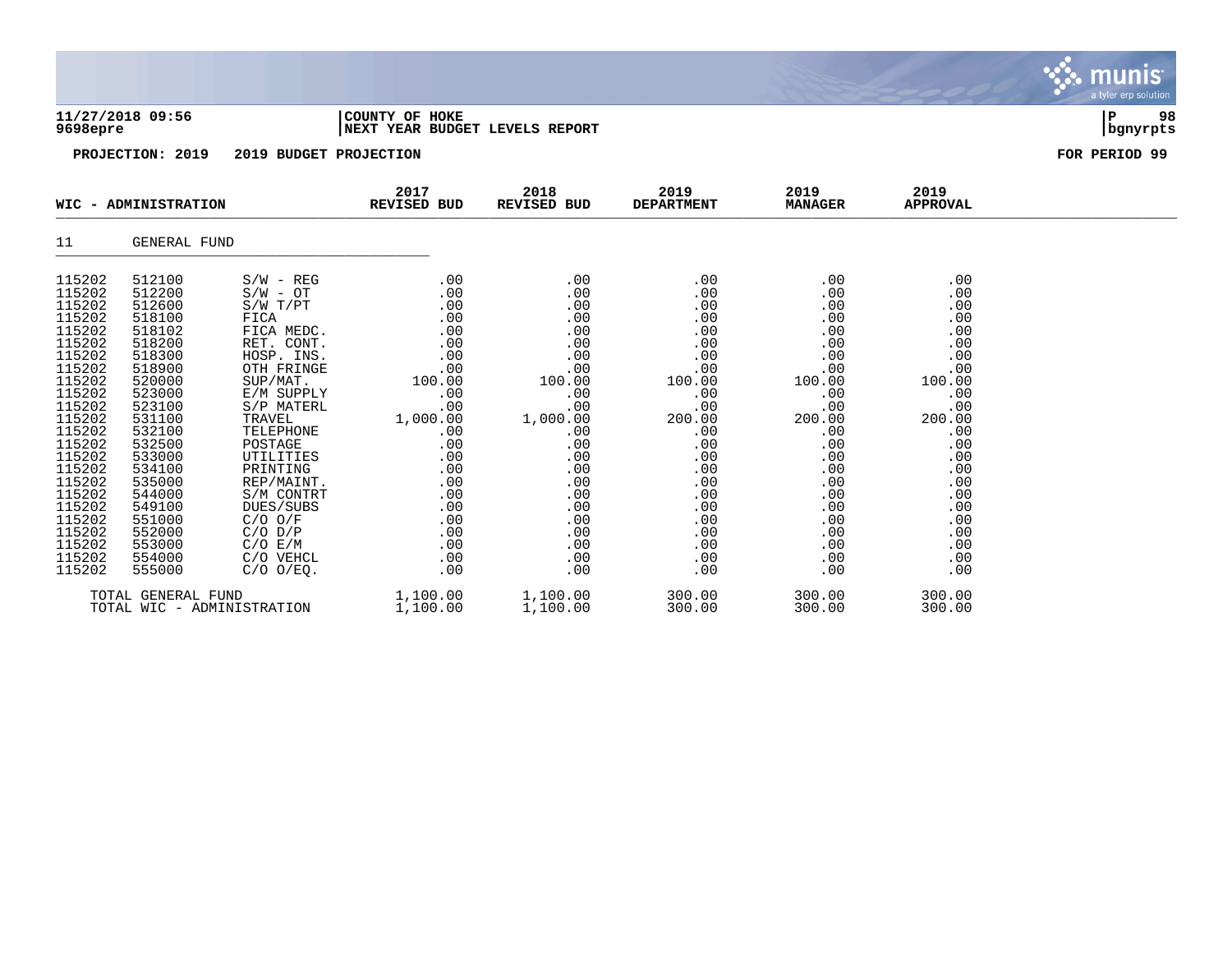|                                                                                                                                                                                                                                              | 11/27/2018 09:56<br>9698epre                                                                                                                                                                                                                 |                                                                                                                                                                                                                                                                                                                             | COUNTY OF HOKE                                                                                                                                                                 | NEXT YEAR BUDGET LEVELS REPORT                                                                                                                                                 |                                                                                                                                                                              |                                                                                                                                                                              |                                                                                                                                                                              |               |  |  |  |
|----------------------------------------------------------------------------------------------------------------------------------------------------------------------------------------------------------------------------------------------|----------------------------------------------------------------------------------------------------------------------------------------------------------------------------------------------------------------------------------------------|-----------------------------------------------------------------------------------------------------------------------------------------------------------------------------------------------------------------------------------------------------------------------------------------------------------------------------|--------------------------------------------------------------------------------------------------------------------------------------------------------------------------------|--------------------------------------------------------------------------------------------------------------------------------------------------------------------------------|------------------------------------------------------------------------------------------------------------------------------------------------------------------------------|------------------------------------------------------------------------------------------------------------------------------------------------------------------------------|------------------------------------------------------------------------------------------------------------------------------------------------------------------------------|---------------|--|--|--|
|                                                                                                                                                                                                                                              | PROJECTION: 2019                                                                                                                                                                                                                             | 2019 BUDGET PROJECTION                                                                                                                                                                                                                                                                                                      |                                                                                                                                                                                |                                                                                                                                                                                |                                                                                                                                                                              |                                                                                                                                                                              |                                                                                                                                                                              | FOR PERIOD 99 |  |  |  |
|                                                                                                                                                                                                                                              | WIC - BREAST FEEDING                                                                                                                                                                                                                         |                                                                                                                                                                                                                                                                                                                             | 2017<br><b>REVISED BUD</b>                                                                                                                                                     | 2018<br>REVISED BUD                                                                                                                                                            | 2019<br><b>DEPARTMENT</b>                                                                                                                                                    | 2019<br><b>MANAGER</b>                                                                                                                                                       | 2019<br><b>APPROVAL</b>                                                                                                                                                      |               |  |  |  |
| 11                                                                                                                                                                                                                                           | GENERAL FUND                                                                                                                                                                                                                                 |                                                                                                                                                                                                                                                                                                                             |                                                                                                                                                                                |                                                                                                                                                                                |                                                                                                                                                                              |                                                                                                                                                                              |                                                                                                                                                                              |               |  |  |  |
| 115203<br>115203<br>115203<br>115203<br>115203<br>115203<br>115203<br>115203<br>115203<br>115203<br>115203<br>115203<br>115203<br>115203<br>115203<br>115203<br>115203<br>115203<br>115203<br>115203<br>115203<br>115203<br>115203<br>115203 | 512100<br>512200<br>512600<br>518100<br>518102<br>518200<br>518300<br>520000<br>523000<br>523100<br>531100<br>532100<br>532500<br>533000<br>534100<br>535000<br>539500<br>544000<br>549100<br>551000<br>552000<br>553000<br>554000<br>555000 | $S/W - REG$<br>$S/W - OT$<br>$S/W$ $T/PT$<br>FICA<br>FICA MEDC.<br>RET. CONT.<br>HOSP. INS.<br>SUP/MAT.<br>E/M SUPPLY<br>S/P MATERL<br>TRAVEL<br>TELEPHONE<br>POSTAGE<br>UTILITIES<br>PRINTING<br>REP/MAINT.<br>TRAINING<br>S/M CONTRT<br>DUES/SUBS<br>$C/O$ $O/F$<br>$C/O$ $D/P$<br>C/O E/M<br>C/O VEHCL<br>$C/O$ $O/EQ$ . | .00<br>.00<br>.00<br>.00<br>.00<br>.00<br>.00<br>2,000.00<br>.00<br>.00<br>2,000.00<br>.00<br>.00<br>.00<br>.00<br>.00<br>.00<br>.00<br>.00<br>.00<br>.00<br>.00<br>.00<br>.00 | .00<br>.00<br>.00<br>.00<br>.00<br>.00<br>.00<br>1,500.00<br>.00<br>.00<br>3,100.00<br>.00<br>.00<br>.00<br>.00<br>.00<br>.00<br>.00<br>.00<br>.00<br>.00<br>.00<br>.00<br>.00 | .00<br>.00<br>.00<br>.00<br>.00<br>.00<br>.00<br>500.00<br>.00<br>.00<br>4,000.00<br>.00<br>.00<br>.00<br>.00<br>.00<br>.00<br>.00<br>.00<br>.00<br>.00<br>.00<br>.00<br>.00 | .00<br>.00<br>.00<br>.00<br>.00<br>.00<br>.00<br>500.00<br>.00<br>.00<br>4,000.00<br>.00<br>.00<br>.00<br>.00<br>.00<br>.00<br>.00<br>.00<br>.00<br>.00<br>.00<br>.00<br>.00 | .00<br>.00<br>.00<br>.00<br>.00<br>.00<br>.00<br>500.00<br>.00<br>.00<br>4,000.00<br>.00<br>.00<br>.00<br>.00<br>.00<br>.00<br>.00<br>.00<br>.00<br>.00<br>.00<br>.00<br>.00 |               |  |  |  |
|                                                                                                                                                                                                                                              | TOTAL GENERAL FUND                                                                                                                                                                                                                           |                                                                                                                                                                                                                                                                                                                             | 4,000.00                                                                                                                                                                       | 4,600.00                                                                                                                                                                       | 4,500.00                                                                                                                                                                     | 4,500.00                                                                                                                                                                     | 4,500.00                                                                                                                                                                     |               |  |  |  |

S. munis

a tyler erp solution

TOTAL WIC - BREAST FEEDING 4,000.00 4,600.00 4,500.00 4,500.00 4,500.00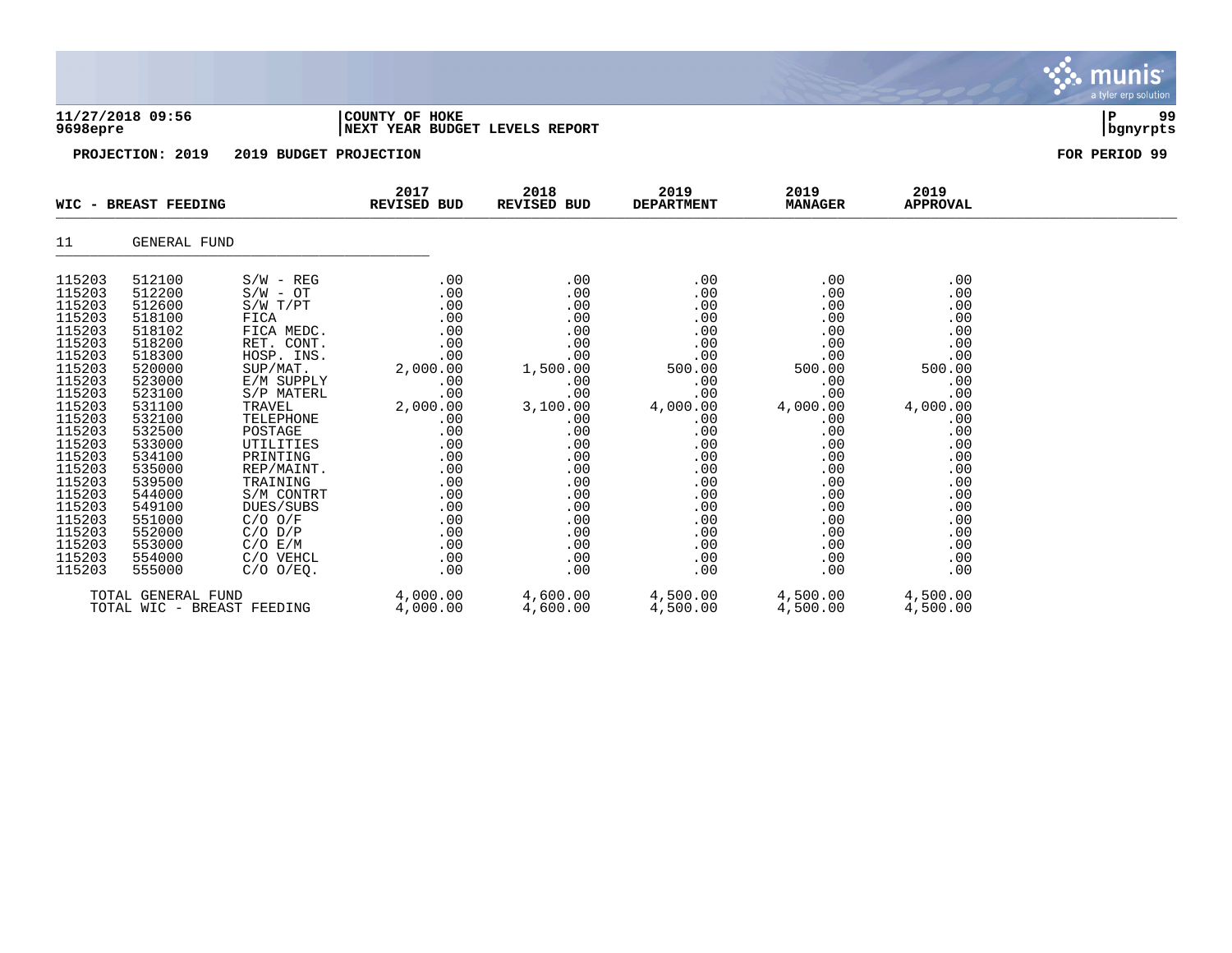|                                                                              |                                                                              |                                                                                                      |                                                              |                                                               |                                                              |                                                              |                                                              | <b>munis</b><br>a tyler erp solution |
|------------------------------------------------------------------------------|------------------------------------------------------------------------------|------------------------------------------------------------------------------------------------------|--------------------------------------------------------------|---------------------------------------------------------------|--------------------------------------------------------------|--------------------------------------------------------------|--------------------------------------------------------------|--------------------------------------|
| 9698epre                                                                     | 11/27/2018 09:56                                                             |                                                                                                      | COUNTY OF<br><b>HOKE</b><br>NEXT YEAR BUDGET LEVELS REPORT   |                                                               |                                                              |                                                              |                                                              | 100<br>P<br>bgnyrpts                 |
|                                                                              | PROJECTION: 2019                                                             | 2019 BUDGET PROJECTION                                                                               |                                                              |                                                               |                                                              |                                                              |                                                              | FOR PERIOD 99                        |
|                                                                              | WIC BREAST FEEDING PEER COUNSE                                               |                                                                                                      | 2017<br>REVISED BUD                                          | 2018<br>REVISED BUD                                           | 2019<br><b>DEPARTMENT</b>                                    | 2019<br><b>MANAGER</b>                                       | 2019<br>APPROVAL                                             |                                      |
| 11                                                                           | GENERAL FUND                                                                 |                                                                                                      |                                                              |                                                               |                                                              |                                                              |                                                              |                                      |
| 115204<br>115204<br>115204<br>115204<br>115204<br>115204<br>115204<br>115204 | 512100<br>518100<br>518102<br>518200<br>518300<br>519000<br>520000<br>532100 | $S/W - REG$<br>FICA<br>FICA MEDC.<br>RET. CONT.<br>HOSP. INS.<br>PROF. SERV<br>SUP/MAT.<br>TELEPHONE | .00<br>.00<br>.00<br>.00<br>.00<br>9,500.00<br>.00<br>950.00 | .00<br>.00<br>.00<br>.00<br>.00<br>15,000.00<br>.00<br>650.00 | .00<br>.00<br>.00<br>.00<br>.00<br>1,000.00<br>.00<br>675.00 | .00<br>.00<br>.00<br>.00<br>.00<br>1,000.00<br>.00<br>675.00 | .00<br>.00<br>.00<br>.00<br>.00<br>1,000.00<br>.00<br>675.00 |                                      |
|                                                                              | TOTAL GENERAL FUND<br>TOTAL WIC BREAST FEEDING PEE                           |                                                                                                      | 10,450.00<br>10,450.00                                       | 15,650.00<br>15,650.00                                        | 1,675.00<br>1,675.00                                         | 1,675.00<br>1,675.00                                         | 1,675.00<br>1,675.00                                         |                                      |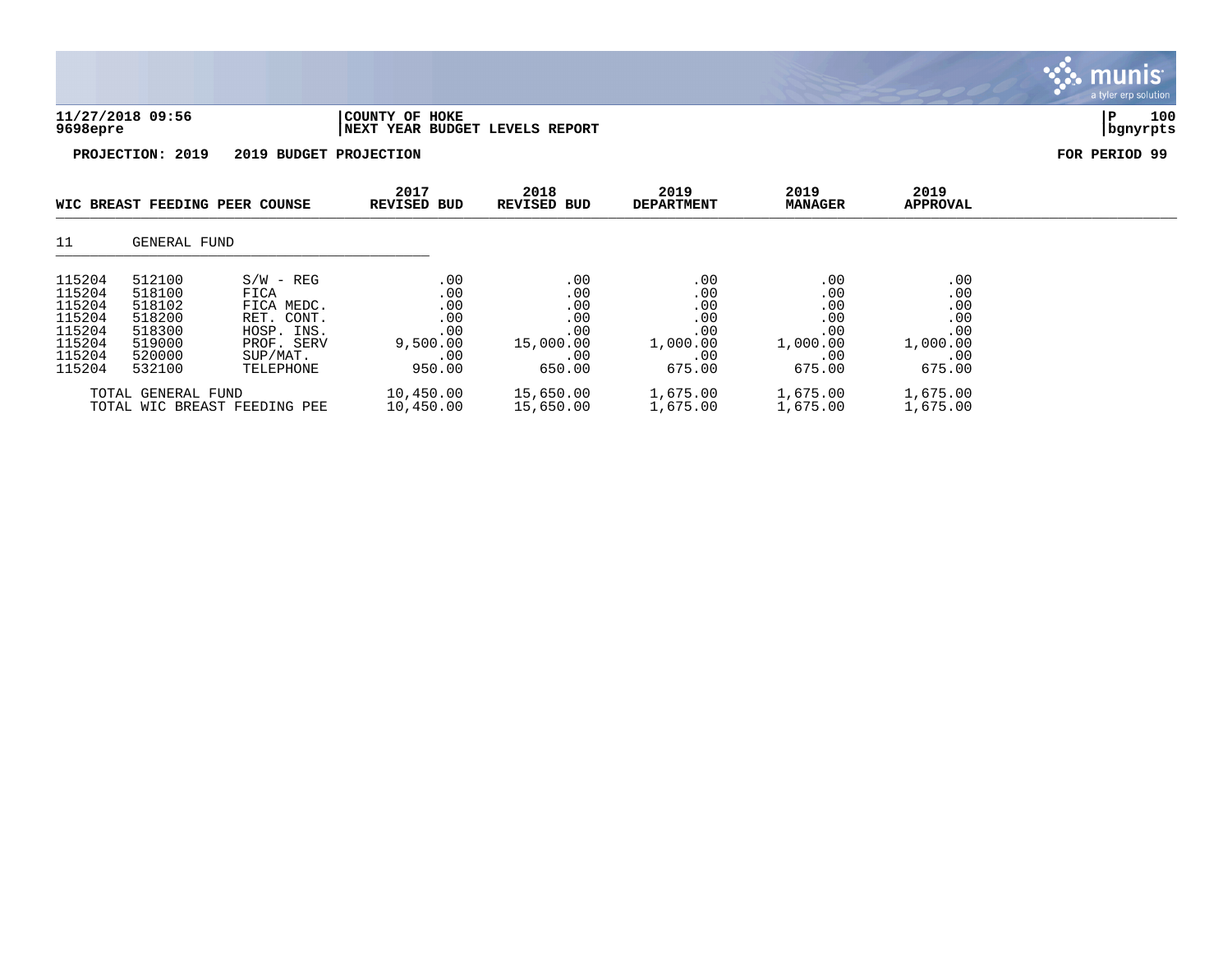### **11/27/2018 09:56 |COUNTY OF HOKE |P 101 9698epre |NEXT YEAR BUDGET LEVELS REPORT |bgnyrpts**

|                    | DSS - ADMINISTRATION       |                                  | 2017<br><b>REVISED BUD</b> | 2018<br>REVISED BUD     | 2019<br><b>DEPARTMENT</b> | 2019<br><b>MANAGER</b>  | 2019<br><b>APPROVAL</b> |  |
|--------------------|----------------------------|----------------------------------|----------------------------|-------------------------|---------------------------|-------------------------|-------------------------|--|
| 11                 | GENERAL FUND               |                                  |                            |                         |                           |                         |                         |  |
| 115310             | 512100                     | $S/W - REG$                      | 3,175,696.00               | 3,128,287.00            | 3,401,706.00              | 3,401,706.00            | 3,408,509.00            |  |
| 115310             | 512200                     | $S/W - OT$                       | 39,000.00                  | .00                     | .00                       | .00                     | .00                     |  |
| 115310             | 512600                     | $S/W$ $T/PT$                     | 6,400.00                   | .00                     | 44,000.00                 | 44,000.00               | .00                     |  |
| 115310             | 512700                     | S/W LONG.                        | .00                        | .00                     | .00                       | .00                     | .00                     |  |
| 115310             | 517000                     | $G/B$ $EXP$                      | 8,000.00                   | 13,900.00               | 10,000.00                 | 10,000.00               | 10,000.00               |  |
| 115310             | 518100                     | FICA                             | 238,081.00                 | 240,664.00              | 260, 230. 33              | 260, 231.00             | 260,751.00              |  |
| 115310             | 518102                     | FICA MEDC.                       | .00                        | .00                     |                           | .00                     | .00                     |  |
| 115310             | 518200                     | RET. CONT.                       | 227,615.00                 | 238,150.00              | 257,508.97                | 257,509.00              | 266,887.00              |  |
| 115310             | 518300                     | HOSP. INS.                       | 562,613.00                 | 663,872.00              | 890,000.00                | 890,000.00              | 814,880.00              |  |
| 115310             | 518500                     | UNEMP. COM                       | .00                        | .00                     | .00                       | .00                     | .00                     |  |
| 115310             | 518900                     | OTH FRINGE                       | 3,330.00                   | 3,690.00                | 4,005.00                  | 4,005.00                | 3,960.00                |  |
| 115310             | 519000                     | PROF. SERV                       | 16,000.00                  | 155,200.00              | 80,450.00                 | 80,450.00               | 180,067.00              |  |
| 115310<br>115310   | 519200<br>519201           | P/S LEGAL<br>$P/S$ ATT AP        | 224,100.00<br>10,000.00    | 200,000.00<br>34,100.00 | 230,000.00<br>20,000.00   | 230,000.00<br>20,000.00 | 200,000.00<br>.00       |  |
| 115310             | 519202                     | CHILD LEGA                       | .00                        | .00                     | 52,000.00                 | 52,000.00               | 52,000.00               |  |
| 115310             | 519210                     | PROFSVCCON                       | .00                        | .00                     | .00                       | .00                     | .00                     |  |
| 115310             | 520000                     | SUP/MAT.                         | 28,000.00                  | 41,700.00               | 45,000.00                 | 45,000.00               | 43,000.00               |  |
| 115310             | 526002                     | $S/M-FIRE$                       | $\overline{00}$            | .00                     | .00                       | .00                     | .00                     |  |
| 115310             | 531100                     | TRAVEL                           | 10,000.00                  | 12,549.00               | 63,250.00                 | 63,250.00               | 63,250.00               |  |
| 115310             | 532100                     | TELEPHONE                        | 28,000.00                  | 36,500.00               | 39,500.00                 | 39,500.00               | 39,500.00               |  |
| 115310             | 532500                     | POSTAGE                          | 37,000.00                  | 32,000.00               | 32,000.00                 | 32,000.00               | 32,000.00               |  |
| 115310             | 533000                     | UTILITIES                        | .00                        | .00                     | .00                       | .00                     | .00                     |  |
| 115310             | 534100                     | DEE (11)<br>PRINTING<br>PEE (11) | .00                        | .00                     | .00                       | .00                     | .00                     |  |
| 115310             | 535000                     | REP/MAINT.                       | .00                        | .00                     | .00                       | .00                     | .00                     |  |
| 115310             | 535001                     | R & M-FIRE                       | .00                        | .00                     | .00                       | .00                     | .00                     |  |
| 115310             | 544000                     | ENERGY                           | .00                        | .00                     | .00                       | .00                     | .00                     |  |
| 115310             | 544004                     | CONT/LEASE                       | 10,000.00                  | 10,000.00               | 10,000.00                 | 10,000.00               | 10,000.00               |  |
| 115310             | 544005                     | CONTSCAN                         | .00                        | .00                     | .00                       | .00                     | .00                     |  |
| 115310             | 549100                     | DUES/SUBS                        | 1,800.00                   | 1,800.00                | 1,800.00                  | 1,800.00                | 1,800.00                |  |
| 115310<br>115310   | 549900<br>550000           | MISC.<br>CAP OUTLAY              | .00<br>110,507.00          | 2,034.00<br>18,600.00   | 557.64<br>38,400.00       | 558.00<br>38,400.00     | 558.00<br>35,500.00     |  |
| 115310             | 551000                     | $C/O$ $O/F$                      | .00                        | .00                     | .00                       | .00                     | .00                     |  |
| 115310             | 552000                     | $C/O$ $D/P$                      | 19,710.00                  | 51,500.00               | 45,000.00                 | 45,000.00               | 45,000.00               |  |
| 115310             | 553000                     | C/O E/M                          | 5,000.00                   | 1,000.00                | .00                       | .00                     | .00                     |  |
| 115310             | 554000                     | C/O VEHCL                        | .00                        | 41,000.00               | 50,000.00                 | 50,000.00               | 78,000.00               |  |
| 115310             | 555000                     | $C/O$ $O/EQ$ .                   | .00                        | .00                     | .00                       | .00                     | .00                     |  |
| 115310             | 571031                     | ANNEX PRIN                       | 66,667.00                  | 66,667.00               | 66,667.00                 | 66,667.00               | 66,667.00               |  |
| 115310             | 572031                     | ANNEX INT                        | 8,834.00                   | 8,035.00                | 5,300.00                  | 5,300.00                | 5,300.00                |  |
| TOTAL GENERAL FUND |                            |                                  | 4,836,353.00               | 5,001,248.00            | 5,647,374.94              | 5,647,376.00            | 5,617,629.00            |  |
|                    | TOTAL DSS - ADMINISTRATION |                                  | 4,836,353.00               | 5,001,248.00            | 5,647,374.94              | 5,647,376.00            | 5,617,629.00            |  |

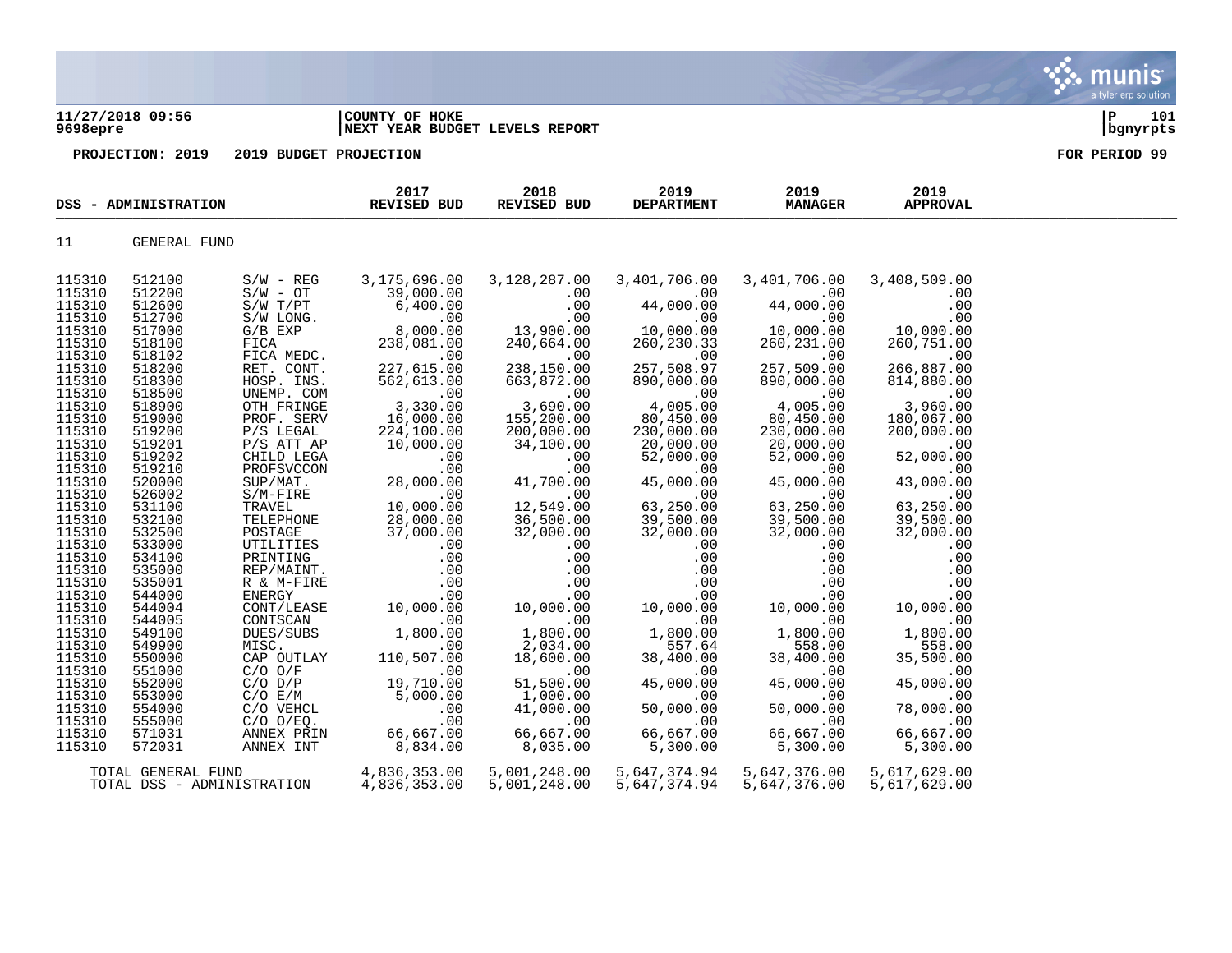|                                                                                                                                                                                                                                                                                                                                                                                                              |                                                                                                                                                                                                                                                                                                                                                                                                              |                        |                                                                                                                                                                                                                                                     |                     |                                                                                                                                                                                                                                      |                                                                                                                                                                                                                                       |                                                                                                                                                                                                                                                                                                            | munis <sup>®</sup><br>a tyler erp solution |
|--------------------------------------------------------------------------------------------------------------------------------------------------------------------------------------------------------------------------------------------------------------------------------------------------------------------------------------------------------------------------------------------------------------|--------------------------------------------------------------------------------------------------------------------------------------------------------------------------------------------------------------------------------------------------------------------------------------------------------------------------------------------------------------------------------------------------------------|------------------------|-----------------------------------------------------------------------------------------------------------------------------------------------------------------------------------------------------------------------------------------------------|---------------------|--------------------------------------------------------------------------------------------------------------------------------------------------------------------------------------------------------------------------------------|---------------------------------------------------------------------------------------------------------------------------------------------------------------------------------------------------------------------------------------|------------------------------------------------------------------------------------------------------------------------------------------------------------------------------------------------------------------------------------------------------------------------------------------------------------|--------------------------------------------|
| 9698epre                                                                                                                                                                                                                                                                                                                                                                                                     | 11/27/2018 09:56                                                                                                                                                                                                                                                                                                                                                                                             |                        | COUNTY OF HOKE<br>NEXT YEAR BUDGET LEVELS REPORT                                                                                                                                                                                                    |                     |                                                                                                                                                                                                                                      |                                                                                                                                                                                                                                       |                                                                                                                                                                                                                                                                                                            | ΙP<br>102<br>bgnyrpts                      |
|                                                                                                                                                                                                                                                                                                                                                                                                              | PROJECTION: 2019                                                                                                                                                                                                                                                                                                                                                                                             | 2019 BUDGET PROJECTION |                                                                                                                                                                                                                                                     |                     |                                                                                                                                                                                                                                      |                                                                                                                                                                                                                                       |                                                                                                                                                                                                                                                                                                            | FOR PERIOD 99                              |
|                                                                                                                                                                                                                                                                                                                                                                                                              | WORK FIRST BLOCK GRANT                                                                                                                                                                                                                                                                                                                                                                                       |                        | 2017<br>REVISED BUD                                                                                                                                                                                                                                 | 2018<br>REVISED BUD | 2019<br><b>DEPARTMENT</b>                                                                                                                                                                                                            | 2019<br><b>MANAGER</b>                                                                                                                                                                                                                | 2019<br><b>APPROVAL</b>                                                                                                                                                                                                                                                                                    |                                            |
| 11                                                                                                                                                                                                                                                                                                                                                                                                           | GENERAL FUND                                                                                                                                                                                                                                                                                                                                                                                                 |                        |                                                                                                                                                                                                                                                     |                     |                                                                                                                                                                                                                                      |                                                                                                                                                                                                                                       |                                                                                                                                                                                                                                                                                                            |                                            |
| 115320<br>115320<br>115320<br>115320<br>115320<br>115320<br>115320<br>115320<br>115320<br>115320<br>115320<br>115320<br>115320<br>115320<br>115320<br>115320<br>115320<br>115320<br>115320<br>115320<br>115320<br>115320<br>115320<br>115320<br>115320<br>115320<br>115320<br>115320<br>115320<br>115320<br>115320<br>115320<br>115320<br>115320<br>115320<br>115320<br>115320<br>115320<br>115320<br>115320 | 512100<br>512200<br>512600<br>518100<br>518102<br>518200<br>518300<br>518900<br>520000<br>525100<br>531100<br>531400<br>532100<br>532500<br>533000<br>534100<br>535000<br>535300<br>544000<br>549100<br>551000<br>552000<br>553000<br>554000<br>555000<br>563101<br>563102<br>563103<br>563104<br>563105<br>563106<br>563107<br>563133<br>563141<br>563142<br>563143<br>563144<br>563145<br>563146<br>563147 |                        | WE PART.<br>TANE DOM V 00 00 00 00 00<br>WE DAYCARE 00 00 00<br>NOM CUS PR 00 00 00<br>FUNCASSESS 00 00 00<br>TRAINING 00 00 00<br>CAP OUTLAY 00 00 00<br>PROF SVCS 00 00 00<br>WE CAR INC 00 00 00<br>WE BONUS 00 00 00<br>WE BONUS 00 00 00<br>WE |                     | .00<br>.00<br>.00<br>.00<br>.00<br>.00<br>$00 \ .00 \ .00$<br>0.00 0.00 0.00<br>.00<br>.00<br>.00<br>.00<br>.00<br>.00<br>.00<br>.00<br>.00<br>3,000.00<br>.00<br>.00<br>.00<br>.00<br>.00<br>.00<br>.00<br>.00<br>.00<br>.00<br>.00 | .00<br>.00<br>.00<br>.00<br>.00<br>.00<br>.00<br>.00<br>.00<br>10,000.00<br>.00<br>.00<br>.00<br>.00<br>$00$<br>10,000.00<br>5,000.00<br>.00<br>3,000.00<br>.00<br>.00<br>.00<br>.00<br>.00<br>.00<br>.00<br>.00<br>.00<br>.00<br>.00 | .00<br>.00<br>.00<br>.00<br>.00<br>.00<br>.00<br>.00<br>.00<br>20,000.00<br>.00<br>.00<br>.00<br>.00<br>.00<br>.00<br>.00<br>.00<br>.00<br>.00<br>.00<br>.00<br>.00<br>.00<br>.00<br>10,000.00<br>5,000.00<br>.00<br>3,000.00<br>.00<br>.00<br>.00<br>.00<br>.00<br>.00<br>.00<br>.00<br>.00<br>.00<br>.00 |                                            |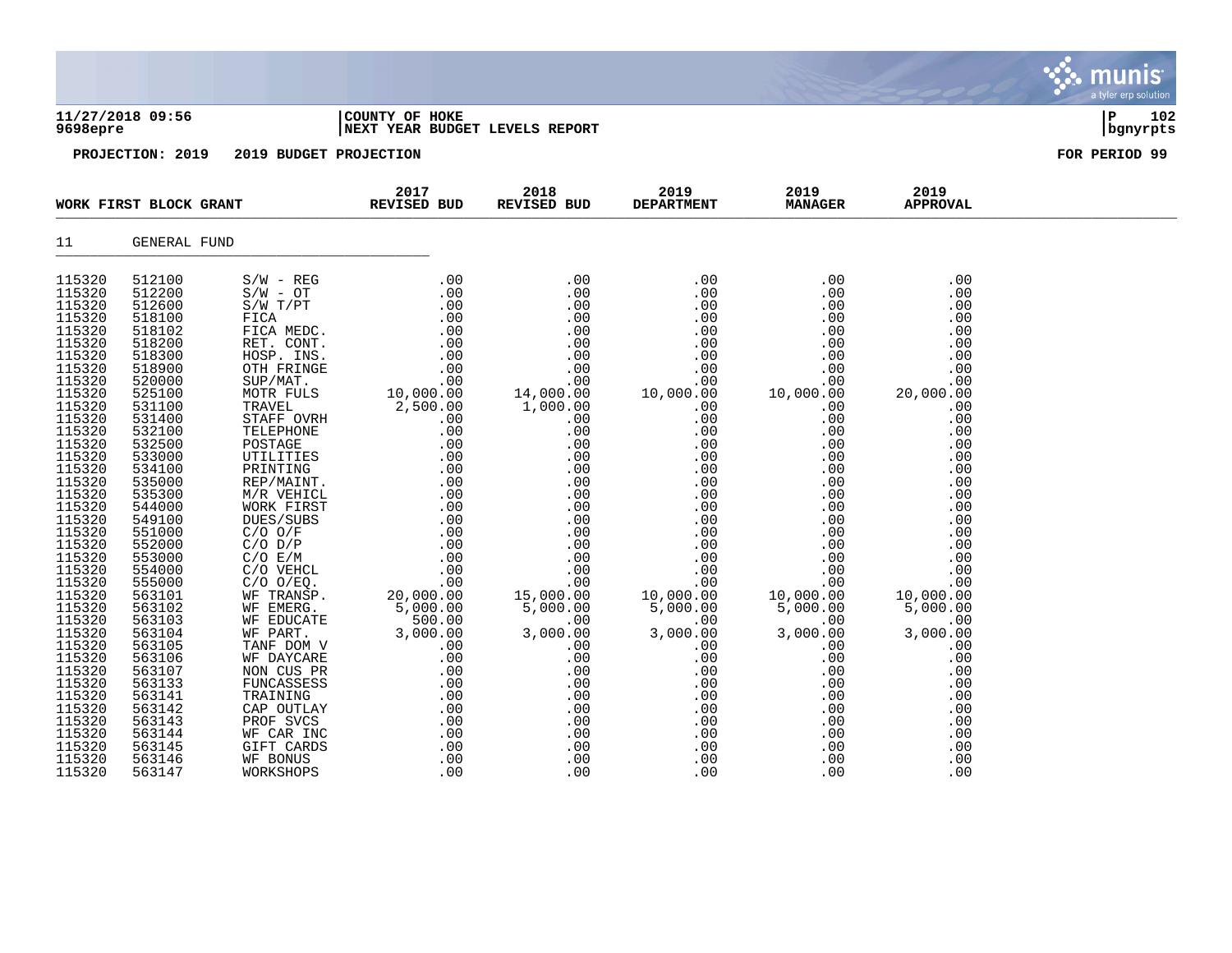**11/27/2018 09:56 |COUNTY OF HOKE |P 103 9698epre |NEXT YEAR BUDGET LEVELS REPORT |bgnyrpts**

| WORK FIRST BLOCK GRANT                             |  |  | 2017<br><b>REVISED BUD</b> | 2018<br>REVISED BUD    | 2019<br><b>DEPARTMENT</b> | 2019<br><b>MANAGER</b> | 2019<br><b>APPROVAL</b> |  |
|----------------------------------------------------|--|--|----------------------------|------------------------|---------------------------|------------------------|-------------------------|--|
| 115320<br>563150<br>WFD 200%                       |  |  | 2,000.00                   | 2,500.00               | 3,000.00                  | 3,000.00               | 3,000.00                |  |
| TOTAL GENERAL FUND<br>TOTAL WORK FIRST BLOCK GRANT |  |  | 43,000.00<br>43,000.00     | 40,500.00<br>40,500.00 | 31,000.00<br>31,000.00    | 31,000.00<br>31,000.00 | 41,000.00<br>41,000.00  |  |

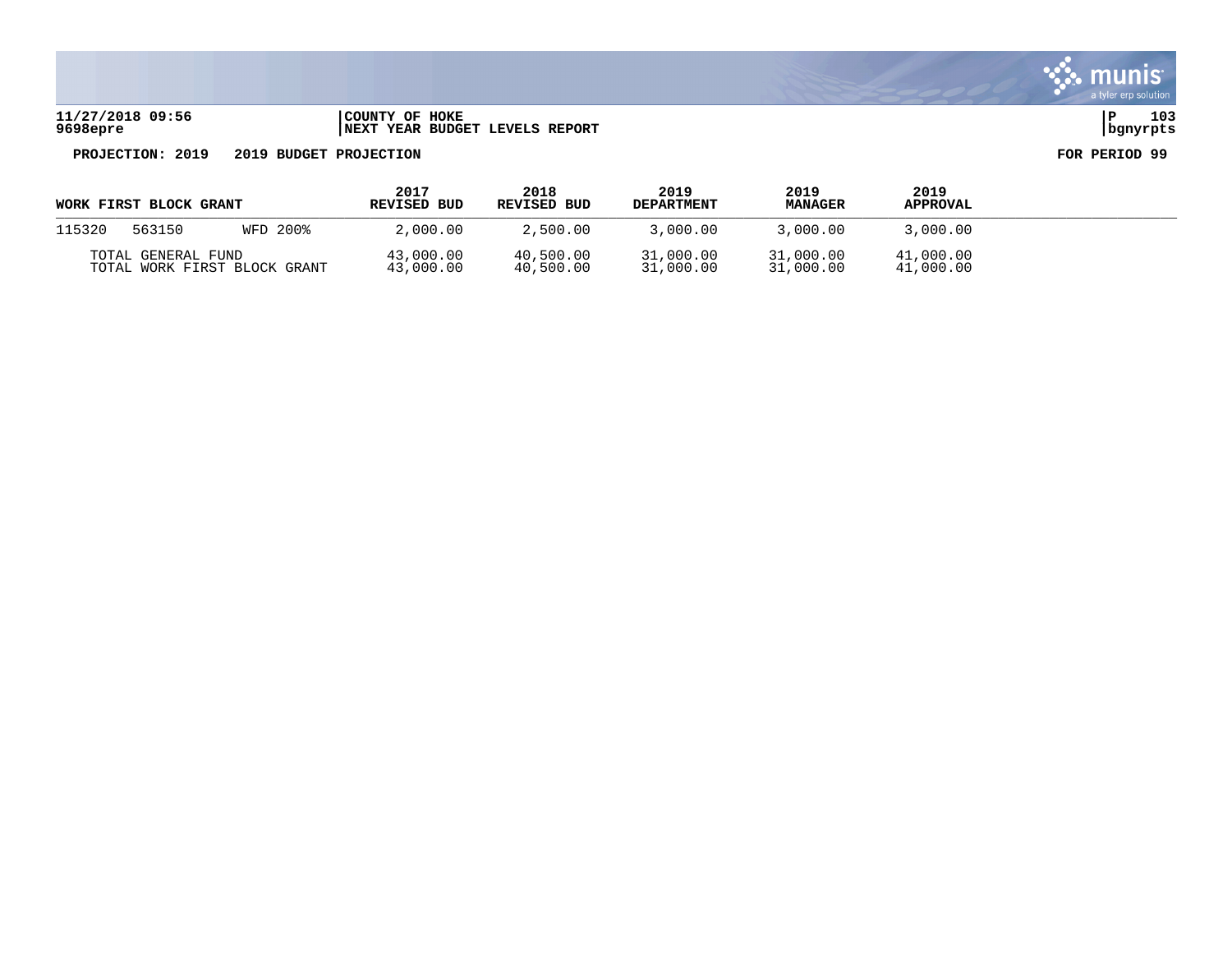| 9698epre         | 11/27/2018 09:56  |                        | COUNTY OF HOKE<br>NEXT YEAR BUDGET LEVELS REPORT |                     |                           |                        |                         | 104<br>P<br>bgnyrpts |
|------------------|-------------------|------------------------|--------------------------------------------------|---------------------|---------------------------|------------------------|-------------------------|----------------------|
|                  | PROJECTION: 2019  | 2019 BUDGET PROJECTION |                                                  |                     |                           |                        |                         | FOR PERIOD 99        |
|                  | PROGRAM INTEGRITY |                        | 2017<br>REVISED BUD                              | 2018<br>REVISED BUD | 2019<br><b>DEPARTMENT</b> | 2019<br><b>MANAGER</b> | 2019<br><b>APPROVAL</b> |                      |
| 11               | GENERAL FUND      |                        |                                                  |                     |                           |                        |                         |                      |
| 115330           | 512100            | $S/W - REG$            | .00                                              | .00                 | .00                       | .00                    | .00                     |                      |
| 115330           | 512200            | $S/W - OT$             | .00                                              | .00                 | .00                       | .00                    | .00                     |                      |
| 115330           | 512600            | S/W T/PT               | .00                                              | .00                 | .00                       | .00                    | .00                     |                      |
| 115330           | 518100            | FICA                   | .00                                              | .00                 | .00                       | .00                    | .00                     |                      |
| 115330           | 518102            | FICA MEDC.             | .00                                              | .00                 | .00                       | .00                    | .00                     |                      |
| 115330           | 518200            | RET. CONT.             | .00                                              | .00                 | .00                       | .00                    | .00                     |                      |
| 115330           | 518300            | HOSP. INS.             | .00                                              | .00                 | .00                       | .00                    | .00                     |                      |
| 115330           | 518900            | OTH FRINGE             | .00                                              | .00                 | .00                       | .00                    | .00                     |                      |
| 115330           | 520000            | SUP/MAT.               | .00                                              | .00                 | .00                       | .00                    | .00                     |                      |
| 115330<br>115330 | 531100<br>532100  | TRAVEL<br>TELEPHONE    | 750.00<br>.00                                    | 750.00<br>.00       | .00<br>.00                | .00<br>.00             | .00<br>.00              |                      |
| 115330           | 532500            | POSTAGE                | .00                                              | .00                 | .00                       | .00                    | .00                     |                      |
| 115330           | 533000            | UTILITIES              | .00                                              | .00                 | .00                       | .00                    | .00                     |                      |
| 115330           | 534100            | PRINTING               | .00                                              | .00                 | .00                       | .00                    | .00                     |                      |
| 115330           | 535000            | REP/MAINT.             | .00                                              | .00                 | .00                       | .00                    | .00                     |                      |
| 115330           | 544000            | S/M CONTRT             | .00                                              | .00                 | .00                       | .00                    | .00                     |                      |
| 115330           | 549100            | DUES/SUBS              | .00                                              | .00                 | .00                       | .00                    | .00                     |                      |
| 115330           | 551000            | $C/O$ $O/F$            | .00                                              | .00                 | .00                       | .00                    | .00                     |                      |
| 115330           | 552000            | $C/O$ $D/P$            |                                                  | .00                 | .00                       | .00                    | .00                     |                      |
| 115330           | 553000            | C/O E/M                | .00                                              | .00                 | .00                       | .00                    | .00                     |                      |
|                  |                   |                        | .00                                              |                     |                           |                        |                         |                      |

115330 554000 C/O VEHCL .00 .00 .00 .00 .00 115330 555000 C/O O/EQ. .00 .00 .00 .00 .00 TOTAL GENERAL FUND 750.00 750.00 .00 .00 .00 TOTAL PROGRAM INTEGRITY

# **∵ munis** a tyler erp solution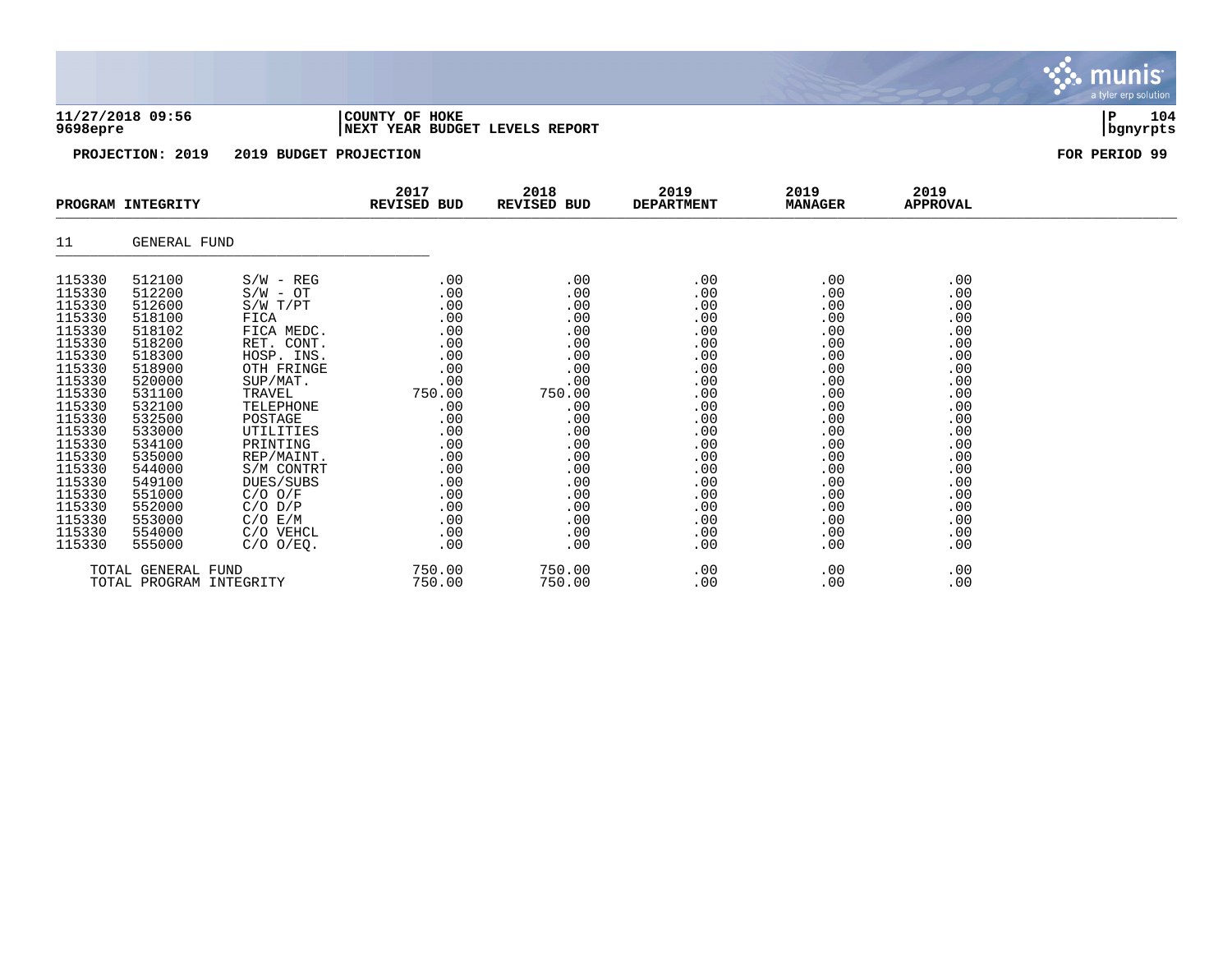|                                                                                                                                                                                                                                                                                                                                                                                                    |                                                                                                                                                                                                                                                                                                                                                                                                    |                                                                                                                                                                                                           |                                                                                                                                                                  |                                                                                                                                                                  |                                                                                                                                                                                                                                                                                                                                                               |                                                                                                                                                                                                                                                                                                                                                         |                                                                                                                                                                                                                                                                                                                                                        | munis<br>a tyler erp solution |
|----------------------------------------------------------------------------------------------------------------------------------------------------------------------------------------------------------------------------------------------------------------------------------------------------------------------------------------------------------------------------------------------------|----------------------------------------------------------------------------------------------------------------------------------------------------------------------------------------------------------------------------------------------------------------------------------------------------------------------------------------------------------------------------------------------------|-----------------------------------------------------------------------------------------------------------------------------------------------------------------------------------------------------------|------------------------------------------------------------------------------------------------------------------------------------------------------------------|------------------------------------------------------------------------------------------------------------------------------------------------------------------|---------------------------------------------------------------------------------------------------------------------------------------------------------------------------------------------------------------------------------------------------------------------------------------------------------------------------------------------------------------|---------------------------------------------------------------------------------------------------------------------------------------------------------------------------------------------------------------------------------------------------------------------------------------------------------------------------------------------------------|--------------------------------------------------------------------------------------------------------------------------------------------------------------------------------------------------------------------------------------------------------------------------------------------------------------------------------------------------------|-------------------------------|
| 9698epre                                                                                                                                                                                                                                                                                                                                                                                           | 11/27/2018 09:56                                                                                                                                                                                                                                                                                                                                                                                   |                                                                                                                                                                                                           | COUNTY OF HOKE<br>NEXT YEAR BUDGET LEVELS REPORT                                                                                                                 |                                                                                                                                                                  |                                                                                                                                                                                                                                                                                                                                                               |                                                                                                                                                                                                                                                                                                                                                         |                                                                                                                                                                                                                                                                                                                                                        | ∣P<br>105<br>bgnyrpts         |
|                                                                                                                                                                                                                                                                                                                                                                                                    | PROJECTION: 2019                                                                                                                                                                                                                                                                                                                                                                                   | 2019 BUDGET PROJECTION                                                                                                                                                                                    |                                                                                                                                                                  |                                                                                                                                                                  |                                                                                                                                                                                                                                                                                                                                                               |                                                                                                                                                                                                                                                                                                                                                         |                                                                                                                                                                                                                                                                                                                                                        | FOR PERIOD 99                 |
|                                                                                                                                                                                                                                                                                                                                                                                                    | PUBLIC ASSISTANCE                                                                                                                                                                                                                                                                                                                                                                                  |                                                                                                                                                                                                           | 2017<br>REVISED BUD                                                                                                                                              | 2018<br>REVISED BUD                                                                                                                                              | 2019<br><b>DEPARTMENT</b>                                                                                                                                                                                                                                                                                                                                     | 2019<br><b>MANAGER</b>                                                                                                                                                                                                                                                                                                                                  | 2019<br><b>APPROVAL</b>                                                                                                                                                                                                                                                                                                                                |                               |
| 11                                                                                                                                                                                                                                                                                                                                                                                                 | GENERAL FUND                                                                                                                                                                                                                                                                                                                                                                                       |                                                                                                                                                                                                           |                                                                                                                                                                  |                                                                                                                                                                  |                                                                                                                                                                                                                                                                                                                                                               |                                                                                                                                                                                                                                                                                                                                                         |                                                                                                                                                                                                                                                                                                                                                        |                               |
| 115340<br>115340<br>115340<br>115340<br>115340<br>115340<br>115340<br>115340<br>115340<br>115340<br>115340<br>115340<br>115340<br>115340<br>115340<br>115340<br>115340<br>115340<br>115340<br>115340<br>115340<br>115340<br>115340<br>115340<br>115340<br>115340<br>115340<br>115340<br>115340<br>115340<br>115340<br>115340<br>115340<br>115340<br>115340<br>115340<br>115340<br>115340<br>115340 | 512100<br>512200<br>512600<br>518100<br>518102<br>518200<br>518300<br>518900<br>520000<br>531100<br>532100<br>532500<br>533000<br>534100<br>535000<br>544000<br>549100<br>551000<br>552000<br>553000<br>554000<br>555000<br>563021<br>563108<br>563109<br>563110<br>563111<br>563112<br>563113<br>563114<br>563115<br>563116<br>563117<br>563118<br>563119<br>563120<br>563131<br>563132<br>563134 | TANF CO IS<br>ATB 100%<br>ATA 100%<br>MED ASST<br>MED ASST<br>S/FC 50%<br>AFDC FC<br>IV-E ADOPT<br>ADOPT ASST<br>REG GA<br>$IV-B$ ADOPT<br>SEN CIT ME<br>STATE F/C<br>CPS DRUG<br>FC SPEC.FD<br>LIEAP EXP | 288,000.00<br>$00$<br>85,000.00<br>138,468.00<br>46,524.00<br>6,000.00<br>4,000.00<br>45, 324.00<br>$4,000.00$<br>3,000.00<br>1,000.00<br>7,681.00<br>228,145.00 | 300,000.00<br>.00<br>185,000.00<br>304,216.00<br>47,028.00<br>10,500.00<br>5,000.00<br>45,324.00<br>5,000.00<br>3,000.00<br>$1,000.00$<br>3,744.00<br>292,763.00 | .00<br>.00<br>.00<br>.00<br>.00<br>.00<br>.00<br>.00<br>.00<br>.00<br>.00<br>.00<br>.00<br>.00<br>.00<br>.00<br>.00<br>.00<br>.00<br>.00<br>.00<br>.00<br>15,000.00<br>33,000.00<br>$2,500.00$<br>300,000<br>300,000.00<br>.00<br>100,000.00<br>200,000.00<br>42,714.00<br>15,000.00<br>9,000.00<br>34, 239.00<br>.00<br>.00<br>.00<br>1,053.31<br>250,990.00 | .00<br>.00<br>.00<br>.00<br>.00<br>.00<br>.00<br>.00<br>.00<br>.00<br>.00<br>.00<br>.00<br>.00<br>.00<br>.00<br>.00<br>.00<br>.00<br>.00<br>.00<br>.00<br>15,000.00<br>33,000.00<br>.00<br>2,500.00<br>300,000.00<br>.00<br>100,000.00<br>200,000.00<br>42,714.00<br>15,000.00<br>9,000.00<br>34, 239.00<br>.00<br>.00<br>00.<br>1,054.00<br>250,990.00 | .00<br>.00<br>.00<br>.00<br>.00<br>.00<br>.00<br>.00<br>.00<br>.00<br>.00<br>.00<br>.00<br>.00<br>.00<br>.00<br>.00<br>.00<br>.00<br>.00<br>.00<br>.00<br>15,000.00<br>33,000.00<br>.00<br>2,500.00<br>300,000.00<br>.00<br>180,000.00<br>280,000.00<br>42,714.00<br>15,000.00<br>9,000.00<br>34,239.00<br>.00<br>.00<br>.00<br>1,054.00<br>250,990.00 |                               |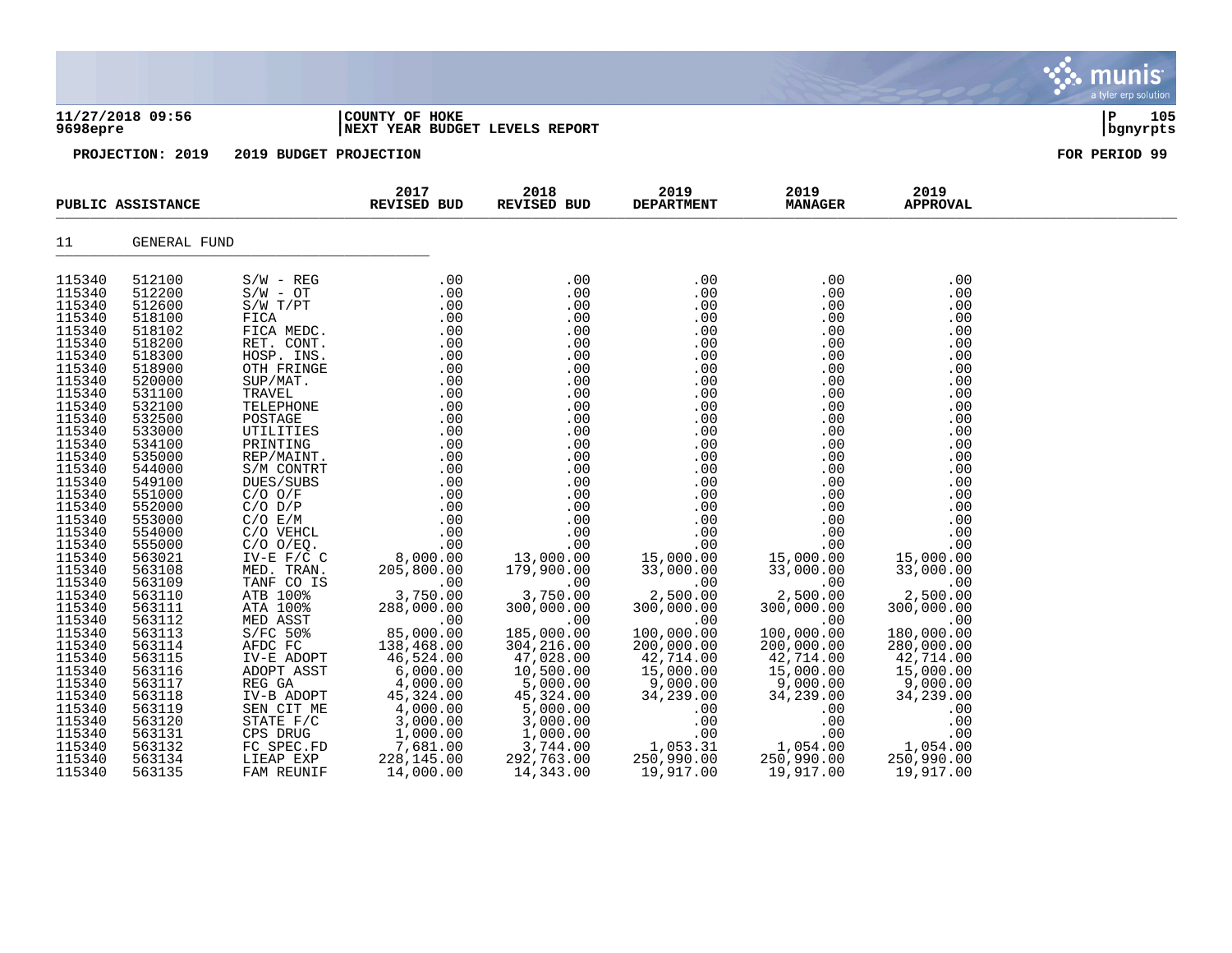| 11/27/2018 09:56 | COUNTY OF HOKE                               |          | 106 |
|------------------|----------------------------------------------|----------|-----|
| 9698epre         | <b>T YEAR BUDGET LEVELS REPORT</b><br>  NEXT | bqnyrpts |     |

a tyler erp solution

munis

 $\ddot{\cdot}$ 

| <b>PUBLIC ASSISTANCE</b>                      |        |                   | 2017<br><b>REVISED BUD</b>   | 2018<br><b>REVISED BUD</b>   | 2019<br><b>DEPARTMENT</b> | 2019<br><b>MANAGER</b> | 2019<br><b>APPROVAL</b>      |  |
|-----------------------------------------------|--------|-------------------|------------------------------|------------------------------|---------------------------|------------------------|------------------------------|--|
| 115340                                        | 563136 | <b>DUKEENERGY</b> | 0 <sub>0</sub>               | . 00                         | 00                        |                        | .00                          |  |
| TOTAL GENERAL FUND<br>TOTAL PUBLIC ASSISTANCE |        |                   | 1,088,692.00<br>1,088,692.00 | 1,413,568.00<br>1,413,568.00 | 1,023,413.31              | 1,023,414.00           | 1,183,414.00<br>1,183,414.00 |  |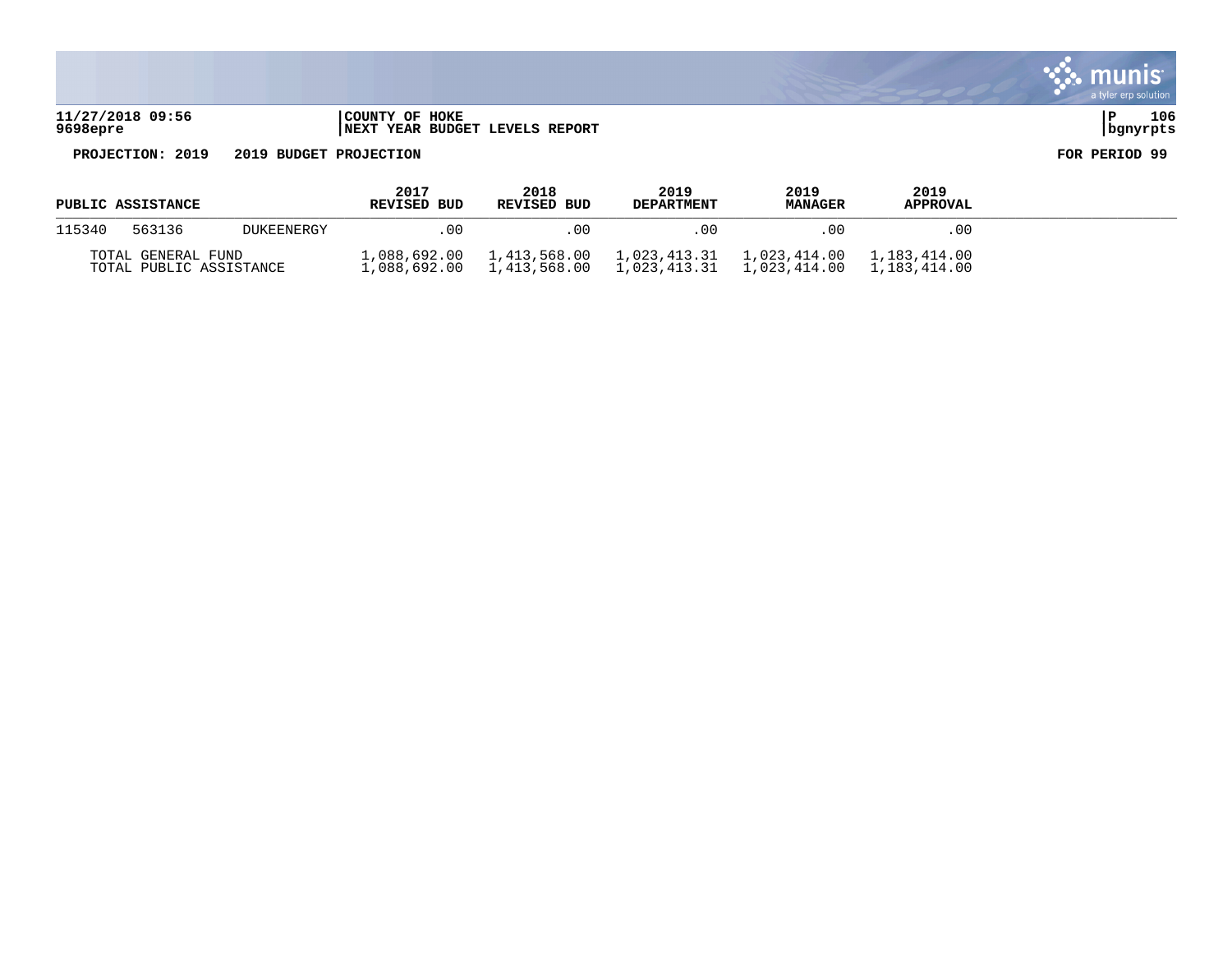|                                                                                                                                                                                                                                                        |                                                                                                                                                                                                                                                        |                                                                                                                                                                                                                                                                                                                                              |                                                                                                                                                                                              |                                                                                                                                                                                              |                                                                                                                                                                                         |                                                                                                                                                                                           |                                                                                                                                                                                         | <b>munis</b><br>a tyler erp solution |
|--------------------------------------------------------------------------------------------------------------------------------------------------------------------------------------------------------------------------------------------------------|--------------------------------------------------------------------------------------------------------------------------------------------------------------------------------------------------------------------------------------------------------|----------------------------------------------------------------------------------------------------------------------------------------------------------------------------------------------------------------------------------------------------------------------------------------------------------------------------------------------|----------------------------------------------------------------------------------------------------------------------------------------------------------------------------------------------|----------------------------------------------------------------------------------------------------------------------------------------------------------------------------------------------|-----------------------------------------------------------------------------------------------------------------------------------------------------------------------------------------|-------------------------------------------------------------------------------------------------------------------------------------------------------------------------------------------|-----------------------------------------------------------------------------------------------------------------------------------------------------------------------------------------|--------------------------------------|
| 11/27/2018 09:56<br>9698epre<br>PROJECTION: 2019                                                                                                                                                                                                       |                                                                                                                                                                                                                                                        | COUNTY OF HOKE<br>NEXT YEAR BUDGET LEVELS REPORT                                                                                                                                                                                                                                                                                             |                                                                                                                                                                                              |                                                                                                                                                                                              |                                                                                                                                                                                         |                                                                                                                                                                                           | 107<br>ΙP<br>bgnyrpts                                                                                                                                                                   |                                      |
|                                                                                                                                                                                                                                                        |                                                                                                                                                                                                                                                        | 2019 BUDGET PROJECTION                                                                                                                                                                                                                                                                                                                       |                                                                                                                                                                                              |                                                                                                                                                                                              |                                                                                                                                                                                         |                                                                                                                                                                                           |                                                                                                                                                                                         | FOR PERIOD 99                        |
| $DSS - IV-D$                                                                                                                                                                                                                                           |                                                                                                                                                                                                                                                        |                                                                                                                                                                                                                                                                                                                                              | 2017<br>REVISED BUD                                                                                                                                                                          | 2018<br><b>REVISED BUD</b>                                                                                                                                                                   | 2019<br><b>DEPARTMENT</b>                                                                                                                                                               | 2019<br><b>MANAGER</b>                                                                                                                                                                    | 2019<br><b>APPROVAL</b>                                                                                                                                                                 |                                      |
| 11                                                                                                                                                                                                                                                     | GENERAL FUND                                                                                                                                                                                                                                           |                                                                                                                                                                                                                                                                                                                                              |                                                                                                                                                                                              |                                                                                                                                                                                              |                                                                                                                                                                                         |                                                                                                                                                                                           |                                                                                                                                                                                         |                                      |
| 115350<br>115350<br>115350<br>115350<br>115350<br>115350<br>115350<br>115350<br>115350<br>115350<br>115350<br>115350<br>115350<br>115350<br>115350<br>115350<br>115350<br>115350<br>115350<br>115350<br>115350<br>115350<br>115350<br>115350<br>115350 | 512100<br>512200<br>512600<br>518100<br>518102<br>518200<br>518300<br>518900<br>519000<br>519200<br>519330<br>520000<br>531100<br>532100<br>532500<br>533000<br>534100<br>535000<br>544000<br>549100<br>551000<br>552000<br>553000<br>554000<br>555000 | $S/W - REG$<br>$S/W - OT$<br>S/W T/PT<br>FICA<br>FICA MEDC.<br>RET. CONT.<br>HOSP. INS.<br>OTH FRINGE<br>PROF. SERV<br>P/S LEGAL<br>CHILD ENFO<br>SUP/MAT.<br>TRAVEL<br>TELEPHONE<br>POSTAGE<br><b>UTILITIES</b><br>PRINTING<br>REP/MAINT.<br>IV-D OFF.<br>DUES/SUBS<br>$C/O$ $O/F$<br>$C/O$ $D/P$<br>C/O E/M<br>C/O VEHCL<br>$C/O$ $O/EQ$ . | .00<br>.00<br>.00<br>.00<br>.00<br>.00<br>.00<br>.00<br>40,000.00<br>.00<br>41,333.00<br>.00<br>1,500.00<br>.00<br>.00<br>.00<br>.00<br>.00<br>.00<br>.00<br>.00<br>.00<br>.00<br>.00<br>.00 | .00<br>.00<br>.00<br>.00<br>.00<br>.00<br>.00<br>.00<br>26,600.00<br>.00<br>43,052.00<br>.00<br>2,000.00<br>.00<br>.00<br>.00<br>.00<br>.00<br>.00<br>.00<br>.00<br>.00<br>.00<br>.00<br>.00 | .00<br>.00<br>.00<br>.00<br>.00<br>.00<br>.00<br>.00<br>25,000.00<br>.00<br>42,930.00<br>.00<br>.00<br>.00<br>.00<br>.00<br>.00<br>.00<br>.00<br>.00<br>.00<br>.00<br>.00<br>.00<br>.00 | .00<br>.00<br>.00<br>.00<br>.00<br>.00<br>$.00$<br>.00<br>25,000.00<br>.00<br>42,930.00<br>.00<br>.00<br>.00<br>.00<br>.00<br>.00<br>.00<br>.00<br>.00<br>.00<br>.00<br>.00<br>.00<br>.00 | .00<br>.00<br>.00<br>.00<br>.00<br>.00<br>.00<br>.00<br>25,000.00<br>.00<br>42,930.00<br>.00<br>.00<br>.00<br>.00<br>.00<br>.00<br>.00<br>.00<br>.00<br>.00<br>.00<br>.00<br>.00<br>.00 |                                      |
| TOTAL GENERAL FUND                                                                                                                                                                                                                                     |                                                                                                                                                                                                                                                        |                                                                                                                                                                                                                                                                                                                                              | 82,833.00                                                                                                                                                                                    | 71,652.00                                                                                                                                                                                    | 67,930.00                                                                                                                                                                               | 67,930.00                                                                                                                                                                                 | 67,930.00                                                                                                                                                                               |                                      |

TOTAL DSS - IV-D 82,833.00 71,652.00 67,930.00 67,930.00 67,930.00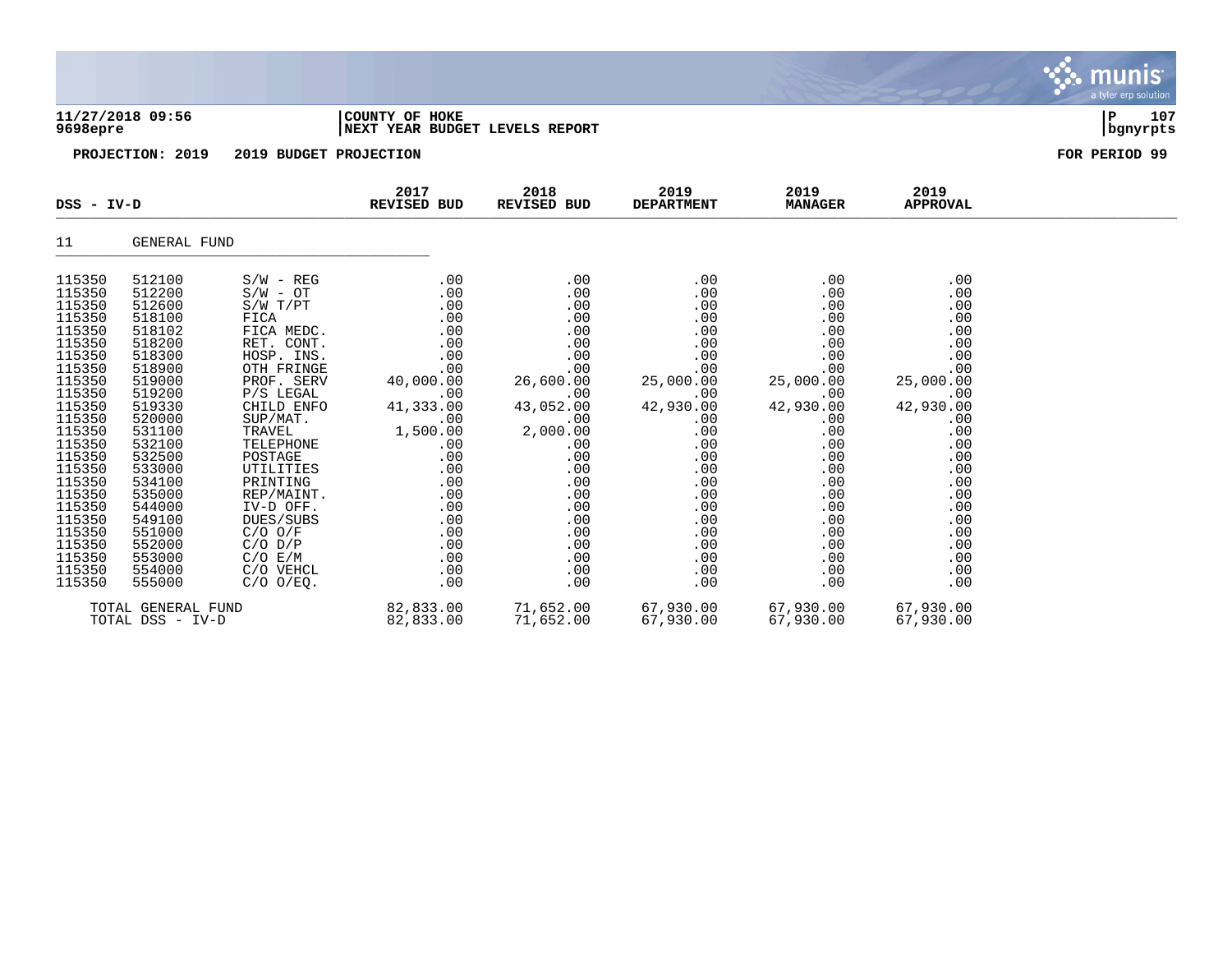| 11/27/2018 09:56<br>9698epre                                                                                                             |                                                                                                                                          | COUNTY OF HOKE<br>NEXT YEAR BUDGET LEVELS REPORT                                                                                                                                | P<br>108<br>  bgnyrpts                                                                                          |                                                                                                                 |                                                                                                |                                                                                                |                                                                                                |  |
|------------------------------------------------------------------------------------------------------------------------------------------|------------------------------------------------------------------------------------------------------------------------------------------|---------------------------------------------------------------------------------------------------------------------------------------------------------------------------------|-----------------------------------------------------------------------------------------------------------------|-----------------------------------------------------------------------------------------------------------------|------------------------------------------------------------------------------------------------|------------------------------------------------------------------------------------------------|------------------------------------------------------------------------------------------------|--|
| PROJECTION: 2019                                                                                                                         |                                                                                                                                          | 2019 BUDGET PROJECTION                                                                                                                                                          |                                                                                                                 | FOR PERIOD 99                                                                                                   |                                                                                                |                                                                                                |                                                                                                |  |
| TITLE XX                                                                                                                                 |                                                                                                                                          |                                                                                                                                                                                 | 2017<br>REVISED BUD                                                                                             | 2018<br><b>REVISED BUD</b>                                                                                      | 2019<br><b>DEPARTMENT</b>                                                                      | 2019<br><b>MANAGER</b>                                                                         | 2019<br><b>APPROVAL</b>                                                                        |  |
| 11                                                                                                                                       | <b>GENERAL FUND</b>                                                                                                                      |                                                                                                                                                                                 |                                                                                                                 |                                                                                                                 |                                                                                                |                                                                                                |                                                                                                |  |
| 115360<br>115360<br>115360<br>115360<br>115360<br>115360<br>115360<br>115360<br>115360<br>115360<br>115360<br>115360<br>115360<br>115360 | 512100<br>512200<br>512600<br>518100<br>518102<br>518200<br>518300<br>518900<br>520000<br>531100<br>531204<br>531205<br>532100<br>532500 | $S/W - REG$<br>$S/W - OT$<br>$S/W$ $T/PT$<br>FICA<br>FICA MEDC.<br>RET. CONT.<br>HOSP. INS.<br>OTH FRINGE<br>SUP/MAT.<br>TRAVEL<br>TRVL FC<br>TRVL ADLT<br>TELEPHONE<br>POSTAGE | .00<br>.00<br>.00<br>.00<br>.00<br>.00<br>.00<br>.00<br>.00<br>18,000.00<br>18,000.00<br>8,000.00<br>.00<br>.00 | .00<br>.00<br>.00<br>.00<br>.00<br>.00<br>.00<br>.00<br>.00<br>18,000.00<br>18,000.00<br>8,000.00<br>.00<br>.00 | .00<br>.00<br>.00<br>.00<br>.00<br>.00<br>.00<br>.00<br>.00<br>.00<br>.00<br>.00<br>.00<br>.00 | .00<br>.00<br>.00<br>.00<br>.00<br>.00<br>.00<br>.00<br>.00<br>.00<br>.00<br>.00<br>.00<br>.00 | .00<br>.00<br>.00<br>.00<br>.00<br>.00<br>.00<br>.00<br>.00<br>.00<br>.00<br>.00<br>.00<br>.00 |  |
| 115360<br>115360<br>115360<br>115360<br>115360<br>115360<br>115360<br>115360                                                             | 533000<br>534100<br>535000<br>544000<br>549100<br>551000<br>552000<br>553000                                                             | UTILITIES<br>PRINTING<br>REP/MAINT.<br>CHORE<br>DUES/SUBS<br>$C/O$ $O/F$<br>$C/O$ $D/P$<br>C/O E/M                                                                              | .00<br>.00<br>.00<br>18,104.00<br>.00<br>.00<br>.00<br>.00                                                      | .00<br>.00<br>.00<br>18,101.00<br>.00<br>.00<br>.00<br>.00                                                      | .00<br>.00<br>.00<br>18,101.00<br>.00<br>.00<br>.00<br>.00                                     | .00<br>.00<br>.00<br>18,101.00<br>.00<br>.00<br>.00<br>.00                                     | .00<br>.00<br>.00<br>18,101.00<br>.00<br>.00<br>.00<br>.00                                     |  |

 $\mathbf{X}$  munis

a tyler erp solution

115360 554000 C/O VEHCL .00 .00 .00 .00 .00 115360 555000 C/O O/EQ. .00 .00 .00 .00 .00 115360 559000 C/O O/STRC .00 .00 .00 .00 .00 115360 563120 CRISIS INT 228,145.00 272,763.00 250,990.00 250,990.00 250,990.00 115360 563121 DAY CARE 2,572,313.00 844,434.00 .00 .00 .00 115360 563122 SS DAYCARE 179,392.00 166,000.00 .00 .00 .00 .00 115360 563123 LINKS 13,282.00 12,124.00 11,905.00 11,905.00 11,905.00 115360 563124 Energy Nei 3,132.00 3,262.00 3,419.00 3,419.00 3,419.00 115360 563125 SHARE WARM .00 .00 1.00 1.00 1.00 115360 563129 CRIS INT A .00 .00 .00 .00 .00 115360 563130 LREMC EXP .00 .00 .00 .00 .00 115360 563160 GUARD CONT .00 31,500.00 31,500.00 31,500.00 31,500.00

TOTAL GENERAL FUND 3,058,368.00 1,392,184.00 315,916.00 315,916.00 315,916.00

3,058,368.00 1,392,184.00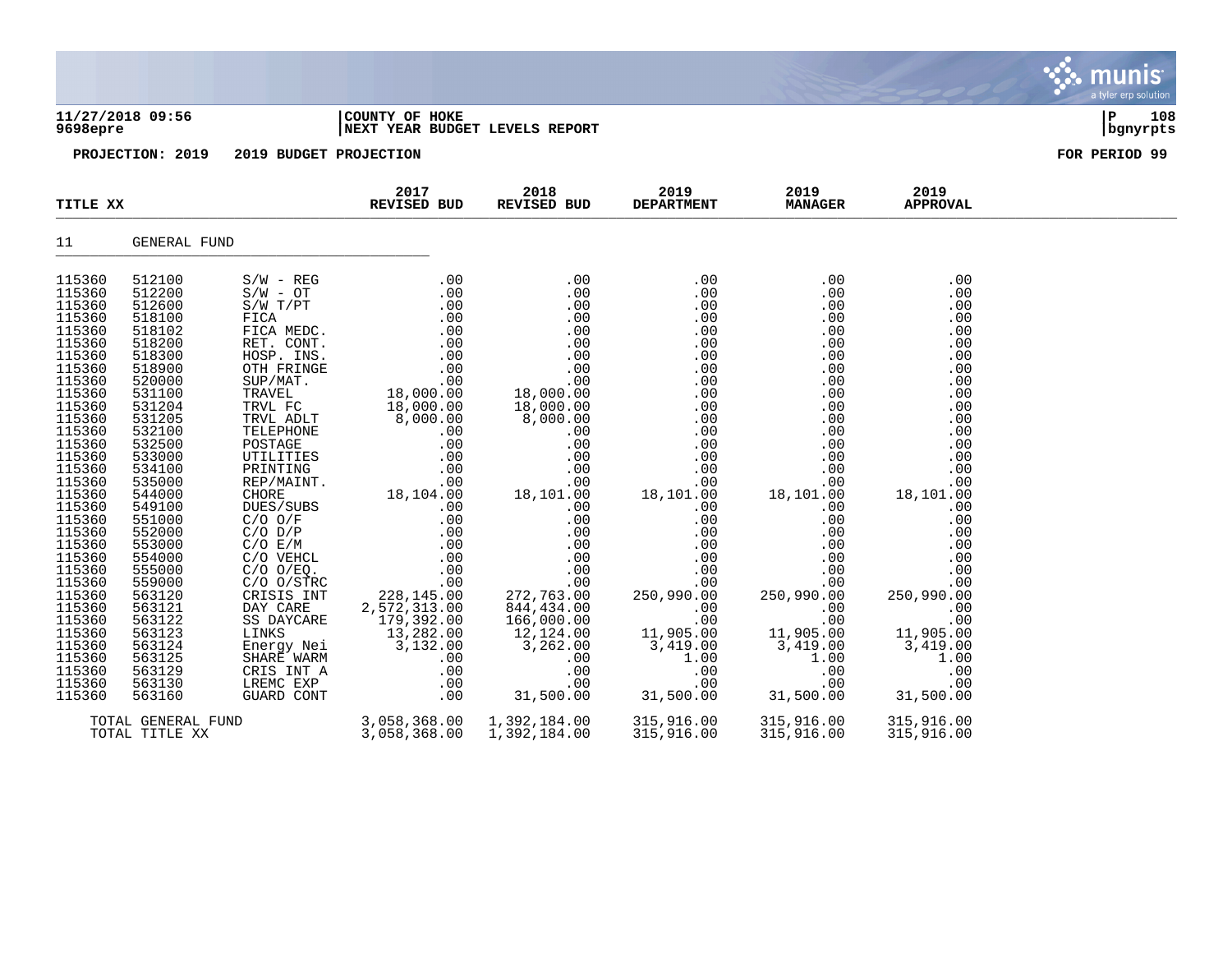| 9698epre                                                                                                                       | 11/27/2018 09:56                                                                                                               |                                                                                                                                                                | COUNTY OF HOKE<br>NEXT YEAR BUDGET LEVELS REPORT                                                  | 109<br>ΙP<br>  bgnyrpts                                                                           |                                                                                         |                                                                                         |                                                                                         |               |
|--------------------------------------------------------------------------------------------------------------------------------|--------------------------------------------------------------------------------------------------------------------------------|----------------------------------------------------------------------------------------------------------------------------------------------------------------|---------------------------------------------------------------------------------------------------|---------------------------------------------------------------------------------------------------|-----------------------------------------------------------------------------------------|-----------------------------------------------------------------------------------------|-----------------------------------------------------------------------------------------|---------------|
|                                                                                                                                | PROJECTION: 2019                                                                                                               | 2019 BUDGET PROJECTION                                                                                                                                         |                                                                                                   |                                                                                                   |                                                                                         |                                                                                         |                                                                                         | FOR PERIOD 99 |
|                                                                                                                                | DSS - ELIGIBILITY                                                                                                              |                                                                                                                                                                | 2017<br>REVISED BUD                                                                               | 2018<br><b>REVISED BUD</b>                                                                        | 2019<br><b>DEPARTMENT</b>                                                               | 2019<br><b>MANAGER</b>                                                                  | 2019<br><b>APPROVAL</b>                                                                 |               |
| 11                                                                                                                             | GENERAL FUND                                                                                                                   |                                                                                                                                                                |                                                                                                   |                                                                                                   |                                                                                         |                                                                                         |                                                                                         |               |
| 115370<br>115370<br>115370<br>115370<br>115370<br>115370<br>115370<br>115370<br>115370<br>115370<br>115370<br>115370<br>115370 | 512100<br>512200<br>512600<br>518100<br>518102<br>518200<br>518300<br>518900<br>520000<br>531100<br>531300<br>532100<br>532500 | $S/W - REG$<br>$S/W - OT$<br>S/W T/PT<br>FICA<br>FICA MEDC.<br>RET. CONT.<br>HOSP. INS.<br>OTH FRINGE<br>SUP/MAT.<br>TANF<br>ADT. MED.<br>TELEPHONE<br>POSTAGE | .00<br>.00<br>.00<br>.00<br>.00<br>.00<br>.00<br>.00<br>.00<br>2,000.00<br>2,500.00<br>.00<br>.00 | .00<br>.00<br>.00<br>.00<br>.00<br>.00<br>.00<br>.00<br>.00<br>1,000.00<br>1,000.00<br>.00<br>.00 | .00<br>.00<br>.00<br>.00<br>.00<br>.00<br>.00<br>.00<br>.00<br>.00<br>.00<br>.00<br>.00 | .00<br>.00<br>.00<br>.00<br>.00<br>.00<br>.00<br>.00<br>.00<br>.00<br>.00<br>.00<br>.00 | .00<br>.00<br>.00<br>.00<br>.00<br>.00<br>.00<br>.00<br>.00<br>.00<br>.00<br>.00<br>.00 |               |
| 115370<br>115370<br>115370<br>115370<br>115370<br>115370<br>115370<br>115370                                                   | 533000<br>534100<br>535000<br>544000<br>549100<br>551000<br>552000<br>553000                                                   | UTILITIES<br>PRINTING<br>REP/MAINT.<br>S/M CONTRT<br>DUES/SUBS<br>$C/O$ $O/F$<br>$C/O$ $D/P$<br>C/O E/M                                                        | .00<br>.00<br>.00<br>.00<br>.00<br>.00<br>.00<br>.00                                              | .00<br>.00<br>.00<br>.00<br>.00<br>.00<br>.00<br>.00                                              | .00<br>.00<br>.00<br>.00<br>.00<br>.00<br>.00<br>.00                                    | .00<br>.00<br>.00<br>.00<br>.00<br>.00<br>.00<br>.00                                    | .00<br>.00<br>.00<br>.00<br>.00<br>.00<br>.00<br>.00                                    |               |

S. munis

a tyler erp solutior

115370 554000 C/O VEHCL .00 .00 .00 .00 .00 115370 555000 C/O O/EQ. .00 .00 .00 .00 .00

TOTAL DSS - ELIGIBILITY

TOTAL GENERAL FUND 4,500.00 2,000.00 .00 .00 .00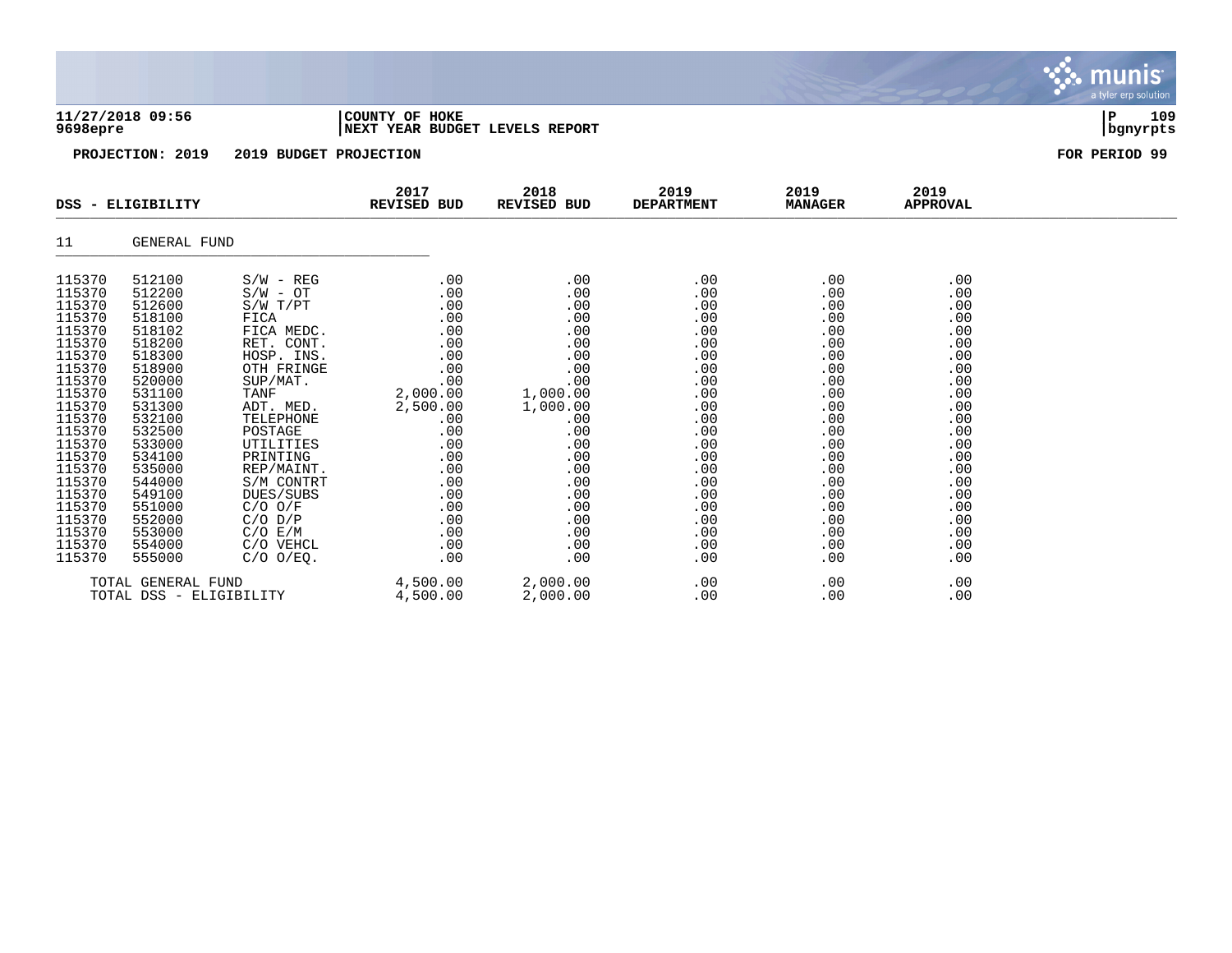| 9698epre                                                                                                                                                                                                                                                                                                                     | 11/27/2018 09:56                                                                                                                                                                                                                                                                                                             |                                                                                                                                                                                                                                                                                                                                                                                                                                     | COUNTY OF HOKE<br>NEXT YEAR BUDGET LEVELS REPORT                                                                                                                                                                                                                                                                                         |                                                                                                                                                                                                                                   |                                                                                                                                                                                                                              |                                                                                                                                                                                                                              |                                                                                                                                                                                                                              |               |  |  |
|------------------------------------------------------------------------------------------------------------------------------------------------------------------------------------------------------------------------------------------------------------------------------------------------------------------------------|------------------------------------------------------------------------------------------------------------------------------------------------------------------------------------------------------------------------------------------------------------------------------------------------------------------------------|-------------------------------------------------------------------------------------------------------------------------------------------------------------------------------------------------------------------------------------------------------------------------------------------------------------------------------------------------------------------------------------------------------------------------------------|------------------------------------------------------------------------------------------------------------------------------------------------------------------------------------------------------------------------------------------------------------------------------------------------------------------------------------------|-----------------------------------------------------------------------------------------------------------------------------------------------------------------------------------------------------------------------------------|------------------------------------------------------------------------------------------------------------------------------------------------------------------------------------------------------------------------------|------------------------------------------------------------------------------------------------------------------------------------------------------------------------------------------------------------------------------|------------------------------------------------------------------------------------------------------------------------------------------------------------------------------------------------------------------------------|---------------|--|--|
|                                                                                                                                                                                                                                                                                                                              | PROJECTION: 2019                                                                                                                                                                                                                                                                                                             | 2019 BUDGET PROJECTION                                                                                                                                                                                                                                                                                                                                                                                                              |                                                                                                                                                                                                                                                                                                                                          |                                                                                                                                                                                                                                   |                                                                                                                                                                                                                              |                                                                                                                                                                                                                              |                                                                                                                                                                                                                              | FOR PERIOD 99 |  |  |
|                                                                                                                                                                                                                                                                                                                              | DSS - FOOD STAMPS                                                                                                                                                                                                                                                                                                            |                                                                                                                                                                                                                                                                                                                                                                                                                                     | 2017<br><b>REVISED BUD</b>                                                                                                                                                                                                                                                                                                               | 2018<br>REVISED BUD                                                                                                                                                                                                               | 2019<br><b>DEPARTMENT</b>                                                                                                                                                                                                    | 2019<br><b>MANAGER</b>                                                                                                                                                                                                       | 2019<br><b>APPROVAL</b>                                                                                                                                                                                                      |               |  |  |
| 11                                                                                                                                                                                                                                                                                                                           | <b>GENERAL FUND</b>                                                                                                                                                                                                                                                                                                          |                                                                                                                                                                                                                                                                                                                                                                                                                                     |                                                                                                                                                                                                                                                                                                                                          |                                                                                                                                                                                                                                   |                                                                                                                                                                                                                              |                                                                                                                                                                                                                              |                                                                                                                                                                                                                              |               |  |  |
| 115380<br>115380<br>115380<br>115380<br>115380<br>115380<br>115380<br>115380<br>115380<br>115380<br>115380<br>115380<br>115380<br>115380<br>115380<br>115380<br>115380<br>115380<br>115380<br>115380<br>115380<br>115380<br>115380<br>115380<br>115380<br>115380<br>115380<br>115380<br>115380<br>115380<br>115380<br>115380 | 510000<br>512100<br>512200<br>512600<br>512700<br>513000<br>517000<br>518000<br>518100<br>518102<br>518200<br>518300<br>518400<br>518500<br>518600<br>518900<br>519000<br>519200<br>520000<br>522000<br>523000<br>523100<br>531100<br>531300<br>532100<br>532500<br>532900<br>533000<br>533100<br>533200<br>533300<br>533400 | PERS. SVC.<br>$S/W - REG$<br>$S/W - OT$<br>$S/W$ $T/PT$<br>S/W LONG.<br>SPCL. PAY.<br>$G/B$ EXP<br>FRINGE BNF<br>FICA<br>FICA MEDC.<br>RET. CONT.<br>HOSP. INS.<br>DISB. INS.<br>UNEMP. COM<br>WRKR. COMP<br>OTH FRINGE<br>PROF. SERV<br>$P/S$ LEGAL<br>SUP/MAT.<br>FOOD/PROV.<br>E/M SUPPLY<br>S/P MATERL<br>TRAV. FS<br>TRANSPORT<br>TELEPHONE<br>POSTAGE<br>OTH COMMUN<br>UTILITIES<br>ELECTRIC<br>FUEL OIL<br>NAT. GAS<br>WATER | .00<br>.00<br>$\begin{array}{r} .000\ 0.000\ 0.000\ 0.000\ 0.000\ 0.000\ 0.000\ 0.000\ 0.000\ 0.000\ 0.000\ 0.000\ 0.000\ 0.000\ 0.000\ 0.000\ 0.000\ 0.00\ 0.00\ 0.00\ 0.00\ 0.00\ 0.00\ 0.00\ 0.00\ 0.00\ 0.00\ 0.00\ 0.00\ 0.00\ 0.00\ 0.00\ 0.00\$<br>.00<br>1,800.00<br>.00<br>.00<br>.00<br>.00<br>.00<br>.00<br>.00<br>.00<br>.00 | .00<br>.00<br>.00<br>.00<br>.00<br>.00<br>.00<br>.00<br>.00<br>.00<br>.00<br>.00<br>.00<br>.00<br>.00<br>.00<br>.00<br>.00<br>.00<br>.00<br>.00<br>.00<br>1,000.00<br>.00<br>.00<br>.00<br>.00<br>.00<br>.00<br>.00<br>.00<br>.00 | .00<br>.00<br>.00<br>.00<br>.00<br>.00<br>.00<br>.00<br>.00<br>.00<br>.00<br>.00<br>.00<br>.00<br>.00<br>.00<br>.00<br>.00<br>.00<br>.00<br>.00<br>.00<br>.00<br>.00<br>.00<br>.00<br>.00<br>.00<br>.00<br>.00<br>.00<br>.00 | .00<br>.00<br>.00<br>.00<br>.00<br>.00<br>.00<br>.00<br>.00<br>.00<br>.00<br>.00<br>.00<br>.00<br>.00<br>.00<br>.00<br>.00<br>.00<br>.00<br>.00<br>.00<br>.00<br>.00<br>.00<br>.00<br>.00<br>.00<br>.00<br>.00<br>.00<br>.00 | .00<br>.00<br>.00<br>.00<br>.00<br>.00<br>.00<br>.00<br>.00<br>.00<br>.00<br>.00<br>.00<br>.00<br>.00<br>.00<br>.00<br>.00<br>.00<br>.00<br>.00<br>.00<br>.00<br>.00<br>.00<br>.00<br>.00<br>.00<br>.00<br>.00<br>.00<br>.00 |               |  |  |
| 115380<br>115380                                                                                                                                                                                                                                                                                                             | 533500<br>534100                                                                                                                                                                                                                                                                                                             | <b>SEWER</b><br>PRINTING                                                                                                                                                                                                                                                                                                                                                                                                            | .00<br>.00                                                                                                                                                                                                                                                                                                                               | .00<br>.00                                                                                                                                                                                                                        | .00<br>.00                                                                                                                                                                                                                   | .00<br>.00                                                                                                                                                                                                                   | .00<br>.00                                                                                                                                                                                                                   |               |  |  |

115380 534200 REP.COSTS .00 .00 .00 .00 .00 .00 .00 .00 115380 535000 REP/MAINT. .00 .00 .00 .00 .00 115380 536000 FREIGHT .00 .00 .00 .00 .00 115380 537000 ADVERTISE .00 .00 .00 .00 .00 115380 539500 TRAIN. FS .00 .00 .00 .00 .00 115380 544000 S/M CONTRT .00 .00 .00 .00 .00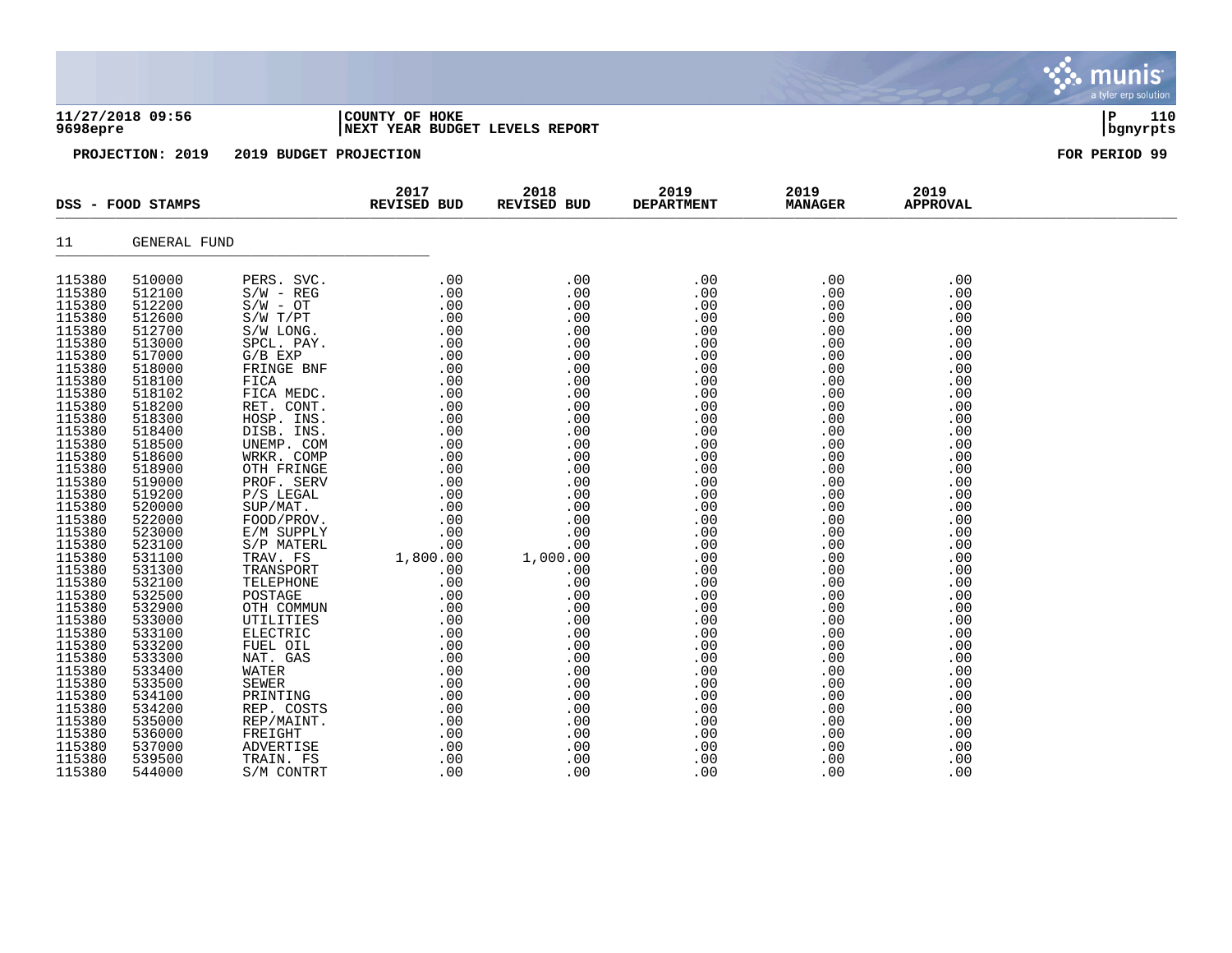

### **11/27/2018 09:56 |COUNTY OF HOKE |P 111 9698epre |NEXT YEAR BUDGET LEVELS REPORT |bgnyrpts**

|                                               | DSS - FOOD STAMPS |                        | 2017<br>REVISED BUD    | 2018<br>REVISED BUD    | 2019<br><b>DEPARTMENT</b> | 2019<br><b>MANAGER</b> | 2019<br><b>APPROVAL</b> |  |
|-----------------------------------------------|-------------------|------------------------|------------------------|------------------------|---------------------------|------------------------|-------------------------|--|
| 115380                                        | 545000            | INS/BOND               | .00                    | .00                    | .00                       | .00                    | .00                     |  |
| 115380                                        | 545100            | $I/B$ PR/GEN           | .00                    | .00                    | $.00 \,$                  | .00                    | .00                     |  |
| 115380                                        | 545300            | I/B FIDELY             | .00                    | .00                    | .00                       | .00                    | .00                     |  |
| 115380                                        | 545400            | $I/B$ PROF.            | .00                    | .00                    | .00                       | .00                    | .00                     |  |
| 115380                                        | 548000            | IND. COSTS             | .00                    | .00                    | .00                       | .00                    | .00                     |  |
| 115380                                        | 549100            | DUES/SUBS              | .00                    | .00                    | .00                       | .00                    | .00                     |  |
| 115380                                        | 549900            | FS EFT                 | 15,600.00              | 15,600.00              | 18,723.00                 | 18,723.00              | 18,723.00               |  |
| 115380                                        | 549901            | ARRA EXP               | .00                    | .00                    | $.00 \,$                  | .00                    | .00                     |  |
| 115380                                        | 550000            | CAP OUTLAY             | .00                    | .00                    | .00                       | .00                    | .00                     |  |
| 115380                                        | 551000            | $C/O$ $O/F$            | .00                    | .00                    | $.00 \,$                  | .00                    | .00                     |  |
| 115380                                        | 552000            | $C/O$ $D/P$            | .00                    | .00                    | $.00 \,$                  | .00                    | .00                     |  |
| 115380                                        | 553000            | $C/O$ $E/M$            | .00                    | .00                    | $.00 \,$                  | .00                    | .00                     |  |
| 115380                                        | 554000            | C/O VEHCL              | .00                    | .00                    | .00                       | .00                    | .00                     |  |
| 115380                                        | 555000            | $C/O$ $O/EQ$ .         | .00                    | .00                    | .00                       | .00                    | .00                     |  |
| 115380                                        | 557000            | C/O LAND               | .00                    | .00                    | $.00 \,$                  | .00                    | .00                     |  |
| 115380                                        | 558000            | C/O BUILD              | $.00 \,$               | .00                    | $.00 \,$                  | .00                    | .00                     |  |
| 115380                                        | 559000            | $C/O$ $O/STRC$         | $.00 \,$               | .00                    | .00                       | .00                    | .00                     |  |
| TOTAL GENERAL FUND<br>TOTAL DSS - FOOD STAMPS |                   | 17,400.00<br>17,400.00 | 16,600.00<br>16,600.00 | 18,723.00<br>18,723.00 | 18,723.00<br>18,723.00    | 18,723.00<br>18,723.00 |                         |  |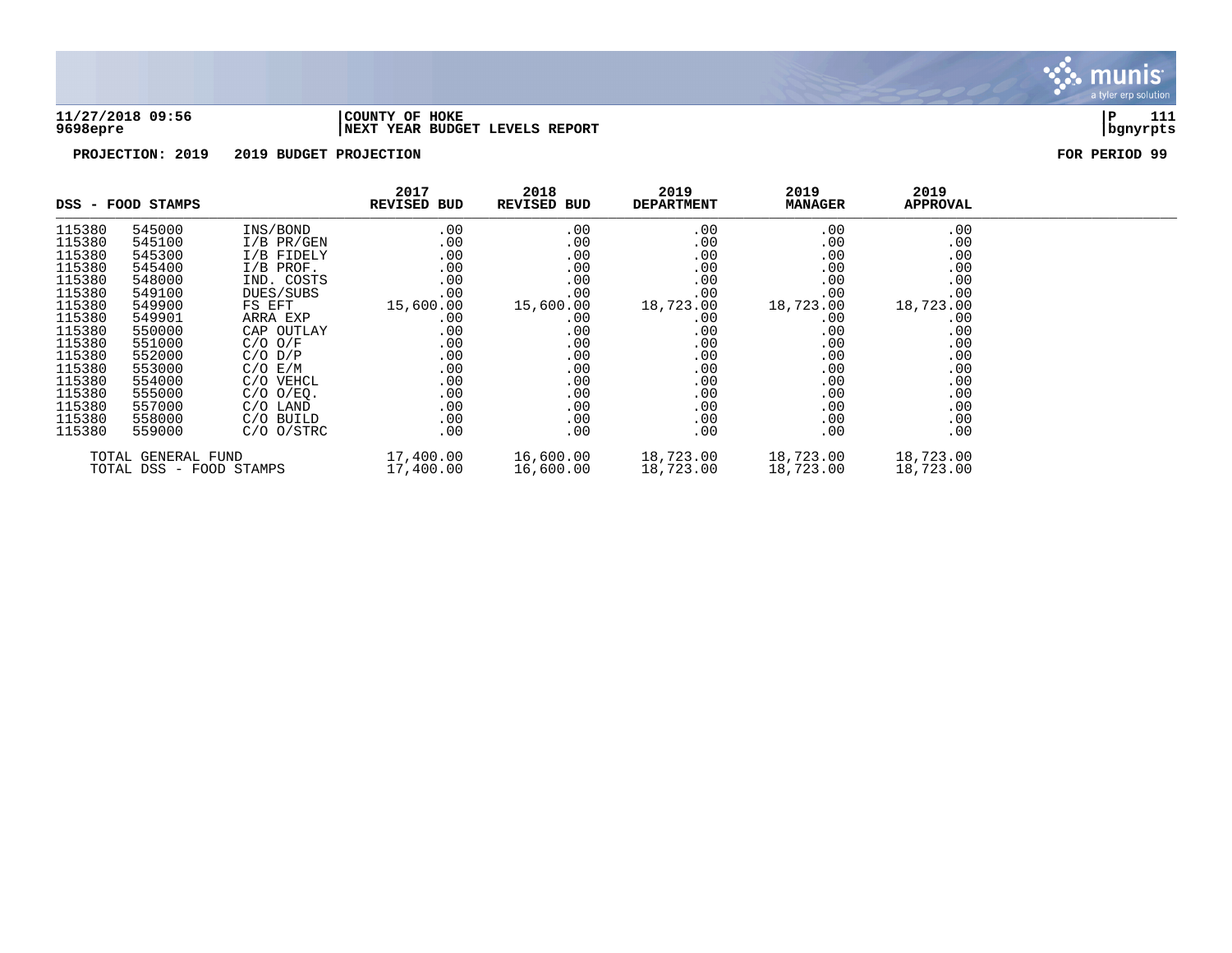### **11/27/2018 09:56 |COUNTY OF HOKE |P 112 9698epre |NEXT YEAR BUDGET LEVELS REPORT |bgnyrpts**

| <b>VETERANS SERVICE</b>                                                                                                                                                                              |                                                                                                                                                                                                      |                                                                                                                                                                                                                                                              | 2017<br>REVISED BUD                                                                                                                                                                         | 2018<br>REVISED BUD                                                                                                                                                                             | 2019<br><b>DEPARTMENT</b>                                                                                                                                                                     | 2019<br><b>MANAGER</b>                                                                                                                                                                        | 2019<br><b>APPROVAL</b>                                                                                                                                                                      |  |
|------------------------------------------------------------------------------------------------------------------------------------------------------------------------------------------------------|------------------------------------------------------------------------------------------------------------------------------------------------------------------------------------------------------|--------------------------------------------------------------------------------------------------------------------------------------------------------------------------------------------------------------------------------------------------------------|---------------------------------------------------------------------------------------------------------------------------------------------------------------------------------------------|-------------------------------------------------------------------------------------------------------------------------------------------------------------------------------------------------|-----------------------------------------------------------------------------------------------------------------------------------------------------------------------------------------------|-----------------------------------------------------------------------------------------------------------------------------------------------------------------------------------------------|----------------------------------------------------------------------------------------------------------------------------------------------------------------------------------------------|--|
| 11                                                                                                                                                                                                   | GENERAL FUND                                                                                                                                                                                         |                                                                                                                                                                                                                                                              |                                                                                                                                                                                             |                                                                                                                                                                                                 |                                                                                                                                                                                               |                                                                                                                                                                                               |                                                                                                                                                                                              |  |
| 115820<br>115820<br>115820<br>115820<br>115820<br>115820<br>115820<br>115820<br>115820<br>115820<br>115820<br>115820<br>115820<br>115820<br>115820<br>115820<br>115820<br>115820<br>115820<br>115820 | 512100<br>512200<br>512600<br>518100<br>518102<br>518200<br>518300<br>518900<br>520000<br>531100<br>532100<br>532500<br>533000<br>534100<br>537000<br>539500<br>544000<br>549100<br>549900<br>551000 | $S/W - REG$<br>$S/W - OT$<br>$S/W$ $T/PT$<br>FICA<br>FICA MEDC.<br>RET. CONT.<br>HOSP. INS.<br>OTH FRINGE<br>SUP/MAT.<br>TRAVEL<br>TELEPHONE<br>POSTAGE<br>UTILITIES<br>PRINTING<br>ADVERTISE<br>TRAINING<br>S/M CONTRT<br>DUES/SUBS<br>MISC.<br>$C/O$ $O/F$ | 24,927.00<br>.00<br>11,400.00<br>67.00<br>2,339.00<br>2,330.00<br>.00<br>45.00<br>500.00<br>1,600.00<br>600.00<br>150.00<br>.00<br>60.00<br>50.00<br>.00<br>.00<br>45.00<br>.00<br>1,227.00 | 21,927.00<br>.00<br>11,500.00<br>2,406.00<br>.00<br>2,655.00<br>.00<br>45.00<br>800.00<br>2,200.00<br>1,000.00<br>400.00<br>.00<br>60.00<br>50.00<br>5,000.00<br>.00<br>100.00<br>.00<br>500.00 | 38,000.00<br>.00<br>28,000.00<br>4,812.00<br>.00<br>5,312.00<br>.00<br>90.00<br>800.00<br>3,000.00<br>500.00<br>200.00<br>.00<br>90.00<br>50.00<br>2,000.00<br>.00<br>100.00<br>.00<br>500.00 | 43,951.00<br>.00<br>.00<br>3,363.00<br>.00<br>3,441.00<br>10,000.00<br>45.00<br>800.00<br>3,000.00<br>500.00<br>200.00<br>.00<br>90.00<br>50.00<br>2,000.00<br>.00<br>100.00<br>.00<br>500.00 | 44,717.00<br>.00<br>.00<br>3,412.00<br>.00<br>3,501.00<br>9,260.00<br>45.00<br>800.00<br>3,000.00<br>500.00<br>200.00<br>.00<br>90.00<br>50.00<br>2,000.00<br>.00<br>100.00<br>.00<br>500.00 |  |
| 115820                                                                                                                                                                                               | 552000<br>TOTAL GENERAL FUND<br>TOTAL VETERANS SERVICE                                                                                                                                               | $C/O$ $D/P$                                                                                                                                                                                                                                                  | 1,252.00<br>46,592.00<br>46,592.00                                                                                                                                                          | 1,500.00<br>50,143.00<br>50,143.00                                                                                                                                                              | 1,500.00<br>84,954.00<br>84,954.00                                                                                                                                                            | 1,500.00<br>69,540.00<br>69,540.00                                                                                                                                                            | 1,500.00<br>69,675.00<br>69,675.00                                                                                                                                                           |  |

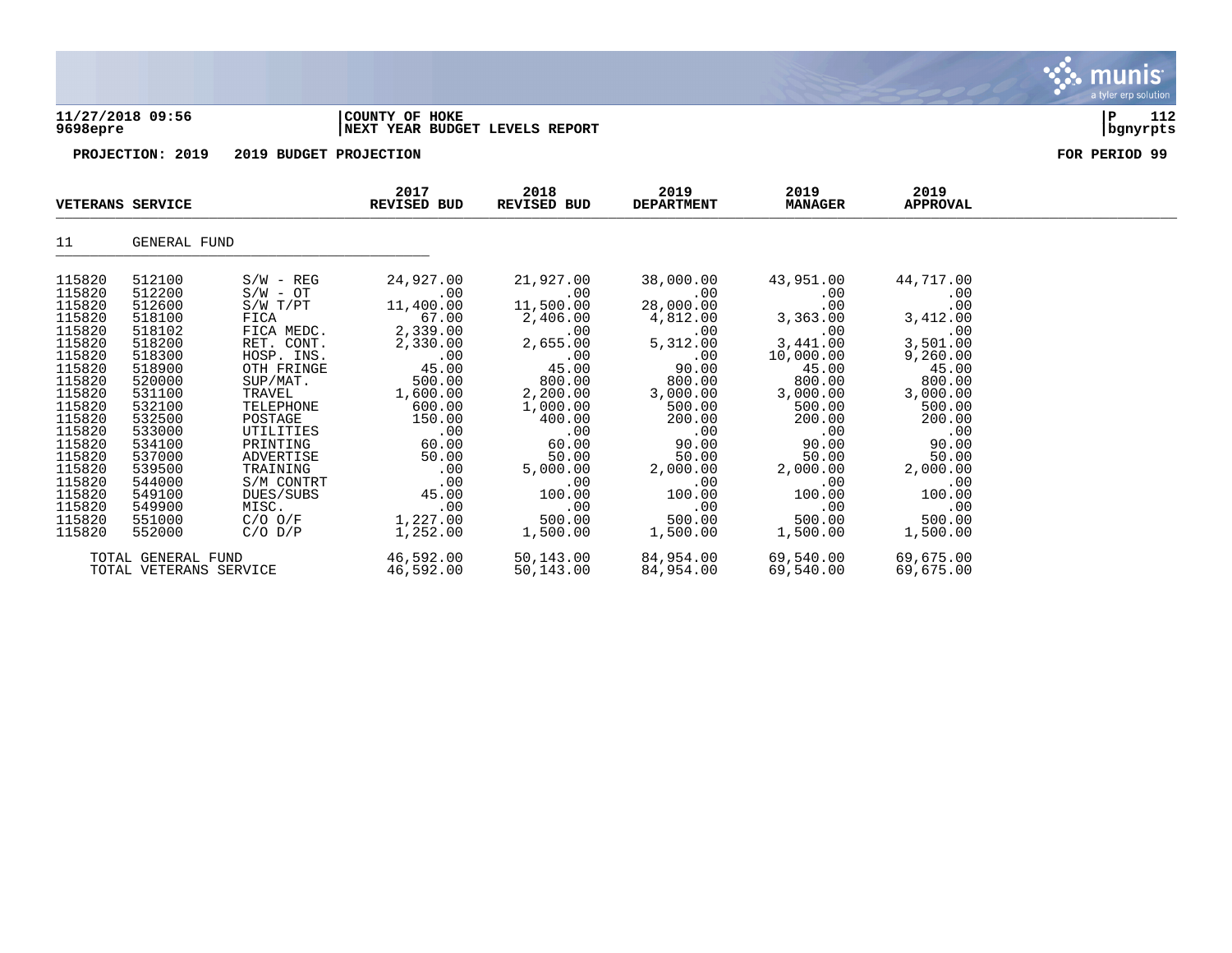### **11/27/2018 09:56 |COUNTY OF HOKE |P 113 9698epre |NEXT YEAR BUDGET LEVELS REPORT |bgnyrpts**

|                  | SENIOR SERVICES |                       | 2017<br>REVISED BUD                                                                                                                                                                                      | 2018<br>REVISED BUD                                                              | 2019<br><b>DEPARTMENT</b>                                                        | 2019<br><b>MANAGER</b>     | 2019<br><b>APPROVAL</b>    |  |
|------------------|-----------------|-----------------------|----------------------------------------------------------------------------------------------------------------------------------------------------------------------------------------------------------|----------------------------------------------------------------------------------|----------------------------------------------------------------------------------|----------------------------|----------------------------|--|
| 11               | GENERAL FUND    |                       |                                                                                                                                                                                                          |                                                                                  |                                                                                  |                            |                            |  |
| 115860           | 512100          | $S/W - REG$           | 245,412.00                                                                                                                                                                                               | 253,003.00                                                                       | 242,606.00                                                                       | 242,606.00                 | 253,006.00                 |  |
| 115860           | 512200          | $S/W - OT$            | $.00 \,$                                                                                                                                                                                                 | $.00 \,$                                                                         | .00                                                                              | .00                        | .00                        |  |
| 115860           | 512600          | $S/W$ $T/PT$          | .00                                                                                                                                                                                                      | .00                                                                              |                                                                                  | .00                        | .00                        |  |
| 115860           | 518100          | FICA                  | 18,077.00                                                                                                                                                                                                | 18,972.00                                                                        | $\begin{array}{c} .00\ 0.00\ 0.01\ 19,895.00\ 18,204.00\ 60,000.00\ \end{array}$ | 19,895.00                  | 20,691.00                  |  |
| 115860           | 518102          | FICA MEDC.            | .00                                                                                                                                                                                                      |                                                                                  |                                                                                  | $\overline{00}$            | .00                        |  |
| 115860           | 518200          | RET. CONT.            | 17,257.00                                                                                                                                                                                                | 00.<br>18,774.00                                                                 |                                                                                  | 18,204.00                  | 19.81<br>19,811.00         |  |
| 115860           | 518300          | HOSP. INS.            | 42,408.00                                                                                                                                                                                                | 61,672.00                                                                        | 60,000.00                                                                        | 60,000.00                  | 55,560.00                  |  |
| 115860           | 518900          | OTH FRINGE            | 270.00                                                                                                                                                                                                   | 315.00                                                                           | 270.00                                                                           | 270.00                     | 270.00                     |  |
| 115860           | 519500          | OTHER ADMI            | .00                                                                                                                                                                                                      | .00                                                                              | .00                                                                              | .00                        | .00                        |  |
| 115860           | 520000          | SUP/MAT.              | 3,000.00                                                                                                                                                                                                 | 3,000.00                                                                         | 3,000.00                                                                         | 3,000.00                   | 3,000.00                   |  |
| 115860           | 525100          | MOTR FULS             | 3,000.00                                                                                                                                                                                                 | 3,000.00                                                                         | 3,000.00                                                                         | 3,000.00                   | 3,500.00                   |  |
| 115860           | 531100          | TRAVEL                | 2,300.00                                                                                                                                                                                                 | 3,000.00                                                                         | 3,000.00                                                                         | 3,000.00                   | 3,000.00                   |  |
| 115860           | 531200          | SENIORTRAN            |                                                                                                                                                                                                          | 134,728.00                                                                       | 110,000.00                                                                       | 110,000.00                 | 110,000.00                 |  |
| 115860           | 531300          | IN-HOME TR            | $114,000$<br>00.00                                                                                                                                                                                       | .00                                                                              | .00                                                                              | .00                        | .00                        |  |
| 115860           | 532100          | TELEPHONE             | 2,000.00                                                                                                                                                                                                 | 2,000.00                                                                         | 2,000.00                                                                         | 2,000.00                   | 2,000.00                   |  |
| 115860           | 532500          |                       |                                                                                                                                                                                                          | 650.00                                                                           | 650.00                                                                           | 650.00                     | 650.00                     |  |
| 115860           | 533000          |                       | POSTAGE 50.00<br>POSTAGE 650.00<br>UTILITIES .00<br>PRINTING 2,000.00<br>REP/MAINT. 3,500.00<br>HOME REPAI 5,000.00<br>M/R VEHICL 2,000.00<br>ADVERTISE 1,500.00<br>CONTIGE 1,500.00<br>CONTIGE 1,500.00 | .00                                                                              | .00                                                                              | .00                        | 00<br>2,000.00<br>4,500.00 |  |
| 115860           | 534100          |                       |                                                                                                                                                                                                          | 2,000.00                                                                         | 2,000.00                                                                         | 2,000.00                   |                            |  |
| 115860           | 535000          |                       |                                                                                                                                                                                                          | 3,500.00                                                                         | 4,500.00                                                                         | 4,500.00                   |                            |  |
| 115860           | 535100          |                       |                                                                                                                                                                                                          | 5,000.00                                                                         | 5,000.00                                                                         | 5,000.00                   | 5,000.00                   |  |
| 115860           | 535300          |                       |                                                                                                                                                                                                          | 2,000.00                                                                         | 2,000.00                                                                         | 2,000.00                   | 2,000.00                   |  |
| 115860           | 537000          |                       |                                                                                                                                                                                                          | 1,500.00                                                                         | 1,500.00                                                                         | 1,500.00                   | 1,500.00                   |  |
| 115860           | 538330          | DONATIONS<br>TRAINING | 100.00                                                                                                                                                                                                   |                                                                                  | 500.00                                                                           | 500.00                     | 500.00                     |  |
| 115860           | 539500          |                       | 500.00                                                                                                                                                                                                   |                                                                                  | 500.00                                                                           | 500.00                     | 500.00                     |  |
| 115860           | 544000          | IN-HOME I             | 40,000.00                                                                                                                                                                                                | $\begin{array}{r} 272.00 \\ 272.00 \\ 500.00 \\ 42,000.00 \\ 97.036 \end{array}$ | $\frac{4}{9}$<br>43,664.00                                                       | $\frac{1}{2}$<br>43,664.00 | 43,664.00                  |  |
| 115860           | 544001          | IN-HOME II            | 82,526.00                                                                                                                                                                                                |                                                                                  | 97,036.00                                                                        | 97,036.00                  | 49,786.00                  |  |
| 115860           | 544002          | SHIIP                 | 4,228.00                                                                                                                                                                                                 | 2,215.00                                                                         | 2,215.00                                                                         | 2,215.00                   | 2,215.00                   |  |
| 115860           | 544007          | IHA-LVL 3             | $\begin{array}{c} . & 0 \\ . & 0 \end{array}$                                                                                                                                                            | .00                                                                              | .00                                                                              | .00                        | 61,667.00                  |  |
| 115860           | 544008          | RESP VOUCH            |                                                                                                                                                                                                          | .00                                                                              | .00                                                                              | .00                        | 10,800.00                  |  |
| 115860           | 549100          | DUES/SUBS             | 500.00                                                                                                                                                                                                   | 500.00                                                                           | 500.00                                                                           | 500.00                     | 500.00                     |  |
| 115860           | 549900          | CONG. MEAL            | 85,000.00                                                                                                                                                                                                | 85,000.00                                                                        | 85,000.00                                                                        | 85,000.00                  | 85,000.00                  |  |
| 115860           | 549901          | HM. DEL. M            | 74,500.00                                                                                                                                                                                                | 101,980.00                                                                       | 104,942.00                                                                       | 104,942.00                 | 130,238.00                 |  |
| 115860           | 549902          | HLTH. PROM            | 22,800.00                                                                                                                                                                                                | 22,800.00                                                                        | 20,000.00                                                                        | 20,000.00                  | 20,000.00                  |  |
| 115860           | 549903          | SEN. PROG.            | 10,000.00                                                                                                                                                                                                | 10,000.00                                                                        | 10,000.00                                                                        | 10,000.00                  | 10,000.00                  |  |
| 115860           | 549904          | FCSP<br>ENSURE        | .00                                                                                                                                                                                                      | .00                                                                              | $\overline{00}$                                                                  | .00                        | .00                        |  |
| 115860           | 549905          |                       | 82,000.00                                                                                                                                                                                                | 83,000.00                                                                        | 83,000.00                                                                        | 83,000.00                  | 83,000.00                  |  |
| 115860<br>115860 | 549906          | SP OTHER              | .00                                                                                                                                                                                                      | 3,647.00<br>.00                                                                  | 3,500.00                                                                         | 3,500.00                   | 3,500.00                   |  |
|                  | 549907          | SHARE                 | .00                                                                                                                                                                                                      | .00                                                                              | .00                                                                              | .00<br>.00                 | .00                        |  |
| 115860           | 549910          | UTILASSIST            | .00                                                                                                                                                                                                      |                                                                                  | .00                                                                              |                            | .00                        |  |
| 115860           | 549913          | UNILEVER              | .00                                                                                                                                                                                                      | .00                                                                              | .00                                                                              | .00                        | .00                        |  |

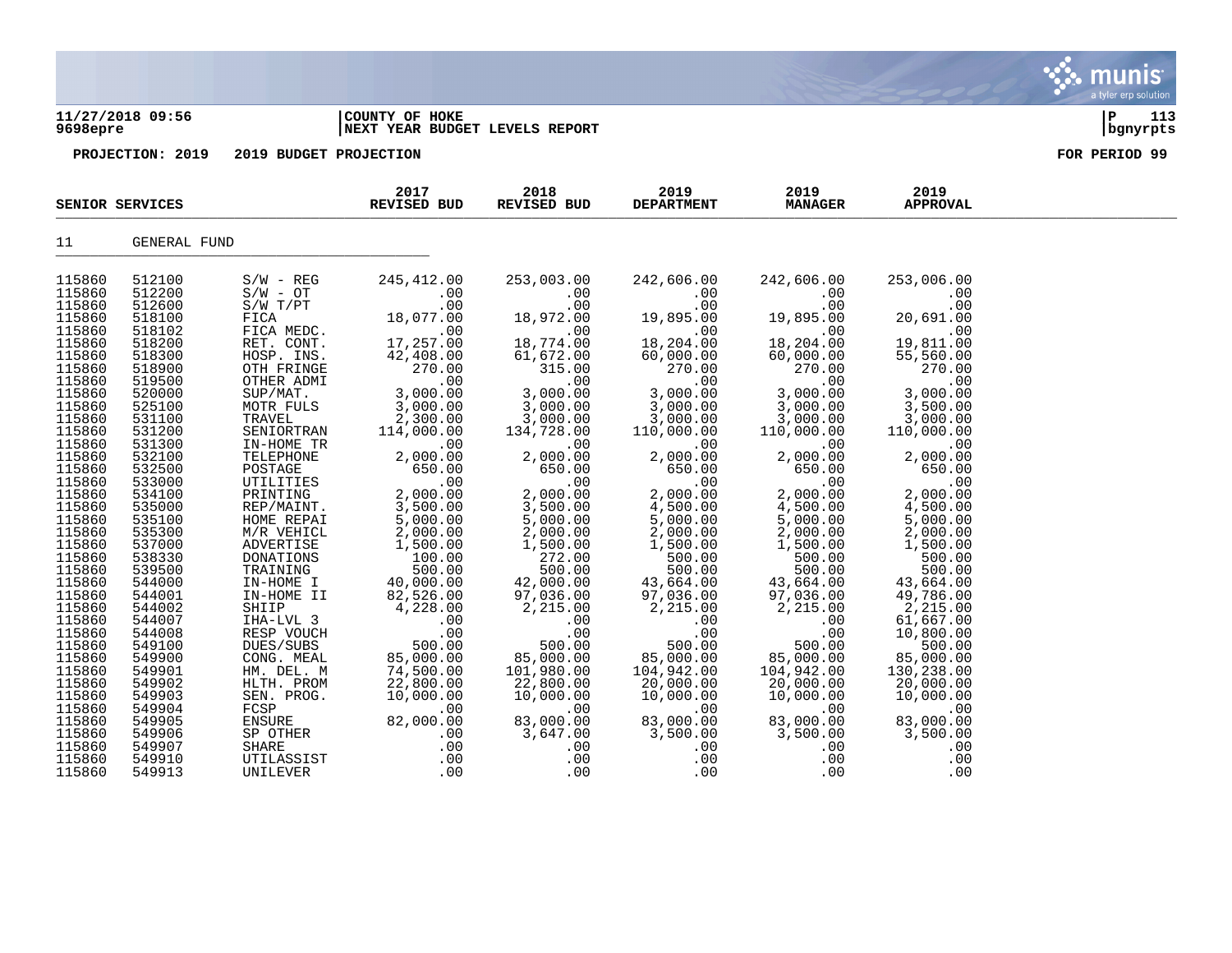

### **11/27/2018 09:56 |COUNTY OF HOKE |P 114 9698epre |NEXT YEAR BUDGET LEVELS REPORT |bgnyrpts**

|                                             | <b>SENIOR SERVICES</b> |                           | 2017<br><b>REVISED BUD</b> | 2018<br><b>REVISED BUD</b> | 2019<br><b>DEPARTMENT</b> | 2019<br><b>MANAGER</b>   | 2019<br><b>APPROVAL</b> |  |
|---------------------------------------------|------------------------|---------------------------|----------------------------|----------------------------|---------------------------|--------------------------|-------------------------|--|
| 115860                                      | 549915                 | ARRA EXP                  | .00                        | .00                        | .00                       | .00                      | .00                     |  |
| 115860                                      | 549916                 | ARRA CONGR                | .00                        | .00                        | .00                       | .00                      | .00                     |  |
| 115860<br>115860                            | 550000<br>551000       | CAP OUTLAY<br>$C/O$ $O/F$ | .00<br>1,000.00            | .00<br>1,000.00            | .00<br>1,000.00           | .00<br>1,000.00          | .00<br>1,000.00         |  |
| 115860                                      | 552000                 | $C/O$ $D/P$               | .00                        | .00                        | .00                       | .00                      | .00                     |  |
| 115860                                      | 554000                 | C/O VEHCL                 | 20,495.00                  | .00                        | .00                       | .00                      | .00                     |  |
| 115860                                      | 560001                 | EF&S PROG                 | .00                        | .00                        | .00                       | .00                      | .00                     |  |
| 115860                                      | 560012                 | MAP GR EXP                | 4,000.00                   | 4,400.00                   | .00                       | .00                      | .00                     |  |
| 115860                                      | 560013                 | MIPPA                     | .00                        | 2,244.00                   | 1,244.00                  | 1,244.00                 | 1,244.00                |  |
| TOTAL GENERAL FUND<br>TOTAL SENIOR SERVICES |                        | 890,023.00<br>890,023.00  | 969,708.00<br>969,708.00   | 930,726.00<br>930,726.00   | 930,726.00<br>930,726.00  | 990,102.00<br>990,102.00 |                         |  |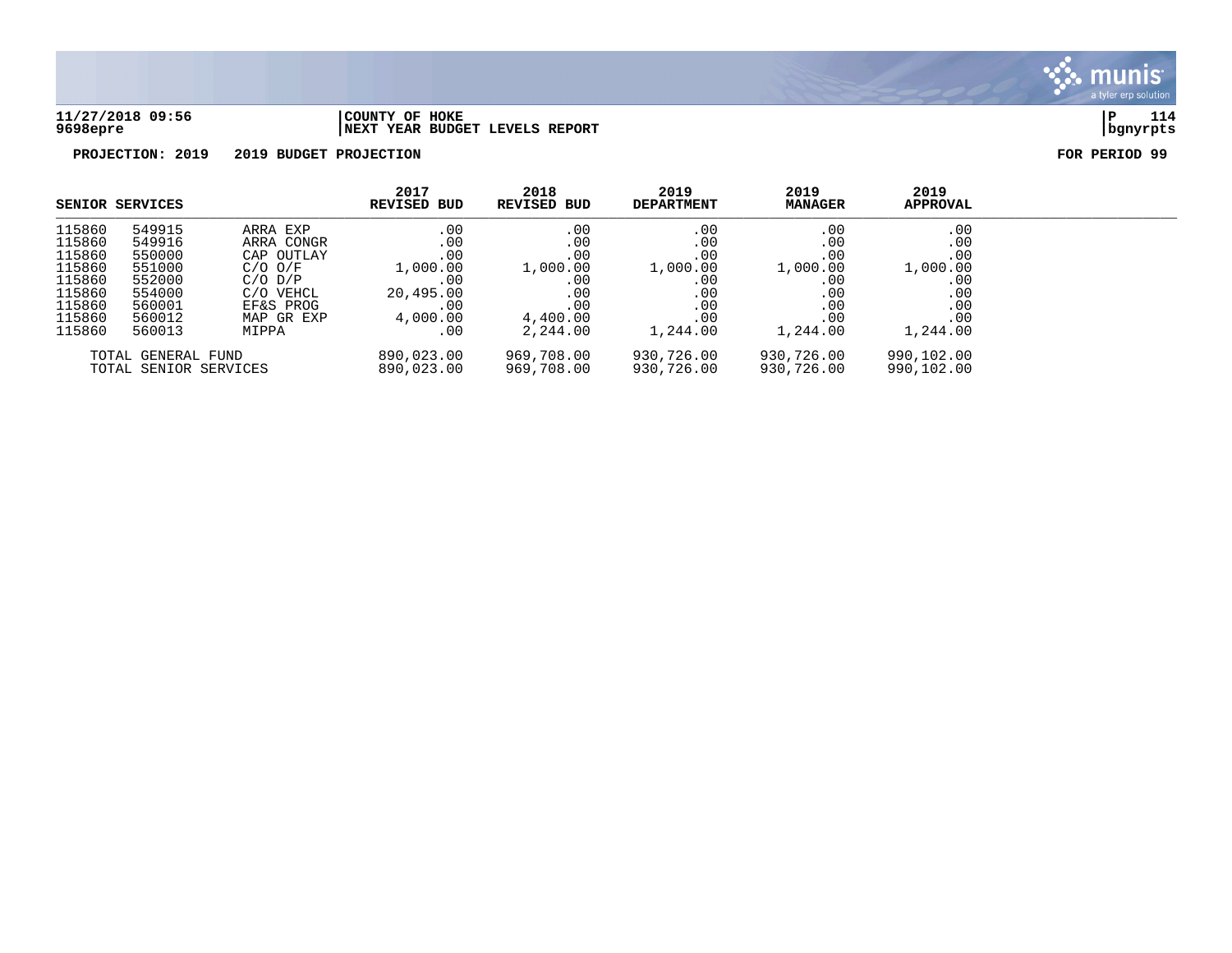| 11/27/2018 09:56<br>9698epre | COUNTY OF HOKE<br>NEXT YEAR BUDGET LEVELS REPORT |                     |                           |                        |                         | 115<br>  bgnyrpts |
|------------------------------|--------------------------------------------------|---------------------|---------------------------|------------------------|-------------------------|-------------------|
| PROJECTION: 2019             | 2019 BUDGET PROJECTION                           |                     |                           |                        |                         | FOR PERIOD 99     |
| PUBLIC SCHOOLS               | 2017<br><b>REVISED BUD</b>                       | 2018<br>REVISED BUD | 2019<br><b>DEPARTMENT</b> | 2019<br><b>MANAGER</b> | 2019<br><b>APPROVAL</b> |                   |

| 11     | GENERAL FUND         |                   |              |              |              |              |              |  |  |  |  |  |
|--------|----------------------|-------------------|--------------|--------------|--------------|--------------|--------------|--|--|--|--|--|
| 115910 | 563001               | SCH. CURR.        | 4,847,979.00 | 4,824,884.00 | 5,417,700.00 | 4,878,000.00 | 5,426,339.00 |  |  |  |  |  |
| 115910 | 563002               | SCH. CAP.         | 1,028,806.00 | 1,086,331.00 | 1,303,076.00 | 1,258,876.00 | 1,275,937.00 |  |  |  |  |  |
| 115910 | 563003               | SCH. MAINT        | .00.         | .00          | .00          | .00          | $.00 \,$     |  |  |  |  |  |
| 115910 | 563030               | <b>SCH SUPPLE</b> | .00.         | .00          | $.00 \,$     | .00          | .00          |  |  |  |  |  |
| 115910 | 563190               | <b>JDGMNT BOE</b> | .00          | .00          | .00          | .00          | .00          |  |  |  |  |  |
| 115910 | 571001               | SCHPRINC          | .00          | .00          | .00          | .00          | .00          |  |  |  |  |  |
| 115910 | 571080               | 2007PRIN          | 700,000.00   | 700,000.00   | 700,000.00   | 700,000.00   | 700,000.00   |  |  |  |  |  |
| 115910 | 571081               | SLCBPRIN          | 119,500.00   | 119,500.00   | 119,500.00   | 119,500.00   | 119,500.00   |  |  |  |  |  |
| 115910 | 571082               | SCH80PRIN         | 266,667.00   | 266,667.00   | .00          | .00          | $.00 \,$     |  |  |  |  |  |
| 115910 | 571091               | SGMSINK           | 475,871,00   | 475,871.00   | 475,871.00   | 475,871.00   | 475,871.00   |  |  |  |  |  |
| 115910 | 572001               | SCHINT            | .00          | .00          | 390,000.00   | 390,000.00   | 390,000.00   |  |  |  |  |  |
| 115910 | 572080               | 2007INT           | 390,000.00   | 390,000.00   | .00          | .00          | $.00 \,$     |  |  |  |  |  |
| 115910 | 572081               | SLCBINT           | 17,100.00    | 17,100.00    | 17,100.00    | 17,100.00    | 17,100.00    |  |  |  |  |  |
| 115910 | 572082               | SCH80INT          | 42,400.00    | 42,400.00    | 42,400.00    | 42,400.00    | 42,400.00    |  |  |  |  |  |
| 115910 | 572091               | SGMINT            | 919,409.00   | 719,409.00   | 519,409.00   | 419,409.00   | 419,409.00   |  |  |  |  |  |
| 115910 | 598015               | XFER TO SC        | .00          | .00          | .00          | .00          | .00          |  |  |  |  |  |
|        | TOTAL GENERAL FUND   |                   | 8,807,732.00 | 8,642,162.00 | 8,985,056.00 | 8,301,156.00 | 8,866,556.00 |  |  |  |  |  |
|        | TOTAL PUBLIC SCHOOLS |                   | 8,807,732.00 | 8,642,162.00 | 8,985,056.00 | 8,301,156.00 | 8,866,556.00 |  |  |  |  |  |

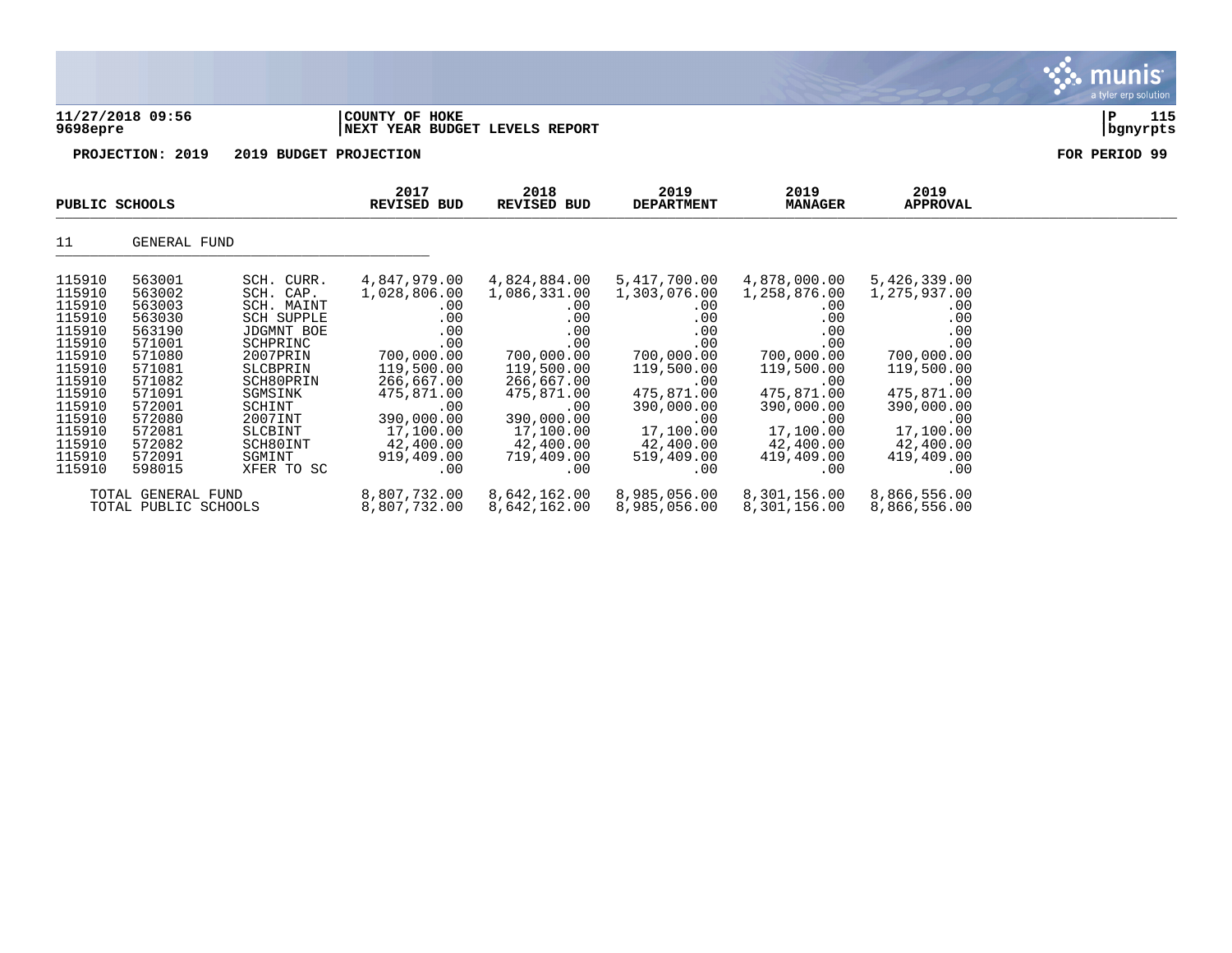|                                      |                                                |                                          |                                            |                                            |                                            |                                            |                                            | a tyler erp solution  |
|--------------------------------------|------------------------------------------------|------------------------------------------|--------------------------------------------|--------------------------------------------|--------------------------------------------|--------------------------------------------|--------------------------------------------|-----------------------|
| 9698epre                             | 11/27/2018 09:56                               |                                          | COUNTY OF HOKE                             | NEXT YEAR BUDGET LEVELS REPORT             |                                            |                                            |                                            | 116<br>∣P<br>bgnyrpts |
|                                      | PROJECTION: 2019                               | 2019 BUDGET PROJECTION                   |                                            |                                            |                                            |                                            |                                            | FOR PERIOD 99         |
|                                      | COMMUNITY COLLEGES                             |                                          | 2017<br><b>REVISED BUD</b>                 | 2018<br><b>REVISED BUD</b>                 | 2019<br><b>DEPARTMENT</b>                  | 2019<br><b>MANAGER</b>                     | 2019<br><b>APPROVAL</b>                    |                       |
| 11                                   | GENERAL FUND                                   |                                          |                                            |                                            |                                            |                                            |                                            |                       |
| 115920<br>115920<br>115920<br>115920 | 518102<br>563001<br>571001<br>572001           | FICA MEDC.<br>SCC.<br>SCHPRINC<br>SCHINT | .00<br>447,762.00<br>48,167.00<br>3.594.00 | .00<br>432,762.00<br>48,167.00<br>3,594.00 | .00<br>466,262.00<br>48,167.00<br>3,594.00 | .00<br>432,762.00<br>48,167.00<br>3,594.00 | .00<br>432,762.00<br>48,167.00<br>3,594.00 |                       |
|                                      | TOTAL GENERAL FUND<br>TOTAL COMMUNITY COLLEGES |                                          | 499,523.00<br>499,523.00                   | 484,523.00<br>484,523.00                   | 518,023.00<br>518,023.00                   | 484,523.00<br>484,523.00                   | 484,523.00<br>484,523.00                   |                       |

 $\ddot{\mathbf{z}}$  munis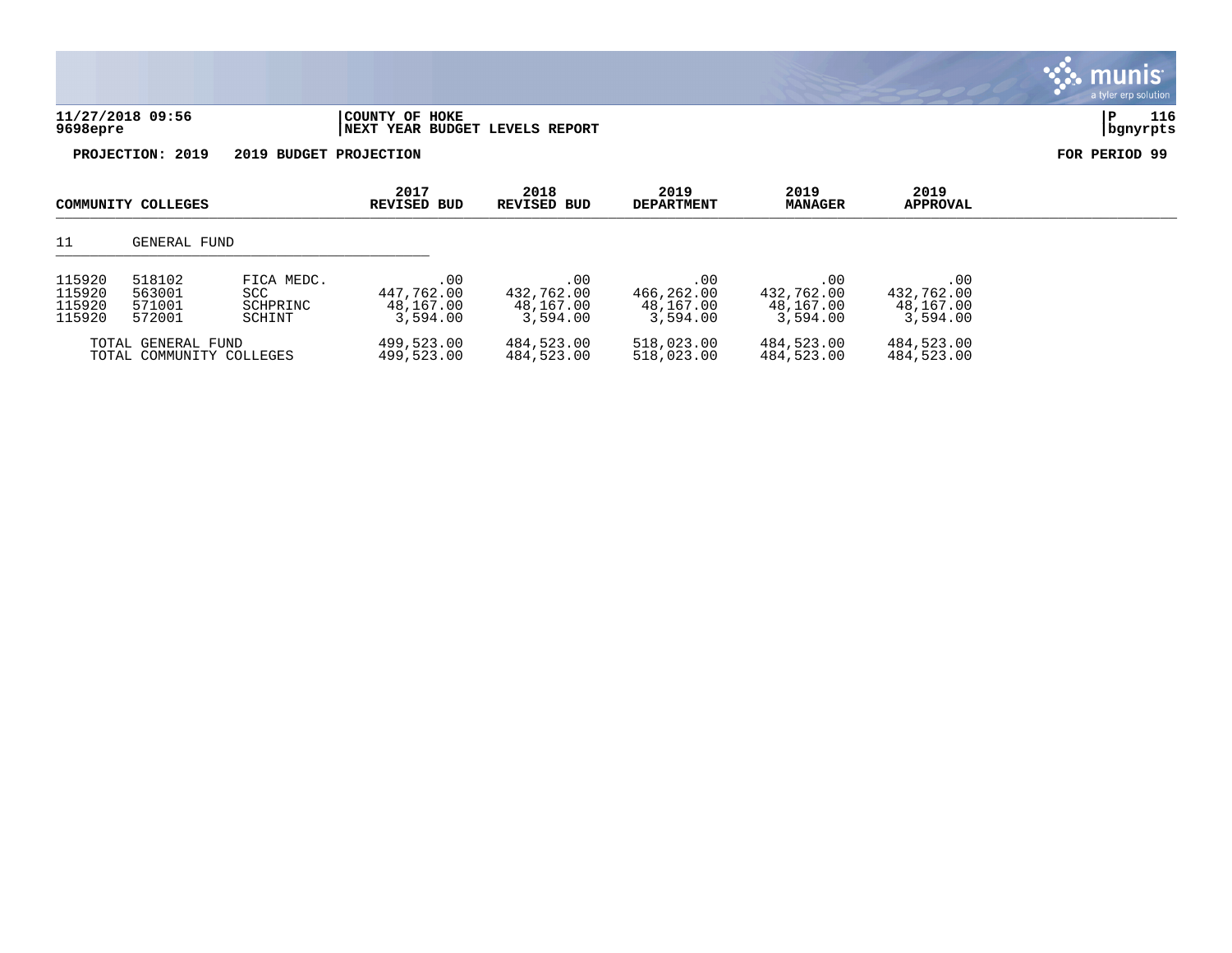### **11/27/2018 09:56 |COUNTY OF HOKE |P 117 9698epre |NEXT YEAR BUDGET LEVELS REPORT |bgnyrpts**

**PROJECTION: 2019 2019 BUDGET PROJECTION FOR PERIOD 99**

| <b>LIBRARY</b>                                                                                                                                                                                                                                                                                                               |                                                                                                                                                                                                                                                                                                                              |                                                                                                                                                                                                                                                                                                                                                                                                                  | 2017<br>REVISED BUD                                                                                                                                                                                                                                                                                                                                              | 2018<br>REVISED BUD                                                                                                                                                                                                                                                                                                       | 2019<br><b>DEPARTMENT</b>                                                                                                                                                                                                                                                                                                                  | 2019<br><b>MANAGER</b>                                                                                                                                                                                                                                                                                                                        | 2019<br><b>APPROVAL</b>                                                                                                                                                                                                                                                                                                             |  |
|------------------------------------------------------------------------------------------------------------------------------------------------------------------------------------------------------------------------------------------------------------------------------------------------------------------------------|------------------------------------------------------------------------------------------------------------------------------------------------------------------------------------------------------------------------------------------------------------------------------------------------------------------------------|------------------------------------------------------------------------------------------------------------------------------------------------------------------------------------------------------------------------------------------------------------------------------------------------------------------------------------------------------------------------------------------------------------------|------------------------------------------------------------------------------------------------------------------------------------------------------------------------------------------------------------------------------------------------------------------------------------------------------------------------------------------------------------------|---------------------------------------------------------------------------------------------------------------------------------------------------------------------------------------------------------------------------------------------------------------------------------------------------------------------------|--------------------------------------------------------------------------------------------------------------------------------------------------------------------------------------------------------------------------------------------------------------------------------------------------------------------------------------------|-----------------------------------------------------------------------------------------------------------------------------------------------------------------------------------------------------------------------------------------------------------------------------------------------------------------------------------------------|-------------------------------------------------------------------------------------------------------------------------------------------------------------------------------------------------------------------------------------------------------------------------------------------------------------------------------------|--|
| 11                                                                                                                                                                                                                                                                                                                           | GENERAL FUND                                                                                                                                                                                                                                                                                                                 |                                                                                                                                                                                                                                                                                                                                                                                                                  |                                                                                                                                                                                                                                                                                                                                                                  |                                                                                                                                                                                                                                                                                                                           |                                                                                                                                                                                                                                                                                                                                            |                                                                                                                                                                                                                                                                                                                                               |                                                                                                                                                                                                                                                                                                                                     |  |
| 116110<br>116110<br>116110<br>116110<br>116110<br>116110<br>116110<br>116110<br>116110<br>116110<br>116110<br>116110<br>116110<br>116110<br>116110<br>116110<br>116110<br>116110<br>116110<br>116110<br>116110<br>116110<br>116110<br>116110<br>116110<br>116110<br>116110<br>116110<br>116110<br>116110<br>116110<br>116110 | 512100<br>512200<br>512600<br>518100<br>518102<br>518200<br>518300<br>518900<br>520000<br>523300<br>525100<br>525200<br>529900<br>531100<br>532100<br>532500<br>533000<br>533100<br>533200<br>533400<br>533500<br>533900<br>534100<br>535000<br>535300<br>537000<br>539500<br>544000<br>549100<br>551000<br>552000<br>554000 | $S/W - REG$<br>$S/W - OT$<br>S/W T/PT<br>FICA<br>FICA MEDC.<br>RET. CONT.<br>HOSP. INS.<br>OTH FRINGE<br>SUP/MAT.<br><b>BOOKS</b><br>MOTR FULS<br>TIRES<br>NC-EQPT<br>TRAVEL<br>TELEPHONE<br>POSTAGE<br>UTILITIES<br>ELECTRIC<br>FUEL OIL<br>WATER<br>SEWER<br>OTH UTILIY<br>PRINTING<br>REP/MAINT.<br>M/R VEHICL<br>ADVERTISE<br>TRAINING<br>S/M CONTRT<br>DUES/SUBS<br>$C/O$ $O/F$<br>$C/O$ $D/P$<br>C/O VEHCL | 223, 192.00<br>$.00 \,$<br>.00<br>16,219.00<br>.00<br>15,481.00<br>42,408.00<br>270.00<br>11,392.00<br>19,500.00<br>9,716.00<br>1,000.00<br>$\overline{00}$<br>600.00<br>2,010.00<br>1,400.00<br>.00<br>12,000.00<br>2,500.00<br>300.00<br>300.00<br>800.00<br>$\sim 00$<br>10,137.00<br>1,500.00<br>.00<br>.00<br>15,200.00<br>200.00<br>.00<br>$.00 \,$<br>.00 | 219,192.00<br>.00<br>.00<br>16,219.00<br>.00<br>15,988.00<br>55,576.00<br>270.00<br>19,026.00<br>30,034.00<br>.00<br>.00<br>.00<br>600.00<br>2,550.00<br>1,500.00<br>.00<br>12,000.00<br>2,500.00<br>300.00<br>300.00<br>800.00<br>.00<br>10,137.00<br>.00<br>.00<br>.00<br>12,500.00<br>200.00<br>.00<br>.00<br>$.00 \,$ | 217,920.00<br>$.00 \ \,$<br>.00<br>16,670.88<br>.00<br>17,063.00<br>60,000.00<br>270.00<br>18,272.72<br>28,000.00<br>3,400.00<br>1,670.00<br>.00<br>400.00<br>2,670.00<br>1,400.00<br>.00<br>12,000.00<br>2,500.00<br>300.00<br>300.00<br>800.00<br>.00<br>11,000.00<br>5,000.00<br>.00<br>.00<br>12,000.00<br>200.00<br>.00<br>.00<br>.00 | 217,920.00<br>$.00 \,$<br>.00<br>16,671.00<br>.00<br>17,063.00<br>60,000.00<br>270.00<br>18,273.00<br>28,000.00<br>3,400.00<br>1,670.00<br>.00<br>400.00<br>2,670.00<br>1,400.00<br>.00<br>12,000.00<br>2,500.00<br>300.00<br>300.00<br>800.00<br>.00<br>11,000.00<br>5,000.00<br>.00<br>.00<br>12,000.00<br>200.00<br>.00<br>.00<br>$.00 \,$ | 217,920.00<br>.00<br>.00<br>16,671.00<br>.00<br>17,063.00<br>55,560.00<br>270.00<br>18,273.00<br>28,000.00<br>3,400.00<br>1,670.00<br>.00<br>400.00<br>2,670.00<br>1,400.00<br>.00<br>12,000.00<br>2,500.00<br>300.00<br>300.00<br>800.00<br>.00<br>11,000.00<br>5,000.00<br>.00<br>.00<br>12,000.00<br>200.00<br>.00<br>.00<br>.00 |  |
|                                                                                                                                                                                                                                                                                                                              | TOTAL GENERAL FUND<br>TOTAL LIBRARY                                                                                                                                                                                                                                                                                          |                                                                                                                                                                                                                                                                                                                                                                                                                  | 386,125.00<br>386,125.00                                                                                                                                                                                                                                                                                                                                         | 399,692.00<br>399,692.00                                                                                                                                                                                                                                                                                                  | 411,836.60<br>411,836.60                                                                                                                                                                                                                                                                                                                   | 411,837.00<br>411,837.00                                                                                                                                                                                                                                                                                                                      | 407,397.00<br>407,397.00                                                                                                                                                                                                                                                                                                            |  |

munis a tyler erp solution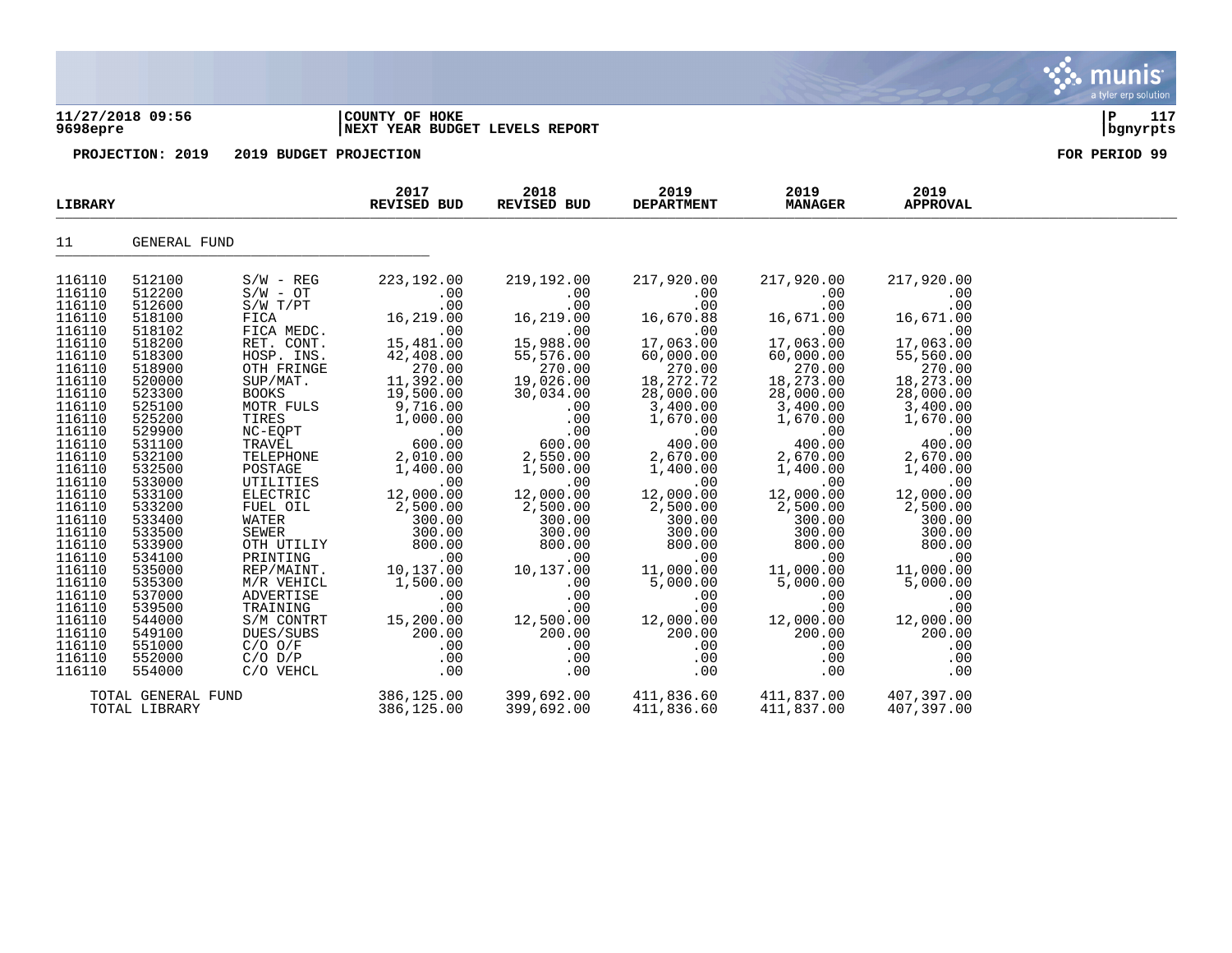

### **11/27/2018 09:56 |COUNTY OF HOKE |P 118 9698epre |NEXT YEAR BUDGET LEVELS REPORT |bgnyrpts**



| LITERACY COUNCIL                                                                                                                                                                           |                                                                                                                                                                                            |                                                                                                                                                                                                                                                   | 2017<br>REVISED BUD                                                                                                                                                     | 2018<br>REVISED BUD                                                                                                                                                     | 2019<br><b>DEPARTMENT</b>                                                                                                                                                       | 2019<br><b>MANAGER</b>                                                                                                                                              | 2019<br>APPROVAL                                                                                                                                                   |  |
|--------------------------------------------------------------------------------------------------------------------------------------------------------------------------------------------|--------------------------------------------------------------------------------------------------------------------------------------------------------------------------------------------|---------------------------------------------------------------------------------------------------------------------------------------------------------------------------------------------------------------------------------------------------|-------------------------------------------------------------------------------------------------------------------------------------------------------------------------|-------------------------------------------------------------------------------------------------------------------------------------------------------------------------|---------------------------------------------------------------------------------------------------------------------------------------------------------------------------------|---------------------------------------------------------------------------------------------------------------------------------------------------------------------|--------------------------------------------------------------------------------------------------------------------------------------------------------------------|--|
| 11                                                                                                                                                                                         | GENERAL FUND                                                                                                                                                                               |                                                                                                                                                                                                                                                   |                                                                                                                                                                         |                                                                                                                                                                         |                                                                                                                                                                                 |                                                                                                                                                                     |                                                                                                                                                                    |  |
| 116111<br>116111<br>116111<br>116111<br>116111<br>116111<br>116111<br>116111<br>116111<br>116111<br>116111<br>116111<br>116111<br>116111<br>116111<br>116111<br>116111<br>116111<br>116111 | 512100<br>512200<br>512600<br>518100<br>518102<br>518200<br>518300<br>518900<br>519000<br>520000<br>531100<br>532100<br>532500<br>532900<br>533000<br>534100<br>544000<br>549100<br>549920 | $S/W - REG$<br>$S/W - OT$<br>$S/W$ $T/PT$<br>FICA<br>FICA MEDC.<br>RET. CONT.<br>HOSP. INS.<br>OTH FRINGE<br>PROF. SERV<br>SUP/MAT.<br>TRAVEL<br>TELEPHONE<br>POSTAGE<br>OTH COMMUN<br>UTILITIES<br>PRINTING<br>S/M CONTRT<br>DUES/SUBS<br>EVENTS | 52,415.00<br>.00<br>.00<br>3,718.00<br>.00<br>3,549.00<br>7,068.00<br>45.00<br>2,600.00<br>$.00 \,$<br>.00<br>.00<br>.00<br>.00<br>.00<br>$.00 \,$<br>.00<br>.00<br>.00 | 51,229.00<br>$.00 \,$<br>.00<br>3,782.00<br>.00<br>3,460.00<br>8,295.00<br>45.00<br>4,575.00<br>$.00 \,$<br>.00<br>.00<br>.00<br>.00<br>.00<br>.00<br>.00<br>.00<br>.00 | 49,428.58<br>.00<br>.00<br>3,781.29<br>.00<br>3,460.00<br>10,000.00<br>45.00<br>5,100.00<br>$.00 \,$<br>.00<br>.00<br>.00<br>.00<br>.00<br>.00<br>.00<br>$.00 \ \,$<br>5,000.00 | 49,429.00<br>.00<br>.00<br>3,782.00<br>.00<br>3,460.00<br>10,000.00<br>45.00<br>5,100.00<br>.00<br>.00<br>.00<br>.00<br>.00<br>.00<br>.00<br>.00<br>.00<br>5,000.00 | 59,829.00<br>.00<br>.00<br>4,577.00<br>.00<br>4,037.00<br>9,260.00<br>45.00<br>5,100.00<br>.00<br>.00<br>.00<br>.00<br>.00<br>.00<br>.00<br>.00<br>.00<br>5,000.00 |  |
| 116111<br>116111<br>116111<br>116111<br>116111                                                                                                                                             | 551000<br>552000<br>553000<br>554000<br>555000                                                                                                                                             | $C/O$ $O/F$<br>$C/O$ $D/P$<br>$C/O$ $E/M$<br>C/O VEHCL<br>$C/O$ $O/EQ$ .                                                                                                                                                                          | .00<br>.00<br>.00<br>$.00 \,$<br>$.00 \,$                                                                                                                               | 10,000.00<br>.00<br>.00<br>$.00 \,$<br>.00                                                                                                                              | .00<br>.00<br>.00<br>.00<br>.00                                                                                                                                                 | .00<br>.00<br>.00<br>.00<br>.00                                                                                                                                     | .00<br>.00<br>.00<br>.00<br>.00                                                                                                                                    |  |
| TOTAL GENERAL FUND<br>TOTAL LITERACY COUNCIL                                                                                                                                               |                                                                                                                                                                                            | 69,395.00<br>69,395.00                                                                                                                                                                                                                            | 81,386.00<br>81,386.00                                                                                                                                                  | 76,814.87<br>76,814.87                                                                                                                                                  | 76,816.00<br>76,816.00                                                                                                                                                          | 87,848.00<br>87,848.00                                                                                                                                              |                                                                                                                                                                    |  |

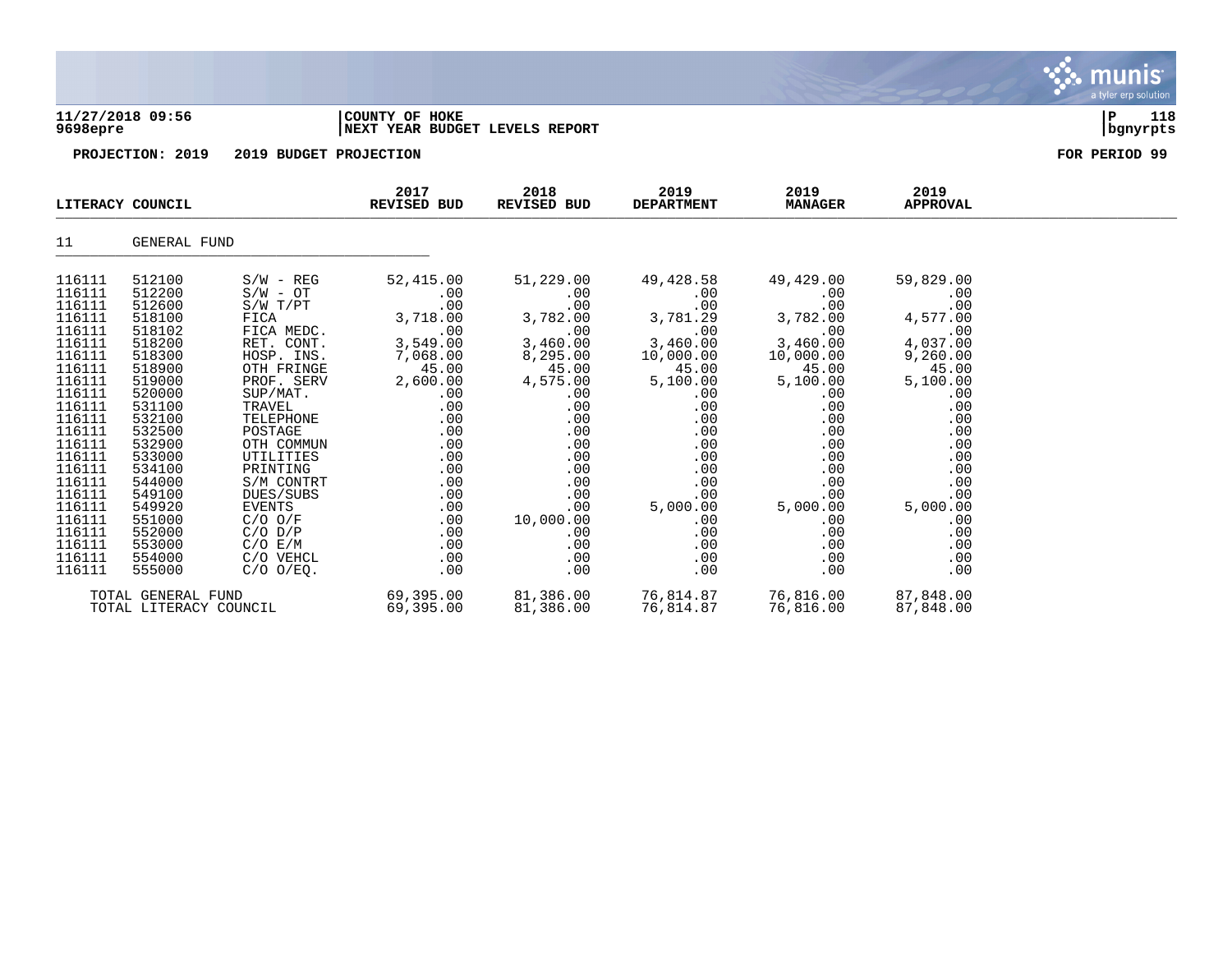# **11/27/2018 09:56 |COUNTY OF HOKE |P 119**

## **9698epre |NEXT YEAR BUDGET LEVELS REPORT |bgnyrpts**

| <b>RECREATION</b> |              |              | 2017<br>REVISED BUD | 2018<br>REVISED BUD | 2019<br><b>DEPARTMENT</b> | 2019<br><b>MANAGER</b> | 2019<br><b>APPROVAL</b> |  |
|-------------------|--------------|--------------|---------------------|---------------------|---------------------------|------------------------|-------------------------|--|
| 11                | GENERAL FUND |              |                     |                     |                           |                        |                         |  |
| 116120            | 480000       | CRUISES      | .00                 | .00                 | .00                       | .00                    | .00                     |  |
| 116120            | 512100       | $S/W - REG$  | 274,603.00          | 281,653.00          | 271,895.00                | 271,895.00             | 271,895.00              |  |
| 116120            | 512200       | $S/W - OT$   | 1,200.00            | .00                 | .00                       | .00                    | .00                     |  |
| 116120            | 512600       | $S/W$ $T/PT$ | 88,000.00           | 85,950.00           | 85,950.00                 | 85,950.00              | 85,950.00               |  |
| 116120            | 517000       | $G/B$ $EXP$  | 4,320.00            | 4,320.00            | 4,320.00                  | 4,320.00               | 4,320.00                |  |
| 116120            | 518100       | FICA         | 25,532.00           | 26,532.00           | 20,586.07                 | 20,587.00              | 20,587.00               |  |
| 116120            | 518102       | FICA MEDC.   | .00                 | .00                 | .00                       | .00                    | .00                     |  |
| 116120            | 518200       | RET. CONT.   | 18,883.00           | 21,206.00           | 18,836.93                 | 21,290.00              | 21,290.00               |  |
| 116120            | 518300       | HOSP. INS.   | 39,476.00           | 56,672.00           | 70,000.00                 | 70,000.00              | 64,820.00               |  |
| 116120            | 518900       | OTH FRINGE   | 315.00              | 315.00              | 315.00                    |                        | 315.00                  |  |
| 116120            | 520000       | SUP/MAT.     | 2,500.00            | 5,000.00            | 5,000.00                  | $315.00$<br>5,000.00   | 5,000.00                |  |
| 116120            | 522000       | CONCESSION   | 30,000.00           | 22,000.00           | 22,000.00                 | 22,000.00              | 22,000.00               |  |
| 116120            | 523000       | SPORTS SUP   | 51,800.00           | 60,500.00           | 55,000.00                 | 55,000.00              | 55,000.00               |  |
| 116120            | 523100       | S/P MATERL   | 26,600.00           | 19,000.00           | 18,000.00                 | 18,000.00              | 18,000.00               |  |
| 116120            | 525100       | MOTR FULS    | 4,200.00            | 6,100.00            | 4,200.00                  | 4,200.00               | 4,200.00                |  |
| 116120            | 526003       | FIELD SUPP   | 17,391.00           | 8,000.00            | 8,000.00                  | 8,000.00               | 8,000.00                |  |
| 116120            | 529201       | UNILEVREXP   | 3,050.00            | 5,250.00            | 3,050.00                  | 3,050.00               | 3,050.00                |  |
| 116120            | 529900       | NC-EQPT      | .00                 | .00                 | .00                       | .00                    | .00                     |  |
| 116120            | 529901       | NC-OF FURN   | .00                 | .00                 | .00                       | .00                    | .00                     |  |
| 116120            | 529902       | NC-OF EQPT   | .00                 | .00                 | .00                       | .00                    | .00                     |  |
| 116120            | 529903       | NC-COMPUTE   | .00                 | .00                 | .00                       | .00                    | .00                     |  |
| 116120            | 531100       | TRAVEL       | 800.00              | 1,200.00            | 1,200.00                  | 1,200.00               | 1,200.00                |  |
| 116120            | 532100       | TELEPHONE    | 4,800.00            | 7,000.00            | 6,800.00                  | 6,800.00               | 6,800.00                |  |
| 116120            | 532500       | POSTAGE      | 500.00              | 500.00              | 500.00                    | 500.00                 | 500.00                  |  |
| 116120            | 533000       | UTILITIES    | 6,000.00            | 7,300.00            | 6,000.00                  | 6,000.00               | 6,000.00                |  |
| 116120            | 534100       | PRINTING     | 2,000.00            | 2,000.00            | 2,000.00                  | 2,000.00               | 2,000.00                |  |
| 116120            | 534200       | REP. COSTS   | .00                 | .00                 | .00                       | .00                    | .00                     |  |
| 116120            | 535000       | REP/MAINT.   | 900.00              | 900.00              | 1,900.00                  | 1,900.00               | 1,900.00                |  |
| 116120            | 535300       | M/R VEHICL   | 1,500.00            | 2,500.00            | 3,500.00                  | 3,500.00               | 3,500.00                |  |
| 116120            | 536000       | FREIGHT      | .00                 | .00                 | .00                       | .00                    | .00                     |  |
| 116120            | 537000       | ADVERTISE    | 1,550.00            | 3,800.00            | 3,800.00                  | 3,800.00               | 3,800.00                |  |
| 116120            | 539500       | TRAINING     | 750.00              | 1,250.00            | 1,250.00                  | 1,250.00               | 1,250.00                |  |
| 116120            | 544000       | S/M CONTRT   | 34,100.00           | 39,100.00           | 25,000.00                 | 25,000.00              | 25,000.00               |  |
| 116120            | 545000       | INS/BOND     | 150.00              | 150.00              | 150.00                    | 150.00                 | 150.00                  |  |
| 116120            | 545200       | I/B VEHICL   | .00                 | .00                 | .00                       | .00                    | .00                     |  |
| 116120            | 549100       | DUES/SUBS    | 500.00              | 500.00              | 500.00                    | 500.00                 | 500.00                  |  |
| 116120            | 549900       | SEN. CIT.    | 10,000.00           | 12,000.00           | 14,000.00                 | 14,000.00              | 14,000.00               |  |
| 116120            | 549901       | FUND RAISE   | .00                 | .00                 | .00                       | .00                    | .00                     |  |
| 116120            | 549902       | REFUNDS      | .00                 | .00                 | .00                       | .00                    | .00                     |  |
| 116120            | 549903       | CRUISES      | .00                 | .00                 | .00                       | .00                    | .00                     |  |

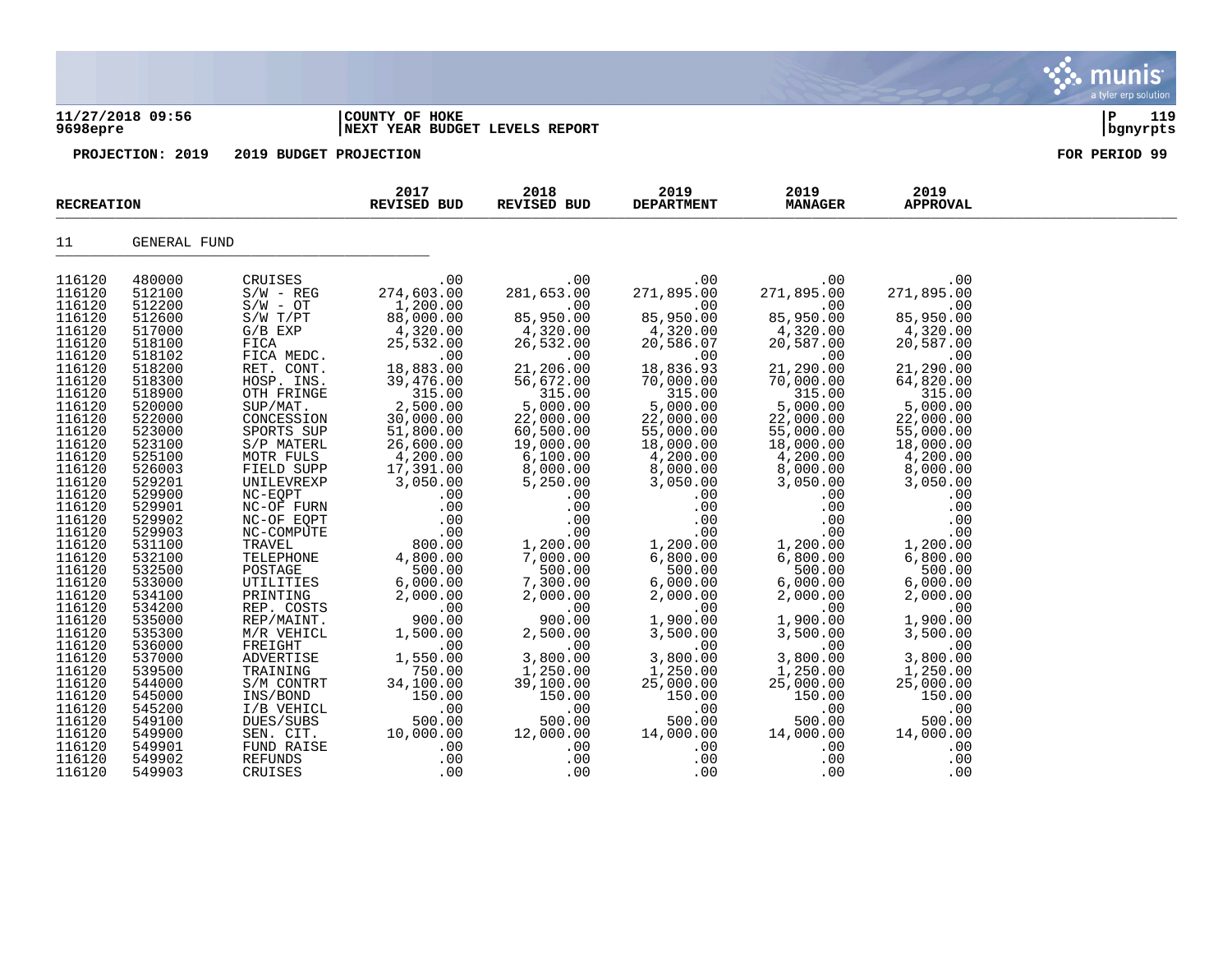

### **11/27/2018 09:56 |COUNTY OF HOKE |P 120 9698epre |NEXT YEAR BUDGET LEVELS REPORT |bgnyrpts**

| <b>RECREATION</b>  |        |             | 2017<br><b>REVISED BUD</b> | 2018<br>REVISED BUD | 2019<br><b>DEPARTMENT</b> | 2019<br><b>MANAGER</b> | 2019<br><b>APPROVAL</b> |  |
|--------------------|--------|-------------|----------------------------|---------------------|---------------------------|------------------------|-------------------------|--|
| 116120             | 549904 | BUS TRIPS   | .00                        | .00                 | .00                       | .00                    | .00                     |  |
| 116120             | 549905 | REFUNDS     | .00                        | $.00 \,$            | .00                       | .00                    | .00                     |  |
| 116120             | 549906 | YOUTH TRIP  | 1,900.00                   | 2,200.00            | 2,000.00                  | 2,000.00               | 2,000.00                |  |
| 116120             | 549912 | YOUTHTOURN  | 500.00                     | 2,500.00            | 500.00                    | 500.00                 | 500.00                  |  |
| 116120             | 550000 | CAP OUTLAY  | 66,000.00                  | 68,772.00           | 11,600.00                 | 11,600.00              | 26,715.00               |  |
| 116120             | 551000 | $C/O$ $O/F$ | .00                        | $.00\,$             | .00                       | .00                    | .00                     |  |
| 116120             | 552000 | $C/O$ $D/P$ | .00                        | .00                 | .00                       | .00                    | .00                     |  |
| TOTAL GENERAL FUND |        | 719,820.00  | 754,170.00                 | 667,853.00          | 670,307.00                | 680,242.00             |                         |  |
| TOTAL RECREATION   |        | 719,820.00  | 754,170.00                 | 667,853.00          | 670,307.00                | 680,242.00             |                         |  |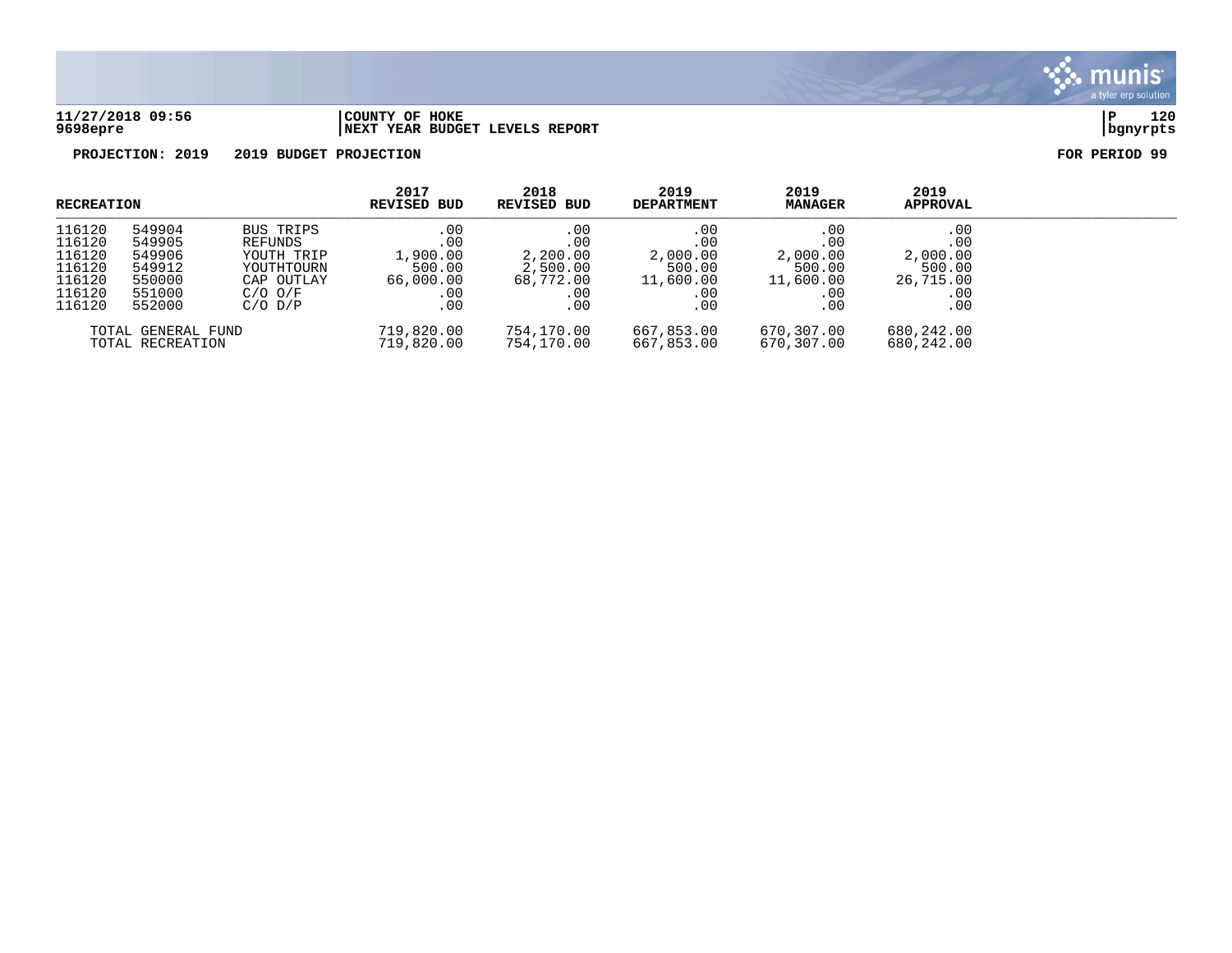| 11/27/2018 09:56<br>9698epre                                                                                                                                                                                                                                                                                                                               |                                                                                                                                                                                                                                                                                                                                                            | COUNTY OF HOKE<br>NEXT YEAR BUDGET LEVELS REPORT                                                                                                                                                                                                                                                                                                                                                                                                                                   | 121<br>P<br>  bgnyrpts                                                                                                                                                                                                                                                                                                                |                                                                                                                                                                                                                                                                                                                                   |                                                                                                                                                                                                                                                                                                                                                        |                                                                                                                                                                                                                                                                                                                                                    |                                                                                                                                                                                                                                                                                                                                                      |               |
|------------------------------------------------------------------------------------------------------------------------------------------------------------------------------------------------------------------------------------------------------------------------------------------------------------------------------------------------------------|------------------------------------------------------------------------------------------------------------------------------------------------------------------------------------------------------------------------------------------------------------------------------------------------------------------------------------------------------------|------------------------------------------------------------------------------------------------------------------------------------------------------------------------------------------------------------------------------------------------------------------------------------------------------------------------------------------------------------------------------------------------------------------------------------------------------------------------------------|---------------------------------------------------------------------------------------------------------------------------------------------------------------------------------------------------------------------------------------------------------------------------------------------------------------------------------------|-----------------------------------------------------------------------------------------------------------------------------------------------------------------------------------------------------------------------------------------------------------------------------------------------------------------------------------|--------------------------------------------------------------------------------------------------------------------------------------------------------------------------------------------------------------------------------------------------------------------------------------------------------------------------------------------------------|----------------------------------------------------------------------------------------------------------------------------------------------------------------------------------------------------------------------------------------------------------------------------------------------------------------------------------------------------|------------------------------------------------------------------------------------------------------------------------------------------------------------------------------------------------------------------------------------------------------------------------------------------------------------------------------------------------------|---------------|
|                                                                                                                                                                                                                                                                                                                                                            | PROJECTION: 2019<br>2019 BUDGET PROJECTION<br>SPECIAL APPROPRIATIONS                                                                                                                                                                                                                                                                                       |                                                                                                                                                                                                                                                                                                                                                                                                                                                                                    |                                                                                                                                                                                                                                                                                                                                       |                                                                                                                                                                                                                                                                                                                                   |                                                                                                                                                                                                                                                                                                                                                        |                                                                                                                                                                                                                                                                                                                                                    |                                                                                                                                                                                                                                                                                                                                                      | FOR PERIOD 99 |
|                                                                                                                                                                                                                                                                                                                                                            |                                                                                                                                                                                                                                                                                                                                                            |                                                                                                                                                                                                                                                                                                                                                                                                                                                                                    | 2017<br><b>REVISED BUD</b>                                                                                                                                                                                                                                                                                                            | 2018<br><b>REVISED BUD</b>                                                                                                                                                                                                                                                                                                        | 2019<br><b>DEPARTMENT</b>                                                                                                                                                                                                                                                                                                                              | 2019<br><b>MANAGER</b>                                                                                                                                                                                                                                                                                                                             | 2019<br><b>APPROVAL</b>                                                                                                                                                                                                                                                                                                                              |               |
| 11                                                                                                                                                                                                                                                                                                                                                         | <b>GENERAL FUND</b>                                                                                                                                                                                                                                                                                                                                        |                                                                                                                                                                                                                                                                                                                                                                                                                                                                                    |                                                                                                                                                                                                                                                                                                                                       |                                                                                                                                                                                                                                                                                                                                   |                                                                                                                                                                                                                                                                                                                                                        |                                                                                                                                                                                                                                                                                                                                                    |                                                                                                                                                                                                                                                                                                                                                      |               |
| 119700<br>119700<br>119700<br>119700<br>119700<br>119700<br>119700<br>119700<br>119700<br>119700<br>119700<br>119700<br>119700<br>119700<br>119700<br>119700<br>119700<br>119700<br>119700<br>119700<br>119700<br>119700<br>119700<br>119700<br>119700<br>119700<br>119700<br>119700<br>119700<br>119700<br>119700<br>119700<br>119700<br>119700<br>119700 | 433137<br>541300<br>544340<br>557062<br>560002<br>560003<br>560004<br>560010<br>560011<br>563001<br>563002<br>563003<br>563004<br>563005<br>563006<br>563007<br>563008<br>563009<br>563010<br>563011<br>563012<br>563013<br>563015<br>563016<br>563017<br>563018<br>563019<br>563020<br>563022<br>563023<br>563024<br>563127<br>563128<br>563140<br>571001 | <b>BIOTERROR</b><br>RENT OFFIC<br>FIREMOB<br>$C/O-LAND$<br>Hoke DV CT<br>TIA HART<br>INS CLAIM<br>BLUESPRING<br>ALPLA<br>MUSEUM<br>DOWNTOWN<br>MENTAL HTH<br>HUMANE SOC<br>NC RADIO<br>RESCUE SQ.<br>FIRST HEAL<br>CHILD DEV.<br>DIV. YTH.<br>WILDLIFE<br>FORESTRY<br>TURK FEST<br>COMM CELEB<br>AMR-AMBULA<br>PSHIP HC S<br>OTHER APPR<br>PROJSUCCES<br>SEPARTNER<br>BLUESPRING<br>MAGGIE'S O<br>RE-ENTRY P<br>MONARCH<br>MUS/GR PRO<br>SCH/GR/PG<br>ONE NC FUN<br><b>SCHOOLS</b> | .00<br>.00<br>.00<br>.00<br>25,000.00<br>10,000.00<br>.00<br>5,000.00<br>.00<br>20,000.00<br>.00<br>58,000.00<br>.00<br>.00<br>70,000.00<br>.00<br>.00<br>30,000.00<br>4,000.00<br>96,725.00<br>833.00<br>.00<br>605,659.00<br>.00<br>.00<br>.00<br>20,000.00<br>.00<br>5,000.00<br>5,000.00<br>.00<br>.00<br>.00<br>75,000.00<br>.00 | .00<br>.00<br>.00<br>.00<br>25,000.00<br>10,000.00<br>.00<br>7,500.00<br>.00<br>25,000.00<br>.00<br>58,000.00<br>.00<br>.00<br>70,000.00<br>.00<br>.00<br>30,000.00<br>4,000.00<br>94,921.00<br>1,500.00<br>.00<br>594,750.00<br>.00<br>.00<br>.00<br>20,000.00<br>.00<br>5,000.00<br>5,000.00<br>.00<br>.00<br>.00<br>.00<br>.00 | .00<br>.00<br>.00<br>.00<br>25,000.00<br>15,000.00<br>.00<br>10,000.00<br>.00<br>20,000.00<br>.00<br>58,000.00<br>.00<br>.00<br>80,000.00<br>.00<br>20,000.00<br>30,000.00<br>4,000.00<br>52,719.00<br>1,000.00<br>.00<br>549,000.00<br>.00<br>80,000.00<br>.00<br>20,000.00<br>.00<br>10,000.00<br>5,000.00<br>.00<br>.00<br>.00<br>120,000.00<br>.00 | .00<br>.00<br>.00<br>.00<br>25,000.00<br>12,500.00<br>.00<br>7,500.00<br>.00<br>20,000.00<br>.00<br>58,000.00<br>.00<br>.00<br>80,000.00<br>.00<br>5,000.00<br>30,000.00<br>4,000.00<br>52,719.00<br>1,000.00<br>.00<br>549,000.00<br>.00<br>5,000.00<br>.00<br>20,000.00<br>.00<br>5,000.00<br>5,000.00<br>.00<br>.00<br>.00<br>120,000.00<br>.00 | .00<br>.00<br>.00<br>.00<br>25,000.00<br>10,000.00<br>.00<br>7,500.00<br>.00<br>23,000.00<br>.00<br>58,000.00<br>.00<br>.00<br>80,000.00<br>.00<br>10,000.00<br>30,000.00<br>4,000.00<br>101,390.00<br>2,980.00<br>.00<br>549,000.00<br>.00<br>1,000.00<br>.00<br>20,000.00<br>.00<br>5,000.00<br>5,000.00<br>.00<br>.00<br>.00<br>120,000.00<br>.00 |               |
| 119700<br>119700                                                                                                                                                                                                                                                                                                                                           | 571002<br>571003                                                                                                                                                                                                                                                                                                                                           | DSS.<br>JAIL                                                                                                                                                                                                                                                                                                                                                                                                                                                                       | .00<br>.00                                                                                                                                                                                                                                                                                                                            | .00<br>.00                                                                                                                                                                                                                                                                                                                        | .00<br>.00                                                                                                                                                                                                                                                                                                                                             | .00<br>.00                                                                                                                                                                                                                                                                                                                                         | .00<br>.00                                                                                                                                                                                                                                                                                                                                           |               |

S. munis

a tyler erp solution

119700 571004 SCC PRINC .00 .00 .00 .00 .00 119700 571005 VEHICLES .00 .00 .00 .00 .00 119700 571006 SMART ST. .00 .00 .00 .00 .00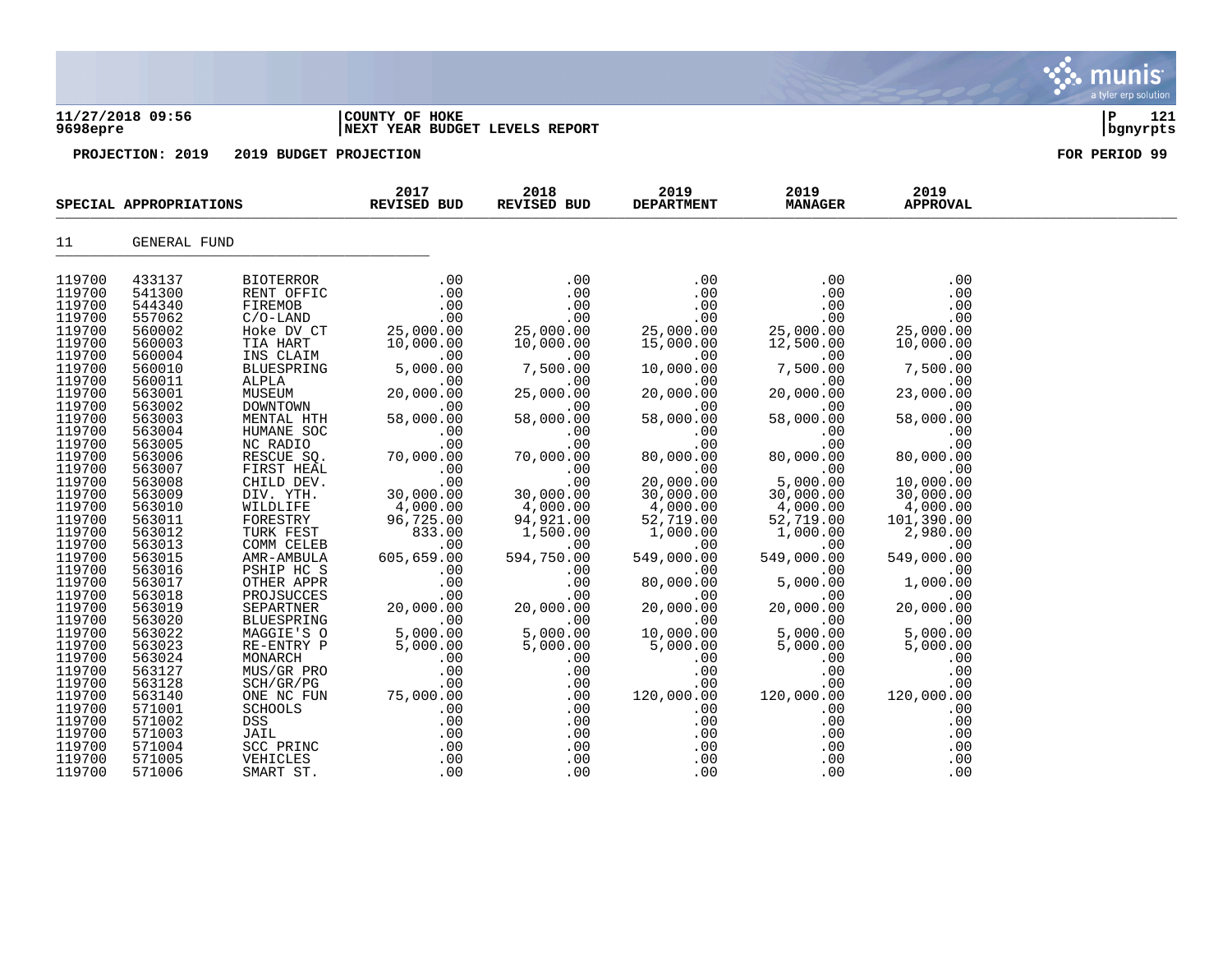### **11/27/2018 09:56 |COUNTY OF HOKE |P 122 9698epre |NEXT YEAR BUDGET LEVELS REPORT |bgnyrpts**

|        | SPECIAL APPROPRIATIONS |                                                                                                         | 2017<br><b>REVISED BUD</b>    |                           | 2019<br>2018<br>REVISED BUD<br><b>DEPARTMENT</b> |              | 2019<br><b>APPROVAL</b> |  |
|--------|------------------------|---------------------------------------------------------------------------------------------------------|-------------------------------|---------------------------|--------------------------------------------------|--------------|-------------------------|--|
| 119700 | 571007                 | RESCUE SQ.                                                                                              | .00                           | .00                       | .00                                              | .00          | .00                     |  |
| 119700 | 571008                 | SOFTWARE                                                                                                | .00                           | .00                       | .00                                              | .00          | .00                     |  |
| 119700 | 571009                 | 401 SEWER                                                                                               | .00                           | .00                       | .00                                              | .00          | .00                     |  |
| 119700 | 571010                 | MUNIBLDGPR                                                                                              | 35,000.00                     | 35,000.00                 | 35,000.00                                        | 35,000.00    | 35,000.00               |  |
| 119700 | 571012                 | USDA-PRIN                                                                                               |                               | .00                       | .00                                              | .00          | .00                     |  |
| 119700 | 571013                 | USDA-INT                                                                                                |                               | .00                       | .00                                              | .00          | .00                     |  |
| 119700 | 571014                 | DSS-INTERE                                                                                              |                               | .00                       | .00                                              | .00          | .00                     |  |
| 119700 | 571015                 | DSS-PRINCI                                                                                              |                               | .00                       | .00                                              | .00          | .00                     |  |
| 119700 | 571016                 | DSS DEBT                                                                                                |                               | .00                       | .00                                              | .00          | .00                     |  |
| 119700 | 571017                 | HCHD DEBT                                                                                               |                               | .00                       | .00                                              | .00          | .00                     |  |
| 119700 | 571018                 | 911 DEBT                                                                                                |                               | .00                       | .00                                              | .00          | .00                     |  |
| 119700 | 571019                 | PATE-PRIN                                                                                               |                               | 255,334.00                | 255, 334.00                                      | 255,334.00   | 255,334.00              |  |
| 119700 | 571020                 | PATE-INT                                                                                                | .00                           | .00                       | .00                                              | .00          | .00                     |  |
| 119700 | 571021                 | JUNE08PRIN                                                                                              | 257,667.00                    | 257,667.00                | .00                                              | .00          | .00                     |  |
| 119700 | 571022                 | 07LBPRIN                                                                                                | 51,834.00                     | 51,834.00                 | .00                                              | .00          | .00                     |  |
| 119700 | 572001                 | SCHOOLS                                                                                                 | .00                           | .00                       | .00                                              | .00          | .00                     |  |
| 119700 | 572002                 | BB&T INT.                                                                                               | .00                           | .00                       | .00                                              | .00          | .00                     |  |
| 119700 | 572004                 | SCC INT                                                                                                 | .00                           | .00                       | .00                                              | .00          | .00                     |  |
| 119700 | 572010                 | MUNIBLDGIN                                                                                              | 4,872.00<br>45,660.00         | $4,872.00$<br>$45.660.00$ | 4,872.00                                         | 4,872.00     | 4,872.00                |  |
| 119700 | 572019                 | PATEINT                                                                                                 |                               | 45,660.00                 | 45,660.00                                        | 45,660.00    | 45,660.00               |  |
| 119700 | 572021                 | JUNE08INT                                                                                               | 65,918.00                     | 65,918.00                 | 65,918.00                                        | 65,918.00    | 65,918.00               |  |
| 119700 | 572022                 | 07LBINT                                                                                                 | 14,836.00                     | 14,836.00                 | 14,836.00                                        | 14,836.00    | 14,836.00               |  |
| 119700 | 580000                 | EMPLOY CHS                                                                                              |                               | .00                       | .00                                              | .00          | .00                     |  |
| 119700 | 580001                 | EBPLOY BON                                                                                              |                               | .00                       | .00                                              | .00          | .00                     |  |
| 119700 | 598000                 | $I/F$ TRANS                                                                                             |                               | .00                       | .00                                              | .00          | .00                     |  |
| 119700 | 598016                 | $T/F-GRANTS$                                                                                            |                               | 103,027.00                | .00                                              | .00          | .00                     |  |
| 119700 | 598019                 | TRANS TO C                                                                                              |                               | .00                       | .00                                              | .00          | .00                     |  |
| 119700 | 598020                 | $T/F$ SCR                                                                                               |                               | .00                       | .00                                              | .00          | .00                     |  |
| 119700 | 598022                 | XFER-E911                                                                                               |                               | .00                       | .00                                              | .00          | .00                     |  |
| 119700 | 598024                 | T/F ROD AT                                                                                              |                               | 25,000.00<br>50,000.00    | 25,000.00                                        | 25,000.00    | 25,000.00               |  |
| 119700 | 598025                 | TRANS. REV                                                                                              |                               | 50,000.00                 | 50,000.00                                        | 50,000.00    | 50,000.00               |  |
| 119700 | 598027                 | TRANS. LEO                                                                                              | 25,000.00<br>50,000.00<br>00. | .00                       | 7,500.00                                         | 7,500.00     | 7,500.00                |  |
| 119700 | 598028                 | T/F TO CDB                                                                                              | .00                           | .00                       | .00                                              | .00          | .00                     |  |
| 119700 | 598029                 | T/F TO CDB<br>T/F TO SEW<br>T/F CDBG<br>T/F TO ADM<br>T/F TO SW<br>T/F TO TRA<br>TRANS MYP<br>TRANS MYP | .00                           | .00                       | .00                                              | .00          | .00                     |  |
| 119700 | 598041                 |                                                                                                         | .00                           | 44,114.00                 | .00                                              | .00          | .00                     |  |
| 119700 | 598042                 |                                                                                                         | .00                           | .00                       | .00                                              | .00          | .00                     |  |
| 119700 | 598046                 |                                                                                                         | 484,537.00                    | 2,496,769.00              | 4,000,000.00                                     | 4,000,000.00 | 4,000,000.00            |  |
| 119700 | 598062                 |                                                                                                         | .00                           | .00                       | .00                                              | .00          | .00                     |  |
| 119700 | 598063                 |                                                                                                         | .00                           | .00                       | .00                                              | .00          | .00                     |  |
| 119700 | 598064                 |                                                                                                         | .00                           | .00                       | .00                                              | .00          | .00                     |  |
| 119700 | 598126                 | TRNS TO GR                                                                                              | .00                           | .00                       | .00                                              | .00          | .00                     |  |
| 119700 | 599026                 | T/F GRANT                                                                                               | .00                           | .00                       | .00                                              | .00          | .00                     |  |
|        | TOTAL GENERAL FUND     |                                                                                                         | 2,320,875.00                  | 4,400,702.00              | 5,603,839.00                                     | 5,503,839.00 | 5,555,990.00            |  |
|        |                        | TOTAL SPECIAL APPROPRIATIONS                                                                            | 2,320,875.00                  | 4,400,702.00              | 5,603,839.00                                     | 5,503,839.00 | 5,555,990.00            |  |
|        |                        |                                                                                                         |                               |                           |                                                  |              |                         |  |

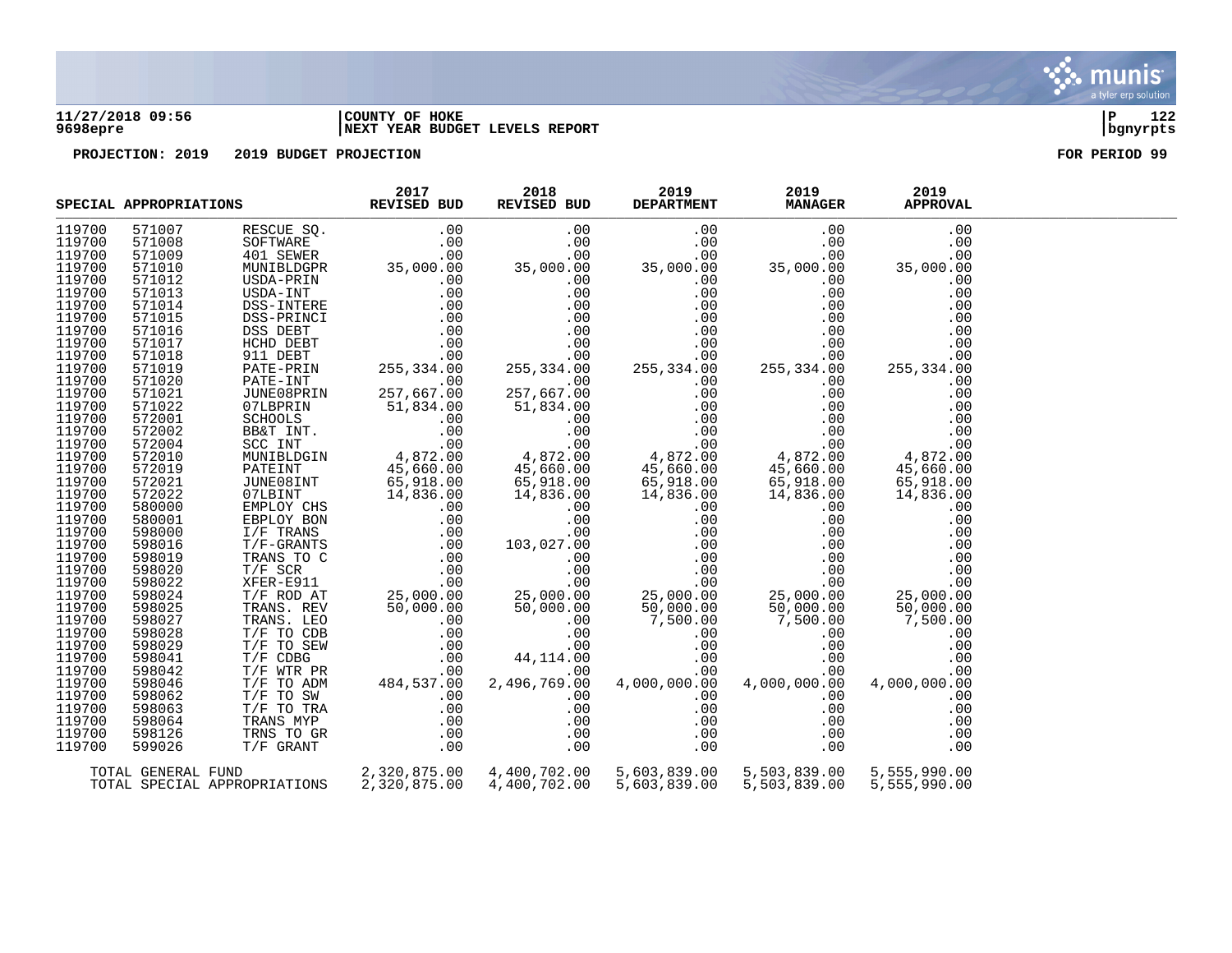### **11/27/2018 09:56 |COUNTY OF HOKE |P 123 9698epre |NEXT YEAR BUDGET LEVELS REPORT |bgnyrpts**

**PROJECTION: 2019 2019 BUDGET PROJECTION FOR PERIOD 99**

| <b>HEALTH</b>                |        |                        | 2017<br><b>REVISED BUD</b> | 2018<br>REVISED BUD | 2019<br><b>DEPARTMENT</b> | 2019<br><b>MANAGER</b> | 2019<br>APPROVAL |  |
|------------------------------|--------|------------------------|----------------------------|---------------------|---------------------------|------------------------|------------------|--|
| 12                           |        | HEALTH DEPARTMENT FUND |                            |                     |                           |                        |                  |  |
| 125111                       | 512100 | $S/W - REG$            | .00                        | .00                 | .00                       | .00                    | .00              |  |
| 125111                       | 512200 | $S/W - OT$             | .00                        | .00                 | .00                       | .00                    | .00              |  |
| 125111                       | 512600 | S/W T/PT               | .00                        | .00                 | .00                       | .00                    | .00              |  |
| 125111                       | 518100 | FICA                   | .00                        | .00                 | .00                       | .00                    | .00              |  |
| 125111                       | 518102 | FICA MEDC.             | .00                        | .00                 | .00                       | .00                    | .00              |  |
| 125111                       | 518200 | RET. CONT.             | .00                        | .00                 | .00                       | .00                    | .00              |  |
| 125111                       | 518300 | HOSP. INS.             | .00                        | .00                 | .00                       | .00                    | .00              |  |
| 125111                       | 518900 | OTH FRINGE             | .00                        | .00                 | .00                       | .00                    | .00              |  |
| 125111                       | 520000 | SUP/MAT.               | .00                        | .00                 | .00                       | .00                    | .00              |  |
| 125111                       | 531100 | TRAVEL                 | .00                        | .00                 | .00                       | .00                    | .00              |  |
| 125111                       | 532100 | TELEPHONE              | .00                        | .00                 | .00                       | .00                    | .00              |  |
| 125111                       | 532500 | POSTAGE                | .00                        | .00                 | .00                       | .00                    | .00              |  |
| 125111                       | 533000 | UTILITIES              | .00                        | .00                 | .00                       | .00                    | .00              |  |
| 125111                       | 534100 | PRINTING               | .00                        | .00                 | .00                       | .00                    | .00              |  |
| 125111                       | 535000 | REP/MAINT.             | .00                        | .00                 | .00                       | .00                    | .00              |  |
| 125111                       | 551000 | $C/O$ $O/F$            | .00                        | .00                 | .00                       | .00                    | .00              |  |
| 125111                       | 552000 | $C/O$ $D/P$            | .00                        | .00                 | .00                       | .00                    | .00              |  |
| TOTAL HEALTH DEPARTMENT FUND |        |                        | .00                        | .00                 | .00                       | .00                    | .00              |  |
| TOTAL HEALTH                 |        |                        | .00                        | .00                 | .00                       | .00                    | .00              |  |

munis a tyler erp solution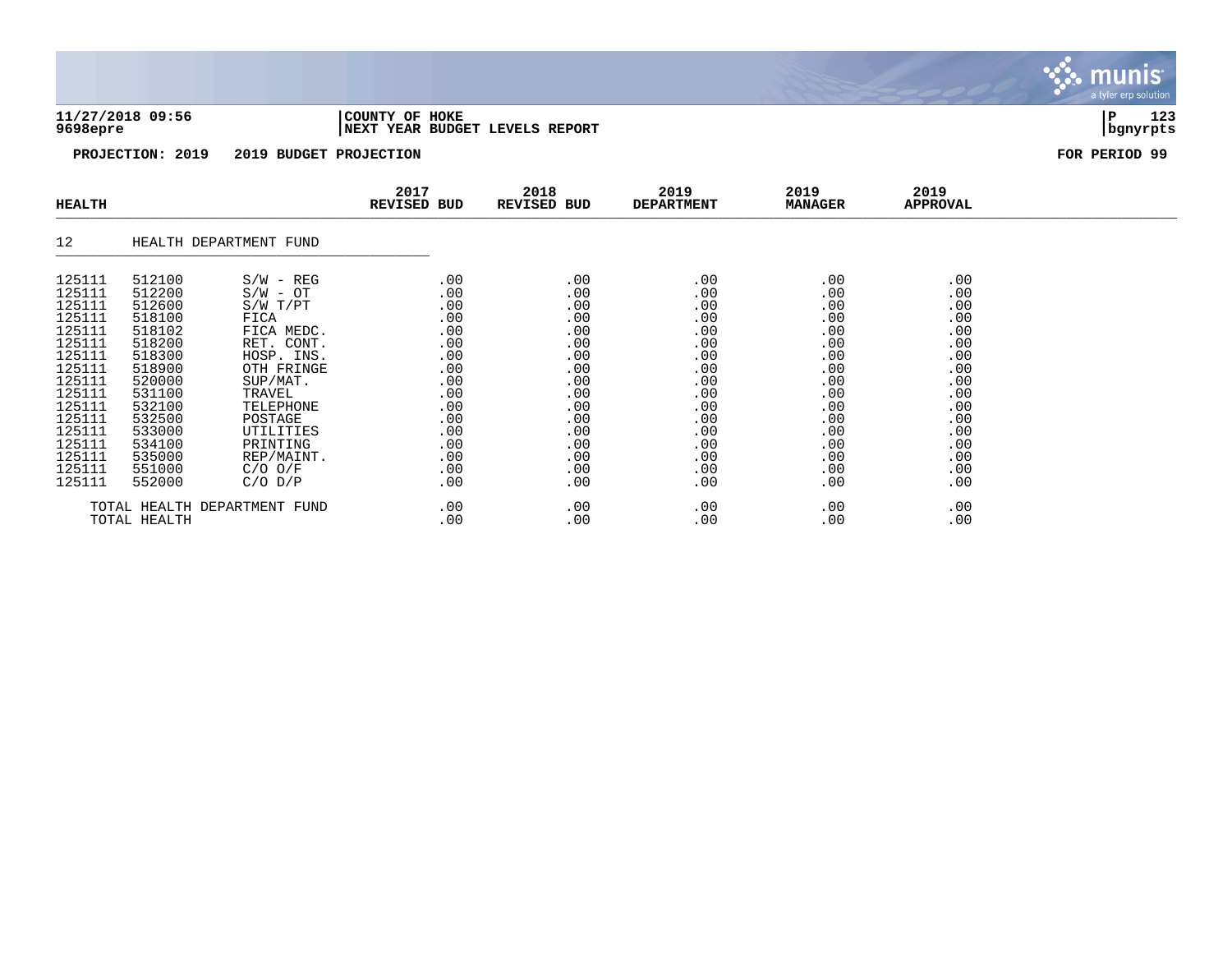### **11/27/2018 09:56 |COUNTY OF HOKE |P 124 9698epre |NEXT YEAR BUDGET LEVELS REPORT |bgnyrpts**

a tyler erp solution

munis

|                                                                                                                                                                                  | SOCIAL SERVICES                                                                                                                                                                  |                                                                                                                                                                                                                                     | 2017<br>REVISED BUD                                                                                                        | 2018<br>REVISED BUD                                                                                                        | 2019<br><b>DEPARTMENT</b>                                                                                                                                | 2019<br><b>MANAGER</b>                                                                                                     | 2019<br>APPROVAL                                                                                                           |  |
|----------------------------------------------------------------------------------------------------------------------------------------------------------------------------------|----------------------------------------------------------------------------------------------------------------------------------------------------------------------------------|-------------------------------------------------------------------------------------------------------------------------------------------------------------------------------------------------------------------------------------|----------------------------------------------------------------------------------------------------------------------------|----------------------------------------------------------------------------------------------------------------------------|----------------------------------------------------------------------------------------------------------------------------------------------------------|----------------------------------------------------------------------------------------------------------------------------|----------------------------------------------------------------------------------------------------------------------------|--|
| 13                                                                                                                                                                               | DSS FUND                                                                                                                                                                         |                                                                                                                                                                                                                                     |                                                                                                                            |                                                                                                                            |                                                                                                                                                          |                                                                                                                            |                                                                                                                            |  |
| 135311<br>135311<br>135311<br>135311<br>135311<br>135311<br>135311<br>135311<br>135311<br>135311<br>135311<br>135311<br>135311<br>135311<br>135311<br>135311<br>135311<br>135311 | 512100<br>512200<br>512600<br>518100<br>518102<br>518200<br>518300<br>518900<br>520000<br>531100<br>532100<br>532500<br>533000<br>533500<br>534100<br>535000<br>549100<br>551000 | $S/W - REG$<br>$S/W - OT$<br>$S/W$ $T/PT$<br>FICA<br>FICA MEDC.<br>RET. CONT.<br>HOSP. INS.<br>OTH FRINGE<br>SUP/MAT.<br>TRAVEL<br>TELEPHONE<br>POSTAGE<br>UTILITIES<br>SEWER<br>PRINTING<br>REP/MAINT.<br>DUES/SUBS<br>$C/O$ $O/F$ | .00<br>.00<br>.00<br>.00<br>.00<br>.00<br>.00<br>.00<br>.00<br>.00<br>.00<br>.00<br>.00<br>.00<br>.00<br>.00<br>.00<br>.00 | .00<br>.00<br>.00<br>.00<br>.00<br>.00<br>.00<br>.00<br>.00<br>.00<br>.00<br>.00<br>.00<br>.00<br>.00<br>.00<br>.00<br>.00 | .00<br>.00<br>.00<br>.00<br>.00<br>.00<br>.00<br>.00<br>.00<br>$.00 \,$<br>$.00 \,$<br>.00<br>$.00 \,$<br>.00<br>.00<br>$.00 \,$<br>$.00 \,$<br>$.00 \,$ | .00<br>.00<br>.00<br>.00<br>.00<br>.00<br>.00<br>.00<br>.00<br>.00<br>.00<br>.00<br>.00<br>.00<br>.00<br>.00<br>.00<br>.00 | .00<br>.00<br>.00<br>.00<br>.00<br>.00<br>.00<br>.00<br>.00<br>.00<br>.00<br>.00<br>.00<br>.00<br>.00<br>.00<br>.00<br>.00 |  |
| 135311<br>552000<br>$C/O$ $D/P$<br>TOTAL DSS FUND<br>TOTAL SOCIAL SERVICES                                                                                                       |                                                                                                                                                                                  |                                                                                                                                                                                                                                     | .00<br>$.00 \,$<br>.00                                                                                                     | .00<br>.00<br>.00                                                                                                          | $.00 \ \,$<br>$.00 \ \,$<br>$.00 \,$                                                                                                                     | .00<br>.00<br>.00                                                                                                          | .00<br>.00<br>.00                                                                                                          |  |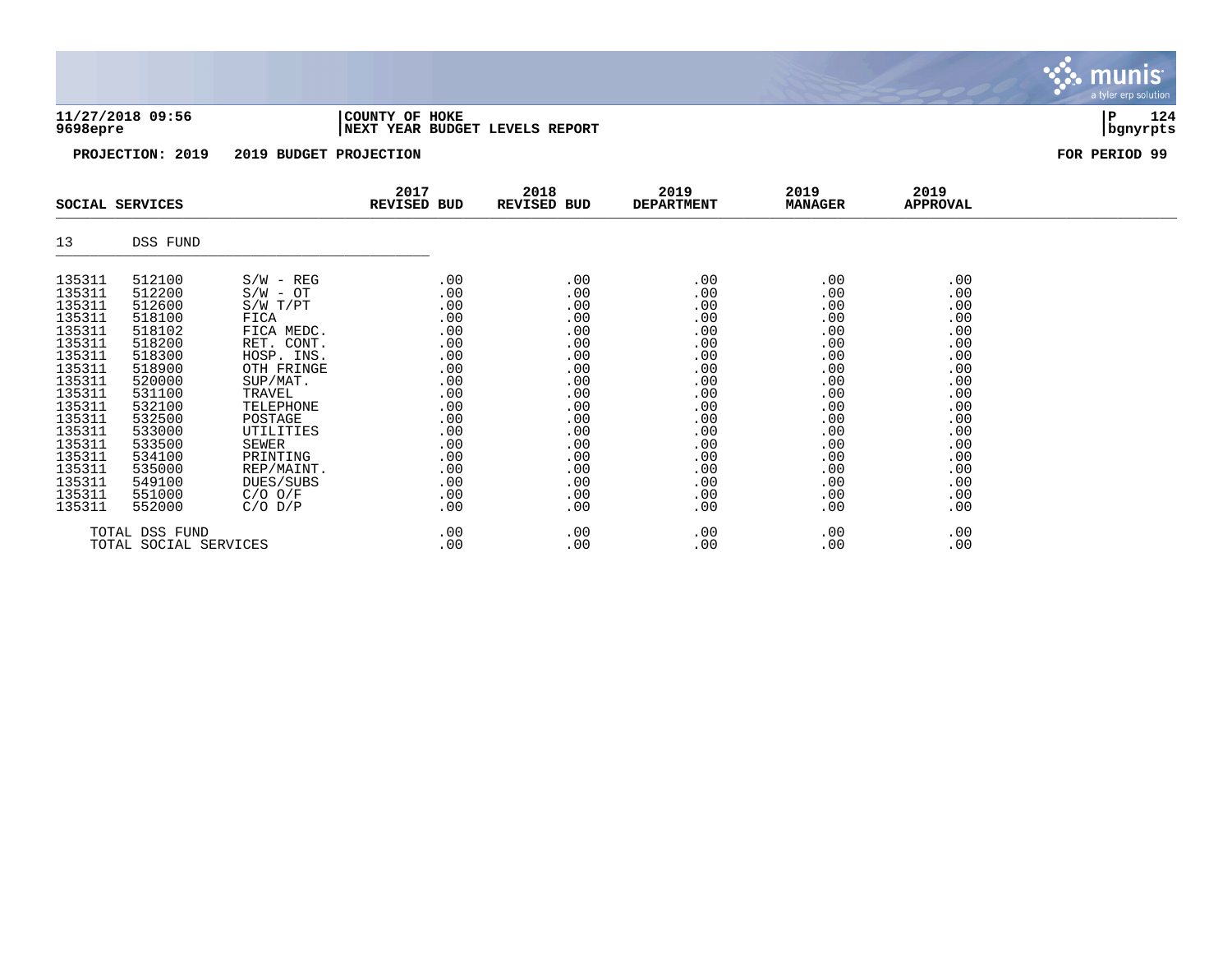|          |                            |                              |                                                         |                            |                           |                        |                  | <b>W. MUNIS</b><br>a tyler erp solution |
|----------|----------------------------|------------------------------|---------------------------------------------------------|----------------------------|---------------------------|------------------------|------------------|-----------------------------------------|
| 9698epre | 11/27/2018 09:56           |                              | COUNTY OF HOKE<br><b>NEXT YEAR BUDGET LEVELS REPORT</b> |                            |                           |                        |                  | 125<br>P<br>bgnyrpts                    |
|          | PROJECTION: 2019           | 2019 BUDGET PROJECTION       |                                                         |                            |                           |                        |                  | FOR PERIOD 99                           |
|          | <b>GOVERN BODY REVENUE</b> |                              | 2017<br><b>REVISED BUD</b>                              | 2018<br><b>REVISED BUD</b> | 2019<br><b>DEPARTMENT</b> | 2019<br><b>MANAGER</b> | 2019<br>APPROVAL |                                         |
| 19       |                            | CAPITAL RESERVE FUND COUNTY  |                                                         |                            |                           |                        |                  |                                         |
| 193410   | 498011                     | $T/F$ GEN.                   | .00                                                     | .00                        | .00                       | .00                    | .00              |                                         |
|          | TOTAL GOVERN BODY REVENUE  | TOTAL CAPITAL RESERVE FUND C | .00<br>.00                                              | .00<br>.00                 | .00<br>.00                | .00<br>.00             | .00<br>.00       |                                         |

 $\mathcal{L}$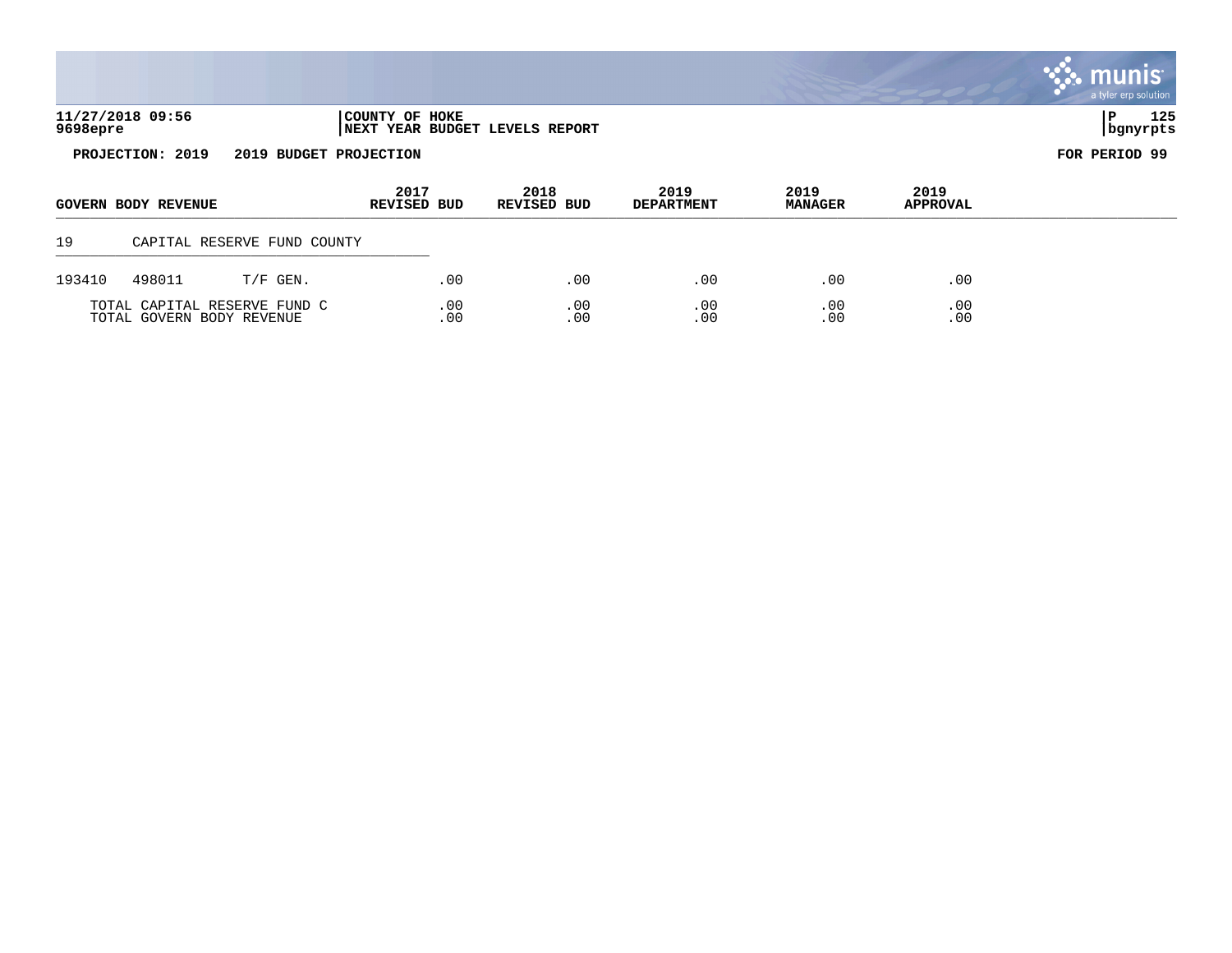

munis a tyler erp solution

| GOVERNING BODY PROJECTS                        |                                                | 2017<br><b>REVISED BUD</b>                                   | 2018<br><b>REVISED BUD</b>      | 2019<br><b>DEPARTMENT</b>            | 2019<br><b>MANAGER</b>          | 2019<br><b>APPROVAL</b>         |                                 |  |
|------------------------------------------------|------------------------------------------------|--------------------------------------------------------------|---------------------------------|--------------------------------------|---------------------------------|---------------------------------|---------------------------------|--|
| 19                                             |                                                | CAPITAL RESERVE FUND COUNTY                                  |                                 |                                      |                                 |                                 |                                 |  |
| 194111<br>194111<br>194111<br>194111<br>194111 | 519101<br>519104<br>535100<br>549900<br>598011 | ENGINEER<br>OTH PROF<br>CONST BLDG<br>MISC.<br>$T/F$ GEN.    | .00<br>.00<br>.00<br>.00<br>.00 | .00<br>.00<br>.00<br>.00<br>$.00 \,$ | .00<br>.00<br>.00<br>.00<br>.00 | .00<br>.00<br>.00<br>.00<br>.00 | .00<br>.00<br>.00<br>.00<br>.00 |  |
|                                                |                                                | TOTAL CAPITAL RESERVE FUND C<br>TOTAL GOVERNING BODY PROJECT | .00<br>.00                      | .00<br>.00                           | .00<br>.00                      | .00<br>.00                      | .00<br>.00                      |  |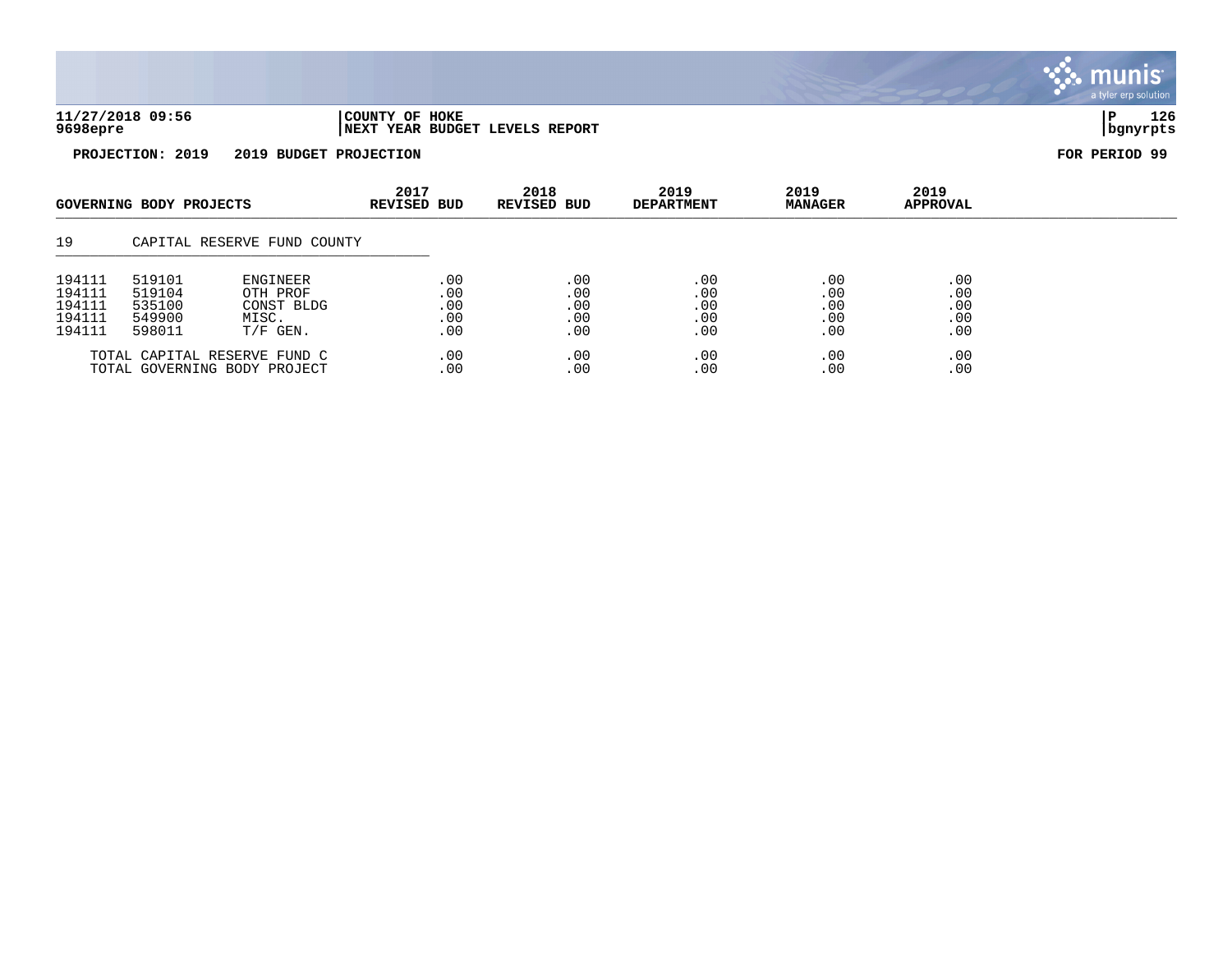| 11/27/2018 09:56 | COUNTY OF HOKE                 |          | 127 |
|------------------|--------------------------------|----------|-----|
| 9698epre         | NEXT YEAR BUDGET LEVELS REPORT | bqnyrpts |     |

| PUBLIC SCHOOL REVENUE                                                                            |                                                                                                  | 2017<br><b>REVISED BUD</b>                                                                                                                | 2018<br>REVISED BUD                                                          | 2019<br><b>DEPARTMENT</b>                                                   | 2019<br><b>MANAGER</b>                                             | 2019<br><b>APPROVAL</b>                                            |                                                                    |  |
|--------------------------------------------------------------------------------------------------|--------------------------------------------------------------------------------------------------|-------------------------------------------------------------------------------------------------------------------------------------------|------------------------------------------------------------------------------|-----------------------------------------------------------------------------|--------------------------------------------------------------------|--------------------------------------------------------------------|--------------------------------------------------------------------|--|
| 20                                                                                               |                                                                                                  | CAPITAL RESERVE FUND SCHOOLS                                                                                                              |                                                                              |                                                                             |                                                                    |                                                                    |                                                                    |  |
| 203591<br>203591<br>203591<br>203591<br>203591<br>203591<br>203591<br>203591<br>203591<br>203591 | 411302<br>411303<br>423000<br>423001<br>433308<br>433312<br>433313<br>449000<br>498063<br>499100 | ART. 40<br>ART. 42<br>I/G F/REST<br><b>JUDGMT BOE</b><br>ST SCH ADM<br>PSBBF<br>LOTT FUNDS<br>INV. EARN<br>$T/F$ FR $G/F$<br>$F/B$ APPRO. | .00<br>.00<br>.00<br>.00<br>.00<br>.00<br>.00<br>.00<br>.00<br>$-700,000.00$ | .00<br>.00<br>.00<br>.00<br>.00<br>.00<br>.00<br>.00<br>.00<br>$-50.000.00$ | .00<br>.00<br>.00<br>.00<br>.00<br>.00<br>.00<br>.00<br>.00<br>.00 | .00<br>.00<br>.00<br>.00<br>.00<br>.00<br>.00<br>.00<br>.00<br>.00 | .00<br>.00<br>.00<br>.00<br>.00<br>.00<br>.00<br>.00<br>.00<br>.00 |  |
|                                                                                                  |                                                                                                  | TOTAL CAPITAL RESERVE FUND S<br>TOTAL PUBLIC SCHOOL REVENUE                                                                               | $-700,000.00$<br>$-700,000.00$                                               | $-50,000.00$<br>$-50,000.00$                                                | .00<br>.00                                                         | .00<br>.00                                                         | .00<br>.00                                                         |  |

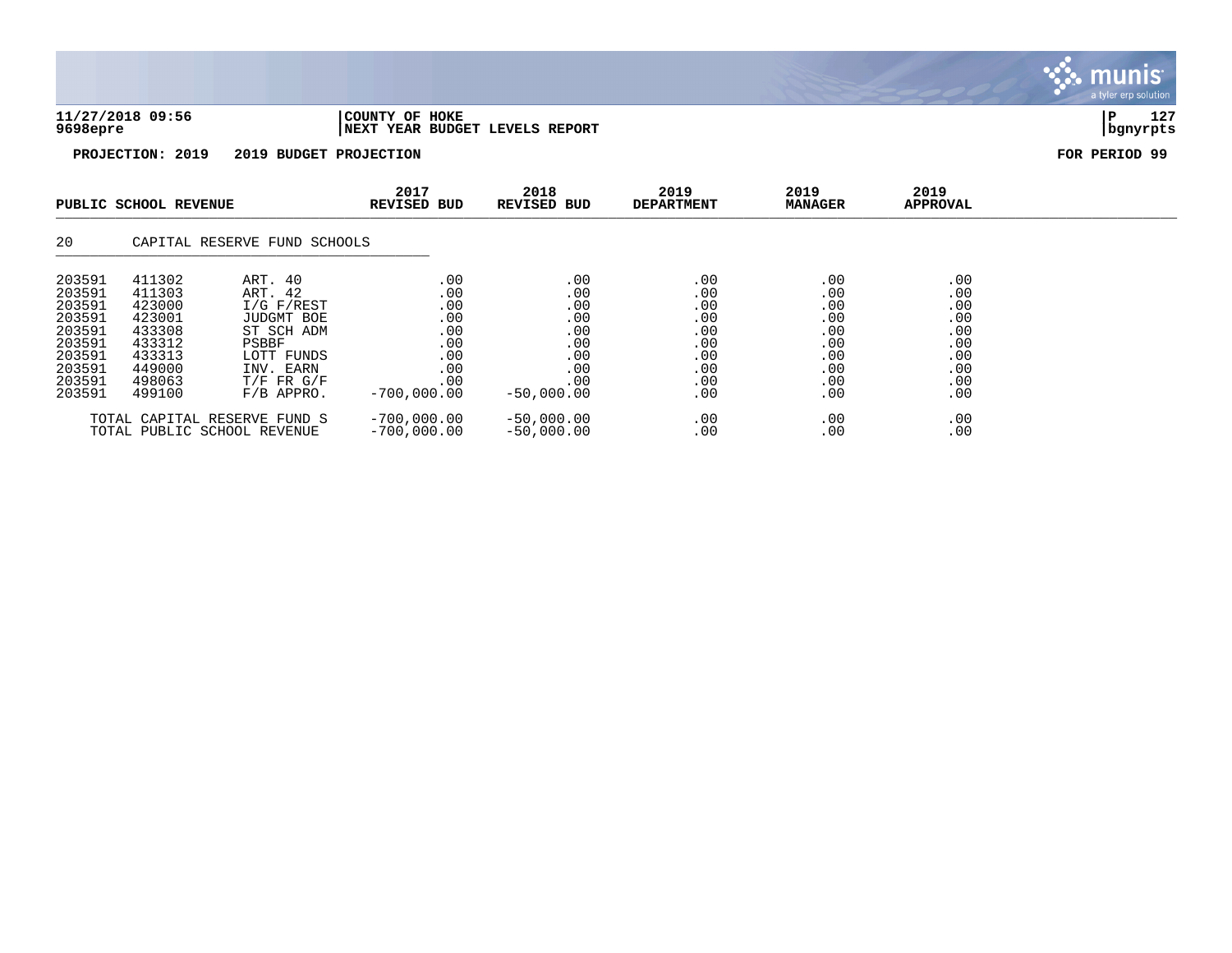| 11/27/2018 09:56<br>COUNTY OF HOKE<br>9698epre<br>INEXT YEAR BUDGET LEVELS REPORT | 128<br>  bgnyrpts |
|-----------------------------------------------------------------------------------|-------------------|

|                                                                                                                                                              | SCHOOL CAPITAL RESERVE                                                                                                                                                 |                                                                                                                                                                                                                    | 2017<br>2018<br><b>REVISED BUD</b><br>REVISED BUD                                                                                  |                                                                                                                    | 2019<br><b>DEPARTMENT</b>                                                                                    | 2019<br><b>MANAGER</b>                                                                                       | 2019<br><b>APPROVAL</b>                                                                                      |  |
|--------------------------------------------------------------------------------------------------------------------------------------------------------------|------------------------------------------------------------------------------------------------------------------------------------------------------------------------|--------------------------------------------------------------------------------------------------------------------------------------------------------------------------------------------------------------------|------------------------------------------------------------------------------------------------------------------------------------|--------------------------------------------------------------------------------------------------------------------|--------------------------------------------------------------------------------------------------------------|--------------------------------------------------------------------------------------------------------------|--------------------------------------------------------------------------------------------------------------|--|
| 20                                                                                                                                                           |                                                                                                                                                                        | CAPITAL RESERVE FUND SCHOOLS                                                                                                                                                                                       |                                                                                                                                    |                                                                                                                    |                                                                                                              |                                                                                                              |                                                                                                              |  |
| 205910<br>205910<br>205910<br>205910<br>205910<br>205910<br>205910<br>205910<br>205910<br>205910<br>205910<br>205910<br>205910<br>205910<br>205910<br>205910 | 519000 HCHS<br>519000 WHES<br>519003<br>550001<br>550002<br>550003<br>557000<br>563002<br>563003<br>571001<br>572001<br>598011<br>598030<br>598060<br>598065<br>599100 | PROF. SERV<br>PROF. SERV<br>ARCH FEE<br>ROOF WH<br>ROOF EH<br>HIGH SCHL<br>$C/O$ LAND<br>SCH CAP OU<br>SCH. MAINT<br>SCHINT<br><b>SCHOOLS</b><br>$T/F$ GEN.<br>TRA BLD PR<br>T/F WATER<br>TF BOND CO<br>CONTINGENC | .00<br>.00<br>.00<br>.00<br>.00<br>.00<br>.00<br>.00<br>.00<br>.00<br>$.00 \,$<br>700,000.00<br>$.00 \,$<br>.00<br>.00<br>$.00 \,$ | .00<br>.00<br>.00<br>.00<br>.00<br>.00<br>.00<br>.00<br>.00<br>.00<br>.00<br>50,000.00<br>.00<br>.00<br>.00<br>.00 | .00<br>.00<br>.00<br>.00<br>.00<br>.00<br>.00<br>.00<br>.00<br>.00<br>.00<br>.00<br>.00<br>.00<br>.00<br>.00 | .00<br>.00<br>.00<br>.00<br>.00<br>.00<br>.00<br>.00<br>.00<br>.00<br>.00<br>.00<br>.00<br>.00<br>.00<br>.00 | .00<br>.00<br>.00<br>.00<br>.00<br>.00<br>.00<br>.00<br>.00<br>.00<br>.00<br>.00<br>.00<br>.00<br>.00<br>.00 |  |
|                                                                                                                                                              | TOTAL CAPITAL RESERVE FUND S<br>TOTAL SCHOOL CAPITAL RESERVE                                                                                                           |                                                                                                                                                                                                                    | 700,000.00<br>700,000.00                                                                                                           | 50,000.00<br>50,000.00                                                                                             | .00<br>.00                                                                                                   | .00<br>.00                                                                                                   | .00<br>.00                                                                                                   |  |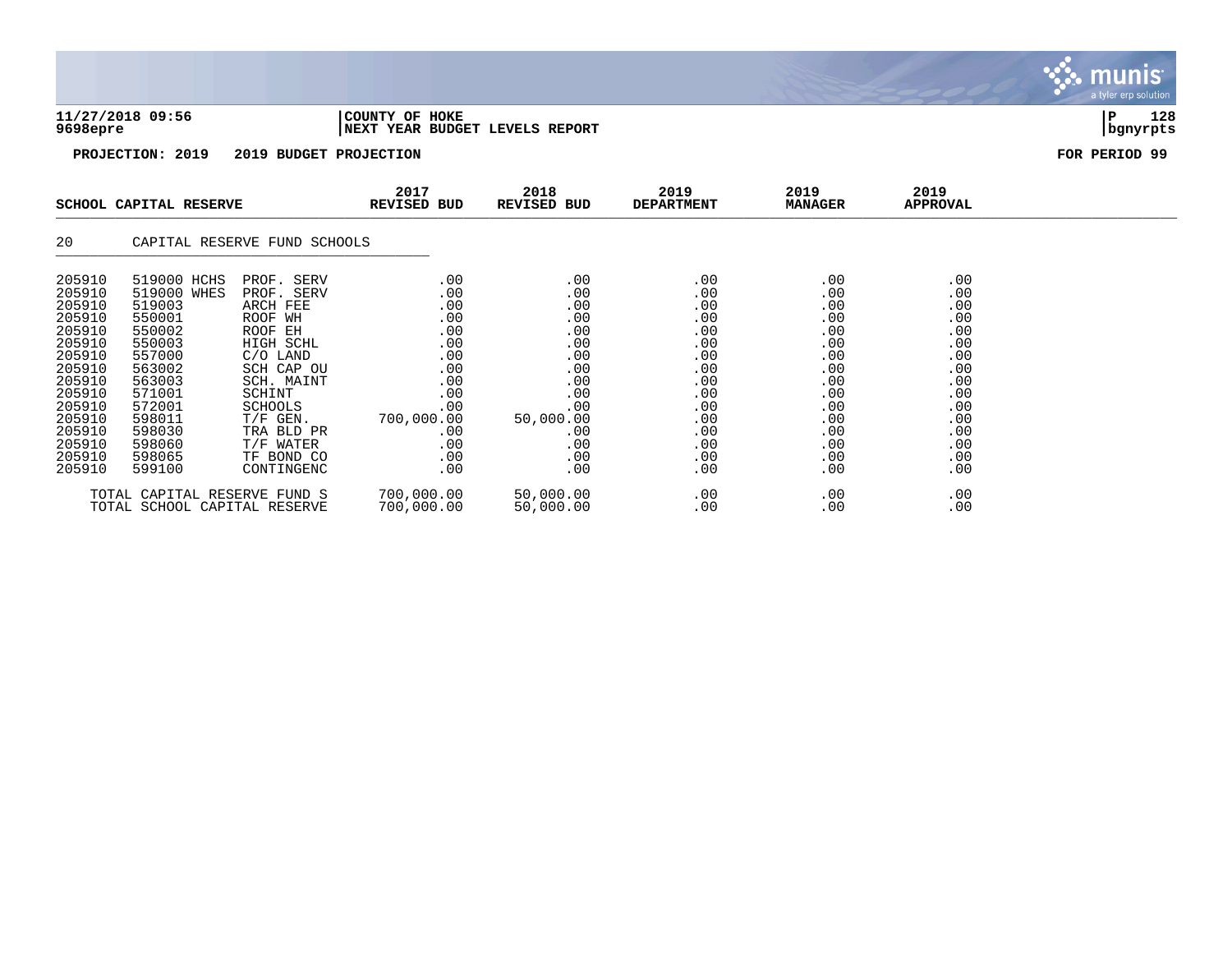| 129<br>11/27/2018 09:56<br>COUNTY OF HOKE<br>9698epre<br>YEAR BUDGET LEVELS<br>REPORT<br>l NEXT<br>bgnyrpts |  |  |  |
|-------------------------------------------------------------------------------------------------------------|--|--|--|
|                                                                                                             |  |  |  |

| REVOLVING LOAN FUND                  |                                                        | 2017<br>REVISED BUD                                 | 2018<br>REVISED BUD      | 2019<br><b>DEPARTMENT</b>          | 2019<br><b>MANAGER</b>             | 2019<br><b>APPROVAL</b>            |                                    |  |
|--------------------------------------|--------------------------------------------------------|-----------------------------------------------------|--------------------------|------------------------------------|------------------------------------|------------------------------------|------------------------------------|--|
| 21                                   | REVOLVING LOAN FUND                                    |                                                     |                          |                                    |                                    |                                    |                                    |  |
| 213839<br>213839<br>213839<br>213839 | 449000<br>480000<br>489000<br>499100                   | INV. EARN<br>MISC. INC.<br>REVLNPMT<br>$F/B$ APPRO. | .00<br>.00<br>.00<br>.00 | .00<br>.00<br>$-83,016.00$<br>. 00 | .00<br>.00<br>$-83,016.00$<br>. 00 | .00<br>.00<br>$-83,016.00$<br>. 00 | .00<br>.00<br>$-83,016.00$<br>. 00 |  |
|                                      | TOTAL REVOLVING LOAN FUND<br>TOTAL REVOLVING LOAN FUND |                                                     | .00<br>.00               | $-83,016.00$<br>$-83,016,00$       | $-83,016.00$<br>$-83,016.00$       | $-83,016.00$<br>$-83,016,00$       | $-83,016.00$<br>$-83,016.00$       |  |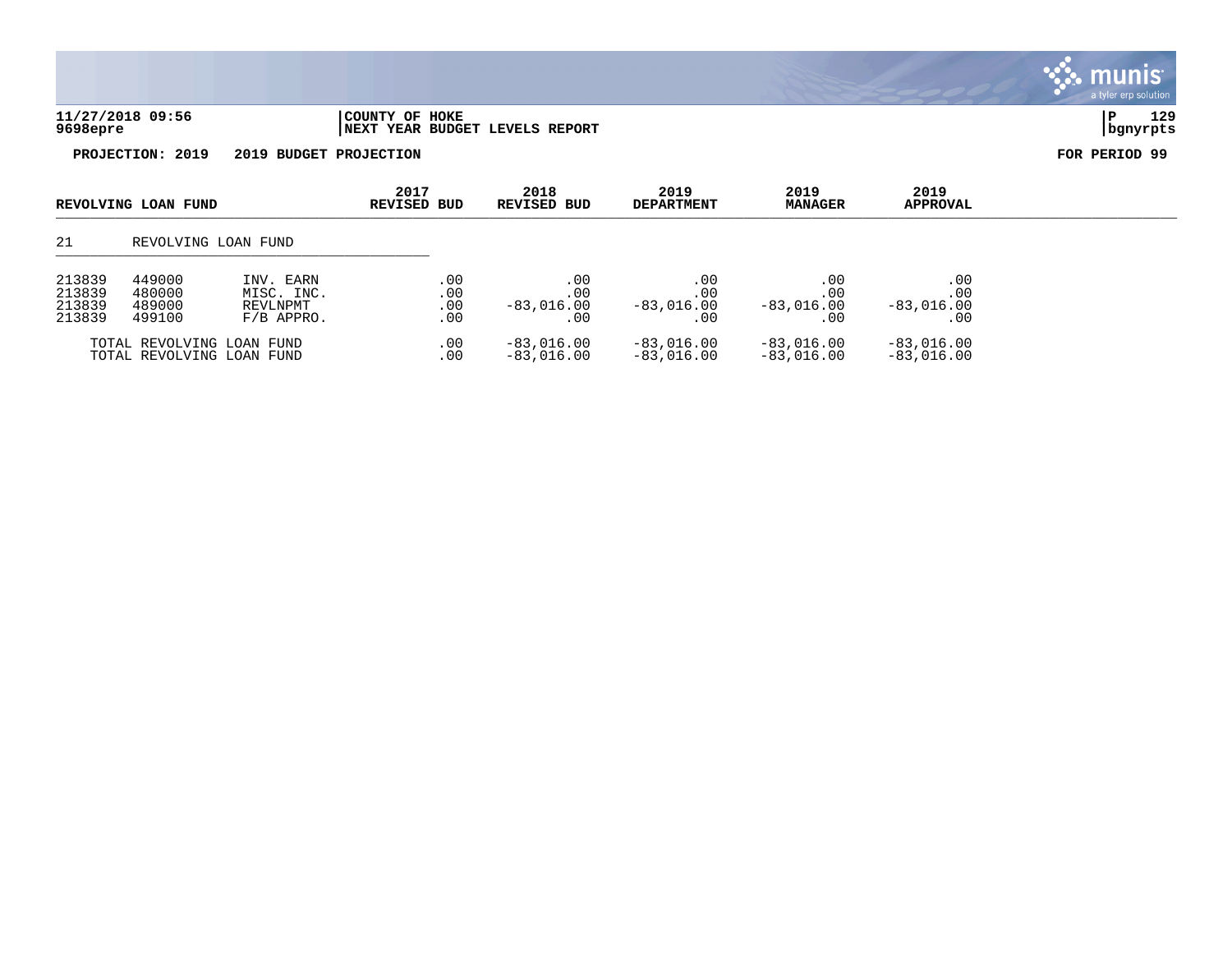| 11/27/2018 09:56 | COUNTY OF HOKE                 |          | 130 |
|------------------|--------------------------------|----------|-----|
| 9698epre         | NEXT YEAR BUDGET LEVELS REPORT | bgnyrpts |     |

| REVOLVING LOAN EXPENSE                                    |        |                     | 2017<br>REVISED BUD | 2018<br><b>REVISED BUD</b> | 2019<br><b>DEPARTMENT</b> | 2019<br><b>MANAGER</b> | 2019<br><b>APPROVAL</b> |  |
|-----------------------------------------------------------|--------|---------------------|---------------------|----------------------------|---------------------------|------------------------|-------------------------|--|
| 21                                                        |        | REVOLVING LOAN FUND |                     |                            |                           |                        |                         |  |
| 214100                                                    | 599200 | REVL LOANS          | .00.                | 83,016.00                  | 83,016.00                 | 83,016.00              | 83,016.00               |  |
| TOTAL REVOLVING LOAN FUND<br>TOTAL REVOLVING LOAN EXPENSE |        |                     | .00<br>.00          | 83,016.00<br>83,016.00     | 83,016.00<br>83,016.00    | 83,016.00<br>83,016.00 | 83,016.00<br>83,016.00  |  |

a tyler erp solution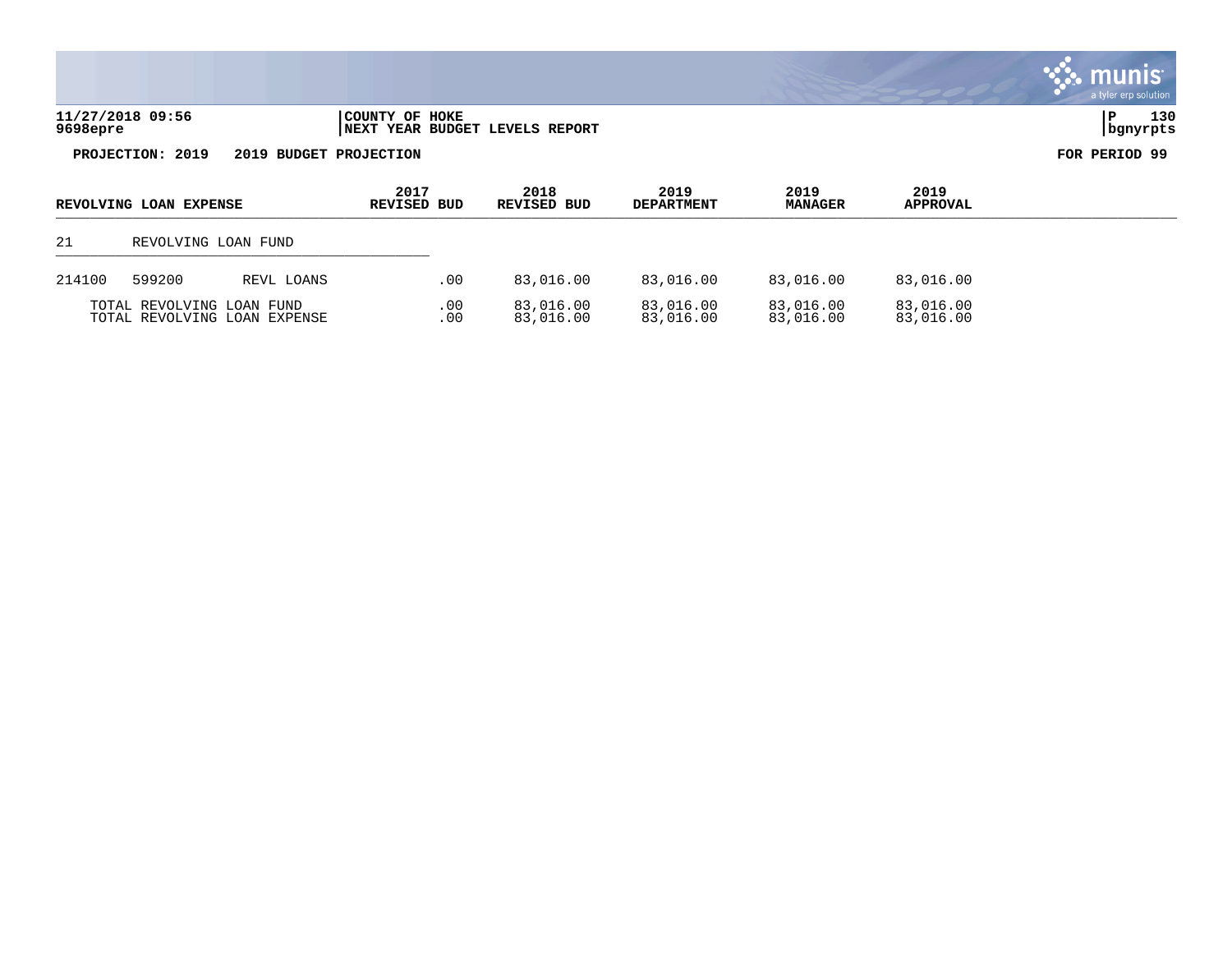| 11/27/2018 09:56 | COUNTY OF HOKE                  | 131           |
|------------------|---------------------------------|---------------|
| 9698epre         | INEXT YEAR BUDGET LEVELS REPORT | bgnyrpts      |
| PROJECTION: 2019 | 2019 BUDGET PROJECTION          | FOR PERIOD 99 |

| E-911 WIRE REVENUE |                          |                      | 2017<br><b>REVISED BUD</b> | 2018<br><b>REVISED BUD</b> | 2019<br><b>DEPARTMENT</b> | 2019<br><b>MANAGER</b> | 2019<br><b>APPROVAL</b> |  |
|--------------------|--------------------------|----------------------|----------------------------|----------------------------|---------------------------|------------------------|-------------------------|--|
| 22                 | E-911 FUND               |                      |                            |                            |                           |                        |                         |  |
| 223431<br>223431   | 440000<br>440001         | WIRELINE<br>WIRELESS | .00<br>.00                 | .00<br>.00                 | .00<br>.00                | .00<br>.00             | .00<br>.00              |  |
| 223431             | 440001 E911              | $E-911$ WRLE         | .00                        | .00                        | .00                       | .00                    | .00                     |  |
| 223431             | 449000 E911              | INV. EARN            | .00                        | .00                        | .00                       | .00                    | .00                     |  |
| 223431             | 485000                   | INS. SETT.           | .00                        | .00                        | .00                       | .00                    | .00                     |  |
| 223431             | 498011                   | $T/F$ GEN.           | .00                        | .00                        | .00                       | .00                    | .00                     |  |
| 223431             | 499100                   | $F/B$ APPRO.         | .00                        | $-138, 226.00$             | .00                       | .00                    | .00                     |  |
| 223431             | 499100 E911              | $F/B$ APPRO.         | .00                        | .00                        | .00                       | .00                    | .00                     |  |
|                    | TOTAL E-911<br>FUND      |                      | .00                        | $-138, 226.00$             | .00                       | .00                    | .00                     |  |
|                    | TOTAL E-911 WIRE REVENUE |                      | .00                        | $-138, 226.00$             | .00                       | .00                    | .00                     |  |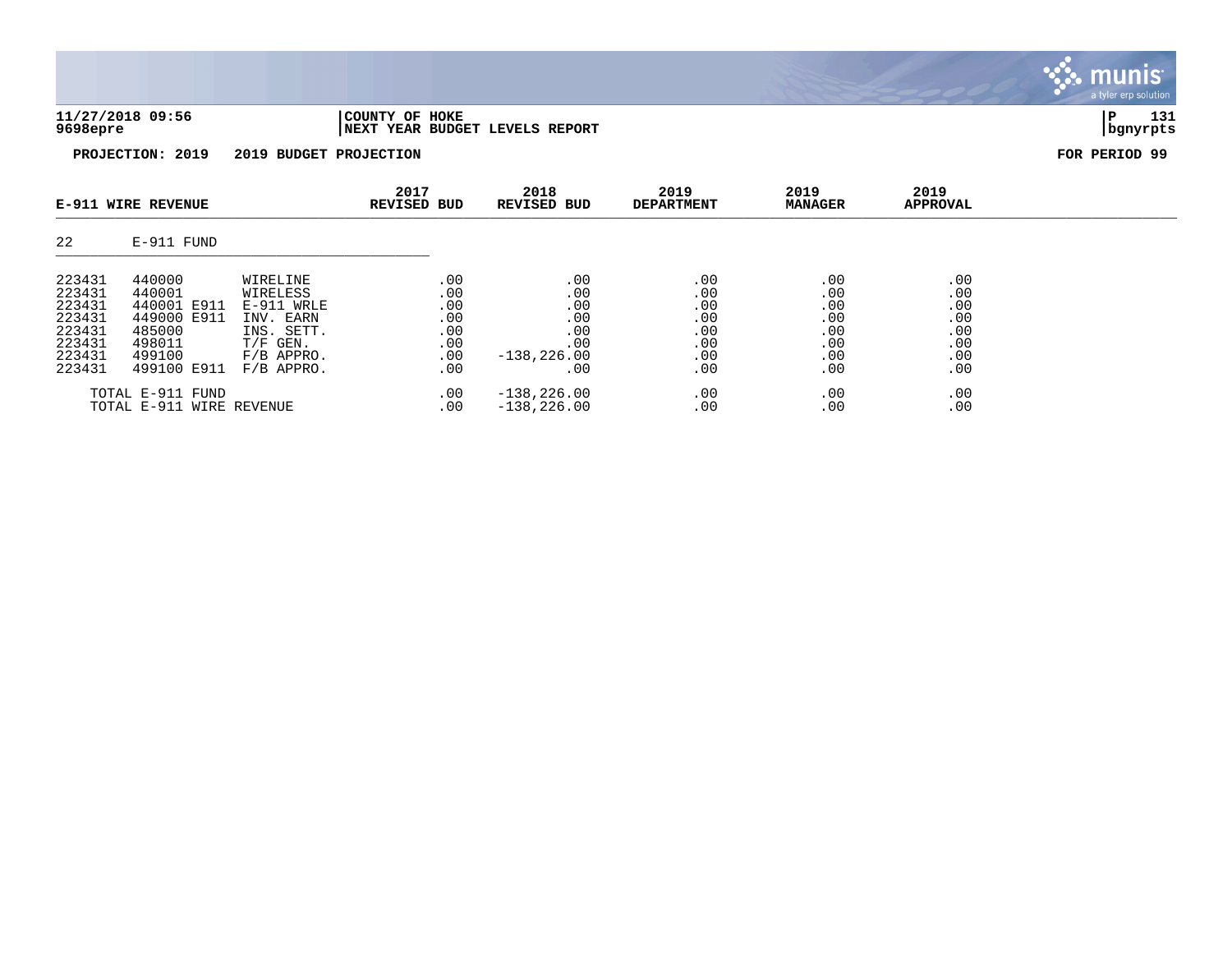|                              |                                                  |                     |                           |                        |                         | munis<br>a tyler erp solution |
|------------------------------|--------------------------------------------------|---------------------|---------------------------|------------------------|-------------------------|-------------------------------|
| 11/27/2018 09:56<br>9698epre | COUNTY OF HOKE<br>NEXT YEAR BUDGET LEVELS REPORT |                     |                           |                        |                         | 132<br>Р<br>  bgnyrpts        |
| PROJECTION: 2019             | 2019 BUDGET PROJECTION                           |                     |                           |                        |                         | FOR PERIOD 99                 |
| E - 911 WIRELESS             | 2017<br><b>REVISED BUD</b>                       | 2018<br>REVISED BUD | 2019<br><b>DEPARTMENT</b> | 2019<br><b>MANAGER</b> | 2019<br><b>APPROVAL</b> |                               |

\_\_\_\_\_\_\_\_\_\_\_\_\_\_\_\_\_\_\_\_\_\_\_\_\_\_\_\_\_\_\_\_\_\_\_\_\_\_\_\_\_\_\_\_\_\_\_\_\_\_\_\_\_\_\_\_\_\_\_\_\_\_\_\_\_\_\_\_\_\_\_\_\_\_\_\_\_\_\_\_\_\_\_\_\_\_\_\_\_\_\_\_\_\_\_\_\_\_\_\_\_\_\_\_\_\_\_\_\_\_\_\_\_\_\_\_\_\_\_\_\_\_\_\_\_\_\_\_\_\_\_\_

| 22     | E-911 FUND                                 |          |                              |                            |                                |                                |                                |  |  |  |  |
|--------|--------------------------------------------|----------|------------------------------|----------------------------|--------------------------------|--------------------------------|--------------------------------|--|--|--|--|
| 223433 | 433243                                     | WIRELESS | $-324.130.00$                | -294.117.00                | -352,399.00                    | $-352,399.00$                  | $-352.399.00$                  |  |  |  |  |
|        | TOTAL E-911 FUND<br>TOTAL E - 911 WIRELESS |          | -324,130.00<br>$-324.130.00$ | -294.117.00<br>-294.117.00 | $-352.399.00$<br>$-352.399.00$ | $-352.399.00$<br>$-352.399.00$ | $-352.399.00$<br>$-352.399.00$ |  |  |  |  |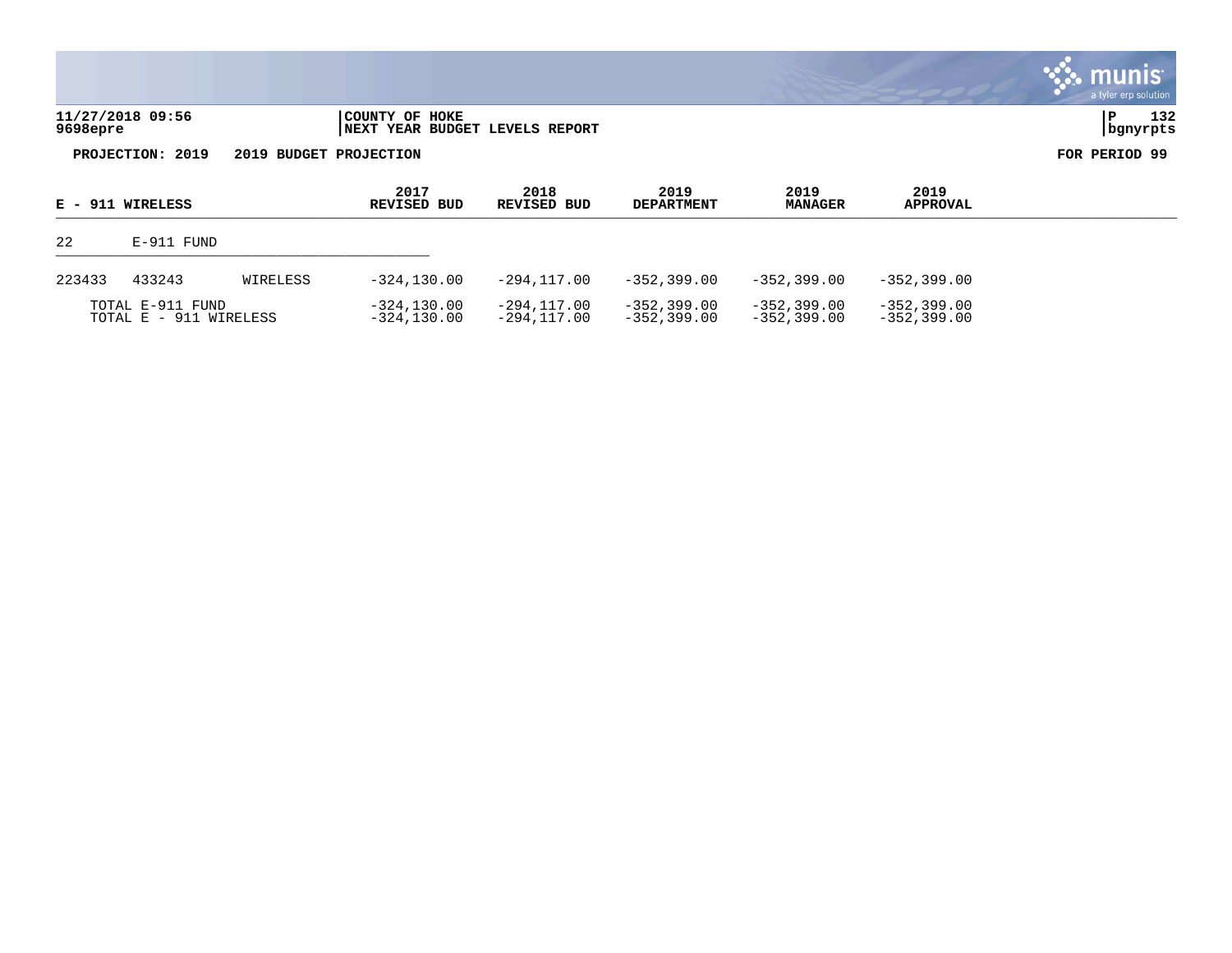| 11/27/2018 09:56<br>9698epre                                                                                                                                                                                                                                                                                                                     |                                                                                                                                                                                                                                                                                                                                                                                                                              |                                                                                                                                                                                                                                                                                                                                                                                                                                                  | COUNTY OF HOKE<br>NEXT YEAR BUDGET LEVELS REPORT | 133<br>ΙP<br>  bgnyrpts<br>FOR PERIOD 99                                                                                                                                                                                                   |                                                                                                                                                                                                                                            |                                                                                                                                                                                                                                            |                                                                                                                                                                                                                                            |  |
|--------------------------------------------------------------------------------------------------------------------------------------------------------------------------------------------------------------------------------------------------------------------------------------------------------------------------------------------------|------------------------------------------------------------------------------------------------------------------------------------------------------------------------------------------------------------------------------------------------------------------------------------------------------------------------------------------------------------------------------------------------------------------------------|--------------------------------------------------------------------------------------------------------------------------------------------------------------------------------------------------------------------------------------------------------------------------------------------------------------------------------------------------------------------------------------------------------------------------------------------------|--------------------------------------------------|--------------------------------------------------------------------------------------------------------------------------------------------------------------------------------------------------------------------------------------------|--------------------------------------------------------------------------------------------------------------------------------------------------------------------------------------------------------------------------------------------|--------------------------------------------------------------------------------------------------------------------------------------------------------------------------------------------------------------------------------------------|--------------------------------------------------------------------------------------------------------------------------------------------------------------------------------------------------------------------------------------------|--|
| PROJECTION: 2019<br>2019 BUDGET PROJECTION                                                                                                                                                                                                                                                                                                       |                                                                                                                                                                                                                                                                                                                                                                                                                              |                                                                                                                                                                                                                                                                                                                                                                                                                                                  |                                                  |                                                                                                                                                                                                                                            |                                                                                                                                                                                                                                            |                                                                                                                                                                                                                                            |                                                                                                                                                                                                                                            |  |
| E-911 COMMUNICATIONS                                                                                                                                                                                                                                                                                                                             |                                                                                                                                                                                                                                                                                                                                                                                                                              | 2017<br>REVISED BUD                                                                                                                                                                                                                                                                                                                                                                                                                              | 2018<br>REVISED BUD                              | 2019<br><b>DEPARTMENT</b>                                                                                                                                                                                                                  | 2019<br><b>MANAGER</b>                                                                                                                                                                                                                     | 2019<br><b>APPROVAL</b>                                                                                                                                                                                                                    |                                                                                                                                                                                                                                            |  |
| 22                                                                                                                                                                                                                                                                                                                                               | E-911 FUND                                                                                                                                                                                                                                                                                                                                                                                                                   |                                                                                                                                                                                                                                                                                                                                                                                                                                                  |                                                  |                                                                                                                                                                                                                                            |                                                                                                                                                                                                                                            |                                                                                                                                                                                                                                            |                                                                                                                                                                                                                                            |  |
| 224391<br>224391<br>224391<br>224391<br>224391<br>224391<br>224391<br>224391<br>224391<br>224391<br>224391<br>224391<br>224391<br>224391<br>224391<br>224391<br>224391<br>224391<br>224391<br>224391<br>224391<br>224391<br>224391<br>224391<br>224391<br>224391<br>224391<br>224391<br>224391<br>224391<br>224391<br>224391<br>224391<br>224391 | 512100<br>512100 E911<br>512700 E911<br>518100<br>518100 E911<br>518102<br>518102 E911<br>518200<br>518200 E911 RET. CONT.<br>518300<br>518300 E911<br>518900<br>518900 E911<br>520000<br>520000 E911<br>520001<br>531100<br>532000<br>532100<br>532100 E911<br>535000 E911<br>535200<br>535300<br>539500<br>544000<br>544000 E911<br>550000<br>550000 E911<br>555000<br>571002<br>572002<br>598011<br>598011 E911<br>599100 | $S/W - REG$<br>$S/W - REG$<br>S/W LONG.<br>FICA<br>FICA<br>FICA MEDC.<br>FICA MEDC.<br>RET. CONT.<br>HOSP. INS.<br>HOSP. INS.<br>OTH FRINGE<br>OTH FRINGE<br>WIRELINE<br>SUP/MAT.<br>WIRELESS<br>TRAVEL<br>WIRELINE<br>TEL WIRELE<br>TELEPHONE<br>REP/MAINT.<br>M/R EQ WLI<br>M/R VEHICL<br>TRAINING<br>WIRELINE<br>S/M CONTRT<br>CAP OUTLAY<br>CAP OUTLAY<br>WIRELINE<br><b>BB&amp;T</b><br>BB&T INT.<br>$T/F$ GEN.<br>$T/F$ GEN.<br>CONTINGENC | .00<br>.00<br>.00<br>.00                         | .00<br>.00<br>.00<br>.00<br>.00<br>.00<br>.00<br>.00<br>.00<br>.00<br>.00<br>.00<br>.00<br>.00<br>.00<br>.00<br>.00<br>.00<br>.00<br>.00<br>.00<br>.00<br>.00<br>.00<br>.00<br>.00<br>.00<br>.00<br>.00<br>.00<br>.00<br>.00<br>.00<br>.00 | .00<br>.00<br>.00<br>.00<br>.00<br>.00<br>.00<br>.00<br>.00<br>.00<br>.00<br>.00<br>.00<br>.00<br>.00<br>.00<br>.00<br>.00<br>.00<br>.00<br>.00<br>.00<br>.00<br>.00<br>.00<br>.00<br>.00<br>.00<br>.00<br>.00<br>.00<br>.00<br>.00<br>.00 | .00<br>.00<br>.00<br>.00<br>.00<br>.00<br>.00<br>.00<br>.00<br>.00<br>.00<br>.00<br>.00<br>.00<br>.00<br>.00<br>.00<br>.00<br>.00<br>.00<br>.00<br>.00<br>.00<br>.00<br>.00<br>.00<br>.00<br>.00<br>.00<br>.00<br>.00<br>.00<br>.00<br>.00 | .00<br>.00<br>.00<br>.00<br>.00<br>.00<br>.00<br>.00<br>.00<br>.00<br>.00<br>.00<br>.00<br>.00<br>.00<br>.00<br>.00<br>.00<br>.00<br>.00<br>.00<br>.00<br>.00<br>.00<br>.00<br>.00<br>.00<br>.00<br>.00<br>.00<br>.00<br>.00<br>.00<br>.00 |  |

TOTAL E-911 FUND .00 .00 .00 .00 .00 TOTAL E-911 COMMUNICATIONS .00 .00 .00 .00 .00

*<u>....</u>* 

munis a tyler erp solution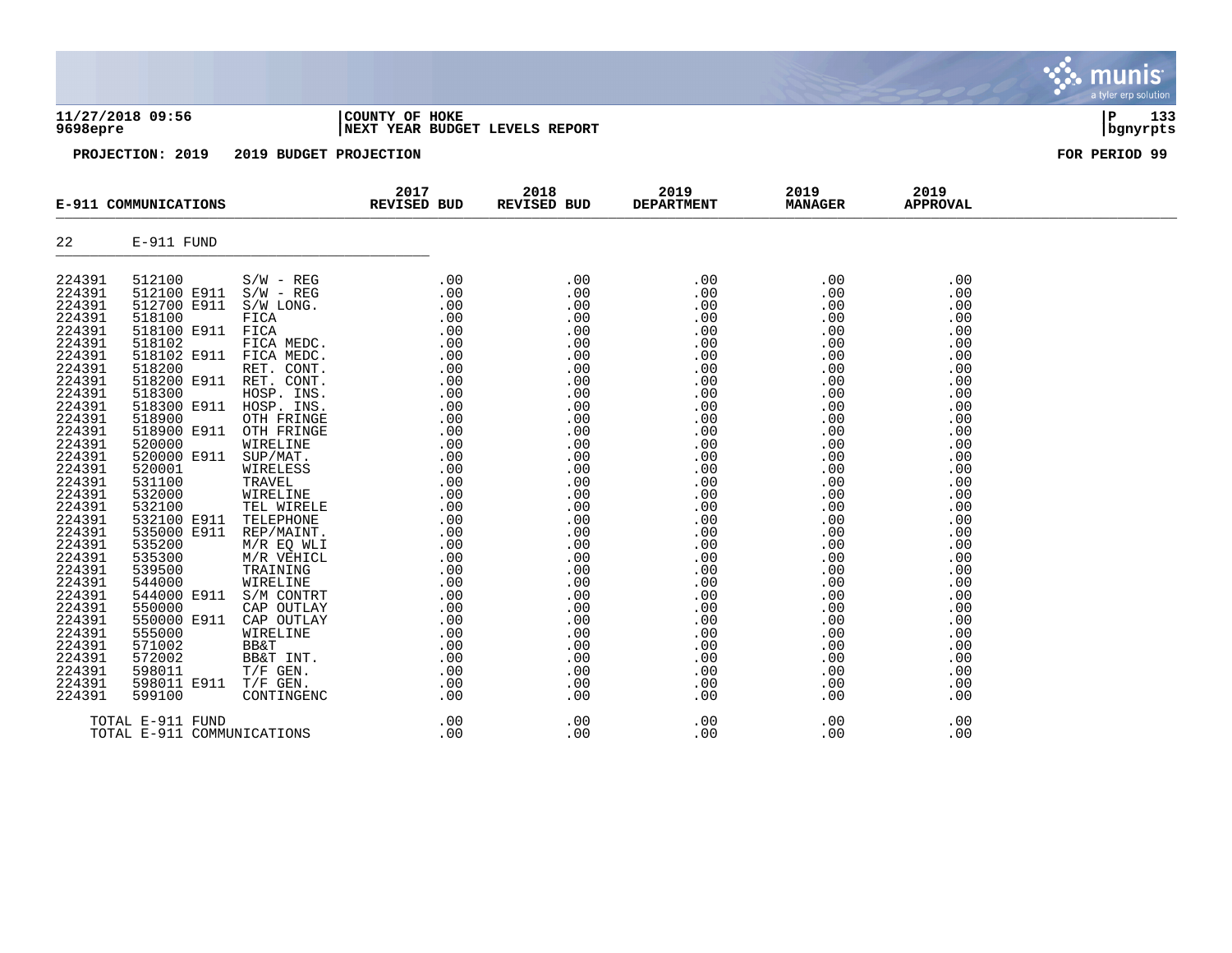| 11/27/2018 09:56 | COUNTY OF HOKE                  | Ð                  |  |
|------------------|---------------------------------|--------------------|--|
| 9698epre         | INEXT YEAR BUDGET LEVELS REPORT | , banvrpt <i>s</i> |  |

| E-911 WIRELESS                                                                                                       |                                                                                                                      |                                                                                                                                                              | 2017<br><b>REVISED BUD</b>                                                       | 2018<br><b>REVISED BUD</b>                                                       | 2019<br><b>DEPARTMENT</b>                                                        | 2019<br><b>MANAGER</b>                                                           | 2019<br><b>APPROVAL</b>                                                          |  |
|----------------------------------------------------------------------------------------------------------------------|----------------------------------------------------------------------------------------------------------------------|--------------------------------------------------------------------------------------------------------------------------------------------------------------|----------------------------------------------------------------------------------|----------------------------------------------------------------------------------|----------------------------------------------------------------------------------|----------------------------------------------------------------------------------|----------------------------------------------------------------------------------|--|
| 22                                                                                                                   | E-911 FUND                                                                                                           |                                                                                                                                                              |                                                                                  |                                                                                  |                                                                                  |                                                                                  |                                                                                  |  |
| 224392<br>224392<br>224392<br>224392<br>224392<br>224392<br>224392<br>224392<br>224392<br>224392<br>224392<br>224392 | 512100<br>518100<br>518102<br>518200<br>518300<br>518900<br>520000<br>532100<br>535000<br>540000<br>544000<br>550000 | $S/W - REG$<br>FICA<br>FICA MEDC.<br>RET. CONT.<br>HOSP. INS.<br>OTH FRINGE<br>SUP/MAT.<br>TELEPHONE<br>REP/MAINT.<br>FIXED CHG.<br>S/M CONTRT<br>CAP OUTLAY | .00<br>.00<br>.00<br>.00<br>.00<br>.00<br>.00<br>.00<br>.00<br>.00<br>.00<br>.00 | .00<br>.00<br>.00<br>.00<br>.00<br>.00<br>.00<br>.00<br>.00<br>.00<br>.00<br>.00 | .00<br>.00<br>.00<br>.00<br>.00<br>.00<br>.00<br>.00<br>.00<br>.00<br>.00<br>.00 | .00<br>.00<br>.00<br>.00<br>.00<br>.00<br>.00<br>.00<br>.00<br>.00<br>.00<br>.00 | .00<br>.00<br>.00<br>.00<br>.00<br>.00<br>.00<br>.00<br>.00<br>.00<br>.00<br>.00 |  |
|                                                                                                                      | TOTAL E-911 FUND<br>TOTAL E-911 WIRELESS                                                                             |                                                                                                                                                              | .00<br>.00                                                                       | .00<br>.00                                                                       | .00<br>.00                                                                       | .00<br>.00                                                                       | .00<br>.00                                                                       |  |

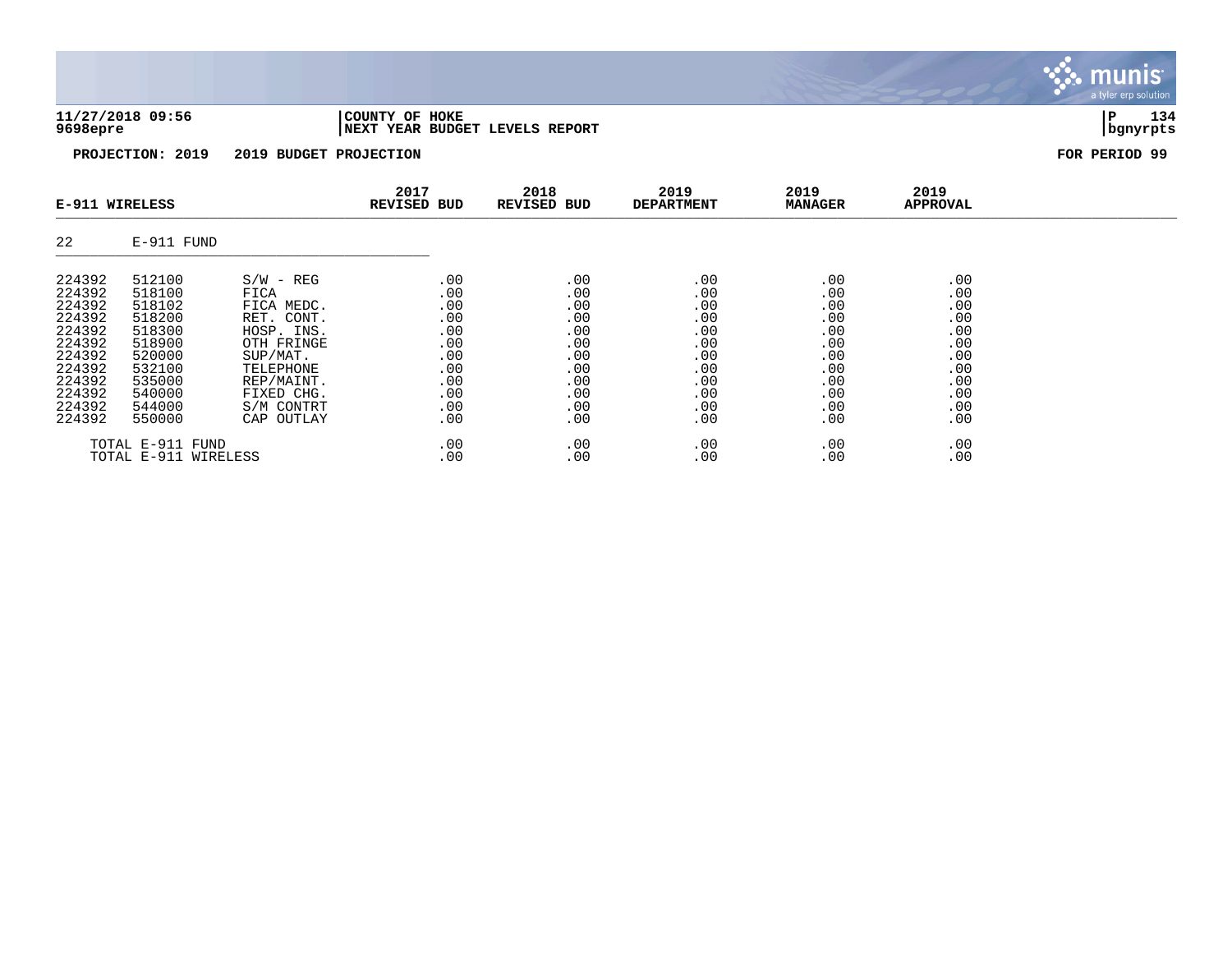**11/27/2018 09:56 |COUNTY OF HOKE |P 135 9698epre |NEXT YEAR BUDGET LEVELS REPORT |bgnyrpts**

**2017 2018 2019 2019 2019 E-911 (2008) REVISED BUD REVISED BUD DEPARTMENT MANAGER APPROVAL**   $L_{\text{EVAL}}$  (2000)  $\text{EVAL}}$   $\text{EVAL}}$   $\text{EVAL}}$   $\text{EVAL}}$   $\text{EVAL}}$   $\text{EVAL}}$   $\text{EVAL}}$   $\text{EVAL}}$   $\text{EVAL}}$   $\text{EVAL}}$   $\text{EVAL}}$   $\text{EVAL}}$   $\text{EVAL}}$   $\text{EVAL}}$   $\text{EVAL}}$   $\text{EVAL}}$   $\text{EVAL}}$   $\text{EVAL}}$   $\text{EVAL}}$   $\text{EVAL}}$   $\text{EVAL}}$   $\text{EVAL}}$   $\text{E$ 22 E-911 FUND \_\_\_\_\_\_\_\_\_\_\_\_\_\_\_\_\_\_\_\_\_\_\_\_\_\_\_\_\_\_\_\_\_\_\_\_\_\_\_\_\_\_\_\_ 224393 512100 S/W - REG 36,945.00 36,946.00 35,945.00 35,945.00 35,945.00 224393 518100 FICA 2,827.00 2,291.00 2,750.36 2,751.00 2,751.00 224393 518102 FICA MEDC. .00 536.00 .00 .00 .00 224393 518200 RET. CONT. 2,711.00 2,712.00 2,638.00 2,638.00 2,638.00 224393 518300 HOSP. INS. 8,128.00 9,200.00 4,200.00 4,200.00 4,200.00 224393 518900 OTH FRINGE 75.00 75.00 75.00 75.00 75.00 224393 520000 SUP/MAT. .00 .00 .00 .00 .00 224393 525100 MOTR FULS .00 .00 .00 .00 .00 224393 525200 TIRES .00 .00 .00 .00 .00 224393 529900 NC-EQPT 4,000.00 .00 .00 .00 .00 224393 531100 TRAVEL 3,000.00 3,000.00 2,000.00 2,000.00 2,000.00 224393 532100 TELEPHONE 55,862.00 49,752.00 50,592.00 50,592.00 50,592.00 224393 535000 REP/MAINT. 27,885.00 7,884.00 22,271.00 22,271.00 22,271.00 224393 535300 M/R VEHICL .00 .00 .00 .00 .00 224393 539500 TRAINING 4,000.00 4,000.00 2,000.00 2,000.00 2,000.00

**PROJECTION: 2019 2019 BUDGET PROJECTION FOR PERIOD 99**

224393 544000 S/M CONTRT 138,697.00 141,659.00 145,727.00 145,727.00 145,727.00 224393 550000 CAP OUTLAY 40,000.00 174,288.00 84,200.00 84,200.00 84,200.00 TOTAL E-911 FUND 324,130.00 432,343.00 352,398.36 352,399.00 352,399.00

 $TOTAL E-911 (2008)$ 

a tyler erp solutior

munis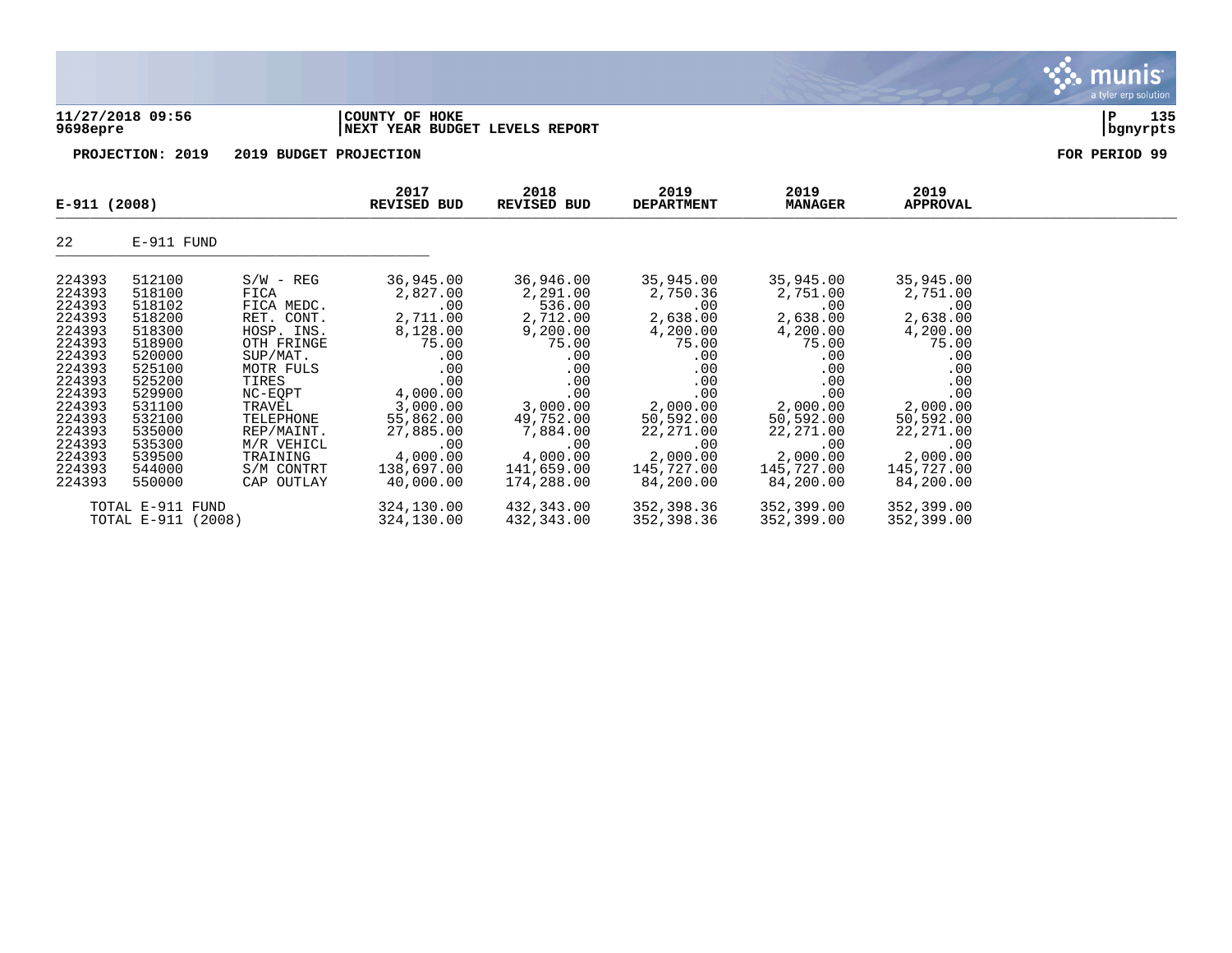### **11/27/2018 09:56 |COUNTY OF HOKE |P 136 9698epre |NEXT YEAR BUDGET LEVELS REPORT |bgnyrpts**

**PROJECTION: 2019 2019 BUDGET PROJECTION FOR PERIOD 99**

| <b>ASSET FORFEITURE</b>                                                                                                                                                                    |                                                                                                                                                                                  |                                                                                                                                                                                                                                                                                            | 2017<br><b>REVISED BUD</b>                                                                                                                                       | 2018<br>REVISED BUD                                                                                                                                                                                             | 2019<br><b>DEPARTMENT</b>                                                                                                                                     | 2019<br><b>MANAGER</b>                                                                                                                                        | 2019<br><b>APPROVAL</b>                                                                                                                                                    |  |
|--------------------------------------------------------------------------------------------------------------------------------------------------------------------------------------------|----------------------------------------------------------------------------------------------------------------------------------------------------------------------------------|--------------------------------------------------------------------------------------------------------------------------------------------------------------------------------------------------------------------------------------------------------------------------------------------|------------------------------------------------------------------------------------------------------------------------------------------------------------------|-----------------------------------------------------------------------------------------------------------------------------------------------------------------------------------------------------------------|---------------------------------------------------------------------------------------------------------------------------------------------------------------|---------------------------------------------------------------------------------------------------------------------------------------------------------------|----------------------------------------------------------------------------------------------------------------------------------------------------------------------------|--|
| 23                                                                                                                                                                                         |                                                                                                                                                                                  | ASSET FORFEITURE FUND                                                                                                                                                                                                                                                                      |                                                                                                                                                                  |                                                                                                                                                                                                                 |                                                                                                                                                               |                                                                                                                                                               |                                                                                                                                                                            |  |
| 234310<br>234310<br>234310<br>234310<br>234310<br>234310<br>234310<br>234310<br>234310<br>234310<br>234310<br>234310<br>234310<br>234310<br>234310<br>234310<br>234310<br>234310<br>234310 | 423000<br>433000<br>449000<br>499100<br>520000<br>529900<br>529901<br>529902<br>531100<br>535106<br>539900<br>539902<br>549900<br>550000<br>551000<br>552000<br>554000<br>555000 | $I/G$ $F/REST$<br>$I/G$ S/REST<br>INV. EARN<br>$F/B$ APPRO.<br>SUP/MAT.<br>NC-EQPT<br>NC-OF FURN<br>NC-OF EQPT<br>TRAVEL<br>M/R SHERIF<br><b>BANKFEES</b><br>BK CHARGE<br>DRUG INVG.<br>CAP OUTLAY<br>$C/O$ $O/F$<br>$C/O$ $D/P$<br>C/O VEHCL<br>$C/O$ $O/EQ$ .<br>598046 EVDNC T/F TO ADM | $-15,000.00$<br>$-5,000.00$<br>.00<br>$-8,000.00$<br>28,000.00<br>.00<br>.00<br>.00<br>.00<br>.00<br>.00<br>.00<br>.00<br>.00<br>.00<br>.00<br>.00<br>.00<br>.00 | $-15,000.00$<br>$-5,000.00$<br>.00<br>$-15,000.00$<br>20,000.00<br>$.00 \,$<br>.00<br>$.00 \,$<br>$.00 \,$<br>.00<br>.00<br>.00<br>15,000.00<br>$.00 \,$<br>$.00 \,$<br>.00<br>$.00 \,$<br>$.00 \,$<br>$.00 \,$ | $-15,000.00$<br>$-5,000.00$<br>.00<br>.00<br>15,000.00<br>.00<br>.00<br>.00<br>.00<br>.00<br>.00<br>.00<br>5,000.00<br>.00<br>.00<br>.00<br>.00<br>.00<br>.00 | $-15,000.00$<br>$-5,000.00$<br>.00<br>.00<br>15,000.00<br>.00<br>.00<br>.00<br>.00<br>.00<br>.00<br>.00<br>5,000.00<br>.00<br>.00<br>.00<br>.00<br>.00<br>.00 | $-75,000.00$<br>$-25,000.00$<br>.00<br>.00<br>15,000.00<br>20,000.00<br>.00<br>.00<br>.00<br>.00<br>.00<br>.00<br>5,000.00<br>.00<br>.00<br>.00<br>60,000.00<br>.00<br>.00 |  |
|                                                                                                                                                                                            | TOTAL ASSET FORFEITURE                                                                                                                                                           | TOTAL ASSET FORFEITURE FUND                                                                                                                                                                                                                                                                | .00<br>.00                                                                                                                                                       | .00<br>.00                                                                                                                                                                                                      | .00<br>.00                                                                                                                                                    | .00<br>.00                                                                                                                                                    | .00<br>.00                                                                                                                                                                 |  |

munis a tyler erp solution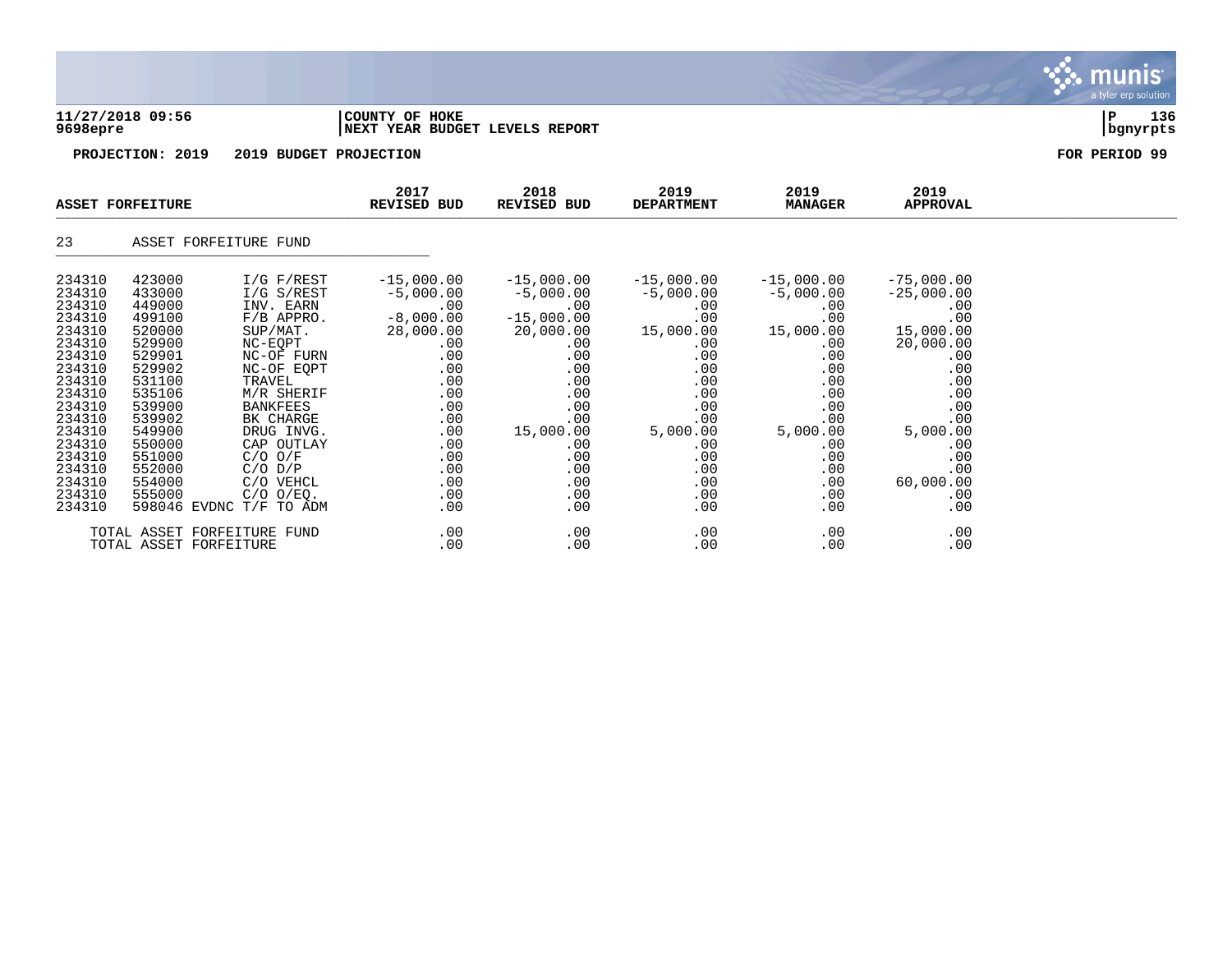|                              |                                                   | a tyler erp solution |
|------------------------------|---------------------------------------------------|----------------------|
| 11/27/2018 09:56<br>9698epre | COUNTY OF HOKE<br>INEXT YEAR BUDGET LEVELS REPORT | ىد س<br>  bgnyrpts   |
| 2019<br>PROJECTION:          | 2019 BUDGET PROJECTION                            | FOR PERIOD 99        |



| ROD AUTOMATION REVENUE       |        | 2017<br>REVISED BUD | 2018<br>REVISED BUD | 2019<br><b>DEPARTMENT</b> | 2019<br><b>MANAGER</b> | 2019<br>APPROVAL |              |  |
|------------------------------|--------|---------------------|---------------------|---------------------------|------------------------|------------------|--------------|--|
| -24                          |        | ROD AUTOMATION FUND |                     |                           |                        |                  |              |  |
| 243418                       | 449000 | INV. EARN           | .00                 | .00                       | $.00 \,$               | .00              | .00          |  |
| 243418                       | 498011 | $T/F$ GEN.          | $-25.000.00$        | $-25,000.00$              | $-25.000.00$           | $-25,000.00$     | $-25,000.00$ |  |
| TOTAL ROD AUTOMATION FUND    |        | $-25.000.00$        | $-25.000.00$        | $-25,000.00$              | $-25.000.00$           | $-25,000.00$     |              |  |
| TOTAL ROD AUTOMATION REVENUE |        | $-25,000.00$        | $-25.000.00$        | $-25,000.00$              | $-25,000.00$           | $-25,000.00$     |              |  |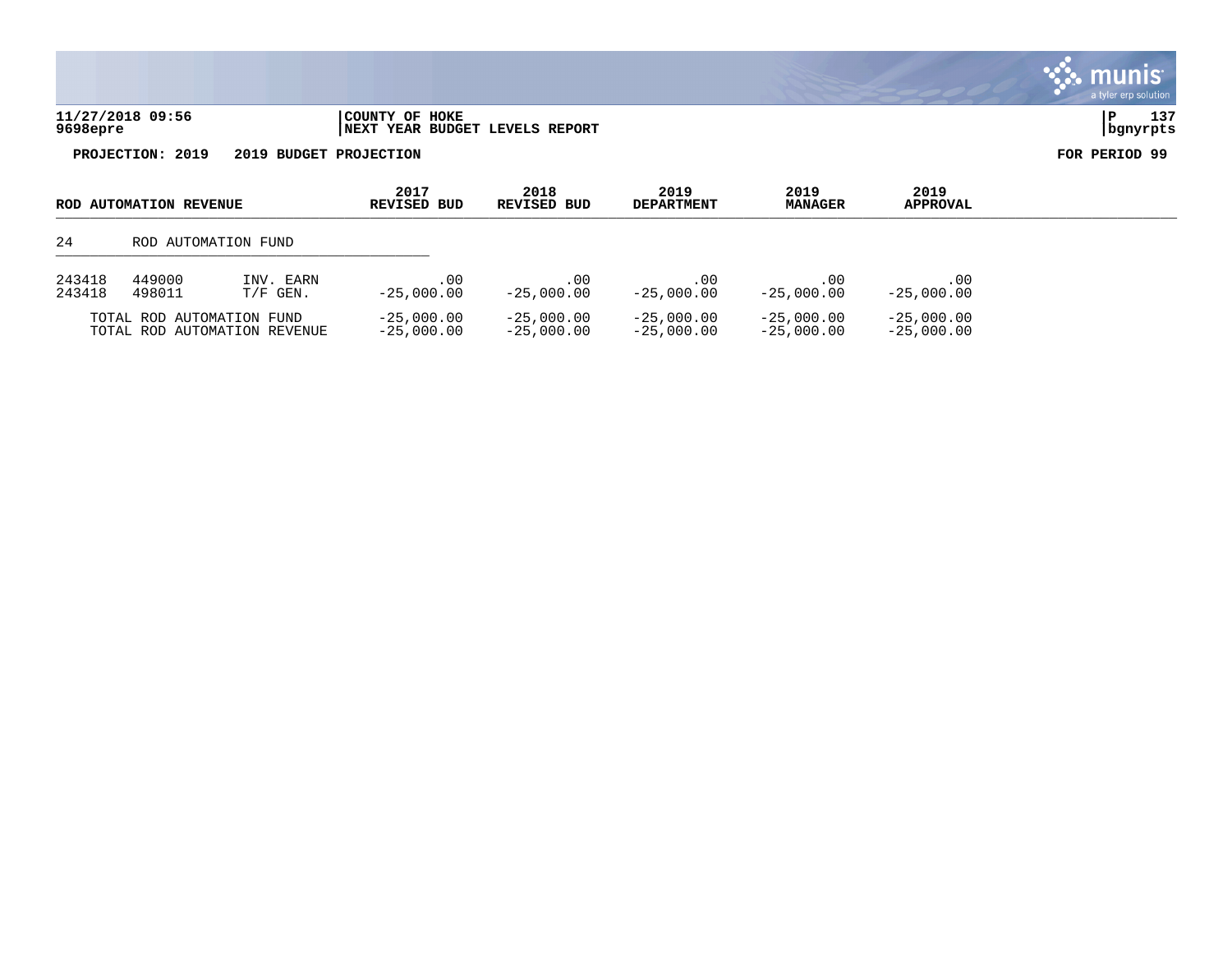| 11/27/2018 09:56<br>9698epre | COUNTY OF HOKE<br><b>INEXT YEAR BUDGET LEVELS REPORT</b> |                            |                           |                        |                         | 138<br>i P<br>  bgnyrpts |
|------------------------------|----------------------------------------------------------|----------------------------|---------------------------|------------------------|-------------------------|--------------------------|
| PROJECTION: 2019             | 2019 BUDGET PROJECTION                                   |                            |                           |                        |                         | FOR PERIOD 99            |
| ROD AUTOMATION               | 2017<br>REVISED BUD                                      | 2018<br><b>REVISED BUD</b> | 2019<br><b>DEPARTMENT</b> | 2019<br><b>MANAGER</b> | 2019<br><b>APPROVAL</b> |                          |

## 24 ROD AUTOMATION FUND

| 244180 | 519000                                            | PROF. SERV     | $.00 \,$               | .00                    | .00                    | .00                    | .00                    |
|--------|---------------------------------------------------|----------------|------------------------|------------------------|------------------------|------------------------|------------------------|
| 244180 | 542100                                            | $D/P$ EOP RT   | 25,000.00              | 25,000.00              | 25,000.00              | 25,000.00              | 25,000.00              |
| 244180 | 542200                                            | D/P SOFT.      | .00                    | $.00 \,$               | .00                    | .00                    | .00                    |
| 244180 | 543000                                            | RENT OTHER     | .00                    | .00                    | .00                    | .00                    | .00                    |
| 244180 | 550000                                            | CAP OUTLAY     | .00                    | .00                    | .00                    | .00                    | .00                    |
| 244180 | 551000                                            | $C/O$ $O/F$    | .00                    | .00                    | .00                    | .00                    | .00                    |
| 244180 | 552000                                            | $C/O$ $D/P$    | $.00 \,$               | .00                    | .00                    | .00                    | .00                    |
| 244180 | 555000                                            | $C/O$ $O/EQ$ . | .00                    | $.00 \,$               | .00                    | .00                    | .00                    |
|        | TOTAL ROD AUTOMATION FUND<br>TOTAL ROD AUTOMATION |                | 25,000.00<br>25,000.00 | 25,000.00<br>25,000.00 | 25,000.00<br>25,000.00 | 25,000.00<br>25,000.00 | 25,000.00<br>25,000.00 |

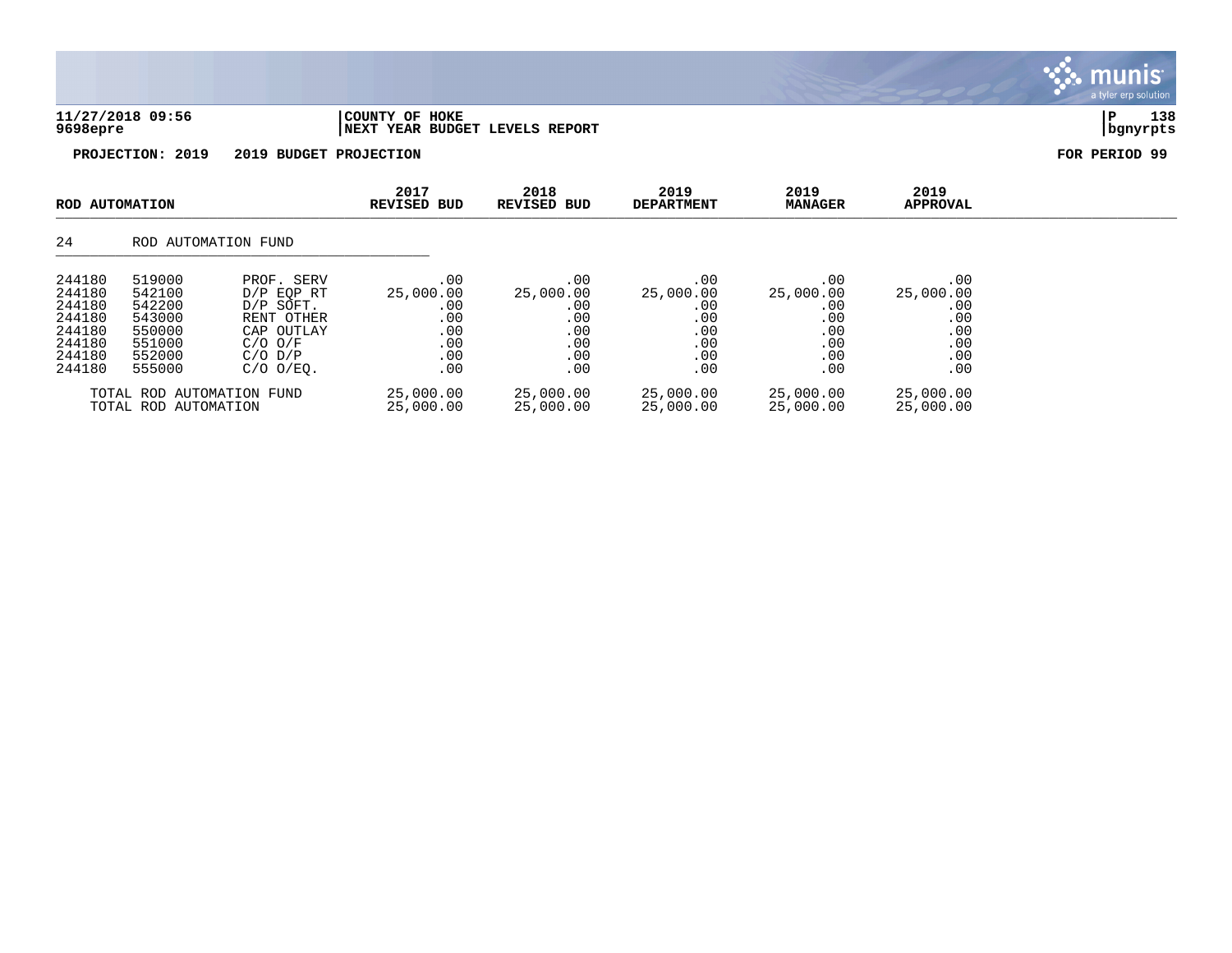| 11/27/2018 09:56 | COUNTY OF HOKE                  |          | 120 |
|------------------|---------------------------------|----------|-----|
| 9698epre         | INEXT YEAR BUDGET LEVELS REPORT | banvrpts |     |

a tyler erp solution

S. munis

| <b>REVALUATION REVENUE</b>                                                                          |                  | 2017<br><b>REVISED BUD</b>   | 2018<br>REVISED BUD          |                              | 2019<br><b>MANAGER</b>       | 2019<br><b>APPROVAL</b>      |  |  |
|-----------------------------------------------------------------------------------------------------|------------------|------------------------------|------------------------------|------------------------------|------------------------------|------------------------------|--|--|
| 25                                                                                                  | REVALUATION FUND |                              |                              |                              |                              |                              |  |  |
| 253839<br>449000<br>INV. EARN<br>253839<br>498011<br>$T/F$ GEN.<br>253839<br>499100<br>$F/B$ APPRO. |                  | .00<br>$-50,000.00$<br>.00   | .00<br>$-50.000.00$<br>.00   | .00<br>$-50,000.00$<br>. 00  | .00.<br>$-50,000.00$<br>. 00 | .00<br>$-50,000.00$<br>. 00  |  |  |
| TOTAL REVALUATION FUND<br>TOTAL REVALUATION REVENUE                                                 |                  | $-50,000.00$<br>$-50,000.00$ | $-50,000.00$<br>$-50,000,00$ | $-50,000.00$<br>$-50.000.00$ | $-50,000.00$<br>$-50.000.00$ | $-50,000.00$<br>$-50,000.00$ |  |  |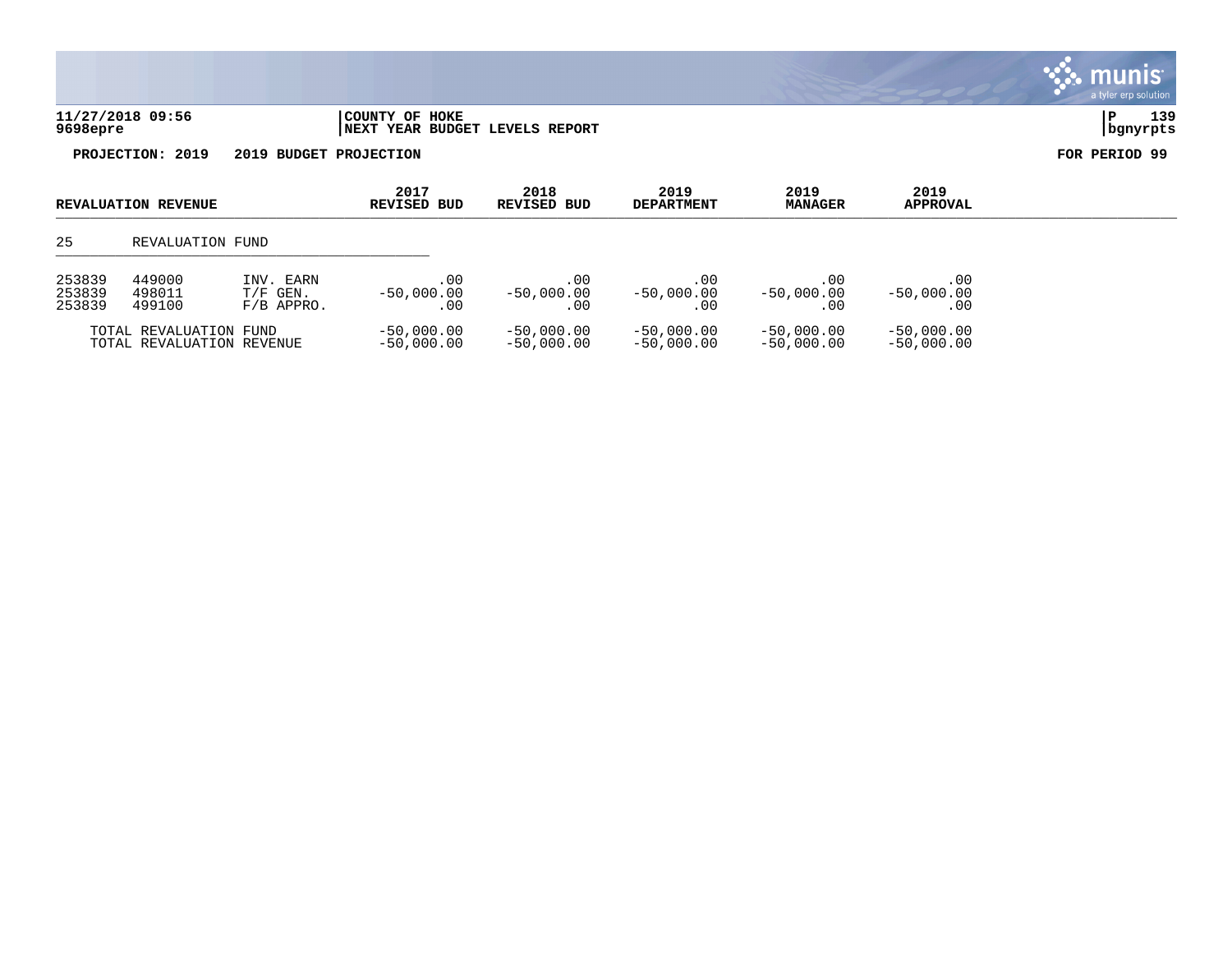| 11/27/2018 09:56<br>9698epre                                                                                                                                                                                                       |                                                                                                                                                                                                                                    |                                                                                                                                                                                                                                                                                                                    | COUNTY OF HOKE<br>NEXT YEAR BUDGET LEVELS REPORT                                |                                                                                                                                                                     |                                                                                                                                                                     |                                                                                                                                                                     |                                                                                                                                                                     | 140<br>P<br>  bgnyrpts |
|------------------------------------------------------------------------------------------------------------------------------------------------------------------------------------------------------------------------------------|------------------------------------------------------------------------------------------------------------------------------------------------------------------------------------------------------------------------------------|--------------------------------------------------------------------------------------------------------------------------------------------------------------------------------------------------------------------------------------------------------------------------------------------------------------------|---------------------------------------------------------------------------------|---------------------------------------------------------------------------------------------------------------------------------------------------------------------|---------------------------------------------------------------------------------------------------------------------------------------------------------------------|---------------------------------------------------------------------------------------------------------------------------------------------------------------------|---------------------------------------------------------------------------------------------------------------------------------------------------------------------|------------------------|
|                                                                                                                                                                                                                                    | PROJECTION: 2019                                                                                                                                                                                                                   |                                                                                                                                                                                                                                                                                                                    | 2019 BUDGET PROJECTION                                                          |                                                                                                                                                                     |                                                                                                                                                                     |                                                                                                                                                                     |                                                                                                                                                                     | FOR PERIOD 99          |
|                                                                                                                                                                                                                                    | TAX REVALUATION                                                                                                                                                                                                                    |                                                                                                                                                                                                                                                                                                                    | 2017<br><b>REVISED BUD</b>                                                      | 2018<br>REVISED BUD                                                                                                                                                 | 2019<br><b>DEPARTMENT</b>                                                                                                                                           | 2019<br><b>MANAGER</b>                                                                                                                                              | 2019<br><b>APPROVAL</b>                                                                                                                                             |                        |
| 25                                                                                                                                                                                                                                 | REVALUATION FUND                                                                                                                                                                                                                   |                                                                                                                                                                                                                                                                                                                    |                                                                                 |                                                                                                                                                                     |                                                                                                                                                                     |                                                                                                                                                                     |                                                                                                                                                                     |                        |
| 254142<br>254142<br>254142<br>254142<br>254142<br>254142<br>254142<br>254142<br>254142<br>254142<br>254142<br>254142<br>254142<br>254142<br>254142<br>254142<br>254142<br>254142<br>254142<br>254142<br>254142<br>254142<br>254142 | 512100<br>512600<br>517000<br>518100<br>518102<br>518200<br>518300<br>518900<br>520000<br>520001<br>525100<br>529100<br>532500<br>534100<br>537000<br>544000<br>549100<br>550000<br>551000<br>552000<br>555000<br>598011<br>599100 | $S/W - REG$<br>S/W T/PT<br>$G/B$ $EXP$<br>FICA<br>FICA MEDC.<br>RET. CONT.<br>HOSP. INS.<br>OTH FRINGE<br>SUP/MAT.<br>SUP. EQUIP<br>MOTR FULS<br>D/P SUPPLY<br>POSTAGE<br>PRINTING<br>ADVERTISE<br>REVALUE.<br>DUES/SUBS<br>CAP OUTLAY<br>$C/O$ $O/F$<br>$C/O$ $D/P$<br>$C/O$ $O/EQ$ .<br>$T/F$ GEN.<br>CONTINGENC | .00<br>.00<br>.00<br>50,000.00<br>.00<br>.00<br>.00<br>.00<br>.00<br>.00<br>.00 | .00<br>.00<br>.00<br>.00<br>.00<br>.00<br>.00<br>.00<br>.00<br>.00<br>.00<br>.00<br>.00<br>.00<br>00.<br>50,000.00<br>.00<br>.00<br>.00<br>.00<br>.00<br>.00<br>.00 | .00<br>.00<br>.00<br>.00<br>.00<br>.00<br>.00<br>.00<br>.00<br>.00<br>.00<br>.00<br>.00<br>.00<br>.00<br>50,000.00<br>.00<br>.00<br>.00<br>.00<br>.00<br>.00<br>.00 | .00<br>.00<br>.00<br>.00<br>.00<br>.00<br>.00<br>.00<br>.00<br>.00<br>.00<br>.00<br>.00<br>.00<br>.00<br>50,000.00<br>.00<br>.00<br>.00<br>.00<br>.00<br>.00<br>.00 | .00<br>.00<br>.00<br>.00<br>.00<br>.00<br>.00<br>.00<br>.00<br>.00<br>.00<br>.00<br>.00<br>.00<br>.00<br>50,000.00<br>.00<br>.00<br>.00<br>.00<br>.00<br>.00<br>.00 |                        |
|                                                                                                                                                                                                                                    | TOTAL REVALUATION FUND                                                                                                                                                                                                             |                                                                                                                                                                                                                                                                                                                    | 50,000.00                                                                       | 50,000.00                                                                                                                                                           | 50,000.00                                                                                                                                                           | 50,000.00                                                                                                                                                           | 50,000.00                                                                                                                                                           |                        |

**∵∴** munis

a tyler erp solution

TOTAL TAX REVALUATION 50,000.00 50,000.00 50,000.00 50,000.00 50,000.00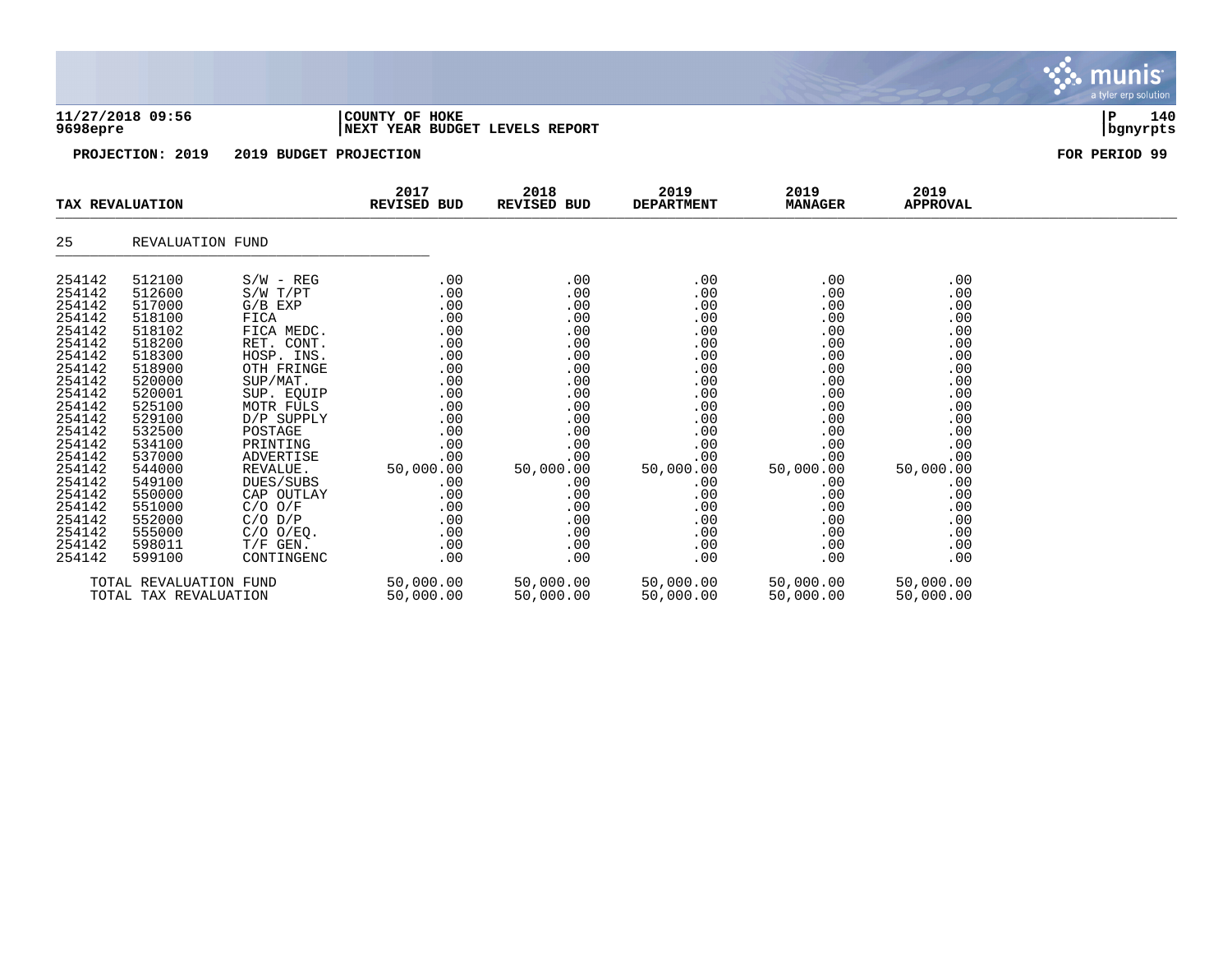| 09:56<br>72018<br>HOKE<br>127<br>OF<br>COUNTY<br>9698epre<br><b>REPORT</b><br><b>BUDGET</b><br>YEAR<br>LEVELS<br>, NEXT<br>$mrrm$ r $\sim$ |  |  |     |
|--------------------------------------------------------------------------------------------------------------------------------------------|--|--|-----|
|                                                                                                                                            |  |  | 141 |

| <b>GRANT REVENUE</b>                                     |                                                                                                                                                              | 2017<br><b>REVISED BUD</b>             | 2018<br><b>REVISED BUD</b>                  | 2019<br><b>DEPARTMENT</b>              | 2019<br><b>MANAGER</b>                 | 2019<br><b>APPROVAL</b>                |  |
|----------------------------------------------------------|--------------------------------------------------------------------------------------------------------------------------------------------------------------|----------------------------------------|---------------------------------------------|----------------------------------------|----------------------------------------|----------------------------------------|--|
| 26                                                       | GRANT PROJECTS FUND                                                                                                                                          |                                        |                                             |                                        |                                        |                                        |  |
| 263431<br>263431<br>263431<br>263431<br>263431<br>263431 | 432003<br>DOT-GHSP<br>432003 2GHSP<br>DOT-GHSP<br>432003 GHSP<br>DOT-GHSP<br>498011<br>$T/F$ GEN.<br>498011 2GHSP<br>$T/F$ GEN.<br>498011 GHSP<br>$T/F$ GEN. | .00<br>.00<br>.00<br>.00<br>.00<br>.00 | .00<br>$.00 \,$<br>.00<br>.00<br>.00<br>.00 | .00<br>.00<br>.00<br>.00<br>.00<br>.00 | .00<br>.00<br>.00<br>.00<br>.00<br>.00 | .00<br>.00<br>.00<br>.00<br>.00<br>.00 |  |
|                                                          | TOTAL GRANT PROJECTS FUND<br>TOTAL GRANT REVENUE                                                                                                             | .00<br>.00                             | .00<br>.00                                  | .00<br>.00                             | .00<br>.00                             | .00<br>.00                             |  |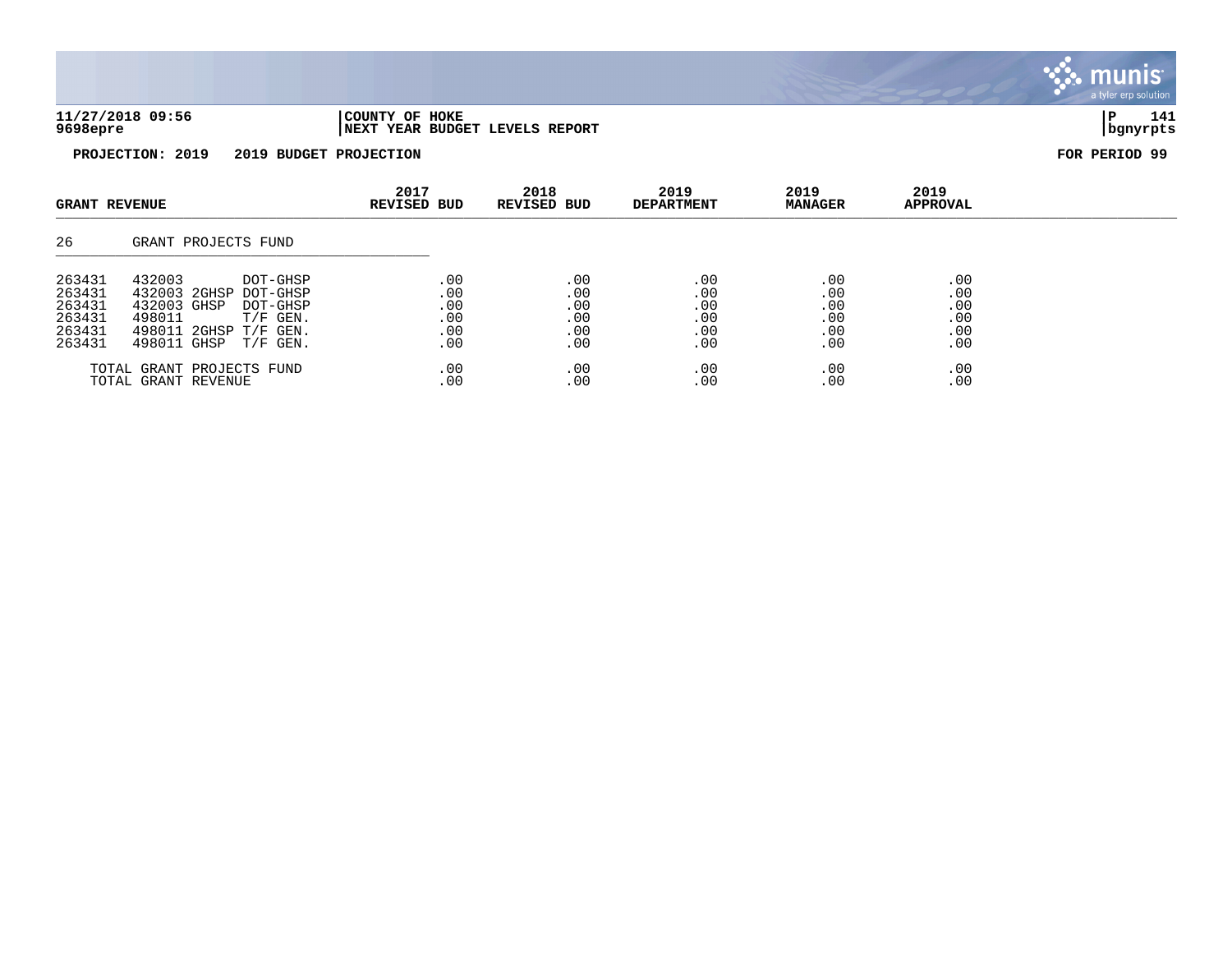|          |                              |                                                           |                            |            |                                |                           |                        |                         | <b>S.S. MUNIS</b><br>a tyler erp solution |
|----------|------------------------------|-----------------------------------------------------------|----------------------------|------------|--------------------------------|---------------------------|------------------------|-------------------------|-------------------------------------------|
| 9698epre | 11/27/2018 09:56             |                                                           | COUNTY OF HOKE             |            | NEXT YEAR BUDGET LEVELS REPORT |                           |                        |                         | 142<br>P<br>bgnyrpts                      |
|          | PROJECTION: 2019             | 2019 BUDGET PROJECTION                                    |                            |            |                                |                           |                        |                         | FOR PERIOD 99                             |
|          | PUBLIC SAFETY GRANT REVENUES |                                                           | 2017<br><b>REVISED BUD</b> |            | 2018<br><b>REVISED BUD</b>     | 2019<br><b>DEPARTMENT</b> | 2019<br><b>MANAGER</b> | 2019<br><b>APPROVAL</b> |                                           |
| 26       |                              | GRANT PROJECTS FUND                                       |                            |            |                                |                           |                        |                         |                                           |
| 263433   | 423002                       | JAG GRANT                                                 |                            | .00        | .00                            | .00                       | .00                    | .00                     |                                           |
|          |                              | TOTAL GRANT PROJECTS FUND<br>TOTAL PUBLIC SAFETY GRANT RE |                            | .00<br>.00 | .00<br>.00                     | .00<br>.00                | .00<br>.00             | .00<br>.00              |                                           |

 $\mathbf{r}$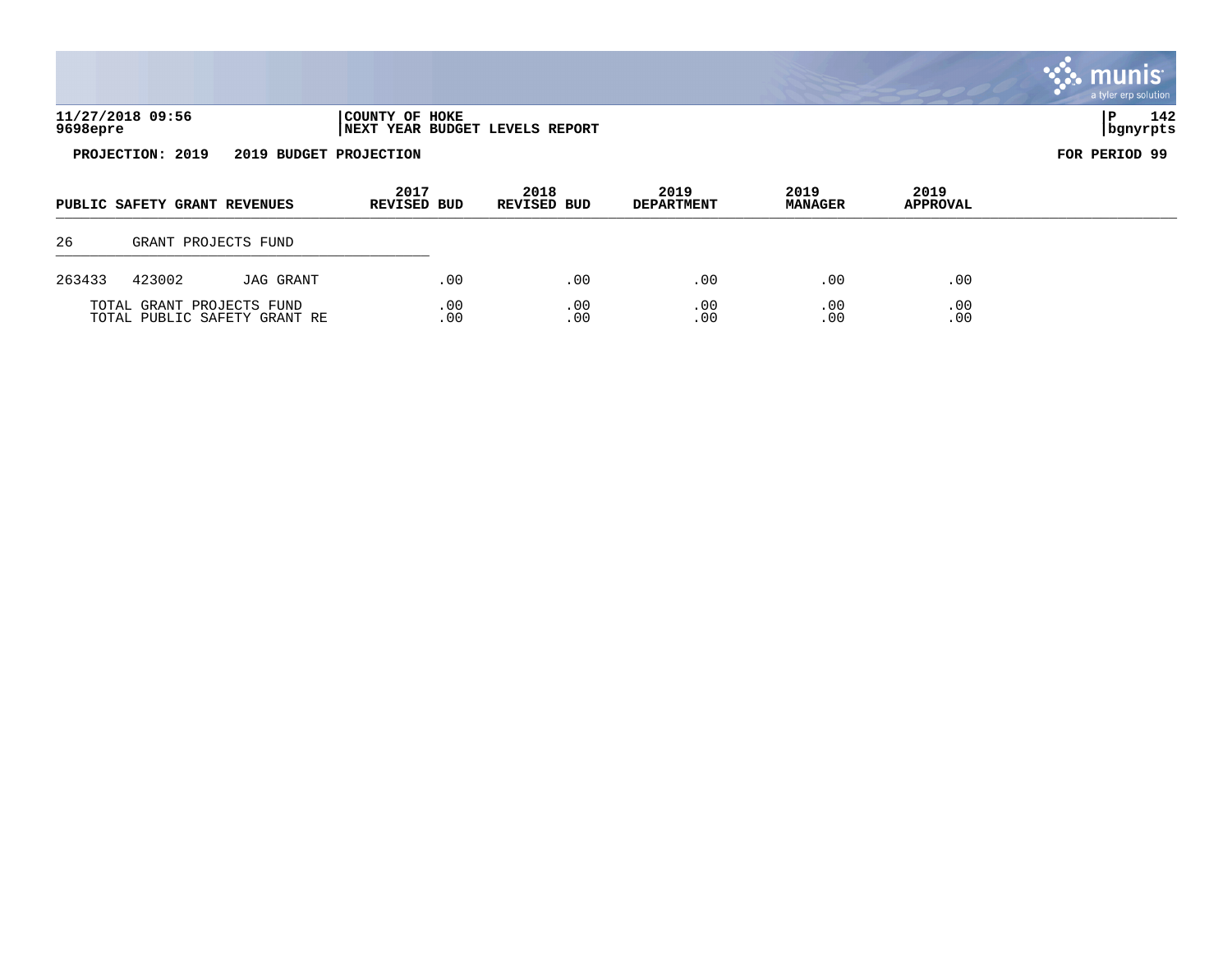|                  |                                                    |                        |            |                                |                           |                        |                         | <b>munist</b><br>a tyler erp solution |
|------------------|----------------------------------------------------|------------------------|------------|--------------------------------|---------------------------|------------------------|-------------------------|---------------------------------------|
| 9698epre         | 11/27/2018 09:56                                   | COUNTY OF HOKE         |            | NEXT YEAR BUDGET LEVELS REPORT |                           |                        |                         | 143<br>P<br>  bgnyrpts                |
|                  | PROJECTION: 2019                                   | 2019 BUDGET PROJECTION |            |                                |                           |                        |                         | FOR PERIOD 99                         |
|                  | COPS-CHRP GRANT                                    | 2017<br>REVISED BUD    |            | 2018<br>REVISED BUD            | 2019<br><b>DEPARTMENT</b> | 2019<br><b>MANAGER</b> | 2019<br><b>APPROVAL</b> |                                       |
| 26               | GRANT PROJECTS FUND                                |                        |            |                                |                           |                        |                         |                                       |
| 263437<br>263437 | 432003 COPS<br>COPS<br>498011 COPS<br>$T/F$ GEN.   |                        | .00<br>.00 | .00<br>.00                     | .00<br>.00                | .00<br>.00             | .00<br>.00              |                                       |
|                  | TOTAL GRANT PROJECTS FUND<br>TOTAL COPS-CHRP GRANT |                        | .00<br>.00 | .00<br>.00                     | .00<br>.00                | .00<br>.00             | .00<br>.00              |                                       |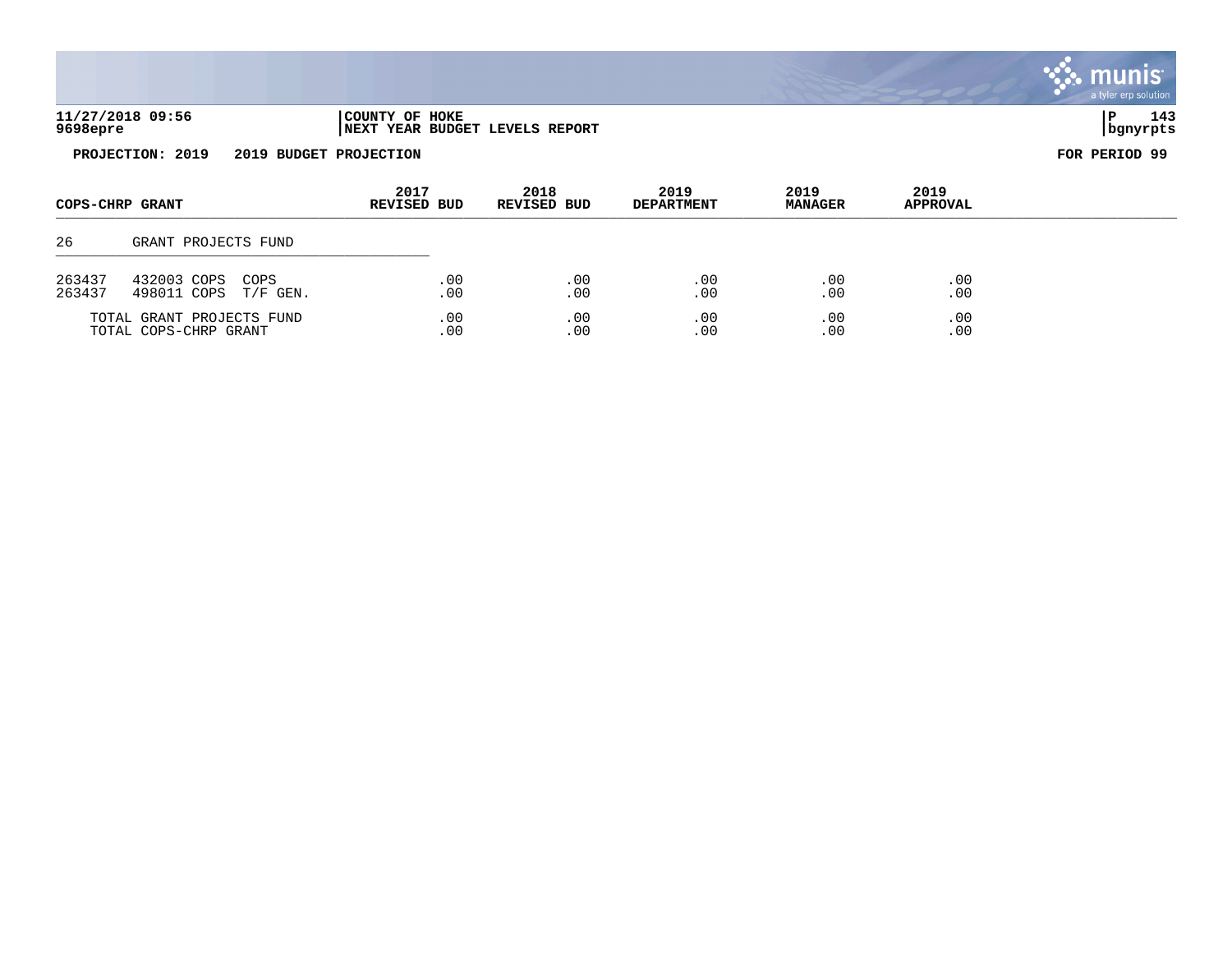| 11/27/2018 09:56 | COUNTY OF HOKE                  |          | 144 |
|------------------|---------------------------------|----------|-----|
| 9698epre         | INEXT YEAR BUDGET LEVELS REPORT | bqnyrpts |     |

|                                                                                                                      | COOPERATIVE EXTENTION REVENUE                                                                                        |                                                                                                                                                        | 2017<br>REVISED BUD                                                              | 2018<br>REVISED BUD                                                              | 2019<br><b>DEPARTMENT</b>                                                        | 2019<br><b>MANAGER</b>                                                           | 2019<br>APPROVAL                                                                 |  |
|----------------------------------------------------------------------------------------------------------------------|----------------------------------------------------------------------------------------------------------------------|--------------------------------------------------------------------------------------------------------------------------------------------------------|----------------------------------------------------------------------------------|----------------------------------------------------------------------------------|----------------------------------------------------------------------------------|----------------------------------------------------------------------------------|----------------------------------------------------------------------------------|--|
| 26                                                                                                                   | GRANT PROJECTS FUND                                                                                                  |                                                                                                                                                        |                                                                                  |                                                                                  |                                                                                  |                                                                                  |                                                                                  |  |
| 263495<br>263495<br>263495<br>263495<br>263495<br>263495<br>263495<br>263495<br>263495<br>263495<br>263495<br>263495 | 449000<br>480000<br>480001<br>480002<br>480003<br>480004<br>480005<br>480006<br>480007<br>480008<br>484000<br>499100 | INV. EARN<br>FARM TOUR<br>CORN GROW<br>FARM CITY<br>NOONLITING<br>PUBLICATIO<br>SERVSAFE<br>FORESTRY<br>TOBACCO<br>MISC.<br>CONT/DONT.<br>$F/B$ APPRO. | .00<br>.00<br>.00<br>.00<br>.00<br>.00<br>.00<br>.00<br>.00<br>.00<br>.00<br>.00 | .00<br>.00<br>.00<br>.00<br>.00<br>.00<br>.00<br>.00<br>.00<br>.00<br>.00<br>.00 | .00<br>.00<br>.00<br>.00<br>.00<br>.00<br>.00<br>.00<br>.00<br>.00<br>.00<br>.00 | .00<br>.00<br>.00<br>.00<br>.00<br>.00<br>.00<br>.00<br>.00<br>.00<br>.00<br>.00 | .00<br>.00<br>.00<br>.00<br>.00<br>.00<br>.00<br>.00<br>.00<br>.00<br>.00<br>.00 |  |
|                                                                                                                      | TOTAL GRANT PROJECTS FUND                                                                                            | TOTAL COOPERATIVE EXTENTION                                                                                                                            | .00<br>.00                                                                       | .00<br>.00                                                                       | .00<br>.00                                                                       | .00<br>.00                                                                       | .00<br>.00                                                                       |  |

munis<sup>.</sup> a tyler erp solution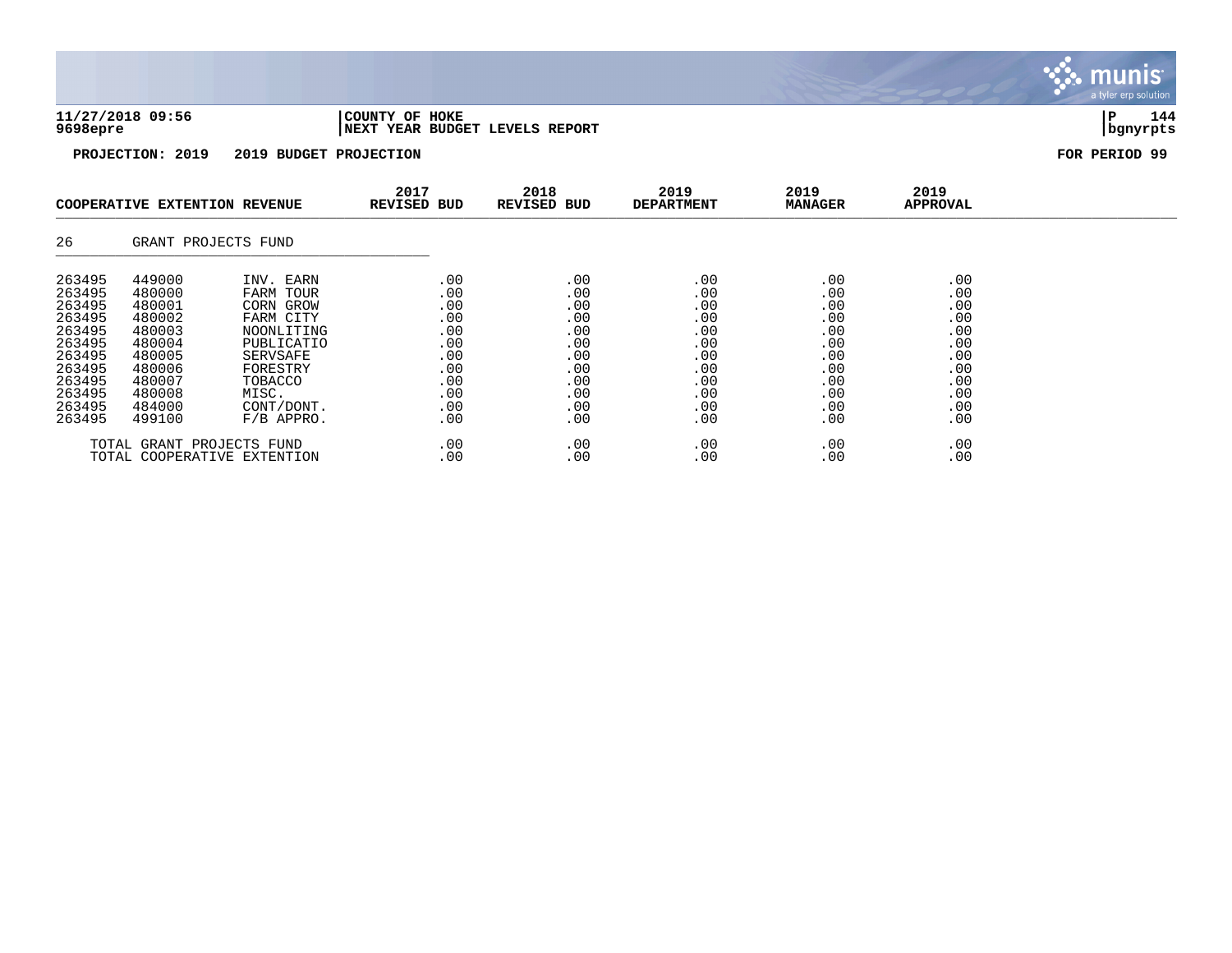|                              |                                                          |      |      |      |      | a tyrch dip solution. |
|------------------------------|----------------------------------------------------------|------|------|------|------|-----------------------|
| 11/27/2018 09:56<br>9698epre | COUNTY OF HOKE<br><b>INEXT YEAR BUDGET LEVELS REPORT</b> |      |      |      |      | 145<br>  bgnyrpts     |
| PROJECTION: 2019             | 2019 BUDGET PROJECTION                                   |      |      |      |      | FOR PERIOD 99         |
|                              | 2017                                                     | 2018 | 2019 | 2019 | 2019 |                       |

|                                      | <b>SOS GRANT REVENUE</b>             |                                                      |                          |                          |                          |                          |                          |  |  |  |  |  |  |  |  |  |  |  |  |  | <b>REVISED BUD</b><br>REVISED BUD |  | <b>DEPARTMENT</b> | <b>MANAGER</b> | <b>APPROVAL</b> |  |
|--------------------------------------|--------------------------------------|------------------------------------------------------|--------------------------|--------------------------|--------------------------|--------------------------|--------------------------|--|--|--|--|--|--|--|--|--|--|--|--|--|-----------------------------------|--|-------------------|----------------|-----------------|--|
| 26                                   |                                      | GRANT PROJECTS FUND                                  |                          |                          |                          |                          |                          |  |  |  |  |  |  |  |  |  |  |  |  |  |                                   |  |                   |                |                 |  |
| 263497<br>263497<br>263497<br>263497 | 433000<br>449000<br>498011<br>499100 | SOS GRANT<br>INV. EARN<br>$T/F$ GEN.<br>$F/B$ APPRO. | .00<br>.00<br>.00<br>.00 | .00<br>.00<br>.00<br>.00 | .00<br>.00<br>.00<br>.00 | .00<br>.00<br>.00<br>.00 | .00<br>.00<br>.00<br>.00 |  |  |  |  |  |  |  |  |  |  |  |  |  |                                   |  |                   |                |                 |  |
|                                      | TOTAL SOS GRANT REVENUE              | TOTAL GRANT PROJECTS FUND                            | .00<br>.00               | .00<br>.00               | .00<br>.00               | .00<br>.00               | .00<br>.00               |  |  |  |  |  |  |  |  |  |  |  |  |  |                                   |  |                   |                |                 |  |

**INIS** 

ler erp solution

mu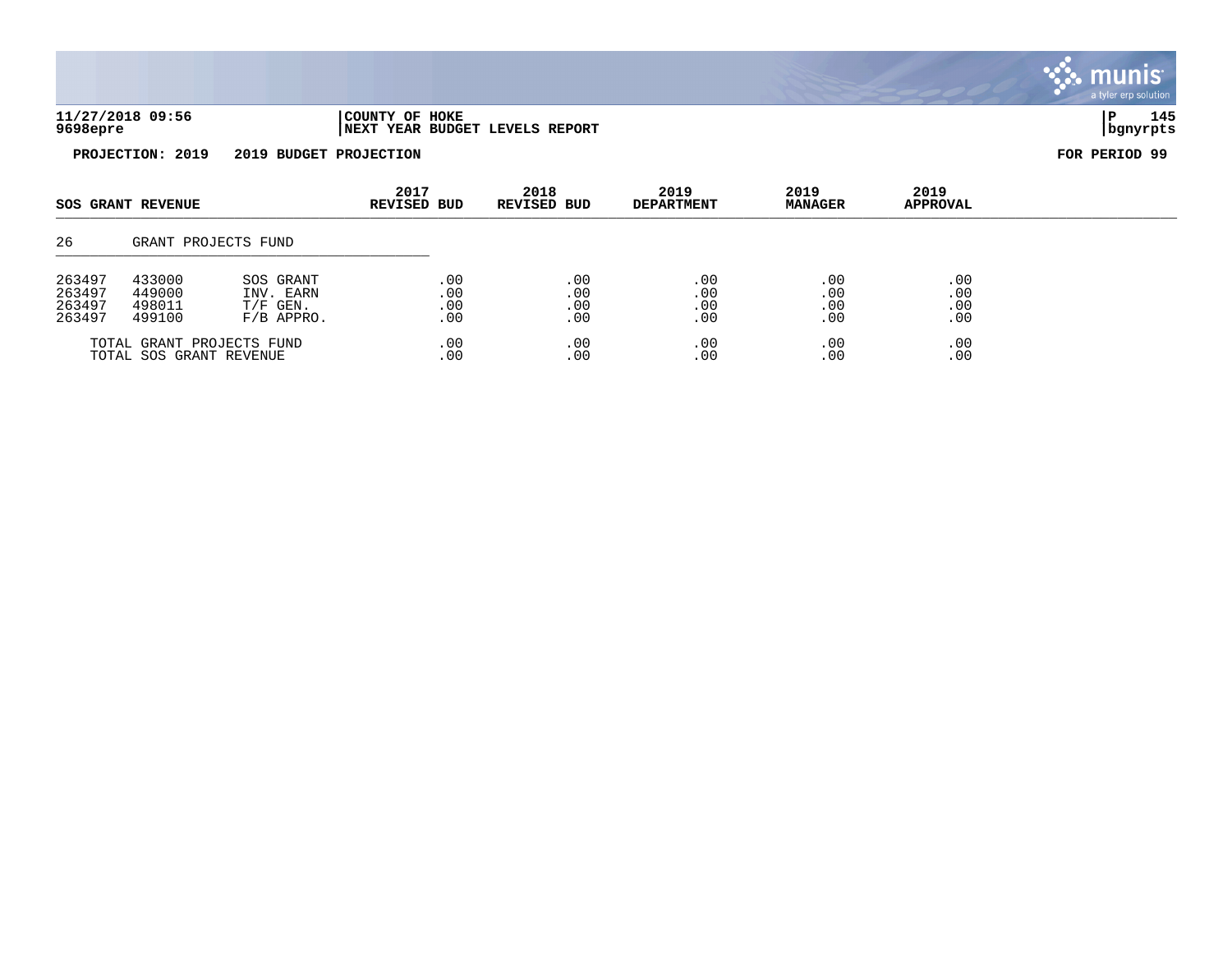## **11/27/2018 09:56 |COUNTY OF HOKE |P 146 9698epre |NEXT YEAR BUDGET LEVELS REPORT |bgnyrpts**

**PROJECTION: 2019 2019 BUDGET PROJECTION FOR PERIOD 99**

| <b>GHSP GRANT</b>                                                                                                                                                                          | REVISED BUD                                                                                                                                                                                                                                                                                                                                                                                                       | 2017          | 2018<br>REVISED BUD | 2019<br><b>DEPARTMENT</b> | 2019<br><b>MANAGER</b>                                                                                                                                                                                                                                                     | 2019<br><b>APPROVAL</b>                                                                                                    |  |
|--------------------------------------------------------------------------------------------------------------------------------------------------------------------------------------------|-------------------------------------------------------------------------------------------------------------------------------------------------------------------------------------------------------------------------------------------------------------------------------------------------------------------------------------------------------------------------------------------------------------------|---------------|---------------------|---------------------------|----------------------------------------------------------------------------------------------------------------------------------------------------------------------------------------------------------------------------------------------------------------------------|----------------------------------------------------------------------------------------------------------------------------|--|
| 26                                                                                                                                                                                         | GRANT PROJECTS FUND                                                                                                                                                                                                                                                                                                                                                                                               |               |                     |                           |                                                                                                                                                                                                                                                                            |                                                                                                                            |  |
| 264310<br>264310<br>264310<br>264310<br>264310<br>264310<br>264310<br>264310<br>264310<br>264310<br>264310<br>264310<br>264310<br>264310<br>264310<br>264310<br>264310<br>264310<br>264310 | $[12100 2\text{GHz} \, \text{S/W} - \text{REG} \, \color{red}{000} \, \color{red}{000} \, \color{red}{000} \, \color{red}{000} \, \color{red}{000} \, \color{red}{000} \, \color{red}{000} \, \color{red}{000} \, \color{red}{000} \, \color{red}{000} \, \color{red}{000} \, \color{red}{000} \, \color{red}{000} \, \color{red}{000} \, \color{red}{000} \, \color{red}{000} \, \color{red}{000} \, \color{red$ |               |                     |                           | .00<br>$\begin{array}{r} 0.00 \ 0.00 \ 0.00 \ 0.00 \ 0.00 \ 0.00 \ 0.00 \ 0.00 \ 0.00 \ 0.00 \ 0.00 \ 0.00 \ 0.00 \ 0.00 \ 0.00 \ 0.00 \ 0.00 \ 0.00 \ 0.00 \ 0.00 \ 0.00 \ 0.00 \ 0.00 \ 0.00 \ 0.00 \ 0.00 \ 0.00 \ 0.00 \ 0.00 \ 0.00 \ 0.00 \ 0.00 \ 0.00 \end{array}$ | .00<br>.00<br>.00<br>.00<br>.00<br>.00<br>.00<br>.00<br>.00<br>.00<br>.00<br>.00<br>.00<br>.00<br>.00<br>.00<br>.00<br>.00 |  |
| 264310<br>264310<br>264310<br>264310<br>264310<br>264310<br>264310<br>264310<br>264310<br>264310                                                                                           |                                                                                                                                                                                                                                                                                                                                                                                                                   |               |                     |                           |                                                                                                                                                                                                                                                                            | .00<br>.00<br>.00<br>.00<br>.00<br>.00<br>.00<br>.00<br>.00<br>.00<br>.00                                                  |  |
|                                                                                                                                                                                            | TOTAL GRANT PROJECTS FUND<br>TOTAL GHSP GRANT                                                                                                                                                                                                                                                                                                                                                                     | TS FUND $.00$ | .00<br>.00          | .00<br>.00                | .00<br>.00                                                                                                                                                                                                                                                                 | .00<br>.00                                                                                                                 |  |

munis a tyler erp solution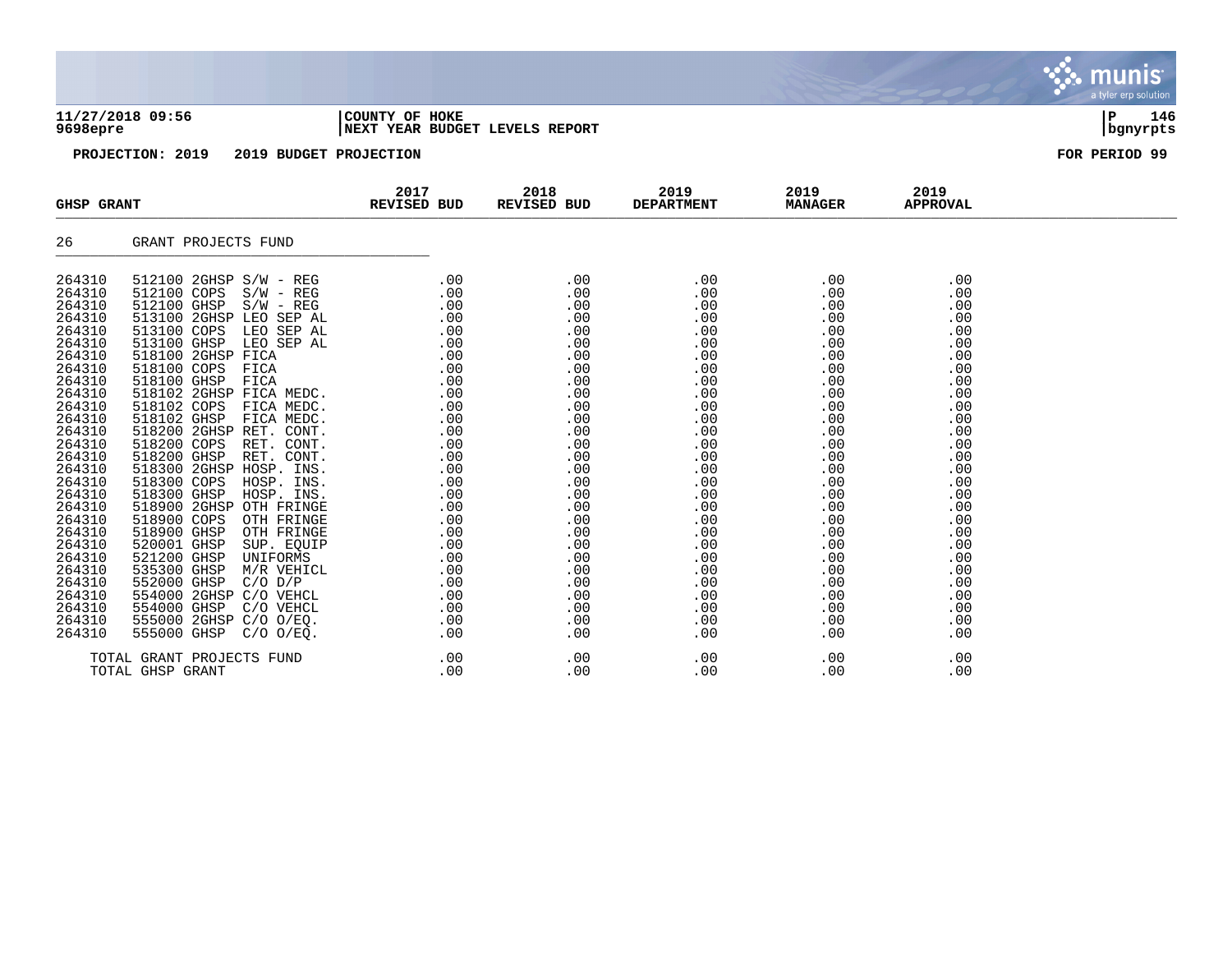|          |                      |                     |                            |                                |                           |                        |                         | <b>Communistration</b><br>a tyler erp solution |
|----------|----------------------|---------------------|----------------------------|--------------------------------|---------------------------|------------------------|-------------------------|------------------------------------------------|
| 9698epre | 11/27/2018 09:56     |                     | COUNTY OF HOKE             | NEXT YEAR BUDGET LEVELS REPORT |                           |                        |                         | 147<br>P<br>  bgnyrpts                         |
|          | PROJECTION: 2019     |                     | 2019 BUDGET PROJECTION     |                                |                           |                        |                         | FOR PERIOD 99                                  |
|          | PUBLIC SAFETY GRANTS |                     | 2017<br><b>REVISED BUD</b> | 2018<br><b>REVISED BUD</b>     | 2019<br><b>DEPARTMENT</b> | 2019<br><b>MANAGER</b> | 2019<br><b>APPROVAL</b> |                                                |
| 26       |                      | GRANT PROJECTS FUND |                            |                                |                           |                        |                         |                                                |
| 264330   | 549911               | JAG EXP             | .00                        | .00                            | .00                       | .00                    | .00                     |                                                |

 $\mathcal{L}$ 

TOTAL GRANT PROJECTS FUND .00 .00 .00 .00 .00 .00 .00 .00 TOTAL PUBLIC SAFETY GRANTS .00 .00 .00 .00 .00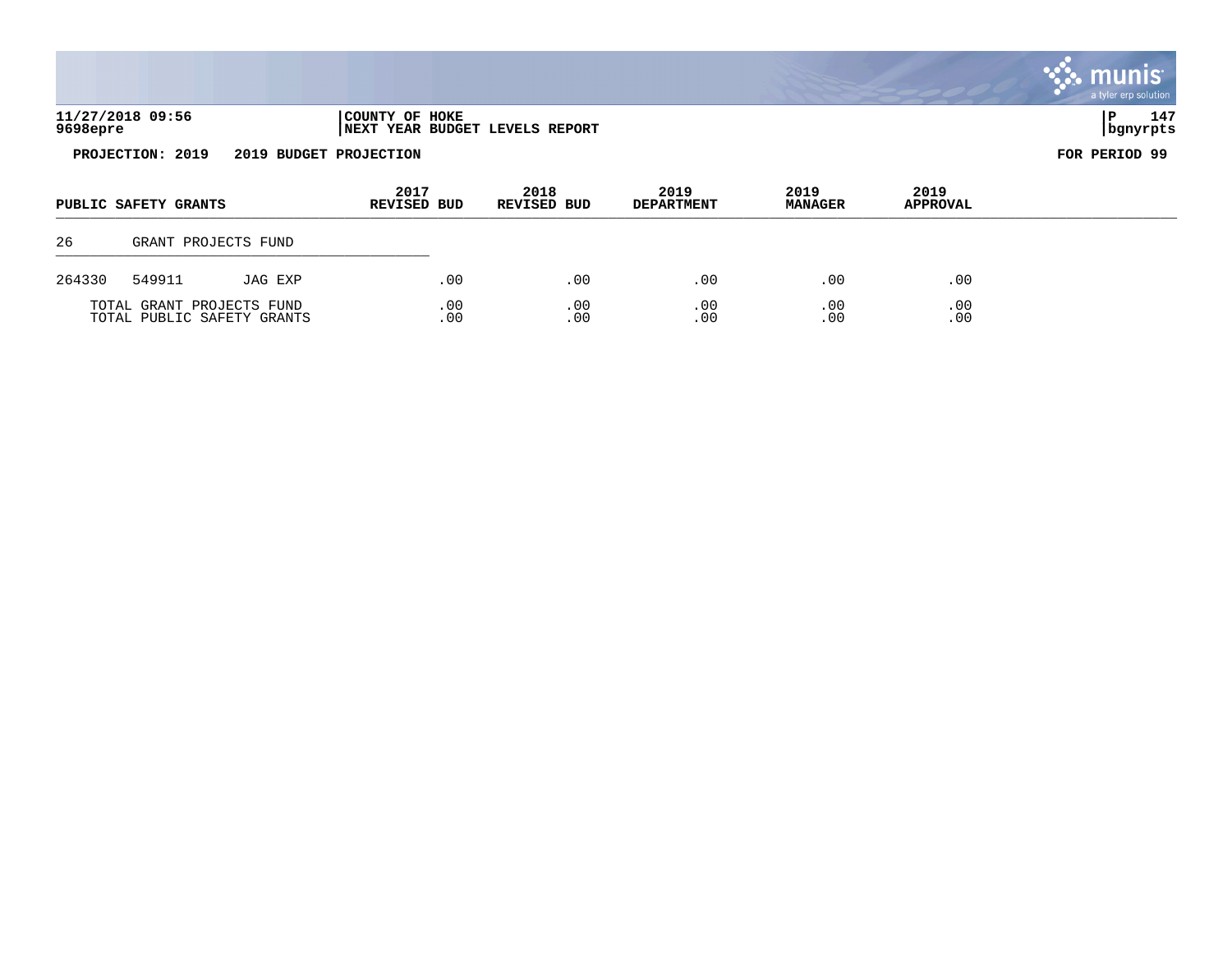| 11/27/2018 09:56 | 'COUNTY OF HOKE                 |          | <b>L48</b> |
|------------------|---------------------------------|----------|------------|
| 9698epre         | INEXT YEAR BUDGET LEVELS REPORT | banvrpts |            |

**PROJECTION: 2019 2019 BUDGET PROJECTION FOR PERIOD 99**

|                                                                                                                      | COOPERATIVE EXTENSION RESERVE                                                                                        |                                                                                                                                                             | 2017<br>REVISED BUD                                                              | 2018<br>REVISED BUD                                                              | 2019<br><b>DEPARTMENT</b>                                                        | 2019<br><b>MANAGER</b>                                                           | 2019<br>APPROVAL                                                                 |  |
|----------------------------------------------------------------------------------------------------------------------|----------------------------------------------------------------------------------------------------------------------|-------------------------------------------------------------------------------------------------------------------------------------------------------------|----------------------------------------------------------------------------------|----------------------------------------------------------------------------------|----------------------------------------------------------------------------------|----------------------------------------------------------------------------------|----------------------------------------------------------------------------------|--|
| 26                                                                                                                   | GRANT PROJECTS FUND                                                                                                  |                                                                                                                                                             |                                                                                  |                                                                                  |                                                                                  |                                                                                  |                                                                                  |  |
| 264950<br>264950<br>264950<br>264950<br>264950<br>264950<br>264950<br>264950<br>264950<br>264950<br>264950<br>264950 | 484002<br>518102<br>522000<br>549900<br>549901<br>549902<br>549903<br>549904<br>549905<br>549906<br>549907<br>549908 | FARM CITY<br>FICA MEDC.<br>FOOD/PROV.<br>FARM TOUR<br>CORN GROW<br>FARM CITY<br>NOONLITING<br>PUBLICATIO<br>SERVSAFE<br>FORESTRY<br><b>TOBACCO</b><br>MISC. | .00<br>.00<br>.00<br>.00<br>.00<br>.00<br>.00<br>.00<br>.00<br>.00<br>.00<br>.00 | .00<br>.00<br>.00<br>.00<br>.00<br>.00<br>.00<br>.00<br>.00<br>.00<br>.00<br>.00 | .00<br>.00<br>.00<br>.00<br>.00<br>.00<br>.00<br>.00<br>.00<br>.00<br>.00<br>.00 | .00<br>.00<br>.00<br>.00<br>.00<br>.00<br>.00<br>.00<br>.00<br>.00<br>.00<br>.00 | .00<br>.00<br>.00<br>.00<br>.00<br>.00<br>.00<br>.00<br>.00<br>.00<br>.00<br>.00 |  |
|                                                                                                                      | TOTAL GRANT PROJECTS FUND                                                                                            | TOTAL COOPERATIVE EXTENSION                                                                                                                                 | .00<br>.00                                                                       | .00<br>.00                                                                       | .00<br>.00                                                                       | .00<br>.00                                                                       | .00<br>.00                                                                       |  |

 $\ddot{\cdot}$ munis<sup>.</sup> a tyler erp solution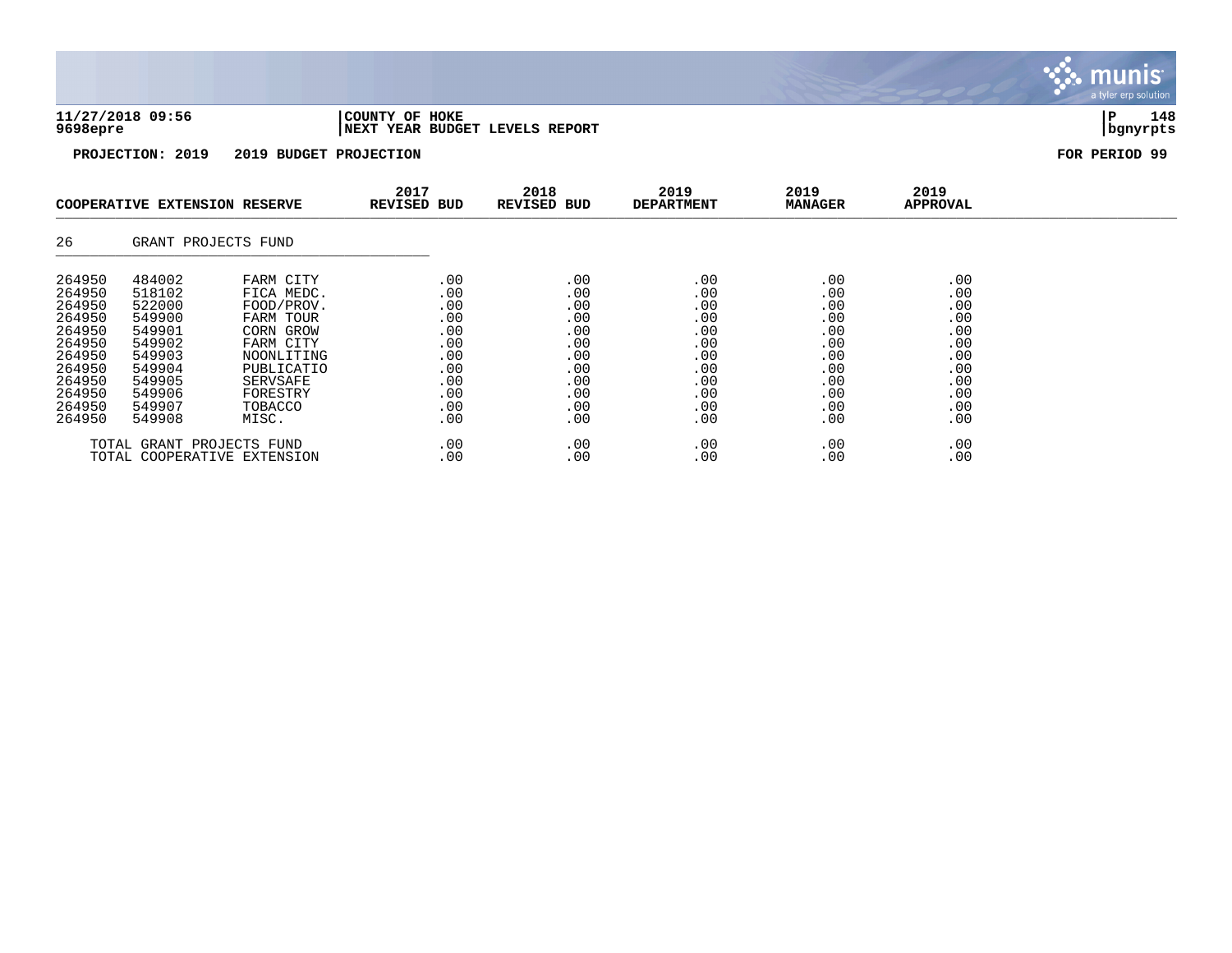|  |  | 11/27/2018 09:56 |  |  |
|--|--|------------------|--|--|
|  |  | $0608$ anra      |  |  |

## **11/27/2018 09:56 |COUNTY OF HOKE |P 149 9698epre |NEXT YEAR BUDGET LEVELS REPORT |bgnyrpts**

**PROJECTION: 2019 2019 BUDGET PROJECTION FOR PERIOD 99**

| PARENTS AS TEACHERS                                                                                                                                                              |                                                                                                                                                                                  | 2017<br>REVISED BUD                                                                                                                                                                                                            | 2018<br>REVISED BUD                                                                                                                                 | 2019<br><b>DEPARTMENT</b>                                                                                                  | 2019<br><b>MANAGER</b>                                                                                                                    | 2019<br>APPROVAL                                                                                                           |                                                                                                                            |  |
|----------------------------------------------------------------------------------------------------------------------------------------------------------------------------------|----------------------------------------------------------------------------------------------------------------------------------------------------------------------------------|--------------------------------------------------------------------------------------------------------------------------------------------------------------------------------------------------------------------------------|-----------------------------------------------------------------------------------------------------------------------------------------------------|----------------------------------------------------------------------------------------------------------------------------|-------------------------------------------------------------------------------------------------------------------------------------------|----------------------------------------------------------------------------------------------------------------------------|----------------------------------------------------------------------------------------------------------------------------|--|
| 26                                                                                                                                                                               | GRANT PROJECTS FUND                                                                                                                                                              |                                                                                                                                                                                                                                |                                                                                                                                                     |                                                                                                                            |                                                                                                                                           |                                                                                                                            |                                                                                                                            |  |
| 264951<br>264951<br>264951<br>264951<br>264951<br>264951<br>264951<br>264951<br>264951<br>264951<br>264951<br>264951<br>264951<br>264951<br>264951<br>264951<br>264951<br>264951 | 438201<br>498011<br>512100<br>512101<br>518100<br>518101<br>518102<br>518103<br>518200<br>518201<br>518300<br>518301<br>518900<br>520000<br>531100<br>532100<br>532500<br>539500 | PAT SM. ST<br>$T/F$ GEN.<br>$S/W - REG$<br>S/W PAT<br>FICA<br>FICA - PAT<br>FICA MEDC.<br>F/M PAT<br>RET. CONT.<br>RET. PAT<br>HOSP. INS.<br>HOSP. PAT<br>OTH FRINGE<br>SUP/MAT.<br>TRAVEL<br>TELEPHONE<br>POSTAGE<br>TRAINING | .00<br>$.00 \,$<br>$.00 \,$<br>.00<br>.00<br>.00<br>.00<br>.00<br>$.00 \,$<br>.00<br>.00<br>.00<br>.00<br>.00<br>.00<br>$.00 \,$<br>.00<br>$.00 \,$ | .00<br>.00<br>.00<br>.00<br>.00<br>.00<br>.00<br>.00<br>.00<br>.00<br>.00<br>.00<br>.00<br>.00<br>.00<br>.00<br>.00<br>.00 | .00<br>$.00 \,$<br>$.00 \,$<br>.00<br>.00<br>.00<br>.00<br>.00<br>.00<br>.00<br>.00<br>.00<br>.00<br>.00<br>.00<br>.00<br>.00<br>$.00 \,$ | .00<br>.00<br>.00<br>.00<br>.00<br>.00<br>.00<br>.00<br>.00<br>.00<br>.00<br>.00<br>.00<br>.00<br>.00<br>.00<br>.00<br>.00 | .00<br>.00<br>.00<br>.00<br>.00<br>.00<br>.00<br>.00<br>.00<br>.00<br>.00<br>.00<br>.00<br>.00<br>.00<br>.00<br>.00<br>.00 |  |
| 264951                                                                                                                                                                           | 549900                                                                                                                                                                           | MISC.<br>TOTAL GRANT PROJECTS FUND<br>TOTAL PARENTS AS TEACHERS                                                                                                                                                                | .00<br>.00<br>.00                                                                                                                                   | .00<br>.00<br>.00                                                                                                          | .00<br>.00<br>.00                                                                                                                         | .00<br>.00<br>.00                                                                                                          | .00<br>.00<br>.00                                                                                                          |  |

munis<sup>.</sup> a tyler erp solution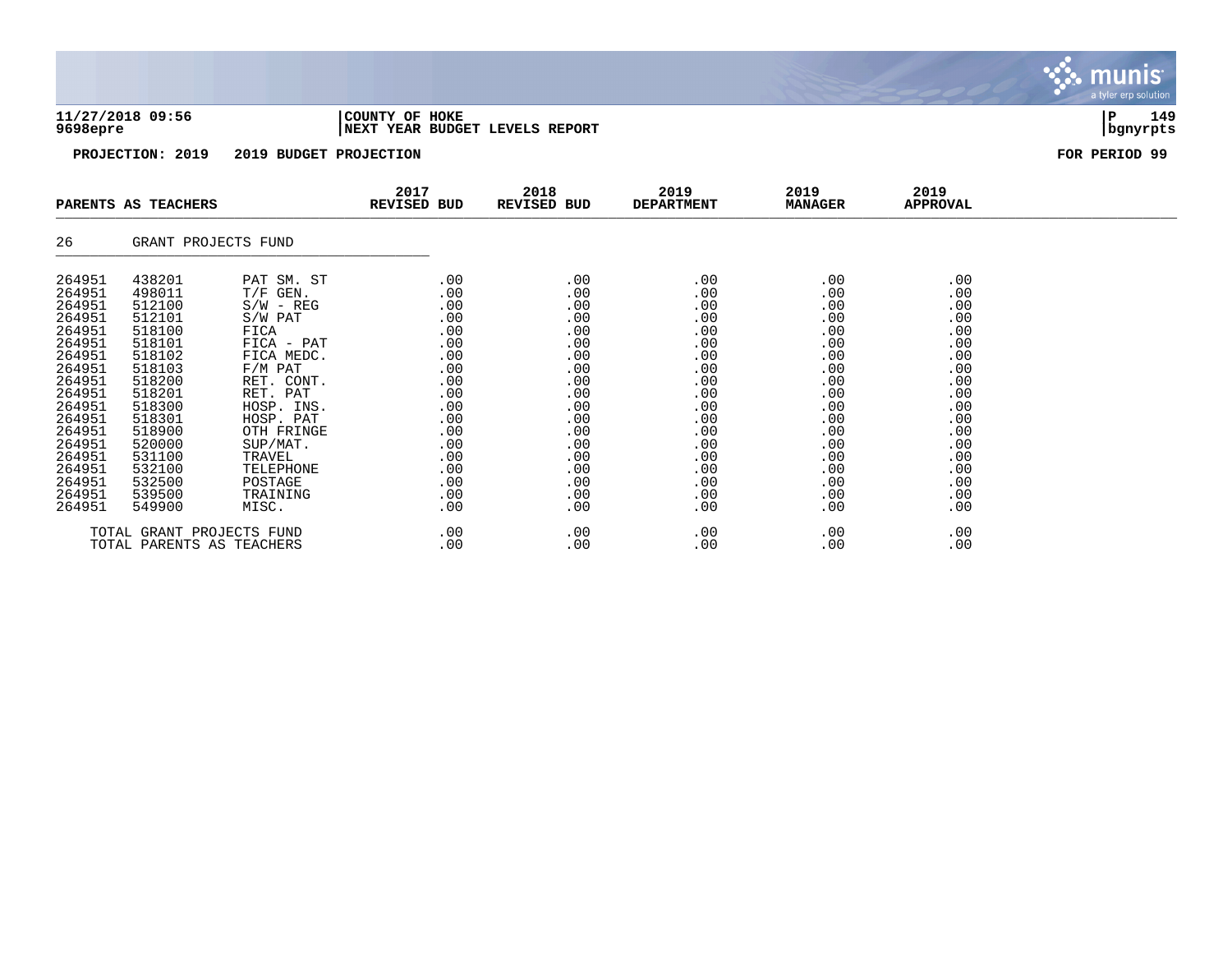## **11/27/2018 09:56 |COUNTY OF HOKE |P 150 9698epre |NEXT YEAR BUDGET LEVELS REPORT |bgnyrpts**

**PROJECTION: 2019 2019 BUDGET PROJECTION FOR PERIOD 99**

|                                                                                                                                                              | SOS AFTER SCHOOL                                                                                                                                             |                                                                                                                                                                                                             | 2017<br><b>REVISED BUD</b>                                                                                   | 2018<br>REVISED BUD                                                                                          | 2019<br><b>DEPARTMENT</b>                                                                                         | 2019<br><b>MANAGER</b>                                                                                       | 2019<br>APPROVAL                                                                                             |  |
|--------------------------------------------------------------------------------------------------------------------------------------------------------------|--------------------------------------------------------------------------------------------------------------------------------------------------------------|-------------------------------------------------------------------------------------------------------------------------------------------------------------------------------------------------------------|--------------------------------------------------------------------------------------------------------------|--------------------------------------------------------------------------------------------------------------|-------------------------------------------------------------------------------------------------------------------|--------------------------------------------------------------------------------------------------------------|--------------------------------------------------------------------------------------------------------------|--|
| 26                                                                                                                                                           | GRANT PROJECTS FUND                                                                                                                                          |                                                                                                                                                                                                             |                                                                                                              |                                                                                                              |                                                                                                                   |                                                                                                              |                                                                                                              |  |
| 264952<br>264952<br>264952<br>264952<br>264952<br>264952<br>264952<br>264952<br>264952<br>264952<br>264952<br>264952<br>264952<br>264952<br>264952<br>264952 | 512100<br>518100<br>518102<br>518200<br>518300<br>518900<br>520000<br>522000<br>531100<br>531101<br>532100<br>532500<br>539500<br>549909<br>549999<br>555000 | $S/W - REG$<br>FICA<br>FICA MEDC.<br>RET. CONT.<br>HOSP. INS.<br>OTH FRINGE<br>SUP/MAT.<br>FOOD/PROV.<br>TRAV. MCL<br>TRAVEL<br>TELEPHONE<br>POSTAGE<br>TRAINING<br>STUD ACT<br>PP REFUND<br>$C/O$ $O/EO$ . | .00<br>.00<br>.00<br>.00<br>.00<br>.00<br>.00<br>.00<br>.00<br>.00<br>.00<br>.00<br>.00<br>.00<br>.00<br>.00 | .00<br>.00<br>.00<br>.00<br>.00<br>.00<br>.00<br>.00<br>.00<br>.00<br>.00<br>.00<br>.00<br>.00<br>.00<br>.00 | .00<br>.00<br>.00<br>.00<br>.00<br>.00<br>.00<br>.00<br>.00<br>.00<br>.00<br>.00<br>.00<br>.00<br>.00<br>$.00 \,$ | .00<br>.00<br>.00<br>.00<br>.00<br>.00<br>.00<br>.00<br>.00<br>.00<br>.00<br>.00<br>.00<br>.00<br>.00<br>.00 | .00<br>.00<br>.00<br>.00<br>.00<br>.00<br>.00<br>.00<br>.00<br>.00<br>.00<br>.00<br>.00<br>.00<br>.00<br>.00 |  |
|                                                                                                                                                              | TOTAL GRANT PROJECTS FUND<br>TOTAL SOS AFTER SCHOOL                                                                                                          |                                                                                                                                                                                                             | .00<br>.00                                                                                                   | .00<br>.00                                                                                                   | .00<br>.00                                                                                                        | .00<br>.00                                                                                                   | .00<br>.00                                                                                                   |  |

munis a tyler erp solution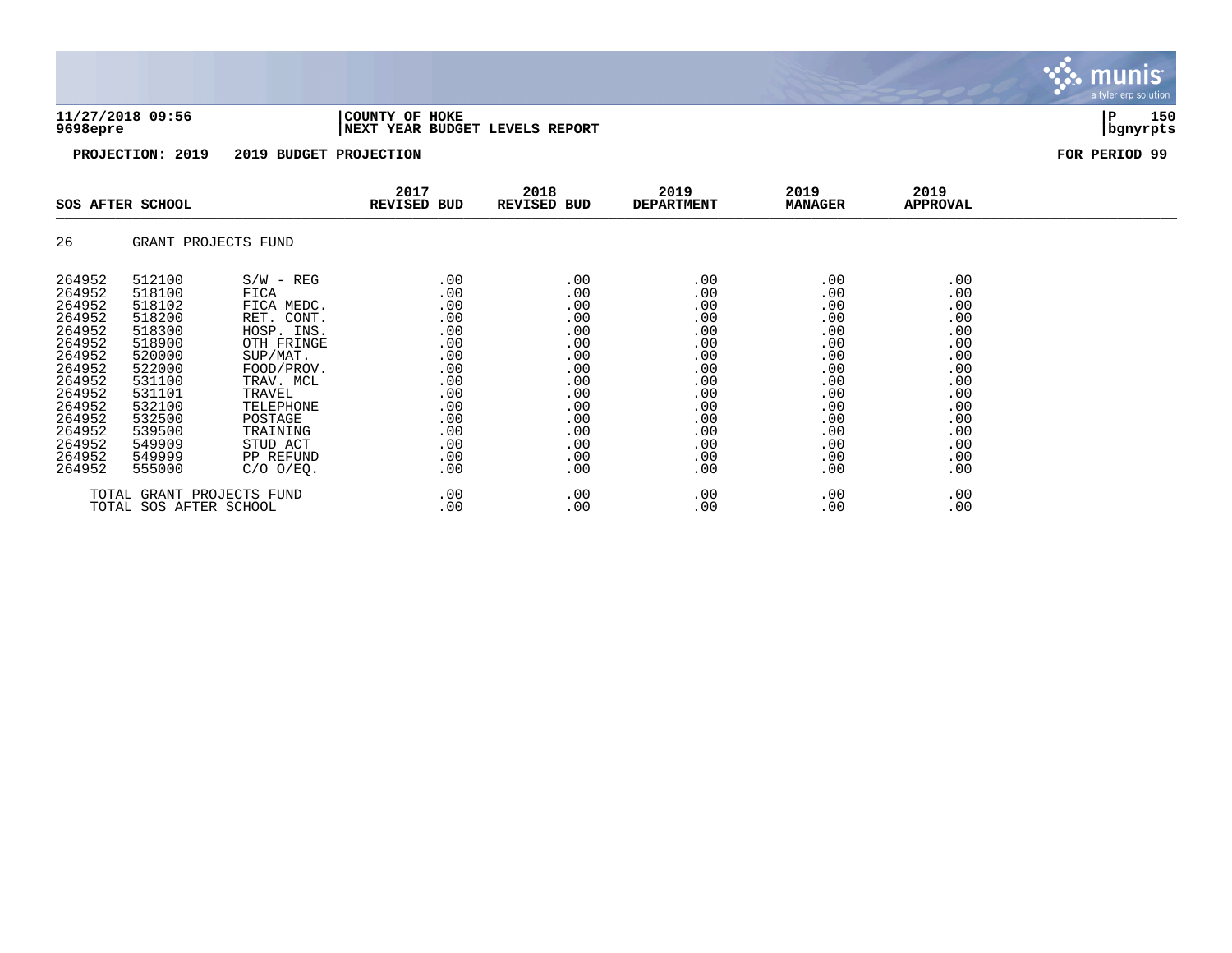| 11/27/2018 09:56 | 'COUNTY OF HOKE                |          | 151 |
|------------------|--------------------------------|----------|-----|
| 9698epre         | NEXT YEAR BUDGET LEVELS REPORT | banvrpts |     |

munis a tyler erp solution

|                                                                                                  | URGENT HOME REPAIR                                                                                                   |                                                                                                                                        | 2017<br><b>REVISED BUD</b>                                         | 2018<br>REVISED BUD                                                | 2019<br><b>DEPARTMENT</b>                                          | 2019<br><b>MANAGER</b>                                             | 2019<br>APPROVAL                                                   |  |
|--------------------------------------------------------------------------------------------------|----------------------------------------------------------------------------------------------------------------------|----------------------------------------------------------------------------------------------------------------------------------------|--------------------------------------------------------------------|--------------------------------------------------------------------|--------------------------------------------------------------------|--------------------------------------------------------------------|--------------------------------------------------------------------|--|
| 26                                                                                               | GRANT PROJECTS FUND                                                                                                  |                                                                                                                                        |                                                                    |                                                                    |                                                                    |                                                                    |                                                                    |  |
| 265861<br>265861<br>265861<br>265861<br>265861<br>265861<br>265861<br>265861<br>265861<br>265861 | 433300<br>433300 2006<br>433300 2007<br>449000<br>518102<br>535100<br>535100 2006<br>535100 2007<br>598026<br>599100 | HOME REPAI<br>$I/G$ S/SEN.<br>$I/G$ S/SEN.<br>INV. EARN<br>FICA MEDC.<br>M/R BUILD<br>M/R BUILD<br>M/R BUILD<br>TRANS TO<br>CONTINGENC | .00<br>.00<br>.00<br>.00<br>.00<br>.00<br>.00<br>.00<br>.00<br>.00 | .00<br>.00<br>.00<br>.00<br>.00<br>.00<br>.00<br>.00<br>.00<br>.00 | .00<br>.00<br>.00<br>.00<br>.00<br>.00<br>.00<br>.00<br>.00<br>.00 | .00<br>.00<br>.00<br>.00<br>.00<br>.00<br>.00<br>.00<br>.00<br>.00 | .00<br>.00<br>.00<br>.00<br>.00<br>.00<br>.00<br>.00<br>.00<br>.00 |  |
|                                                                                                  | TOTAL GRANT PROJECTS FUND<br>TOTAL URGENT HOME REPAIR                                                                |                                                                                                                                        | .00<br>.00                                                         | .00<br>.00                                                         | .00<br>.00                                                         | .00<br>.00                                                         | .00<br>.00                                                         |  |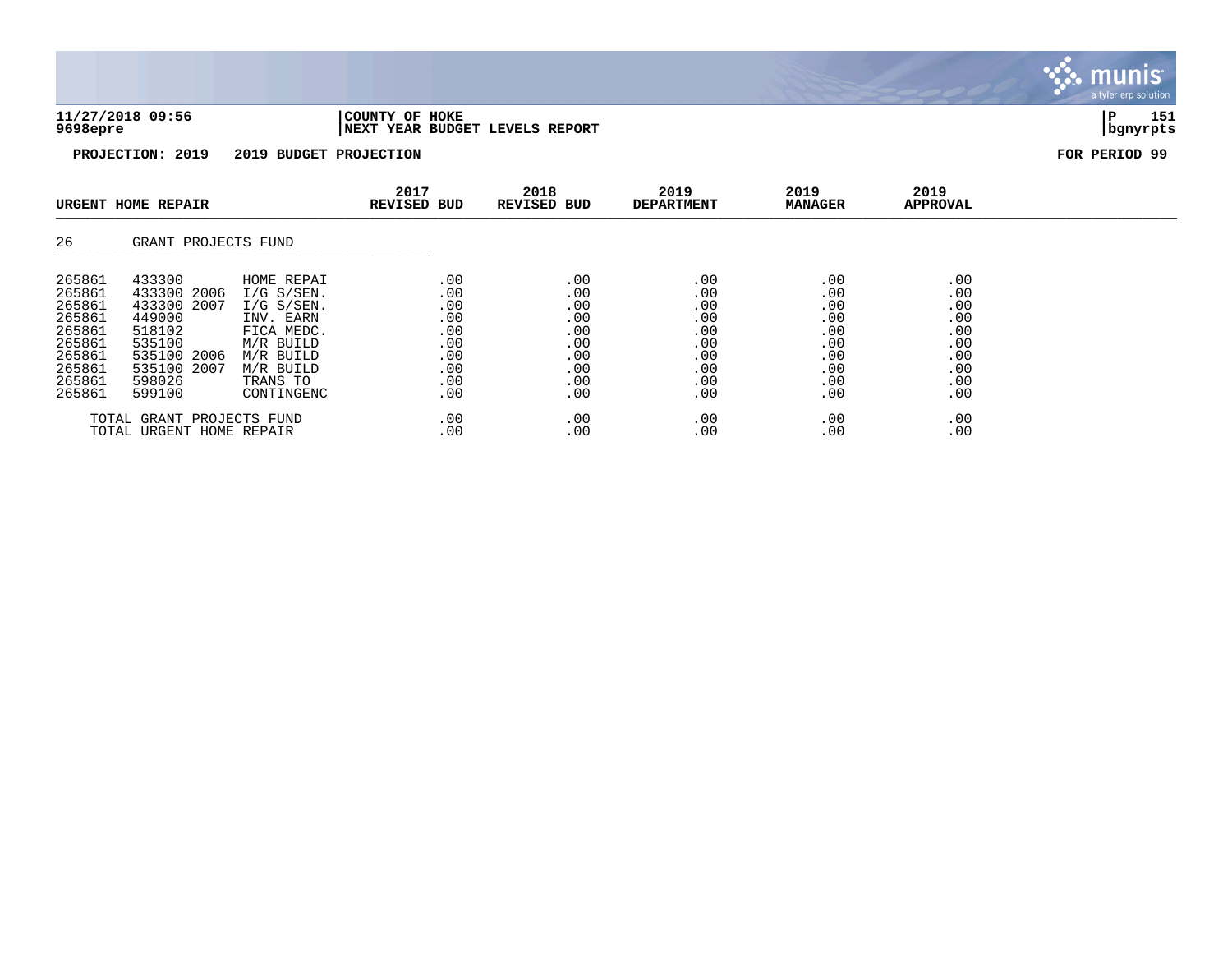

|                            | LAW ENFORCEMENT OFFICERS FUND |                                                              | 2017<br>REVISED BUD | 2018<br>REVISED BUD            | 2019<br><b>DEPARTMENT</b>  | 2019<br><b>MANAGER</b>     | 2019<br>APPROVAL           |  |
|----------------------------|-------------------------------|--------------------------------------------------------------|---------------------|--------------------------------|----------------------------|----------------------------|----------------------------|--|
| 27                         |                               | LAW ENFORCEMENT OFFICER FUND                                 |                     |                                |                            |                            |                            |  |
| 273431<br>273431<br>273431 | 449000<br>498011<br>499100    | INV. EARN<br>$T/F$ GEN.<br>$F/B$ APPRO.                      | .00<br>.00<br>.00   | .00<br>$.00 \,$<br>$-5.084.00$ | .00<br>$-7,500.00$<br>. 00 | .00<br>$-7,500.00$         | .00<br>$-7,500.00$<br>.00  |  |
|                            |                               | TOTAL LAW ENFORCEMENT OFFICE<br>TOTAL LAW ENFORCEMENT OFFICE | .00<br>.00          | $-5,084.00$<br>-5,084.00       | $-7,500.00$<br>$-7.500.00$ | $-7,500.00$<br>$-7,500.00$ | $-7,500.00$<br>$-7,500.00$ |  |

munis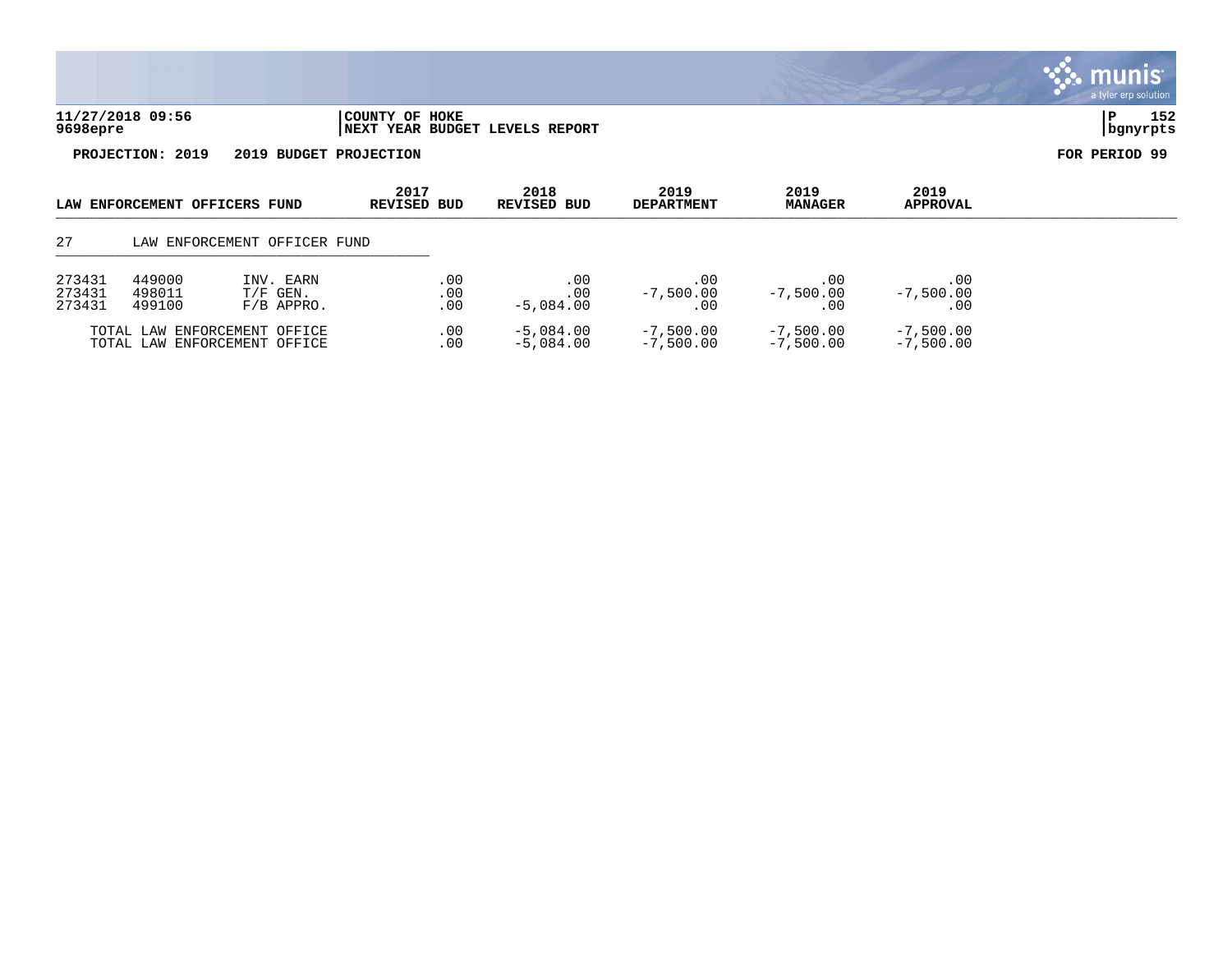| HOKE<br><b>COUNTY</b><br>OF<br>REPORT<br>LEVELS<br><b>BUDGET</b><br>  NEXT<br>YEAR |  |   |
|------------------------------------------------------------------------------------|--|---|
|                                                                                    |  | . |

**PROJECTION: 2019 2019 BUDGET PROJECTION FOR PERIOD 99**

|        | LAW ENFORCEMENT OFFICER FUND                                 |             | 2017<br><b>REVISED BUD</b> | 2018<br>REVISED BUD  | 2019<br><b>DEPARTMENT</b> | 2019<br><b>MANAGER</b> | 2019<br><b>APPROVAL</b> |  |
|--------|--------------------------------------------------------------|-------------|----------------------------|----------------------|---------------------------|------------------------|-------------------------|--|
| 27     | LAW ENFORCEMENT OFFICER FUND                                 |             |                            |                      |                           |                        |                         |  |
| 274310 | 512100                                                       | $S/W - REG$ | .00                        | 5,084.00             | 7,500.00                  | 7,500.00               | 7,500.00                |  |
|        | TOTAL LAW ENFORCEMENT OFFICE<br>TOTAL LAW ENFORCEMENT OFFICE |             | .00<br>.00                 | 5,084.00<br>5,084.00 | 7,500.00<br>7,500.00      | 7,500.00<br>7,500.00   | 7,500.00<br>7,500.00    |  |

# . munis<sup>.</sup> a tyler erp solution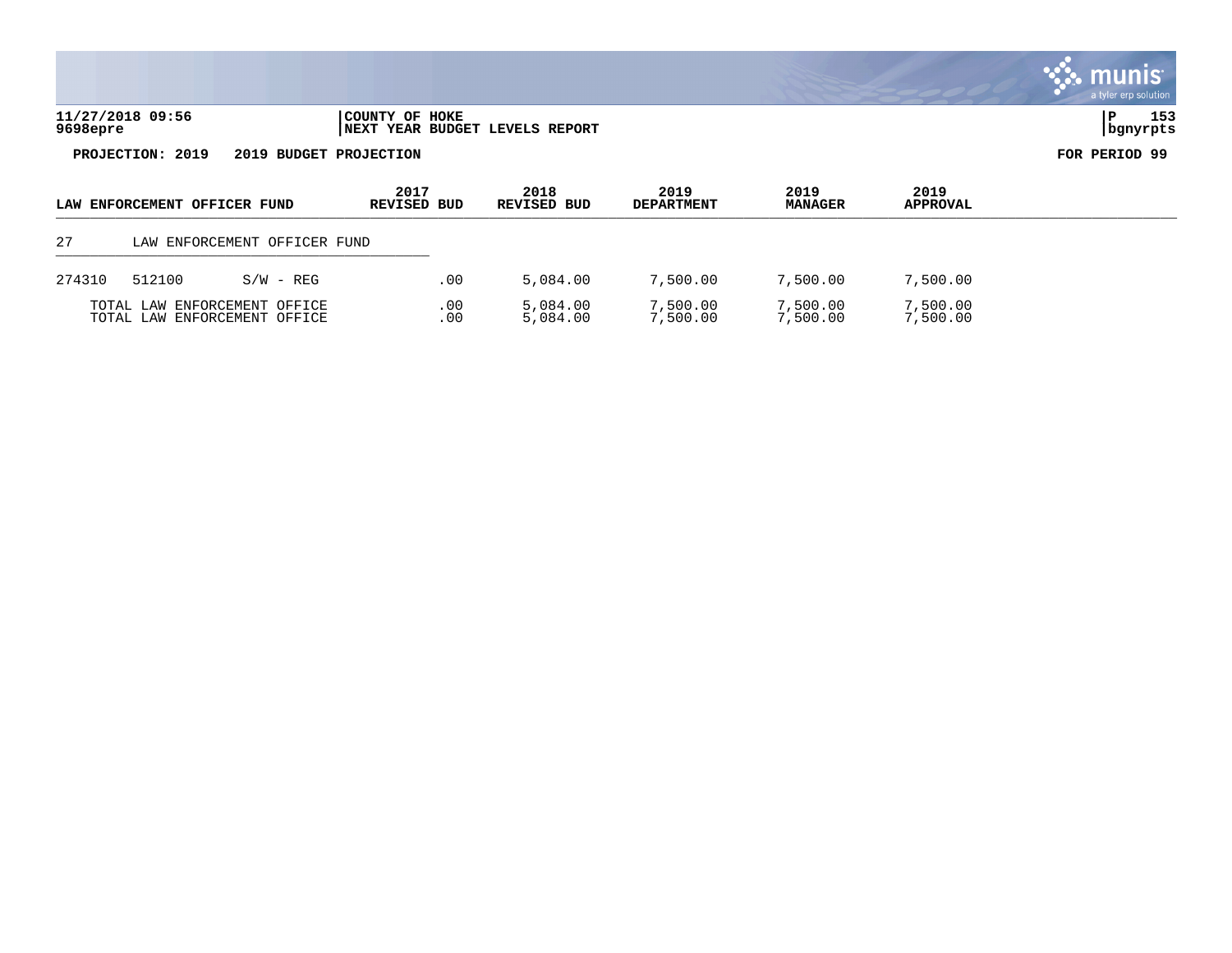|                                                                                                                                                                        | 11/27/2018 09:56                                                                                                                                                       |                                                                                                                                                                                                                             | COUNTY OF HOKE                                                                                                                                                                                                           |                                                                                                                                                                                                                         |                                                                                                                                                                                                                          |                                                                                                                                                                                                                          |                                                                                                                                                                                                                         | a tyler erp solution<br>154<br>${\bf P}$ |
|------------------------------------------------------------------------------------------------------------------------------------------------------------------------|------------------------------------------------------------------------------------------------------------------------------------------------------------------------|-----------------------------------------------------------------------------------------------------------------------------------------------------------------------------------------------------------------------------|--------------------------------------------------------------------------------------------------------------------------------------------------------------------------------------------------------------------------|-------------------------------------------------------------------------------------------------------------------------------------------------------------------------------------------------------------------------|--------------------------------------------------------------------------------------------------------------------------------------------------------------------------------------------------------------------------|--------------------------------------------------------------------------------------------------------------------------------------------------------------------------------------------------------------------------|-------------------------------------------------------------------------------------------------------------------------------------------------------------------------------------------------------------------------|------------------------------------------|
| 9698epre                                                                                                                                                               |                                                                                                                                                                        |                                                                                                                                                                                                                             | NEXT YEAR BUDGET LEVELS REPORT                                                                                                                                                                                           |                                                                                                                                                                                                                         |                                                                                                                                                                                                                          |                                                                                                                                                                                                                          |                                                                                                                                                                                                                         | bgnyrpts                                 |
|                                                                                                                                                                        | PROJECTION: 2019                                                                                                                                                       | 2019 BUDGET PROJECTION                                                                                                                                                                                                      |                                                                                                                                                                                                                          |                                                                                                                                                                                                                         |                                                                                                                                                                                                                          |                                                                                                                                                                                                                          |                                                                                                                                                                                                                         | FOR PERIOD 99                            |
| <b>FIRE REVENUE</b>                                                                                                                                                    |                                                                                                                                                                        |                                                                                                                                                                                                                             | 2017<br><b>REVISED BUD</b>                                                                                                                                                                                               | 2018<br><b>REVISED BUD</b>                                                                                                                                                                                              | 2019<br><b>DEPARTMENT</b>                                                                                                                                                                                                | 2019<br><b>MANAGER</b>                                                                                                                                                                                                   | 2019<br><b>APPROVAL</b>                                                                                                                                                                                                 |                                          |
| 28                                                                                                                                                                     | FIRE DISTRICT FUND                                                                                                                                                     |                                                                                                                                                                                                                             |                                                                                                                                                                                                                          |                                                                                                                                                                                                                         |                                                                                                                                                                                                                          |                                                                                                                                                                                                                          |                                                                                                                                                                                                                         |                                          |
| 283434<br>283434<br>283434<br>283434<br>283434<br>283434<br>283434<br>283434<br>283434<br>283434<br>283434<br>283434<br>283434<br>283434<br>283434<br>283434<br>283434 | 411100<br>411102<br>411103<br>411104<br>411105<br>411106<br>411107<br>411108<br>411109<br>411110<br>411111<br>419000<br>419101<br>419300<br>436000<br>441001<br>449000 | FIRE TAXES<br>ANTIOCH<br>N. SCOT.<br>PUPPY CRK<br>ROCKFISH<br>HILLCREST<br>WEST HOKE<br>PINE HILL<br>TYLER TOWN<br>STONEWALL<br>ABERDEEN<br>TAX DISC.<br>$O/S$ TAX<br>TAX ABATE.<br>$I/G$ S/GRNT<br>NORTH RAEF<br>INV. EARN | .00<br>$-126,550.00$<br>$-10,900.00$<br>$-800,000.00$<br>$-383,977.00$<br>$-420, 288.00$<br>$-125, 516.00$<br>$-115,847.00$<br>.00<br>$-124, 270.00$<br>$-35,552.00$<br>.00<br>.00<br>.00<br>.00<br>$-185,045.00$<br>.00 | .00<br>$-126,550.00$<br>$-14,900.00$<br>$-840,000.00$<br>$-383,977.00$<br>$-420, 288.00$<br>$-125,516.00$<br>$-115,847.00$<br>.00<br>$-169, 270.00$<br>$-35,552.00$<br>.00<br>.00<br>.00<br>.00<br>$-195,045.00$<br>.00 | .00<br>$-136,550.00$<br>$-11,000.00$<br>$-825,000.00$<br>$-393, 977.00$<br>$-420, 288.00$<br>$-125,516.00$<br>$-115,847.00$<br>.00<br>$-124, 270.00$<br>$-35,552.00$<br>.00<br>.00<br>.00<br>.00<br>$-195,045.00$<br>.00 | .00<br>$-136,550.00$<br>$-11,000.00$<br>$-825,000.00$<br>$-393,977.00$<br>$-420, 288.00$<br>$-125, 516.00$<br>$-115,847.00$<br>.00<br>$-124, 270.00$<br>$-35,552.00$<br>.00<br>.00<br>.00<br>.00<br>$-195,045.00$<br>.00 | .00<br>$-136,550.00$<br>$-11,000.00$<br>$-825,000.00$<br>$-393,977.00$<br>$-420, 288.00$<br>$-125,516.00$<br>$-115,847.00$<br>.00<br>$-124, 270.00$<br>$-35,552.00$<br>.00<br>.00<br>.00<br>.00<br>$-195,045.00$<br>.00 |                                          |

TOTAL FIRE DISTRICT FUND -2,327,945.00 -2,426,945.00 -2,383,045.00 -2,383,045.00 -2,383,045.00 TOTAL FIRE REVENUE -2,327,945.00 -2,426,945.00 -2,383,045.00 -2,383,045.00 -2,383,045.00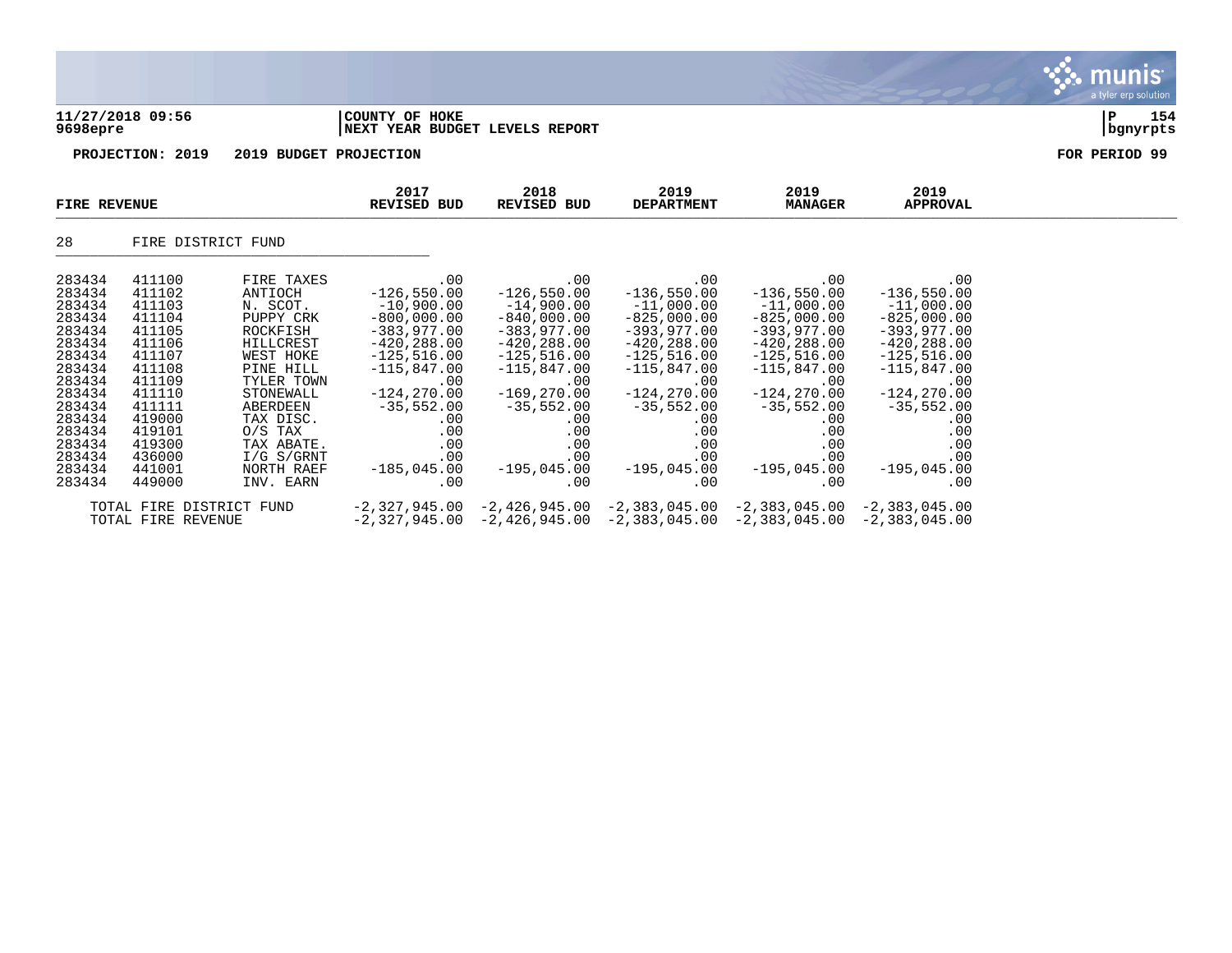| TAXES PAID THROUGH DMV       | 2017<br><b>REVISED BUD</b>                       | 2018<br>REVISED BUD | 2019<br><b>DEPARTMENT</b> | 2019<br><b>MANAGER</b> | 2019<br><b>APPROVAL</b> |                        |
|------------------------------|--------------------------------------------------|---------------------|---------------------------|------------------------|-------------------------|------------------------|
| PROJECTION: 2019             | 2019 BUDGET PROJECTION                           |                     |                           |                        |                         | FOR PERIOD 99          |
| 11/27/2018 09:56<br>9698epre | COUNTY OF HOKE<br>NEXT YEAR BUDGET LEVELS REPORT |                     |                           |                        |                         | 155<br>Þ<br>  bgnyrpts |

a tyler erp solution

**PART** 

# 28 FIRE DISTRICT FUND \_\_\_\_\_\_\_\_\_\_\_\_\_\_\_\_\_\_\_\_\_\_\_\_\_\_\_\_\_\_\_\_\_\_\_\_\_\_\_\_\_\_\_\_

| 283440 | 411102                   | ANTIOCH                      | $-23,600.00$   | $-23,600.00$  | $-23,600.00$   | $-23,600.00$   | $-23,600.00$   |
|--------|--------------------------|------------------------------|----------------|---------------|----------------|----------------|----------------|
| 283440 | 411103                   | N. SCOT.                     | $-1,350.00$    | $-1,350.00$   | $-1,350.00$    | $-1,350.00$    | $-1,350.00$    |
| 283440 | 411104                   | PUPPY CRK                    | $-79,000.00$   | $-79,000.00$  | $-79,000.00$   | $-79,000.00$   | $-79,000.00$   |
| 283440 | 411105                   | ROCKFISH                     | $-51,700.00$   | $-61,700.00$  | $-51,700.00$   | $-51,700.00$   | $-51,700.00$   |
| 283440 | 411106                   | <b>HILLCREST</b>             | $-45,000.00$   | $-45,000.00$  | $-45,000.00$   | $-45,000,00$   | $-45,000,00$   |
| 283440 | 411107                   | WEST HOKE                    | $-18,600.00$   | $-18,600.00$  | $-18,600.00$   | $-18,600.00$   | $-18,600.00$   |
| 283440 | 411108                   | PINE HILL                    | $-17,500.00$   | $-17,500.00$  | $-17,500.00$   | $-17,500.00$   | $-17,500.00$   |
| 283440 | 411109                   | TYLER TOWN                   | .00            | .00           | .00            | .00            | $.00 \,$       |
| 283440 | 411110                   | STONEWALL                    | $-13,500.00$   | $-13,500.00$  | $-13,500.00$   | $-13,500.00$   | $-13,500.00$   |
| 283440 | 411111                   | <b>ABERDEEN</b>              | $-6.600.00$    | $-6.600.00$   | $-6,600.00$    | $-6.600.00$    | $-6.600.00$    |
| 283440 | 441001                   | NRAE                         | $-27,600.00$   | $-37,600.00$  | $-27,600.00$   | $-27,600.00$   | $-27,600.00$   |
|        | TOTAL FIRE DISTRICT FUND |                              | $-284, 450.00$ | $-304.450.00$ | $-284, 450.00$ | $-284.450.00$  | $-284, 450.00$ |
|        |                          | TOTAL TAXES PAID THROUGH DMV | $-284.450.00$  | $-304.450.00$ | $-284.450.00$  | $-284, 450.00$ | $-284.450.00$  |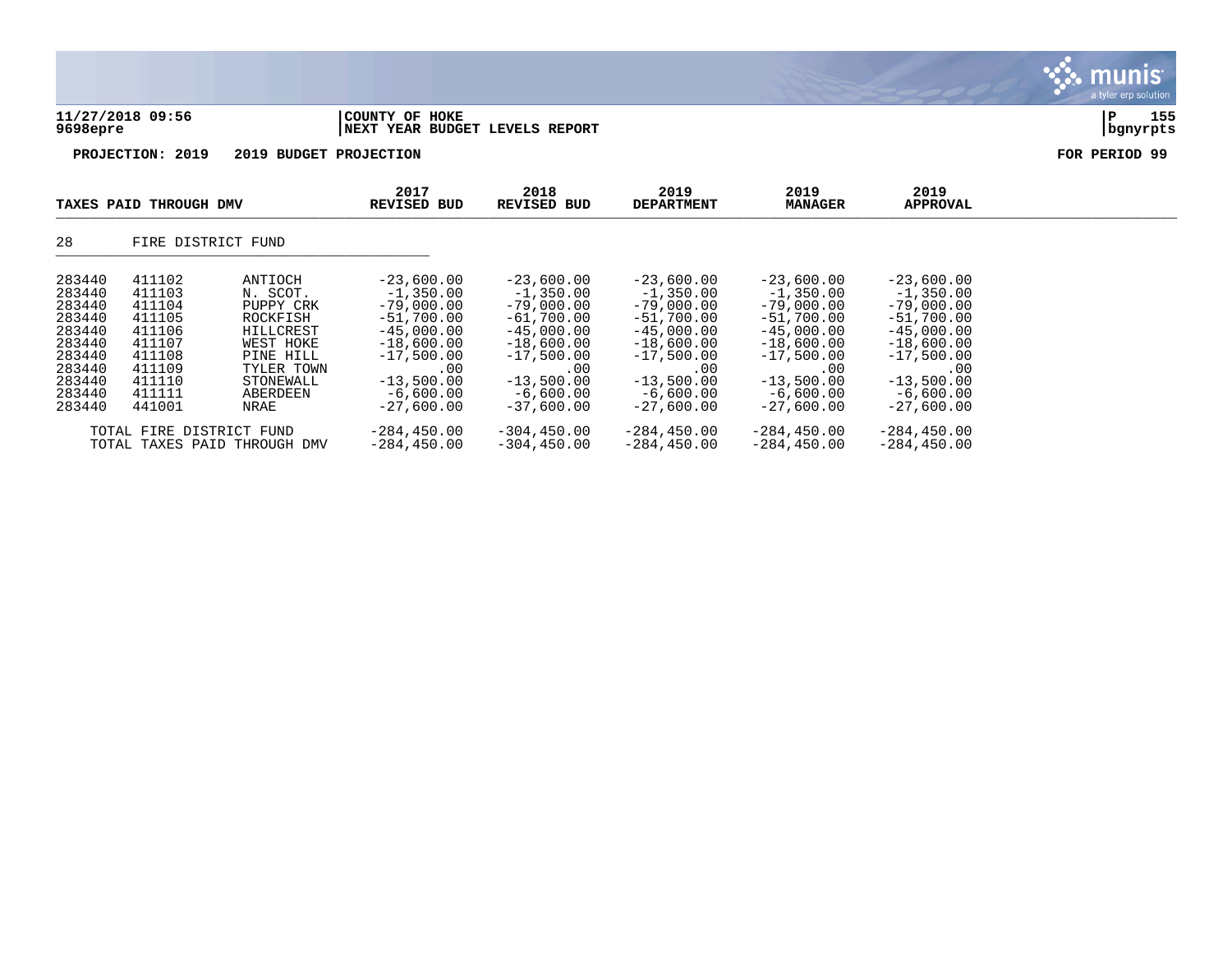|                                                                                                                                |                                                                                                                                |                                                                                                                                                                        |                                                                                                                                                             |                                                                                                                                                             |                                                                                                                                                             |                                                                                                                                                             |                                                                                                                                                             | nıs<br>a tyler erp solution |
|--------------------------------------------------------------------------------------------------------------------------------|--------------------------------------------------------------------------------------------------------------------------------|------------------------------------------------------------------------------------------------------------------------------------------------------------------------|-------------------------------------------------------------------------------------------------------------------------------------------------------------|-------------------------------------------------------------------------------------------------------------------------------------------------------------|-------------------------------------------------------------------------------------------------------------------------------------------------------------|-------------------------------------------------------------------------------------------------------------------------------------------------------------|-------------------------------------------------------------------------------------------------------------------------------------------------------------|-----------------------------|
| 9698epre                                                                                                                       | 11/27/2018 09:56                                                                                                               |                                                                                                                                                                        | COUNTY OF HOKE<br>NEXT YEAR BUDGET LEVELS REPORT                                                                                                            |                                                                                                                                                             |                                                                                                                                                             |                                                                                                                                                             |                                                                                                                                                             | 156<br>P<br>  bgnyrpts      |
|                                                                                                                                | PROJECTION: 2019                                                                                                               | 2019 BUDGET PROJECTION                                                                                                                                                 |                                                                                                                                                             |                                                                                                                                                             |                                                                                                                                                             |                                                                                                                                                             |                                                                                                                                                             | FOR PERIOD 99               |
|                                                                                                                                | FIRE DEPARTMENTS                                                                                                               |                                                                                                                                                                        | 2017<br><b>REVISED BUD</b>                                                                                                                                  | 2018<br><b>REVISED BUD</b>                                                                                                                                  | 2019<br><b>DEPARTMENT</b>                                                                                                                                   | 2019<br><b>MANAGER</b>                                                                                                                                      | 2019<br><b>APPROVAL</b>                                                                                                                                     |                             |
| 28                                                                                                                             | FIRE DISTRICT FUND                                                                                                             |                                                                                                                                                                        |                                                                                                                                                             |                                                                                                                                                             |                                                                                                                                                             |                                                                                                                                                             |                                                                                                                                                             |                             |
| 284340<br>284340<br>284340<br>284340<br>284340<br>284340<br>284340<br>284340<br>284340<br>284340<br>284340<br>284340<br>284340 | 569400<br>569401<br>569402<br>569403<br>569404<br>569405<br>569406<br>569407<br>569408<br>569409<br>569410<br>569411<br>598011 | FIRE TAXES<br>NORTH RAEF<br>ANTIOCH<br>NORTH SCOT<br>PUPPY CRK<br>ROCKFISH<br>HILLCREST<br>WEST HOKE<br>PINE HILL<br>TYLER TOWN<br>STONEWALL<br>ABERDEEN<br>$T/F$ GEN. | .00<br>212,645.00<br>150,150.00<br>12,250.00<br>879,000.00<br>435,677.00<br>465,288.00<br>144,116.00<br>133,347.00<br>.00<br>137,770.00<br>42,152.00<br>.00 | .00<br>232,645.00<br>150,150.00<br>16,250.00<br>919,000.00<br>445,677.00<br>465,288.00<br>144,116.00<br>133,347.00<br>.00<br>182,770.00<br>42,152.00<br>.00 | .00<br>222,645.00<br>160,150.00<br>12,350.00<br>904,000.00<br>445,677.00<br>465,288.00<br>144,116.00<br>133,347.00<br>.00<br>137,770.00<br>42,152.00<br>.00 | .00<br>222,645.00<br>160,150.00<br>12,350.00<br>904,000.00<br>445,677.00<br>465,288.00<br>144,116.00<br>133,347.00<br>.00<br>137,770.00<br>42,152.00<br>.00 | .00<br>222,645.00<br>160,150.00<br>12,350.00<br>904,000.00<br>445,677.00<br>465,288.00<br>144,116.00<br>133,347.00<br>.00<br>137,770.00<br>42,152.00<br>.00 |                             |
|                                                                                                                                | TOTAL FIRE DISTRICT FUND                                                                                                       |                                                                                                                                                                        | 2,612,395.00                                                                                                                                                | 2,731,395.00                                                                                                                                                | 2,667,495.00                                                                                                                                                | 2,667,495.00                                                                                                                                                | 2,667,495.00                                                                                                                                                |                             |

TOTAL FIRE DEPARTMENTS 2,612,395.00 2,731,395.00 2,667,495.00 2,667,495.00 2,667,495.00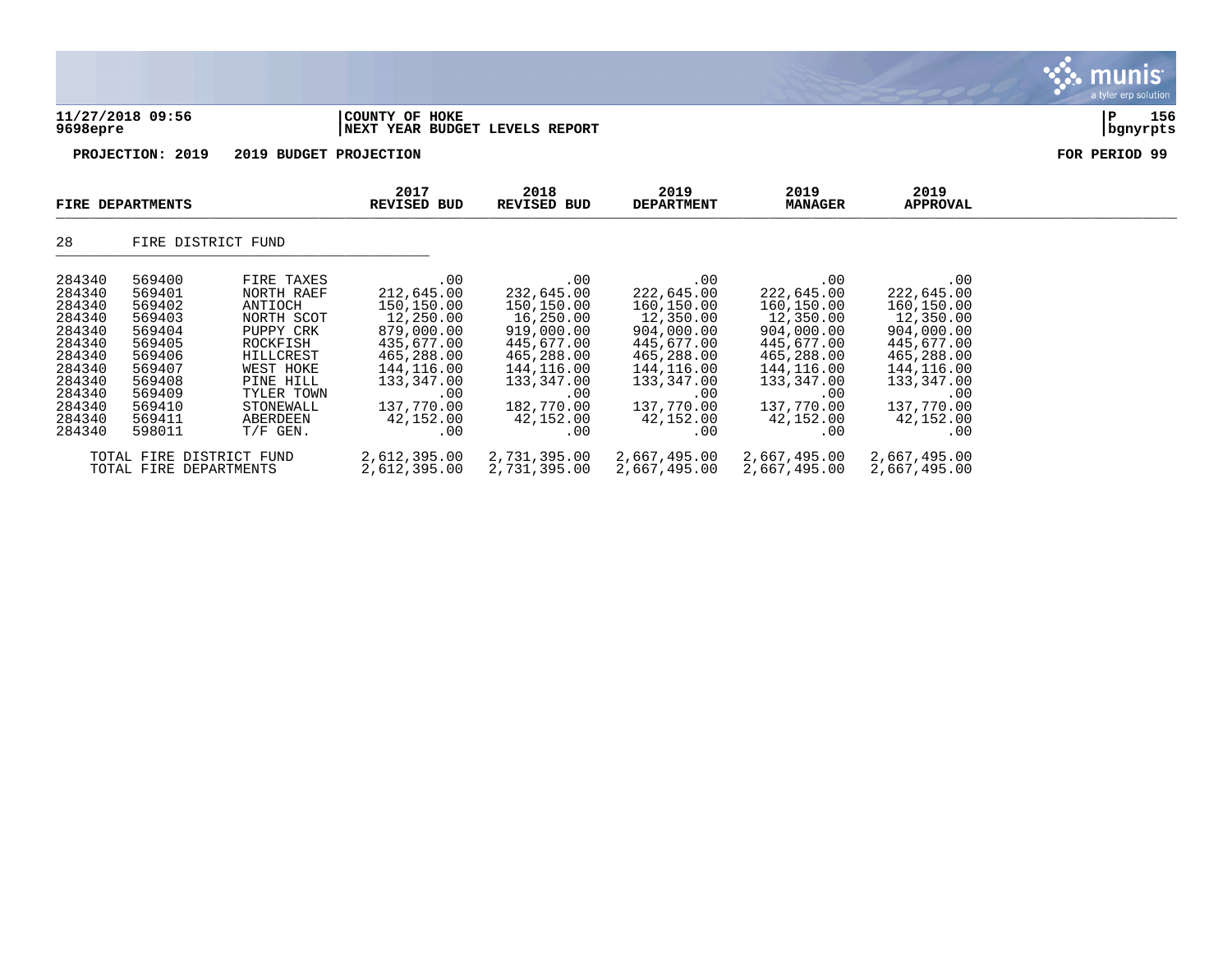|                  |                        |                                                              |                     |            |                                |                           |                        |                         | <b>munis</b><br>a tyler erp solution |
|------------------|------------------------|--------------------------------------------------------------|---------------------|------------|--------------------------------|---------------------------|------------------------|-------------------------|--------------------------------------|
| 9698epre         | 11/27/2018 09:56       |                                                              | COUNTY OF HOKE      |            | NEXT YEAR BUDGET LEVELS REPORT |                           |                        |                         | 157<br>P<br>  bgnyrpts               |
|                  | PROJECTION: 2019       | 2019 BUDGET PROJECTION                                       |                     |            |                                |                           |                        |                         | FOR PERIOD 99                        |
|                  | RATE STABILIZATION FEE |                                                              | 2017<br>REVISED BUD |            | 2018<br>REVISED BUD            | 2019<br><b>DEPARTMENT</b> | 2019<br><b>MANAGER</b> | 2019<br><b>APPROVAL</b> |                                      |
| 35               |                        | WATER: RATE STABILIZATION FEE                                |                     |            |                                |                           |                        |                         |                                      |
| 353710<br>353710 | 498060<br>498999       | T/F WATER<br>YE REV CL                                       |                     | .00<br>.00 | .00<br>.00                     | .00<br>.00                | .00<br>.00             | .00<br>.00              |                                      |
|                  |                        | TOTAL WATER: RATE STABILIZAT<br>TOTAL RATE STABILIZATION FEE |                     | .00<br>.00 | .00<br>.00                     | .00<br>.00                | .00<br>.00             | .00<br>.00              |                                      |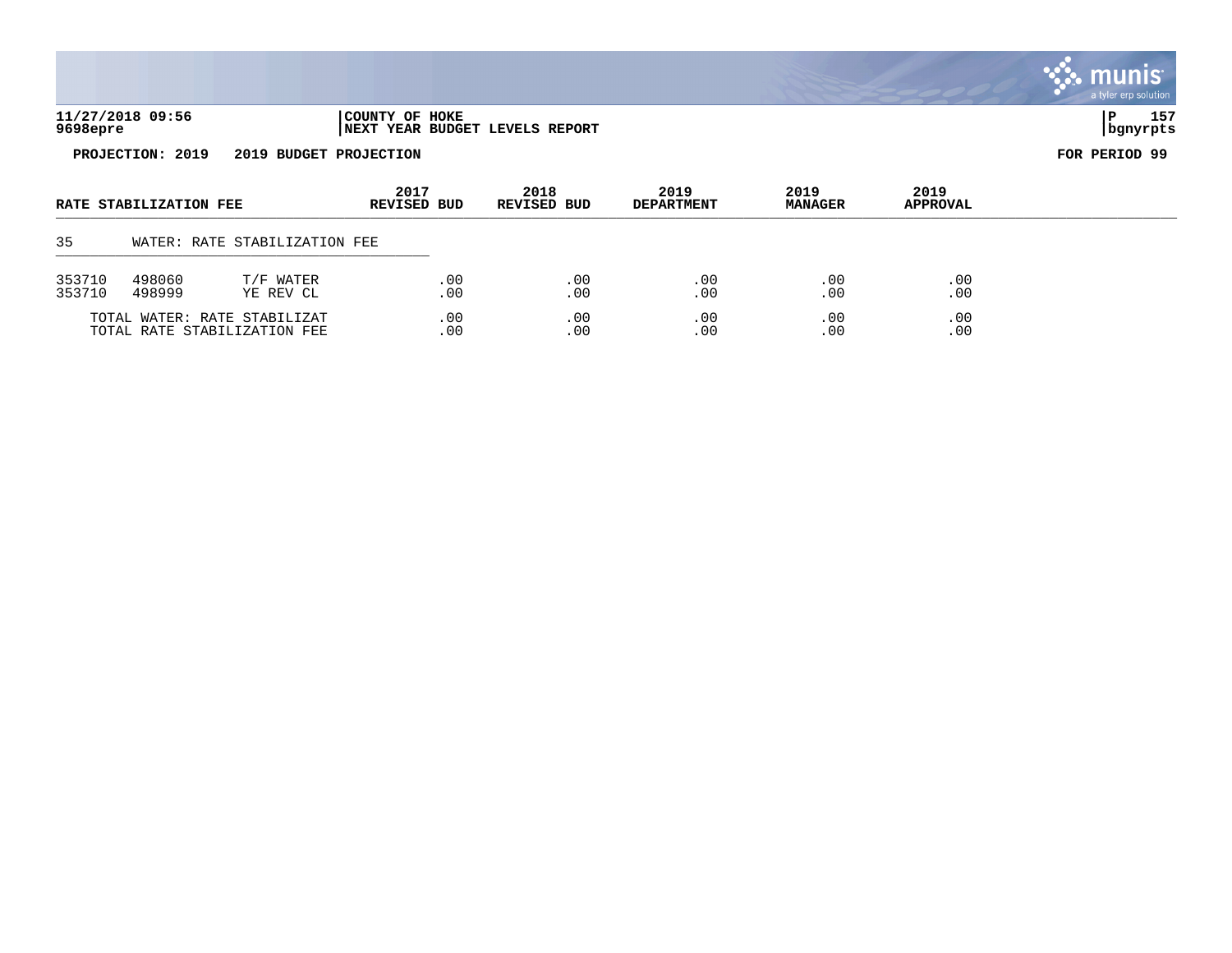|          |                        |                                                              |                            |            |                                |                           |                        |                  | <b>W. MUNIS</b><br>a tyler erp solution |
|----------|------------------------|--------------------------------------------------------------|----------------------------|------------|--------------------------------|---------------------------|------------------------|------------------|-----------------------------------------|
| 9698epre | 11/27/2018 09:56       |                                                              | COUNTY OF HOKE             |            | NEXT YEAR BUDGET LEVELS REPORT |                           |                        |                  | 158<br>P<br>bgnyrpts                    |
|          | PROJECTION: 2019       | 2019 BUDGET PROJECTION                                       |                            |            |                                |                           |                        |                  | FOR PERIOD 99                           |
|          | RATE STABILIZATION FEE |                                                              | 2017<br><b>REVISED BUD</b> |            | 2018<br><b>REVISED BUD</b>     | 2019<br><b>DEPARTMENT</b> | 2019<br><b>MANAGER</b> | 2019<br>APPROVAL |                                         |
| 35       |                        | WATER: RATE STABILIZATION FEE                                |                            |            |                                |                           |                        |                  |                                         |
| 354720   | 598099                 | TRAN/OTHER                                                   |                            | .00        | .00                            | .00                       | .00                    | .00              |                                         |
|          |                        | TOTAL WATER: RATE STABILIZAT<br>TOTAL RATE STABILIZATION FEE |                            | .00<br>.00 | .00<br>.00                     | .00<br>.00                | .00<br>.00             | .00<br>.00       |                                         |

 $\mathcal{L}$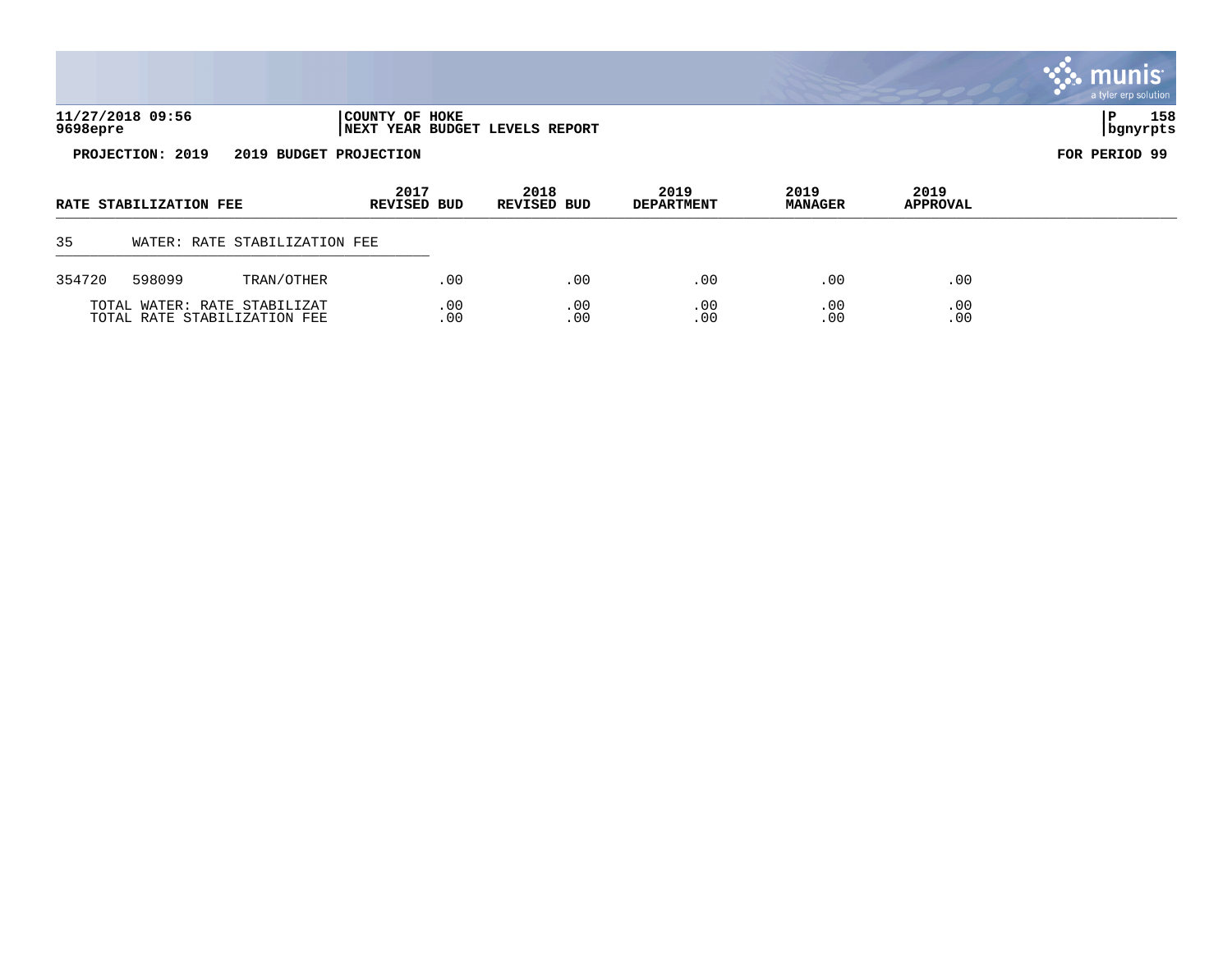## **11/27/2018 09:56 |COUNTY OF HOKE |P 159 9698epre |NEXT YEAR BUDGET LEVELS REPORT |bgnyrpts**

| <b>WATER REVENUE</b>       |                            |                                       | 2017<br>REVISED BUD                           | 2018<br><b>REVISED BUD</b>                                                                                                                   | 2019<br><b>DEPARTMENT</b>                      | 2019<br><b>MANAGER</b>                         | 2019<br><b>APPROVAL</b>                        |  |
|----------------------------|----------------------------|---------------------------------------|-----------------------------------------------|----------------------------------------------------------------------------------------------------------------------------------------------|------------------------------------------------|------------------------------------------------|------------------------------------------------|--|
| 60                         |                            | WATER & SEWER FUND                    |                                               |                                                                                                                                              |                                                |                                                |                                                |  |
| 603710<br>603710           | 417001<br>417004           | LATE FEES<br>RC CHG OTH               | $-175,000.00$<br>$-4,500.00$                  | $-186,000.00$<br>$-4, 200.00$                                                                                                                | $-186,000.00$<br>$-4,200.00$                   | $-186,000.00$<br>$-4,200.00$                   | $-186,000.00$<br>$-4, 200.00$                  |  |
| 603710<br>603710<br>603710 | 419100<br>419300<br>449000 | OVER/SHORT<br>ABATEMENTS<br>INV. EARN | $-100.00$<br>.00<br>.00                       | $-900.00$<br>00.00<br>00.<br>$.00 \,$                                                                                                        | $-900.00$<br>.00<br>.00                        | $-900.00$<br>.00<br>.00                        | $-900.00$<br>.00<br>.00                        |  |
| 603710<br>603710           | 449500<br>450000           | CONTR CAP<br>WATER FEES               | .00                                           | .00<br>$-4,388,672.00 -5,300,000.00$                                                                                                         | .00                                            | .00<br>$-5,432,500.00$ $-5,432,500.00$         | .00<br>$-5,432,500.00$                         |  |
| 603710<br>603710<br>603710 | 451000<br>451200<br>452000 | TAP FEES<br>ACTIVATION<br>RECON. FEE  | $-75,000.00$<br>$-75,000.00$<br>$-130,000.00$ | $-266,880.00$<br>$-78,000.00$<br>$-150,000.00$                                                                                               | $-75,000.00$<br>$-78,000.00$<br>$-150,000.00$  | $-75,000.00$<br>$-78,000.00$<br>$-150,000.00$  | $-75,000.00$<br>$-78,000.00$                   |  |
| 603710<br>603710           | 453000<br>454000           | DEPOSITS<br>WFIF                      | .00<br>$-135,000.00$                          | .00<br>.00                                                                                                                                   | .00<br>.00                                     | .00<br>.00                                     | 00.000,050 –<br>00.<br>00<br>.00               |  |
| 603710<br>603710<br>603710 | 454100<br>455630<br>480000 | RATE STAB<br>WELL LOT<br>MISC. INC.   | $-310,000.00$<br>$-27,000.00$                 | $-319, 200.00$<br>$-10,000.00$<br>$-31,000.00$                                                                                               | $-319, 200.00$<br>$-10,000.00$<br>$-25,000.00$ | $-319, 200.00$<br>$-10,000.00$<br>$-25,000.00$ | $-319, 200.00$<br>$-10,000.00$<br>$-25,000.00$ |  |
| 603710<br>603710           | 480001<br>480002           | REPAIRS<br>TAMPERING                  | $\text{IC.} \quad -1,500.00$<br>$-2,000.00$   | $-4,000.00$                                                                                                                                  | $-4,000.00$<br>.00                             | $-4,000.00$<br>.00                             | $-4,000.00$<br>.00                             |  |
| 603710<br>603710<br>603710 | 480025<br>481000<br>482000 | WTR VIOL<br>SALE M/S<br>SALE C/A      | $-25, ($<br>.00<br>$-25,000.00$<br>$.00 \,$   | .00<br>$-25,000.00$<br>.00                                                                                                                   | 00.<br>25 , 000 . 00<br>.00                    | .00<br>$-25,000.00$<br>.00                     | .00<br>$-25,000.00$<br>.00                     |  |
| 603710<br>603710           | 485000<br>486000           | INS. SETT.<br>RENTS                   | .00<br>$-23,805.00$                           | .00<br>$-27,376.00$                                                                                                                          | .00<br>$-27,376.00$                            | .00<br>$-27,376.00$                            | .00<br>$-27,376.00$                            |  |
| 603710<br>603710<br>603710 | 486100<br>491000<br>498011 | HYDRANTMTR<br>BOND DEBT<br>$T/F$ GEN. | $-500.00$<br>.00<br>.00                       | $-13,962.00$<br>$.00 \,$                                                                                                                     | $-13,962.00$<br>.00<br>.00<br>.00              | $-13,962.00$<br>$.00 \,$<br>.00                | $-13,962.00$<br>.00<br>.00                     |  |
| 603710<br>603710           | 499012<br>499100           | CAPCONT<br>$F/B$ APPRO.               | .00<br>$-37,000.00$                           | $.00 \,$                                                                                                                                     | .00<br>.00<br>.00                              | .00<br>.00                                     | .00<br>.00                                     |  |
|                            | TOTAL WATER REVENUE        | TOTAL WATER & SEWER FUND              |                                               | $-5,410,077.00$ $-6,416,518.00$ $-6,351,138.00$ $-6,351,138.00$ $-6,351,138.00$<br>$-5,410,077.00 -6,416,518.00 -6,351,138.00 -6,351,138.00$ |                                                |                                                | -6,351,138.00                                  |  |

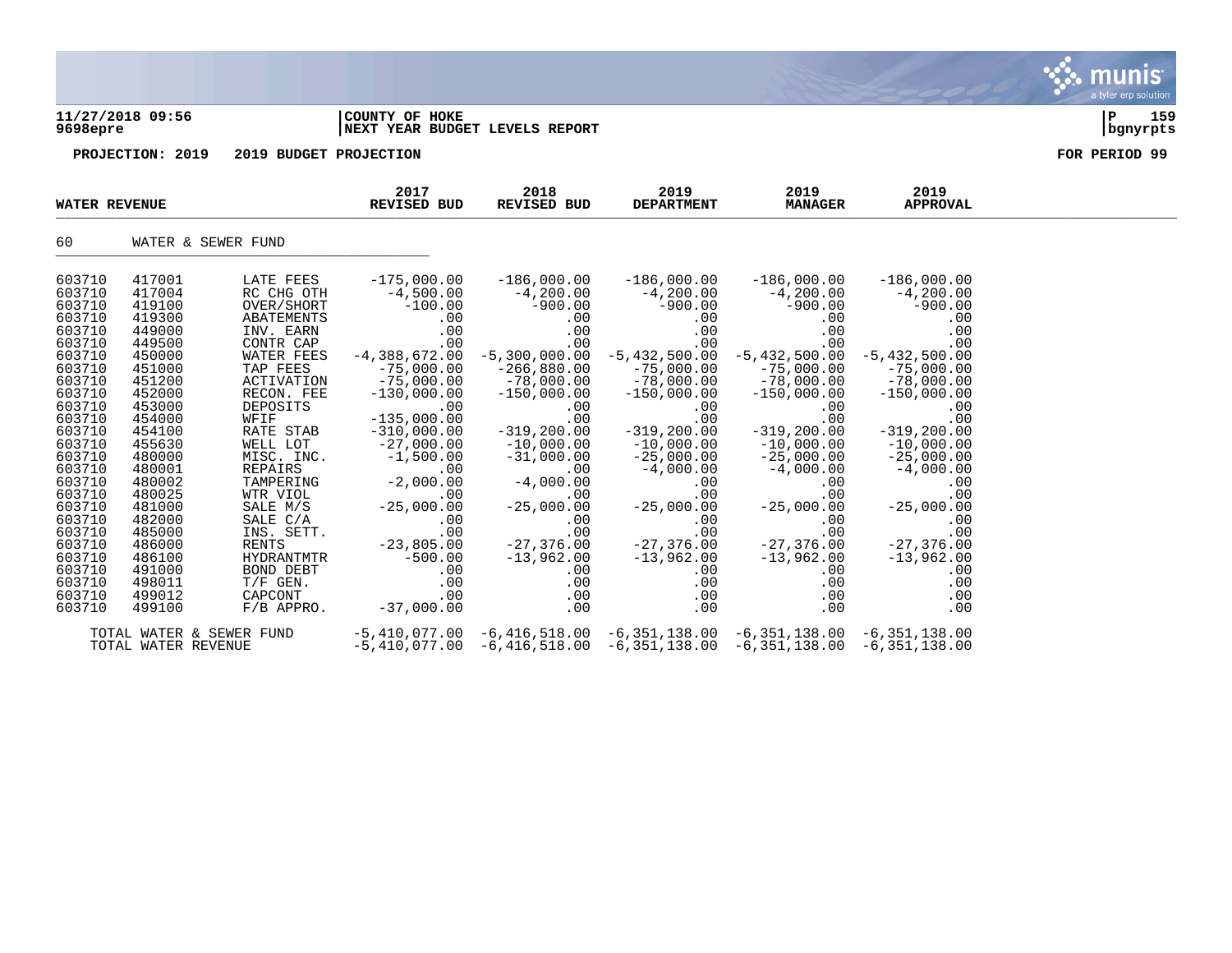## **11/27/2018 09:56 |COUNTY OF HOKE |P 160 9698epre |NEXT YEAR BUDGET LEVELS REPORT |bgnyrpts**



| SEWER REVENUE |                     |                          | 2017<br>REVISED BUD | 2018<br>REVISED BUD            | 2019<br><b>DEPARTMENT</b>                                                          | 2019<br><b>MANAGER</b> | 2019<br><b>APPROVAL</b> |  |
|---------------|---------------------|--------------------------|---------------------|--------------------------------|------------------------------------------------------------------------------------|------------------------|-------------------------|--|
| 60            |                     | WATER & SEWER FUND       |                     |                                |                                                                                    |                        |                         |  |
| 603714        | 419300              | ABATEMENTS               | .00                 | $.00 \,$                       | $.00 \,$                                                                           | .00                    | .00                     |  |
| 603714        | 448320              | DEVELPART                | .00                 | $.00 \,$                       | .00                                                                                | .00                    | .00                     |  |
| 603714        | 450000              | SEWER CHG.               |                     |                                | $-1,071,936.00$ $-1,300,000.00$ $-1,332,500.00$ $-1,332,500.00$                    |                        | $-1,332,500.00$         |  |
| 603714        | 451000              | TAP FEES                 | $.00 \,$            | $.00 \,$                       | $.00 \,$                                                                           | $.00 \,$               | .00                     |  |
| 603714        | 452000              | RECON. FEE               | .00                 | $.00 \,$                       | .00                                                                                | .00                    | .00                     |  |
| 603714        | 453000              | E/C SPECAL               | .00                 | $.00 \,$                       | .00                                                                                | .00                    | .00                     |  |
| 603714        | 454000              | FIF                      | $-100.000.00$       | $.00 \,$                       | .00                                                                                | .00                    | .00                     |  |
| 603714        | 455000              | SEWER CAPA               | $.00 \,$            | .00                            | .00                                                                                | .00                    | .00                     |  |
| 603714        | 456000              | SEWEREASE                | .00                 | $.00 \,$                       | .00                                                                                | .00                    | .00                     |  |
| 603714        | 480000              | MISC. INC.               | .00                 | $.00 \,$                       | .00                                                                                | .00                    | .00                     |  |
| 603714        | 480025              | SWR VIOL                 | .00                 | $.00 \,$                       | .00                                                                                | .00                    | .00                     |  |
| 603714        | 498060              | T/F WATER                | .00                 | $.00 \,$                       | .00                                                                                | .00                    | .00                     |  |
| 603714        | 499100              | $F/B$ APPRO.             |                     | $-1,126,292.00 -11,282,901.00$ | -477,772.00                                                                        | -214,295.00            | $-152.094.00$           |  |
|               |                     | TOTAL WATER & SEWER FUND |                     |                                | $-2, 298, 228.00 -12, 582, 901.00 -1, 810, 272.00 -1, 546, 795.00 -1, 484, 594.00$ |                        |                         |  |
|               | TOTAL SEWER REVENUE |                          |                     |                                | $-2, 298, 228.00 -12, 582, 901.00 -1, 810, 272.00 -1, 546, 795.00 -1, 484, 594.00$ |                        |                         |  |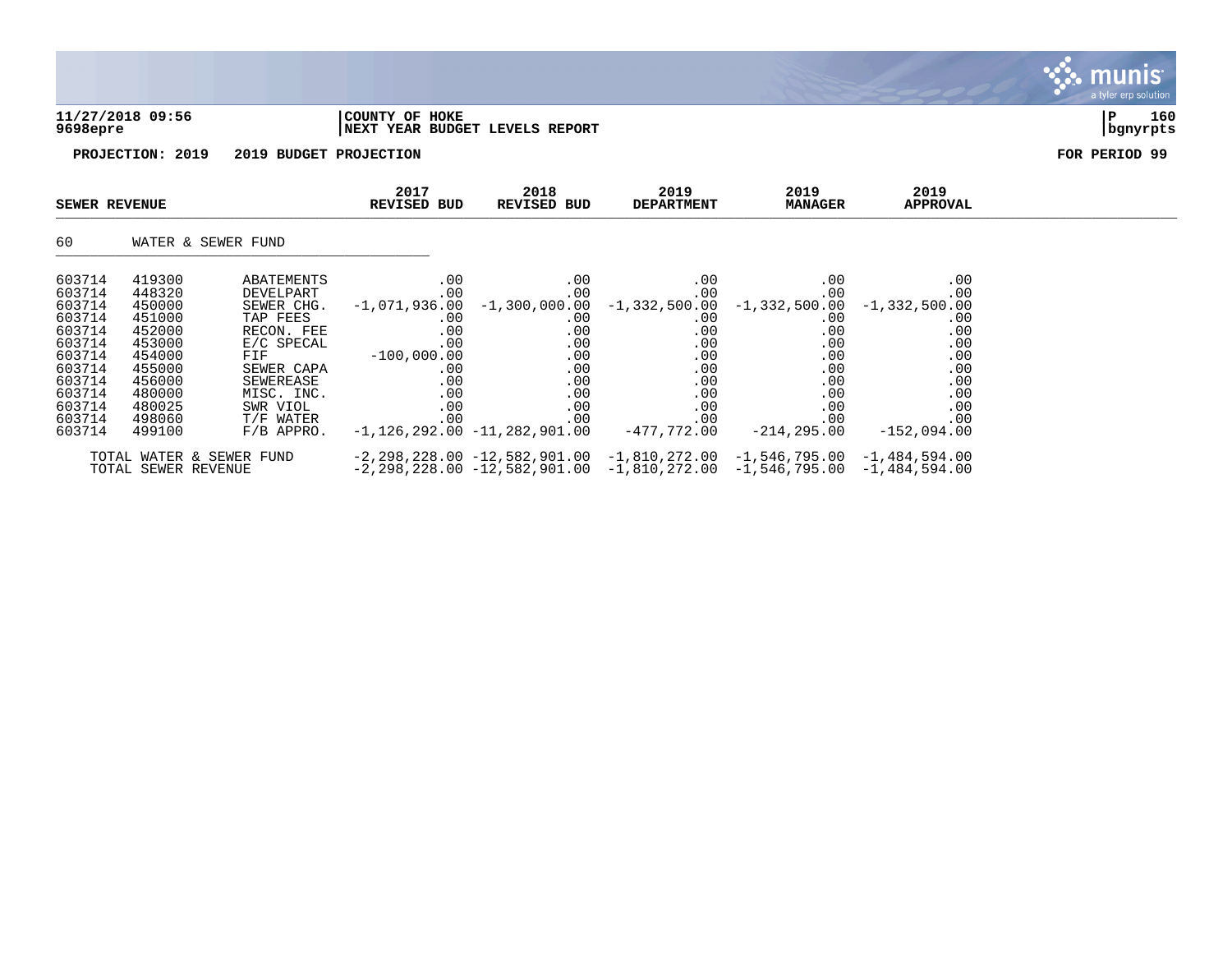| 9698epre         | 11/27/2018 09:56     |                         | COUNTY OF HOKE<br>NEXT YEAR BUDGET LEVELS REPORT |                       |                           |                        |                         | 161<br>P<br>bgnyrpts |
|------------------|----------------------|-------------------------|--------------------------------------------------|-----------------------|---------------------------|------------------------|-------------------------|----------------------|
|                  | PROJECTION: 2019     | 2019 BUDGET PROJECTION  |                                                  |                       |                           |                        |                         | FOR PERIOD 99        |
|                  | WATER ADMINISTRATION |                         | 2017<br><b>REVISED BUD</b>                       | 2018<br>REVISED BUD   | 2019<br><b>DEPARTMENT</b> | 2019<br><b>MANAGER</b> | 2019<br><b>APPROVAL</b> |                      |
| 60               | WATER & SEWER FUND   |                         |                                                  |                       |                           |                        |                         |                      |
| 607110           | 512100               | $S/W - REG$             | 295,716.00                                       | 295,716.00            | 269,130.00                | 269,130.00             | 269,130.00              |                      |
| 607110           | 512200               | $S/W - OT$              | 3,000.00                                         | 3,000.00              | 5,500.00                  | 5,500.00               | 5,500.00                |                      |
| 607110<br>607110 | 512600<br>517000     | S/W T/PT                | .00                                              | .00                   | .00                       | .00                    | .00<br>2,800.00         |                      |
| 607110           | 518100               | <b>BOARDEXP</b><br>FICA | 2,800.00<br>22,857.00                            | 2,800.00<br>22,851.00 | 2,800.00<br>20,589.00     | 2,800.00<br>21,009.00  | 21,009.00               |                      |
| 607110           | 518102               | FICA MEDC.              | .00                                              | .00                   | .00                       | .00                    | .00                     |                      |
| 607110           | 518200               | RET. CONT.              | 20,913.00                                        | 22,613.00             | 18,840.00                 | 21,504.00              | 21,504.00               |                      |
| 607110           | 518300               | HOSP. INS.              | 49,476.00                                        | 56,672.00             | 70,000.00                 | 70,000.00              | 70,000.00               |                      |
| 607110           | 518900               | OTH FRINGE              | 315.00                                           | 315.00                | 315.00                    | 315.00                 | 315.00                  |                      |
| 607110           | 519000               | PROFSERV                | 60,000.00                                        | 60,000.00             | 79,000.00                 | 79,000.00              | 79,000.00               |                      |
| 607110           | 520000               | SUP/MAT.                | 22,000.00                                        | 23,000.00             | 23,000.00                 | 23,000.00              | 23,000.00               |                      |
| 607110           | 521200               | UNIFORMS                | .00                                              | .00                   | 3,150.00                  | 3,150.00               | 3,150.00                |                      |
| 607110           | 525100               | MOTR FULS               | 4,500.00                                         | 5,990.00              | 6,490.00                  | 6,490.00               | 6,490.00                |                      |
| 607110           | 531100               | TRAVEL                  | 2,000.00                                         | 2,900.00              | 3,000.00                  | 3,000.00               | 3,000.00                |                      |
| 607110           | 532100               | TELEPHONE               | 25,000.00                                        | 25,000.00             | 27,500.00                 | 27,500.00              | 27,500.00               |                      |
| 607110<br>607110 | 532500               | POSTAGE                 | 107,000.00                                       | 112,000.00            | 115,000.00                | 115,000.00             | 115,000.00              |                      |
| 607110           | 533000<br>534100     | UTILITIES<br>PRINTING   | .00<br>.00                                       | .00<br>.00            | .00<br>.00                | .00<br>.00             | .00<br>.00              |                      |
| 607110           | 535000               | REP/MAINT.              | .00                                              | .00                   | .00                       | .00                    | .00                     |                      |
| 607110           | 535100               | M/R BUILD               | 4,500.00                                         | 4,500.00              | 5,000.00                  | 5,000.00               | 5,000.00                |                      |
| 607110           | 535200               | M/R EQUIP.              | 10,000.00                                        | 10,000.00             | 10,000.00                 | 10,000.00              | 10,000.00               |                      |
| 607110           | 535300               | M/R VEHICL              | 2,500.00                                         | 3,800.00              | 4,000.00                  | 4,000.00               | 4,000.00                |                      |
| 607110           | 539500               | TRAINING                | .00                                              | .00                   | .00                       | .00                    | .00                     |                      |
| 607110           | 539901               | $C/C$ CHARGE            | 76,700.00                                        | 80,000.00             | 80,000.00                 | 80,000.00              | 80,000.00               |                      |
| 607110           | 543200               | POST. RENT              | .00                                              | .00                   | .00                       | .00                    | .00                     |                      |
| 607110           | 544000               | S/M CONTRT              | 50,000.00                                        | 60,000.00             | 60,000.00                 | 60,000.00              | 60,000.00               |                      |
| 607110           | 546000               | DEPRECIATE              | .00                                              | .00                   | .00                       | .00                    | .00                     |                      |

 $\mathbf{\mathcal{C}}$  . munis

a tyler erp solution

607110 548000 IND. COSTS .00 350,000.00 .00 .00 .00 607110 548055 INDCOSTEXP 350,000.00 10,000.00 360,000.00 360,000.00 360,000.00 607110 549100 DUES/SUBS 10,000.00 .00 10,000.00 10,000.00 10,000.00 607110 549200 BAD DEBT .00 .00 .00 .00 .00 607110 549925 SAL ACCRUA .00 .00 .00 53,411.00 53,411.00 607110 550000 CAP OUTLAY 5,000.00 23,000.00 25,000.00 25,000.00 75,000.00 607110 551000 C/O O/F .00 .00 .00 .00 .00 607110 552000 C/O D/P .00 .00 .00 .00 .00 607110 557000 C/O LAND .00 .00 .00 .00 .00 607110 571000 D/S BOND P 607,000.00 607,000.00 607,000.00 607,000.00 607,000.00 607110 571001 BB&T LOAN .00 .00 .00 .00 .00 607110 571009 401 SEWER .00 .00 .00 .00 .00 607110 571011 DEBT-BLDG. . .00 .00 .00 .00 .00 .00 .00 .00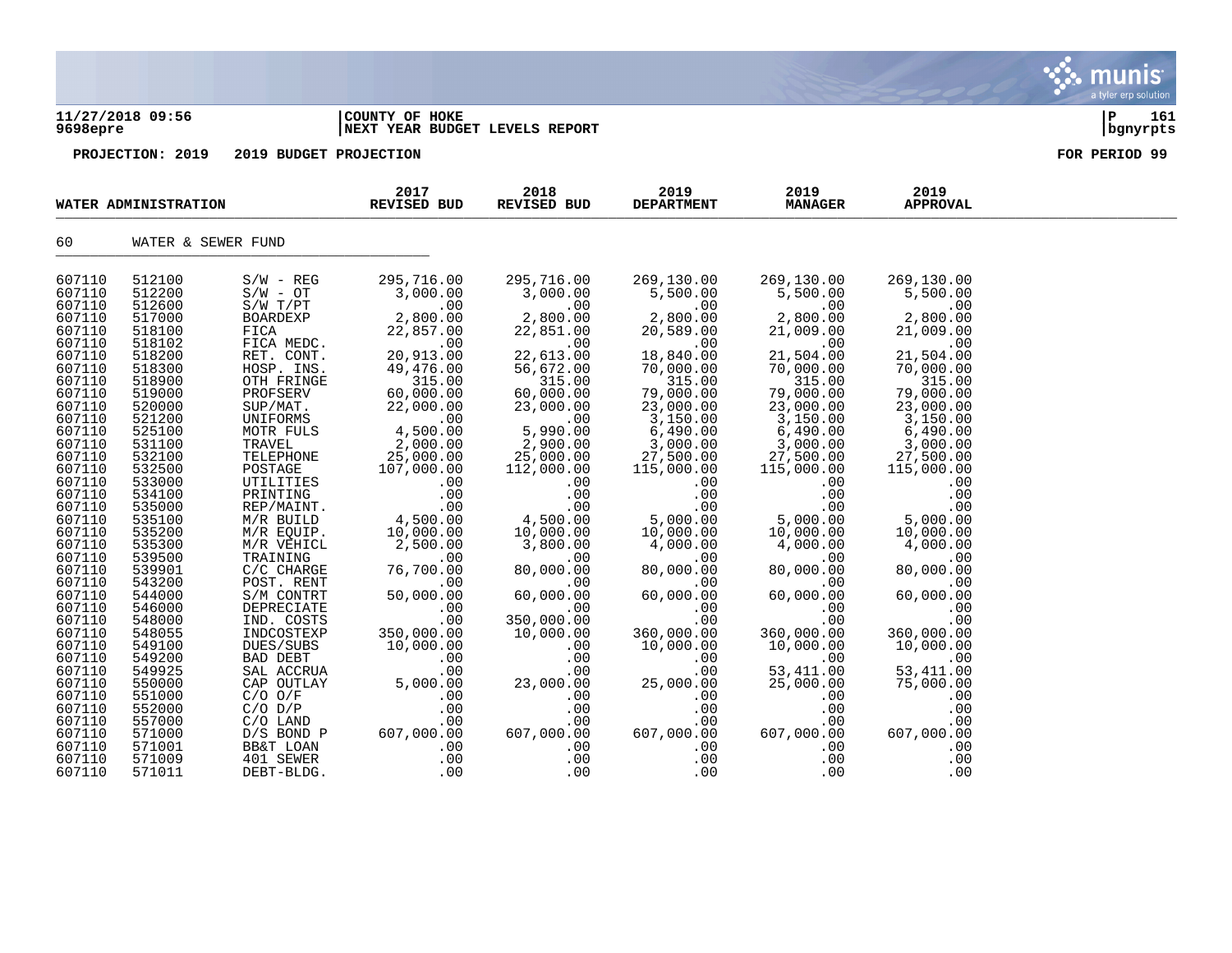

## **11/27/2018 09:56 |COUNTY OF HOKE |P 162 9698epre |NEXT YEAR BUDGET LEVELS REPORT |bgnyrpts**

|        | WATER ADMINISTRATION     |                            | 2017<br>REVISED BUD | 2018<br><b>REVISED BUD</b> | 2019<br><b>DEPARTMENT</b> | 2019<br><b>MANAGER</b> | 2019<br><b>APPROVAL</b> |  |
|--------|--------------------------|----------------------------|---------------------|----------------------------|---------------------------|------------------------|-------------------------|--|
| 607110 | 572000                   | D/S BOND I                 | 427,166.00          | 427,166.00                 | 427,166.00                | 427,166.00             | 427,166.00              |  |
| 607110 | 598011                   | $T/F$ GEN.                 | .00                 | .00                        | $.00 \,$                  | $.00 \,$               | .00                     |  |
| 607110 | 598042                   | T/F WTR PR                 | 600,000.00          | 9,933,744.00               | $.00 \,$                  | .00                    | .00                     |  |
| 607110 | 598043                   | TRANS-SPEC                 | .00                 | .00.                       | $.00 \ \,$                | .00                    | .00                     |  |
| 607110 | 598044                   | VASSRD                     | .00                 | .00                        | .00                       | .00                    | .00                     |  |
| 607110 | 598045                   | 401WI                      | .00                 | .00                        | $.00 \,$                  | .00                    | .00                     |  |
| 607110 | 598047                   | SGMS                       | .00                 | .00                        | $.00 \,$                  | .00                    | .00                     |  |
| 607110 | 598051                   | VASSWELLS                  | .00                 | .00                        | $.00 \,$                  | .00                    | .00                     |  |
| 607110 | 598052                   | GILLISWI                   | .00                 | .00                        | .00                       | .00                    | .00                     |  |
| 607110 | 598054                   | TRANSBEST                  | .00                 | .00                        | $.00 \,$                  | .00                    | .00                     |  |
| 607110 | 598055                   | TRANSSGE                   | .00                 | .00                        | $.00 \ \,$                | .00                    | .00                     |  |
| 607110 | 598056                   | TRANSWWTP                  | .00                 | .00                        | .00                       | .00                    | .00                     |  |
| 607110 | 598060                   | T/F SEWER                  | .00                 | .00                        | $.00 \,$                  | .00                    | .00                     |  |
| 607110 | 599100                   | CONTINGENC                 | .00                 | .00                        | $.00 \,$                  | .00                    | .00                     |  |
|        | TOTAL WATER & SEWER FUND |                            | 2,758,443.00        | 12,142,067.00 2,232,480.00 |                           | 2,288,975.00           | 2,338,975.00            |  |
|        |                          | TOTAL WATER ADMINISTRATION |                     |                            |                           | 2,288,975.00           | 2,338,975.00            |  |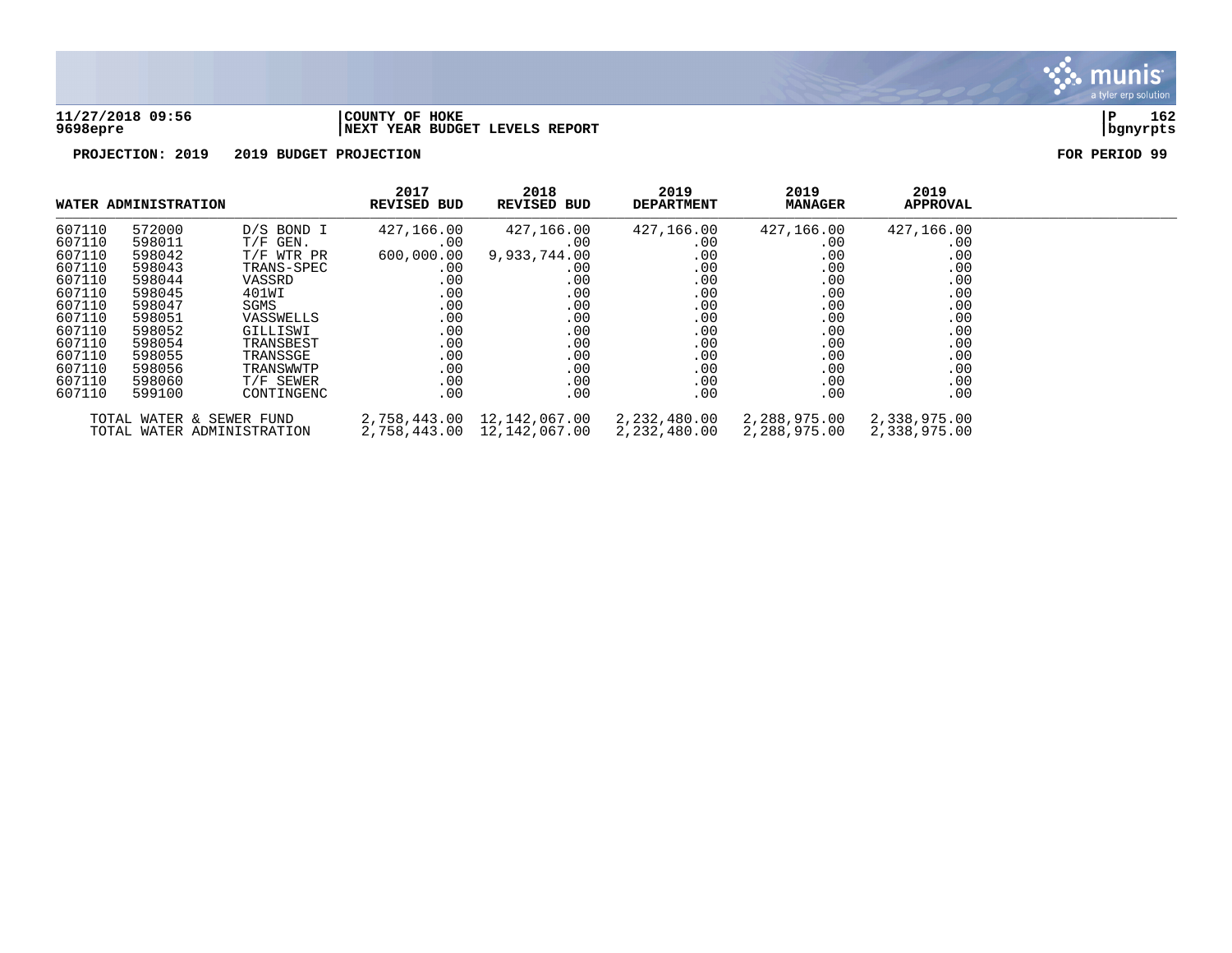## **11/27/2018 09:56 |COUNTY OF HOKE |P 163 9698epre |NEXT YEAR BUDGET LEVELS REPORT |bgnyrpts**

**PROJECTION: 2019 2019 BUDGET PROJECTION FOR PERIOD 99**

| <b>WATER TREATMENT</b> |                          |                            | 2017<br><b>REVISED BUD</b> | 2018<br><b>REVISED BUD</b> | 2019<br><b>DEPARTMENT</b> | 2019<br><b>MANAGER</b> | 2019<br><b>APPROVAL</b>      |  |
|------------------------|--------------------------|----------------------------|----------------------------|----------------------------|---------------------------|------------------------|------------------------------|--|
| 60                     | WATER & SEWER FUND       |                            |                            |                            |                           |                        |                              |  |
| 607120                 | 512100                   | $S/W - REG$                | 119,545.00                 | 120,545.00                 | 119,541.00                | 119,541.00             | 119,541.00                   |  |
| 607120<br>607120       | 512200<br>512600         | $S/W - OT$<br>$S/W$ $T/PT$ | 3,500.00<br>.00            | 3,500.00<br>.00            | 6,000.00<br>$.00 \,$      | 6,000.00<br>.00        | 6,000.00<br>.00              |  |
| 607120                 | 518100                   | FICA                       | 9,154.00                   | 9,490.00                   | 9,145.00                  | 9,604.00               | 9,604.00                     |  |
| 607120                 | 518102                   | FICA MEDC.                 | .00                        | .00                        | .00                       | .00                    | .00                          |  |
| 607120                 | 518200                   | RET. CONT.                 | 8,386.00                   | 9,390.00                   | 8,368.00                  | 9,830.00               | 9,830.00                     |  |
| 607120                 | 518300                   | HOSP. INS.                 | 21,204.00                  | 24,288.00                  | 30,000.00                 | 30,000.00              | 30,000.00                    |  |
| 607120                 | 518900                   | OTH FRINGE                 | 135.00                     | 135.00                     | 135.00                    | 135.00                 | 135.00                       |  |
| 607120                 | 520000                   | SUP/MAT.                   | 225,400.00                 | 280,000.00                 | 420,000.00                | 420,000.00             | 420,000.00                   |  |
| 607120                 | 521200                   | UNIFORMS                   | 2,600.00                   | 9,000.00                   | 2,900.00                  | 2,900.00               | 2,900.00                     |  |
| 607120                 | 525100                   | MOTR FULS                  | 9,300.00                   | 11,000.00                  | 11,000.00                 | 11,000.00              | 11,000.00                    |  |
| 607120                 | 525200                   | TIRES                      | 1,500.00                   | 1,500.00                   | 45,000.00                 | 45,000.00              | 45,000.00                    |  |
| 607120                 | 531100                   | TRAVEL                     | 2,500.00                   | 3,500.00                   | 4,000.00                  | 4,000.00               | 4,000.00                     |  |
| 607120<br>607120       | 532100<br>532500         | TELEPHONE<br>POSTAGE       | 2,400.00                   | 3,700.00<br>.00            | 4,000.00                  | 4,000.00<br>.00        | 4,000.00                     |  |
| 607120                 | 533000                   | UTILITIES                  | .00<br>150,000.00          | 200,000.00                 | $.00 \,$<br>225,000.00    | 225,000.00             | .00<br>225,000.00            |  |
| 607120                 | 534100                   | PRINTING                   | .00                        | .00                        | .00                       | .00                    | .00                          |  |
| 607120                 | 535000                   | REP/MAINT.                 | .00                        | .00                        | .00                       | .00                    | .00                          |  |
| 607120                 | 535100                   | M/R BUILD                  | 20,000.00                  | 20,000.00                  | 20,000.00                 | 20,000.00              | 20,000.00                    |  |
| 607120                 | 535200                   | M/R EQUIP.                 | 20,000.00                  | 30,000.00                  | 60,000.00                 | 60,000.00              | 60,000.00                    |  |
| 607120                 | 535300                   | M/R VEHICL                 | 1,800.00                   | 2,000.00                   | 5,000.00                  | 5,000.00               | 5,000.00                     |  |
| 607120                 | 535900                   | GROUNDS                    | 35,000.00                  | 35,000.00                  | 25,000.00                 | 25,000.00              | 25,000.00                    |  |
| 607120                 | 544000                   | S/M CONTR.                 | 80,000.00                  | 80,000.00                  | 80,000.00                 | 80,000.00              | 80,000.00                    |  |
| 607120                 | 544001                   | LAB FEES                   | 100,000.00                 | 100,000.00                 | 160,000.00                | 160,000.00             | 160,000.00                   |  |
| 607120                 | 548000                   | IND. COSTS                 | .00                        | .00                        | .00                       | .00                    | .00                          |  |
| 607120                 | 548055                   | INDCOSTEXP                 | .00                        | .00                        | .00                       | .00                    | .00                          |  |
| 607120<br>607120       | 549100<br>550000         | DUES/SUBS<br>CAP OUTLAY    | 1,000.00<br>393,000.00     | 2,800.00<br>358,292.00     | 4,000.00<br>185,000.00    | 4,000.00<br>185,000.00 | 4,000.00<br>185,000.00       |  |
| 607120                 | 551000                   | $C/O$ $O/F$                | .00                        | .00                        | $.00 \ \,$                | .00                    | .00                          |  |
| 607120                 | 552000                   | $C/O$ $D/P$                | .00                        | .00                        | .00                       | .00                    | .00                          |  |
|                        | TOTAL WATER & SEWER FUND |                            | 1,206,424.00               | 1,304,140.00               | 1,424,089.00              | 1,426,010.00           |                              |  |
|                        | TOTAL WATER TREATMENT    |                            | 1,206,424.00               | 1,304,140.00               | 1,424,089.00              | 1,426,010.00           | 1,426,010.00<br>1,426,010.00 |  |

munis a tyler erp solution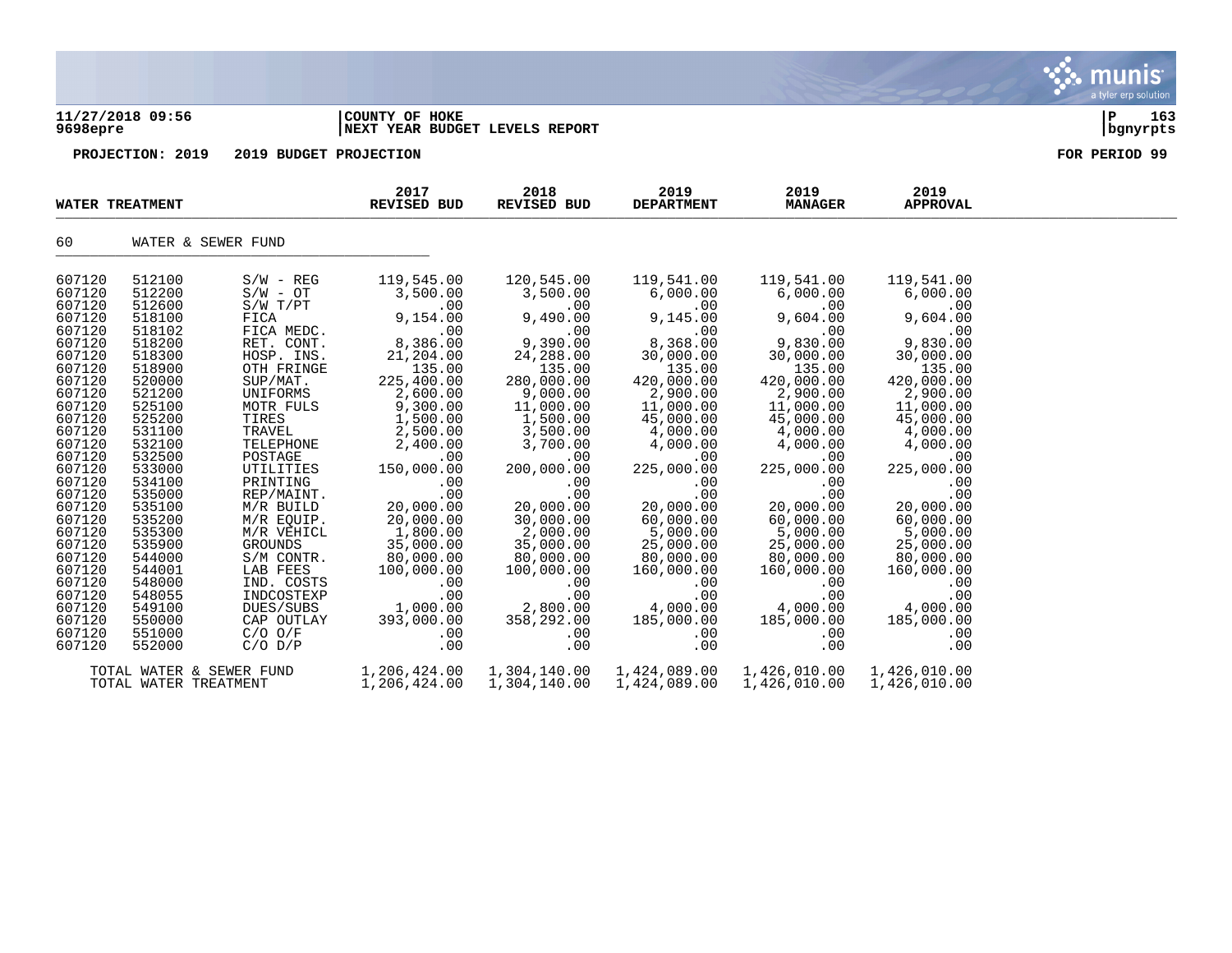| 9698epre                                                                                                                                                                         | 11/27/2018 09:56                                                                                                                                                                 |                                                                                                                                                                                                                             | COUNTY OF HOKE<br>NEXT YEAR BUDGET LEVELS REPORT                                                                                                                                                     | 164<br>P<br>bgnyrpts                                                                                                                                                                                |                                                                                                                                                                                                       |                                                                                                                                                                                                       |                                                                                                                                                                                                       |               |
|----------------------------------------------------------------------------------------------------------------------------------------------------------------------------------|----------------------------------------------------------------------------------------------------------------------------------------------------------------------------------|-----------------------------------------------------------------------------------------------------------------------------------------------------------------------------------------------------------------------------|------------------------------------------------------------------------------------------------------------------------------------------------------------------------------------------------------|-----------------------------------------------------------------------------------------------------------------------------------------------------------------------------------------------------|-------------------------------------------------------------------------------------------------------------------------------------------------------------------------------------------------------|-------------------------------------------------------------------------------------------------------------------------------------------------------------------------------------------------------|-------------------------------------------------------------------------------------------------------------------------------------------------------------------------------------------------------|---------------|
|                                                                                                                                                                                  | PROJECTION: 2019                                                                                                                                                                 | 2019 BUDGET PROJECTION                                                                                                                                                                                                      |                                                                                                                                                                                                      |                                                                                                                                                                                                     |                                                                                                                                                                                                       |                                                                                                                                                                                                       |                                                                                                                                                                                                       | FOR PERIOD 99 |
|                                                                                                                                                                                  | WATER DISTRIBUTION                                                                                                                                                               |                                                                                                                                                                                                                             | 2017<br>2018<br>2019<br><b>REVISED BUD</b><br>REVISED BUD<br><b>DEPARTMENT</b>                                                                                                                       |                                                                                                                                                                                                     | 2019<br><b>MANAGER</b>                                                                                                                                                                                | 2019<br><b>APPROVAL</b>                                                                                                                                                                               |                                                                                                                                                                                                       |               |
| 60                                                                                                                                                                               | WATER & SEWER FUND                                                                                                                                                               |                                                                                                                                                                                                                             |                                                                                                                                                                                                      |                                                                                                                                                                                                     |                                                                                                                                                                                                       |                                                                                                                                                                                                       |                                                                                                                                                                                                       |               |
| 607130<br>607130<br>607130<br>607130<br>607130<br>607130<br>607130<br>607130<br>607130<br>607130<br>607130<br>607130<br>607130<br>607130<br>607130<br>607130<br>607130<br>607130 | 512100<br>512200<br>512600<br>512700<br>518100<br>518102<br>518200<br>518300<br>518900<br>520000<br>521200<br>525100<br>525200<br>531100<br>532100<br>532500<br>533000<br>534100 | $S/W - REG$<br>$S/W - OT$<br>S/W T/PT<br>S/W LONG.<br>FICA<br>FICA MEDC.<br>RET. CONT.<br>HOSP. INS.<br>OTH FRINGE<br>SUP/MAT.<br>UNIFORMS<br>MOTR FULS<br>TIRES<br>TRAVEL<br>TELEPHONE<br>POSTAGE<br>UTILITIES<br>PRINTING | 378,084.00<br>18,000.00<br>.00<br>.00<br>30, 315.00<br>.00<br>27,741.00<br>70,680.00<br>450.00<br>300,000.00<br>29,000.00<br>58,700.00<br>4,000.00<br>4,000.00<br>8,500.00<br>.00<br>3,000.00<br>.00 | 387,787.00<br>18,000.00<br>.00<br>.00<br>31,042.00<br>.00<br>30,718.00<br>80,960.00<br>450.00<br>380,000.00<br>33,000.00<br>60,000.00<br>5,000.00<br>4,500.00<br>9,800.00<br>.00<br>4,500.00<br>.00 | 405,669.00<br>25,000.00<br>.00<br>.00<br>31,034.00<br>.00<br>28,397.00<br>110,000.00<br>495.00<br>380,000.00<br>41,000.00<br>60,000.00<br>5,000.00<br>5,000.00<br>11,300.00<br>.00<br>4,500.00<br>.00 | 405,669.00<br>25,000.00<br>.00<br>.00<br>32,947.00<br>.00<br>33,722.00<br>110,000.00<br>495.00<br>380,000.00<br>41,000.00<br>60,000.00<br>5,000.00<br>5,000.00<br>11,300.00<br>.00<br>4,500.00<br>.00 | 405,669.00<br>25,000.00<br>.00<br>.00<br>32,947.00<br>.00<br>33,722.00<br>110,000.00<br>495.00<br>380,000.00<br>41,000.00<br>60,000.00<br>5,000.00<br>5,000.00<br>11,300.00<br>.00<br>4,500.00<br>.00 |               |
| 607130<br>607130<br>607130<br>607130<br>607130<br>607130<br>607130<br>607130<br>607130<br>607130<br>607130<br>607130<br>607130<br>607130<br>607130                               | 535100<br>535200<br>535300<br>535900<br>543000<br>544000<br>548000<br>548055<br>549000<br>549100<br>550000<br>551000<br>552000<br>552005<br>559001                               | M/R BUILD<br>M/R EQUIP.<br>M/R VEHICL<br>M/R LINES<br>RENT OTHER<br>S/M CONTRT<br>IND. COSTS<br>INDCOSTEXP<br><b>WATER</b><br>DUES/SUBS<br>CAP OUTLAY<br>$C/O$ $O/F$<br>$C/O$ $D/P$<br>C/O PROJ<br>CONST LINE               | 1,000.00<br>8,000.00<br>6,500.00<br>40,000.00<br>2,000.00<br>59,000.00<br>38,000.00<br>.00<br>675,000.00<br>500.00<br>82,000.00<br>.00<br>.00<br>.00<br>.00                                          | 2,300.00<br>10,000.00<br>40,000.00<br>40,000.00<br>2,000.00<br>60,000.00<br>38,000.00<br>.00<br>500,000.00<br>600.00<br>95,403.00<br>.00<br>.00<br>.00<br>.00                                       | 3,000.00<br>11,000.00<br>40,000.00<br>40,000.00<br>3,000.00<br>60,000.00<br>38,000.00<br>.00<br>550,000.00<br>3,800.00<br>630,000.00<br>.00<br>.00<br>.00<br>.00                                      | 3,000.00<br>11,000.00<br>40,000.00<br>40,000.00<br>3,000.00<br>60,000.00<br>38,000.00<br>.00<br>550,000.00<br>3,800.00<br>331,762.00<br>.00<br>.00<br>.00<br>.00                                      | 3,000.00<br>11,000.00<br>40,000.00<br>40,000.00<br>3,000.00<br>60,000.00<br>.00<br>.00<br>550,000.00<br>3,800.00<br>233,691.00<br>.00<br>.00<br>.00<br>.00                                            |               |

TOTAL WATER & SEWER FUND 1,844,470.00 1,834,060.00 2,486,195.00 2,195,195.00 2,059,124.00 TOTAL WATER DISTRIBUTION 1,844,470.00 1,834,060.00 2,486,195.00 2,195,195.00 2,059,124.00 a tyler erp solution

m

IİS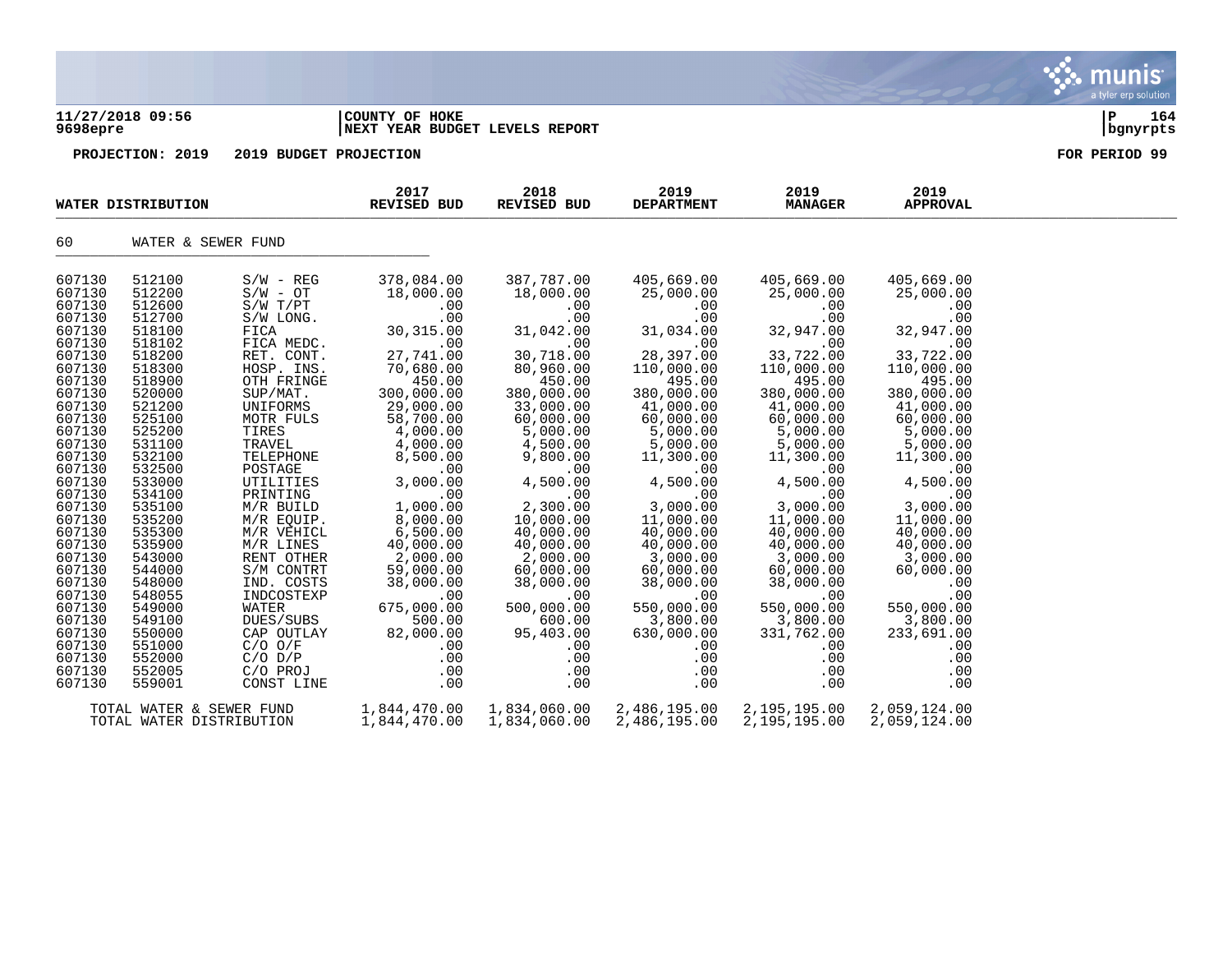## **11/27/2018 09:56 |COUNTY OF HOKE |P 165 9698epre |NEXT YEAR BUDGET LEVELS REPORT |bgnyrpts**

| <b>SEWER</b>     |                          |                         | 2017<br><b>REVISED BUD</b> | 2018<br>REVISED BUD   | 2019<br><b>DEPARTMENT</b> | 2019<br><b>MANAGER</b> | 2019<br><b>APPROVAL</b> |  |
|------------------|--------------------------|-------------------------|----------------------------|-----------------------|---------------------------|------------------------|-------------------------|--|
| 60               | WATER & SEWER FUND       |                         |                            |                       |                           |                        |                         |  |
| 607140           | 512100<br>512200         | $S/W - REG$             | 99,776.00                  | 102,271.00            | 102,911.00                | 102,911.00             | 102,911.00              |  |
| 607140<br>607140 | 518100                   | $S/W - OT$<br>FICA      | 4,500.00<br>7,974.00       | 4,500.00<br>8,229.00  | 7,617.00<br>7,873.00      | 7,617.00<br>8,456.00   | 7,617.00<br>8,456.00    |  |
| 607140           | 518102                   | FICA MEDC.              | .00                        | .00                   | .00                       | .00                    | .00                     |  |
| 607140           | 518200                   | RET. CONT.              | 7,301.00                   | 8,143.00              | 7,204.00                  | 8,655.00               | 8,655.00                |  |
| 607140           | 518300                   | HOSP. INS.              | 21,204.00                  | 24,288.00             | 30,000.00                 | 30,000.00              | 30,000.00               |  |
| 607140           | 518900                   | OTH FRINGE              | 135.00                     | 135.00                | 135.00                    | 135.00                 | 135.00                  |  |
| 607140           | 519000                   | PROFSERV                | 25,000.00                  | 25,000.00             | 60,000.00                 | 60,000.00              | 60,000.00               |  |
| 607140           | 520000                   | SUP/MAT.                | 15,000.00                  | 17,300.00             | 20,000.00                 | 20,000.00              | 20,000.00               |  |
| 607140           | 521200                   | UNIFORMS                | 2,600.00                   | 6,000.00              | 7,800.00                  | 7,800.00               | 7,800.00                |  |
| 607140<br>607140 | 525100<br>531100         | MOTR FULS<br>TRAVEL     | 5,000.00<br>2,100.00       | 10,500.00<br>5,500.00 | 11,000.00<br>6,000.00     | 11,000.00<br>6,000.00  | 11,000.00<br>6,000.00   |  |
| 607140           | 532100                   | TELEPHONE               | 5,500.00                   | 7,000.00              | 9,000.00                  | 9,000.00               | 9,000.00                |  |
| 607140           | 533000                   | UTILITIES               | 18,000.00                  | 42,000.00             | 42,000.00                 | 42,000.00              | 42,000.00               |  |
| 607140           | 535000                   | REP/MAINT.              | .00                        | .00                   | .00                       | .00                    | .00                     |  |
| 607140           | 535200                   | M/R EQUIP.              | 35,000.00                  | 45,700.00             | 45,700.00                 | 45,700.00              | 45,700.00               |  |
| 607140           | 535300                   | M/R VEHICL              | 2,000.00                   | 4,000.00              | 4,500.00                  | 4,500.00               | 4,500.00                |  |
| 607140           | 535900                   | M/R SEWER               | 15,000.00                  | 15,000.00             | 15,000.00                 | 15,000.00              | 15,000.00               |  |
| 607140           | 543000                   | RENT OTHER              | 1,000.00                   | 1,000.00              | 1,000.00                  | 1,000.00               | 1,000.00                |  |
| 607140           | 544000                   | S/M CONTRT              | 60,000.00                  | 67,000.00             | 75,800.00                 | 75,800.00              | 75,800.00               |  |
| 607140           | 544003                   | IMPACT FEE              | 30,000.00                  | 30,000.00             | .00                       | .00                    | .00                     |  |
| 607140<br>607140 | 548055<br>549000         | INDCOSTEXP              | .00                        | .00<br>28,999.00      | .00                       | .00                    | .00                     |  |
| 607140           | 549100                   | SEWER CHG.<br>DUES/SUBS | 24,000.00<br>1,000.00      | 1,000.00              | 30,000.00<br>2,600.00     | 30,000.00<br>2,600.00  | 30,000.00<br>2,600.00   |  |
| 607140           | 549900                   | TAP FEES                | .00                        | .00                   | .00                       | .00                    | .00                     |  |
| 607140           | 550000                   | CAP OUTLAY              | 186,000.00                 | 149,856.00            | 100,000.00                | 100,000.00             | 100,000.00              |  |
| 607140           | 559001                   | CONST LINE              | .00                        | .00                   | .00                       | .00                    | .00                     |  |
| 607140           | 571000                   | $D/S$ BOND P            | 104,278.00                 | 104,278.00            | 104,278.00                | 104,278.00             | 104,278.00              |  |
| 607140           | 571009                   | 401 SEWER               | .00                        | .00                   | 6,997.00                  | 6,997.00               | 6,997.00                |  |
| 607140           | 572000                   | $D/S$ BOND I            | 6,997.00                   | 6,997.00              | .00                       | .00                    | .00                     |  |
| 607140           | 598048                   | WW1B                    | .00                        | .00                   | .00                       | .00                    | .00                     |  |
| 607140           | 598049                   | WW1A                    | .00                        | .00                   | .00                       | .00                    | .00                     |  |
| 607140           | 598053                   | SANDYGRPS               | .00                        | 1,720,309.00          | .00                       | .00                    | .00                     |  |
|                  | TOTAL WATER & SEWER FUND |                         | 679,365.00                 | 2,435,005.00          | 697,415.00                | 699,449.00             | 699,449.00              |  |
|                  | TOTAL SEWER              |                         | 679,365.00                 | 2,435,005.00          | 697,415.00                | 699,449.00             | 699,449.00              |  |

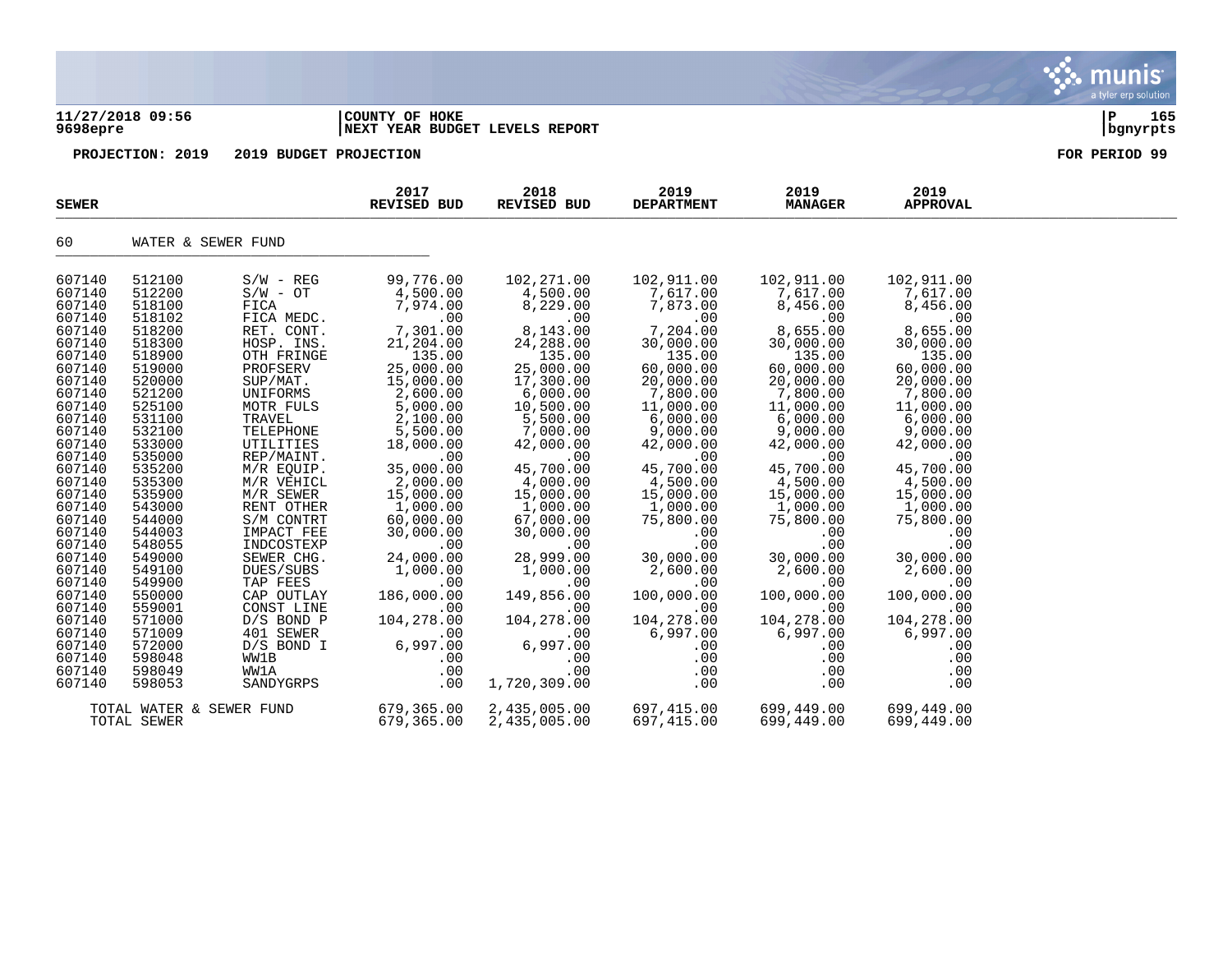| 9698epre                                                                                                                                                                                                                                                                                                 | 11/27/2018 09:56                                                                                                                                                                                                                                                                                                                     |                                                                                                                                                                                                                                                                                                                                                                                         | COUNTY OF HOKE<br>NEXT YEAR BUDGET LEVELS REPORT                                                                                                                                                                                                                                                                                                               |                                                                                                                                                                                                                                                                                                                                                                           |                                                                                                                                                                                                                                                                                                                                                                    |                                                                                                                                                                                                                                                                                                                                                                |                                                                                                                                                                                                                                                                                                                                                                      | 166<br>ΙP<br>bgnyrpts |
|----------------------------------------------------------------------------------------------------------------------------------------------------------------------------------------------------------------------------------------------------------------------------------------------------------|--------------------------------------------------------------------------------------------------------------------------------------------------------------------------------------------------------------------------------------------------------------------------------------------------------------------------------------|-----------------------------------------------------------------------------------------------------------------------------------------------------------------------------------------------------------------------------------------------------------------------------------------------------------------------------------------------------------------------------------------|----------------------------------------------------------------------------------------------------------------------------------------------------------------------------------------------------------------------------------------------------------------------------------------------------------------------------------------------------------------|---------------------------------------------------------------------------------------------------------------------------------------------------------------------------------------------------------------------------------------------------------------------------------------------------------------------------------------------------------------------------|--------------------------------------------------------------------------------------------------------------------------------------------------------------------------------------------------------------------------------------------------------------------------------------------------------------------------------------------------------------------|----------------------------------------------------------------------------------------------------------------------------------------------------------------------------------------------------------------------------------------------------------------------------------------------------------------------------------------------------------------|----------------------------------------------------------------------------------------------------------------------------------------------------------------------------------------------------------------------------------------------------------------------------------------------------------------------------------------------------------------------|-----------------------|
|                                                                                                                                                                                                                                                                                                          | PROJECTION: 2019                                                                                                                                                                                                                                                                                                                     | 2019 BUDGET PROJECTION                                                                                                                                                                                                                                                                                                                                                                  |                                                                                                                                                                                                                                                                                                                                                                |                                                                                                                                                                                                                                                                                                                                                                           |                                                                                                                                                                                                                                                                                                                                                                    |                                                                                                                                                                                                                                                                                                                                                                |                                                                                                                                                                                                                                                                                                                                                                      | FOR PERIOD 99         |
|                                                                                                                                                                                                                                                                                                          | WASTEWATER TREATMENT PLANT                                                                                                                                                                                                                                                                                                           |                                                                                                                                                                                                                                                                                                                                                                                         | 2017<br>REVISED BUD                                                                                                                                                                                                                                                                                                                                            | 2018<br><b>REVISED BUD</b>                                                                                                                                                                                                                                                                                                                                                | 2019<br><b>DEPARTMENT</b>                                                                                                                                                                                                                                                                                                                                          | 2019<br><b>MANAGER</b>                                                                                                                                                                                                                                                                                                                                         | 2019<br><b>APPROVAL</b>                                                                                                                                                                                                                                                                                                                                              |                       |
| 60                                                                                                                                                                                                                                                                                                       | WATER & SEWER FUND                                                                                                                                                                                                                                                                                                                   |                                                                                                                                                                                                                                                                                                                                                                                         |                                                                                                                                                                                                                                                                                                                                                                |                                                                                                                                                                                                                                                                                                                                                                           |                                                                                                                                                                                                                                                                                                                                                                    |                                                                                                                                                                                                                                                                                                                                                                |                                                                                                                                                                                                                                                                                                                                                                      |                       |
| 607150<br>607150<br>607150<br>607150<br>607150<br>607150<br>607150<br>607150<br>607150<br>607150<br>607150<br>607150<br>607150<br>607150<br>607150<br>607150<br>607150<br>607150<br>607150<br>607150<br>607150<br>607150<br>607150<br>607150<br>607150<br>607150<br>607150<br>607150<br>607150<br>607150 | 512100<br>512200<br>518100<br>518200<br>518300<br>518900<br>520000<br>521200<br>525000<br>525100<br>531100<br>532100<br>533000<br>535100<br>535200<br>535300<br>535900<br>544000<br>544001<br>548055<br>549100<br>550000<br>571041<br>571042<br>571043<br>571044<br>571092<br>572041<br>572042<br>572043<br>TOTAL WATER & SEWER FUND | $S/W - REG$<br>$S/W - OT$<br>FICA<br>RET. CONT.<br>HOSP. INS.<br>OTH FRINGE<br>SUP/MAT.<br>UNIFORMS<br>VCL SUP/MT<br>MOTR FULS<br>TRAVEL<br>TELEPHONE<br>UTILITIES<br>M/R BUILD<br>M/R EQUIP.<br>M/R VEHICL<br>GROUNDS<br>S/M CONTRT<br>LABFEES<br>INDCOSTEXP<br>DUES/SUBS<br>CAP OUTLAY<br>USDA12P<br>USDA13P<br>USDA14P<br>LREMCP<br><b>DEBTRESV</b><br>USDA12I<br>USDA13I<br>USDA14I | 35,026.00<br>5,000.00<br>3,072.00<br>2,938.00<br>7,068.00<br>45.00<br>50,000.00<br>650.00<br>.00<br>.00<br>400.00<br>3,800.00<br>72,000.00<br>1,000.00<br>50,000.00<br>.00<br>3,300.00<br>260,080.00<br>8,000.00<br>.00<br>5,000.00<br>147,000.00<br>$.00 \,$<br>.00<br>.00<br>170,000.00<br>52,216.00<br>247,500.00<br>48,675.00<br>46,833.00<br>1,219,603.00 | 35,902.00<br>8,000.00<br>3,359.00<br>3,324.00<br>8,096.00<br>45.00<br>70,000.00<br>3,000.00<br>.00<br>500.00<br>500.00<br>5,000.00<br>72,000.00<br>10,044.00<br>80,000.00<br>2,500.00<br>7,000.00<br>300,000.00<br>10,000.00<br>.00<br>6,000.00<br>93,653.00<br>$.00 \,$<br>.00<br>.00<br>170,000.00<br>52,216.00<br>247,500.00<br>48,675.00<br>46,833.00<br>1,284,147.00 | 64,780.00<br>$8,000.00$<br>21,255.00<br>22,938.00<br>20,000.00<br>90.00<br>85,000.00<br>5,000.00<br>3,000.00<br>.00<br>.00<br>6,000.00<br>72,000.00<br>10,044.00<br>80,000.00<br>3,000.00<br>7,900.00<br>330,000.00<br>10,000.00<br>.00<br>7,000.00<br>.00<br>.00<br>.00<br>.00<br>170,000.00<br>52,216.00<br>247,500.00<br>48,675.00<br>46,833.00<br>1,321,231.00 | 64,780.00<br>8,000.00<br>5,567.00<br>5,699.00<br>20,000.00<br>90.00<br>85,000.00<br>5,000.00<br>3,000.00<br>.00<br>.00<br>6,000.00<br>72,000.00<br>10,044.00<br>80,000.00<br>3,000.00<br>7,900.00<br>330,000.00<br>10,000.00<br>.00<br>7,000.00<br>.00<br>.00<br>.00<br>.00<br>170,000.00<br>52,216.00<br>247,500.00<br>48,675.00<br>46,833.00<br>1,288,304.00 | 64,780.00<br>8,000.00<br>5,567.00<br>5,699.00<br>20,000.00<br>90.00<br>85,000.00<br>5,000.00<br>3,000.00<br>.00<br>.00<br>6,000.00<br>72,000.00<br>10,044.00<br>80,000.00<br>3,000.00<br>7,900.00<br>330,000.00<br>10,000.00<br>.00<br>7,000.00<br>23,870.00<br>.00<br>.00<br>.00<br>170,000.00<br>52,216.00<br>247,500.00<br>48,675.00<br>46,833.00<br>1,312,174.00 |                       |

S. munis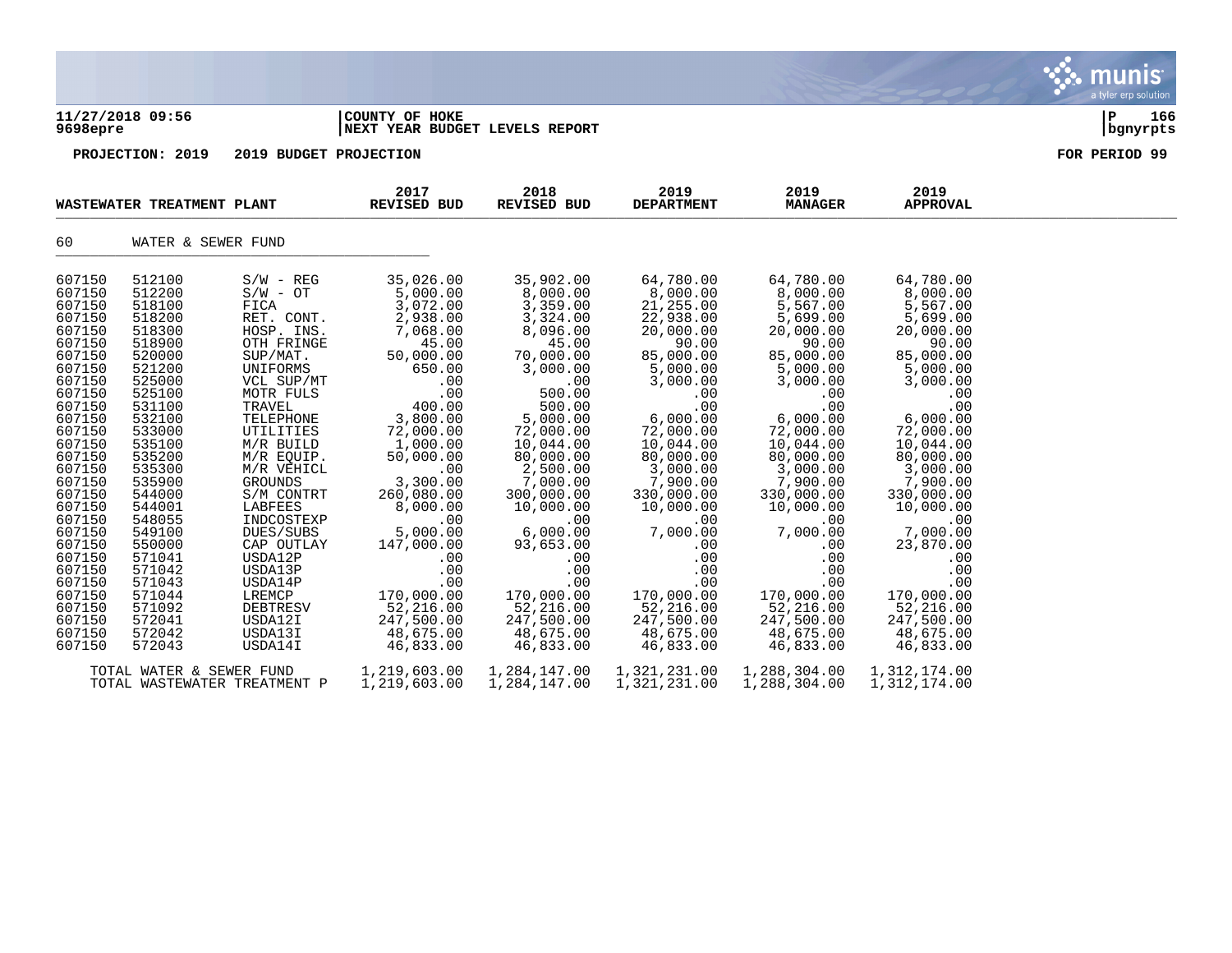**11/27/2018 09:56 |COUNTY OF HOKE |P 167 9698epre |NEXT YEAR BUDGET LEVELS REPORT |bgnyrpts**



|        | SOLID WASTE REVENUE                                 |              | 2017<br>REVISED BUD                | 2018<br>REVISED BUD | 2019<br><b>DEPARTMENT</b>                                                            | 2019<br><b>MANAGER</b> | 2019<br>APPROVAL                   |  |
|--------|-----------------------------------------------------|--------------|------------------------------------|---------------------|--------------------------------------------------------------------------------------|------------------------|------------------------------------|--|
| 62     | SOLID WASTE FUND                                    |              |                                    |                     |                                                                                      |                        |                                    |  |
| 623471 | 418000                                              | INTEREST     | $-44,000.00$                       | $-44,000.00$        | $-44,000.00$                                                                         | $-44,000.00$           | $-44,000.00$                       |  |
| 623471 | 419101                                              | $0/S$ TAX    | $.00 \,$                           | .00                 | .00                                                                                  | .00                    | .00                                |  |
| 623471 | 419300                                              | TAX ABATE.   | $.00 \,$                           | .00                 | .00                                                                                  | .00                    | .00                                |  |
| 623471 | 433009                                              | W/G GRANT    | .00                                | .00                 | .00                                                                                  | .00                    | .00                                |  |
| 623471 | 433316                                              | SW DISPTAX   | $-45,000.00$                       | $-45,000.00$        | $-45,000.00$                                                                         | $-45,000.00$           | $-45,000.00$                       |  |
| 623471 | 435000                                              | SCRAP TIRE   | $-45,000.00$                       | $-45,000.00$        | $-45,000.00$                                                                         | $-45,000.00$           | $-45,000.00$                       |  |
| 623471 | 435001                                              | WHITE GOOD   | .00                                | $.00 \,$            | .00                                                                                  | .00                    | .00                                |  |
| 623471 | 449000                                              | INV. EARN    | .00                                | .00                 | .00                                                                                  | .00                    | .00                                |  |
| 623471 | 451001                                              | $S/W$ FEE    | $-2,190,000.00$                    | $-2, 205, 600.00$   | $-2,137,500.00$                                                                      | $-2,137,500.00$        | $-2,137,500.00$                    |  |
| 623471 | 451001 CITY                                         | $S/W$ FEE    | .00                                | .00                 | .00                                                                                  | .00                    | .00                                |  |
| 623471 | 451002                                              | TIPPING FE   | $-793,430.00$                      | $-825,000.00$       | $-800,000.00$                                                                        | $-838,500.00$          | $-838,500.00$                      |  |
| 623471 | 451099                                              | RES CREDIT   | 300,000.00                         | 300,000.00          | 300,000.00                                                                           | 300,000.00             | 300,000.00                         |  |
| 623471 | 452000                                              | SCRAP MET.   | $-30,000.00$                       | $-30,000.00$        | $-30,000.00$                                                                         | $-30,000.00$           | $-30,000.00$                       |  |
| 623471 | 480000                                              | MISC. INC.   | $-3,000.00$                        | $-3,000.00$         | $-3,000.00$                                                                          | $-3,000.00$            | $-3,000.00$                        |  |
| 623471 | 498011                                              | $T/F$ GEN.   | $.00 \,$                           | .00                 | .00                                                                                  | .00                    | .00                                |  |
| 623471 | 499100                                              | $F/B$ APPRO. | $-275,000.00$                      | $-303,078.00$       | $-173,305.00$                                                                        | $-173,305.00$          | $-173,305.00$                      |  |
|        | TOTAL SOLID WASTE FUND<br>TOTAL SOLID WASTE REVENUE |              | $-3,125,430.00$<br>$-3,125,430.00$ |                     | $-3, 200, 678.00 -2, 977, 805.00$<br>$-3,200,678.00$ $-2,977,805.00$ $-3,016,305.00$ | $-3,016,305.00$        | $-3,016,305.00$<br>$-3,016,305.00$ |  |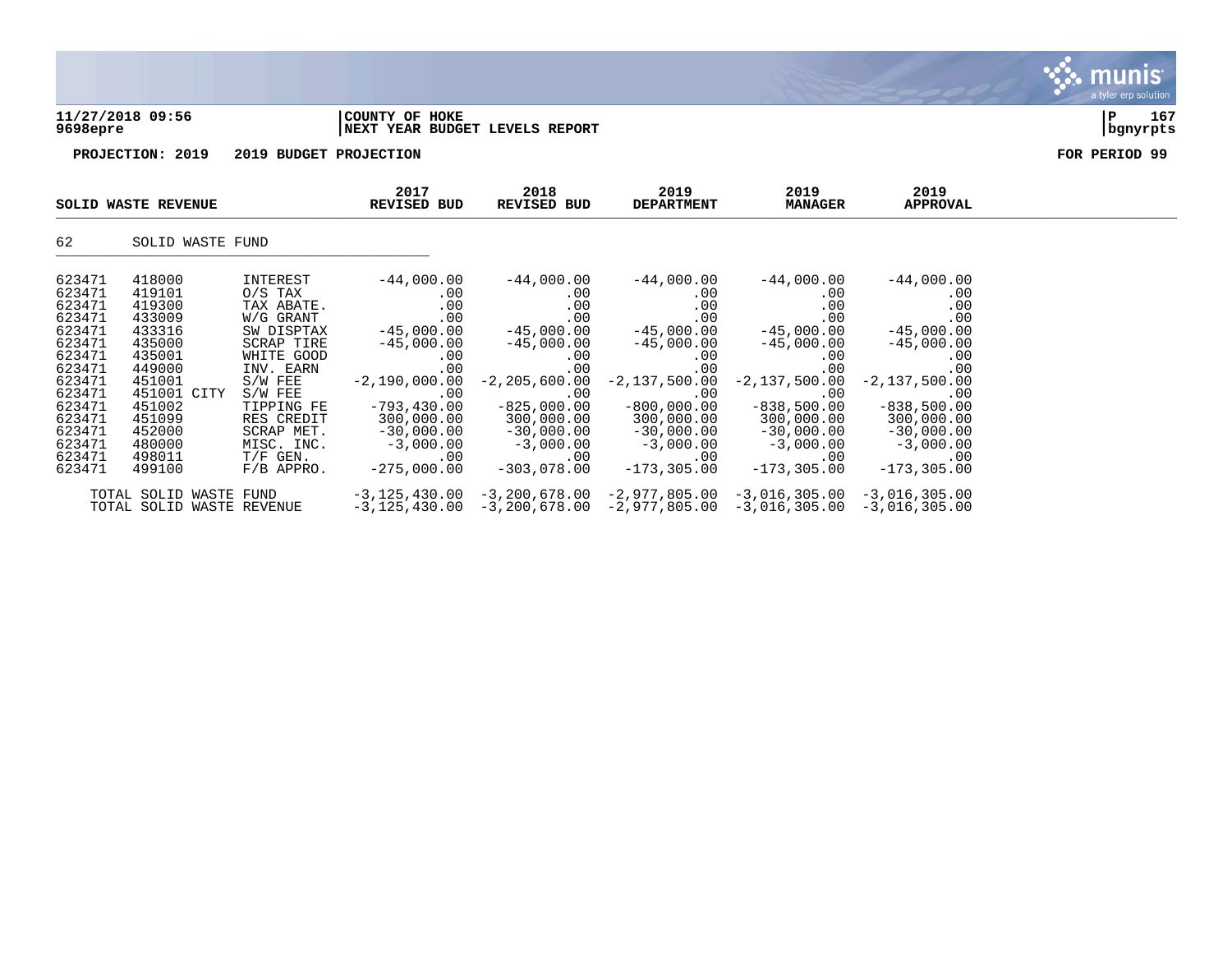| 9698epre                                                                                                                                                                                                                                                                                                                                                             | 11/27/2018 09:56                                                                                                                                                                                                                                                                                                                                                     |                                                                                                                                                                                                                                                                                                                                                                                                                                                                                            | COUNTY OF HOKE<br>NEXT YEAR BUDGET LEVELS REPORT                                                                                                                                                                                                                                                                                                                                                                   |                                                                                                                                                                                                                                                                                                                                                                                                               |                                                                                                                                                                                                                                                                                                                                                                                                                      |                                                                                                                                                                                                                                                                                                                                                                                                                                  |                                                                                                                                                                                                                                                                                                                                                                                                                | l P<br>168<br>bgnyrpts |
|----------------------------------------------------------------------------------------------------------------------------------------------------------------------------------------------------------------------------------------------------------------------------------------------------------------------------------------------------------------------|----------------------------------------------------------------------------------------------------------------------------------------------------------------------------------------------------------------------------------------------------------------------------------------------------------------------------------------------------------------------|--------------------------------------------------------------------------------------------------------------------------------------------------------------------------------------------------------------------------------------------------------------------------------------------------------------------------------------------------------------------------------------------------------------------------------------------------------------------------------------------|--------------------------------------------------------------------------------------------------------------------------------------------------------------------------------------------------------------------------------------------------------------------------------------------------------------------------------------------------------------------------------------------------------------------|---------------------------------------------------------------------------------------------------------------------------------------------------------------------------------------------------------------------------------------------------------------------------------------------------------------------------------------------------------------------------------------------------------------|----------------------------------------------------------------------------------------------------------------------------------------------------------------------------------------------------------------------------------------------------------------------------------------------------------------------------------------------------------------------------------------------------------------------|----------------------------------------------------------------------------------------------------------------------------------------------------------------------------------------------------------------------------------------------------------------------------------------------------------------------------------------------------------------------------------------------------------------------------------|----------------------------------------------------------------------------------------------------------------------------------------------------------------------------------------------------------------------------------------------------------------------------------------------------------------------------------------------------------------------------------------------------------------|------------------------|
|                                                                                                                                                                                                                                                                                                                                                                      | PROJECTION: 2019                                                                                                                                                                                                                                                                                                                                                     | 2019 BUDGET PROJECTION                                                                                                                                                                                                                                                                                                                                                                                                                                                                     |                                                                                                                                                                                                                                                                                                                                                                                                                    |                                                                                                                                                                                                                                                                                                                                                                                                               |                                                                                                                                                                                                                                                                                                                                                                                                                      |                                                                                                                                                                                                                                                                                                                                                                                                                                  |                                                                                                                                                                                                                                                                                                                                                                                                                | FOR PERIOD 99          |
|                                                                                                                                                                                                                                                                                                                                                                      | SOLID WASTE ADMINISTRATION                                                                                                                                                                                                                                                                                                                                           |                                                                                                                                                                                                                                                                                                                                                                                                                                                                                            | 2017<br>REVISED BUD                                                                                                                                                                                                                                                                                                                                                                                                | 2018<br>REVISED BUD                                                                                                                                                                                                                                                                                                                                                                                           | 2019<br><b>DEPARTMENT</b>                                                                                                                                                                                                                                                                                                                                                                                            | 2019<br><b>MANAGER</b>                                                                                                                                                                                                                                                                                                                                                                                                           | 2019<br><b>APPROVAL</b>                                                                                                                                                                                                                                                                                                                                                                                        |                        |
| 62                                                                                                                                                                                                                                                                                                                                                                   | SOLID WASTE FUND                                                                                                                                                                                                                                                                                                                                                     |                                                                                                                                                                                                                                                                                                                                                                                                                                                                                            |                                                                                                                                                                                                                                                                                                                                                                                                                    |                                                                                                                                                                                                                                                                                                                                                                                                               |                                                                                                                                                                                                                                                                                                                                                                                                                      |                                                                                                                                                                                                                                                                                                                                                                                                                                  |                                                                                                                                                                                                                                                                                                                                                                                                                |                        |
| 624710<br>624710<br>624710<br>624710<br>624710<br>624710<br>624710<br>624710<br>624710<br>624710<br>624710<br>624710<br>624710<br>624710<br>624710<br>624710<br>624710<br>624710<br>624710<br>624710<br>624710<br>624710<br>624710<br>624710<br>624710<br>624710<br>624710<br>624710<br>624710<br>624710<br>624710<br>624710<br>624710<br>624710<br>624710<br>624710 | 510000<br>512100<br>512200<br>512600<br>518100<br>518102<br>518200<br>518300<br>518900<br>520000<br>521200<br>525100<br>525200<br>531100<br>532100<br>532500<br>533000<br>535000<br>535200<br>535300<br>537000<br>539500<br>543000<br>544000<br>546000<br>548000<br>548055<br>548100<br>549100<br>549200<br>549900<br>549901<br>549925<br>550000<br>551000<br>552000 | PERS. SVC.<br>$S/W - REG$<br>$S/W - OT$<br>$S/W$ $T/PT$<br>FICA<br>FICA MEDC.<br>RET. CONT.<br>HOSP. INS.<br>OTH FRINGE<br>SUP/MAT.<br>UNIFORMS<br>MOTR FULS<br>TIRES<br>TRAVEL<br>TELEPHONE<br>POSTAGE<br>UTILITIES<br>REP/MAINT.<br>M/R EQUIP.<br>M/R VEHICL<br>ADVERTISE<br>TRAINING<br>RENT OTHER<br>S/M CONTRT<br>DEPRECIATE<br>IND. COSTS<br>INDCOSTEXP<br>SW Enforce<br>DUES/SUBS<br>BAD DEBT<br>SCRAP TIRE<br>WHITE GOOD<br>SAL ACCRUA<br>CAP OUTLAY<br>$C/O$ $O/F$<br>$C/O$ $D/P$ | .00<br>136,465.00<br>600.00<br>175,000.00<br>22,877.00<br>$\sim 00$<br>22,906.00<br>20,000.00<br>80.00<br>10,000.00<br>1,000.00<br>43,000.00<br>21,000.00<br>1,000.00<br>4,000.00<br>1,000.00<br>10,000.00<br>15,000.00<br>20,000.00<br>25,000.00<br>600.00<br>1,500.00<br>750.00<br>1,000.00<br>.00<br>350,000.00<br>.00<br>35,000.00<br>500.00<br>1,000.00<br>36,000.00<br>.00<br>.00<br>20,000.00<br>.00<br>.00 | .00<br>125,000.00<br>600.00<br>175,000.00<br>22,000.00<br>.00<br>20,000.00<br>20,000.00<br>80.00<br>10,000.00<br>1,000.00<br>43,000.00<br>21,000.00<br>1,000.00<br>4,000.00<br>1,000.00<br>10,000.00<br>15,000.00<br>20,000.00<br>25,000.00<br>600.00<br>1,500.00<br>750.00<br>12,465.00<br>.00<br>.00<br>350,000.00<br>35,000.00<br>500.00<br>1,000.00<br>36,000.00<br>.00<br>.00<br>20,000.00<br>.00<br>.00 | .00<br>130,000.00<br>600.00<br>210,000.00<br>24,000.00<br>$\overline{00}$<br>24,000.00<br>20,000.00<br>80.00<br>10,000.00<br>1,000.00<br>43,000.00<br>25,000.00<br>1,000.00<br>4,000.00<br>1,000.00<br>10,000.00<br>15,000.00<br>25,000.00<br>25,000.00<br>600.00<br>1,500.00<br>1,000.00<br>1,000.00<br>.00<br>.00<br>350,000.00<br>35,000.00<br>500.00<br>1,000.00<br>36,000.00<br>.00<br>.00<br>.00<br>.00<br>.00 | .00<br>130,000.00<br>600.00<br>210,000.00<br>24,000.00<br>$00.000$<br>0.0.00 AC<br>24,000.00<br>20,000.00<br>80.00<br>10,000.00<br>1,000.00<br>43,000.00<br>25,000.00<br>1,000.00<br>4,000.00<br>1,000.00<br>10,000.00<br>15,000.00<br>25,000.00<br>25,000.00<br>600.00<br>1,500.00<br>1,000.00<br>1,000.00<br>.00<br>.00<br>350,000.00<br>35,000.00<br>500.00<br>1,000.00<br>36,000.00<br>.00<br>38,500.00<br>.00<br>.00<br>.00 | .00<br>130,000.00<br>600.00<br>210,000.00<br>24,000.00<br>.00<br>24,000.00<br>20,000.00<br>80.00<br>10,000.00<br>1,000.00<br>43,000.00<br>25,000.00<br>1,000.00<br>4,000.00<br>1,000.00<br>10,000.00<br>15,000.00<br>25,000.00<br>25,000.00<br>600.00<br>1,500.00<br>1,000.00<br>1,000.00<br>.00<br>.00<br>350,000.00<br>35,000.00<br>500.00<br>1,000.00<br>36,000.00<br>.00<br>38,500.00<br>.00<br>.00<br>.00 |                        |

 $\frac{1}{2}$  munis

624710 558000 C/O BUILD .00 .00 .00 .00 .00 624710 558002 IMPV TO BL .00 .00 .00 .00 .00 624710 571000 D/S BOND P .00 .00 .00 .00 .00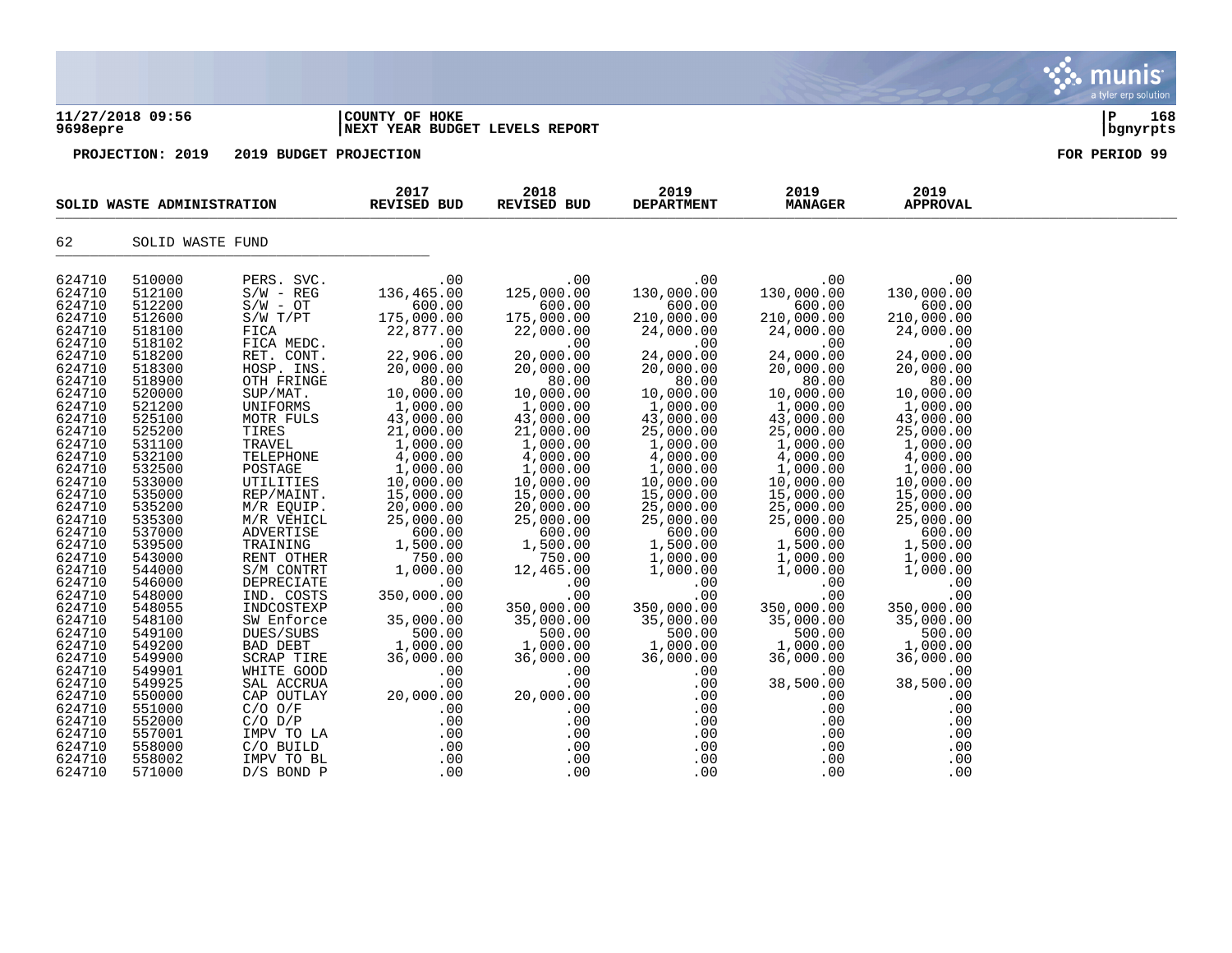

**PROJECTION: 2019 2019 BUDGET PROJECTION FOR PERIOD 99**

| SOLID WASTE ADMINISTRATION           |                                      | 2017<br><b>REVISED BUD</b>                           | 2018<br>REVISED BUD            | 2019<br><b>DEPARTMENT</b> | 2019<br><b>MANAGER</b>   | 2019<br><b>APPROVAL</b>      |                              |  |
|--------------------------------------|--------------------------------------|------------------------------------------------------|--------------------------------|---------------------------|--------------------------|------------------------------|------------------------------|--|
| 624710<br>624710<br>624710<br>624710 | 572000<br>598011<br>598046<br>599100 | D/S BOND I<br>$T/F$ GEN.<br>T/F TO ADM<br>CONTINGENC | .00<br>.00<br>41,885.00<br>.00 | .00<br>.00<br>.00<br>.00  | .00<br>.00<br>.00<br>.00 | .00<br>.00<br>.00<br>.00     | .00<br>.00<br>.00<br>.00     |  |
|                                      | TOTAL SOLID WASTE FUND               | TOTAL SOLID WASTE ADMINISTRA                         | 1,017,163.00<br>1,017,163.00   | 971,495.00<br>971,495.00  | 995,280.00<br>995,280.00 | 1,033,780.00<br>1,033,780.00 | 1,033,780.00<br>1,033,780.00 |  |

munis a tyler erp solution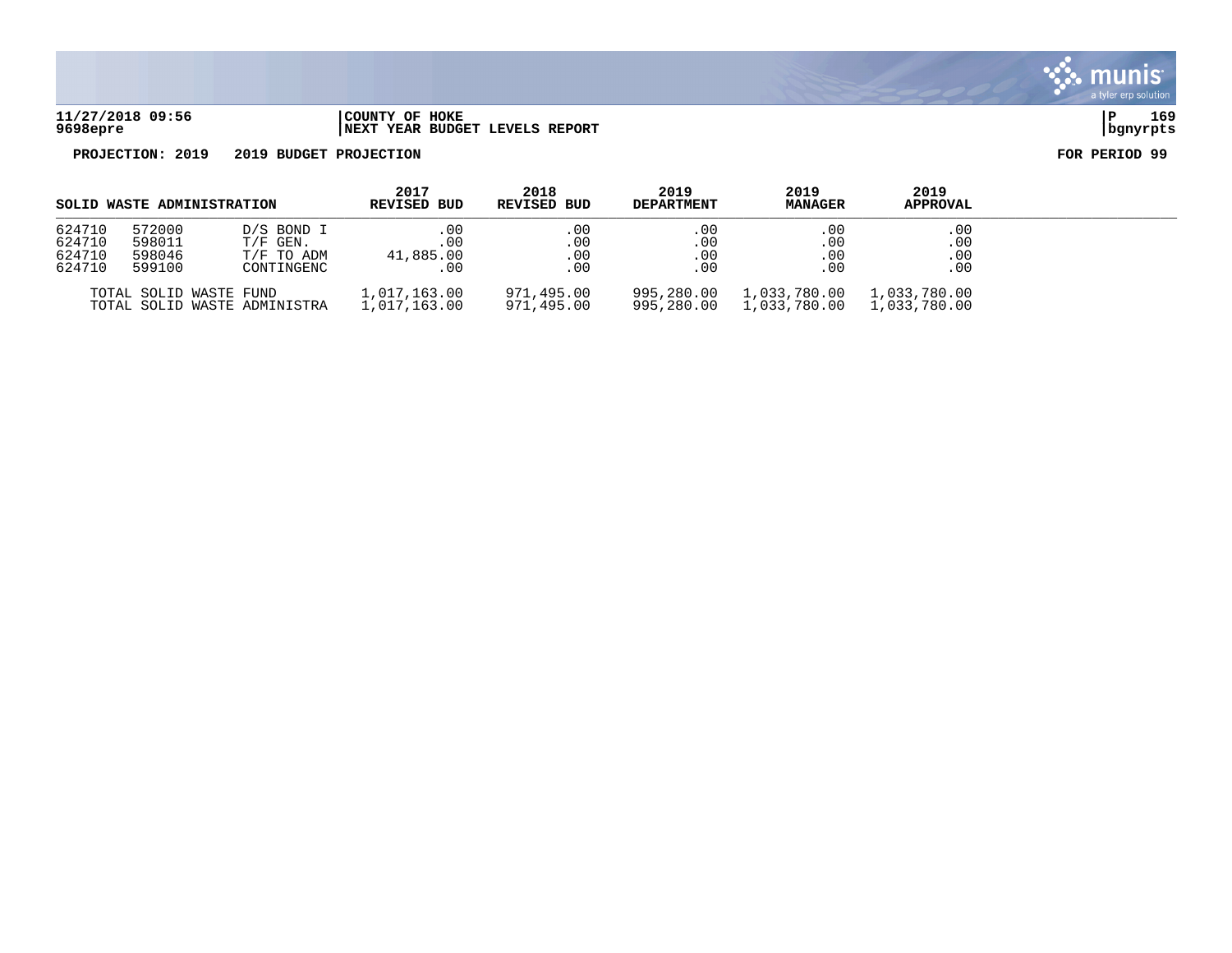|                                                                                                                                                                                                                                                                                                          |                                                                                                                                                                                                                                                                                                          |                                                                                                                                                                                                                                                                                                                                                                                                  |                                                                                                                                                                                                                                                                                                                                                      |                                                                                                                                                                                                                                                                                                                                               |                                                                                                                                                                                                                                                                                                                                               |                                                                                                                                                                                                                                                                                                                                               |                                                                                                                                                                                                                                                                                                                                               | munis<br>a tyler erp solution |
|----------------------------------------------------------------------------------------------------------------------------------------------------------------------------------------------------------------------------------------------------------------------------------------------------------|----------------------------------------------------------------------------------------------------------------------------------------------------------------------------------------------------------------------------------------------------------------------------------------------------------|--------------------------------------------------------------------------------------------------------------------------------------------------------------------------------------------------------------------------------------------------------------------------------------------------------------------------------------------------------------------------------------------------|------------------------------------------------------------------------------------------------------------------------------------------------------------------------------------------------------------------------------------------------------------------------------------------------------------------------------------------------------|-----------------------------------------------------------------------------------------------------------------------------------------------------------------------------------------------------------------------------------------------------------------------------------------------------------------------------------------------|-----------------------------------------------------------------------------------------------------------------------------------------------------------------------------------------------------------------------------------------------------------------------------------------------------------------------------------------------|-----------------------------------------------------------------------------------------------------------------------------------------------------------------------------------------------------------------------------------------------------------------------------------------------------------------------------------------------|-----------------------------------------------------------------------------------------------------------------------------------------------------------------------------------------------------------------------------------------------------------------------------------------------------------------------------------------------|-------------------------------|
| 9698epre                                                                                                                                                                                                                                                                                                 | 11/27/2018 09:56                                                                                                                                                                                                                                                                                         |                                                                                                                                                                                                                                                                                                                                                                                                  | COUNTY OF HOKE<br>NEXT YEAR BUDGET LEVELS REPORT                                                                                                                                                                                                                                                                                                     |                                                                                                                                                                                                                                                                                                                                               |                                                                                                                                                                                                                                                                                                                                               |                                                                                                                                                                                                                                                                                                                                               |                                                                                                                                                                                                                                                                                                                                               | ∣P<br>170<br>bgnyrpts         |
|                                                                                                                                                                                                                                                                                                          | PROJECTION: 2019                                                                                                                                                                                                                                                                                         | 2019 BUDGET PROJECTION                                                                                                                                                                                                                                                                                                                                                                           |                                                                                                                                                                                                                                                                                                                                                      |                                                                                                                                                                                                                                                                                                                                               |                                                                                                                                                                                                                                                                                                                                               |                                                                                                                                                                                                                                                                                                                                               |                                                                                                                                                                                                                                                                                                                                               | FOR PERIOD 99                 |
|                                                                                                                                                                                                                                                                                                          | SOLID WASTE OPERATIONS                                                                                                                                                                                                                                                                                   |                                                                                                                                                                                                                                                                                                                                                                                                  | 2017<br><b>REVISED BUD</b>                                                                                                                                                                                                                                                                                                                           | 2018<br>REVISED BUD                                                                                                                                                                                                                                                                                                                           | 2019<br><b>DEPARTMENT</b>                                                                                                                                                                                                                                                                                                                     | 2019<br><b>MANAGER</b>                                                                                                                                                                                                                                                                                                                        | 2019<br><b>APPROVAL</b>                                                                                                                                                                                                                                                                                                                       |                               |
| 62                                                                                                                                                                                                                                                                                                       | SOLID WASTE FUND                                                                                                                                                                                                                                                                                         |                                                                                                                                                                                                                                                                                                                                                                                                  |                                                                                                                                                                                                                                                                                                                                                      |                                                                                                                                                                                                                                                                                                                                               |                                                                                                                                                                                                                                                                                                                                               |                                                                                                                                                                                                                                                                                                                                               |                                                                                                                                                                                                                                                                                                                                               |                               |
| 624711<br>624711<br>624711<br>624711<br>624711<br>624711<br>624711<br>624711<br>624711<br>624711<br>624711<br>624711<br>624711<br>624711<br>624711<br>624711<br>624711<br>624711<br>624711<br>624711<br>624711<br>624711<br>624711<br>624711<br>624711<br>624711<br>624711<br>624711<br>624711<br>624711 | 510000<br>512100<br>512200<br>512600<br>518100<br>518102<br>518200<br>518300<br>518900<br>520000<br>521200<br>525100<br>525200<br>531100<br>532100<br>532500<br>533000<br>535000<br>535100<br>535200<br>535300<br>544000<br>544001<br>544100<br>548000<br>549100<br>550000<br>551000<br>552000<br>558001 | PERS. SVC.<br>$S/W - REG$<br>$S/W - OT$<br>S/W T/PT<br>FICA<br>FICA MEDC.<br>RET. CONT.<br>HOSP. INS.<br>OTH FRINGE<br>SUP/MAT.<br>UNIFORMS<br>MOTR FULS<br>TIRES<br>TRAVEL<br>TELEPHONE<br>POSTAGE<br>UTILITIES<br>REP/MAINT.<br>M/R BUILD<br>M/R EQUIP.<br>M/R VEHICL<br>GARBAGE DI<br>WELLS<br>STORM EXPD<br>IND. COSTS<br>DUES/SUBS<br>CAP OUTLAY<br>$C/O$ $O/F$<br>$C/O$ $D/P$<br>$W/G$ PAD | .00<br>274,175.00<br>2,000.00<br>2,000.00<br>20,701.00<br>.00<br>21,938.00<br>55,000.00<br>200.00<br>20,000.00<br>10,000.00<br>10,000.00<br>20,000.00<br>6,500.00<br>1,500.00<br>.00<br>15,000.00<br>25,000.00<br>25,000.00<br>25,000.00<br>20,000.00<br>1,049,053.00<br>22,000.00<br>275,000.00<br>.00<br>200.00<br>208,000.00<br>.00<br>.00<br>.00 | .00<br>265,000.00<br>2,000.00<br>2,000.00<br>20,000.00<br>.00<br>18,000.00<br>55,000.00<br>200.00<br>20,000.00<br>10,000.00<br>10,000.00<br>20,000.00<br>6,500.00<br>1,500.00<br>.00<br>15,000.00<br>25,000.00<br>25,000.00<br>25,000.00<br>20,000.00<br>1,100,000.00<br>22,000.00<br>.00<br>.00<br>200.00<br>566,783.00<br>.00<br>.00<br>.00 | .00<br>245,000.00<br>3,000.00<br>2,000.00<br>20,000.00<br>.00<br>22,000.00<br>70,000.00<br>325.00<br>20,000.00<br>15,000.00<br>10,000.00<br>25,000.00<br>6,500.00<br>1,500.00<br>.00<br>15,000.00<br>25,000.00<br>25,000.00<br>30,000.00<br>40,000.00<br>1,200,000.00<br>22,000.00<br>.00<br>.00<br>200.00<br>185,000.00<br>.00<br>.00<br>.00 | .00<br>245,000.00<br>3,000.00<br>2,000.00<br>20,000.00<br>.00<br>22,000.00<br>70,000.00<br>325.00<br>20,000.00<br>15,000.00<br>10,000.00<br>25,000.00<br>6,500.00<br>1,500.00<br>.00<br>15,000.00<br>25,000.00<br>25,000.00<br>30,000.00<br>40,000.00<br>1,200,000.00<br>22,000.00<br>.00<br>.00<br>200.00<br>185,000.00<br>.00<br>.00<br>.00 | .00<br>245,000.00<br>3,000.00<br>2,000.00<br>20,000.00<br>.00<br>22,000.00<br>65,000.00<br>325.00<br>20,000.00<br>15,000.00<br>10,000.00<br>25,000.00<br>6,500.00<br>1,500.00<br>.00<br>15,000.00<br>25,000.00<br>25,000.00<br>30,000.00<br>40,000.00<br>1,200,000.00<br>22,000.00<br>.00<br>.00<br>200.00<br>190,000.00<br>.00<br>.00<br>.00 |                               |
|                                                                                                                                                                                                                                                                                                          | TOTAL SOLID WASTE FUND                                                                                                                                                                                                                                                                                   | TOTAL SOLID WASTE OPERATIONS                                                                                                                                                                                                                                                                                                                                                                     | 2,108,267.00<br>2,108,267.00                                                                                                                                                                                                                                                                                                                         | 2, 229, 183.00<br>2,229,183.00                                                                                                                                                                                                                                                                                                                | 1,982,525.00<br>1,982,525.00                                                                                                                                                                                                                                                                                                                  | 1,982,525.00<br>1,982,525.00                                                                                                                                                                                                                                                                                                                  | 1,982,525.00<br>1,982,525.00                                                                                                                                                                                                                                                                                                                  |                               |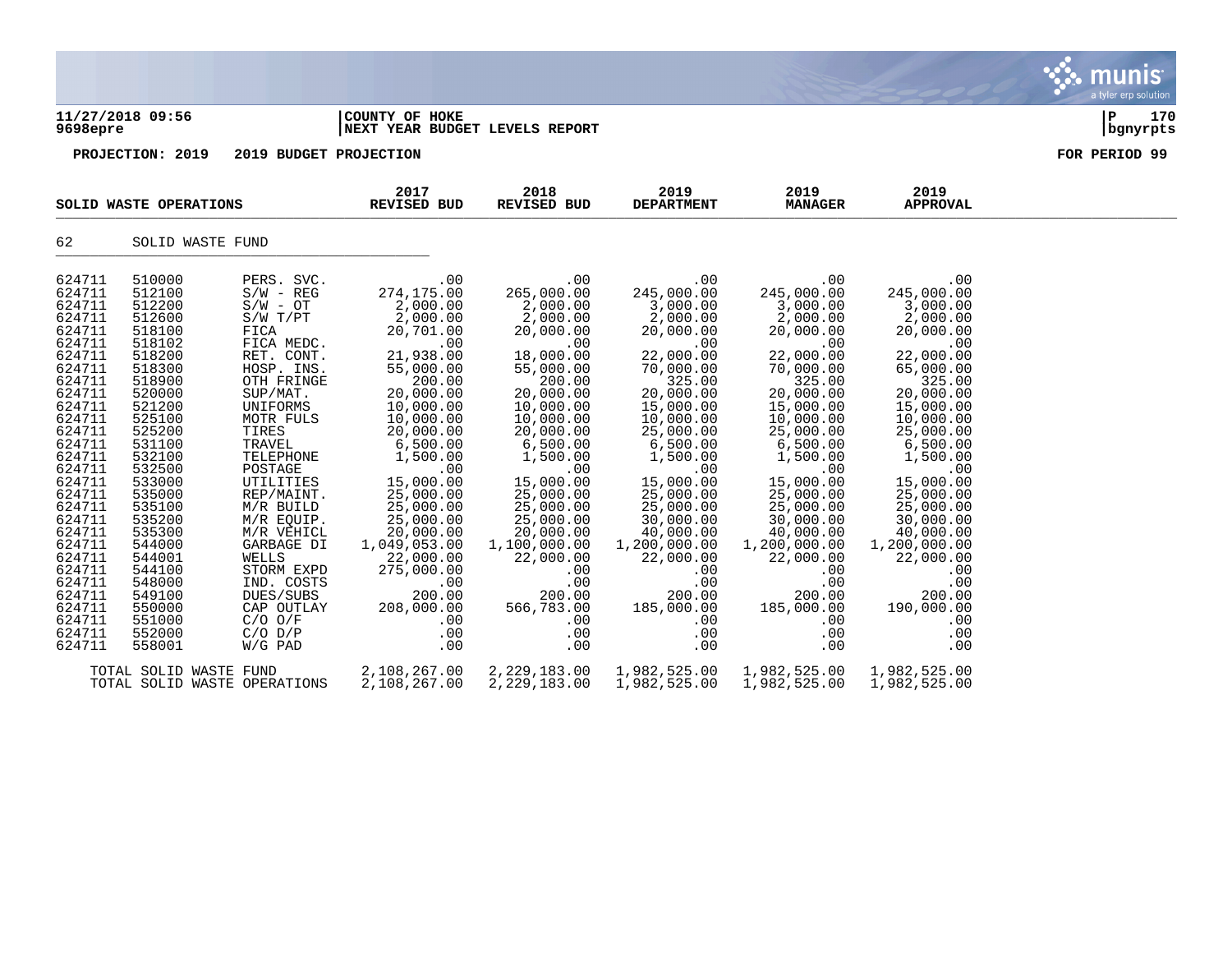|                                            |                        |            |                                                  |                            |                           |                        |                         | <b>::: munis</b><br>a tyler erp solution |
|--------------------------------------------|------------------------|------------|--------------------------------------------------|----------------------------|---------------------------|------------------------|-------------------------|------------------------------------------|
| 9698epre                                   | 11/27/2018 09:56       |            | COUNTY OF HOKE<br>NEXT YEAR BUDGET LEVELS REPORT |                            |                           |                        |                         | $\mathbf{P}$<br>171<br>bgnyrpts          |
| PROJECTION: 2019<br>2019 BUDGET PROJECTION |                        |            |                                                  |                            |                           |                        |                         | FOR PERIOD 99                            |
|                                            | INMATE WELFARE FUND    |            | 2017<br><b>REVISED BUD</b>                       | 2018<br><b>REVISED BUD</b> | 2019<br><b>DEPARTMENT</b> | 2019<br><b>MANAGER</b> | 2019<br><b>APPROVAL</b> |                                          |
| 72                                         | JAIL INMATE FUND       |            |                                                  |                            |                           |                        |                         |                                          |
| 723410                                     | 448000                 | CONCESSION | $-87,500.00$                                     | $-87,500.00$               | .00                       | .00                    | .00                     |                                          |
|                                            | TOTAL JAIL INMATE FUND |            | $-87,500.00$                                     | $-87,500.00$               | .00                       | .00                    | .00                     |                                          |

 $\mathcal{L}$ 

TOTAL INMATE WELFARE FUND -87,500.00 -87,500.00 .00 .00 .00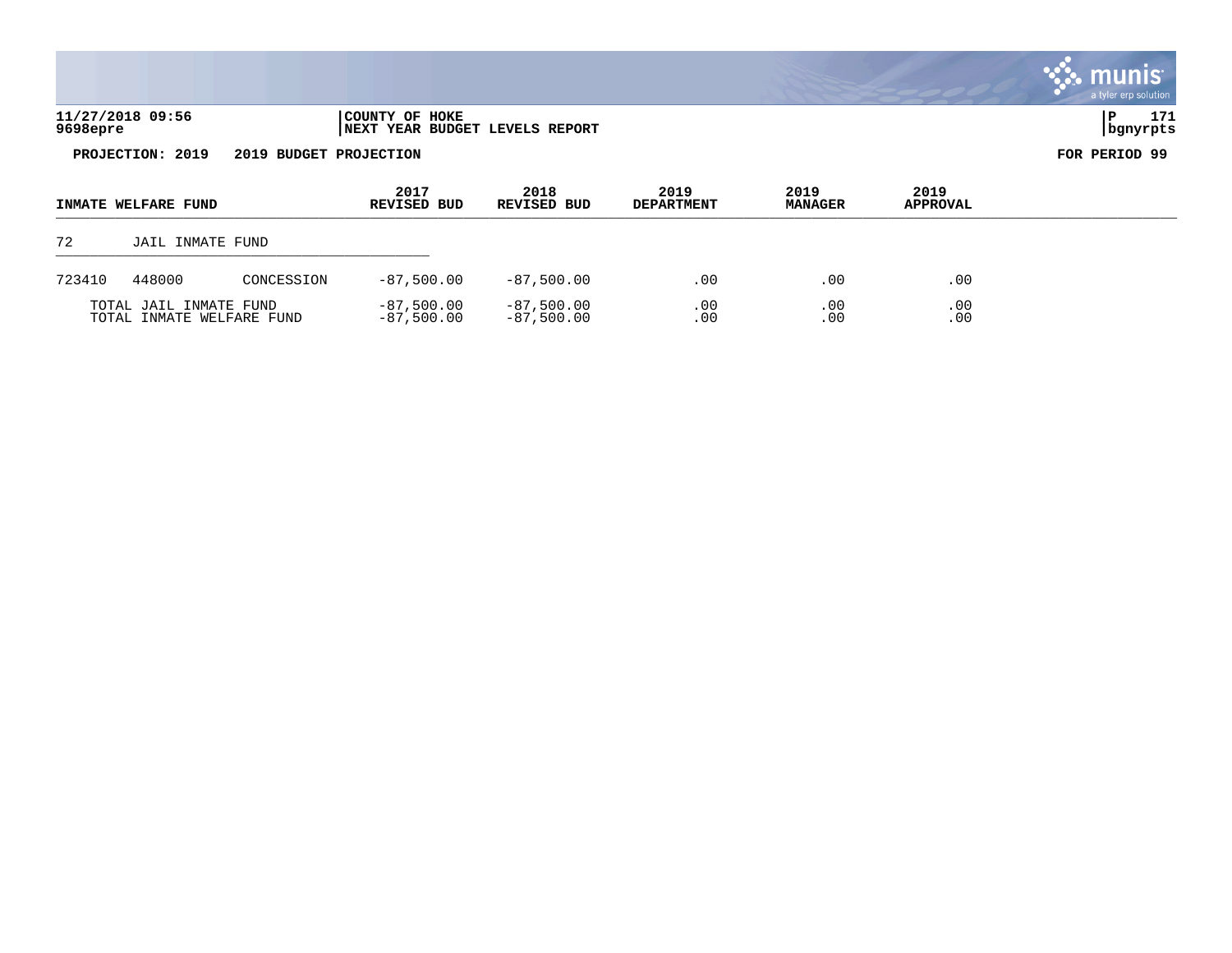|                            |                            |                                       |                                                  |                         |                           |                        |                         | <b>munis</b><br>a tyler erp solution |
|----------------------------|----------------------------|---------------------------------------|--------------------------------------------------|-------------------------|---------------------------|------------------------|-------------------------|--------------------------------------|
| 9698epre                   | 11/27/2018 09:56           |                                       | COUNTY OF HOKE<br>NEXT YEAR BUDGET LEVELS REPORT |                         |                           |                        |                         | 172<br>P<br>  bgnyrpts               |
|                            | PROJECTION: 2019           | 2019 BUDGET PROJECTION                |                                                  |                         |                           |                        |                         | FOR PERIOD 99                        |
|                            |                            | INMATE WELFARE FUND EXPENDITUR        | 2017<br>REVISED BUD                              | 2018<br>REVISED BUD     | 2019<br><b>DEPARTMENT</b> | 2019<br><b>MANAGER</b> | 2019<br><b>APPROVAL</b> |                                      |
| 72                         | <b>JAIL INMATE FUND</b>    |                                       |                                                  |                         |                           |                        |                         |                                      |
| 724141<br>724141<br>724141 | 539902<br>549998<br>598011 | BK CHARGE<br>INMATE EXP<br>$T/F$ GEN. | .00<br>87,500.00<br>.00                          | .00<br>87,500.00<br>.00 | .00<br>.00<br>.00         | .00<br>.00<br>.00      | .00<br>.00<br>.00       |                                      |
|                            | TOTAL JAIL INMATE FUND     |                                       | 87,500.00                                        | 87,500.00               | .00                       | .00                    | .00                     |                                      |

TOTAL INMATE WELFARE FUND EX  $87,500.00$   $87,500.00$   $00$  .00 .00 .00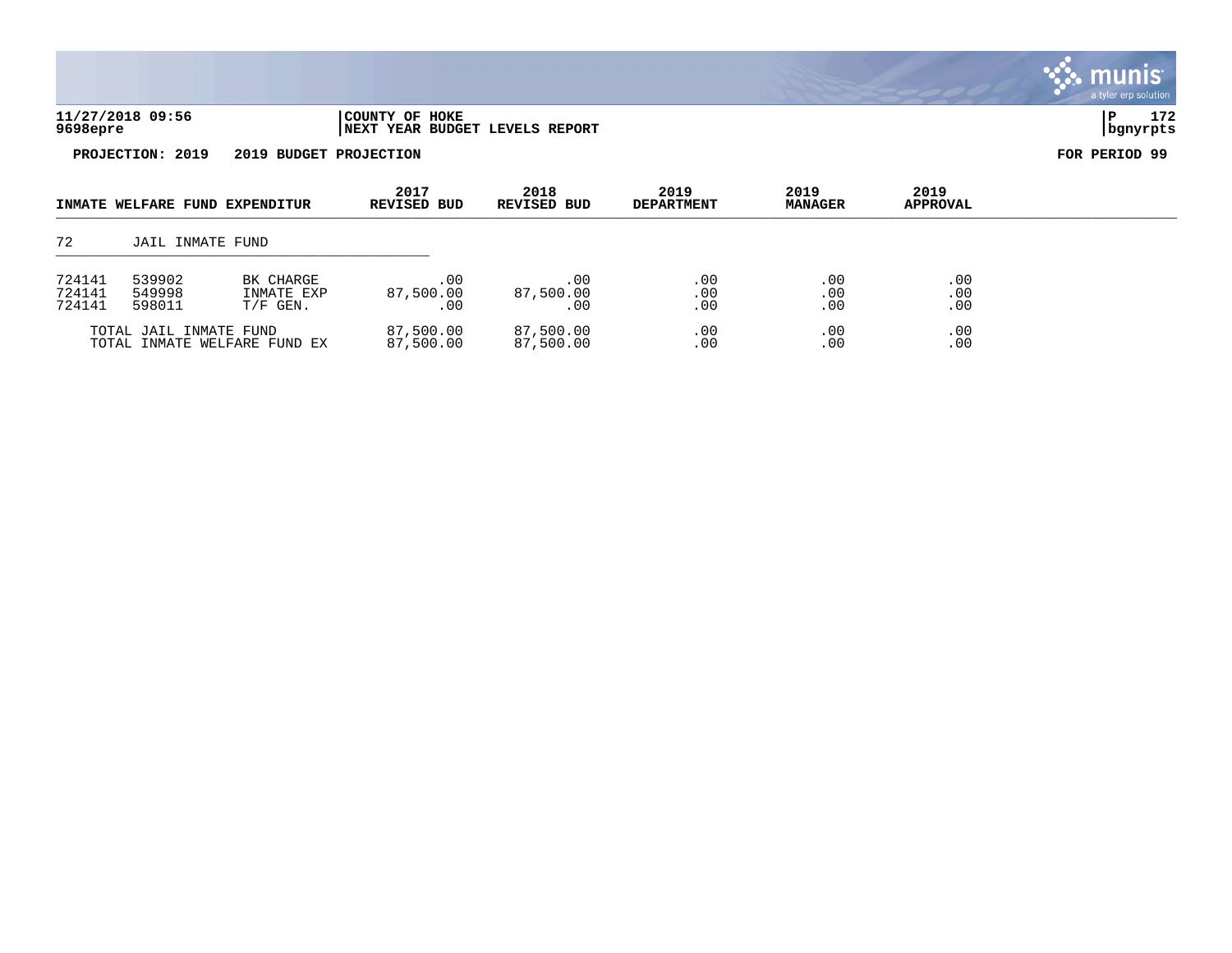| 11/27/2018 09:56 | 'COUNTY OF HOKE                 |          | 173 |
|------------------|---------------------------------|----------|-----|
| 9698epre         | INEXT YEAR BUDGET LEVELS REPORT | banvrpts |     |

munis a tyler erp solution

|                              | CITY MOTOR VEHICLE TAX |            | 2017<br><b>REVISED BUD</b> | 2018<br><b>REVISED BUD</b> | 2019<br><b>DEPARTMENT</b> | 2019<br><b>MANAGER</b> | 2019<br><b>APPROVAL</b> |  |
|------------------------------|------------------------|------------|----------------------------|----------------------------|---------------------------|------------------------|-------------------------|--|
| 73                           | AGENCY FUND            |            |                            |                            |                           |                        |                         |  |
| 733410                       | 411011                 | CITY TAXES | .00                        | .00                        | .00                       | .00                    | .00                     |  |
| 733410                       | 416003                 | TAXDMV     | .00                        | .00                        | .00                       | .00                    | .00                     |  |
| 733410                       | 417001                 | LATE LIST  | .00                        | .00                        | .00                       | .00                    | .00                     |  |
| 733410                       | 418001                 | INT. TAX   | .00                        | .00                        | .00                       | .00                    | .00                     |  |
| 733410                       | 419000                 | TAX DISC.  | .00                        | .00                        | .00                       | .00                    | .00                     |  |
| 733410                       | 419004                 | MV 1ST INT | .00                        | .00                        | .00                       | .00                    | .00                     |  |
| 733410                       | 419101                 | $0/S$ TAX  | .00                        | .00                        | .00                       | .00                    | .00                     |  |
| 733410                       | 419201                 | COMM. CITY | .00                        | .00                        | .00                       | .00                    | .00                     |  |
| 733410                       | 419204                 | COLLECT-FE | .00                        | .00                        | .00                       | .00                    | .00                     |  |
| 733410                       | 419300                 | TAX ABATE. | .00                        | .00                        | .00                       | .00                    | .00                     |  |
| 733410                       | 449000                 | INV. EARN  | .00                        | .00                        | .00                       | .00                    | .00                     |  |
| TOTAL AGENCY FUND            |                        |            | .00                        | .00                        | .00                       | .00                    | .00                     |  |
| TOTAL CITY MOTOR VEHICLE TAX |                        |            | .00                        | .00                        | .00                       | .00                    | .00                     |  |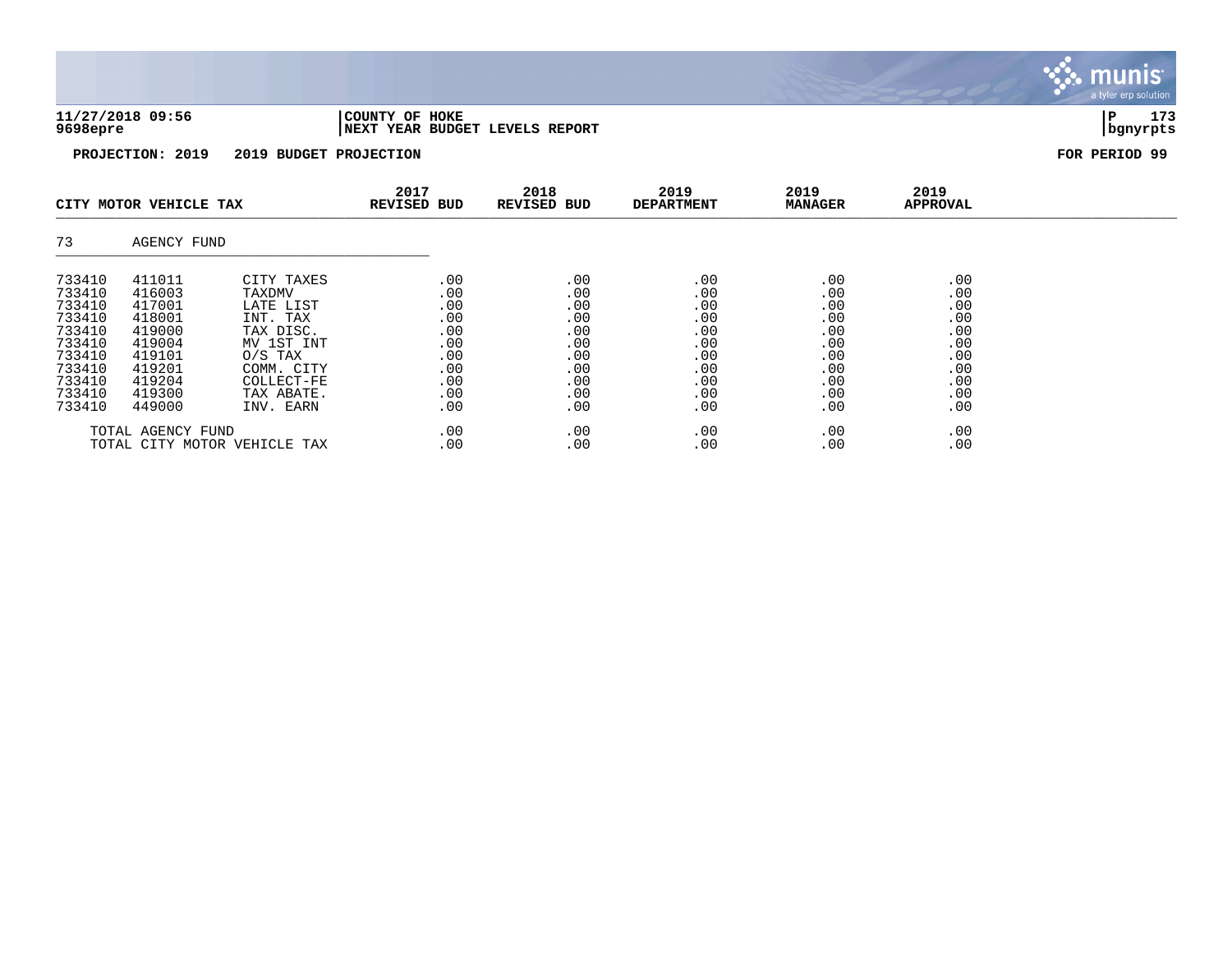| 11/27/2018 09:56 | COUNTY OF<br>HOKE                        |          | 174 |
|------------------|------------------------------------------|----------|-----|
| 9698epre         | YEAR BUDGET LEVELS REPORT<br><b>NEXT</b> | bgnyrpts |     |



| TAX COLLECTIONS       |             | 2017<br><b>REVISED BUD</b> | 2018<br><b>REVISED BUD</b> | 2019<br><b>DEPARTMENT</b> | 2019<br><b>MANAGER</b> | 2019<br>APPROVAL |     |  |
|-----------------------|-------------|----------------------------|----------------------------|---------------------------|------------------------|------------------|-----|--|
| 73                    | AGENCY FUND |                            |                            |                           |                        |                  |     |  |
| 734141                | 419004      | MV 1ST INT                 | .00                        | .00                       | .00                    | .00              | .00 |  |
| 734141                | 539903      | DMV CHARGE                 | .00                        | .00                       | .00                    | .00              | .00 |  |
| 734141                | 569301      | CITY TAXES                 | .00                        | .00                       | .00                    | .00              | .00 |  |
| 734141                | 569302      | 1ST MTH IN                 | .00                        | .00                       | .00                    | .00              | .00 |  |
| TOTAL AGENCY FUND     |             | .00                        | .00                        | .00                       | .00                    | .00              |     |  |
| TOTAL TAX COLLECTIONS |             | .00                        | .00                        | .00                       | .00                    | .00              |     |  |